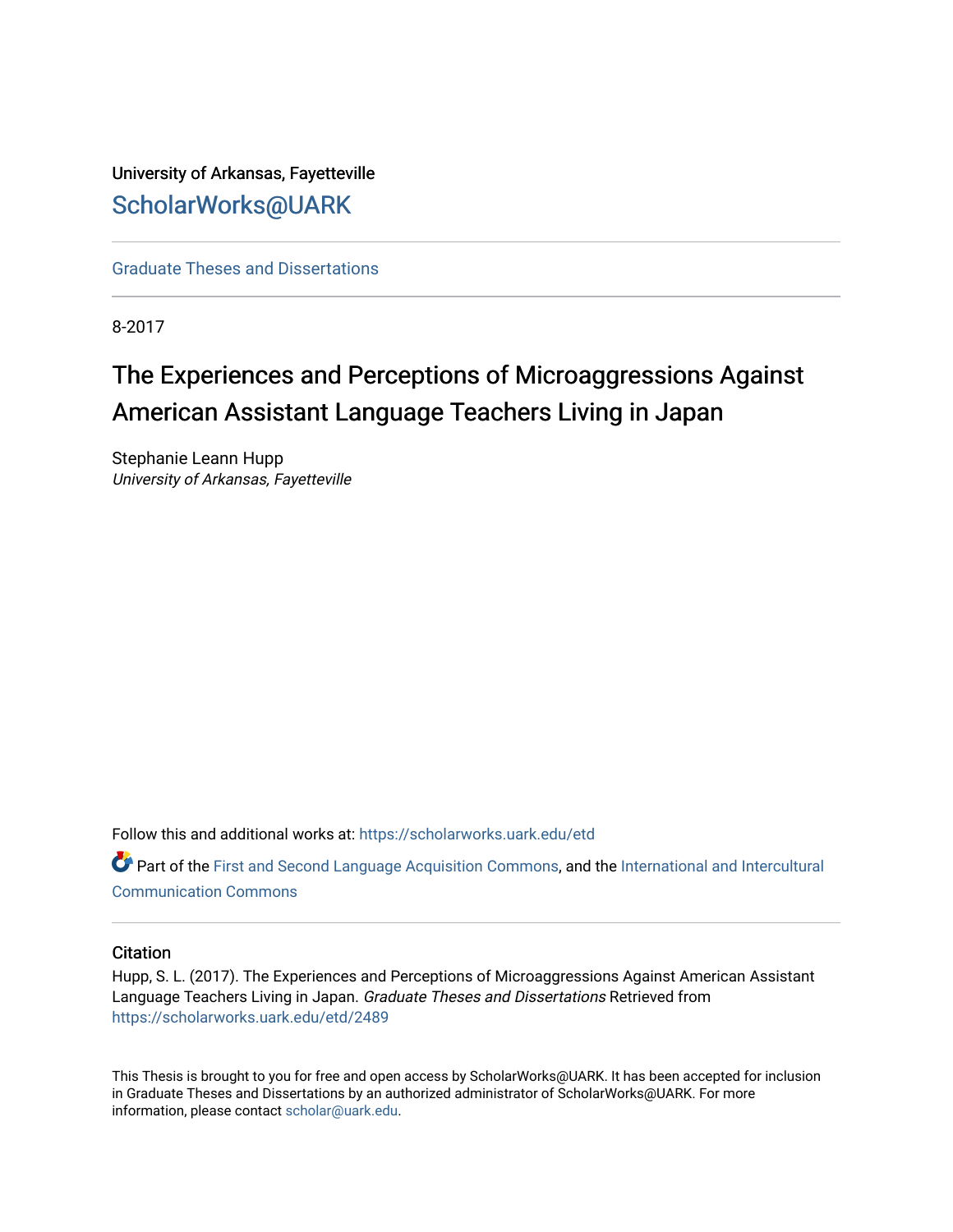# The Experiences and Perceptions of Microaggressions Against American Assistant Language Teachers Living in Japan

A thesis submitted in partial fulfillment of the requirements for the degree of Master of Arts in Communication

by

Stephanie L. Hupp Lyon College Bachelor of Arts, 2011

# August 2017 University of Arkansas

This thesis is approved for recommendation to the Graduate Council.

Dr. Myria Allen Thesis Director

Dr. Lindsey Aloia Committee Member

Dr. Patricia Amason Committee Member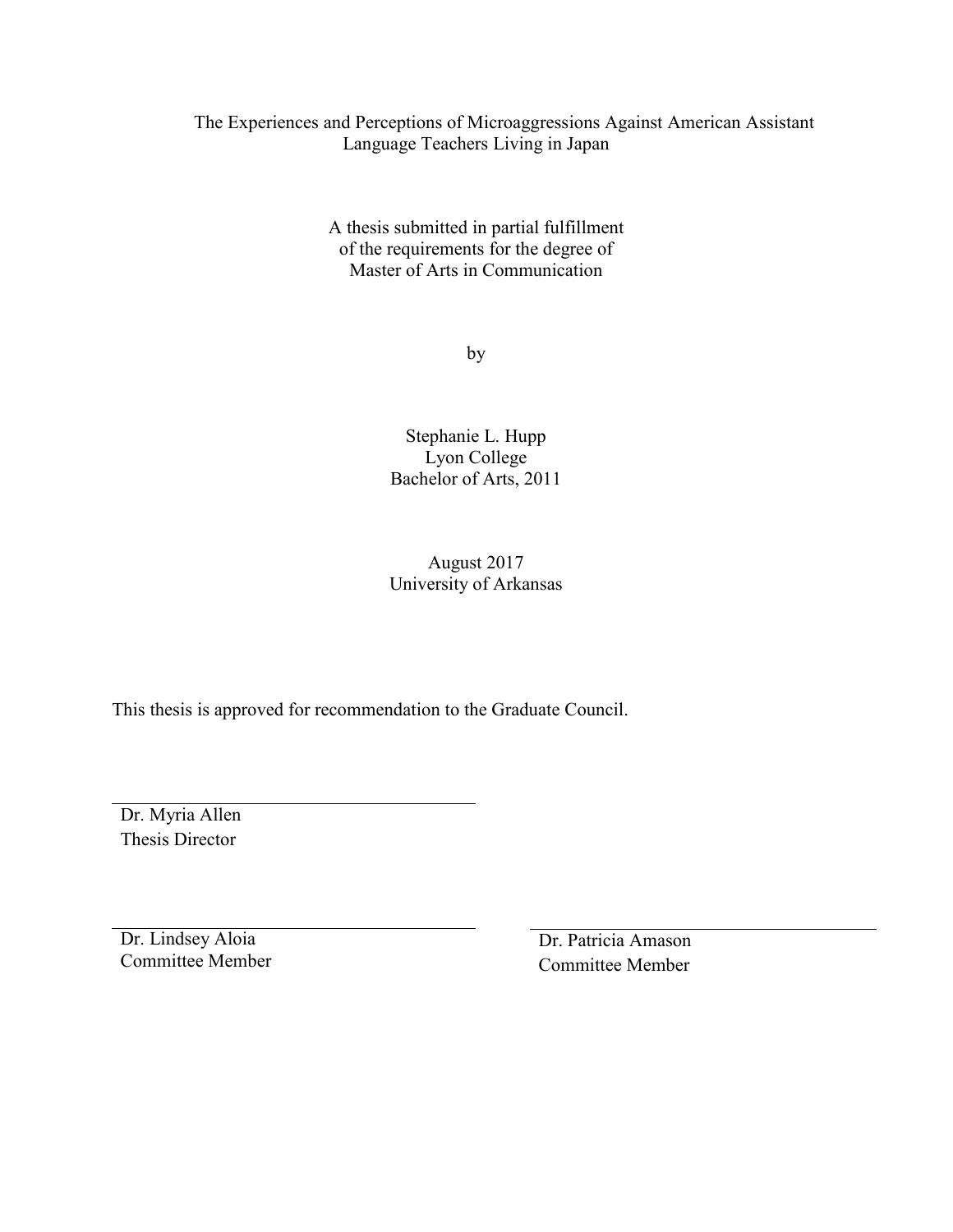# **Abstract**

This thesis reports the results of a mixed method study investigating the microaggressions that Americans working as Assistant Language Teachers (ALTs) experience in popular English as a Second Language jobs such as the Japan Exchange and Teaching Program (JET Program) and Interac. Utilizing a survey, this study identifies the types of microaggressions American ALTs experience and at what frequency, in both the general and workplace environment, the emotional valence of these utterances, how ALTs respond verbally and emotionally, how they cope, their job satisfaction, intercultural communication competence, and relational intimacy with Japanese Teachers of English. A series of interviews portrays a deeper look at the specific microaggressions ALTs experience, as well as its uniqueness compared to other studies that focus on microaggressions in America. Ultimately, this study aims to find the differences and similarities in microaggressions through the lens of the American expatriate. Using this, recruiters can see what their employees face while working abroad, and future ALTs can learn strategies when they face similar encounters in their future field of work.

*Key words:* microaggressions, Japan, America, intercultural communication, job satisfaction, high-context culture, low-context culture, communication competence, coping, attribution, facework.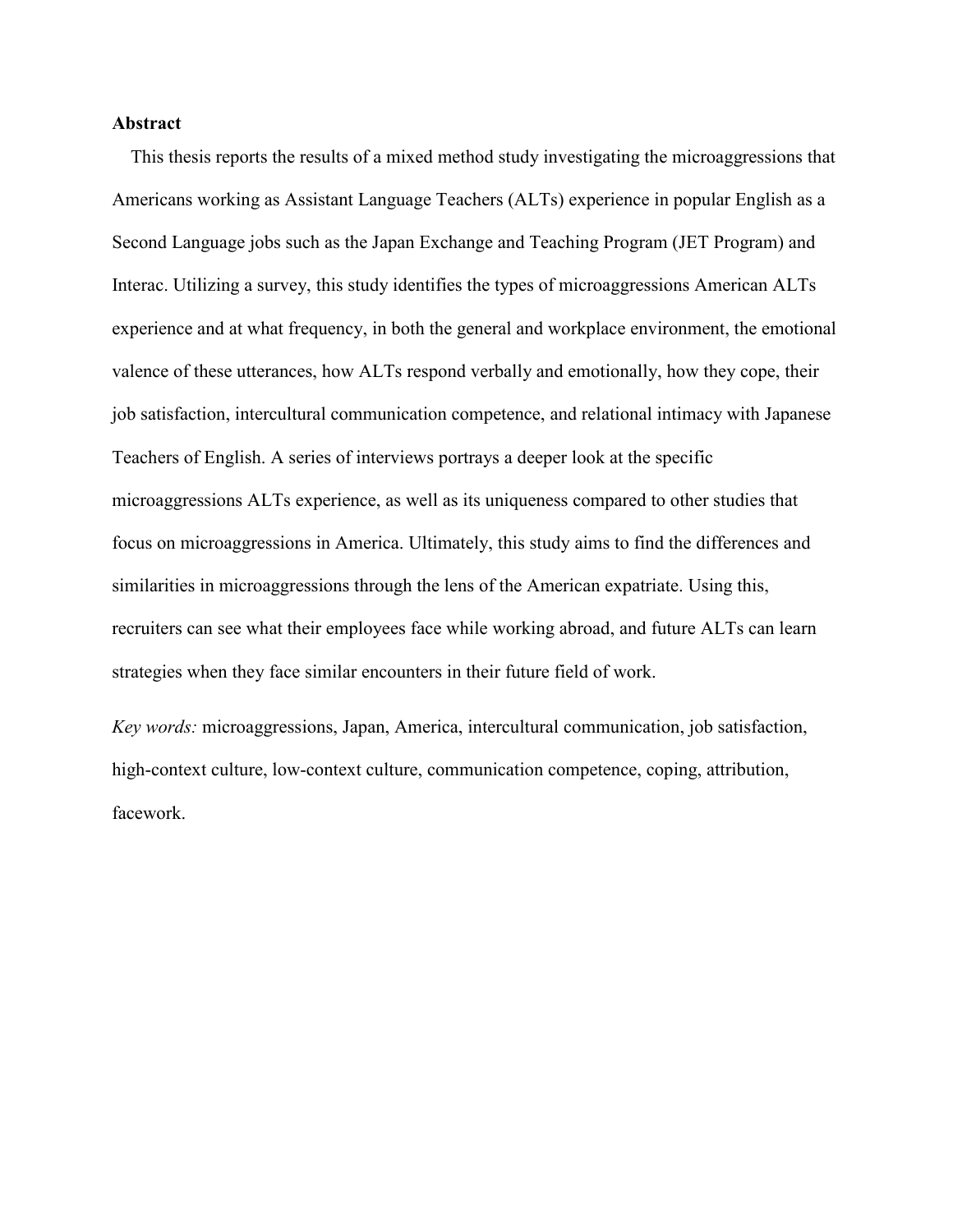©2017 by Stephanie Hupp All Rights Reserved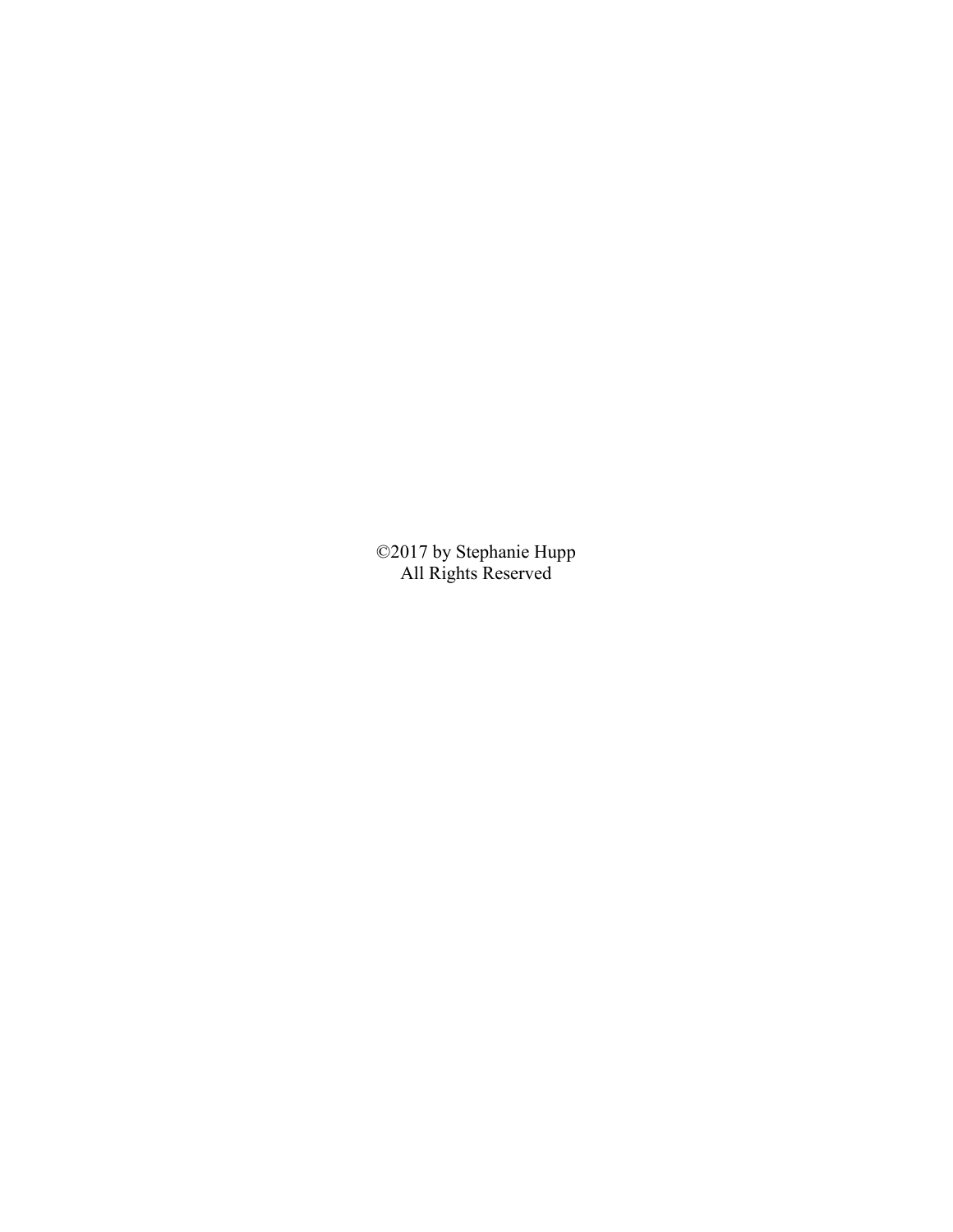# **Acknowledgments**

 First and foremost, I am thankful for the JET Program Consulates, JETAA chapters, and AJET chapters that helped me circulate my survey. Without them, the results to this study would not be possible. I also want to extend thanks to the ALTs I worked with in Akita, Japan, who helped complete and circulate my survey as well. Second, I would like to thank my parents, Lee Ann and Steve Hupp, for giving me support when I needed it most. I would also like to thank my partner, Jose Reyes, for letting me spill my thoughts to him and being there to listen to my ideas, worries, and milestones. He has supported my journey every step of the way.

 I owe a large debt to my committee head, Dr. Myria Allen, for guiding me and helping me down a successful path, and learning how to become an apt and ambitious scholar. I would also like to thank my other committee member, Dr. Patricia Amason, for helping me learn how to get the most out of my qualitative data and act as a sounding board for my ideas, as well as introducing me to her fellow colleagues at the 2017 Southern States Communication Association Conference. I would also like to thank my third committee member, Dr. Lindsey Aloia, for letting me bounce ideas around while writing this thesis. I am also very thankful to have worked with Dr. Matthew Spialek this semester as his teaching assistant. He was always eager to hear about my progress and findings, as well as willing to listen to my triumphs and anxieties.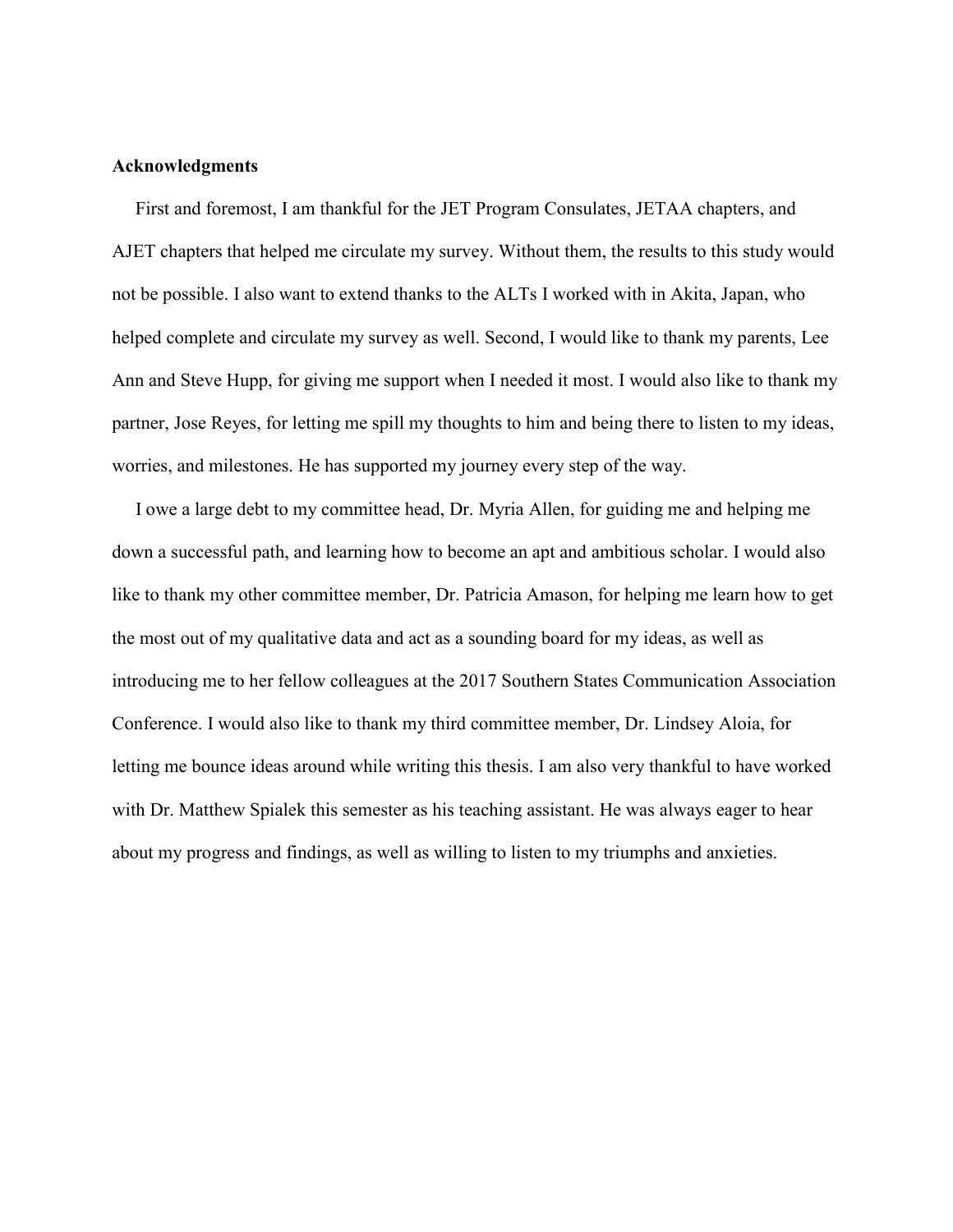# **Dedication**

 This thesis is primarily dedicated to all the amazing and wonderful people I met and worked with during my time on the JET Program. It is also dedicated to Mrs. Chika Kasuya and Mr. Yuki Mizusawa, two teachers I worked during my time in the JET Program. They took me under their wings to become a skilled and productive teacher while allowing me to bring my own culture to the classroom. I also want to dedicate this to Ms. Chika Furukawa, who gave me many opportunities to become a member of my community, Yurihonjo City, including leading cooking classes and reading books from my childhood to children in the community. This is also dedicated to Sasaki-*Sensei*, my karate teacher. He treated me like a second daughter, and I have many fond memories of spending time with his family and getting to know his bright and cheerful daughter, Yumi.

 Most importantly, this is dedicated to anyone who knows what it is like to live as a minority. This thesis would not have been possible if it were not for exposure to this lens, something I had taken granted my whole life. This also goes to every expatriate who deals with the struggles of navigating a new country, learning the language, and wondering, "Did he really just say that?"

*Tell me not in mournful numbers life is but an empty dream! For the soul is dead that slumbers and things are not what they seem. Life is real! Life is earnest! And the grave is not the goal; dust thou art to dust returnith, was not spoken of the soul—A Psalm of Life, by Henry Wadsworth Longfellow. This is my mother's favorite poem, and words I try to live by.*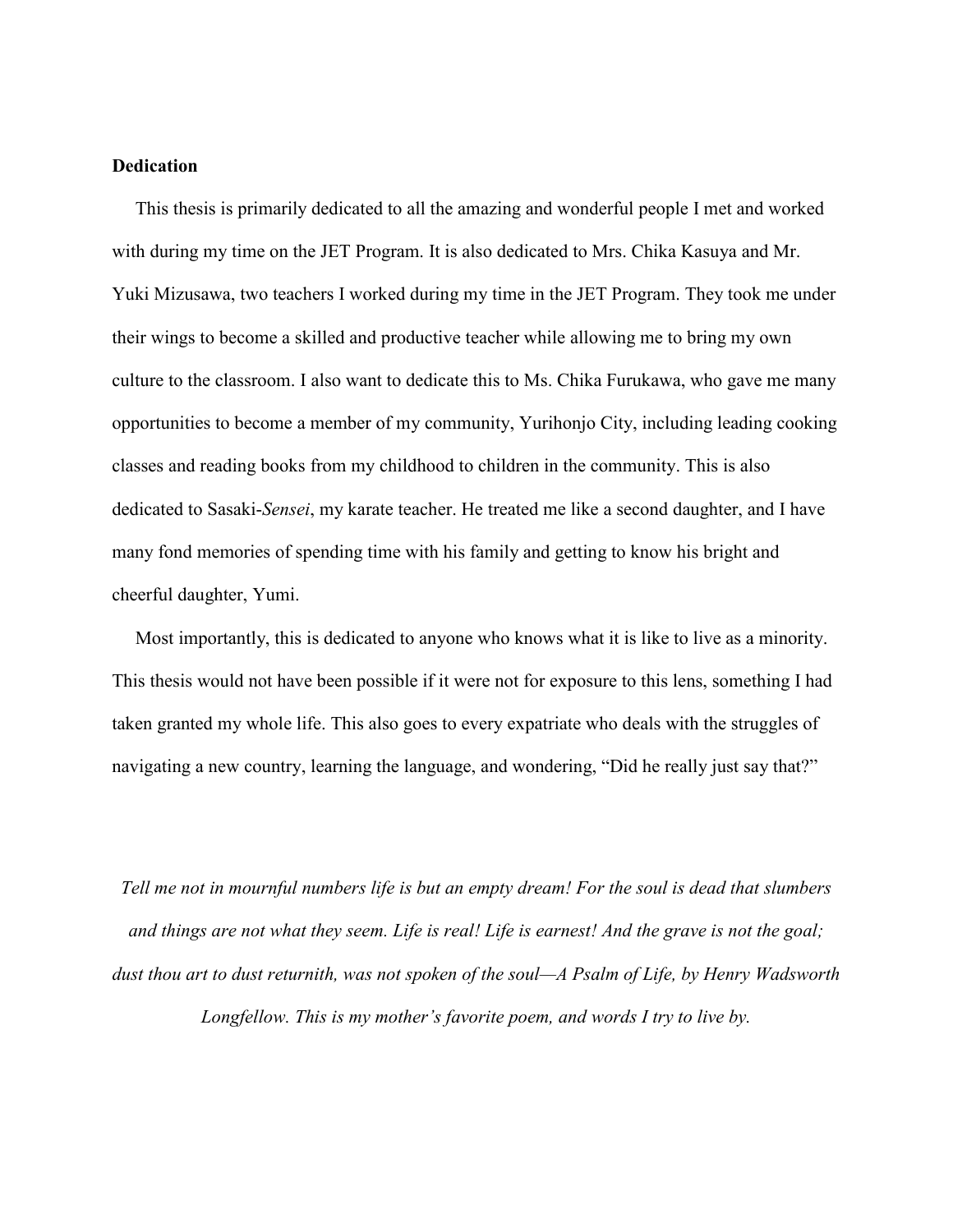# **Table of Contents**

|                       | Chapter $1$ – Introduction                                          | 1   |
|-----------------------|---------------------------------------------------------------------|-----|
|                       | <b>Research Questions</b>                                           | 8   |
|                       | Chapter 2 – Literature Review                                       | 10  |
|                       | The Asian American and Asian Immigrant Experience                   | 10  |
|                       | Microaggressions: Definitions and Types                             | 11  |
|                       | Context, Culture, and Face                                          | 16  |
|                       | Individual Level Differences in How ALTs Interpret Microaggressions | 21  |
|                       | Reactions to Microaggressions                                       | 24  |
|                       | Workplace Relationships and Job Satisfaction                        | 28  |
|                       | Chapter 3 – Methodology                                             | 40  |
|                       | <b>Participant Characteristics</b>                                  | 40  |
|                       | Procedure                                                           | 41  |
|                       | <b>Final Samples</b>                                                | 42  |
|                       | Data Collection Instruments and Analysis                            | 45  |
|                       | Data Analysis                                                       | 50  |
| Chapter $4 - Results$ |                                                                     | 54  |
|                       | Types and Frequencies of Microaggressions                           | 54  |
|                       | <b>Emotional Responses to Microaggressions</b>                      | 72  |
|                       | Nonverbal and Verbal Responses to Microaggressions via Coping       | 82  |
|                       | Mechanisms                                                          |     |
|                       | Job Satisfaction and Feelings of Understanding and Misunderstanding | 95  |
|                       | <b>Intercultural Communication Effectiveness</b>                    | 97  |
|                       | Intimacy with JTEs and Workplace Microaggressions                   | 100 |
|                       | Chapter $5 -$ Discussion                                            | 108 |
|                       | Discussion of Findings                                              | 108 |
|                       | Limitations                                                         | 127 |
|                       | <b>Scholarly Contributions</b>                                      | 128 |
|                       | Theory Based Insights                                               | 132 |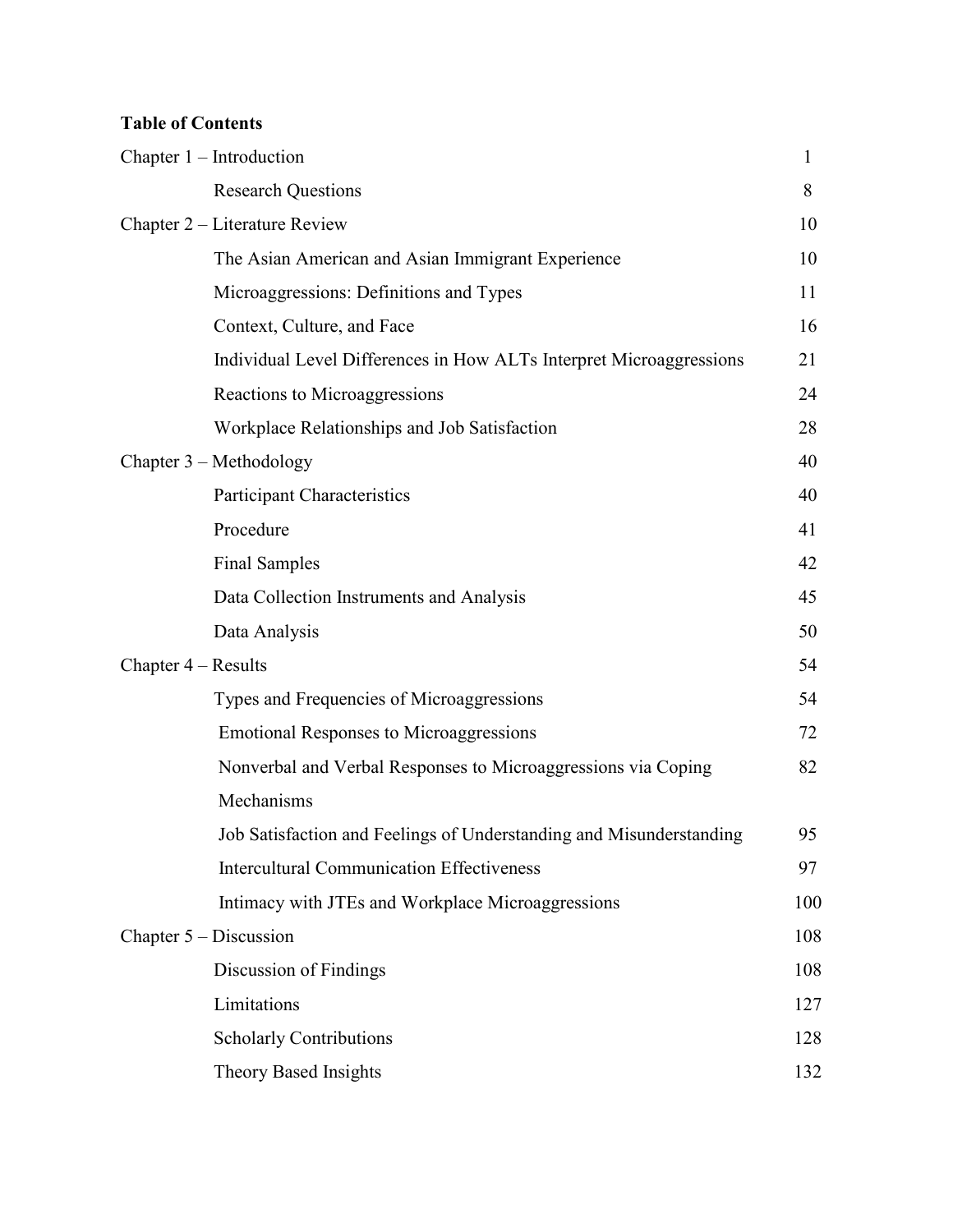|                    | <b>Future Research</b>                                                                                            | 138 |
|--------------------|-------------------------------------------------------------------------------------------------------------------|-----|
|                    | Conclusion                                                                                                        | 140 |
| References         |                                                                                                                   | 142 |
| Tables and Figures |                                                                                                                   |     |
|                    | Table 1: ALTs Divided by Level of Schools, Number, Range, Mean, and<br><b>Standard Deviation</b>                  | 43  |
|                    | Table 2: ALTs' Overall Frequency of Individual Microaggressions                                                   | 55  |
|                    | Table 3: ALTs' Overall Frequency of Workplace Microaggressions in a<br>Six Month Period.                          | 66  |
|                    | Table 4: Descriptive Statistics on ALTs' FUM, Understanding, and<br>Misunderstanding for General Microaggressions | 73  |
|                    | Table 5: Descriptive Statistics of FUM, Understanding, and<br>Misunderstanding for Workplace Microaggressions     | 79  |
|                    | Table 6: Regression Model of Feelings of Misunderstanding                                                         | 80  |
|                    | Table 7: Descriptive Statistics on Overall Job Satisfaction by Individual<br>Items.                               | 96  |
|                    | Table 8: Descriptive statistics of ALTs score for ICE.                                                            | 98  |
|                    | Table 9: ALTs Report of Agreement in Relational Communication Items                                               | 100 |
|                    | Table 10: Spearman's Rho for Workplace Microaggressions, RCS and its<br>Subcomponents                             | 103 |
|                    | Table 11: Pearson's Correlation with FUM, RCS and Other<br>Subcomponents                                          | 106 |
|                    | Figure 1: Flow of the Narrative of Microaggressive Statements                                                     | 133 |
| Appendices         |                                                                                                                   |     |
|                    | Appendix A: Letters to Participants                                                                               | 151 |
|                    | Appendix B: Interview Questions                                                                                   | 152 |
|                    | Appendix C: Racial and Ethnic Microaggressions Scale (REMS)                                                       | 153 |
|                    | Appendix D: Workplace Microaggressions                                                                            | 155 |
|                    | Appendix E: Feelings of Understanding/Misunderstanding Scale<br>(FUM)                                             | 156 |
|                    | Appendix F: Intercultural Communication Effectiveness (ICE)                                                       | 157 |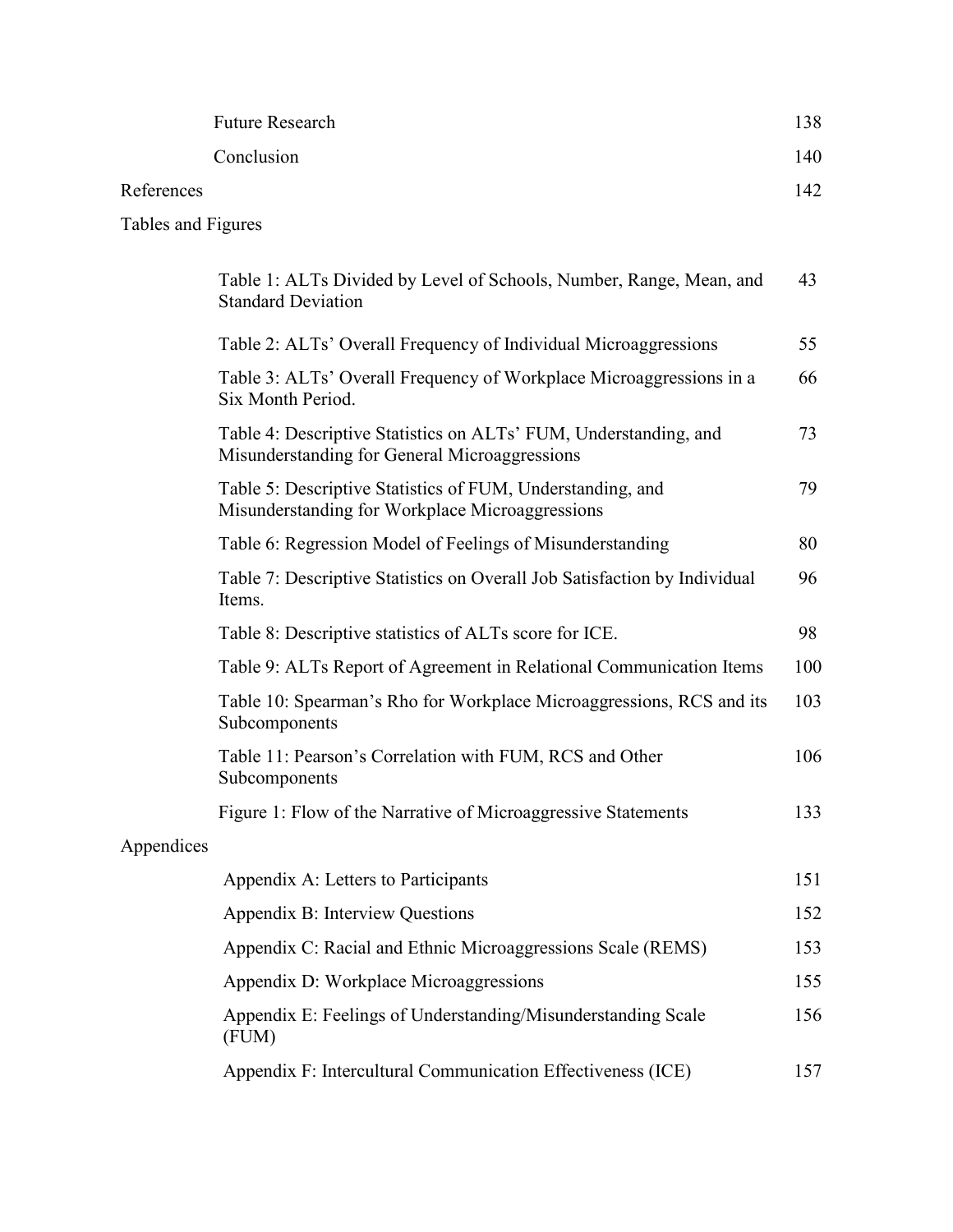| Appendix G: Relational Communication Scale (RCS) | 159 |
|--------------------------------------------------|-----|
| Appendix H: Overall Job Satisfaction Scale       | 161 |
| Appendix: I: Demographics                        | 163 |
| Appendix J: Background on Participants           | 165 |
| <b>IRB</b> Approval Form                         |     |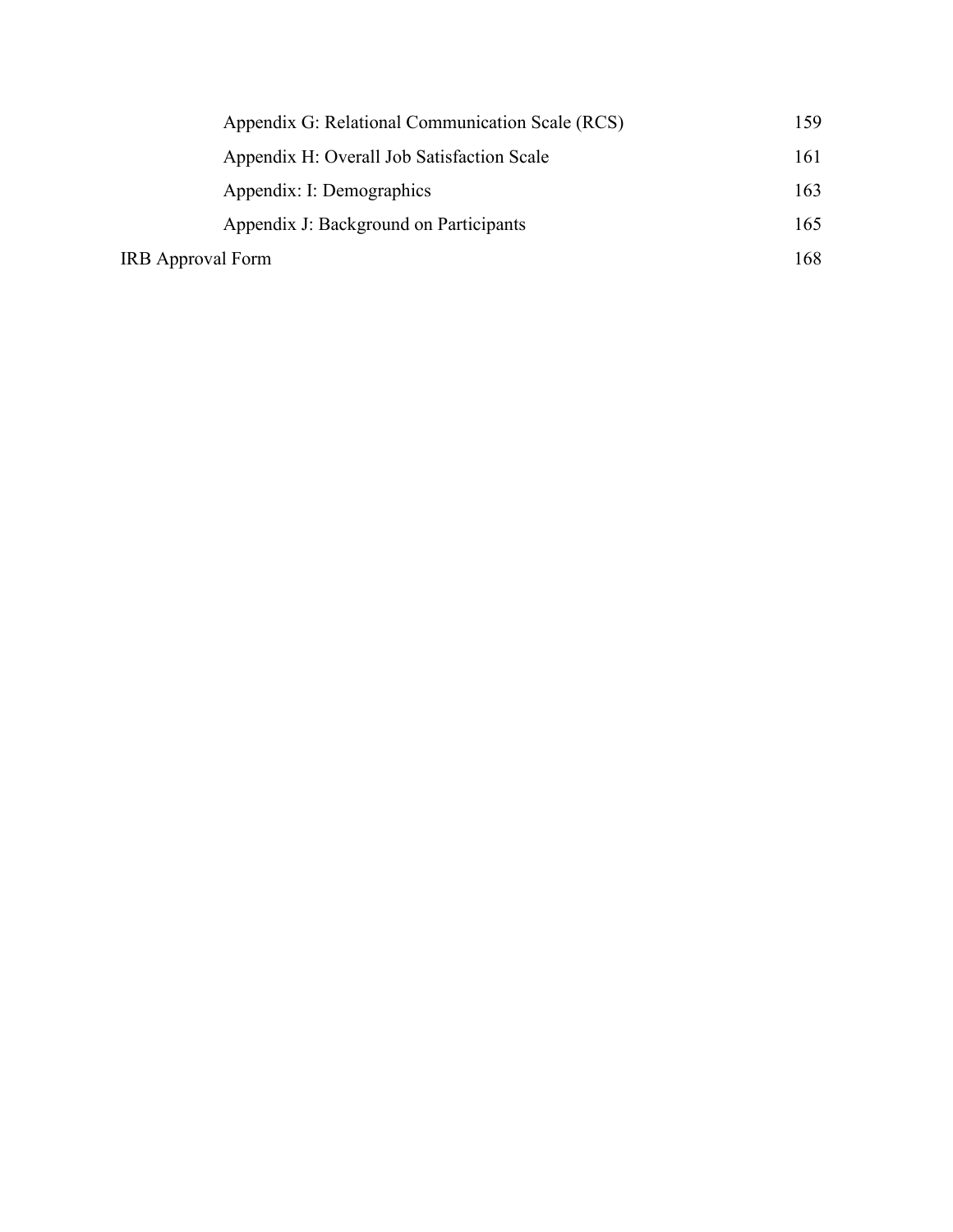# **Chapter 1**

#### **Introduction**

 Considering the number of Assistant Language Teachers (ALTs) from America living in Japan contracted through both private and governmental organizations, it is important to investigate the lived experiences of these expatriates. Naturally, living in a foreign country regardless of knowledge of the host country's language or culture, can be a daunting experience. The interpersonal experiences one has with members of the host community, including work colleagues, can negatively impact work-life, community involvement, and overall personal wellbeing (Kim, 1991, 2005a; Nadal, Wong, Griffin, Davidoff, & Sriken, 2014, Pittman, 2012; Redmond, 2000). While it may be easy to label expatriates' negative reactions to host nationals' comments as being due to culture shock (Chapdelaine & Alexitch, 2004; Redmond, 2000) or as racism (Nadal, 2011; Soloranzo, Ceja, & Yosso, 2000), this study seeks to better understand the nature of microaggressions (i.e., negatively perceived personal comments about an American's background or work ethic) that challenge an American ALT's face while he or she is working in Japan. Here, face is defined as the preservation and image of the part of one's self which is dependent on social rules (in this case, either the host rules or one's own rules) and the specifics of a social situation (Goffman, 1967).

 Originally coined by Pierce and his colleagues in the 1970s, they defined microaggressions as "subtle, stunning, often automatic, and non-verbal exchanges which are 'put downs' of blacks by offenders" (Pierce, Carew, Piecre-Gonalez, & Wills, 1978, p. 66). Offenders in this case were predominately, if not exclusively, Caucasian (Pierce et al., 1977). Later definitions shifted the victims to include other minorities and marginalized groups. Sue expands the definition of microaggressions as "brief, everyday exchanges that send denigrating messages to certain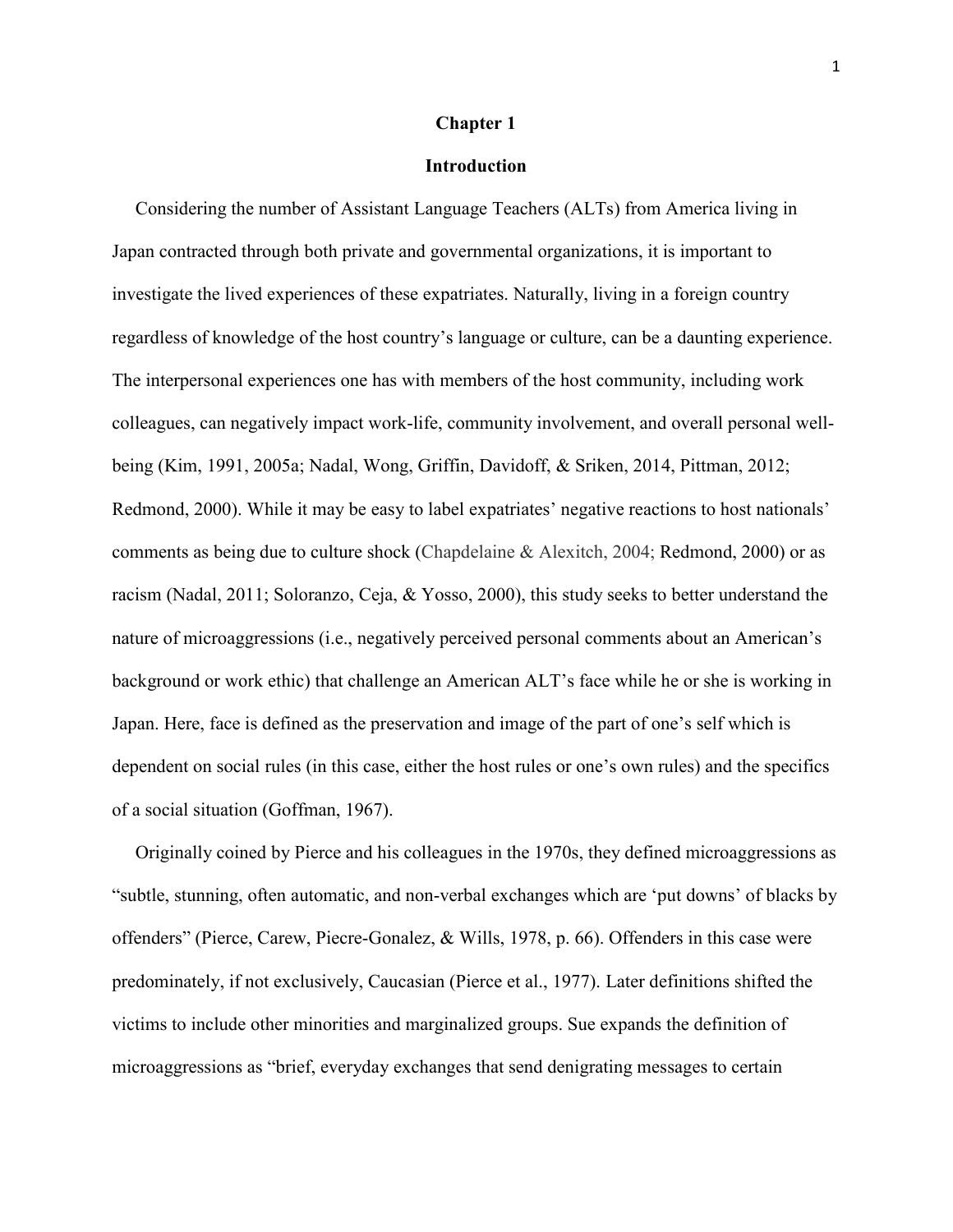individuals because of their group membership" (Sue, 2010, p. 24). Sue, Capodilupo, Torino, Bucceri, Holder, Nadal, & Esquilin (2007) describe microaggressions to generally be covert or ambiguous in nature, and are either unintentional or said in good faith as a means to generate communication. Because of the well-intended nature of the comments, Sue, Bucceri, Lin, Nadal, and Torino (2009) describe it as "the new form of racism" considering many Caucasians (i.e., Americans) feel that in making these statements they are further globalizing themselves when the opposite is true. With these definitions in mind, this study defines a microaggression as an act that depicts a minority as inferior to a host culture member through either verbal communication or nonverbal communication in a covert or overt way, usually unintentionally.

 This study focuses largely on Americans participating as teachers through The Japan Exchange and Teaching (JET) Program but also those working for other organizations such as Interac. The JET Program is the only publicly funded program through the Japanese Ministry of Education (About). As of 2106, there were 2,696 American ALTs living throughout Japan, making Americans the highest participant group compared to other participating countries in the JET Program (Participating Countries). The second program, Interac, is a privately-owned company that sponsors language teachers from English speaking countries to teach English in Japan. Within this program, 47% of their language teachers come from North America (Interac network).

 ALTs may work teaching English at multiple schools, depending on their contract through their municipal board of education. For example, the researcher worked at a total of two elementary schools and one junior high school during her time in the program. ALTs who teach at high school typically teach only at the high school level. Those who work at junior high schools may also work at elementary schools. While uncommon, an ALT may change schools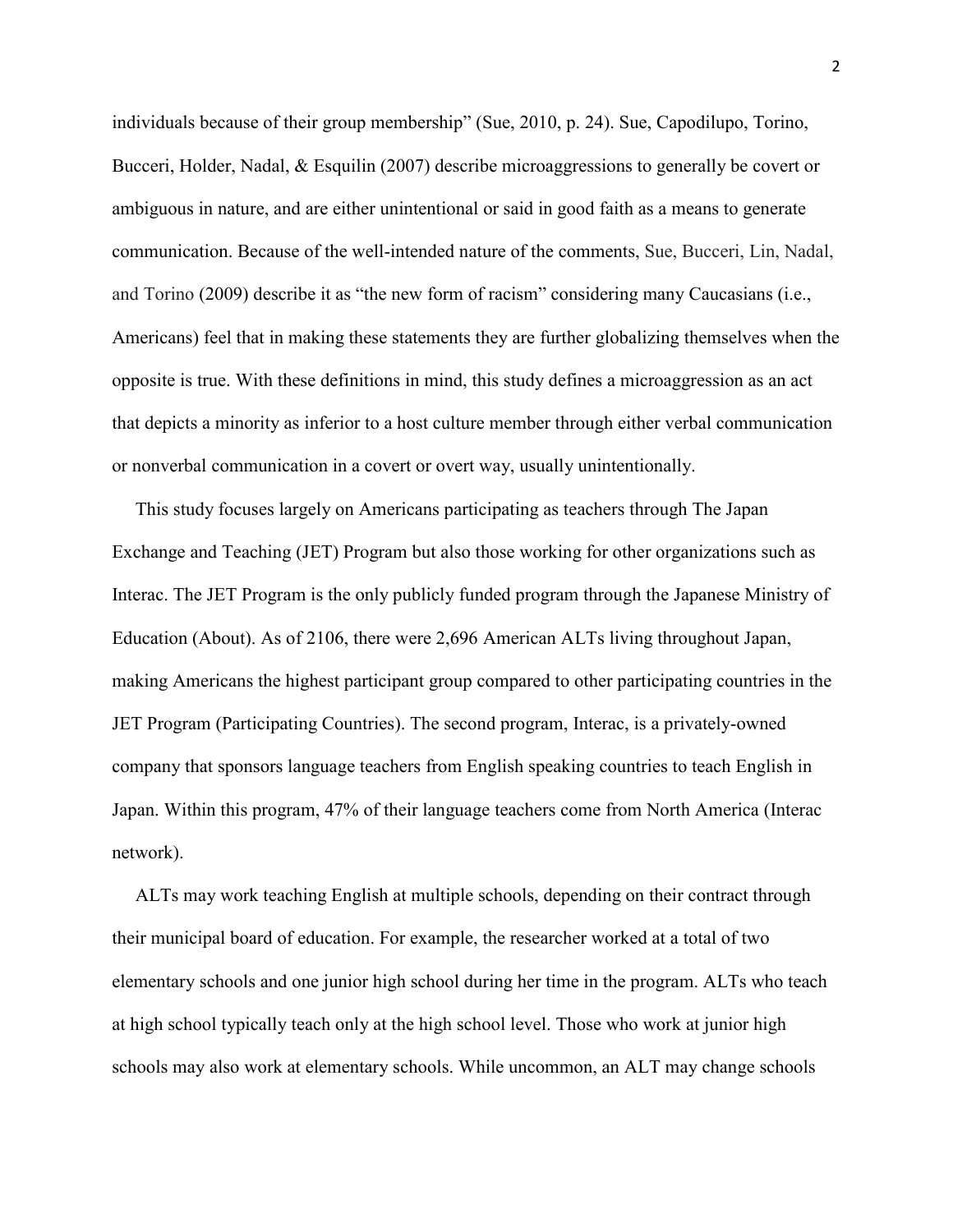under certain circumstances (e.g., an elementary school may close due to a low number of students, as was the case with the researcher's first elementary school). An ALT can have numerous Japanese Teacher of English (JTE) colleagues, again depending on the school and number of schools at which the ALT teaches. If an ALT stays for multiple years, he or she may periodically work with new JTEs. This is because teachers in Japan do not stay at the same school for an extended period of time. If a JTE changes schools, this usually happens in April, the start of the Japanese fiscal year (Positions).

 Microaggressions can be verbal, non-verbal, environmental, or situational interactions which suggest derogatory or negative perspectives about an individual, usually a minority group member (Sue et al., 2007). They are generally rather subtle and covert displays occurring within interpersonal conversations that minorities perceive to be threatening in some way. The perceived threat can be intrapersonal leading one to feel negatively about oneself, interpersonal generating similar feelings towards the speaker, or environmental causing the receiver to perceive the threat as coming from a host environment (Okazaki, 2009; Sue et al., 2007; Ward, Okura, Kennedy, & Kojima, 1998). Both interpersonal traits (i.e., shyness) and situational context (i.e., the workplace versus a restaurant) can leave minorities vulnerable to microaggressions (Ong, Burrow, Fuller-Rowell, Ja, & Sue, 2013). Microaggressions can affect a recipient's mental and physical health, workplace efficiency, and job performance (Nadal, 2011).

 To date, most researchers investigating microaggressions have focused on the U.S. (e.g., Gomez, Khurshid, Freitag, & Lachuk, 2011; Green, 2003; Huynh, 2012; Johntson & Nadal, 2010). Two of the most common environments to study microaggressions have been on college campuses and various workplaces (e.g., DeCuir-Gunby & Gunby, 2016; Pittman, 2012; Shenoy-Packer, 2015; Solorzano et al, 2000). Caucasian Americans are often, but not always, identified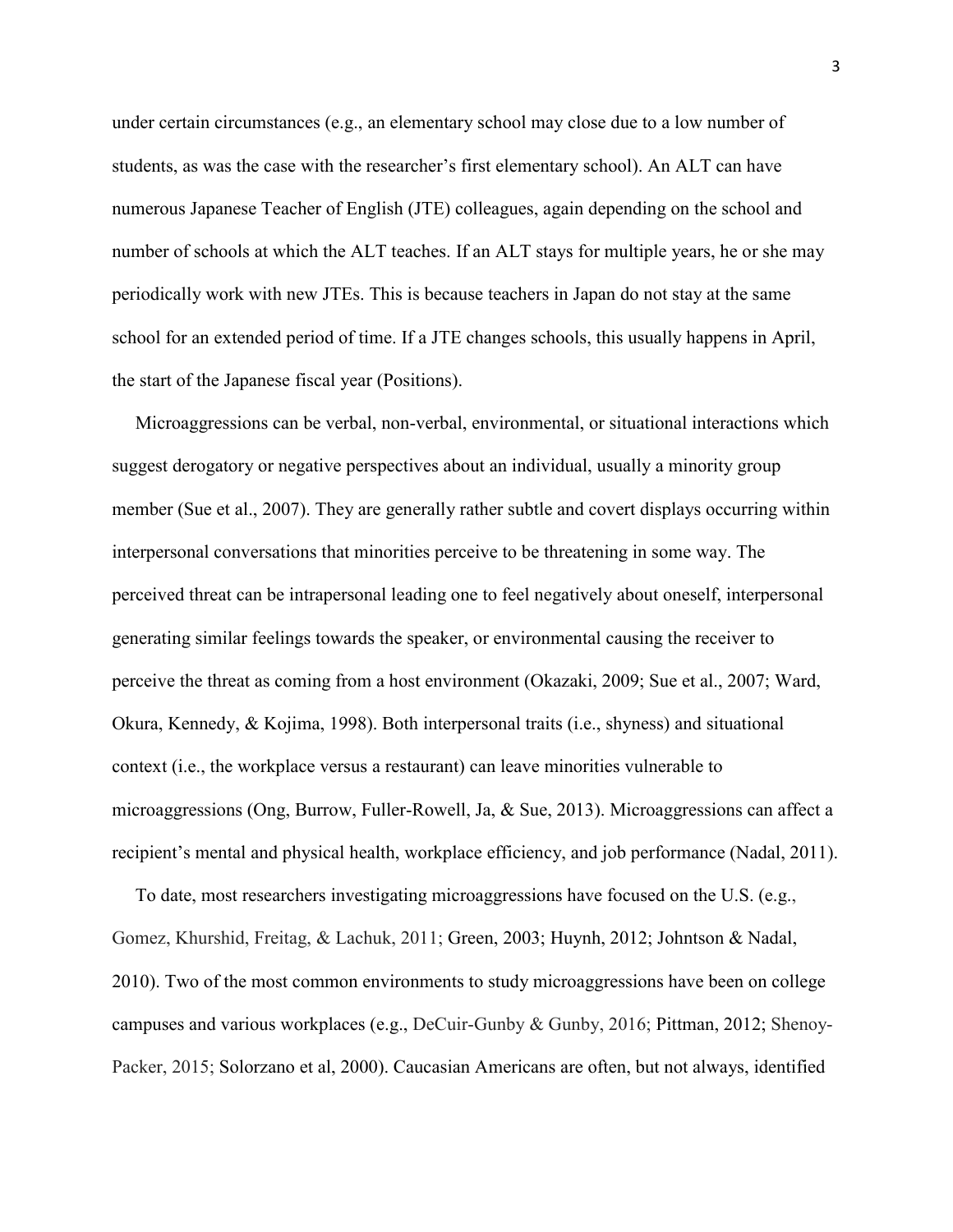as the instigators of these microaggressions. For example, Nadal (2011) wrote that many microggressive utterances from Caucasian Americans directed toward Asian-Americans occur in the form of "You speak English well." While this could be intended as a compliment (i.e., complementing language skills), the implied assumption is the target was born outside the U.S, suggesting he or she is not American. Other examples are when Asian Americans are asked where they are *really* from (i.e., their heritage country).

 There are several factors that could influence an individual's perception of microaggressions. These could include his or her level of culture shock, interpersonal communication competence (ICC), and relational quality with Japanese people. Culture shock is a common phenomenon for those venturing outside their home country for the first time, often resulting in feelings of isolation. This may lead expatriates to interpret comments as racist and arouse negative emotional valances (Gomez et al., 2011; Samochowiec & Florack, 2010). However, if one can recognize common types of microaggressions and be prepared to better respond, more positive interpersonal relationships are possible. Positive interpersonal relationships are key to the successful assimilation of people living in a host environment as sojourners (Kim, 1991; Kim 2005a). Regardless of how short their stay is (e.g., an ALT typically stays one to five years), some assimilation is important so sojourners can make the most of their time in a host country (Redmond, 2000). In order to build and sustain such relationships, sojourners and expatriates need high communication competence, awareness of cultural differences, and an understanding of how these differences can be addressed and reconciled (Nadal et al., 2014).

 One's level of ICC could be a factor for why an ALT perceives comments and interactions to be microaggressions. ICC partly involves the ability to recognize and accommodate to cultural differences so as to ensure successful interactions in a host environment different from one's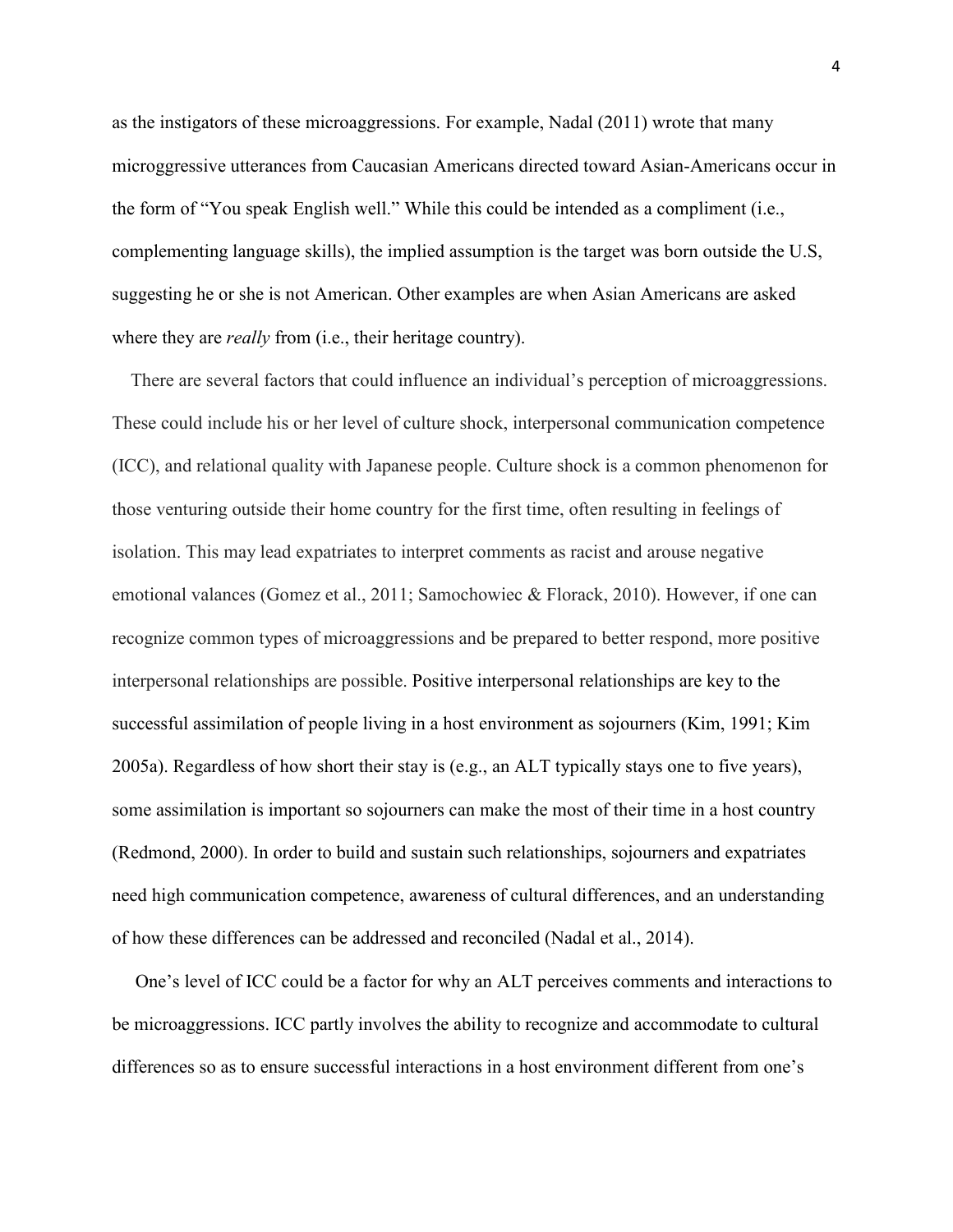own national environment (Kim, 2005a). While basic components of ICC include attitude and proficiency in host language, empathy, flexibility, open-mindedness and positive self-image are equally important behavioral characteristics (Öz, 2015). Particularly with attitude, if one enters an interaction with a negative attitude, it is possible she might perceive a statement as being a microaggression rather than a genuine compliment. Similarly, if her flexibility for responding to a situation is high, she may be less likely to consider something to be a microaggression. This study investigates the role of ICC in relationship to microaggressions as well as relational intimacy.

 Relational intimacy and closeness might also influence whether or not a statement or action is viewed as a microaggression. According to Bugoon and Le Poire (1999), people often signal to one another indications of where a relationship stands based on the length of the relationship. Also, feelings of closeness/tenseness, informal/formal language, and relational distance all frame the "interpretations of other message content and inevitably impinge on current and subsequent interpersonal judgements" (p. 107). Burgoon and Le Poire (1999) say these judgements can influence rapport and likability. They further say presence or absence of certain indicators (i.e., nonverbal cues such as posture, closeness, gestures, facial expressions, and voice) define one's relationship and intimacy with more interpersonal relationships, such as an ALT's relationship with JTEs and other Japanese co-workers. These nonverbal cues become evident through redundancy and complementary information (i.e., vocal utterances).

 In terms of how people interpret microaggressions, researchers found they experience various emotional reactions and show multiple ways of responding to a microaggression (e.g., Camara  $\&$ Orbe, 2010; Mellor, 2004; Nadal et al., 20014; Sue et al., 2007). One common emotional reactions reported was frustration (McCabe, 2009; Sue et al., 2007; Wang, Leu, & Shoda, 2011).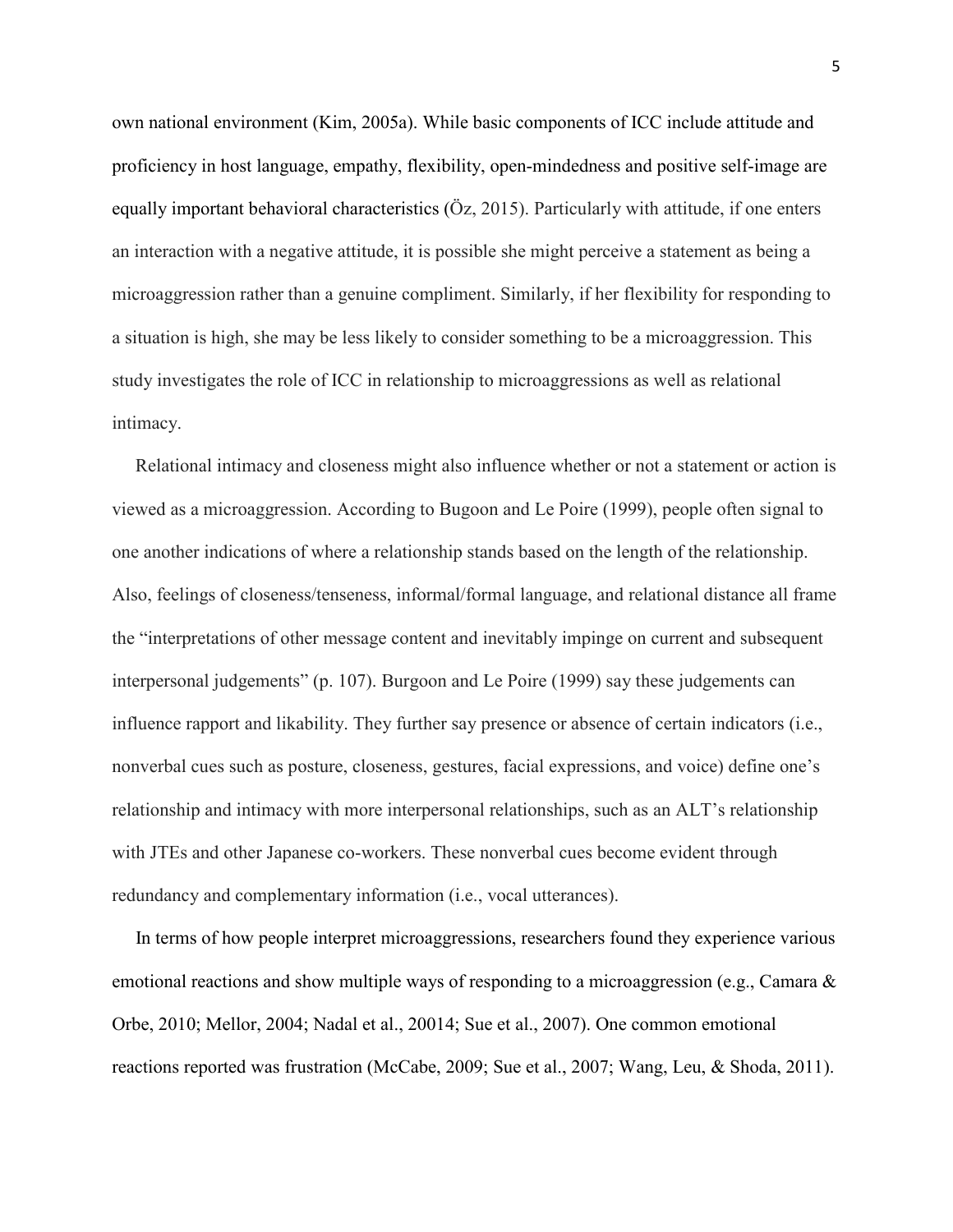In a study by Torres, Driscoll, and Burrow (2010), they found African students felt frustrated to maintain good academic performance given the pressures of stereotypes stacked against them. For example, many African American students felt they had to defend their academic integrity. In a study by Suárez-Orozco et al. (2015) one student was accused of cheating on a math test and had to retake it, while other students reported they had to defend their admission to college was based on equal credentials as their peers and not due to affirmative action. Since these students felt put down by teachers and other students because of their minority status, they felt frustrated trying to do well while facing these prejudices (Solorzano et al., 2000). Other research showed that Asian Americans tend to feel strong negative feelings with frustration being near the top of the list (e.g., Huynh, 2012; Wang et al., 2011). In some cases, avoiding talking about race (microinvalidations) also caused feelings of frustration (Constantine, 2007). Sue et al. (2007) argue that microaggressions can cause more frustration than more explicit forms of racism cause. Part of this frustration comes from not wanting to face the exhaustion of explaining why certain comments are degrading to ethnic identity, while the other part comes from feeling that speaking out is futile in disbanding ethnic stereotypes. So rather than go through this process, victims internalize this frustration.

 A second common emotional reaction is isolation. According to McCabe (2009), Latino and African American students on predominantly white campuses felt increased amounts of isolation when they felt their minority status was more obvious than their previous education settings. The move from being the majority to the minority was isolating in and of itself. A second part of this isolation came when students felt they had to carry the burden of representing an entire race based on their own ethnicity, especially when discussing topics of race or racism in the classroom. Peltokorpi and Clausen (2009) state that feelings of isolation is also common for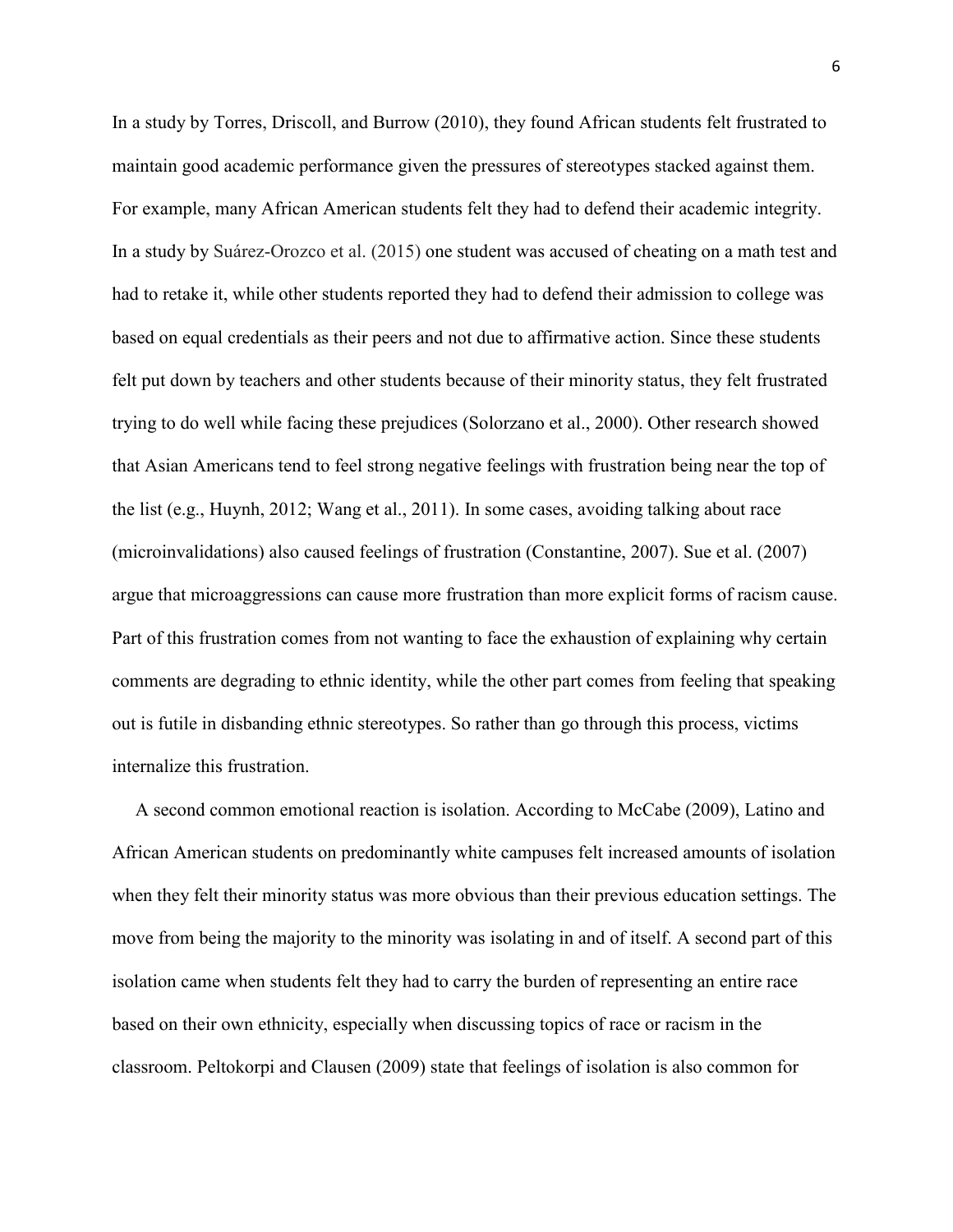expatriates navigating their host country using a foreign language, sometimes despite one's fluency and understanding of the language (e.g., someone assumes a word in her native language carries identical meaning in a second which may not be true). Nadal et al. (2011) says that those with multi-racial identities are more likely to experience forms of isolation because of the duality of their identity. This this in mind, this study wants to investigate how ALTs emotionally respond to microaggressions.

 Previous researchers have focused on how people verbally (internally or externally) or physically respond to microaggressions. For example, Camara and Orbe (2010) broke down types of microaggressions by the severity of the aggression, how the victim reacted, and the environment in which a microaggression was likely to occur. Based on a microaggression's severity, an individual might respond by assimilating (i.e., self-censoring), accommodating (i.e., mirroring), or separating (i.e., sabotage). However, these categories are not mutually exclusive. So, this study investigates how ALTs respond verbally to microaggressions.

 In terms of where microaggressions are likely to occur, businesses (i.e., a restaurant) had the highest frequency, followed by the workplace, school, public (i.e., walking on the sidewalk), and home (Camara & Orbe, 2010). This study specifically focuses on workplace microaggressions. Workplace microaggressions have led to numerous lawsuits (Significant EEOC). Camara and Orbe (2010) found that workplace microaggressions (in their case at a university) often resulted in assimilation behaviors where people pretended to be unaffected in order to keep their jobs or maintain working relationships. This lead to reactions including anxiety, fear of repercussions, and thoughts about reporting the microaggressions to human resources.

 Researchers also have investigated how minority status can influence one's job satisfaction and job performance. Green (2003) looked at two minority groups (African American men and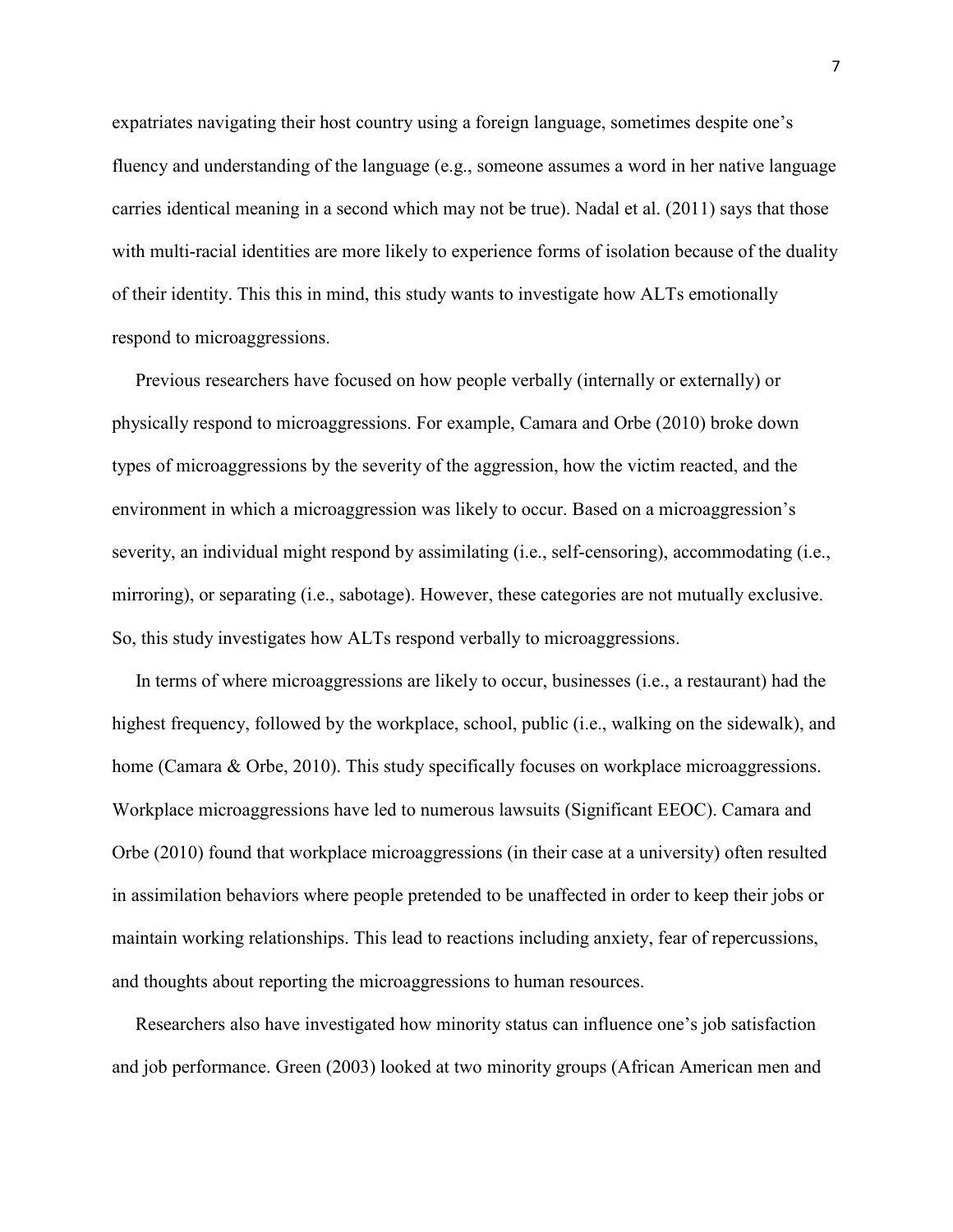African American women) in the workplace and found that both of them, when surrounded by Caucasian workers, felt their group participation was overlooked because of race, and that they were not given due credit. Green (2003) concluded that when overall job satisfaction is low, a person is more likely to be passive ("ride it out") rather than take action. Museus, Sariñana, and Ryan (2015) also found that people who have more passive coping tendencies tend to have lower job satisfaction within a university setting. Finally, Leung and Lee (2006) found that Asian Americans in particular experienced low levels of job satisfaction when they had highly stressful jobs and felt they did not meet the expectations set for them by family and co-workers. This study investigates the relationships between the workplace microaggressions ALTs experiences, their emotional reactions, and their job satisfaction. The researcher anticipates that lower job satisfaction will be present when ALTs experience more workplace microaggressions.

#### **Research Questions**

 This study investigates if Americans working in Japan, as a minority group, experience the same kind of microaggressions minorities do in America. If those microaggressions occur, it is important to investigate ALTs emotional and verbal responses. Since many of these microaggressions occur in the workplace, how they influence an ALT's job satisfaction is investigated. From these, this study has four research questions:

 RQ1: What are the most common types of microaggressions American ALTs experience in Japan and at what frequency?

 RQ2: How do message recipients respond emotionally to these microaggressions? RQ3: How do message recipients respond to these microaggressions nonverbally or verbally in terms of coping mechanisms?

RQ:4 Is there a correlation between ALTs' job satisfaction and the frequency and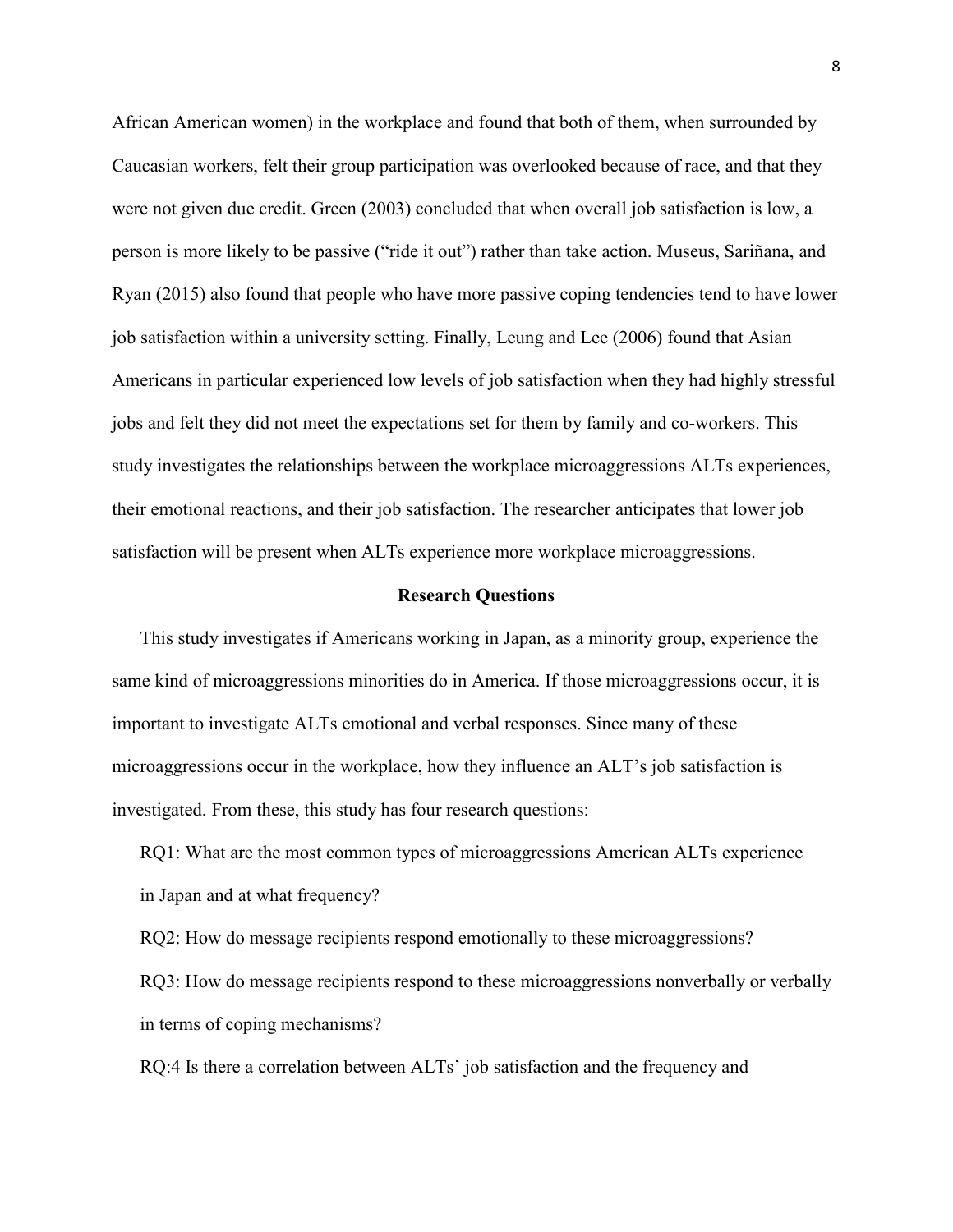emotional valence of workplace microaggressions?

 Two additional concepts are investigated in relation to microaggressions. The first concept is ICC. Since living and working abroad does require some level of ICC, it is important investigate the potential relationship between an ALT's ICC and his or her perceptions regarding microaggressions. The second concept involves relational intimacy. Gudykunst, Yang, and Nishida (1985) explain that over time, intimacy in relationships helps people name and cope with their anxieties. With this in mind, relational intimacy (or lack thereof) is another issue worth investigating in relation to workplace microaggressions. Therefore:

 RQ5: Is there a relationship between ALTs' intercultural communication competence (i.e., successful interactions with people from a different culture) and the frequency and emotional valence of experienced microaggressions?

 RQ6: Is there a relationship between the frequency of workplace microaggressions and ALTs' level of intimacy with their JTEs?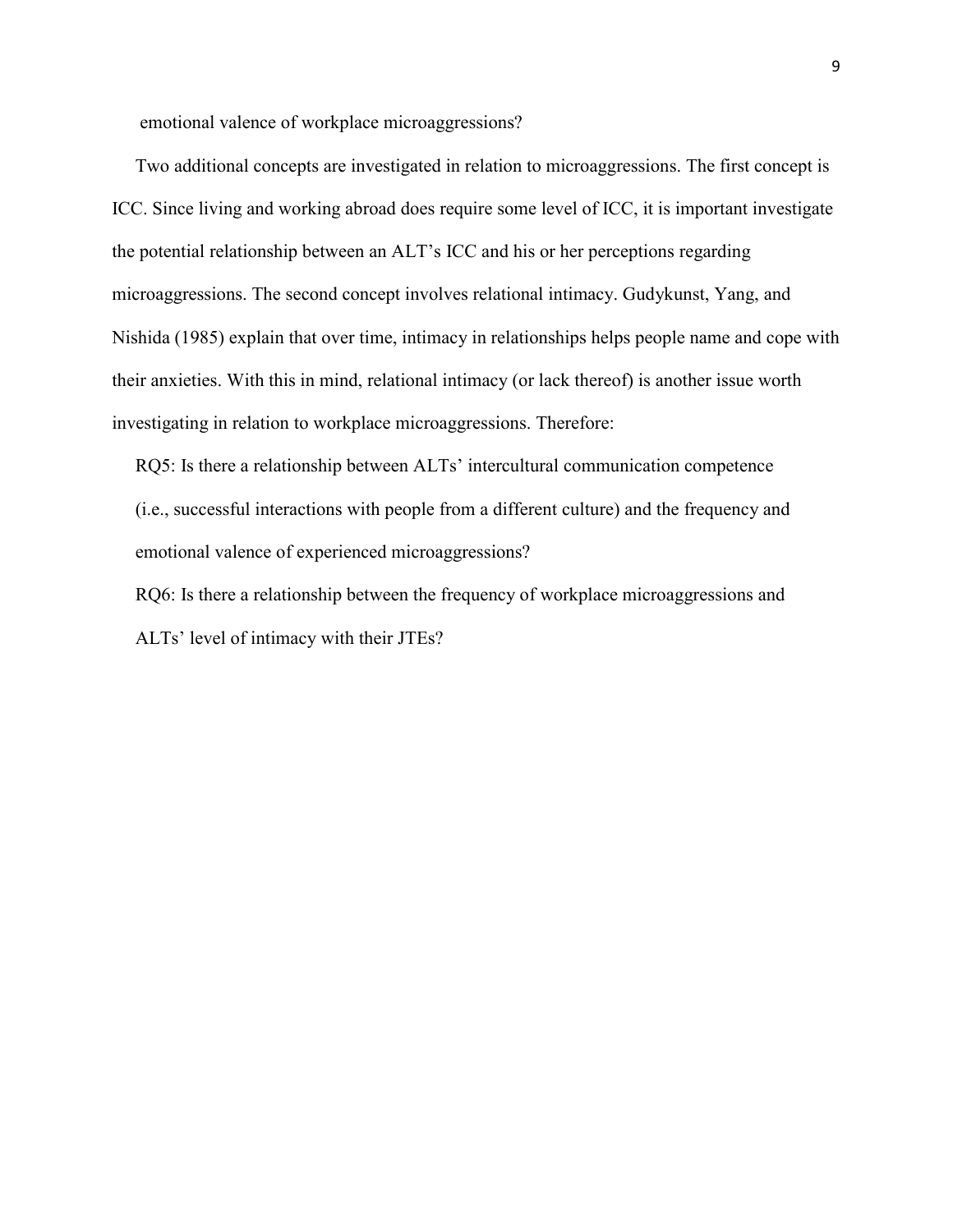# **Chapter 2**

# **Review of the Literature**

 This literature review covers the literature, theories, and definitions important to this study. The section begins by discussing microaggressions directed at minority groups (especially Asian Americans and Asian immigrants), then defining and listing the types of microaggressions one might experience. Next, information is provided showing how cultural differences (e.g., context, in-group and out-group membership) and facework challenges might influence whether or not an ALT perceives an utterance to be a microaggression. Individual differences such as anxietyuncertainty management ability and ICC might also influence whether or not ALTs perceive an utterance to be a microaggression. Literature discussing various responses and coping mechanisms (emotional and behavioral) in the face of microaggressions is reviewed. Relational framing theory and convergence/divergence theory are discussed especially as they relate to the workplace relationships between ALTs and JTEs, perceived microaggressions, emotional responses, and job satisfaction.

#### **The Asian American and Asian Immigrant Experience**

 This study investigates the microaggressions American ALTs experience while working in Japan. Although multiple researchers have investigated microaggressions directed toward Asian Americans or Asian immigrants in America, no research has investigated the microaggressions facing American ALTs. Researchers have investigated the Asian American experiences as being the recipient of microaggressions coming from Caucasian Americans (e.g., Nadal et al., 2011; Okazaki, 2009; Ong et al., 2013). Often times, Asian Americans experience microaggressions based on their high work ethic, high test scores, or perceived overall intelligence. For example, Okazaki (2009) found that Asian Americans often felt they were being put on a pedestal as a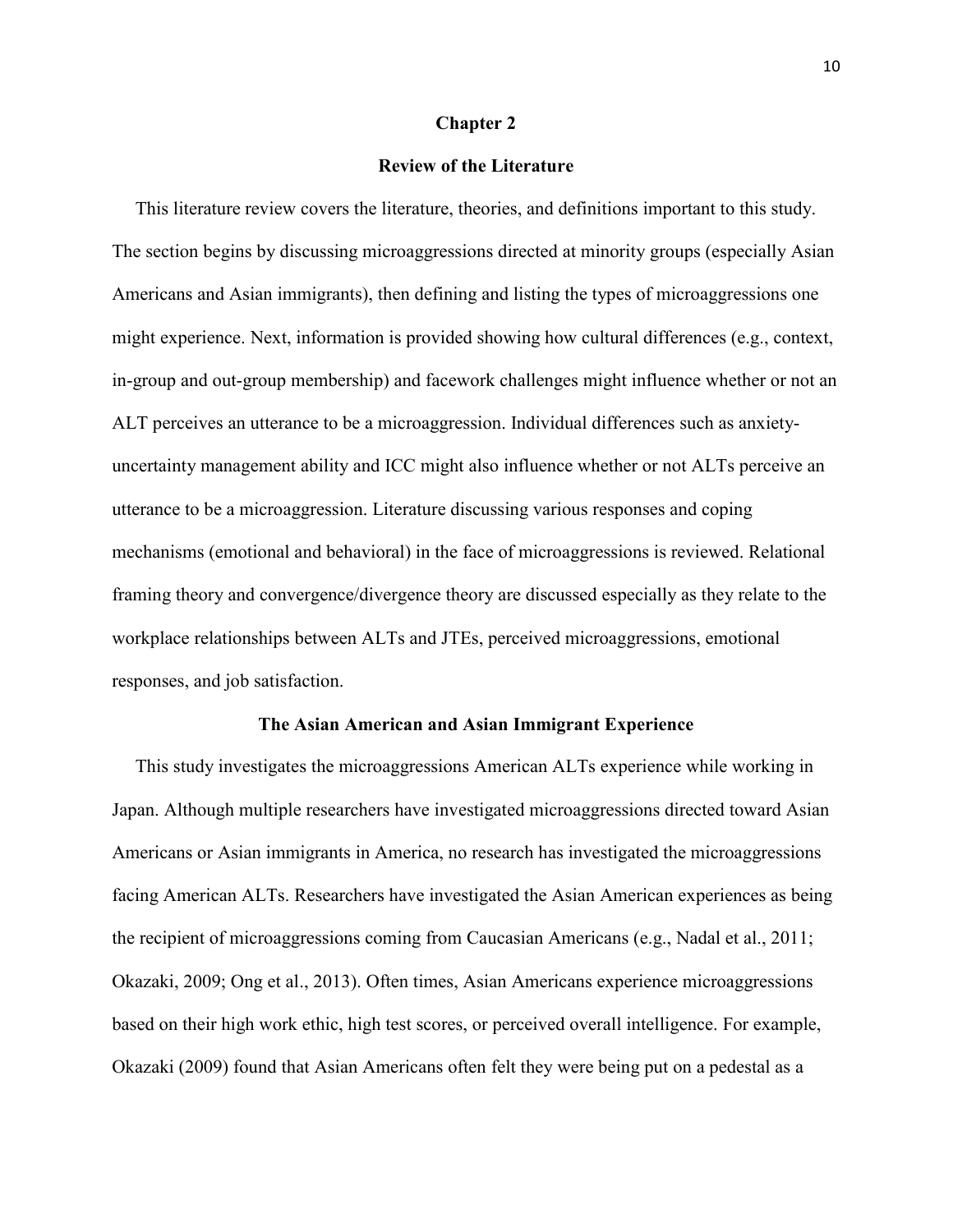model minority. She said these microaggressions were so severe that the Asian Americans experienced "threats to their own opportunities and resources" because of the pressure to be model citizens (p. 106). The media also portray microaggressions, such as characterizing an Asian minority member as having a heavy accent or speaking very broken English. As a result, this group feels invisible, ignored, or highly misrepresented (Okazaki, 2009; Ong et al., 2013). In romantic relationships, Nadal et al. (2011) found that white Americans dating Asian Americans often joked that the two were only dating because of their different ethnicities. Ong et al. (2013) listed specific microaggressions against Asians including that all Asian food tastes similar and/or is bland, all Asians look the same, or that Asian Americans are less likely to face discrimination in comparison to other minorities. Asian Americans are asked of their country of origin (i.e., Korea, Japan) based on the premise they are non-white (Sue et al., 2007).

 Asian immigrants are not exempt from experiencing microaggressions in the U.S. Other microaggressions express linguistic stereotypes as opposed to superficial characteristics (i.e., "looking" like a specific ethnicity). Tran and Lee (2014) said many immigrants' colleagues praised their English skills assuming they had only been in the U.S for a limited amount of time. Lindemann (2002) found that native English speakers who participated in direction giving exercises for Korean students purposely used problematic language (e.g., used simple English) assuming they were doing the non-native speakers a favor by using simple English. These are only a few examples of the types of microaggressions an Asian American or Asian immigrant might experience. The next section defines microaggressions and discusses the various types.

# **Microaggressions: Definitions and Types**

 Microaggressions have been defined differently through the years, most with an emphasis on racism or racial superiority (Camara & Orbe, 2010; Minikel-Lacocque, 2012; Nadal, Davidoff,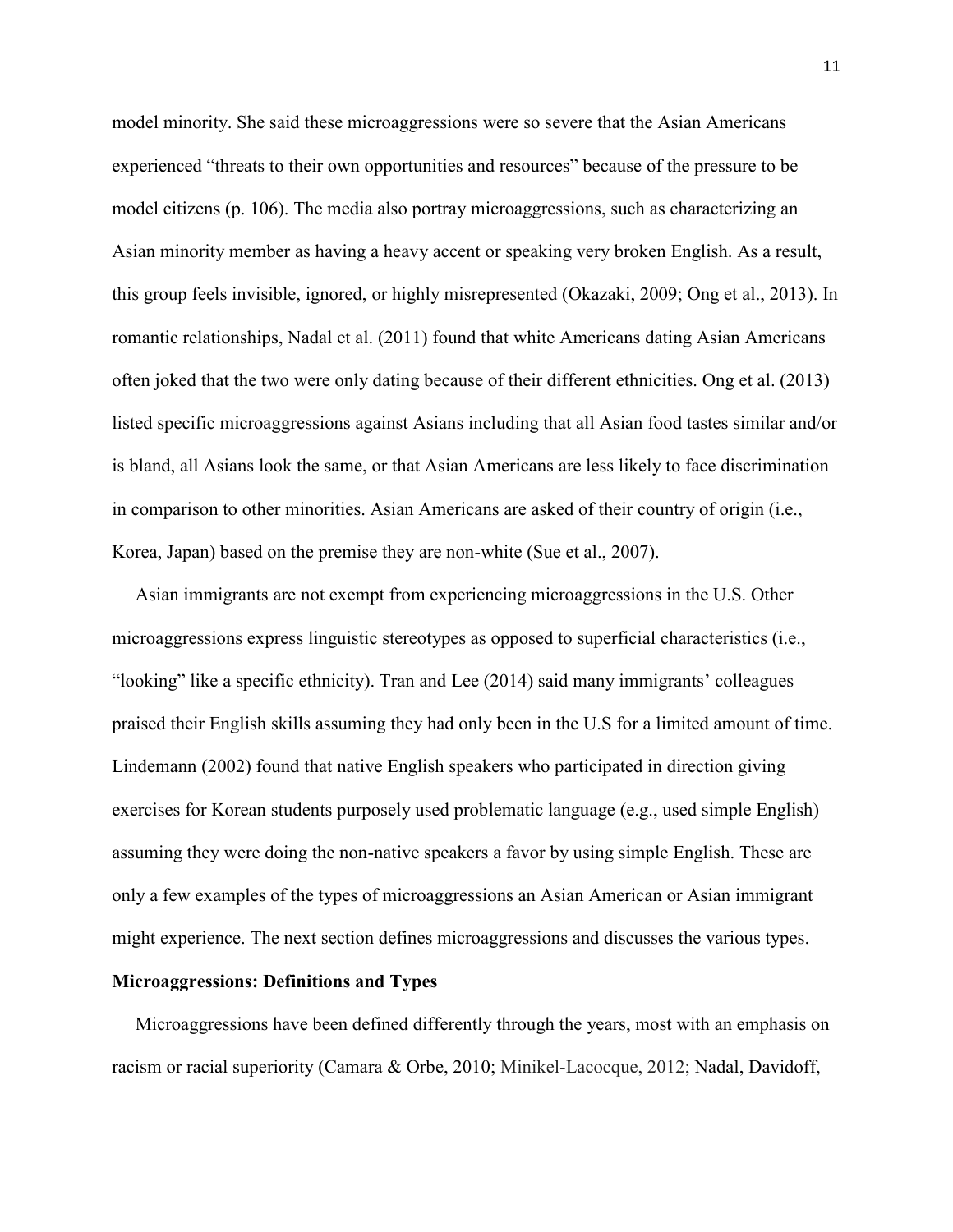Davis, Wong, Marshall, & McKenzie, 2015). Following Pierce et al's (1997) definition as the research continued, the focus included other minorities (i.e., Asian Americans), as well as environmental instigators (i.e., magazines or TV shows).

 Scholars (e.g., Camara & Orbe, 2010; Johnston & Nadal, 2010; Ong et al., 2013; Sue et al., 2007) have sought to identify various types of microaggressions. Microaggressions fall into three distinct categories—microinsults, microinvalidations, and microassaults (Ong et al., 2013; Sue et al., 2007). The first two categories are often unconsciously communicated, while microassaults are both conscious and intentional (Sue et al., 2007). Microinsults are comments that marginalize a person based on her heritage. Often this comes in the form of mocking, such as mimicking an Asian accent. Another example is an Asian American being told that all Asians are good at math. These microaggressions do not have to be expressed during face-to-face contact (e.g., you may see them in movies), and can set a model for how minorities are supposed to act (Ong et al., 2013; Sue et al, 2007). Microinvalidations are utterances that exclude the thoughts or feelings of a minority. Two extreme comments indicate that race either plays no factor (i.e., the speaker doesn't see color) or that a person's job and success is the direct result of his or her race (i.e., an Asian American being a CEO). These categories are generally systematic and understood by the majority as being stereotypes (Ong et al., 2013). In one study, Ong et al. (2013) found that over the course of two weeks, 78% of their participants experienced microaggressions, the average rate was once per week, and the most common type was a microinvalidation. Microassaults, on the other hand, are explicit and are used to purposively hurt or demean the other. These often come in the form of racial slurs.

 Furthermore, microassaults are what could be considered older forms of racism including charged language, slurs, and other hurtful tactics to put down a minority. Unlike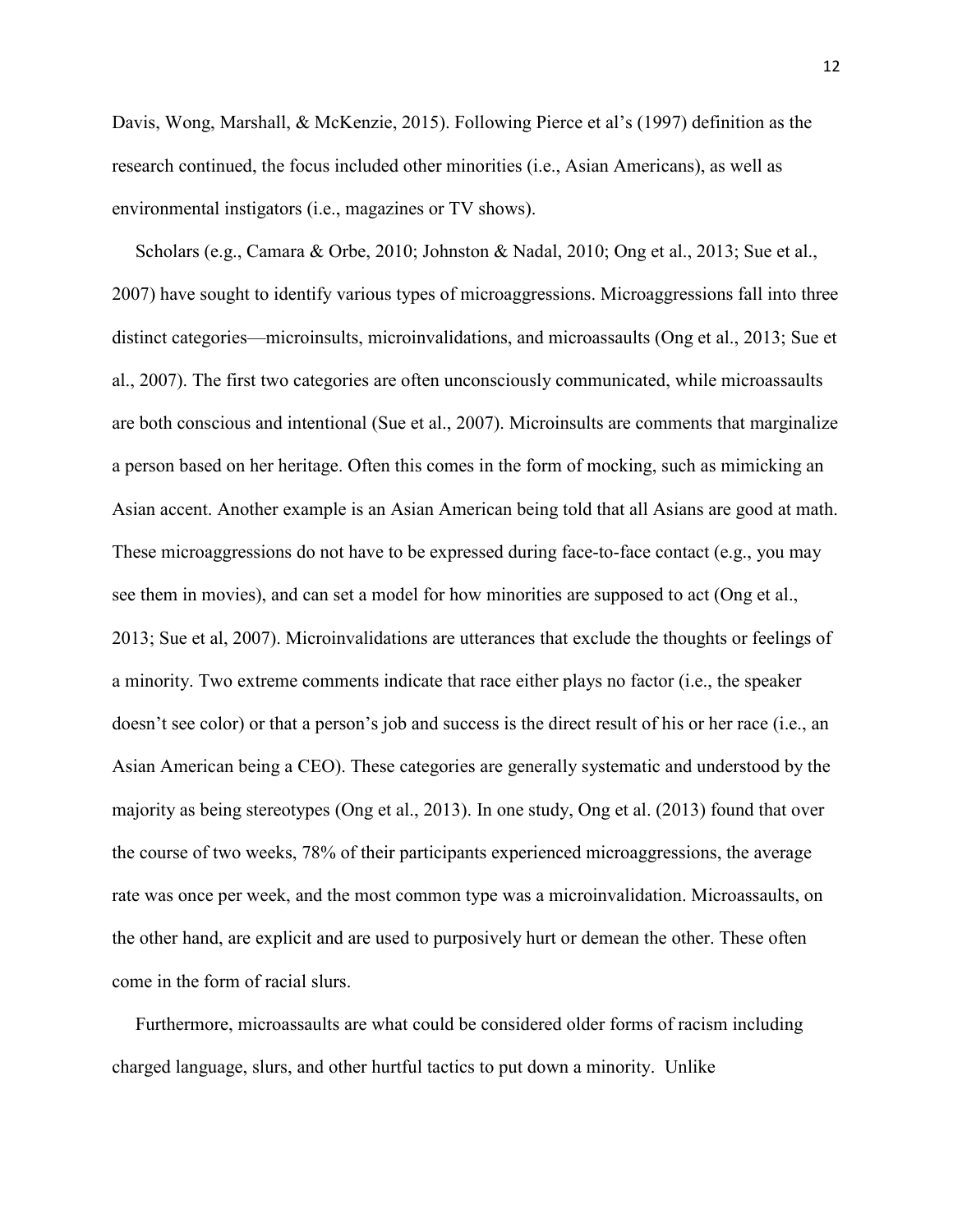microinvalidations and microinsults, these are much more deliberate. Microassaults often come when perpetrators feel they can say with both some level of anonymity or in semi-private sphere, such as a hallway or relatively empty room (Sue et al., 2007). Sue et al., (2007) also state that microassaults can be in the form of threats that are transparent in the message's intent (i.e., "get out of my country") and are lined with "intentional racial hatred and bigotry" (Sue & Constantine, 2007, p. 139).

 The breakdown of microaggressions into further categories is seen in both Johnston and Nadal's (2010) and Sue et al.'s (2007) work. Drawing on their work, the following categories were chosen due to their relevance to this study: exclusion/isolation, exoticization/assumptions of similarity, alien in own land, denial of individual racism, workplace and school microaggressions, and pathologizing. For a more complete list, see Nadal (2011) and Sue et al. (2007).

 **Exclusion/Isolation.** The first category is exclusion or isolation. These are examples of microinsults. These microaggressions include comments that either question authenticity (i.e., you aren't really Asian), place the burden of representation for an entire ethnic group on one individual (i.e., ask what Americans think about a specific subject), or reduce someone to second-class citizenship (i.e., being avoided on public transportation). They can also refer to minorities receiving substandard service compared to the majority race (Johnston & Nadal, 2010; Sue et al., 2007).

 **Exoticization/Assumptions of Similarity.** A second category is exoticization and assumptions of similarity. They are types of microinvalidations or microinsults depending on how the message is delivered. Comments in this category either explicitly display race, objectify people sexually, or label multiracial people as ideal (e.g., someone saying he thinks all Asian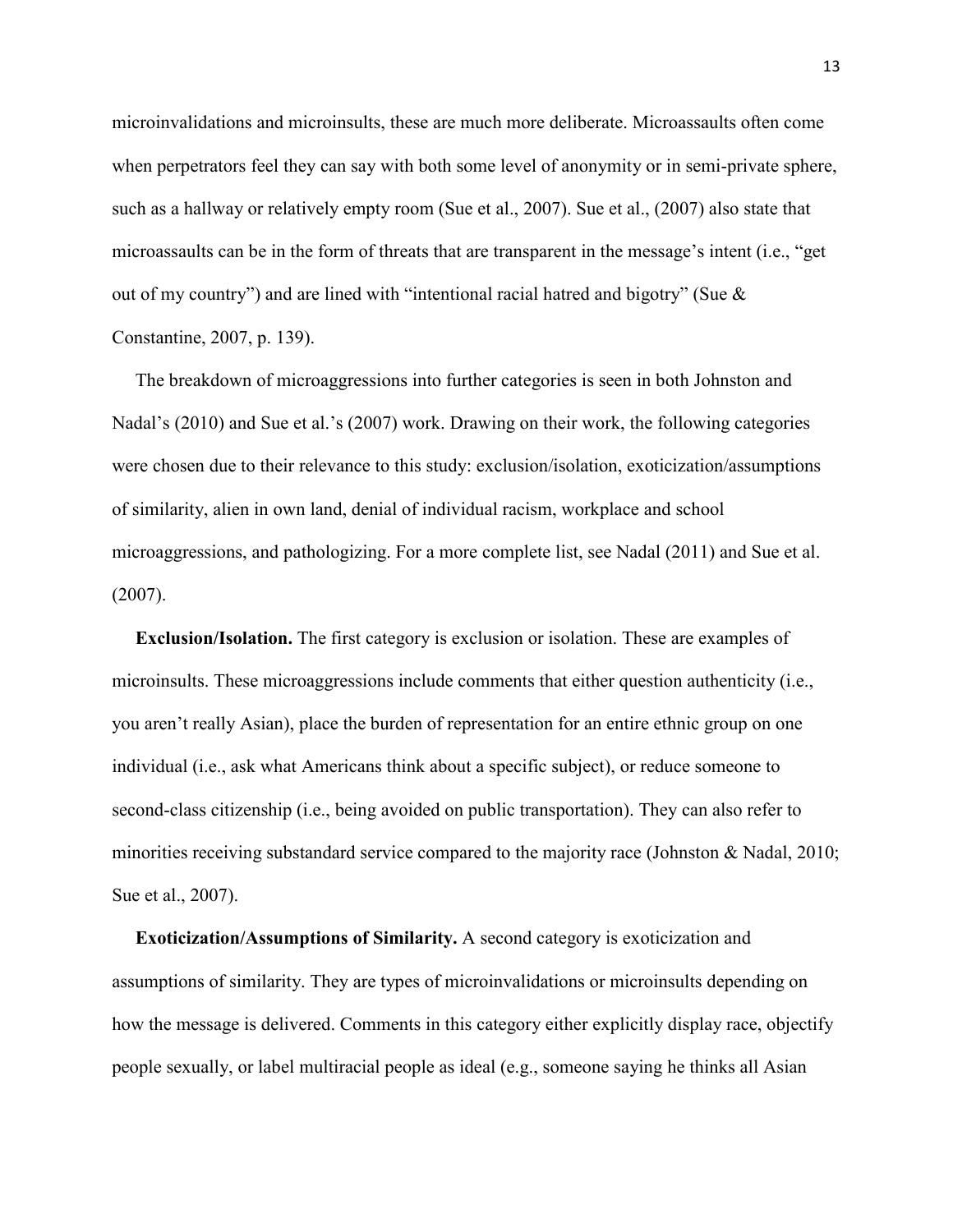women are sexy). One example could be when an ALT is sexualized for her different skin or hair color. Another could be the assumption that all Americans are the same (i.e., all Americans love pizza). A third might involve someone's language ability or articulation. In regards to language, an example of this type of microaggression would be assuming Americans only speak English. An example for articulation would be an African American who speaks well considering his race (Nadal, 2011; Sue et al., 2009; Sue et al., 2007)

 **Alien in Own Land.** This is another name for mistaken identity and is a type of microinvalidation. This happens when someone is presumed to be monoracial or is mislabeled as belonging to a different group (e.g., a Korean-Hispanic is labeled as either one or the other). This can also happen when people are complimented on their English when they are actually citizens or permanent residents. In the case of ALTs, a similar microaggression occurs when they are complimented on their Japanese despite their cumulative time in Japan, fluency, or study of the Japanese language. Another example could be a co-worker asking someone when she plans to move back to America when the ALT may have no such plans (Johnston & Nadal, 2010; Nadal, 2011; Sue et al. 2007).

 **Denial of Individual Racism.** The fourth category is the denial of negative racial experiences, another type of microinvalidation. This is when people are denied the chance to choose their own identity or multiracial people are told their experiences aren't real (e.g., telling an Asian American friend not to offended by a joke because of her whiteness or Americanness). This type of microaggression also ignores the fact that race does play a prominent role in multiple societies (Johnston & Nadal, 2010; Nadal, 2011; Sue et al., 2007).

 **Workplace and School Microaggression***.* This category of workplace microaggression is a specific type of environmental microaggression (Nadal, 2011), meaning that all types of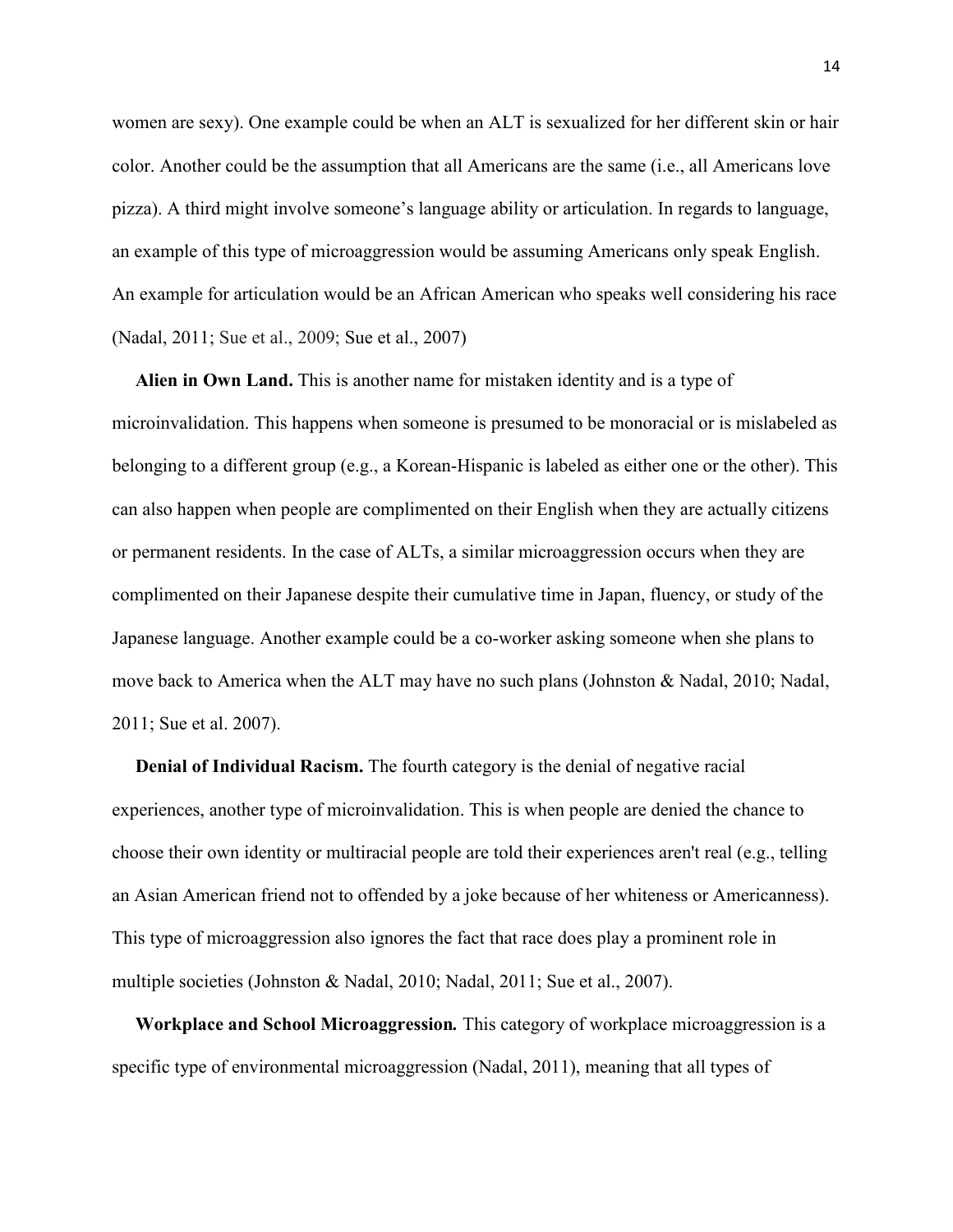microaggressions can occur here. This category distinguishes the environment in which the microaggressions are likely to occur. Such microaggressions can include suggesting that an ALT is inferior by referencing his/her lower ranked position at a school. Another example would be all persons in superior positions are the dominate race, and minorities play very few, if any, leadership roles. Researchers have investigated microaggressions occurring in a work environment (e.g., Offerman, Basford, Graebner, Basu DeGraaf, & Jaffer 2013). In this study, the researcher investigates the microaggressions occurring within the working relationship between an ALT and her JTE.

 **Pathologizing.** The fifth category is pathologizing experiences and identity. This category is considered to be a microinsult. These comments can display psychopathology (i.e., not understanding how one can have an ethnic surname while identifying as a different ethnicity) or family pathology (i.e., stereotypes such as all Asian mothers are unruly). Other examples can include comments that portray that one's eating habits or ways of talking are in some way abnormal compared to the host environment (e.g., commenting that American breakfast food is unhealthy because it doesn't include vegetables) or when one does not meet expectations based on their race (e.g., not wearing clothes or hair styles indicative of an ethnic group) (Johnston  $\&$ Nadal, 2010; Sue et al., 2007).

 Considering the variety of types and categories of microaggressions identified in previous research with different minority groups, it is important to investigate the types of microaggressions that American ALTs experience in Japan given the stereotypes they face. According to a Pew Research Center poll (Stokes, 2015), some Japanese believe that Americans are less honest. Only 25% of the Japanese surveyed found Americans to be hardworking, and 50% thought them to be aggressive. In a separate study, non-European Americans (including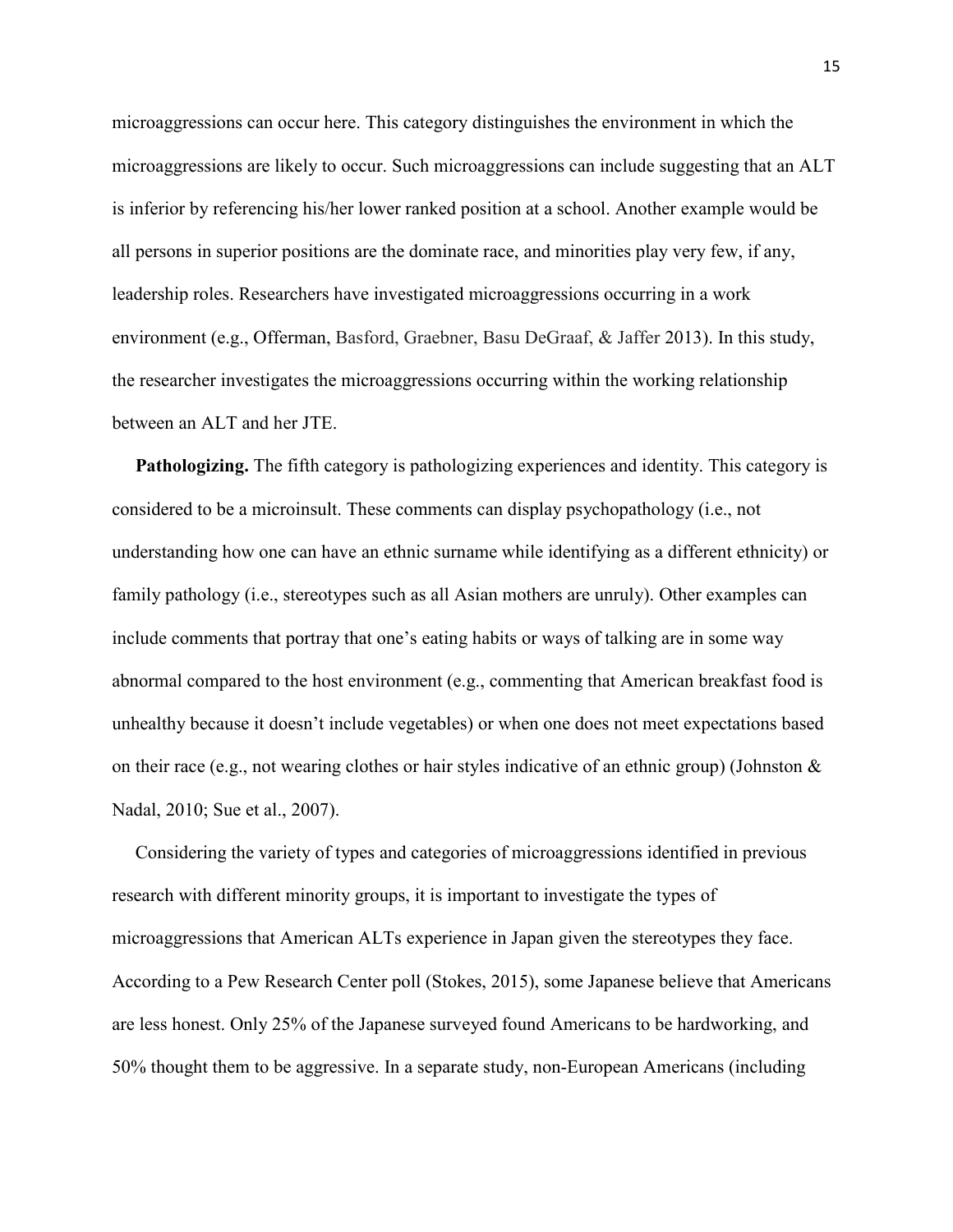Japanese), attributed negative characteristics to Americans such as being prejudiced, spoiled, greedy, and complaining (Madon, Guyll, Aboufadel, Montiel, Smith, Palumbo, & Jussim, 2001; Stokes, 2016). Given such stereotypes, we cannot assume that the most common types of microaggressions American ALTs face as the minority will be the same as those identified in previous studies with other ethnic groups (e.g., Asians, Blacks). For RQ1 this study asks, "What are the most common types of microaggressions American ALTs experience in Japan and at what frequency?"

 Multiple cultural differences (i.e., high and low-context, collectivism and individualism, ingroup and out-group status, and newcomer role) between Americans and Japanese help explain why conditions might be right for an American ALT to perceive a comment as being a microaggression. Differences due to high and low context cultures and concerns over face and facework will be discussed next.

# **Context, Culture, and Face**

# **Context and Culture**

 **High and low-context cultures.** Considering this research investigates microaggressions occurring between members of two cultures, it is important to discuss relevant communication and cultural differences previously identified as existing between Japan and the U.S. The U.S. is considered a low context culture (Leung & Lee, 2006; Ting-Toomey, 2005). Low-context cultures rely more fully on verbal communication, meaning word choice must be direct and concise, and words generally are taken at face value. Verbal expression is based on individual (self) experiences. On the other hand, Japan is considered a high-context culture. In a highcontext culture, because direct and explicit messages are often absent, a receiver must use his or her own internal references to interpret the message. Instead of individual experiences, listeners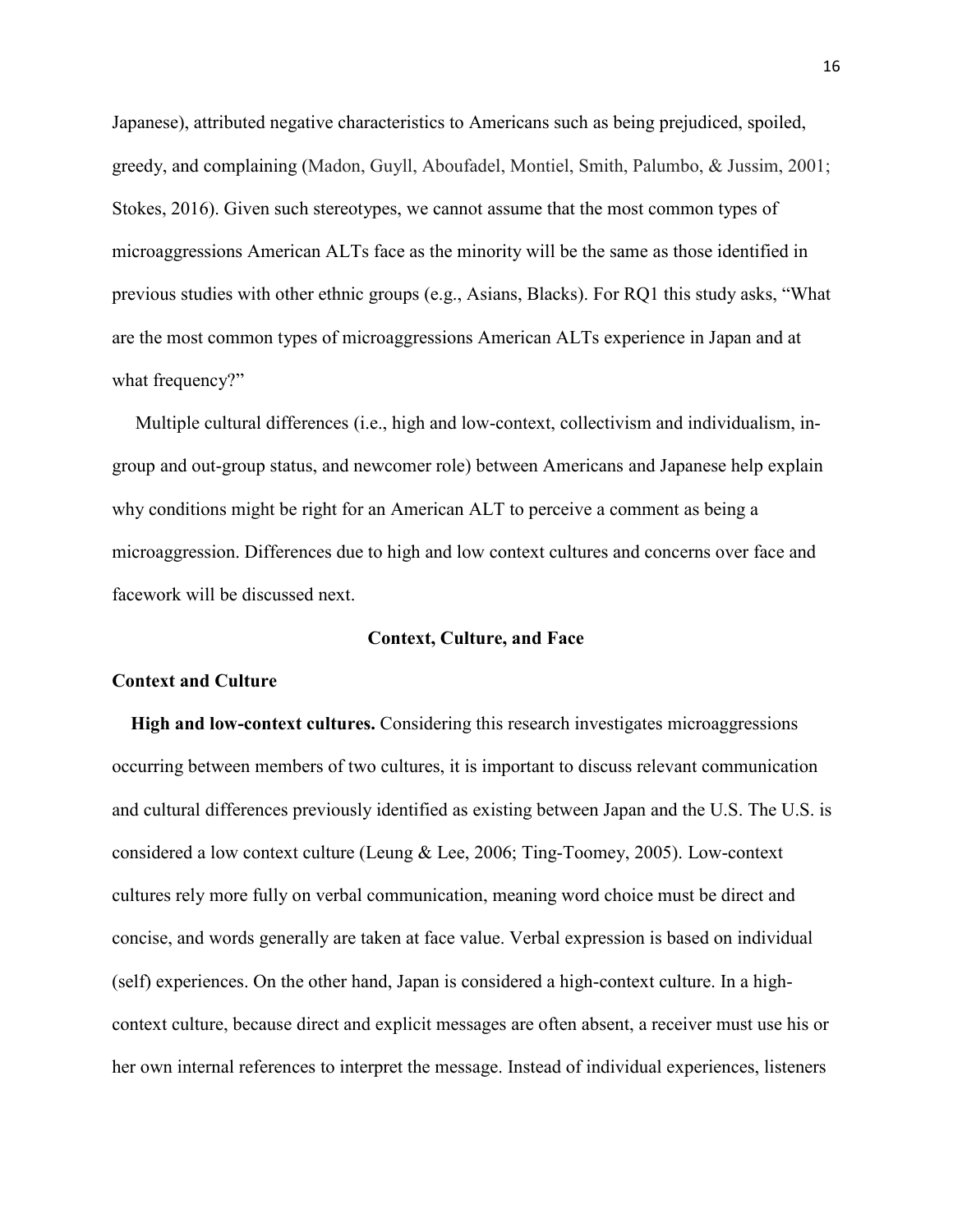rely more on previous group experiences and nonverbal cues than on specific verbal cues. When crafting and interpreting messages, high-context culture members do not use similarity, attraction, or self-monitoring like low-context culture members do (Gudykunst et al., 1985). Instead, the physical context of an utterance is more important than the utterance itself when predicting and interpreting the behavior of others. It is often difficult for many Americans, who come from a low-context culture, to understand the ambiguity of a perceived indirect message conveyed by someone from a high-context culture (Leung & Lee, 2006).

 **Individual and collectivistic cultures.** Hofstede's (1983) dimensions of individualistic and collectivistic cultures have been linked to low- and high-context cultures. Low-context cultures are often congruent with individualistic cultures. The welfare of the individual or other tightlyknit group members are most important than that of the group as a whole. Members of individualistic cultures think of themselves as autonomous and will go against other's expectations to achieve their goals; these individuals tend to be more self-serving. For example, someone may make an executive decision for a group, even if the group has the opposite opinion (Hofstede, 1980; Maddux & Yuki, 2006; Ting-Toomey, 2005). High-context cultures are often collectivistic cultures. Members put the needs of the group before the needs of the individual. They are often emotionally integrated and loyal to other group members. For example, a person may speak on another member's behalf in order to save the second person's face (Hofstede, 1980; Leung & Lee, 2006; Triandis, Brislin, & Hui, 1988). Japanese are willing to adapt their behaviors to better the group instead of only themselves (Gelfand, Higgins, Nishii, Raver, Dominguez, Murakami, Yamaguchi, & Toyama, 2002; Liu & Wilson, 2011).

 **In-group and out-group membership, and newcomer status.** In-group and out-group membership can lead to discrimination. If an individual is not part of one's in-group, she may not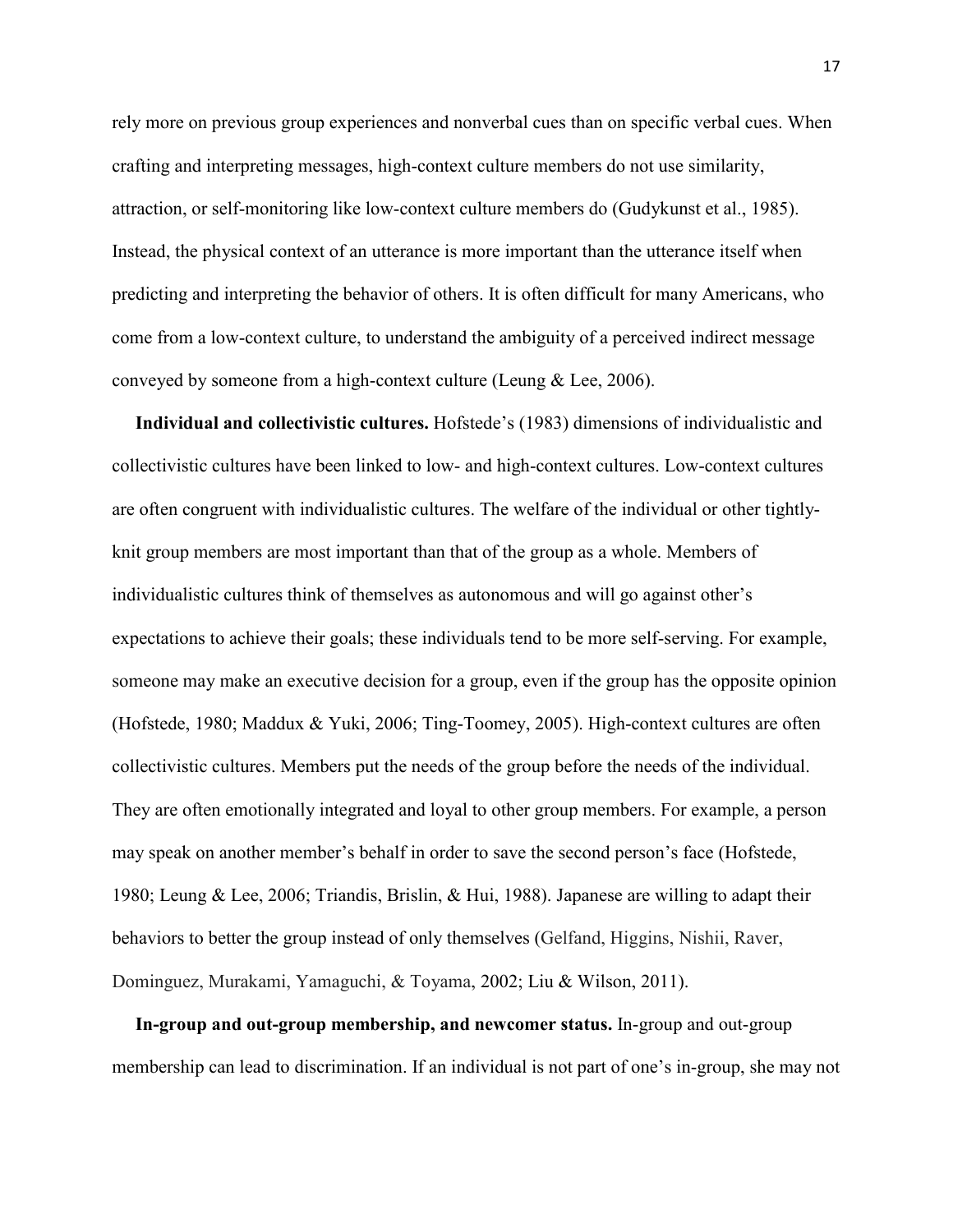be given needed information because she does not have the same credibility do the in-group members (Fisher & Derham, 2016). Even within the context of the collectivistic Japanese workplace, there are in-groups and out-groups that mark social rankings and dictate types of communication with others (Muir, Joinson, Cotterill, & Dewdney, 2016; Peltokorpi & Clausen, 2011). Americans who come from individualistic low-context cultures face challenges when working in collectivistic, high-context cultures such as Japan. Zhiqing (2015) states that for information to be properly relayed to a new person, in this case the American ALT, she must gain the attention of her host environment and adapt to the demands of the group environment. A newcomer must absorb "foreign expressions and concepts" (Wang, 2008, p. 44). The host environment (e.g., Japan) largely determines how newer, in-group members (e.g., the ALT) communicate with one another making ALTs hyper-aware of both their surroundings, actions, and language (Clément, Baker, & MacIntyre, 2003). Bearing the newcomer identity, people develop self-coping strategies or experience negative valences as a reaction to their identity as being an out-group member (Green, 2003).

 Such things (i.e., high and low-context, collectivism and individualism, and in-group, outgroup and newcomer status) help explain why an American ALT working in Japan might think a microaggression has occurred and feel that his or her face has been threatened.

#### **Face and Facework**

 Goffman (1967) says face is one's self image based on rules and values of a society (e.g., one's native values and the host's values) and the context of a situation or interaction. Multiple components are associated with the term 'face." There is negative and positive face. Negative face involves wanting to preserve autonomy while positive face deals with seeking to protect a positive image and gain the approval of valued others. Members of collectivistic countries (e.g.,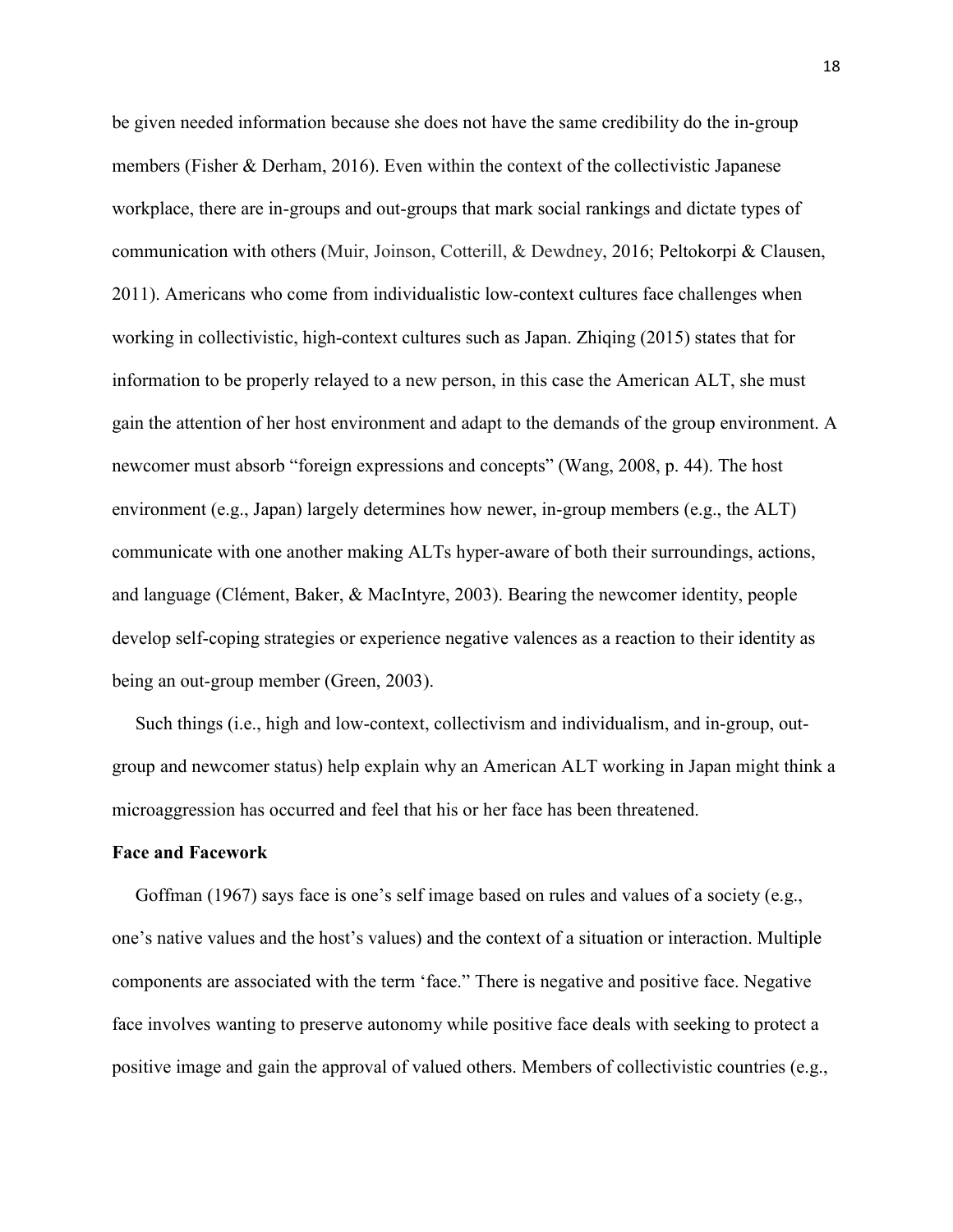Japan) focus more on preserving negative face while members of individualistic countries (e.g., the U.S.) focus on gaining positive face (Cai & Wilson, 2000). There are three types of face- self, other, and mutual. Self-face involves protecting or reinforcing one's own preferred image, other-face involves protecting or reinforcing another's preferred image, and mutual-face involves protecting or reinforcing the preferred image of both parties (Goffman, 1967; Ting-Toomey, 2005). In general, Japanese tend to place more regard on protecting other-face and mutual-face than self-face (Cai & Wilson, 2000). Americans are largely focused on protecting self-face.

 Ting-Toomey (2005) distinguished other types of face concern to individuals when they communicate. In terms of wanting to gain or maintain intimacy with others, fellowship (inclusion) face is the desire that others recognize us as worthy or likable. Status face involves our desire that others recognize our individual skills or resources. Reliability face is our desire to be seen as reliable. Autonomy face involves our desire that others acknowledge our independence and privacy/boundary. Lastly, competence face relates to our desire that others recognize our team-building and networking skills. Competence face might be particularly important for ALTs because they are working as assistant teachers and want to be seen as both reliable and resourceful. According to Cocroft and Ting-Toomey (1994), individualistic cultures have autonomy, fellowship, and competence face needs. In the context of this study, concern might arise when an ALT interprets a comment or action as a microaggression because it threatens his or her self-face, positive face, or needs for autonomy, fellowship, and competence. Hearing statements which threaten any of these face types or needs might be viewed as a microaggression by an ALT.

 It is important to note that individualistic cultures define face through personal achievements and psychological states while collectivist cultures define self through relationships (either social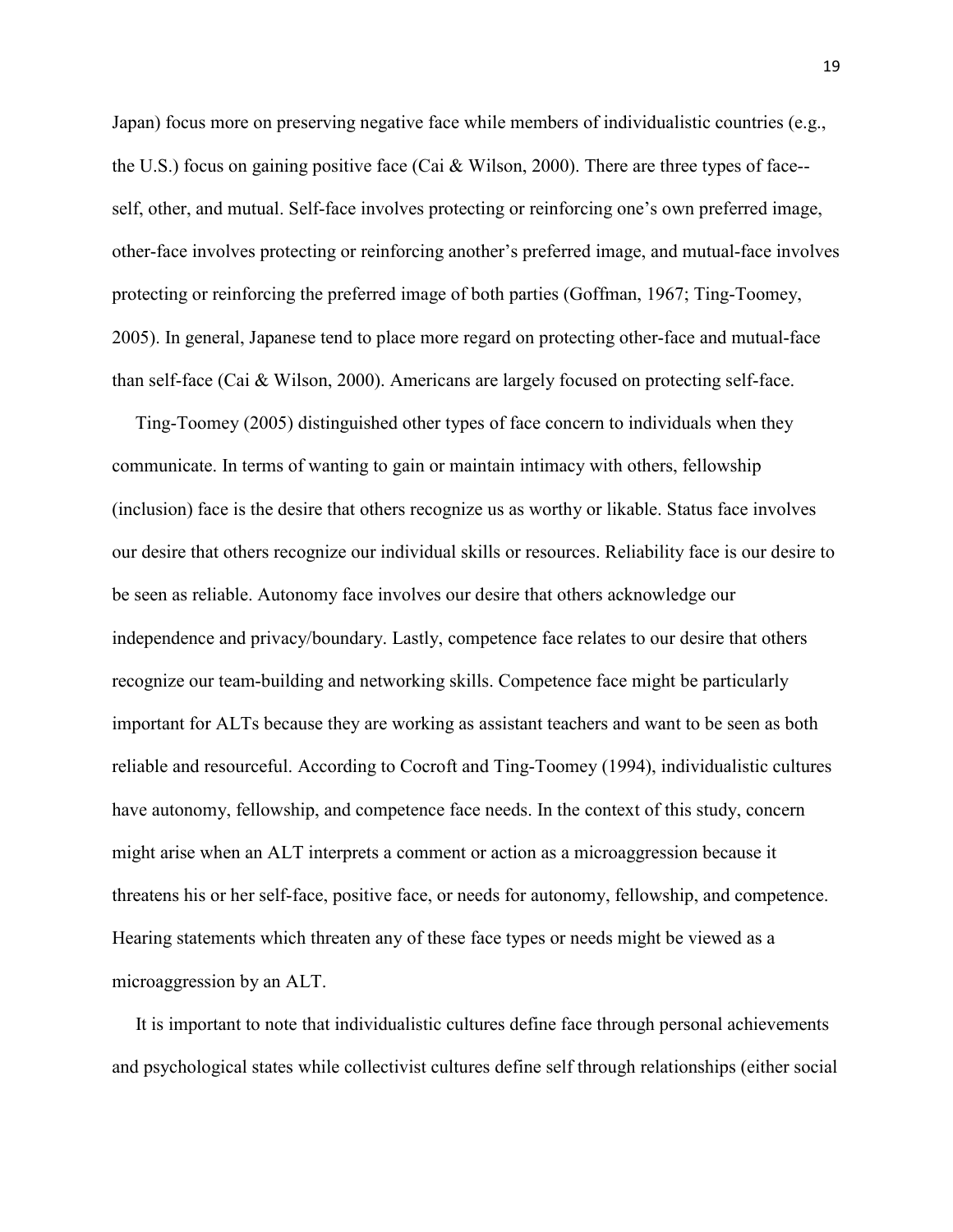or personal) (Cocroft & Ting-Toomey, 1994). When members of an individualistic culture feel a loss of face, how they approach the individual or situation is based on the level of intimacy with the other person. Moreover, if a member from an individualist culture feels an emptiness or lack of connection, they might act in a way to achieve approval from someone by balancing autonomy and reciprocal approval. When a member from a collectivist cultures feels a loss of face, they focus more on balancing humility and dignity. Japanese in particular focus on obligation, dependency, and belonging. They work to maintain face through where they belong (i.e., in-group) and where they stand (i.e., their position in the group). They use these two conjointly to maintain face (Arundale, 2006; Oetzel, Ting-Toomey, Masumoto, Yokochi, Pan, Takai, Wilcox, 2001)

 According to Ting-Toomey (2005) facework is how people verbally or nonverbally maintain face, restore face, or regain face. We maintain face to uphold a positive identity we give to ourselves. We lose face when our perceived identity in a situation is challenged. We honor or try to regain face by attempting to restore our identity or repair a relationship. All cultures try to maintain face. However, how we maintain face has key cultural components. These components include one's culture (either individualistic or collectivist), power distance, variability (i.e., individual, relational, or situational), and cultural competence. Power distance refers to "the way a culture deals with status differences and social hierarchies" (Ting-Toomey, p. 75).

 Although cultural differences can explain why microaggressions might occur and/or be misinterpreted, different ALTs may be better able to respond to microaggressions depending on their personal ability to manage uncertainty and their ICC competence.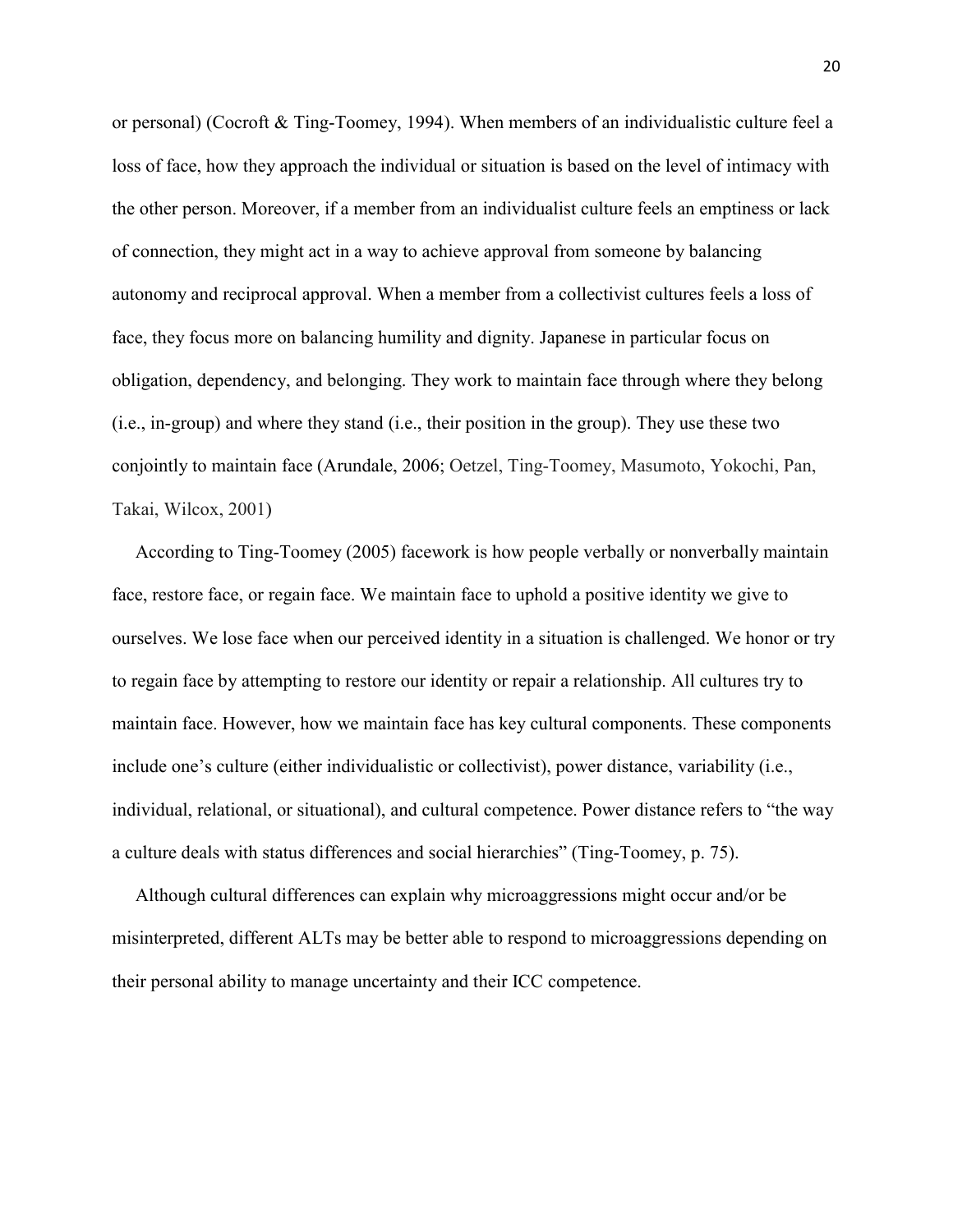#### **Individual Level Differences in How ALTs Interpret Microaggressions**

#### **Ability to Manage Anxiety and Uncertainty**

 Anxiety and uncertainty management theory is an important theory when discussing intercultural communication. It is an evolution of uncertainty management theory first explored by Berger and Calabrese (1975). Gudykunst et al., (1985) adapted the theory to include anxiety. Anxiety in this context refers to potential negative emotional consequences one might expect to face in a host environment (e.g., an American in Japan). Uncertainty refers to the difficulty in predicting the "attitudes, feelings, beliefs, values, and behavior" of a host culture (Samochowiec & Florack, 2010, p. 508). Management refers to how individuals deal with anxiety and uncertainty (Samochowiec & Florack, 2010). There are a large number of factors that influence anxiety reduction including cultural similarity, intimacy, nonverbal communication, and information gathering strategies (Gudykunst, Sodetani, & Sonoda, 1987; Gudykunst et al., 1985; Neuliep, 2012).

 There are three key situations influencing how an individual will cycle through the AUM process. These situations are reward/punishment (i.e., inclusion/exclusion in a staffroom), behavior contrary to predicted belief (i.e., a soft spoken JTE suddenly using a booming voice), and the expectation of future interaction (i.e., getting along well with a JTE at first sets the precedent for all future interactions with that teacher) (Dawkins, 2010). Ambiguity after these situations occur can be problematic. An individual's level of tolerance for ambiguity is negatively correlated with the amount of uncertainty he or she can experience comfortably (Kramar, 1999).

 AUM describes how individuals use dual cognitive and affective processes to deconstruct cultural differences. Individuals use information to both predict and explain behavior (Hammer,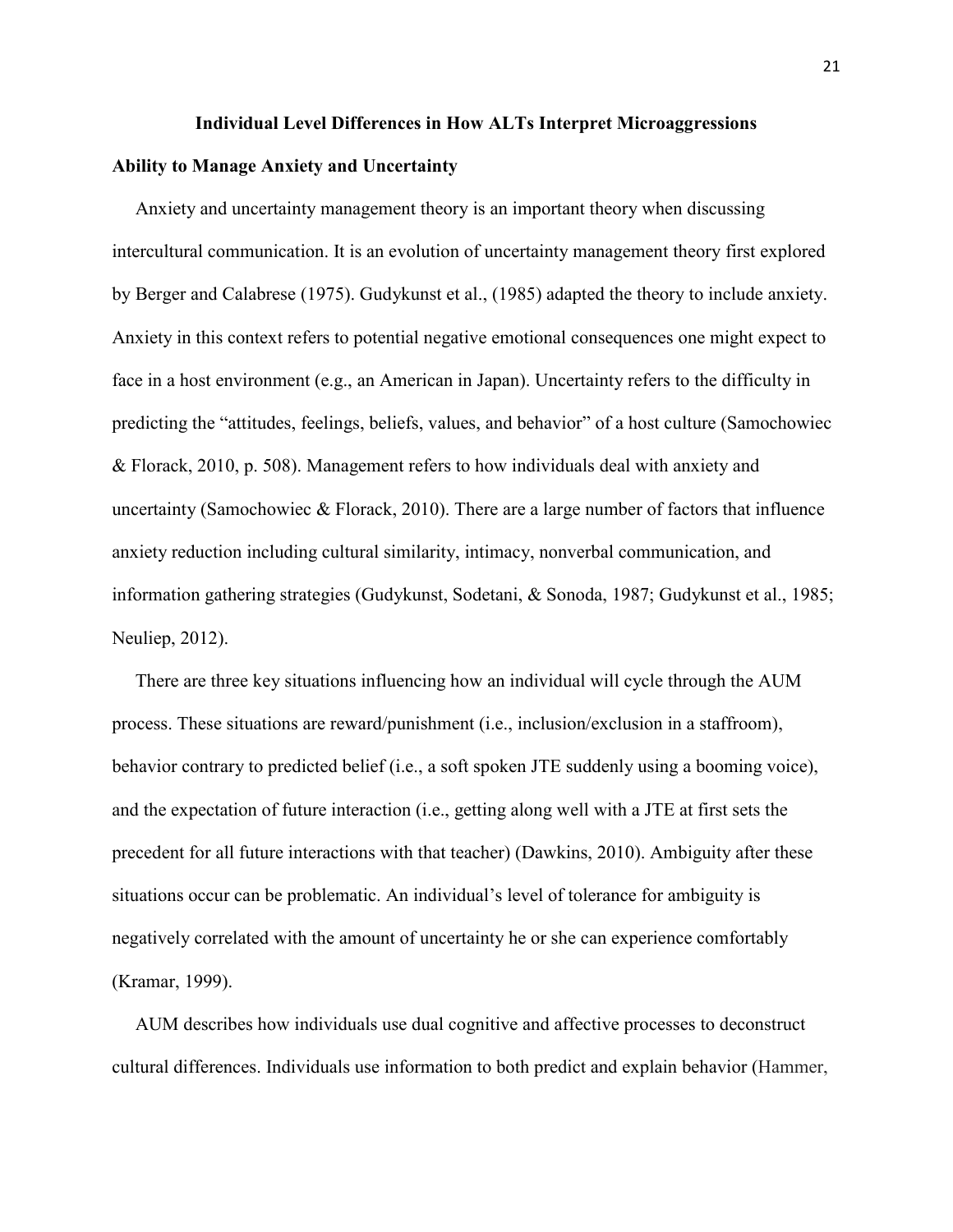Wiseman, Rasmussen, and Bruschke, 1998). Knowledge of class or rank, often based on general stereotypes, is used to reduce uncertainty as is social identity, perceived motivation, length or intimacy of relationship, and categorization as an in-group or out-group member (Neuliep, 2012). Japanese gather background information on a person to reduce their uncertainty, while Americans focus more on beliefs, values, and feelings (Gudykunst & Nishida, 1984).

 Current research suggests that individuals can have varying levels of uncertainty and tolerance for uncertainty. The higher the uncertainty, the more likely an ALT is to avoid contact, or when contact cannot be avoided, avoid conversation. What conversation that might occur is usually tense or forced. For those that do try to respond and resolve uncertainty, they will try to consult with others who can provide that needed certainty (i.e., a more familiar JTE or an ALT with more experience). Moreover, individuals can respond to the same uncertainty in different ways. Some may find it interesting and attempt to investigate further meaning or might find it somewhat of a welcome challenge while others perceive it to be threatening (Samochoweic & Florack, 2010).

# **Intercultural Communication Competence**

 Intercultural communication competence (ICC) is defined as one's ability to interact with people of different cultural backgrounds in order to create fluid and mutually understandable communication (Kim, 1991, 2005b). Among the most important components of one's ICC are "social decentering (empathy), knowledge of the host culture, language competence, adaptation, communication effectiveness, and social integration" (Redmond, 2000, p. 153). ICC can increase over time as individuals grow to understand, accept and appreciate cultural differences. ICC has been linked to how well one can adapt to high levels of unfamiliarity and minimize psychological distance with others (Kim, 2005a), to intercultural effectiveness, increased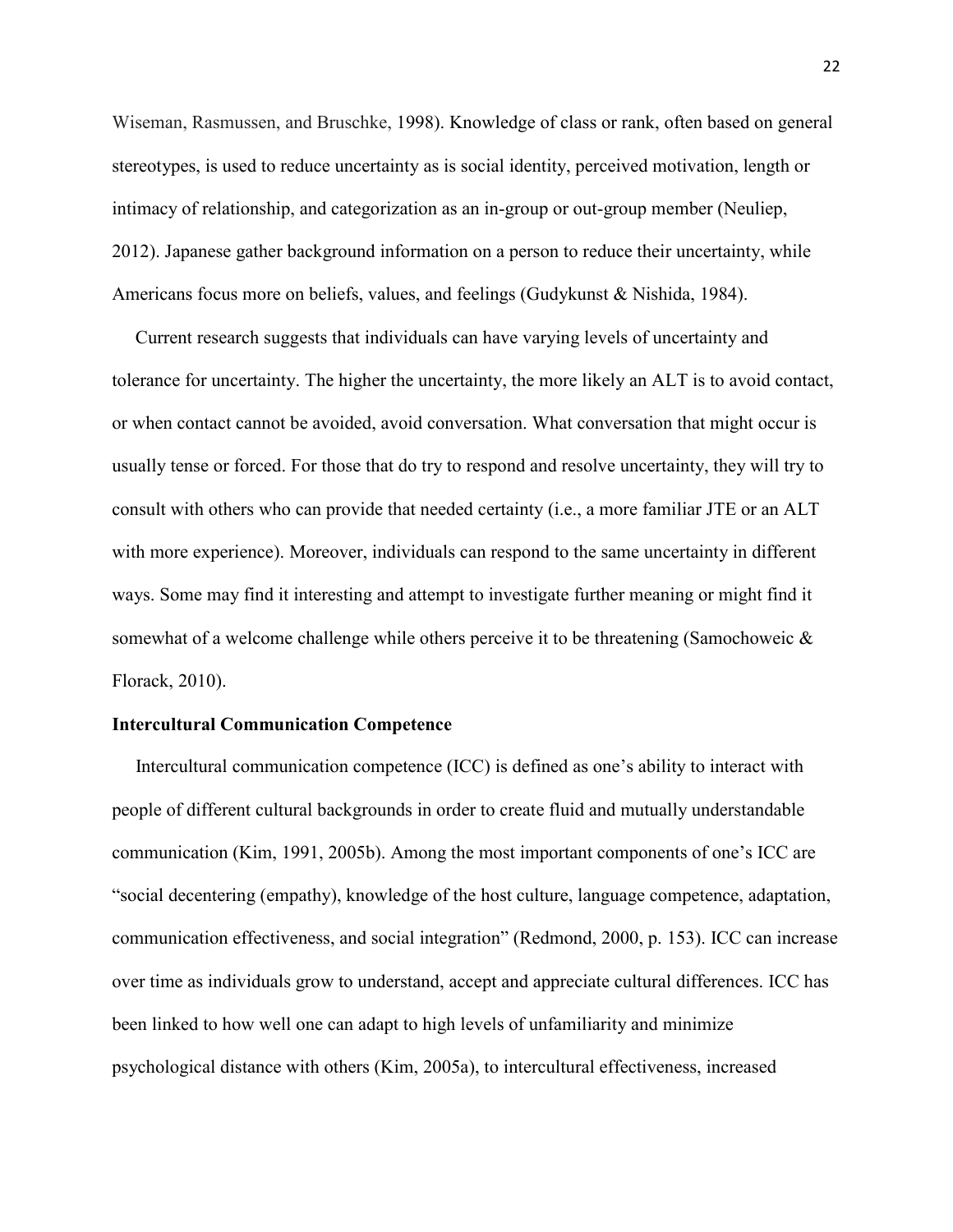intercultural skills, effective communication accommodations, the ability to understand differences (Cui, 2016; Kim, 2005a; Spitzberg & Hecht, 1984), languaculture (culture within the language), cross-cultural awareness, intercultural sensitivity, and regional competence (Shiri, 2015).

 ICC is key to the negotiation of one's identity within a host culture. A person's ability to reconcile or recognize cultural differences, and the success of that recognition, is crucial (Kim, 2005b). Those with high ICC recognize the differences between two cultures and can use their understanding of such nuances to their advantage. If necessary, they are willing to suspend what they consider to be cultural norms to comply with those of the host environment. Kim (2005b) says that this is called host communication competence. Conversely, those with low ICC do not or cannot recognize these differences (Earley, Murnieks, & Mosakowski, 2007). Synchrony is an important element in the nonverbal elements of ICC (Kim, 2015), especially in a high context culture. Synchrony occurs when a person's nonverbal, kinesthetic, and paralinguistic behaviors work intricately together. When two individuals from vastly different cultures interact, instances like over-eagerness may lead to dyssynchrony which can result in negative feelings and prevent a relationship from further developing (Chapple, 1970).

 The literature reviewed above suggests a person's level of ICC may influence whether or not he or she believes a particular statement represents a microaggression and how he or she responds to the interaction. In this study, intercultural competence is investigated in terms of perceived effectiveness which is defined as how effectively one can use her knowledge, skills, and personal attributes to successfully work with people from cultures different from her own (Johnson, Lenartowicz, & Apud, 2006). Portalla and Chen (2010) found six components to intercultural effectiveness including behavior flexibility, interaction relaxation, interactant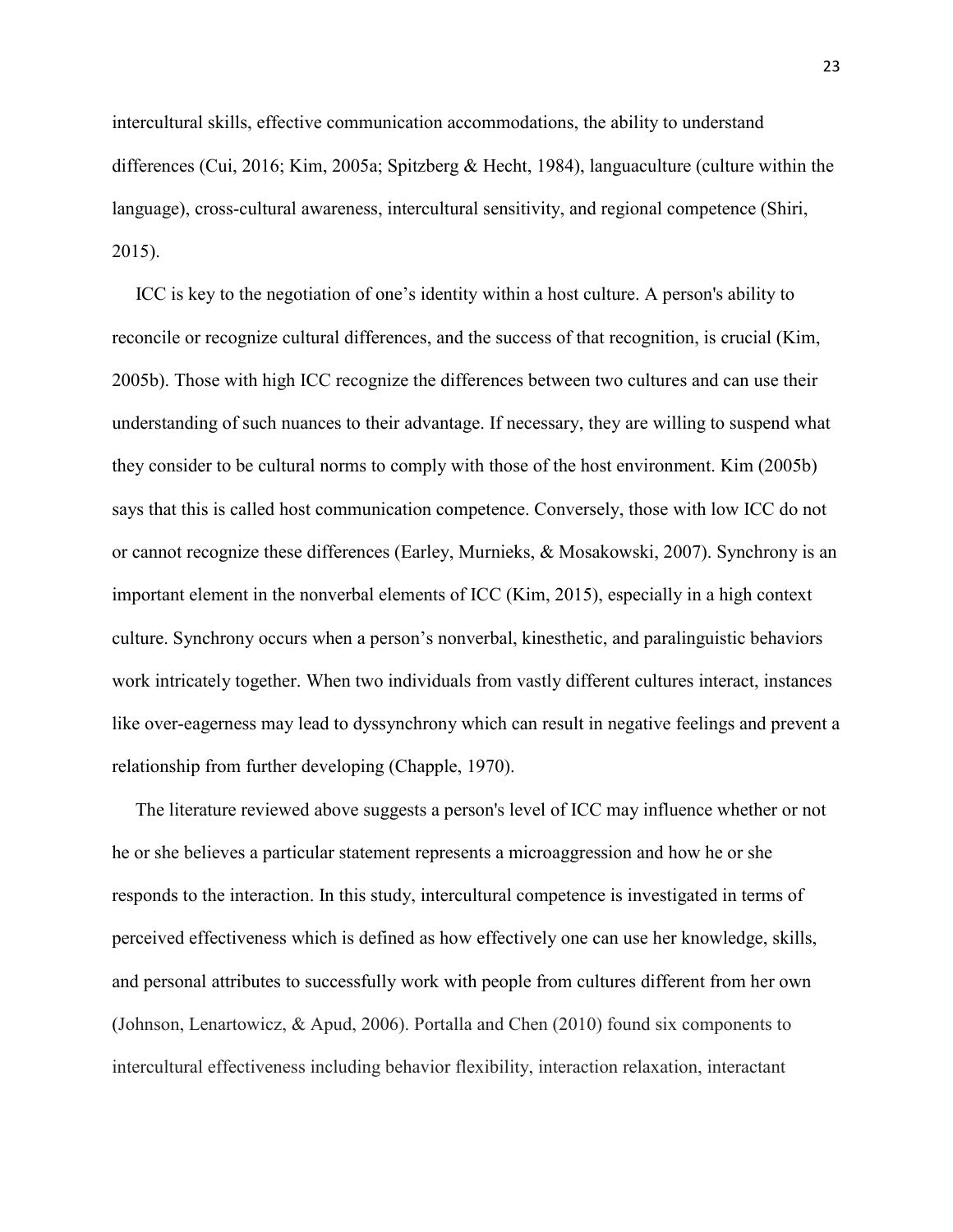respect, messaging skills, identity, and management. Perhaps ALTs who have higher levels of ICC are better able to identify and respond emotionally to microaggressions. In this study we ask, "Is there a relationship between an ALTs' intercultural competence (i.e., perceived effectiveness) and the frequency and emotional valence of experienced microaggressions?" In the next section we focus on how people might respond to microaggressions.

# **Reactions to Microaggressions**

## **Emotional and Physical**

 AUM theory (Gudykunst, et al., 1985) reminds us that people must manage emotions such as anxiety when they face uncertainty during intercultural encounters. Research on microaggressions also focuses us on emotions in terms of the emotional toll microaggressions can have on an individual. Sue et al. (2007) suggest such effects are subtle but over time can lead to avoidance behaviors so as to prevent future encounters, which only perpetuate the message recipient's feelings of isolation or alienation. These effects can have physical manifestations such as high levels of stress and possibly lead to the development of mental disorders. For example, if one is made to feel inferior based on work ethic or intellect, it could lead to a selffulfilling prophecy, exacerbating the issue (Okazaki, 2009; Nadal et al., 2014).

 The first effect a microaggression might have on an individual is a strong negative affect. Rarely are emotional responses to microaggressions positive, except a few instances of curiosity or excitement, or when seen as a chance to educate others. The negative emotions are often labeled as external or internal. Common examples of external emotional valences were anger, frustration, resentment, and scorn. Internal emotions included anxiety, embarrassment, sadness, and shame. The most common of the two categories are anger and anxiety, especially among Asian Americans (Wang et al., 1998). These emotions were heightened after repeated instances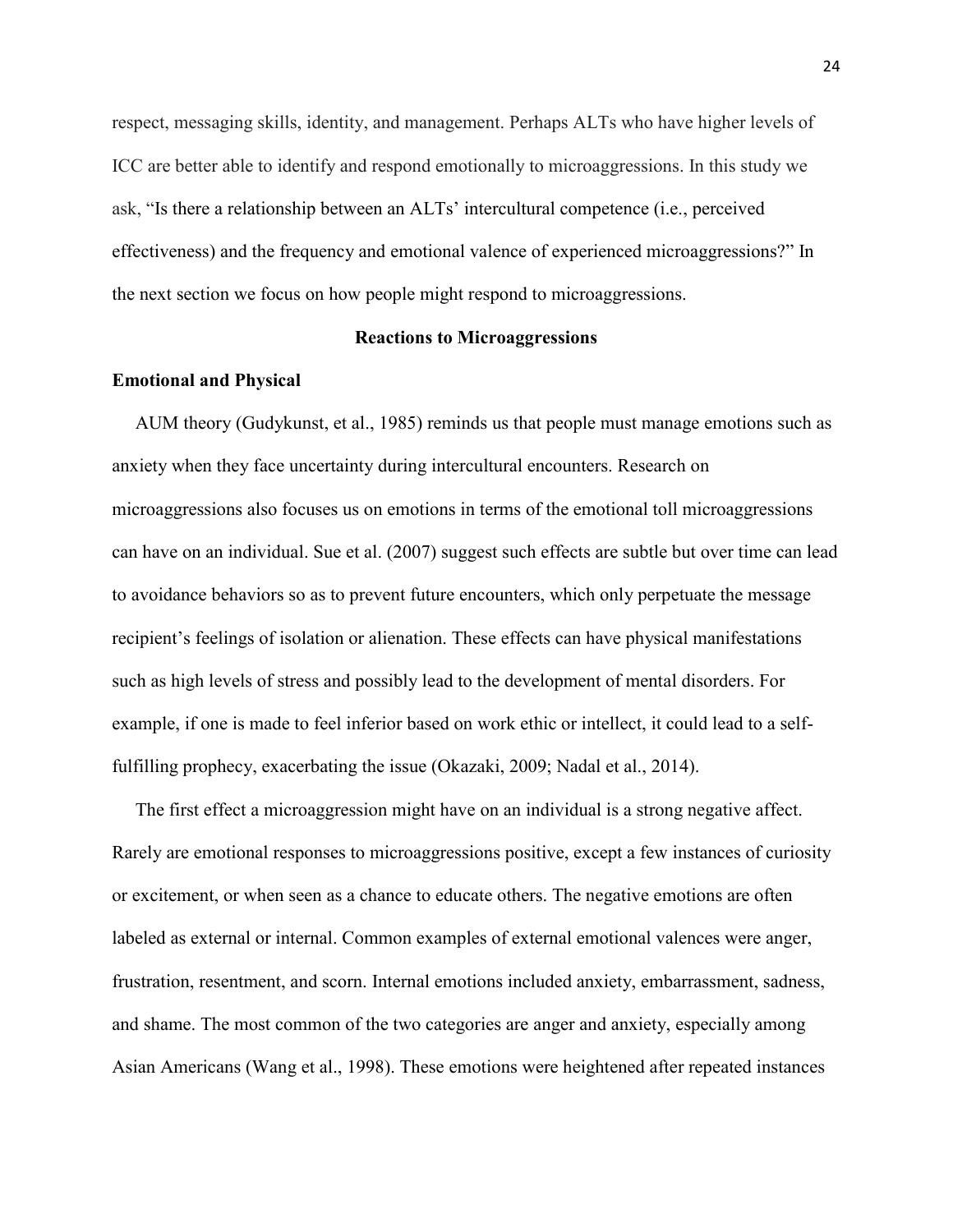of receiving microaggressive comments. Adding to this list of emotions are instances of being upset, wanting revenge, and feeling excluded (Huynh, 2012; Nadal et al., 2014)

 Several studies show microaggressions can affect the recipient's mental health. In particular, Nadal et al. (2014) found that as microaggressions increased, so did depressive symptoms such as sadness and general anxiety. They also found that the type of microaggression received could contribute to depression. Microaggressions about African Americans being second class citizens were particularly harmful. Microaggressions falling into the isolation category were also likely to lead to mental health problems. Strain, lack of resources, or inadequate coping skills after prolonged exposure lead to mental health problems, especially for African American adolescents (Nadal et al., 2014; Torres et al., 2010). Huynh (2012) identified the somatic symptoms Latino/a and Asian American students experienced after exposure to microaggressions to include headaches and nausea. While she found that some somatic symptoms were likely, they were even more likely depending on the type of microaggression (i.e., emphasizing differences) and how much the recipient was bothered by the statement. This leads us to RQ2 "How do message recipients respond emotionally to these microaggressions?" In addition to emotional responses this research looks at how ALTs respond behaviorally to microaggressions.

#### **Behavioral Responses**

 Hearing and dealing with microaggressions, no matter the instigator and his or her intention, is straining (Solorzano, Ceja, & Yosso, 2000). Victims can attempt to cope, reassess, and overcome a microaggression in multiple ways. Camara and Orbe (2010) created an in-depth taxonomy for the types and levels of coping mechanisms and responses to microaggressions. The three main categories are assimilation, accommodation, and separation. Within each of those three categories are nonassertive, assertive, and aggressive types of responses.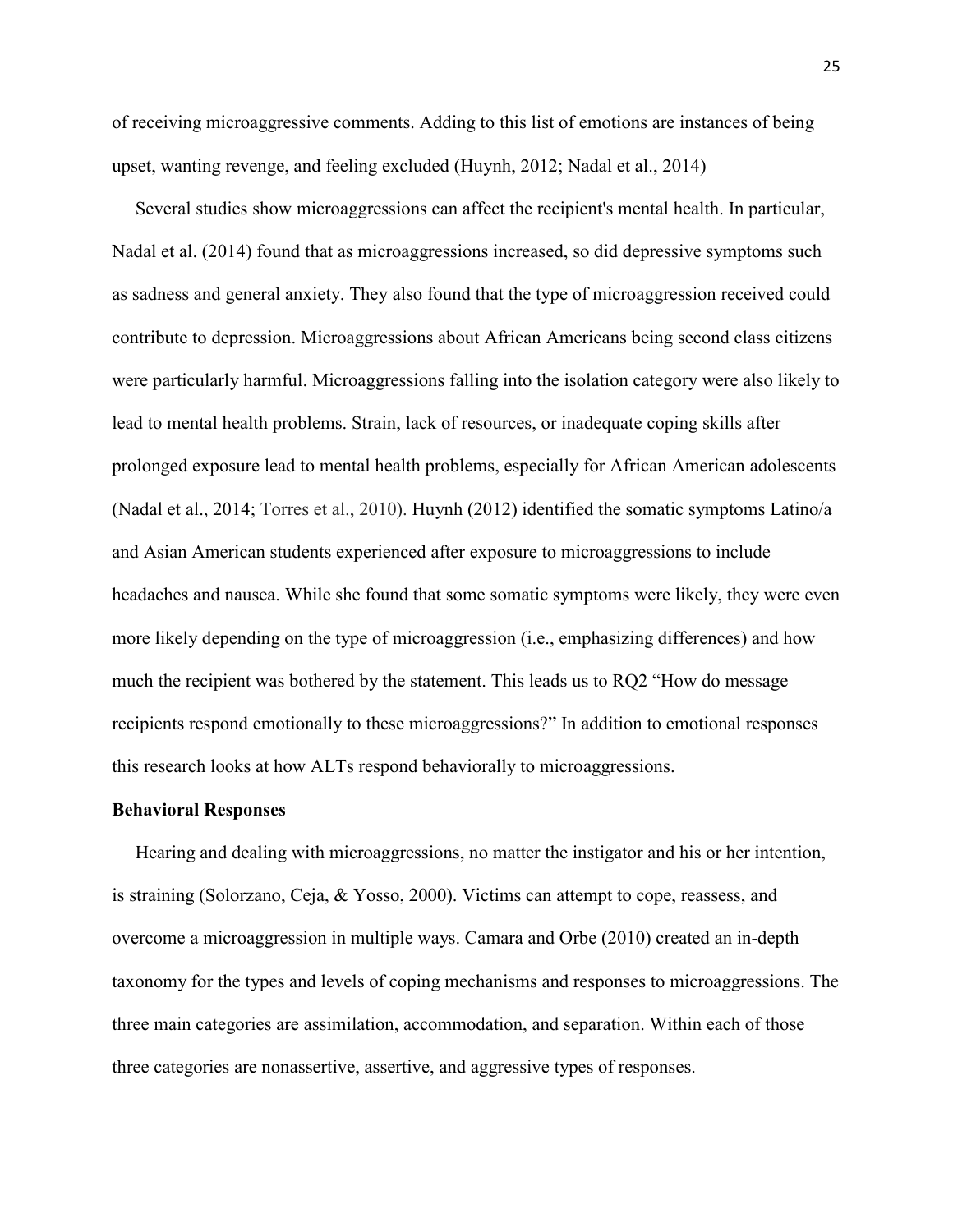**Assimilation.** Facing microaggressions is taxing, so assimilating may be the easiest way to cope. (Sue et al., 2007). Assimilation refers to one's attempt to fit in with the dominate group by eliminating perceived differences of the minority group (Camara & Orbe, 2010). Common nonassertive approaches include ignoring the comment altogether, accepting it, censoring oneself, or changing the topic to avoid triggering conversations. They could include thinking about an imagined response with the imaginary conversation being both cathartic and free from repercussions (Camara & Orbe, 2010; Gomez et al., 2011; Mellor, 2010). For a more assertive approach, some individuals or groups use solidarity as a defense mechanism (McCabe, 2009). One study found that black students at a mostly white university found solidarity with other minorities by coming up with chants about their academic success and future careers (McCabe, 2009). More aggressive forms as assimilation include dissociating or mirroring to avoid being placed in a particular group. Ting-Toomey (2005) says that this style of coping is common when one loses face. While these instances are uncommon, one example would be if an African American woman straightens her hair to avoid being exoticized.

 **Accommodation.** Camara and Orbe (2010) define accommodation as when a minority group member purposively shifts existing structures or develops new appreciations for the dominate culture to observe and hopefully accept. Two nonassertive examples include increasing visibility and dissolving stereotypes through "being one's self" (Camara & Orbe, 2010, p. 89). For example, when one student felt he was discredited because of his race, he told himself, "I'll prove them wrong and I'll prove to them that I can do it" (Nadal et al., 2015, p. 154). However, the most common type of assertive accommodation is seeking supportive groups. This validates the minority members experience and could lead to advice and solace from a third, sometimes unbiased party. Seeking third-party help is also a way to help both preserve, upgrade, honor, and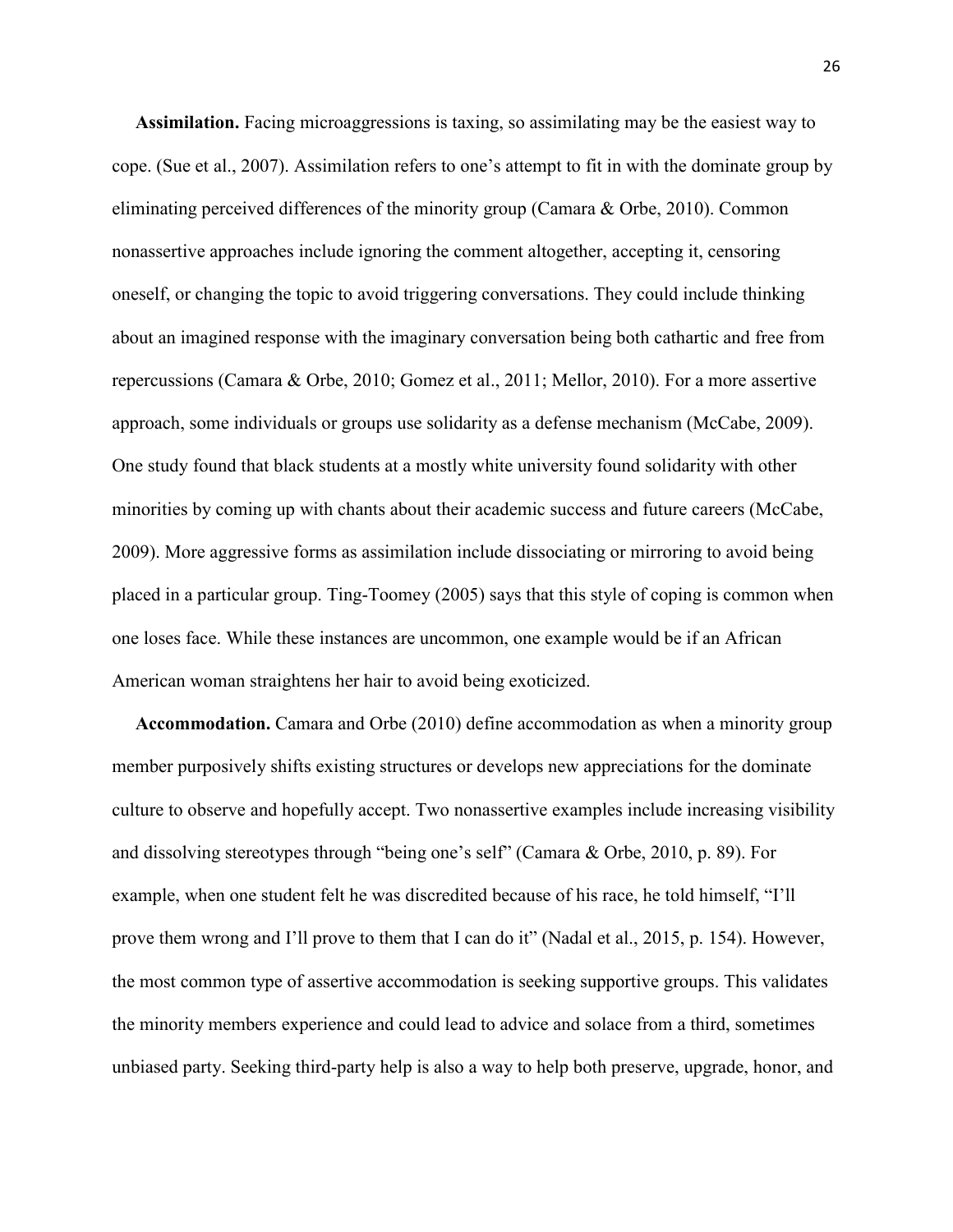save face (Camara & Orbe, 2010; Gomez et al., 2011; McCabe, 2009; Mellor, 2010; Ting-Toomey, 2005).

 As an aggressive measure, someone might confront someone about the comments. In one study, a participant asked her assailant how he came to that assumption (Camara & Orbe, 2010; Mellor, 2004). In another example, a Filipina woman used this strategy as a preventative manner, saying "What you've heard... get that out of your head" to men she was dating (Camara & Orbe, 2010, p. 153). In another case, a graduate teaching assistant of color purposively wore casual clothes to dismantle stereotypes and used it as a teaching method. His rationale was to create dialogue and have students think about the assumptions they had about him. This more confrontational tactic is common in negotiating face as a form of justification, humor, or physical remediation (i.e., a purposeful change in clothing) (Gomez et al., 2011; Ting-Toomey, 2005).

 **Separation.** As a coping mechanism, separation occurs when a minority group creates and maintains distance from the dominating culture (Camara & Orbe, 2010). Similarly, an individual may choose to separate entirely. The most common type of nonassertive separation is avoiding the provoking person or situation. This could come in the form of no longer talking to an individual or refusing to patronize a restaurant because of microaggressions. These responses come usually after prolonged exposure and not necessarily singular incidents (Camara & Orbe, 2010; Mellor, 2004). In the Gomez et al. (2011) study, the microaggressions were so severe for one graduate student that he planned to return to his home country (Chile) after graduation instead of pursuing a job in the U.S. as he originally intended. From an assertive perspective, some people highlight achievements of similar minorities to exemplify strength. Aggressive measures can escalate to verbal or physical responses, retaliating with racial epithets or physical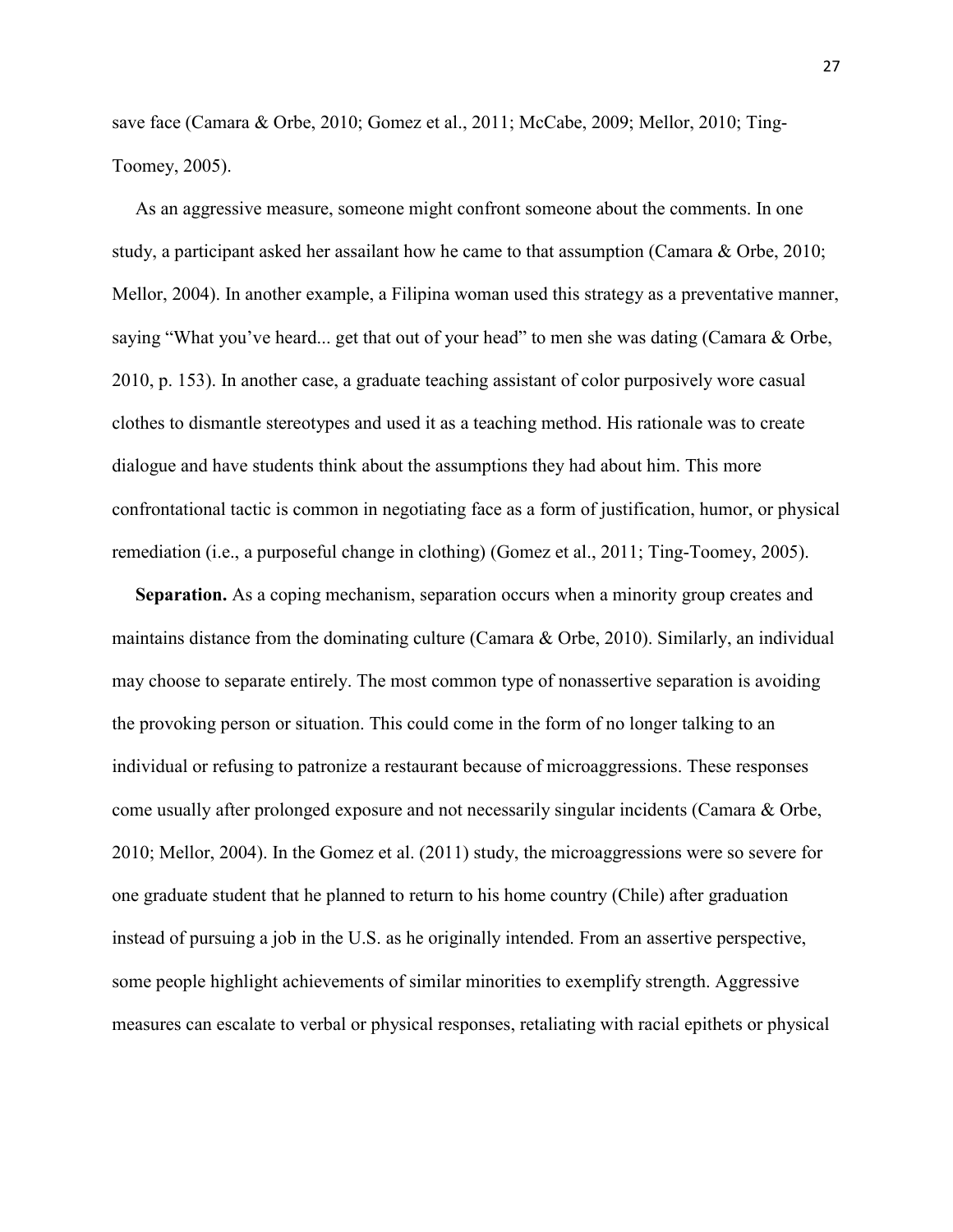violence. One example of the latter resulted in the hospitalization of a policeman because of his treatment toward a minority in the community (Camara & Orbe, 2010; Mellor, 2004).

 Multiple researchers have investigated how people respond to microaggressions. Ting-Toomey (2005) states that members from individualistic cultures tend to use more restorative strategies when facing a conflict such as a perceived microaggression. An overarching theme in Gomez et al.'s (2011) findings was using education as a way to create dialog when confronting microaggressions. DeCuir-Gunby and Gunby (2016) emphasize that when one, especially one in a higher position, hears a microaggression she should be cognizant of both how it might affect the perpetrator, the social situation, or herself before responding. They side more with internal reflection on racial identity as way to emotionally overcome instances of microaggressions. However, Sue et al. (2007) warn that many minorities, especially African Americans, are hesitant to verbally respond because they fear they will not be believed, or they have to rationalize whether the experience both happened and would be considered a microaggression. With these types of behavioral reactions in mind, in this study we ask, "How do message" recipients verbally respond to perceived microaggressions?"

### **Workplace Relationships and Job Satisfaction**

### **Workplace Microaggressions**

 Most microaggression research has focused on two prominent settings—educational and the workplace. In this study we focus on ALTs working within Japanese schools. The educational research is two-fold. Researchers have studied the microaggressions students face and the microaggressions teachers experience as black instructors at predominantly white colleges (e.g., being told they are unfair graders in comparison to their white colleagues) (e.g., Gomez et al., 2010; McCabe, 2009; Nadal et al., 2015). In a study on the frequency of microaggressions at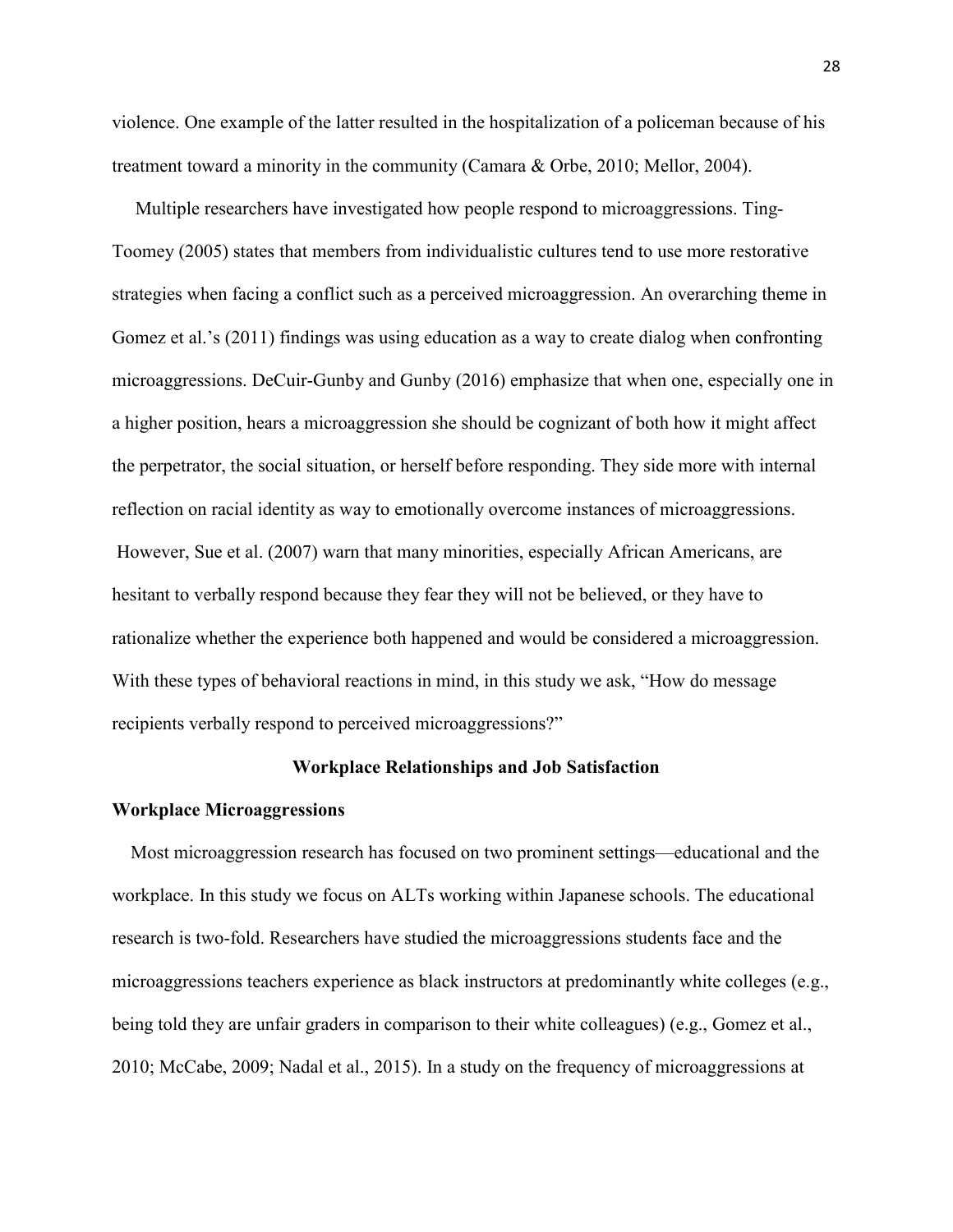smaller community colleges (Suárez-Orozco et al., 2015) observed 60 classrooms across three community colleges in New York City. They found approximately 23% of the class lectures included a microaggression. Of the 45 instructor-initiated microaggressions, 41 were targeted specifically at a minority student. The six student-initiated microaggressions were directed towards other students and never an instructor

 A common microaggression minority students face is isolation (Sue et al., 2007). Research (e.g., Gomez et al., 2010; McCabe, 2009; Nadal et al., 2015) suggests minority students feel they have little representation on campus and often feel ignored. This is especially true for students who either came from a high school where they were the majority or were already isolated in the community. Others feel exoticized (e.g., Latina women were ) or like aliens in their own land particularly due to their language skills (Gomez et al., 2010; McCabe, 2009; Nadal et al., 2015).

 Pittman (2012) investigated the microaggressions African American instructors face from their students and from fellow colleagues. The instructors said their students did not take their credibility seriously. One shared an example where a student asked the teacher to make copies, assuming she was a secretary. Another student asked her teacher why she did not wear traditional African clothing, pathologizing her choice of clothing. Many participants felt they had to go above and beyond what white colleagues did to prove their worth. They often felt unwelcomed in their work environment indicating that their white colleagues hinted they did not deserve to be there. Some instructors felt they were a token and were only hired to promote the appearance of diversity. The instructors experienced microinvalidations which highlighted their ethnic background and insinuated their background was judged as more important than their academic integrity and contributions at work.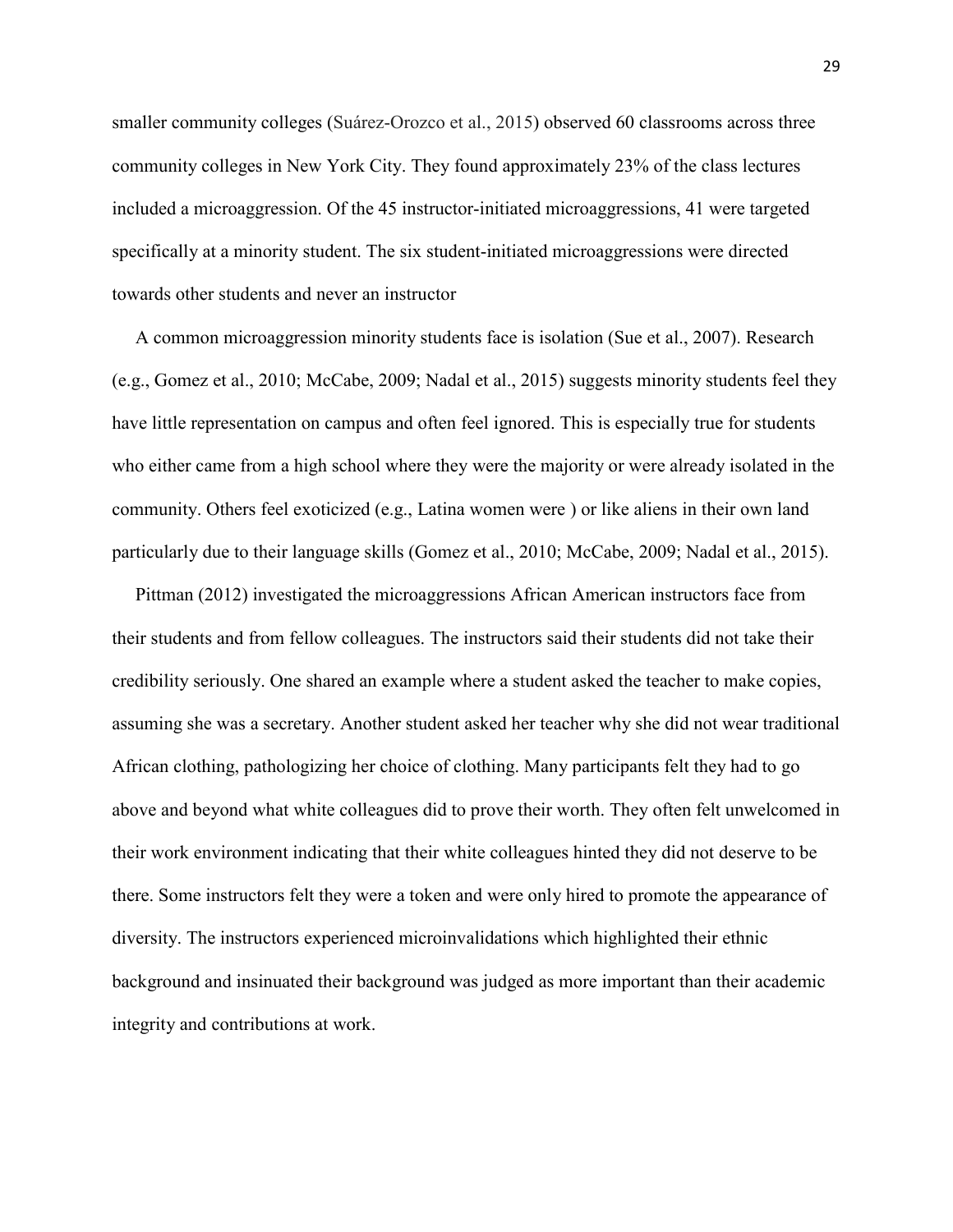Researchers have identified the types of microaggressions minority employees face in nonacademic workplaces (e.g., Camara & Orbe, 2010; Shenoy-Packer, 2015). Rosette Rosette, Carton, Bowes-Sperry, & Hewlin, (2013) preface their study by stating 25% of racial discrimination cases brought to the Equal Employment Opportunity Commission were based on racial slurs. Shenoy-Packer (2015) found many experienced microinsults. For example, a coworker asked a Latina woman if she and her other Latino/a colleagues were going to break a pinata or drink beer at a retreat. When a Zimbabwean woman accidentally typed data into a wrong column on a spreadsheet, a colleague jokingly asked if it was because Zimbabweans drive on the other side of the road. She felt his comment was silly but felt "irritation at not being acknowledged as an immigrant worker" (p. 263). Microinvalidations were directed toward workers with accents, and those workers felt they lost credibility due to their accents. Coworkers often started a "where are you from?" conversation rather than a conversation that pertained to work.

 Camara and Orbe (2010) found common themes in the insults devaluing individuals work. For example, a Latino worker recalled the relationship with his supervisor. He told researchers, "We got along, but he always made fun of me and my accent" and he did not address me by my real name (p. 92). One black women was told that black's comments didn't matter. When she approached the woman on the topic, the woman stood by her comments. Other workers were sexually harassed, both verbally and physically. Camara and Orbe's (2010) study on the frequency of microaggressions showed that in terms of the aggressor, strangers were the most likely perpetrator, followed by an acquaintance. This study focuses on workplace relationship between an ALT and his or her JTE(s).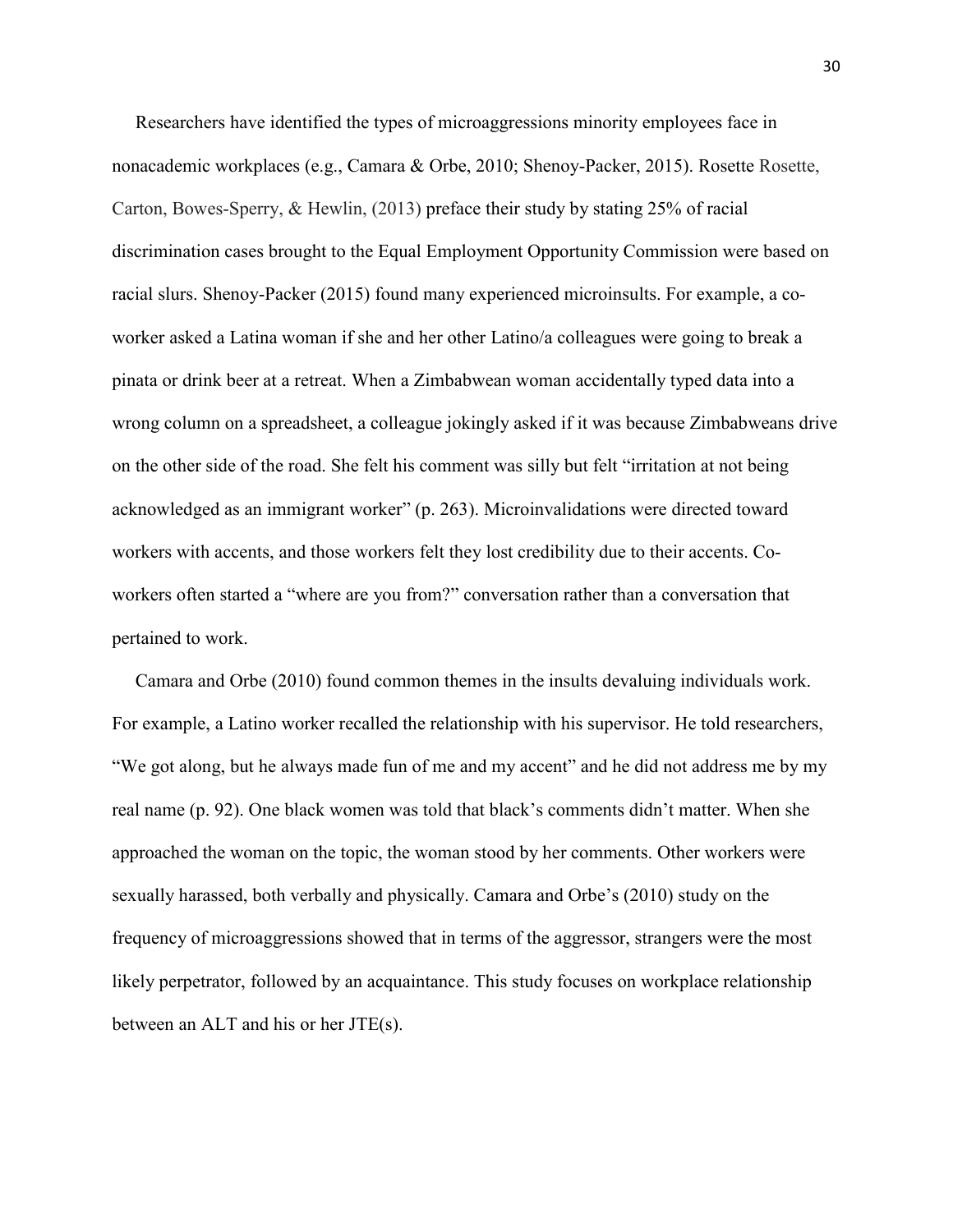# **The JTE-ALT Relationship**

 Once a microaggression has occurred, an ALT will attempt to reduce uncertainty by trying to identify why an instigator (i.e., JTE) said what he or she did. Attribution theory, as first described by Heider (1958), describes how people interpret the cause of someone's behavior based on their past knowledge, behavior, and experience. Attributions are how we reason why something occurred. They are somewhat difficult to make due to the cultural differences. Tam, Sharma, and Kim (2014) argue that during intercultural interactions misunderstandings are often environmental (i.e., due to cultural differences). Attributions are either internal (i.e., ability, effort or personality) or external (i.e., task, luck, or intimacy) (Chattopadhyay, 2007). According to Ting-Toomey (2005), members from individualistic cultures often use situational accounts to make external attributions. They tell stories or anecdotes that "attribute the reasons of the conflict problems to external sources" (p. 80).

 ALTs living in Japan experience hierarchical relationship dynamics as they work as subordinates to JTEs. They may attribute the interpersonal comments the JTE makes within the hierarchical relationship as appropriate given the (external) work culture or as a microaggression. McLaren, Dillard, Tusing, and Solomon (2014) say relational framing theory (RFT) describes how interpersonal communication occurs along two relational dimensions—dominancesubmissiveness and affiliation-disaffiliation. The former refers to messages which show who has control, influence, and power over the other, while the latter refers to the esteem and solidarity communicated between two parties (McLaren et al., 2014). Relationship assessment along these two dimensions helps people deconstruct ambiguities and make sense of cues and references (Dillard & Solomon, 2005, as cited in McLaren et al., 2014). Ting-Toomey (2005) states that power distance is a related factor. Power distance refers to the way a culture deals with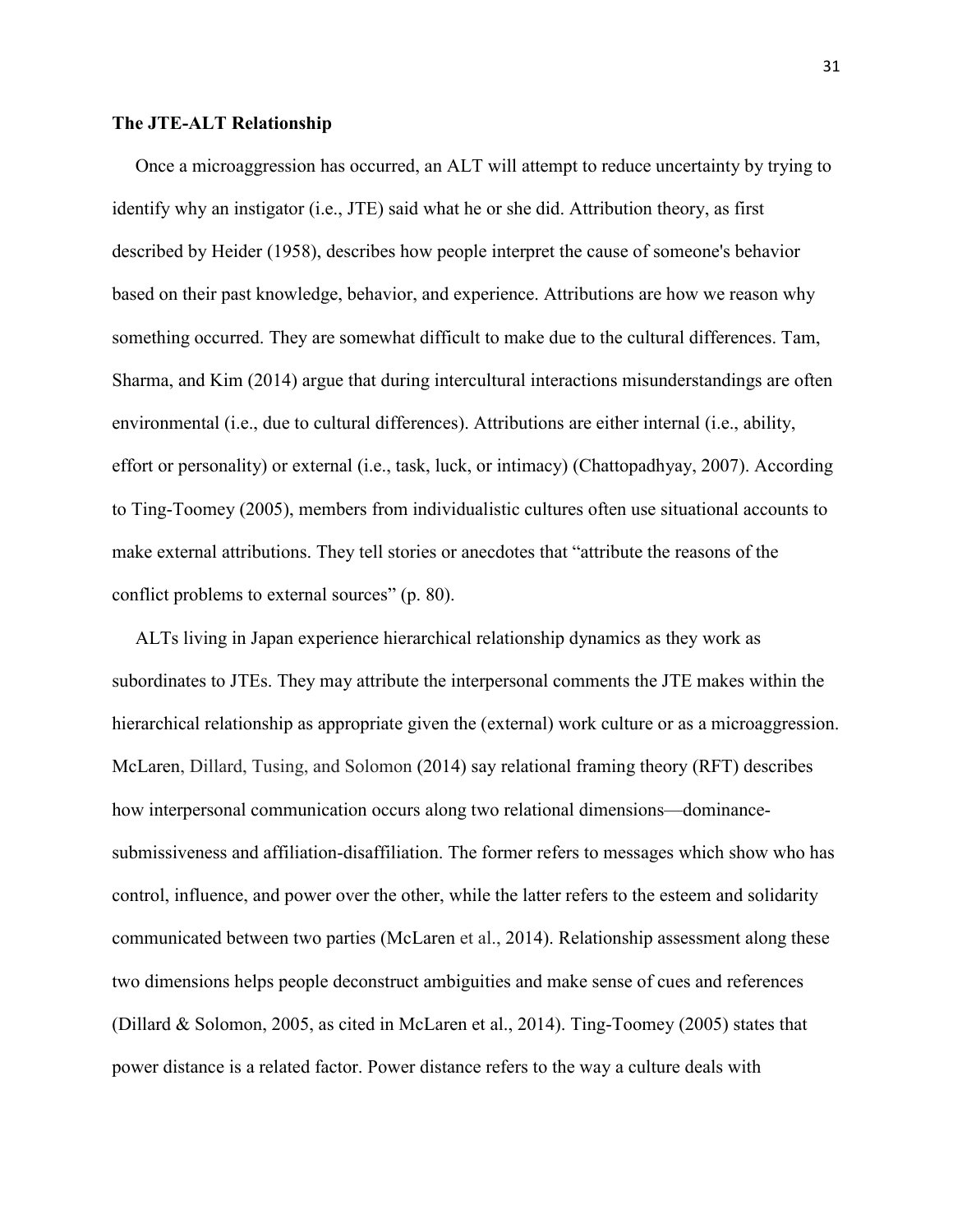differences in status and hierarchy. The U.S. has a small power distance and values equal distance and symmetrical relationships. Japan has a large power distance and accepts unequal distance and rewards based on status and/or rank (Oetzel et al., 2001; Ting-Toomey, 2005).

 In terms of dominance-submissiveness, dominance in the U.S. has been negatively correlated with politeness, and the assertion of dominance is often seen as intrusive and intentional (Knobloch, Satterlee, & Di Domenico, 2010; Soloman, Dillard, & Anderson, 2002). Dominancesubmissiveness is particularly important in Japan because Japan is collectivistic and relies on group hierarchy (Peltokorpi & Clausen, 2011). In Japan, power dynamics dictate exactly how one talks to another based on his or her social status (Engebretson & Fullmer, 1970; Leung & Lee, 2006; Tsujimura, 1987). This aspect of RFT might explain why a dominance-related comment made by a Japanese person to an American may be seen as a microaggression, as it asserts power, comes across as impolite, and can induce stress. People look for cues related to both dominance-submissiveness and affiliation-disaffiliation so as to shift roles appropriately within a given context (Tetlock & McGraw, 2005). However, given the high context nature of the Japanese culture, the American expatriate may be unable to recognize or interpret a message correctly which can lead to incorrectly labeling a comment as being microaggressive.

 Burgoon and Hale (1984) argue that there are three crucial elements to measure when evaluating a dominance-submissive relationship. These are inclusion (i.e., establishing and maintaining relationships), affection (i.e., maintaining more intimate relationships), and control (i.e., comfortable degree of influence that one can use or incorporate in a relationship). They also state that these are often bonding behaviors. Without these bonding behaviors, there is little to no room for relational intimacy, and relationships cannot persist or continue to grow. Trust is a foundation for a relationship to flourish if the people involved want it to be successful. If an ALT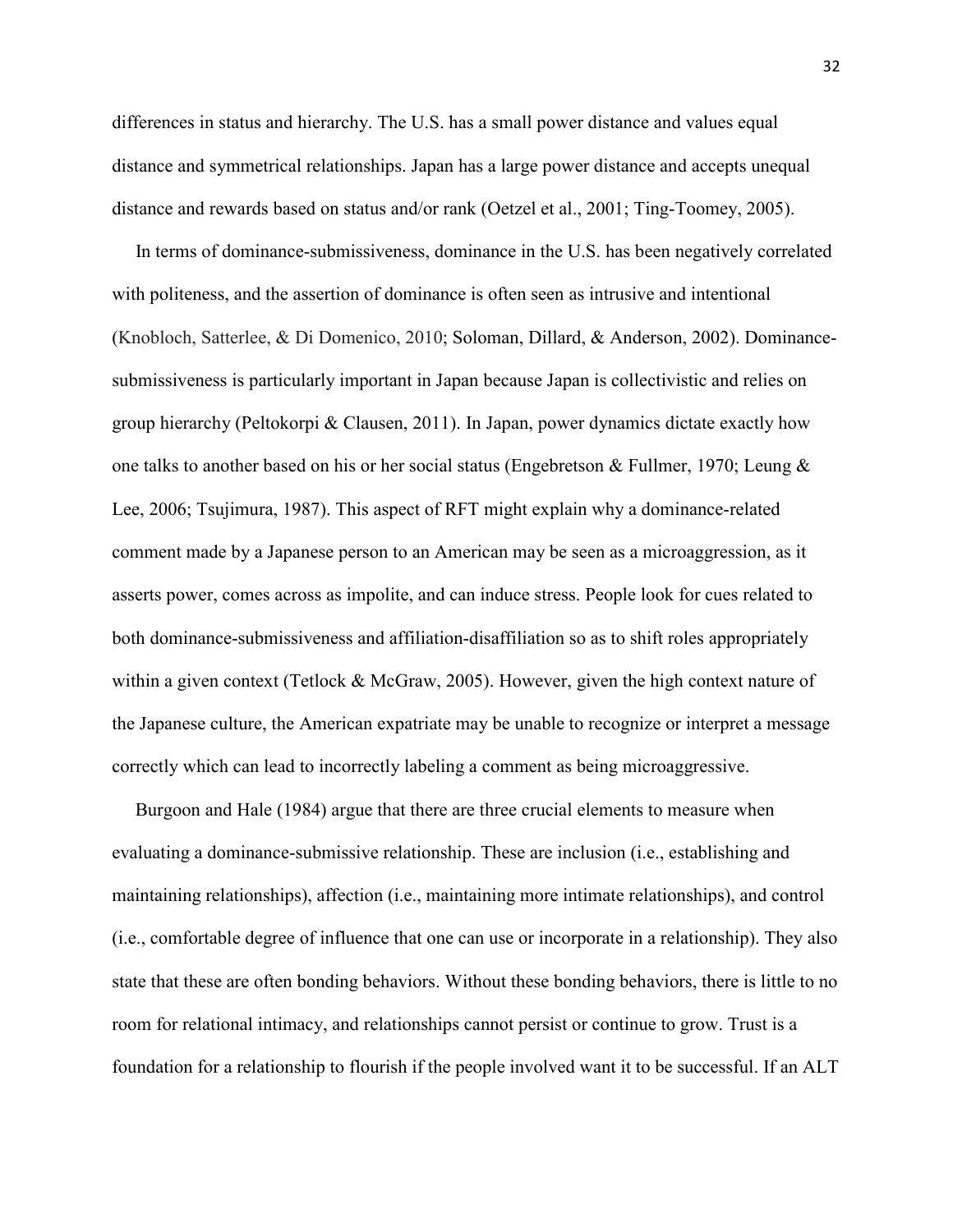feels that his JTE wants to understand him and build a more intimate relationship, then the ALT may perceive receiving fewer microaggressions. In essence he will be less likely to attribute negative reasons for an ambiguous statement that others might label as a microaggression. These attributions may be influenced by how much the ALT feels the JTE has attempted to bridge the cultural and interpersonal distance between them.

### **Convergence and Divergence Efforts.**

 Dillard, Solomon and Samp (1996) states that while dominance-submissiveness and affiliation-disaffiliation are bi-polar, the latter is more applicable because it has more variations with situations and relationships, especially with work relationships. Solomon et al. (2002) further state that affiliation-disaffiliation is strongly correlated with affinity (liking) and involvement. Moreover, affiliation-disaffiliation "helps people grapple with the ambiguity of social interaction" (p. 150). Discerning this affiliation-disaffiliation may come through communication accommodation (Muir et al., 2016).

 Communication accommodation is defined as the process of understand and reducing communication differences between people in an interaction (Muir et al., 2016). Communication accommodation theory (CAT) explains how people seek to close the distance between two communicators representing different backgrounds (e.g., cultures) (Giles & Soliz, 2015). In this study we focus on whether ALTs perceive that their JTEs are seeking to improve their communication relationship by displaying convergence or divergence efforts.

 In discussing CAT, Giles and Soliz (2015) describe four levels, or distinctions, to help identify when someone will seek to accommodate one's listener. In terms of levels, level one says that a speaker will increase accommodation to strengthen relationships (i.e., highlight commonalities). Level two says if the attribution has positive intentions, it will enhance the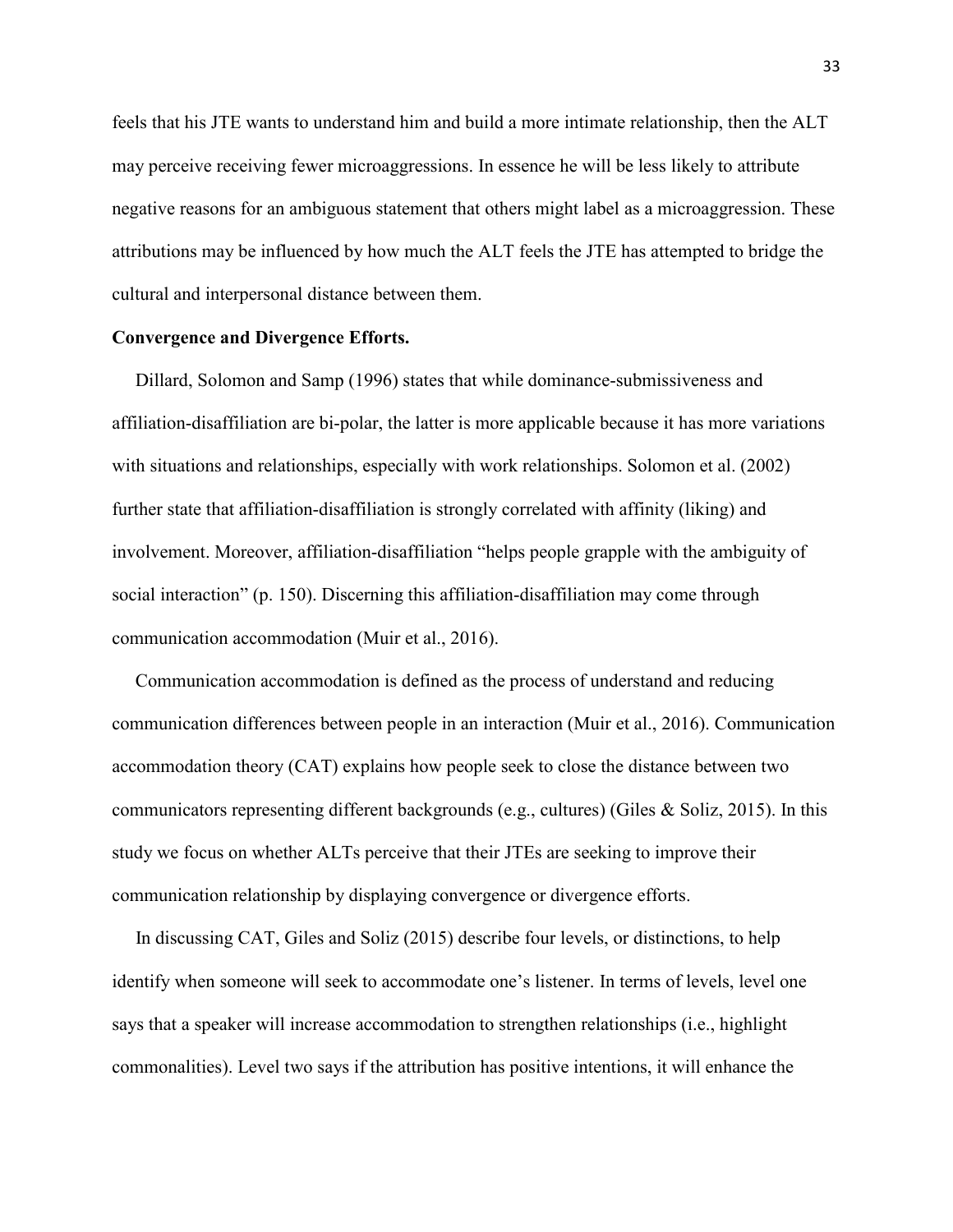relationship (i.e., increase job satisfaction). Level three says if the attribution has negative intentions, it will divide the relationship (i.e., feelings of disrespect). Level four says (non) attribution with harmful intentions will possibly destroy a relationship (i.e., feelings of untrustworthiness).

 Speakers may use communication to unintentionally converge with or diverge from their listeners. There are two types of convergence, upward and downward. Upward convergence involves adapting to another person's speech *style* (i.e., speaking in a regional Japanese dialect) and downward convergence is adapting to match speech *patterns* (i.e., speaking formal Japanese versus informal Japanese) (Giles & Soliz, 2015). Divergence accentuates cultural identity differences (e.g., a JTE asserting a conversation be exclusively conducted in Japanese or English). The decision to either converge or diverge can influence perceived social distance, highlight distinctiveness, or convey approval. However, convergence and divergence are not mutually exclusive, as you can both converge and diverge within a conversation (Muir et al., 2016; Shepard, Giles, & Le Poire, 2001).

 Gallois, Ogay, and Giles (2005) state that both convergence and divergence can have benevolent or malevolent intent, or they can face social constraints. More importantly, if a speaker (e.g., JTE or Japanese co-worker) uses convergent or divergent methods is based on the ALT's perspective. For example, convergence with a benevolent intent might make the ALT feel the JTE is converging in order to become friends while malevolent intent might be an ALT feels a JTE or Japanese co-worker is quickly judging his or her language ability (e.g., using very simple English or very simple Japanese). On a situational level, an ALT might feel a coworker is converging because social roles. Yet at the same time, benevolent divergence would be when the ALT feels a co-worker is reminding him or her Japanese is not his or her first language (e.g.,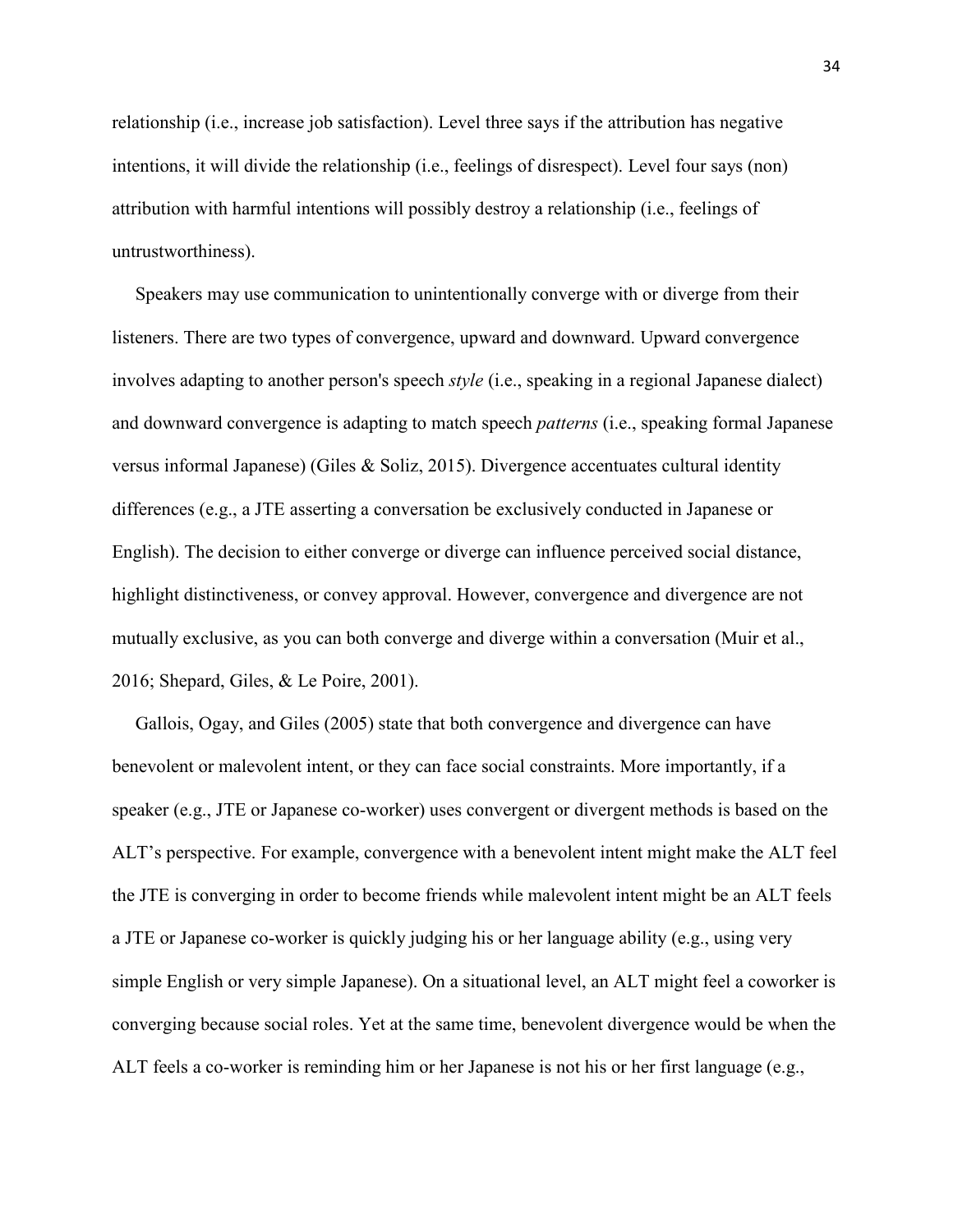choosing to use English or Japanese depending on both speakers' language competence to create clear understanding). More malevolent divergence would be when an ALT feels the JTE is showing disinterest or unwillingness to further communicate. For situational constraints, an ALT might feel a coworker is diverging because an ALT has not yet learned about a particular aspect about Japanese culture (i.e., etiquette at a staff meeting).

 Sometimes convergence involves linguistic accommodation and is influenced by ethnolinguistic orientation. Linguistic accommodation refers to *how* something is said, which can be as important as the message itself (Muir et. al, 2016; Peltokorpi & Clausen, 2011). Your group membership often determines the language you use and what language is viewed as acceptable (Camara & Obre, 2011; Kim, 2015). Those with a high ethnolinguistic perspective are close to their group, conform to the group's understandings and ideas, and are less likely to linguistically accommodate to outsiders. People with a low ethnolinguistic perception often feel they do not quite belong, and may not receive necessary information within a group (Gudykunst, et al., 1987).

 A JTE may attempt to converge or diverge in an attempt to create mutual understanding, but an ALT might still interpret the message as condescending or insulting, leaving the impression of a microaggression. Gallois et al. (2005) state that collectivist members may use more divergence if they feel a convergent method oversteps cultural boundaries (i.e., in-group versus out-group).

 In this study, we investigate the extent to which an ALT perceives their JTE is making the necessary accommodations to help maintain a successful relationship with him or her. Specifically, we will evaluate the ALTs perceptions of intimacy with JTEs. Intimacy is broken into five separate conceptualizations based on behaviors related to similarity/depth, receptivity/trust, composure, formality and equality (Burgoon & Hale, 1984).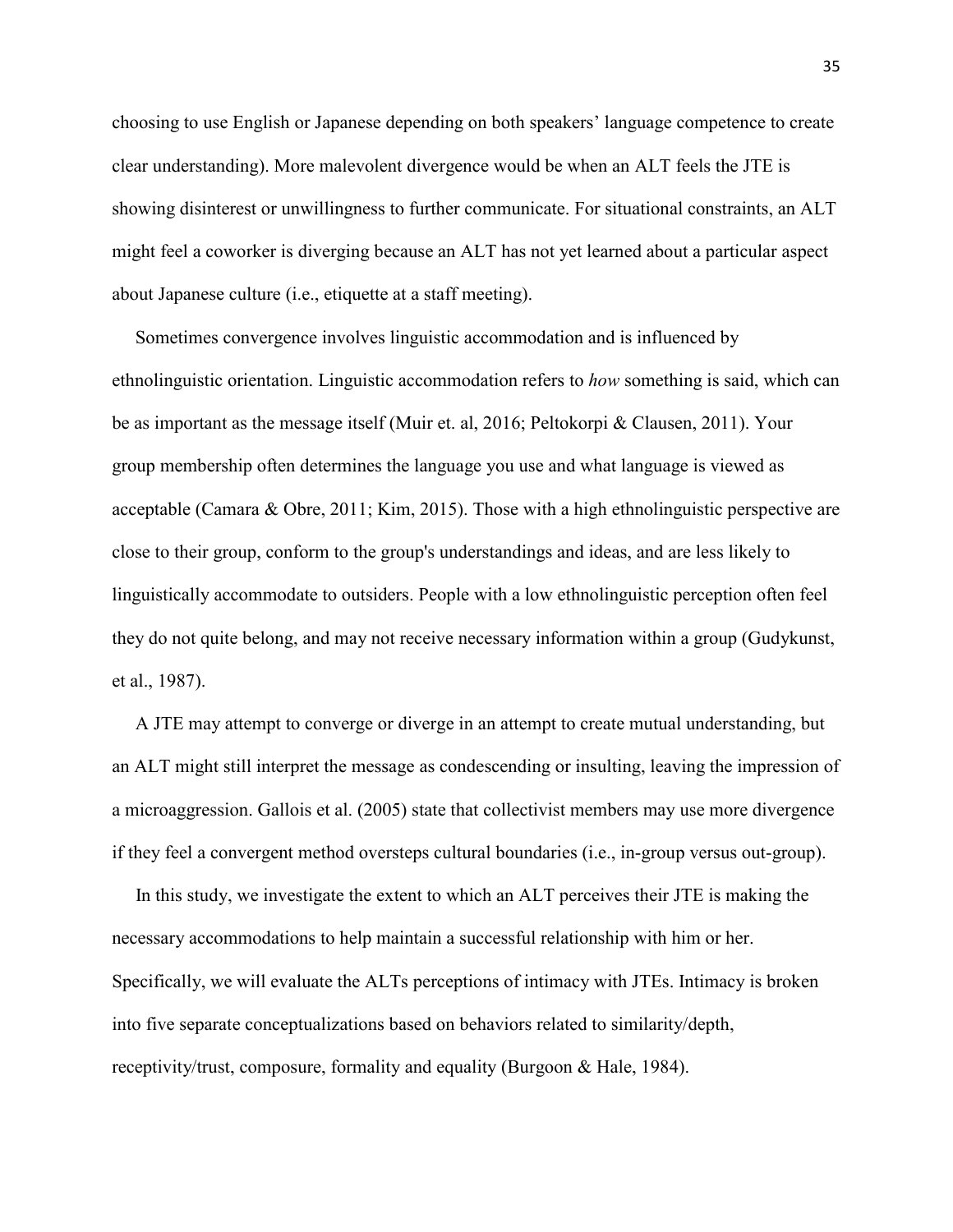Similarity refers to the shared attitudes and beliefs between two people while depth refers to show the relationship has surpassed the superficial level and reached more intimate interpersonal closeness. Receptivity refers to willingness to engage in conversation while trust refers to both one's willingness to confess vulnerabilities and not to exploit said vulnerabilities. Composure refers to self-control. Formality refers to personalism or decorum. Equality refers to expressed symmetry or differences (Burgoon & Hale, 1984).

 This study investigates the relationship between levels of intimacy and the frequency and emotional valence of workplace microaggressions an ALT perceives to occur within their workplace relationships. We ask, "Is there a relationship between the frequency of workplace microaggressions and an ALT's relational intimacy with JTE's? Workplace microaggression may negatively influence an ALT's job satisfaction.

# **Job Satisfaction/Performance and Emotional Regulation**

 Job satisfaction is defined as a cognitive process that incorporates attitude and evaluative judgement towards one's job (Gin, Kwon, & Kim, 2013). It has an affective component, meaning it is related to the emotions we experience at work. Our job satisfaction is influenced by both microlevel and macrolevel factors such as work conditions, relationships with coworkers and managers, income, and level of interest in the job (Nakata, Takahashi, Tapas, & Swanson, 2011). Job performance is a related concept. It is defined as having three components including task performance (i.e., activities that are part of one's job), organizational citizenship behavior (i.e., interpersonal relationships that drive effectiveness), and workplace deviance (i.e., purposeful behavior that is in violation of established norms) (Kluemper, DeGroot, & Choi, 2013).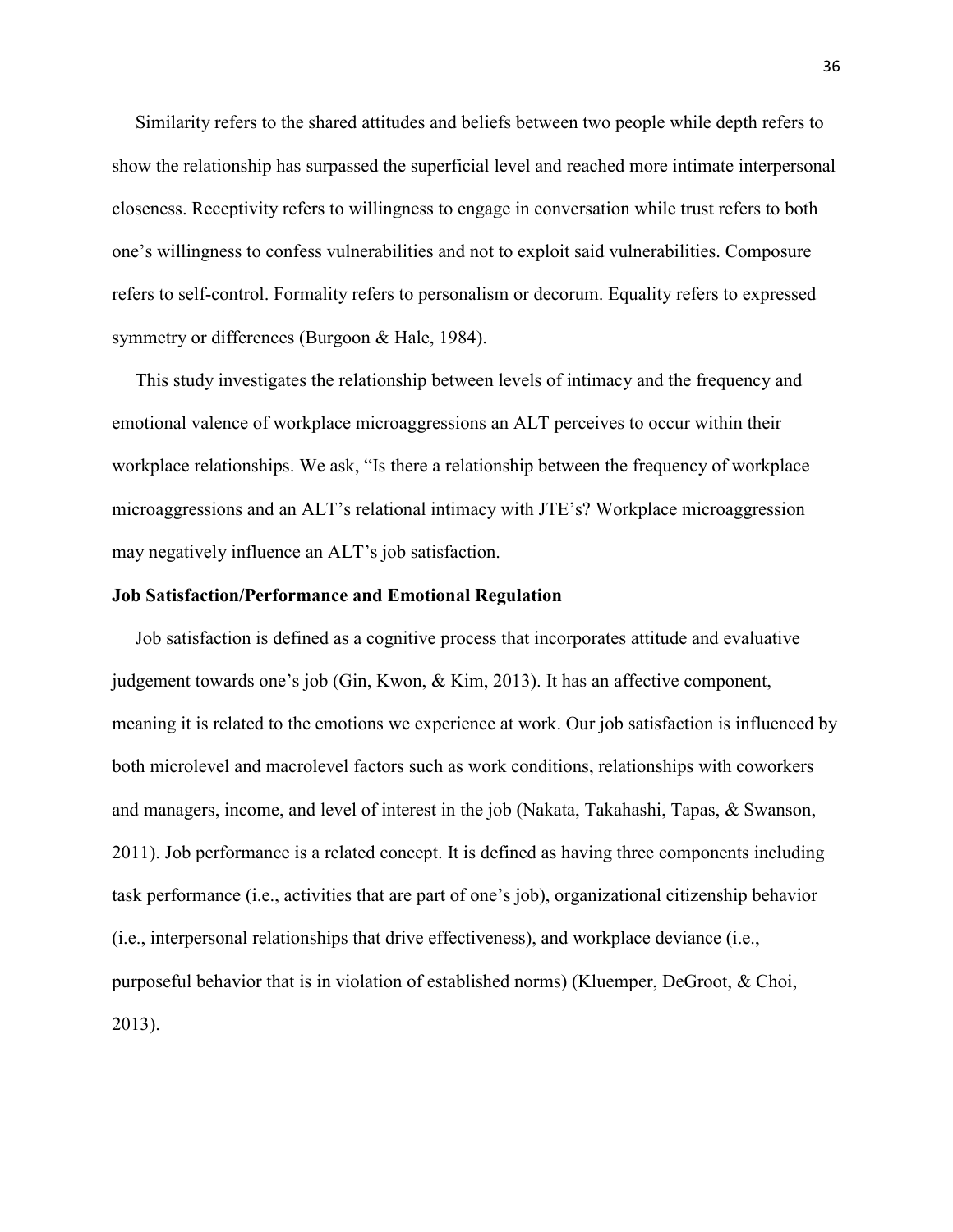An ALT will either work with the same JTE over an extended period of time, several JTEs over that same time, or a combination of the two. His or her job satisfaction can be influenced by the quality of the relationship between the ALT and the JTE(s). Okoe, Boateng, and Mensah (2016) state that "there is a positive correlation between friendship, job satisfaction, and performance" (p. 716). A positive relationship with a JTE might increase ALT retention (i.e., ALT recontracts for another year) and productivity (i.e., ALT creates more lesson plans). Conversely, a negative relationship may lead to poorer performance and overall negative feelings toward coworkers.

 An employee's emotional response to those with whom he or she works is important. Kluemper et al. (2013) discuss emotional regulation defining it as how individuals process their emotions or attempt to regulate others' emotions based on when and why they have them and how they are expressed. The researchers found that those with high emotional regulation had better work performance. If one can effectively regulate emotions, her or she can use appropriate positive or negative behaviors as coping strategies. Those who cope better are more likely to have positive social relationships and be more prosocial at work, which will lead to "smoother interactions with team members" (p. 884). Ineffectively regulating emotions can lead to poorer task performance and fewer citizenship behaviors. In terms of workplace deviance, while releasing some negative feelings might be cathartic, those with higher emotional regulation are less likely to do so lest they damage a relationship at work. Therefore, in this study we ask, "Is there a correlation between an ALTs job satisfaction and the frequency and emotional valence of workplace microaggressions?

 This study begins by investigating the main types of microaggressions an ALT could experience during his or her time teaching in Japan. These microaggression categories include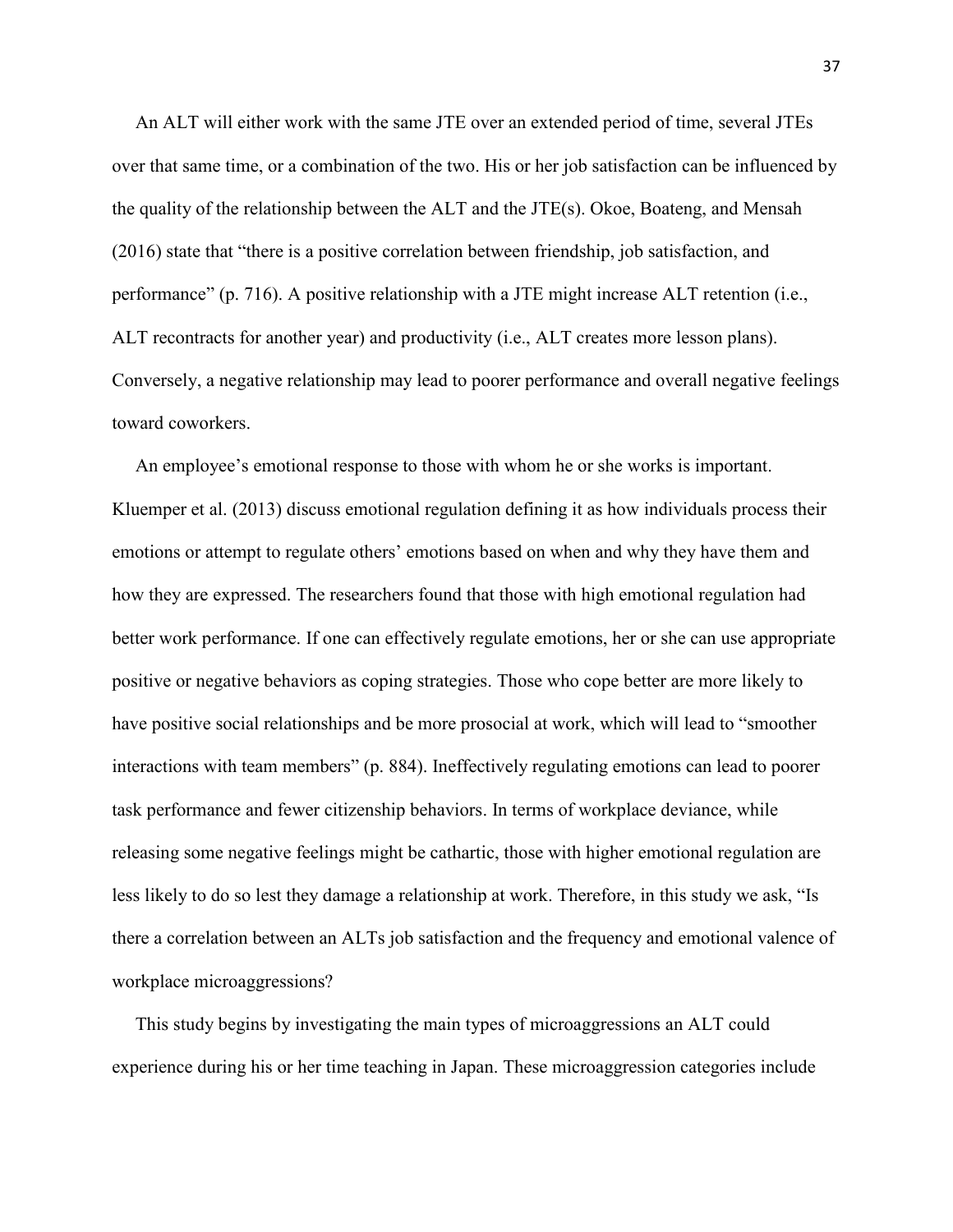second-class citizenship, exotization, environmental microaggressions, workplace microaggressions, and pathologizing (Nadal, 2011). From this, the research will investigate how an ALT responds emotionally to these perceived microaggressions. Common emotional valences seen in studies on microaggressions have been frustration, invalidation, and anger (e.g., Constantine, 2007; Huynh, 2012; Wang et al., 2011). Outside of these emotional responses, research has also shown that those who experience microaggressions are more likely to react more passively than actively. In this study ALTs will be asked how they nonverbally and verbally reacted to microaggressions and what coping mechanisms they used when faced with a microaggression. Using the concept of ICC, an ALT will need to understand a different culture (Japan) to have successful communication with his or her Japanese counterparts. This study investigates the relationship between one's level of ICC in terms of perceived effectiveness and his or her reactions to microaggressions. One's level of ICC influences how well she can both recognize and reconcile cultural differences that arise. This ability can determine the distance (psychological or literal) between a speaker and an aggressor (Kim, 2005a). Next, the study investigates job satisfaction and how it might relate to relational intimacy with one's JTE and the emotions experienced during a perceived microaggression. In terms of relationships, the focus is on exploring linkages between the frequency of workplace microaggressions, an ALT's perceived relational intimacy with JTEs, and an ALT's feeling of being understood by their JTE. The following research questions are investigated:

 RQ1: What are the most common types of microaggressions American ALTs experience in Japan and at what frequency?

RQ2: How do message recipients respond emotionally to these microaggressions?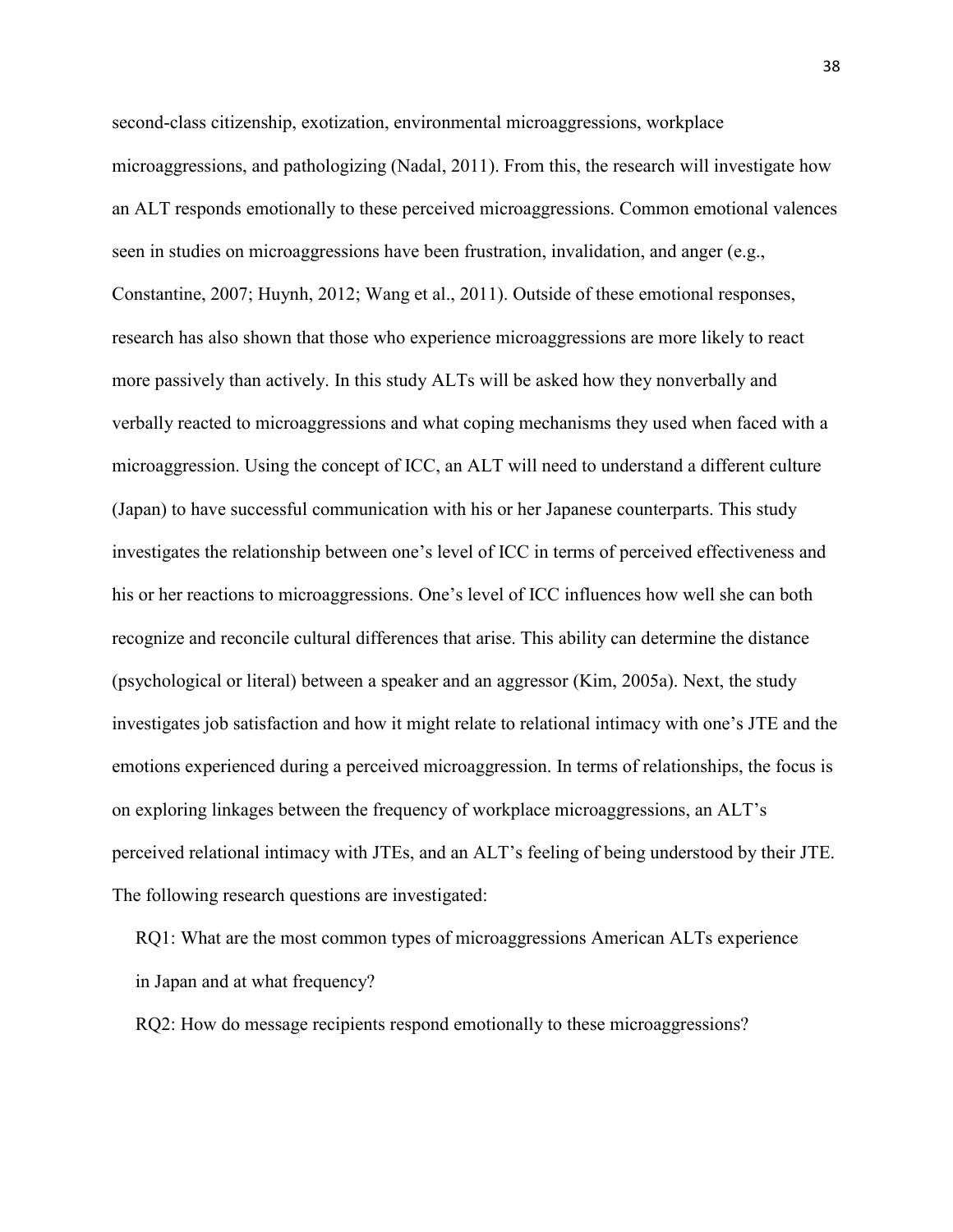RQ3: How do message recipients respond to these microaggressions nonverbally or verbally in terms of coping mechanisms?

 RQ4: Is there a correlation between ALTs' job satisfaction and the frequency and emotional valence of workplace microaggressions?

RQ5: Is there a relationship between ALTs' intercultural communication competence

 (i.e., successful interactions with people from a different culture) and the frequency and emotional valence of experienced microaggressions?

RQ6: Is there a relationship between the frequency of workplace microaggressions and

ALTs' level of intimacy with JTEs?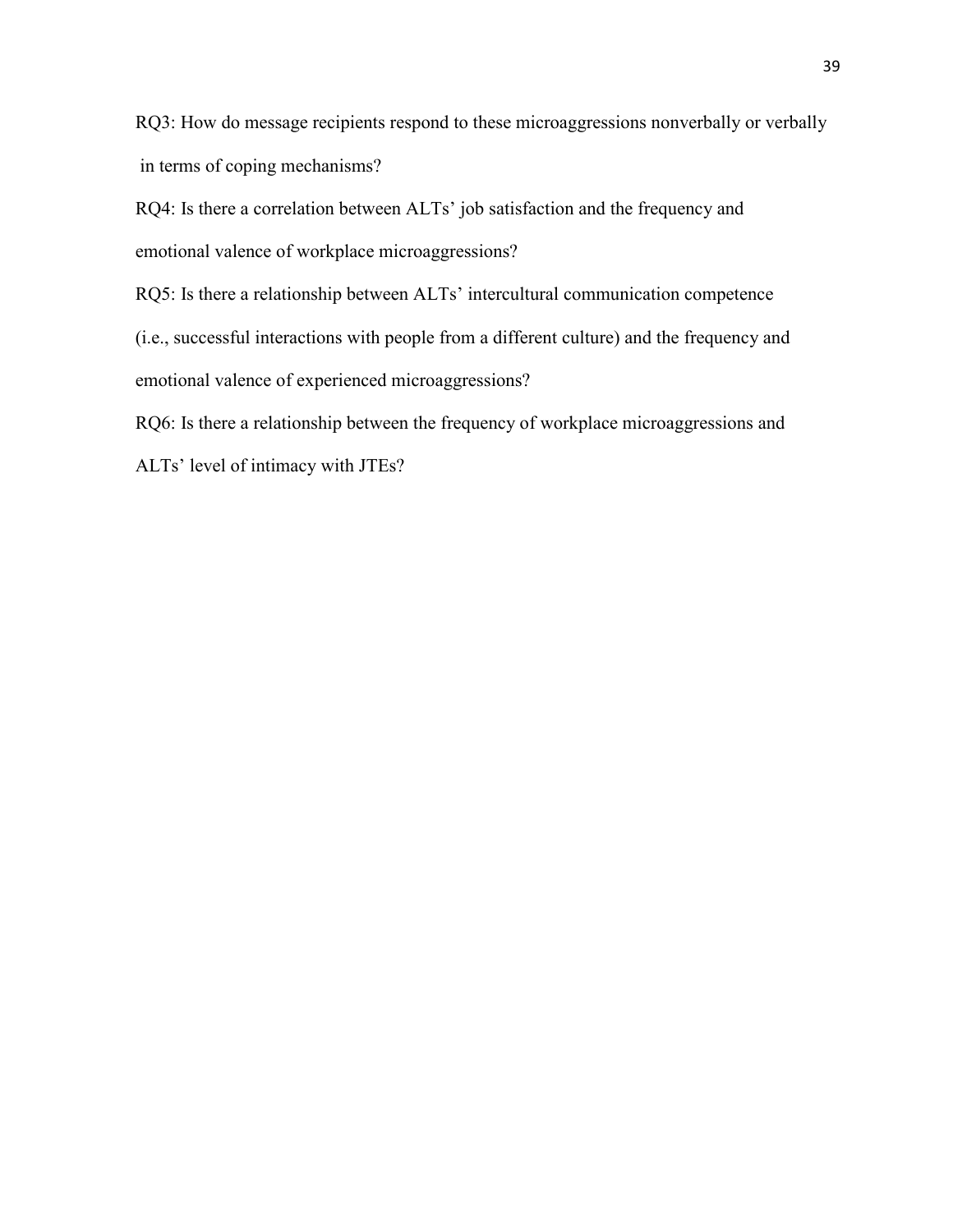# **Chapter 3**

# **Methodology**

 This study displayed a mixed method approach by using an online survey given through Qualtrics and recorded interviews using Skype. Before administering the survey and collecting interview data, this study first received approval from the institutional review board (IRB). After gaining permission, the researcher began with the quantitative portion of the study. During step 1, a survey was used to determine factors including the types of general microaggressions ALTs could encounter and the emotional valence experienced following microaggressions, ALTs ICC (effectiveness), ALTs perceptions of similarity and depth in terms of their relationship with JTEs, and ALTs overall job satisfaction. The survey asked about workplace microaggressions and the emotional valences attached to them in addition to the initial set of general microaggressions. Survey respondents were asked if they were willing to be contacted for a Skype interview. During step 2, a Skype interview allowed the researcher find out how ALTs respond either verbally or nonverbally to perceived microaggressions and identify the coping mechanisms they use. Some interview questions explored possible items to add to current scales measuring the types of microaggressions.

### **Participant Characteristics**

 All participants in this study were American. This was to create a purposeful sample of participants that have lived the experience of teaching English as an ALT in Japan as an American cultural ambassador. Only these participants were considered since this study wanted to look at the microaggressions Americans face while they work in Japan as an ALT. While a majority of them were ALTs in the JET Program, others were in programs including Interac. The main difference between these programs is JET is a part of the Japanese Ministry of Education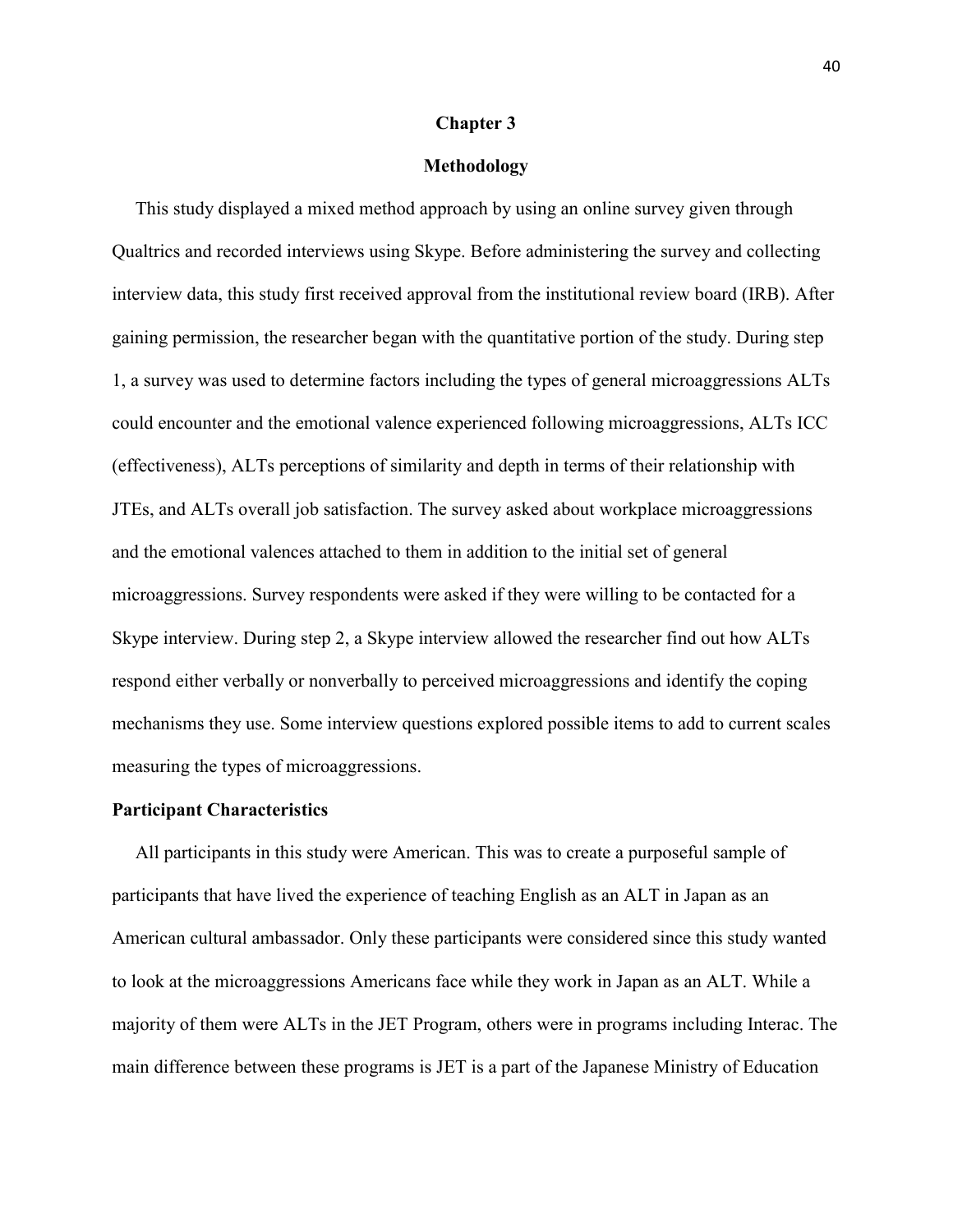while the others are dispatch companies with satellites in the U.S, Japan, and Canada. Participants' time working in Japan lasted between one and five years based on a yearly contract (however, there were a few exceptions as found in the interviews). Participants worked at either elementary schools, junior high schools, high schools, or some combination of these levels. Participants came from various prefectures in Japan. Specific characteristics of the respondents to both methods (i.e., survey and interview) follow.

# **Procedure**

 **Survey**. This study used nonprobability snowball sampling. The researcher began by contacting current or previous ALTs that she worked with during her time on JET in Akita Prefecture from 2011-2015. The participants contacted were a mixed group of current and previous ALTs. From there, the researcher investigated organizations such as JETAA (Jet Exchange and Teaching Program Alumni Association) and found 13 different chapters in the U.S. She e-mailed each a request letter (see Appendix A) along with a reusable link to the survey. A reusable link was used so that the survey could easily be distributed to multiple interested parties. The researcher sent the same e-mail to the 12 Japanese Consulates in the U.S. (U.S. consulates). The researcher also contacted Prefectural Advisors (an elected or appointed position within the JET program, specifically) in Kumamoto, Fukuoka, Hokkaidō, Aomori, and Fukushima, with the same e-mail asking them to send the survey to ALTs on the researcher's behalf in order to avoid problems with anonymity. Some of the correspondents asked if the survey could be distributed via newsletter or Facebook page. Therefore, the researcher made those distribution methods available. The survey was open for participants to take for two weeks.

 **Interviews**. At the end of the survey, one question allowed participants to answer whether or not they were interested in participating in an interview. In response, 35 respondents said they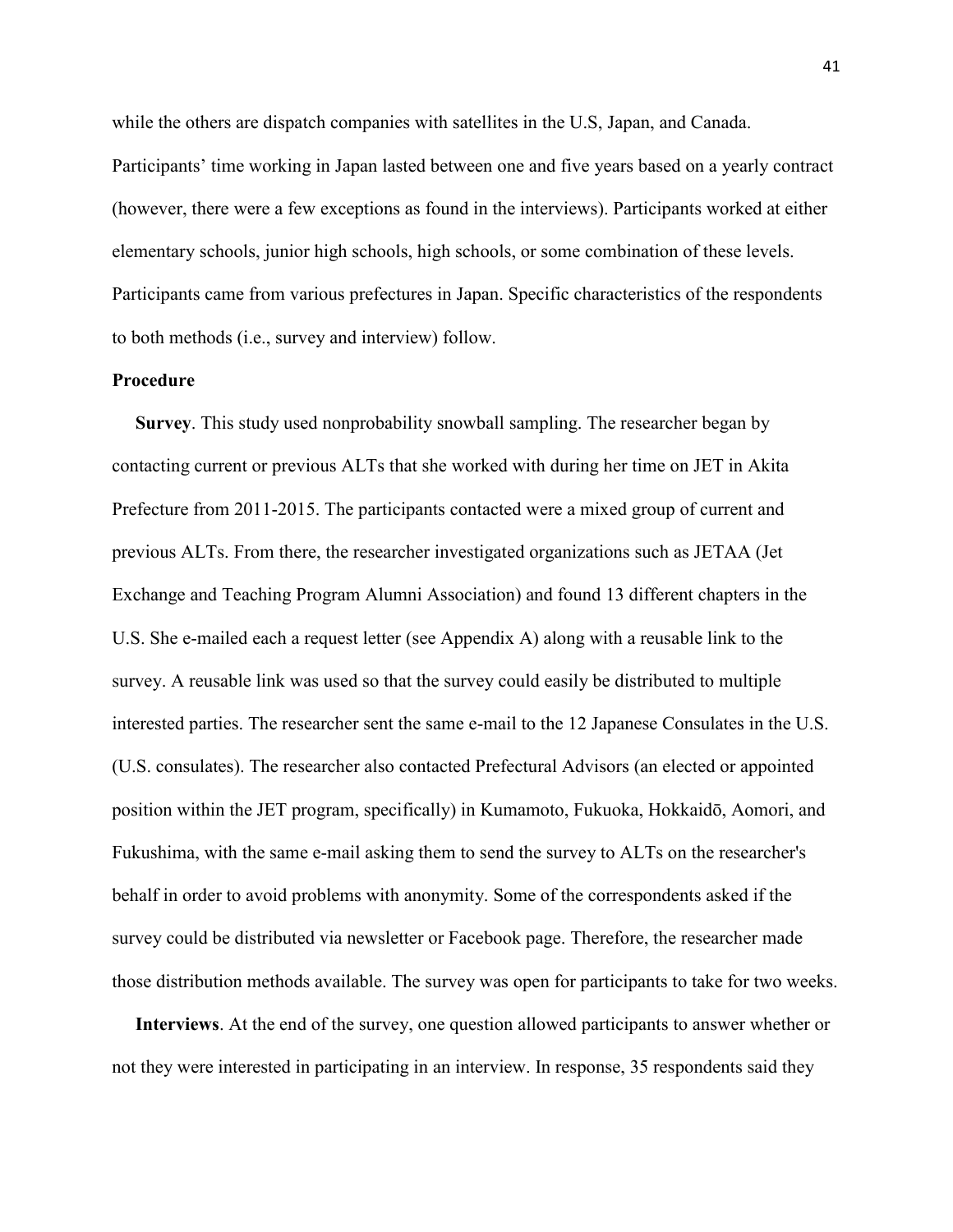were interested and provided their e-mail for later correspondence. Every e-mail had a random number attached to it. From that list, a random numbers generator chose 20 of those numbers to select as interview candidates. This was to ensure that those chosen for an interview were completely at random and not selected based on demographics or the timeline of completion. For those 20 who received an email invitation, 10 responded but one participant withdrew. Therefore, 11 more e-mails were sent to participants who expressed interest and were also chosen randomly. Only 10 more responded but personal contact with one other person resulted in a total of 20 interviews. From the final interviewees, four were chosen at random to receive a \$25 gift card to Amazon as incentive.

 All interviews were conducted through Skype and recorded with a Microsoft program (Free Video Call for Skype) that recorded audio only. The researcher disclosed to the participants that the interview would be recorded before starting, and all participants gave consent. The audio was later transcribed using an extension for Google Chrome called Transcribe. This allowed the researcher to transcribe and dictate all audio files and convert them into a word document. The interviews averaged one hour and included seven questions. Some follow up questions were asked based on an ALT's answer (see Appendix B for complete list of questions).

### **Final Samples**

Initially, 171 people responded to the survey. After downloading the data, responses that were incomplete were deleted yielding a total of 97. After further investigation, two more respondents were deleted since they said they were from Canada. The final number of participants was 95. Looking at the demographics,  $18.9\%$  ( $n = 18$ ) of ALTs were from the Midwest (i.e., Illinois), 16.8% (*n* = 16) of ALTs were from the Northwest (i.e., New York), 15.7% (*n* = 15) of ALTs were from the South (i.e., Texas), and  $43.1\%$  ( $n = 41$ ) of ALTs were from the West (i.e.,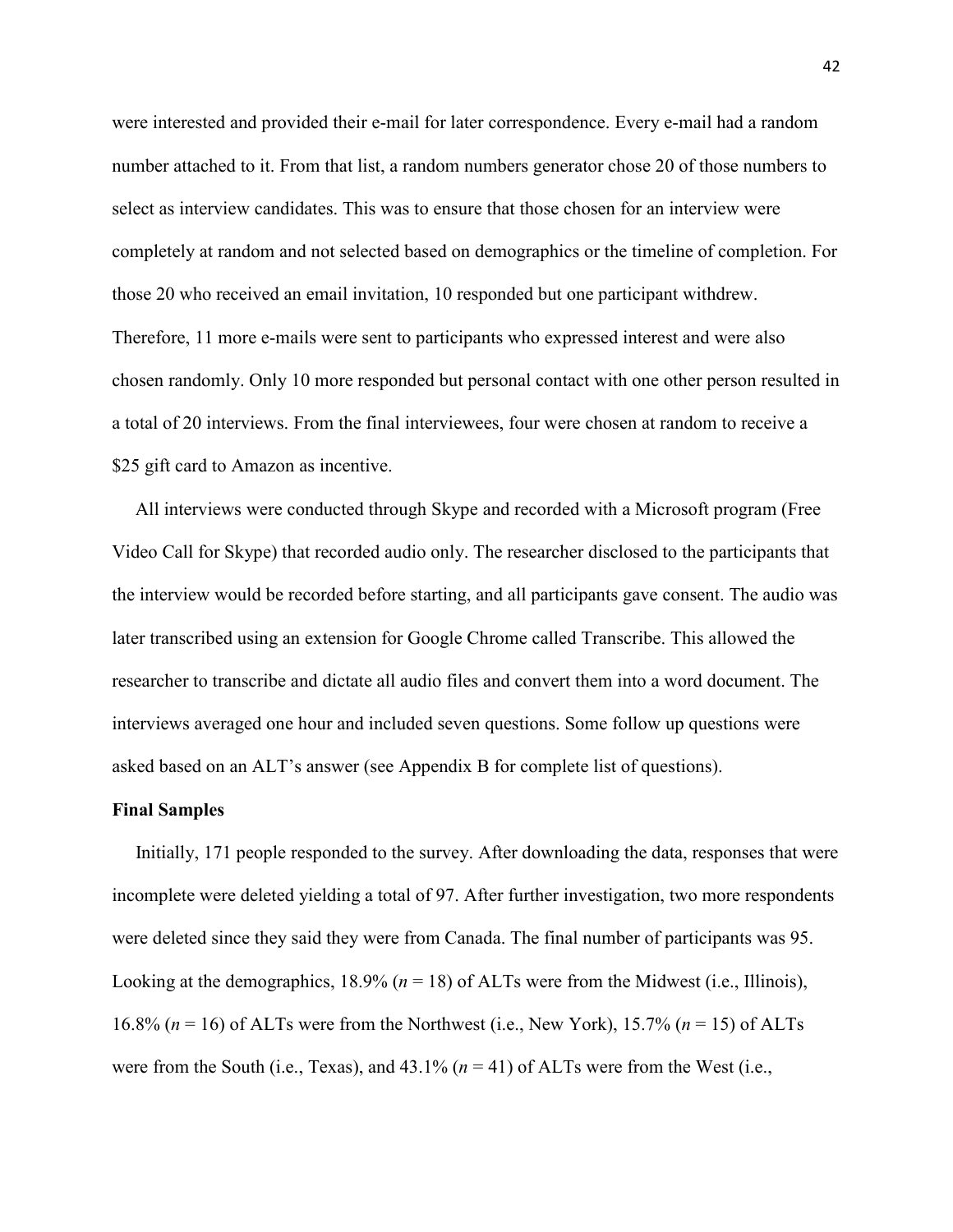California). Five ALTs did not report this data.

As for their location in Japan, 29.4% (*n* = 28) of ALTs said Hokkaidō or Tōhoku (i.e.,

Fukushima), 6.3% (*n* = 6) said Kantō (i.e., Tokyo), 7.4 % (*n =* 7) said Chūbu (i.e., Ishikawa),

16.8% (*n =* 16) said Kansai (i.e., Kyoto), 4.2% (*n =* 4) said Chūgoku (i.e., Hiroshima), 3.1% (*n* 

*=* 3) said Shikoku (i.e., Kōchi), and 27.3% (*n =* 26) said Kyūshū (i.e., Fukuoka). Table 1 shows

the breakdown of ALTs and their places of employment while in Japan. Seven ALTs did not

report this demographic data.

Table 1

| Level of School          | Minimum        | Maximum        | $\overline{M}$ | <b>SD</b>        |
|--------------------------|----------------|----------------|----------------|------------------|
| Elementary school only   | 1              | 8              | 3.67           | 3.78             |
| Junior high school only  | 1              | 5              | 1.8            | 1.47             |
| Senior high school only  | 1              | 8              | 1.81           | 1.47             |
| Two levels of school     |                |                |                |                  |
| <b>Elementary School</b> | 1              | 15             | 3.61           | 3.06             |
| Junior high school       | 1              | 8              | 1.79           | 1.36             |
| Two levels of school     |                |                |                |                  |
| Junior high school       | 1              | $\mathbf{1}$   | 1.00           | $\boldsymbol{0}$ |
| Senior high School       | 1              | 3              | 2.00           | 1.66             |
| All levels of school     |                |                |                |                  |
| <b>Elementary School</b> | 1              | $\overline{4}$ | 2.50           | 2.12             |
| Junior high school       | $\overline{2}$ | 8              | 5.0            | 4.24             |
| Senior high School       | 1              | 5              | 3.0            | 2.82             |

*ALTs Divided by Level of Schools, Number, Range, Mean, and Standard Deviation*

 Since ALTs may work at multiple schools, they can have a wide range of JTEs they work with on a regular basis. According to the survey,  $20\%$  ( $n = 19$ ) of participants worked with less than 3 JTEs, 22.1% (*n* = 21) worked with 4 to 6 JTEs, 21.1% (*n* = 20) worked with 7 to 10 JTEs,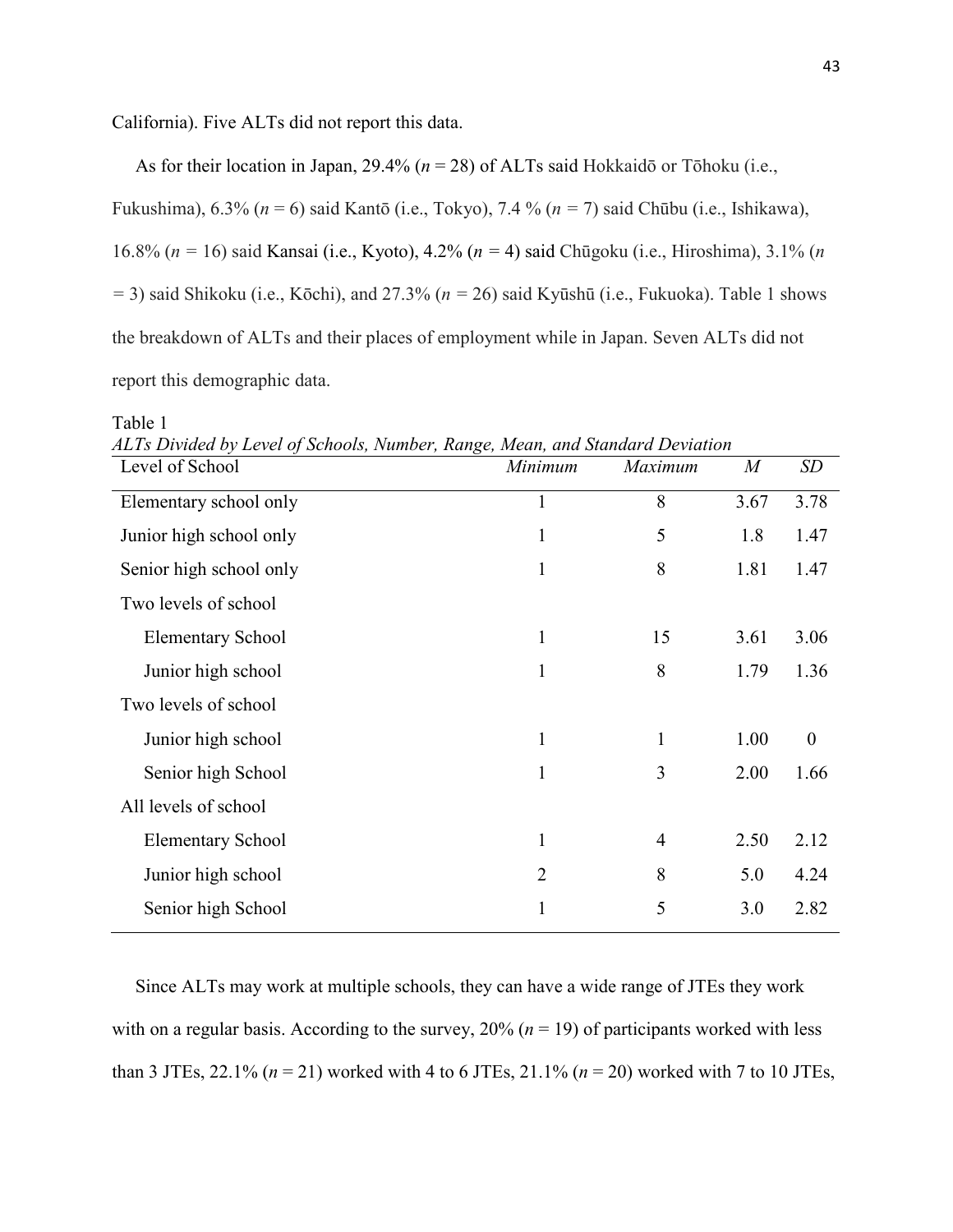and  $16.8\%$  ( $n = 16$ ) worked with 11 or more JTEs. 19 participants did not report how many JTEs they worked with.

Looking at the gender demographics of the study,  $32.2\%$  ( $n = 29$ ) participants reported as male,  $67.8\%$  ( $n = 61$ ) reported as female, and five reported no gender at all. Participants were between 22 and 58 years old, with the average age being 27.67 (*SD* = 5.41). Five participants did not report their age. Under ethnicity, 7.8% (*n =* 7) identified as only Latino/a while 4.4% (*n =* 4) identified as both Latino/a and Caucasian. For Asian Americans, 10.1% (*n =* 9) identified only as Asian American, 4.4% (*n =* 4) identified as both Asian American and Caucasian, and 1.1% (*n =*  1) as Asian American and Pacific Islander. For Native Americans, 2.2% (*n =* 2) identified as both Native American and Caucasian. For Pacific Islanders, 1.1% (*n =* 1) identified only as Pacific Islander while 2.2% (*n =* 2) identified as both Pacific Islander and Caucasian. For Caucasian, 65.6% (*n =* 59) identified as only Caucasian while 1.1% (*n =* 1) identified as both Caucasian and other. Five ALTs did not report their ethnicity. Most (63.3%, *n* = 57) had been to Japan more than once, but 33 (36.7%) said this was their first time to Japan. Most (87.8%,  $n =$ 79) ALTs reported studying Japanese between 1 and 14 years with the average being 4.44 years  $(SD = 2.93)$ . Of the 11 (12.2%) who did not previously study Japanese, they averaged studying about 4.03 months at the time of the survey completion (*SD* = 3.33). Five ALTs did not report the number of years they studied, if at all.

 For the interviews, there were a total of 20 participants. Only two of the interviewees no longer lived in Japan having moved back in the U.S. Fifteen still worked for the JET Program, and two now work for Inteac after leaving the JET Program. There was one ALT who worked on JET for five years and then worked through a direct hire program. However, she is now on maternity leave. Only six of the interviewees were male, and the rest were female. For regions in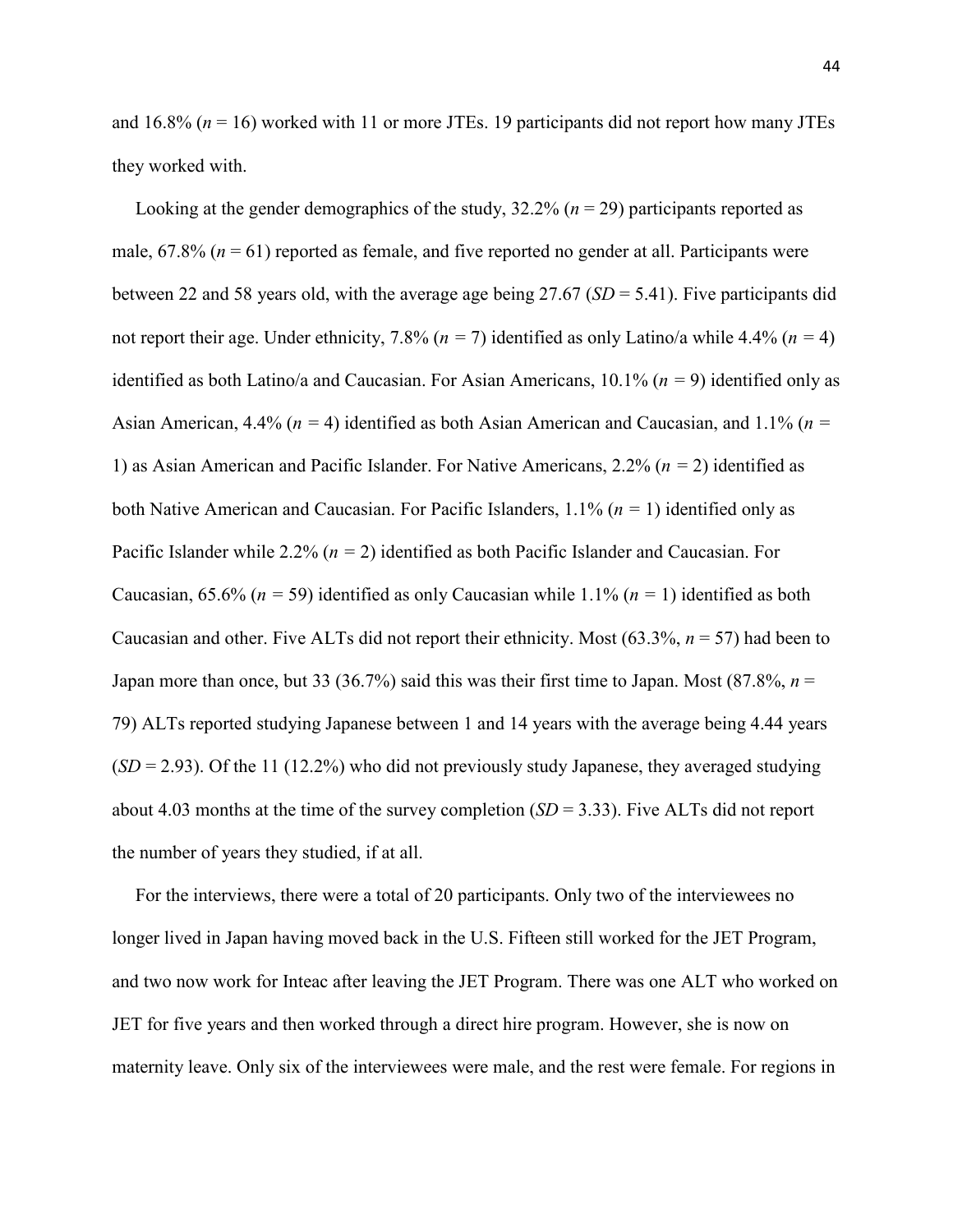Japan, nine were in Kyūshū, six were in Tōhoku, three were in Kansai, one was in Shikoku, and one was in Chūbū. Two ALTs mentioned that they have TESOL certification (Teaching English as a Second Official Language), and over half of the participants have taken the Japanese Language Proficiency Test and have that certification as well.

# **Data Collection Instruments and Analysis**

 **Racial and ethnic microaggression scale.** Respondents answered a series of questions drawn from a modified version of Nadal's (2011) Racial and Ethnic Microaggression Scale (REMS) (see Appendix C) to investigate both the types of microaggressions that occur and how often they occur. The second component of the original scale was not used (i.e., assumptions of inferiority) because those questions did not seem to apply to this study. Several other questions were removed to shorten the time needed to complete the survey. Other questions used alternative wording suited for living in Japan. For example, the original question "Someone assumed I spoke a language other than English" was changed to "Someone assumed that I only spoke English." Four original questions were added based on definitions and categorizations given by Nadal (2011). For example, the question "I was given an English menu without my asking" was added because it relates to similar questions under the category second-class citizenship and assumptions of criminality as seen in the original REMS scale. The 19 questions investigated categories related to second-class citizen, assumptions of criminality, microinvalidations, and exoticization/assumptions of similarity. Participants could not see the distinct microaggression categories on the survey. These 19 questions were asked to answer RQ1 and RQ5.

 The last category of microaggressions, workplace and school microaggressions, was taken from the original REMS scale (Nadal, 2011) and was given to survey respondents on a separate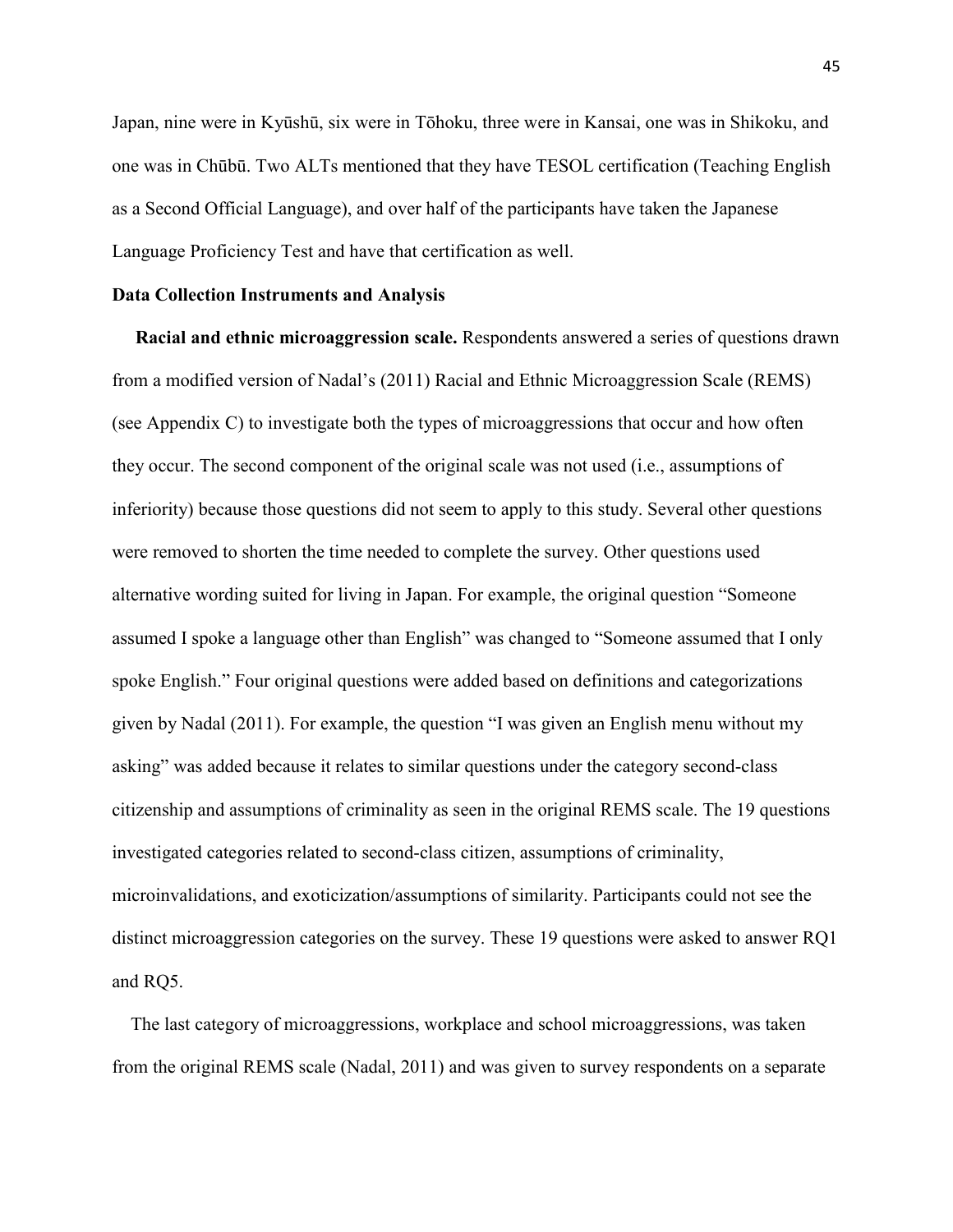page to help distinguish these types of microaggressions from the general microaggerssions (see Appendix D). This study kept three of the four original questions but changed the wording to be more precise about working in Japan. For example, "An employer or co-worker treated me differently than White co-workers" was changed to "An employer or co-worker treated me differently than a Japanese co-worker." Four questions were added. For example, "I was told I am not a real teacher" was added. There were 8 questions in total. The workplace and school microaggression questions were used to investigate research questions RQ4 and RQ6.

 To measure frequency, participants were asked how often they experienced each of the general and workplace specific microaggression based on a six-month time period. This was to replicate the study Nadal (2011) conducted. The answer choices were: (1) I did not experience this in the past six months, (2) I experienced this one to three times in the past six months, (3) I experienced this four to six times in the past six months, (4) I experienced this seven to nine times in the past six months and (5) I experienced this more than 10 times in the past six months.

 Nadal's (2011) study using the REMS scale yielded a coefficient alpha of .93. Nadal (2011) broke down the validity of each category: second-class citizen and assumptions of criminality  $\alpha$  (alpha = .88), microinvalidations (alpha = .89), exoticization/assumptions of similarity (alpha = .85), and workplace microaggressions (alpha= .85). For this study, the alpha for second-class citizen and assumptions was .64, microinvalidations was .50, and exoticization/assumptions were .85. Because of the poor reliability of two of the categories, all questions were used to create the concept of general microaggressions, which produced an alpha of .85. Workplace microaggressions produced an alpha of .77.

 **Feelings of understanding/misunderstanding scale (FUM).** Participants were asked how much they felt a range of emotions (or would feel in a hypothetical situation) based on the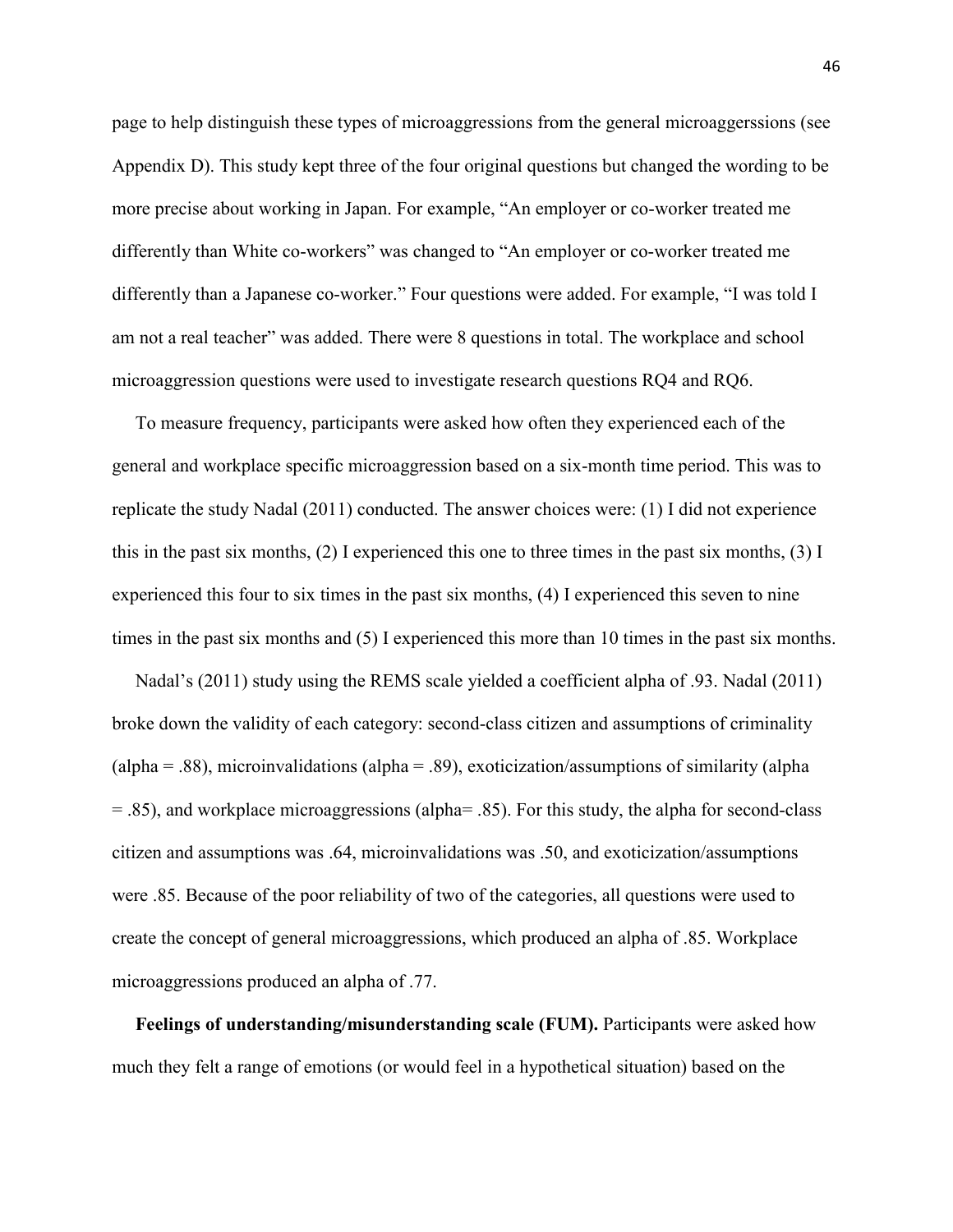statements given in the REMS scale. These same questions were asked a second time about workplace microaggressions. These questions came from Cahn and Shulman's (1984) Feelings of Understanding/Misunderstanding Scale. This scale measures 24 different feelings (see Appendix E). There are three different general categories of emotions with eight questions each. The categories include feelings of being understood (i.e., satisfaction), feelings of being misunderstood (i.e., insecurity), and distractor feelings (i.e., enviousness). A 5 point Likert response scale was used with 1 being very little and 5 being very great amounts of that emotion. The creators found a reliability of .90 and a Cronbach's alpha of .89 (Ruben et al., 2010). This study used the scale twice; once after the general microaggression scale and once after the workplace microaggression scale. In this study, the alpha for the general microaggression scale was .85 and the workplace microaggression scale alpha was .85. No items were removed from the scale. These questions helped answer RQ2, RQ4, RQ5, and RQ6.

 **Intercultural effectiveness (ICE)**. Participants answered 18 questions from Portalla and Chen's (2010) scale measuring Intercultural Effectiveness. Several questions were removed to shorten the length of the survey because of time concerns. The questions chosen were used to measure intercultural communication competence and investigate RQ5. Sample questions included "I find it easy to get along with people from different cultures" (see Appendix F for a complete list of questions). This scale used a 5 point Likert scale, (1) being strongly disagree and (5) being strongly agree. Portalla and Chen (2010) found an alpha of .85. This study found an alpha of .78.

 The designers of the intercultural effectiveness scale said the scale tapped 5 dimensions (i.e., message skills, interaction management, behavioral flexibility, identity management, and relationship cultivation). However, in this study principal components factor analysis with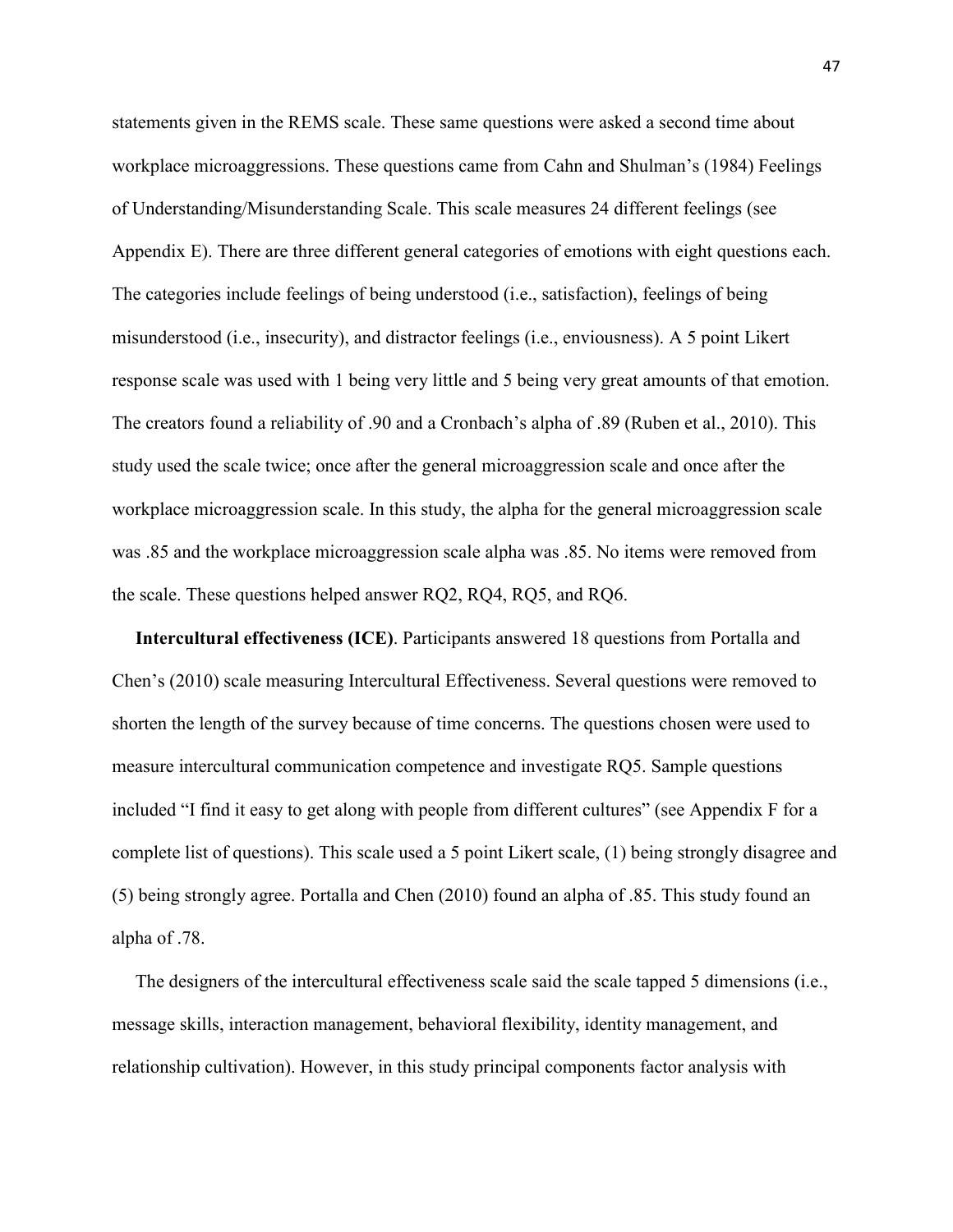varimax rotation showed six dimensions which explained 67.92% of the variance. The dimension with the highest loading was dimension 1 with 7 items loading at .531 or greater. These items made up 22.75% of the variance explained. The seven items that loaded were finding it easy to talk to people from other cultures, being afraid to express oneself, finding it easy to get along with people of different cultures, being able to express oneself clearly, being able to answer questions effectively, feeling relaxed around people from different cultures, and finding the best way to interact is to be oneself. This was used to create a new concept called intercultural communication interaction. The intercultural communication interaction alpha was .85. Since this alpha was higher than that of the overall scale (alpha  $=$  .78), only this dimension was used when using further correlation and relationship tests.

 **Relational communication scale (RCS).** Participants answered 18 questions from the Relational Communication Scale (Burgoon & Hale, 1984). As with the previous scale, some questions were removed to help shorten the survey. In this case, only three questions were removed. No questions were reworded. This was used to investigate RQ6 about a possible relationship between relational satisfaction and workplace microaggressions. Question categories investigated similarity/depth, receptivity/trust, composure, formality, and equality (see Appendix G). This scale used a seven point Likert scale, (1) strongly disagree through (7) strongly agree. One example regarding formality states, "He/she made the interaction very formal." Kim (2001) found the internal validity ranged between .78 and .83 depending on the segment of questions. In this study, the overall scale produced an alpha of .93, similarity/depth produced an alpha of .81, and composure was .87. Because formality and equality each had only two questions, a bivariate correlation test showed that for formality  $r = .515$  and  $p < .001$ , and for equality  $r = .796$  and  $p$ < .001. The scale itself (RCS) was used, as well as all its subcategories.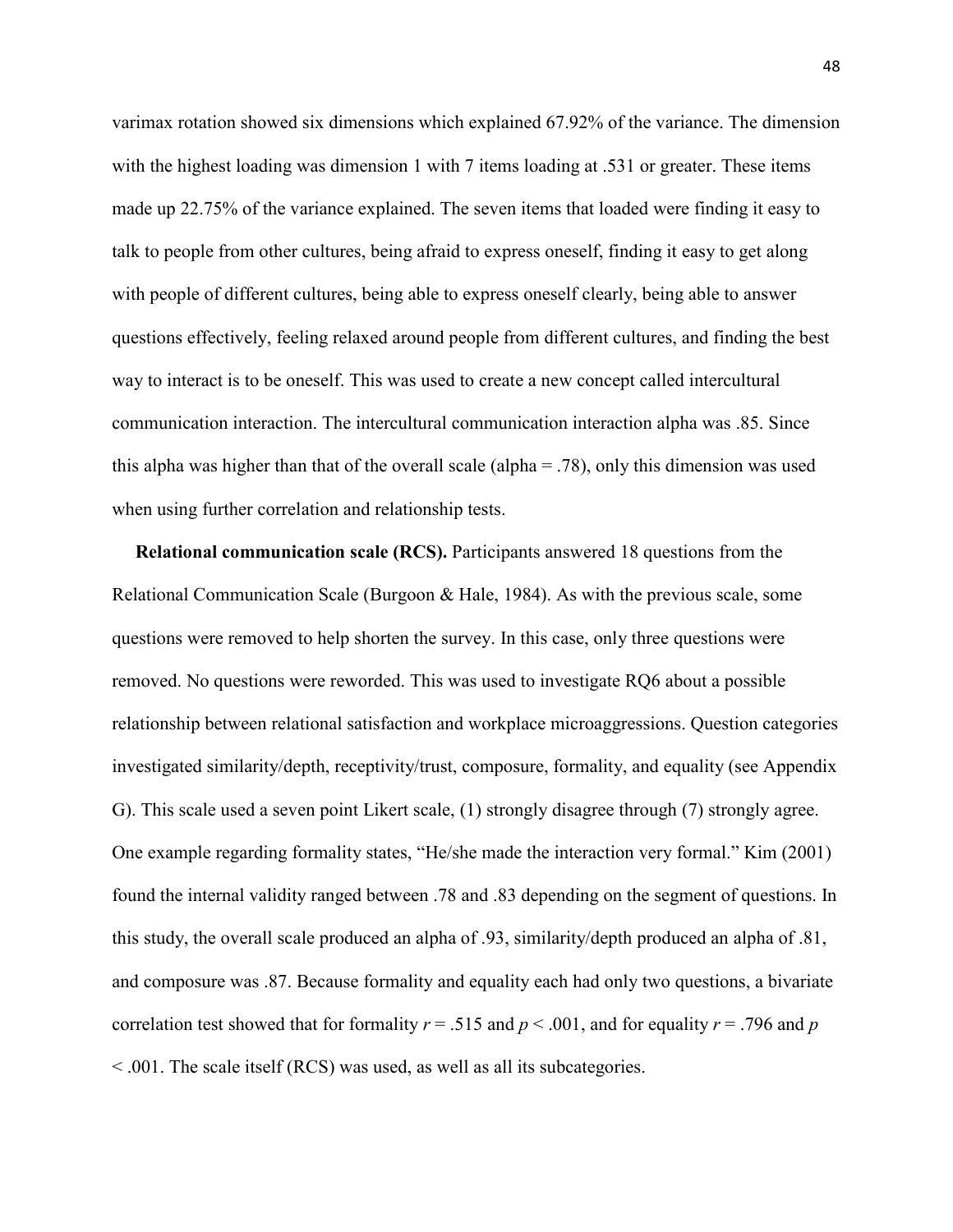**Overall job satisfaction**. Participants were asked 18 questions about their overall job satisfaction. This was used to investigate RQ4 regarding a possible relationship between job satisfaction and the frequency and emotional valence of workplace microaggressions experienced. This scale was created in 1951 by Brayfield and Rothe. One sample question was "I am often bored with my job." This question in particular is a reverse of other questions on the scale (see Appendix H). Likert responses ranged from 1 through 5, (1) strongly disagree and (5) strongly agree. In Schmidt's (2007) study on overall job satisfaction the overall job satisfaction scale yielded a reliability of .74. This study found an alpha level of .88. All questions from the original scale were used with their original wording in this survey

 **Demographics.** Finally, participants answered questions regarding demographics. Respondents were asked to identify their home state, as that information is useful to specific Japanese Consulates because JETs are hired through consulates that oversee specific states. For example, Arkansas is under the Japanese Consulate in Nashville, TN. The demographics asked participants about their age, biological sex, ethnic identity (i.e., Asian American), home state, employee prefecture (i.e., Akita Prefecture), types of schools working at (i.e., elementary school) and how many of that type of school they worked at, the number of JTEs they worked with, and time spent studying Japanese (see Appendix I). A background for the interviewees can be seen on Appendix J.

 **Interviews.** There was a total of 20 participants. These interviews helped to answer RQ1 (i.e., what items might be added to the REMS scale) and RQ3. Each interview was transcribed verbatim, including incorrect grammar and vocal fillers, and uploaded into Nvivo, a qualitative software analysis program created by QSR International. The researcher uploaded all transcripts into NVivo before beginning the data analysis.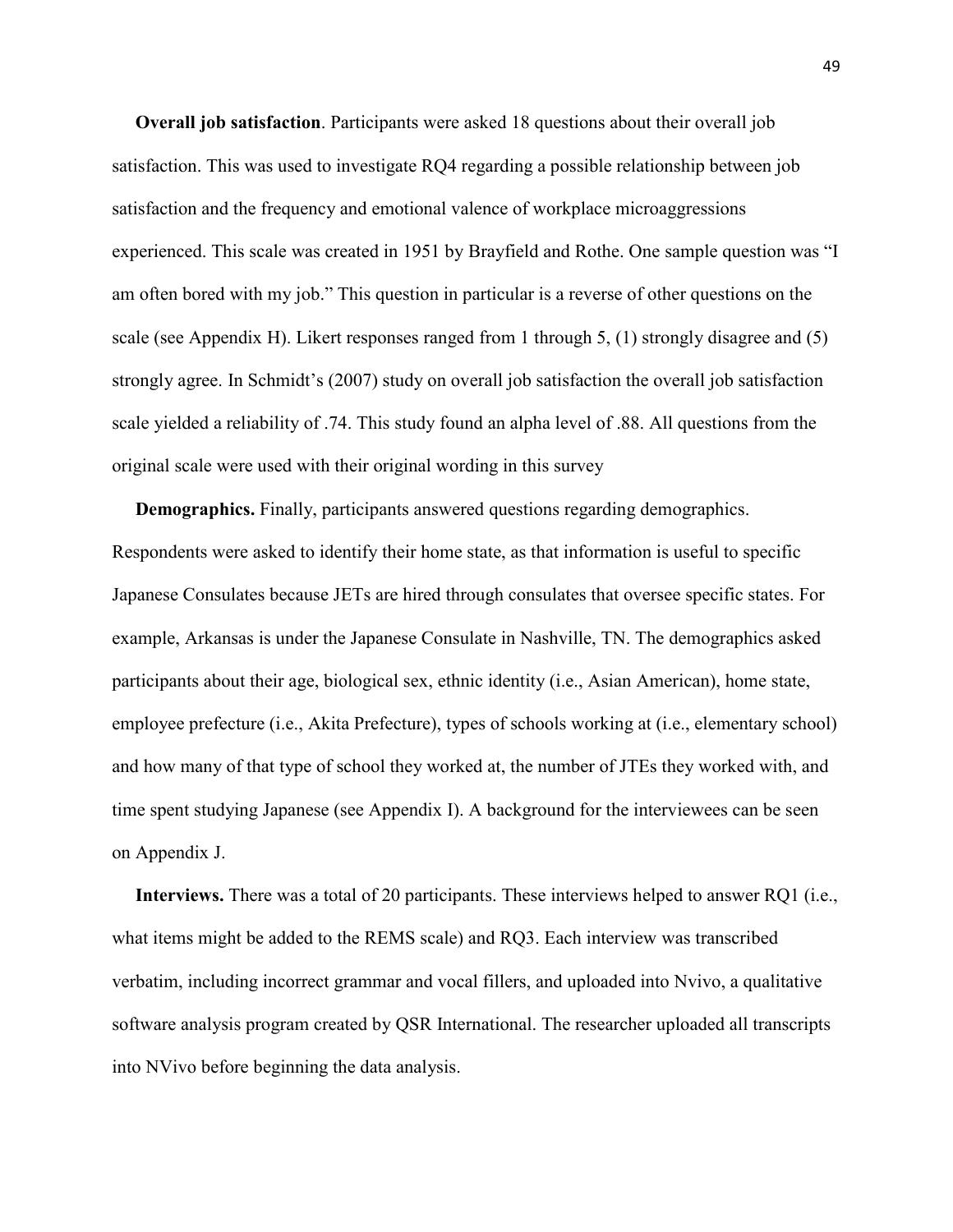*Data analysis.* Since the narratives were all told in retrospect of when a participant encountered a possible microaggression, the researcher made sure to investigate "whether something is symbolic or nonsymbolic, or whether his datum is a message about something else or is an event that displays its own structure and existence" (Krippendorff, 1980, p. 23). Each interview was used as part of a sampling unit, which Krippendorff defines as "language expressions that are regarded independent of each other" (p. 57). The researcher used grounded theory to approach overarching themes and possible contributions to previously established theories (i.e., coping mechanisms). She also used thematic analysis based on Owen's (1984) three principals. The first is reoccurrence, which is when participants use different language but convey the same meaning. The second is repetition, which designates identical words and meaning. The third is forcefulness which describes nonverbal messages such as vocal inflections, pauses, stresses, and volume (Owen, 1984). This researcher employed this tactic by making notes when participants laughed or used tones to indicate imitation, sarcasm, or emphasis. Theoretical saturation was reached after fifteen interviews, but the researcher continued with the remaining five to help strengthen findings and enhance the use of repetition and reoccurrence.

 Since RQ3 dealt with identifying how recipients responded to microaggressions nonverbally and verbally in terms of coping mechanisms, the first step in the thematic analysis was to read the transcripts and mark where microaggressions occurred based on the context of the situation the participant was describing. This is crucial (Krippendorff, 1980) since a researcher must be able to distinguish situations. Krippendorff (1980) describes a few ways of describing the units. This researcher used two in her initial analysis—referential units and propositional units, or kernels. Referential units describe "particular objects, events, persons, acts, countries, or ideas to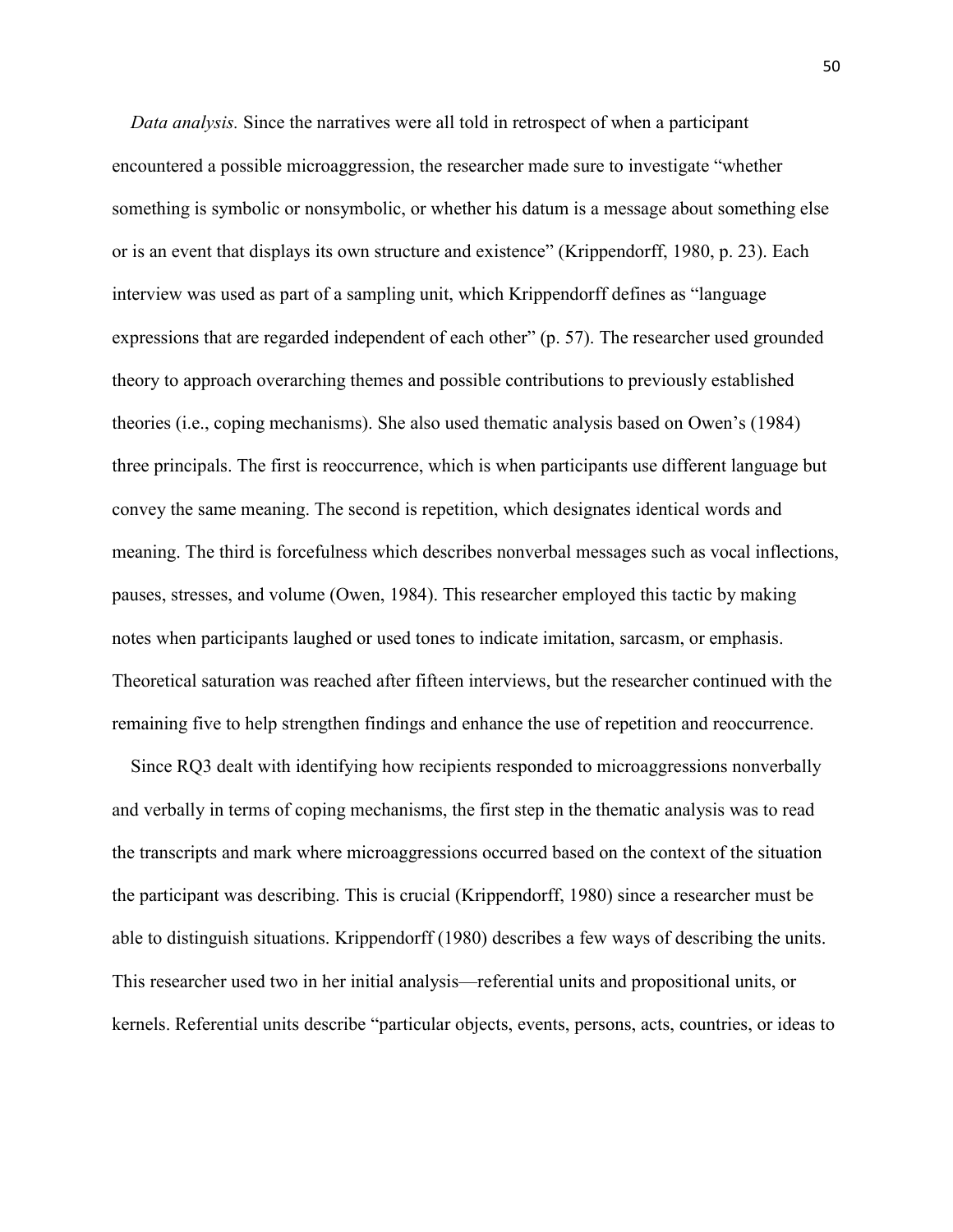which an expression refers" (p. 61). Kernels refer to "objects and their attributes" or a participant's perception (p. 62).

 The NVivo program was used during the analysis. The researcher created the first two codes, or nodes as they are called in the NVivo software, as part of a referential unit. She created two types of microaggression nodes: general and workplace. Each node here was a complete thought expressed and uttered by the participant. In the next step to better answer her research question, the researcher again used referential units, this time for reactions, either nonverbal, verbal, or emotional. All were a complete expression of thought. Nonverbal reactions were coded when the participants indicated nonverbal cues such as smiling and nodding or indicating saying nothing. Verbal reactions were coded when the participant indicated he or she gave a response in the situation. Emotional reactions were coded as either a single word (i.e., hurtful) or a complete thought (i.e., "an irresponsible loser"). Coping mechanisms, however, are examples of kernels can also exemplify "the object acted upon (other than an action-target) and incorporated modifier" (p. 62). Coping mechanisms were coded when the participant's language described both Camara and Orbe's (2010) or Mellor's (2004) typology of coping mechanisms. These included examples such as participants describing ways they approached the situation (i.e., being aggressive, being more polite, being educational).

 To help answer the research question and find other possible points for discussion, the researcher found 3 other referential units for types of microaggressions—2nd hand stories, observed microaggressions and environmental microaggressions. All three were coded using a complete expressed thought for the unit of analysis. For 2<sup>nd</sup> hand stories, these were anecdotes of participants hearing a microaggression directly from another ALT or through multiple sources. Observed microaggressions were situations where a participant witnessed a microaggression.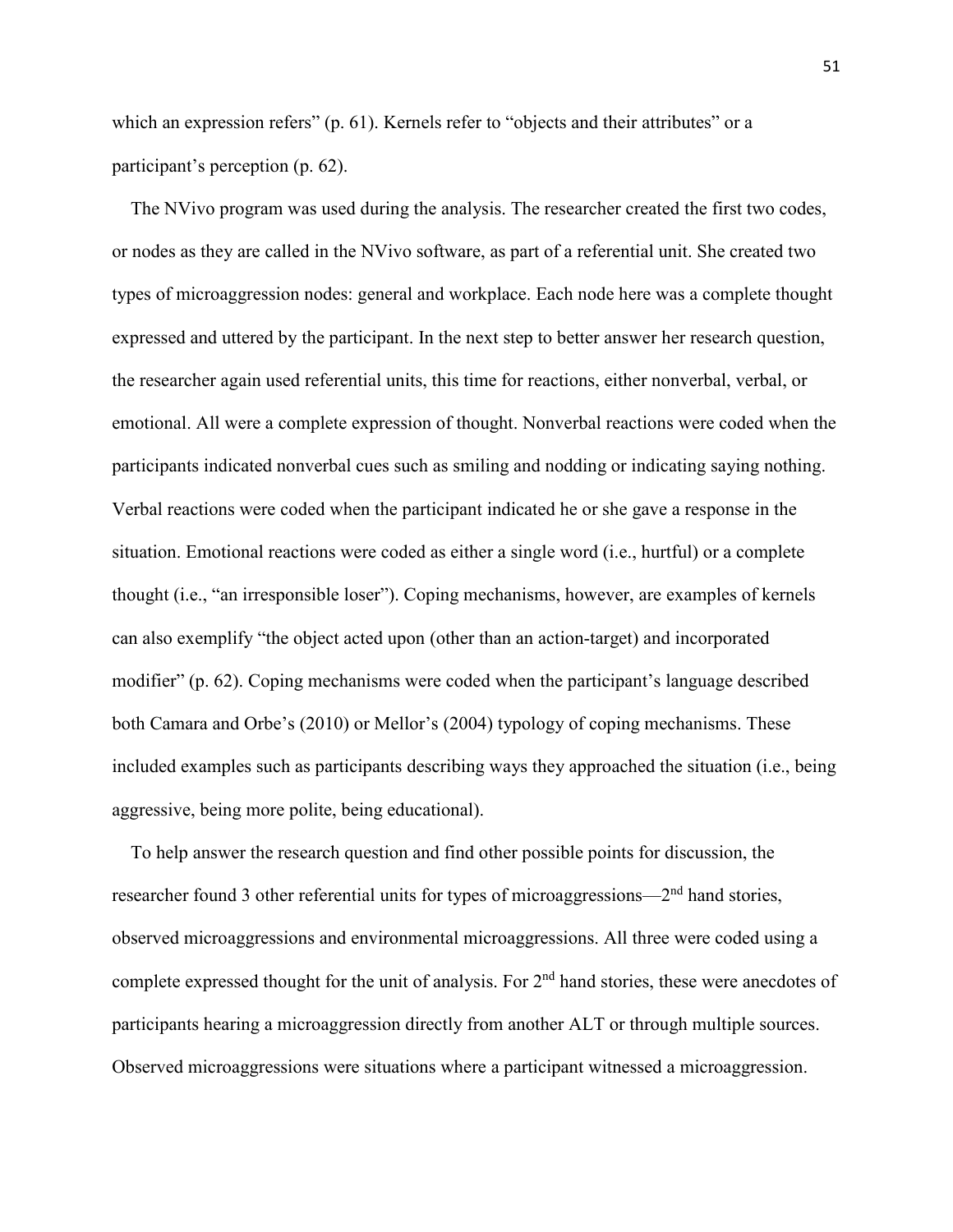Environmental microaggressions were situations where a microaggressions was in print, such as a flyer at a restaurant.

 When looking at the pulled examples of microaggressions from the transcripts, the researcher also used the referential unit of who was the instigator of a perceived microaggression. Instigators were coded as a few words of thought such as "vice-principal" or "the president of the *taiko*" club. For another kernel unit, the researcher created the code "attribution." This was found and coded after reading the interview transcripts several times. The research found that as participants were retelling their stories, they expressed internal and external attributions as to why a microaggression occurred (i.e., a person being very straightforward; being in a public setting).

 Throughout the coding process and after rereading transcripts numerous times, the researcher also found an example of a thematic unit. Thematic units look at the "deep understanding of the source language with all its shades and nuances of meaning and context" (Krippendorff, 1980, p. 63). This thematic unit was coded as "memorable quotes." This was to use the participants own words to describe their situation and experiences to enlighten the phenomenon the researcher set out to explore. This included quotes the researcher felt added to the material that would not be found in the existing literature or through a survey.

 A final referential unit was coded at potential microaggressions. This was to help answer RQ1 instead of RQ3. These were coded at either single words or complete expressions of thought, depending on the participant's answer. These were words which asked the question about negative comments a participant has heard about Americans. Examples include "lazy," "too independent," or "we put ourselves before the group." This was to investigate potential microaggressions to add to future research and expand the literature.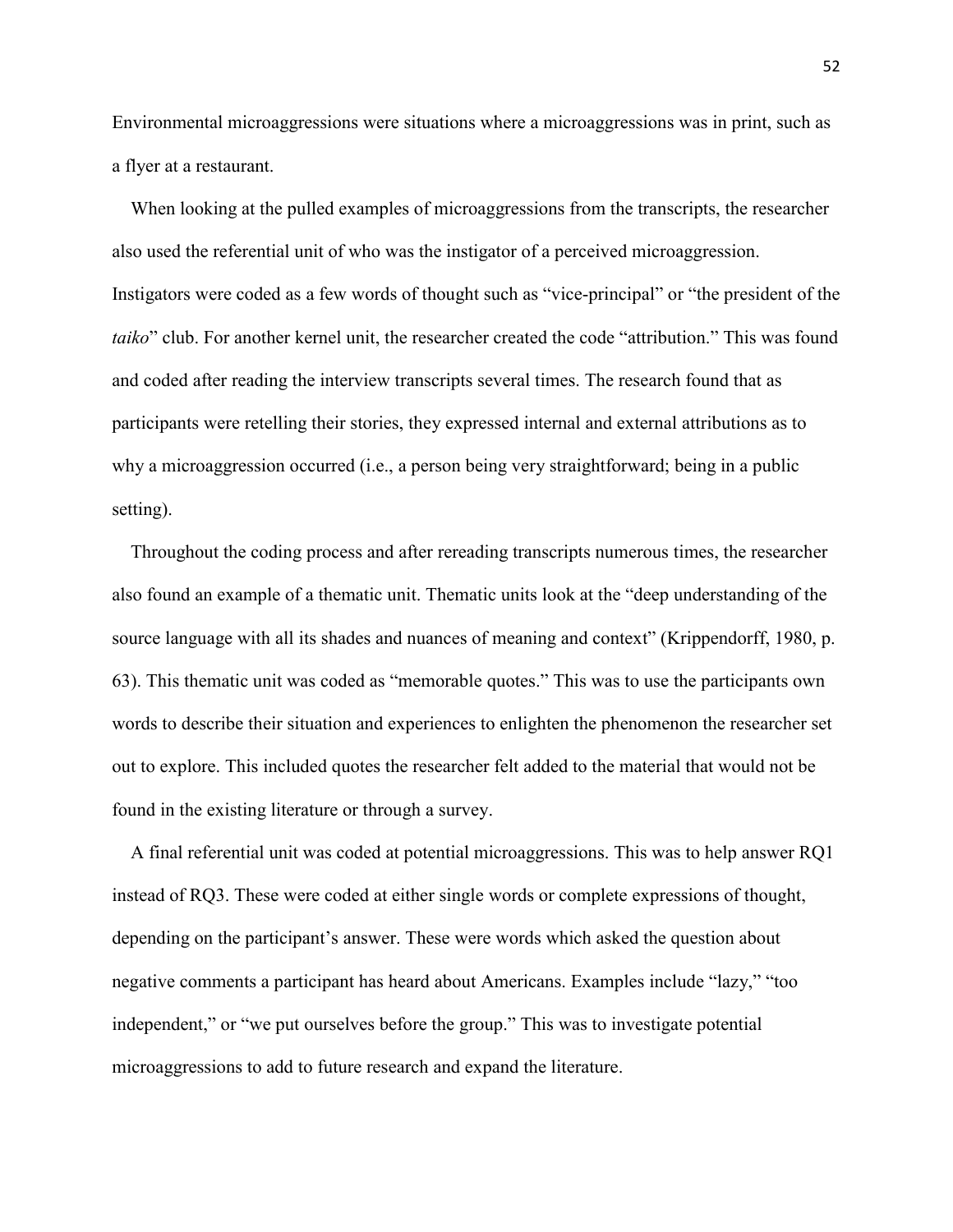Last, using NVivo, the researcher created a mind map feature to see how possible codes are related. The researcher started with utterances as a floating idea. She then used child nodes (codes) to create a flowchart with attributions. This branched off into three further child nodes verbal, emotional, and nonverbal reactions, which all lead to attribution. From there, attribution branched off into two categories: microaggression, and not a microaggression. This was done to see the connection between the utterance, the reaction, how an ALT attributed the utterance, and whether or not the ALT perceived the statement to be a microaggression. Using NVivo, the researcher also ran a word frequency to see how often specific words came up and how they might be crucial to the investigation.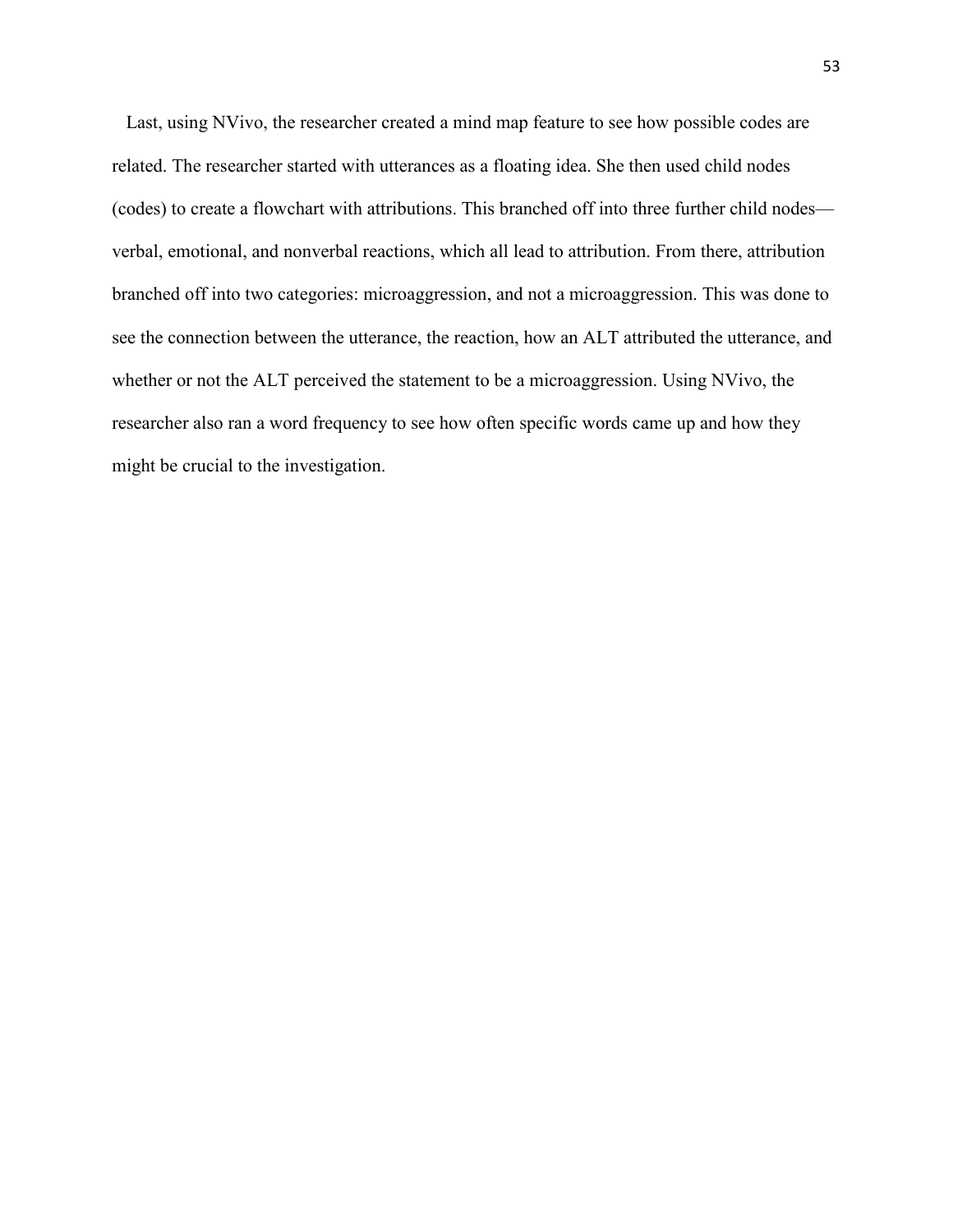### **Chapter 4**

# **Results**

 This study investigated six research questions using both quantitative and qualitative methodologies with a total of 95 survey respondents and 20 interviewees. Five of the research questions relied on survey questions (RQ1, RQ2, RQ4, RQ5, RQ6). One research questions (i.e., RQ3) relied on interview data. Interview questions also helped answer part of RQ1, specifically what is the most common type of microaggressions American ALTs experience. The interviews also helped answer part of RQ2 about ALTs emotional responses to microaggressions.

### **Types and Frequencies of Microaggressions**

The first research question asked, "What are the most common types of microaggressions American ALTs experience in Japan and at what frequency? This section begins by discussing the microaggressions respondents perceived experiencing in the general environment. Then the focus shifts to the microaggressions they felt they experienced at work. Finally, demographic information reveals who is more likely to experience a particular microaggression. Throughout this discussion, qualitative information from the interviews will follow the numerical data to add and highlight specific and unique microaggressions ALTs experienced.

 **General microaggression categories.** Overall, ALTs reported experiencing perceived microaggressions that fit into the exotization/assumptions of similarity category the most ( $n =$ 631). The most common were compliments on their Japanese and comments assuming an ALT only spoke English. The former was the highest reported perceived microaggression overall. ALTs were then most likely to experience microaggressions that fit into the second-class citizen and assumption of criminality category  $(n = 242)$ . The most common were being given an English menu without asking and a server hesitating to take an ALTs order. ALTs were least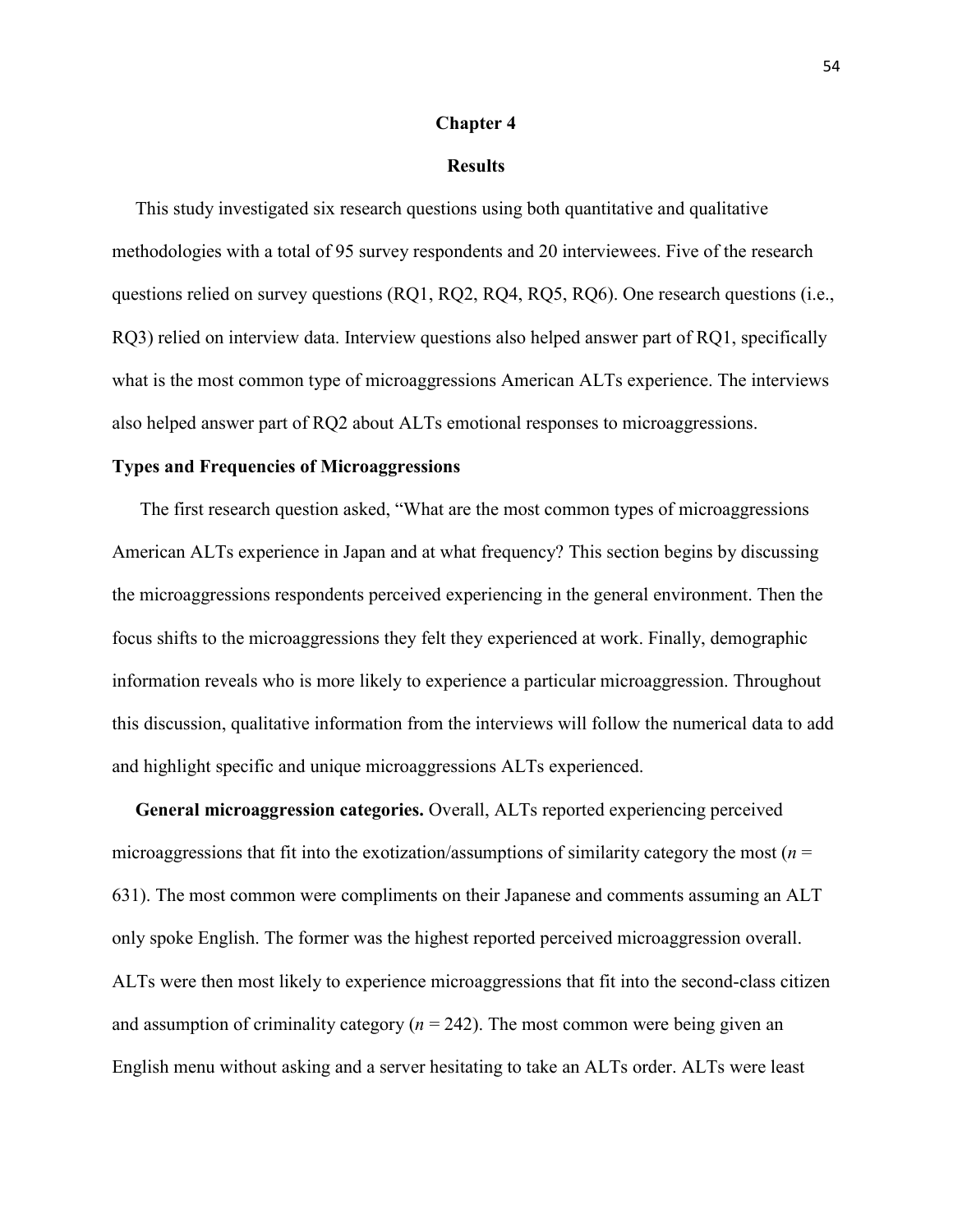likely to experience microaggressions that fit under the microinvalidation category ( $n = 64$ ). All

microaggressions had at least one perceived occurrence. Table 2 shows a breakdown of the

individual microaggressions.

# Table 2

*ALTs' Overall Frequency of Individual Microaggressions* 

|                                                                     | Occurrence in Times |                |                          |                          |                          |                |
|---------------------------------------------------------------------|---------------------|----------------|--------------------------|--------------------------|--------------------------|----------------|
| Item                                                                | $\overline{0}$      | $1 - 3$        | $4 - 6$                  | $7-9$                    | $10+$                    | Sum            |
| Component 1: Second-Class Citizen and Assumptions<br>of Criminality |                     |                |                          |                          |                          | 242            |
| Avoided sitting next to me in public                                | 18                  | 38             | 16                       | 6                        | 17                       | 57             |
| Server hesitated to take my order                                   | 30                  | 28             | 21                       | $\overline{\mathcal{L}}$ | 9                        | 65             |
| Gave me an English menu without asking                              | 14                  | 34             | 24                       | 5                        | 18                       | 81             |
| Received substandard service in a place of business                 | 56                  | 26             | 8                        | $\overline{2}$           | 3                        | 39             |
| Component 2: Microinvalidations                                     |                     |                |                          |                          |                          | 64             |
| Told me they "don't see color"                                      | 92                  | 3              |                          |                          |                          | $\overline{3}$ |
| Told me they don't see race                                         | 90                  | $\overline{2}$ | 3                        |                          | $\overline{\phantom{0}}$ | 5              |
| Told me that people should not think about race                     | 86                  | 8              | $\mathbf{1}$             |                          |                          | 9              |
| Told me that she or he was color-blind                              | 94                  | $\mathbf{1}$   | $\overline{\phantom{0}}$ | $\overline{\phantom{0}}$ | $\overline{\phantom{0}}$ | $\mathbf{1}$   |
| Told me that there is no difference between us                      | 77                  | 15             | 1                        |                          | $\overline{2}$           | 18             |
| Told I should not complain about race                               | 85                  | 8              | $\overline{2}$           |                          | $\overline{a}$           | 10             |
| Told me that all groups of people face the same<br>obstacles        | 77                  | 16             | $\overline{2}$           |                          |                          | 18             |
| Component 3: Exotization/Assumptions of Similarity                  |                     |                |                          |                          |                          | 631            |
| Assumed that I only spoke English                                   | 11                  | 13             | 18                       | 14                       | 39                       | 84             |
| Asked me to teach them English outside of school                    | 18                  | 30             | 22                       | 8                        | 17                       | 77             |
| Assumed that I ate American foods every day                         | 20                  | 28             | 15                       | 8                        | 24                       | 75             |
| Assumed that all Americans were fat                                 | 27                  | 27             | 23                       | 6                        | 12                       | 68             |
| Assumed that all Americans were loud                                | 30                  | 28             | 15                       | 10                       | 12                       | 65             |
| Wanted to date me only because of my race                           | 56                  | 20             | 8                        | $\overline{4}$           | $\tau$                   | 39             |
|                                                                     |                     |                |                          |                          |                          |                |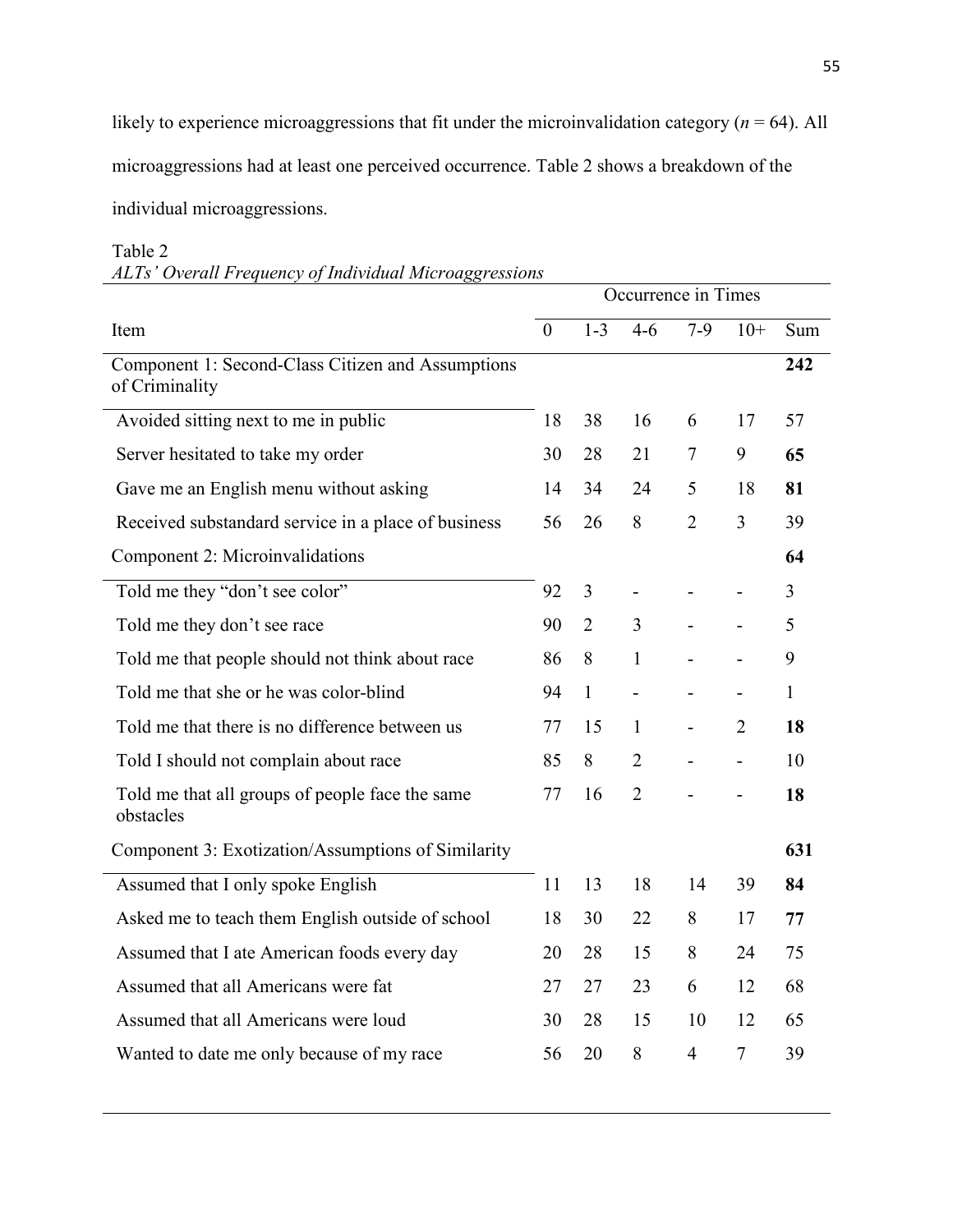|                                           | Occurrence in Times |    |                     |               |       |     |
|-------------------------------------------|---------------------|----|---------------------|---------------|-------|-----|
| Item                                      | $\mathbf{0}$        |    | 1-3 4-6 7-9 10+ Sum |               |       |     |
| Objectified one of my physical features   |                     |    | 40 25 13 3          |               | 14 55 |     |
| Complimented my Japanese                  |                     |    | 2 8 10 13           |               | 62    | -93 |
| Complimented my ability to use chopsticks |                     | 20 | 20                  | $\mathcal{L}$ | 48    |     |

Table 2 Cont. *ALTs' Overall Frequency of Individual Microaggressions*

*Note. A dash (–) indicates that participants did not experience that microaggression at that frequency.* 

 A chi-square test of independence was performed to examine the differences between gender and frequency of general microaggressions. Only 1 relationship emerged. The relationship between females and the microaggression of someone wanting to date them because of their race was significant,  $X^2$  (4,  $n = 18$ ) = 11.88,  $p < .05$ . Females were more likely to experience this kind of microaggression. A chi-square test of independence was also performed to examine the relationship between it being an ALT's first time to Japan and the frequency of experiencing the various microaggressions. Only one emerged as significant: that they were good at speaking Japanese  $(X^2(4, n = 58) = 10.01, p < .05)$  ALTs who had been to Japan before were more likely to experience this microaggression.

 Although not specifically asked in the RQ, a word quarry search in NVivo identified the most common words in the interviews. The following words came up a number of times and helped give the researcher an idea of the contexts surrounding and topic of the microaggressions that ALTs experienced: "hair" came up 62 times, "country" 55 times, "chopsticks" 50 times, "gun" 49 times, "stereotype" 45 times, "food" 44 times, "eyes" 42 times, "office" 29 times, "skin" 19 times, "age" and "blonde" came up 18 times, "menu" 17 times, "hamburger," and "store" came up 16 times, and "restaurant" came up 12 times.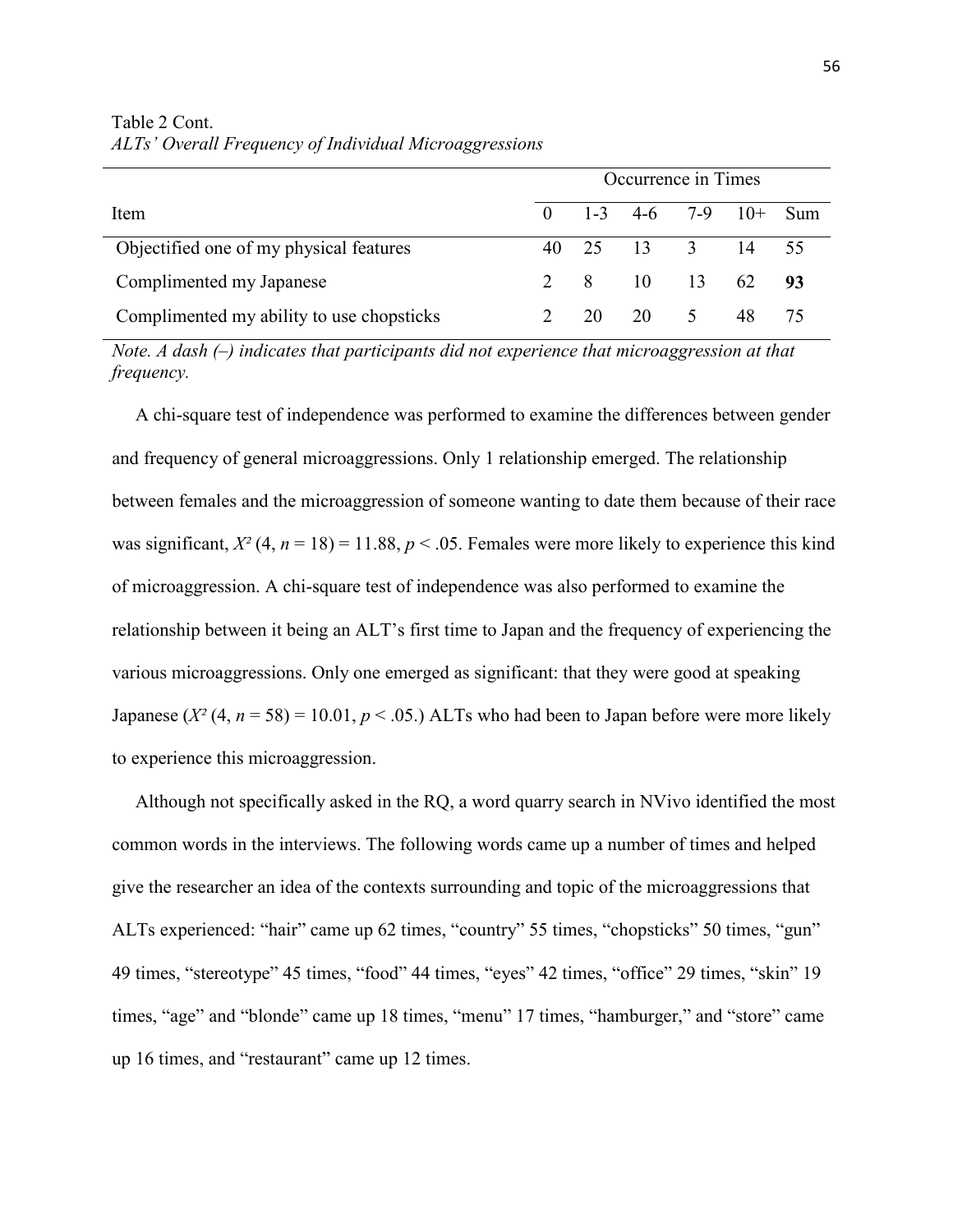**Narrative support for general microaggression categories.** In this section, the

microaggressions identified on the survey using the REMS scale (2011) are illustrated with examples from the interviews so as to better illustrate the ALT experience in Japan. Specifically, examples are provided to illustrate the categories of second-class citizen and assumptions of criminality, objectification/sexualization, and microinvalidations.

 *Second-class citizen and assumptions of criminality.* These microaggressions describe where a minority is treated with less status and respect than the majority (Sue et al., 2007) or where one's minority status labels them as being criminal (Nadal, 2011). A common microaggression for this category was being stared at. Four ALTs experienced this. Hannah said, "people will stare at you for the longest time. I've actually been worrying about the drivers. Just move forward please. Don't run over somebody (laughs)."

 Three ALTs described being given special menus or documents at shops, hospitals, or restaurants. Chris described an instance where he went out to eat with his girlfriend who is Chinese-American and fluent in Japanese,

The waitress would, would greet us and she's holding two menus, and she'll take us to our seats and....she walks away and she comes back with like another color menu. She hands me that, and then the other menu to my girlfriend. She hands me the English menu. She didn't ask if I wanted the English menu. She has not spoken a word of English. She just gave it to me.

 As for more overt discrimination, Hannah described a time where she and her husband were denied an apartment because they were both foreign. She said, "every single one of them said no to us because we're foreigners." Instead, she needed a guarantor. She asked if she could use her other non-Japanese friend but was told the guarantor needed to be a Japanese citizen. She felt discriminated against when trying to get an apartment simply because she was foreign, nor could another foreigner aid her.

Samantha experienced someone avoiding sitting next to her, another microaggression on the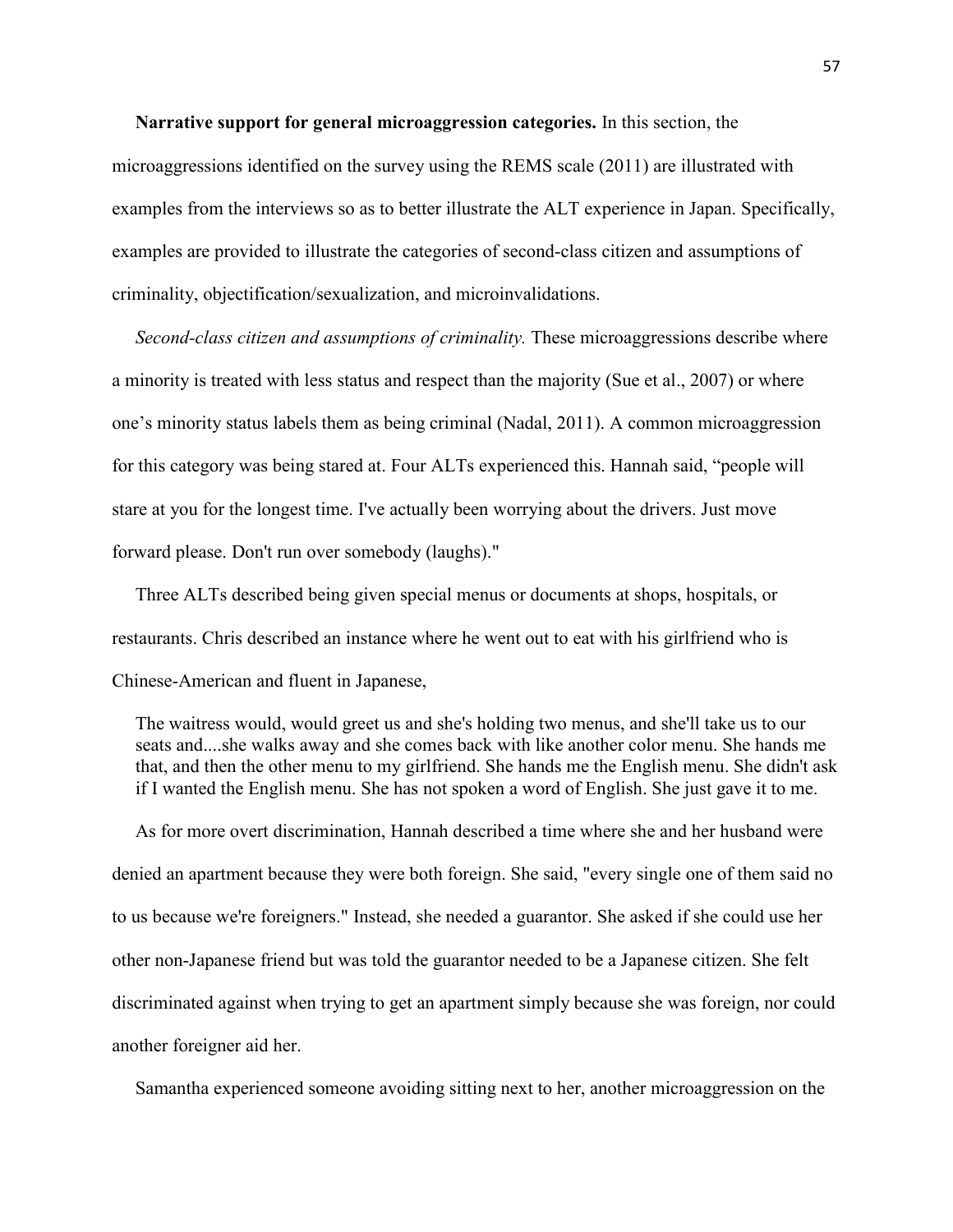REMS scale (Nadal, 2011). On a bus, some teachers were trying to assign students to sit next to her but "the kids would like look at me and be really, really freaked out...then they'd wait until the teacher looked away and they'd get up and go somewhere else." The teachers also hesitated to sit next to her.

 Moving on to assumptions of criminality, the topic of guns came up several times through ALTs vignettes. Nicole had an elementary school student tell her during an activity that he couldn't go to America because he thought he might get shot. McKayla's *taiko* teacher would ask her questions like, "what did you do...smoke pot and shoot a bunch of guns?" when she would return from holiday. Some of these weren't comments but assumptions like "there are places like America that are really dangerous." or "there is this big hesitation of going to America because everyone seems to think that everyone has a gun." A more aggressive account of criminality came from Heather. In one instance, she was accused of stealing school materials while she was working on a lesson plan,

 I didn't know that we couldn't use the school's materials, that we had to use only [ones] at the *shiyakusho* [municipal office]. Like, nobody told me right? So instead of them stopping me from doing my project, my lesson plan essentially, and then go and say that and accuse me and like make it a big deal after I already did [it]. They're like, "Heather, you're supposed to be using the material at the *shiyakusho"..*..like you need to recognize that.

 *Objectification/sexualization.* A handful of ALTs dealt with issues of being sexualized or heard assumptions about the over-sexualization of Americans, particularly American women. Others had their hair or skin objectified. Sarah heard comments like "it was too sexy" and "didn't like that about American culture" when she showed them a Beyoncé music video for class. At an *enaki* [banquet], Virginia mentioned she broke up with her previous boyfriend but had an upcoming date. A coworker jokingly said he hears Americans date a lot of boys and called her "a slut." At a bar, Nicole was flirting with a guy but quickly stopped after she learned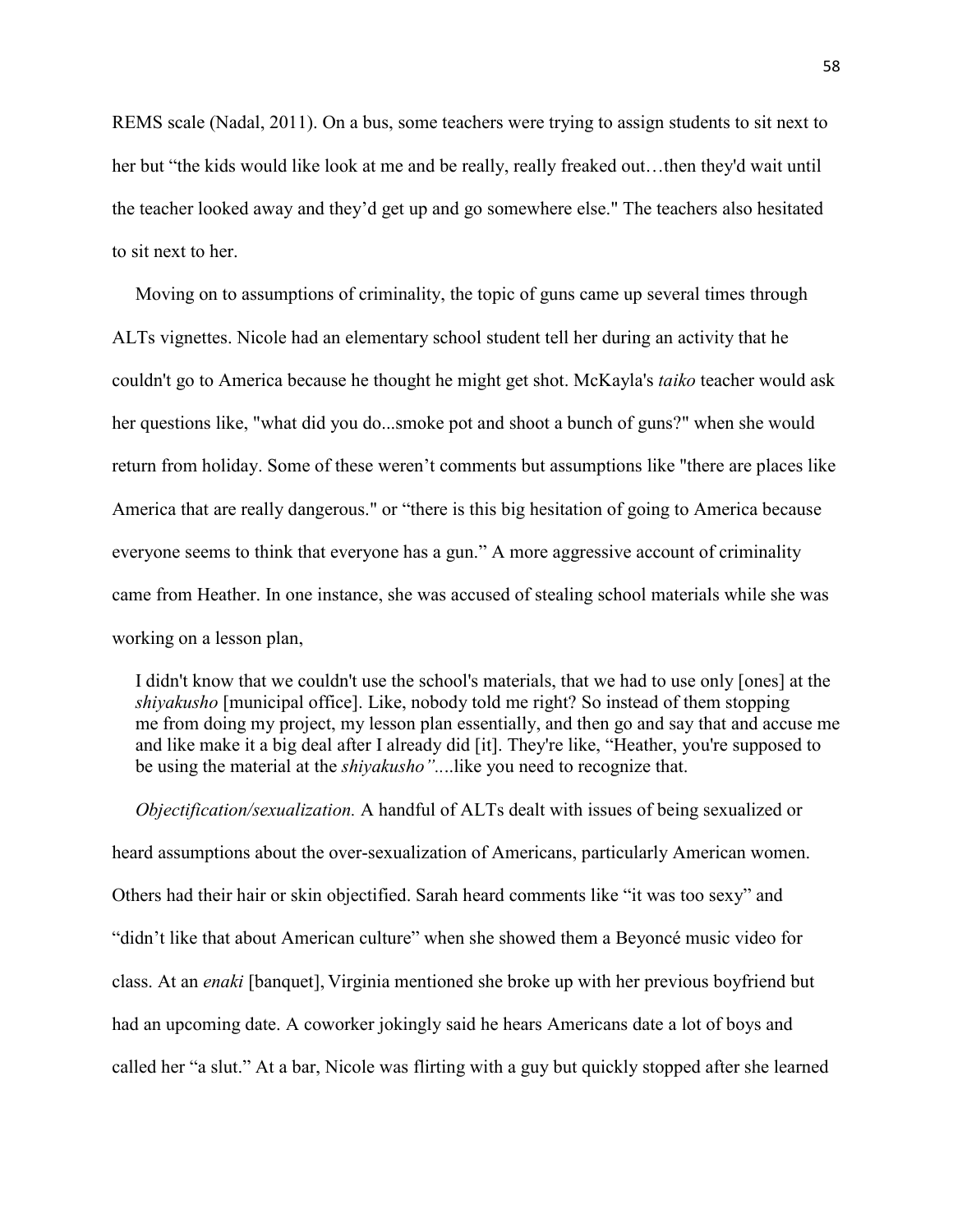he had a girlfriend. When she brought this up, he told, "foreigners don't count."

 Four of the Caucasian ALTs were touched without permission. Sarah's students groped her breasts. For other ALTs, their students would rub their arm hair saying, "wow, it's so light" or "*kimochii* [it feels nice]." Tommy said at the *onsen* [hot spring] men will try to touch or comment on his tattoos. In a separate instance at a festival, a man groped his genitals to see if the stereotype about American males being "bigger" was true,

 This guy was drunk and he was talking to me, using another word for it at that time because we don't study those word in Japanese 101, so he just got kind of fed up with waiting it seems and just kind of grabbed it.

 A few ALTs described times where they felt like they were a token. At Ellen's first *taiko* group, she got the impression the president wanted to use her and other ALTs as "Oh look! It's our foreign team!" Others explained times where a woman would "try to be really cute and friendly because she wanted to practice English" or be treated differently at a party as "the foreign guest."

 **Narrative support for microaggressions, microinvalidations, and microassaults.** This section starts with the microaggressions identified and categorized by Sue et al. (2007) to identify unique narrative and experiences of ALTs living in Japan. These types of microaggressions include: pathologizing, ascription of intelligence, alien in one's own land, and denial of (racial) experiences. It then shifts to a different subcategory as described by Johnston and Nadal (2010)--representative of one's own country. Last, it looks at microassaults as defined by Sue et al.'s (2007) typology.

 *Pathologizing.* Most comments about pathologizing ALTs stemmed from two topics: the ability to eat certain Japanese foods and the ability to use chopsticks. When Malorie was offered a seaweed snack, her students were surprised she accepted. She elaborated, "people might go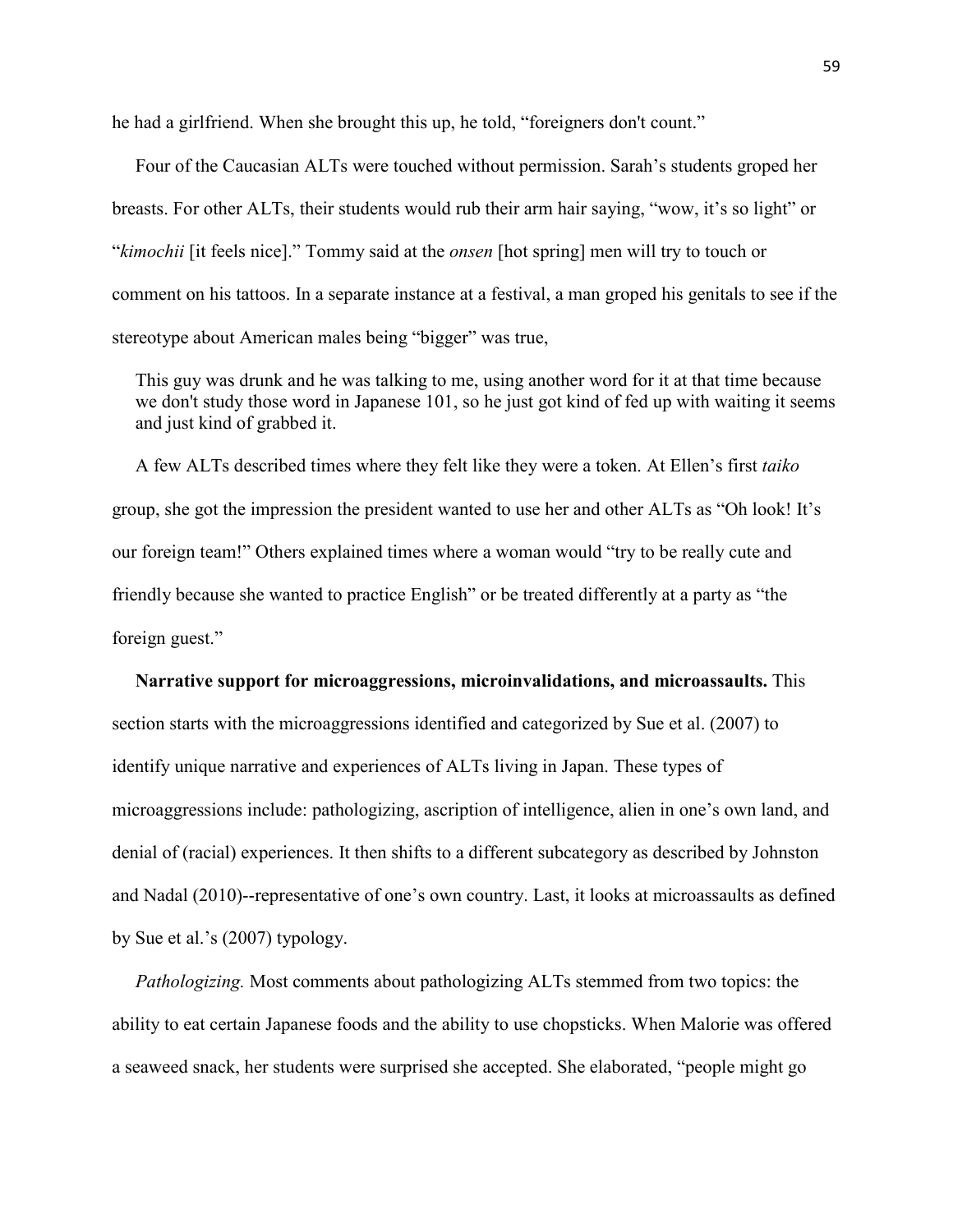ahead and assume that maybe I won't like it or it's not something I'm used [to]...just it's something that foreigners don't enjoy." ALTs said people were fascinated that "we physically can do that" or "couldn't wrap their heads around" eating or liking certain food because they aren't from Japan. Five other ALTs said they were continuously told how well they use chopsticks despite the people who made these comments saw them on a regular basis. Brandon heard "you must be the only American that knows how to use chopsticks."

 Two other instances of pathologizing were very specific. Cassandra described one situation where she was out to lunch with her JTEs. One co-worker was about to open the blinds at a restaurant when her JTE said, "Oh no, we can't open up the blinds because Cassandra's eyes are light. Her eyes are light so she can't look into the sun like we can." Nicole described a time a student accidently hit her on the head with the zipper of his jacket while he was taking it off,

 So I called the school nurse office and she took me to the medical health center room....the kid came down he apologized because he didn't know...it was all good. But then a couple hours later, the nurse came back and she's like "oh I'll talk with the principal about this"....and then she had to tell me that "we both started talking about it and we think that because you're from America you're just not used to being hit like that and so that's probably why you were so surprised and why it hurt so much."

 *Ascriptions of intelligence.* Some ALTs described times they felt patronized. Chris said sometimes people walked him through things unnecessarily. When he would order a *bento*  [boxed lunch] from the school cafeteria, his teacher came with him, made sure he put the money in the box, and wrote his name on the paper. One interviewee was asked "if she knew how to use the train" multiple times even though she had been there for at least half a year. Eric made an offhand comment about him being not as good at math as before. His teacher replied, "You're American, so you're not good at math." Emily felt patronized by other teachers when she would have to go to her JTE with questions regarding side effects of certain medications.

*Alien in one's own land.* For ALTs and their use of Japanese, as Samantha described it, "the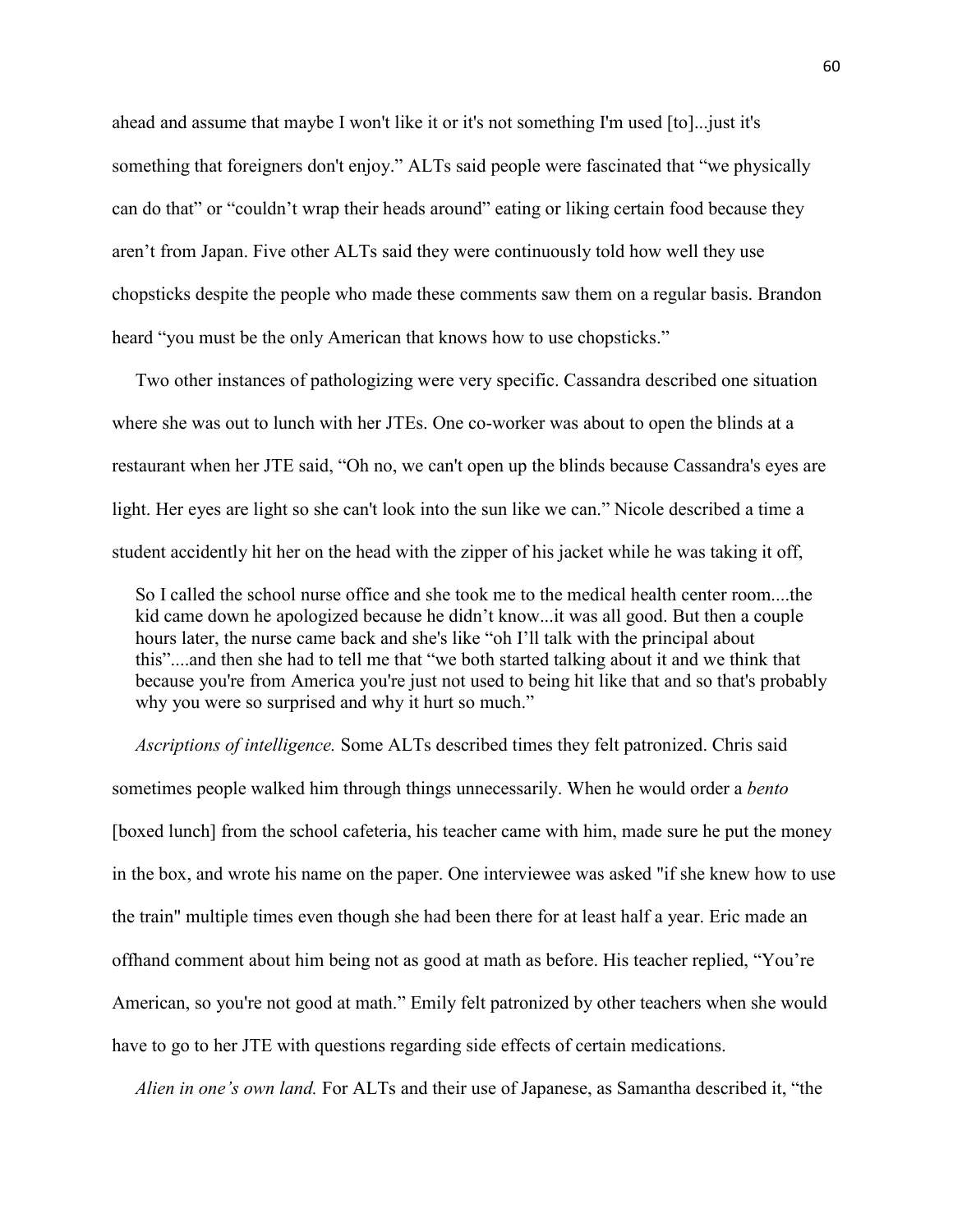number one rule of being a foreigner in Japan is your *nihongo* [Japanese] is always *jyōzu*

[skilled]." McKayla talked about how she won a speech contest but with her co-workers, "there

was the level of surprise that I had won...my Japanese is not perfect...but from some of the other

reactions you would think that a baby had just done a fluent speech." Several ALTs said they

would get praise on their Japanese after saying only a few words or saying a simple greeting.

Other times, people would use too simple English or too simple Japanese. Brandon had a very

specific instance of this,

 Someone was making announcements about drinking and driving and the teacher...something from a couple tables over, "so Brandon doesn't understand." And I said in Japanese, "You know I don't have a car." And the whole, like everybody, like every other teacher was like, "oh *nihongo jyōzu desu ne*? [You're Japanese is good, isn't you?"]. I'm like there....at an *enkai,* and I have 40 teachers complimenting me on my Japanese that don't talk to me. *Denial of experiences.* 

Samantha described a time her wallet was stolen from her at a bus station and she asked the staff

to help her contact the police,

 The woman who was working there was nice enough...to call them for me…. And they showed up and they were looking, and they saw me sitting there. And they're [sic] like immediately started looking around like, "oh God, please let it be somebody else, not that foreigner"....and you just see you see the fear in their eyes when they realize....where you're sitting and you're like "uh crap I've got to go talk to this, I gotta go talk to this foreigner. I don't know what I'm going to do."

When she later contacted her supervisor, her supervisor was convinced it was not stolen, as the

"perception is that just doesn't happen" in Japan. She heard comments like "are you sure it was

stolen? Are you sure you didn't just drop it somewhere?"

 *Representative of one's country***.** Johnston and Nadal (2010) say one type of microaggression

is where the minority has to act as the leader and representative of his or her entire minority

group. They originally lump this type of microaggression with exotization/isolation. However, in

this case, due to Japan's homogenous nature, the insertion of American ALTs, of all ethnicities,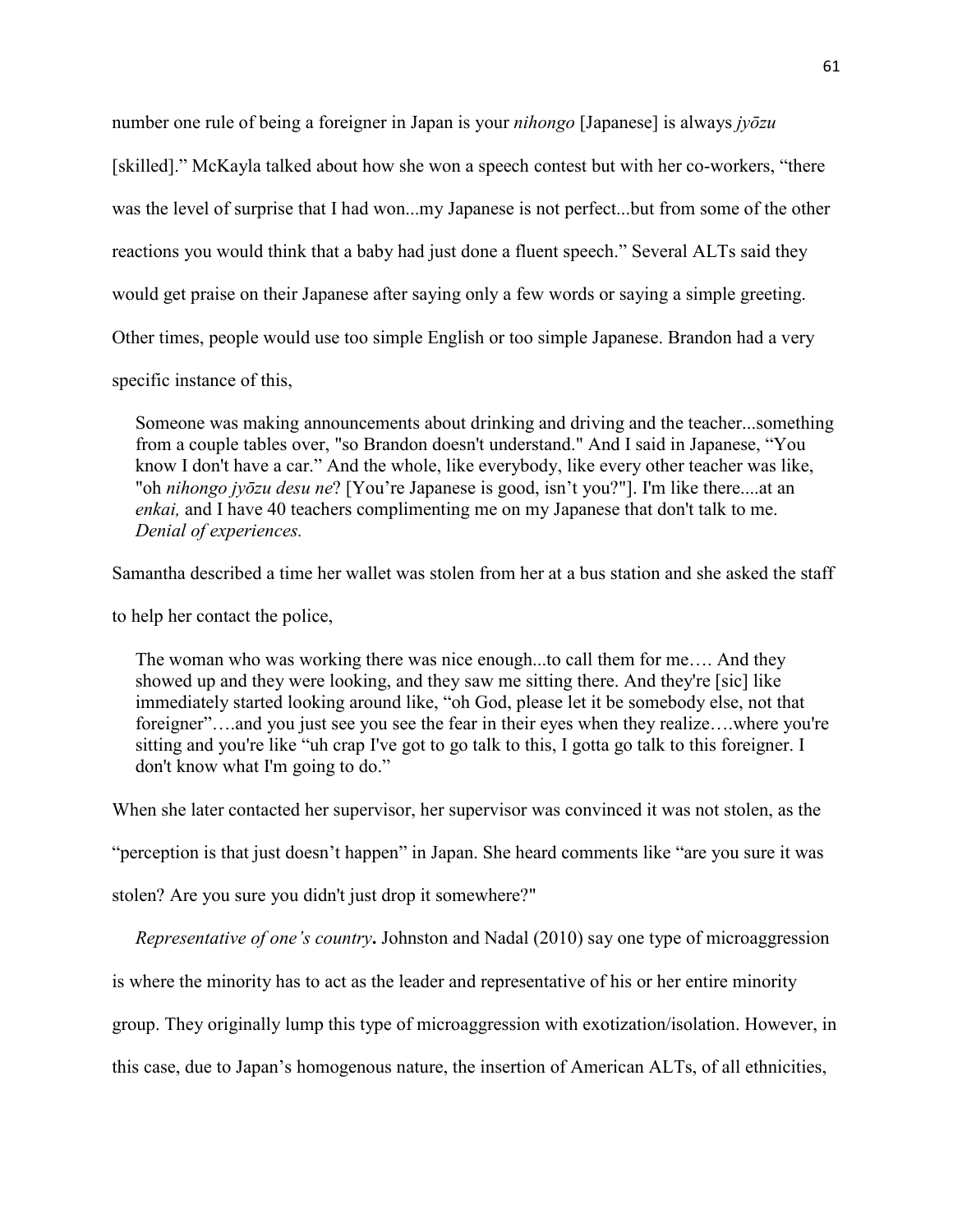increases this tenfold. From the interview narratives, ALTs now became the spokesperson for their race, had ideas and mentalities projected on to them, or were assumed to hold beliefs based on instigators experiences with other ALTs, other Americans, or Americans in the media. Therefore, this study feels it is worthwhile to create a separate category for these types of microaggressions.

 Emily identifies as Filipino-American and said she "always is the representative of like, an entire melting pot of culture...I can't represent everybody, but I still, I still have to." Nicole felt she is sometimes asked questions "as the representative of all of *gaikoku* [foreign country]*"*  which she explained as "by *gaikoku* I do mean Western." Several ALTs felt they had to defend their country considering the most recent election. Over half of the ALTs had to defend themselves because they do not support Donald Trump. Many Japanese teachers that disliked Trump called him scary, dangerous, and unqualified. Those supportive of Trump were for militaristic reasons (especially in regions closest to Okinawa). ALTs would explain that although he won the election, the ALT did not vote for him, so he or she was not a representative of that outcome. Sarah said she had to "do a lot of back-peddling" for her country because of the election. Others heard comments like "we are very dumb for voting for a president. That all Americans voted Trump." In other instances, teachers would ask ALTs uncomfortable questions about their opinion of Pearl Harbor or the atomic bombings.

 *Microassaults*. When Cassandra was on the train with her friends, one of whom was Australian-Korean, a woman looked at the friend and said "you're old enough you should make your own *bento*. How are you going to find a husband…what are you doing in our country…why are you here…I was a teacher, you should respect me." The woman was talking to the group as a whole, but looked at the one particular friend who was mostly like to "understand" so she could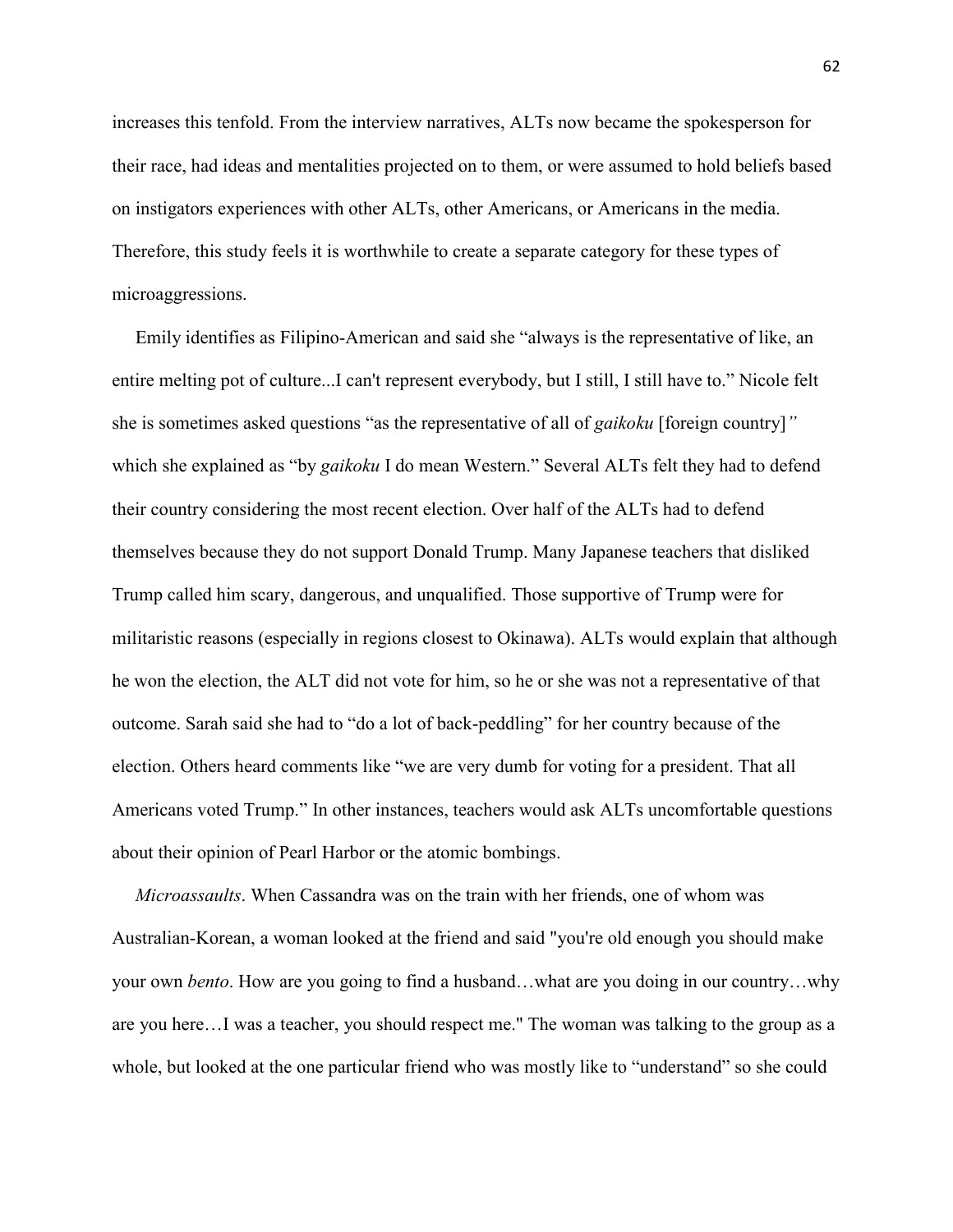"tell her friends." When Brandon was visiting Hiroshima at the *genbakudōmu* [atomic bomb memorial museum], he declined to sign a petition because he had signed one earlier. A stranger overheard this and said, "Of course he wouldn't sign that. He's an American." When McKayla was leaving the grocery store with her bags, she noticed an older man sitting on a bench, and she tried to say hello. He only told her, "So, you see this area and see how nice and clean it is? Don't litter and don't junk it up." Ellen described one time she accidently hit a man's car when opening her door,

 It was a very light, light touch but he looked at me and he was like "what? Don't you know you're not supposed to touch other people's stuff?" and he was so angry about it and he was like, like "I don't think Americans understand the value of someone else's property" and blah blah blah.

 **Other types of microaggressions.** There were two themes that did not match any of the previously identified categories. These two new themes were stereotypes about Americanness and unnecessary mediation. The first is extremely specific to Japan since the Japanese have their own stereotypes and preconceived notions of what Americans look and act like. The second may be a result of facework or using a third-party mediator (Ting-Toomey, 2005) when one was not necessary.

 *Stereotypes about Americanness.* While true stereotypes aren't inherently malevolent in nature, the stereotypes ALTs encountered during their time on JET where often in the form of microaggressions, usually when ALTs either broke this stereotype or affirmed it, usually in the negative. Moreover, since these stereotypes are both specific to Americans and held by many Japanese people, this study felt it was necessary to give it its own category. To begin, many Japanese people have the perception that all Americans are blonde-haired and have blue eyes. Most ALTs would get comments about their hair color, blonde or otherwise. The questions were if it was natural or dyed. For Tommy, they wanted to know the color of "the underhair" because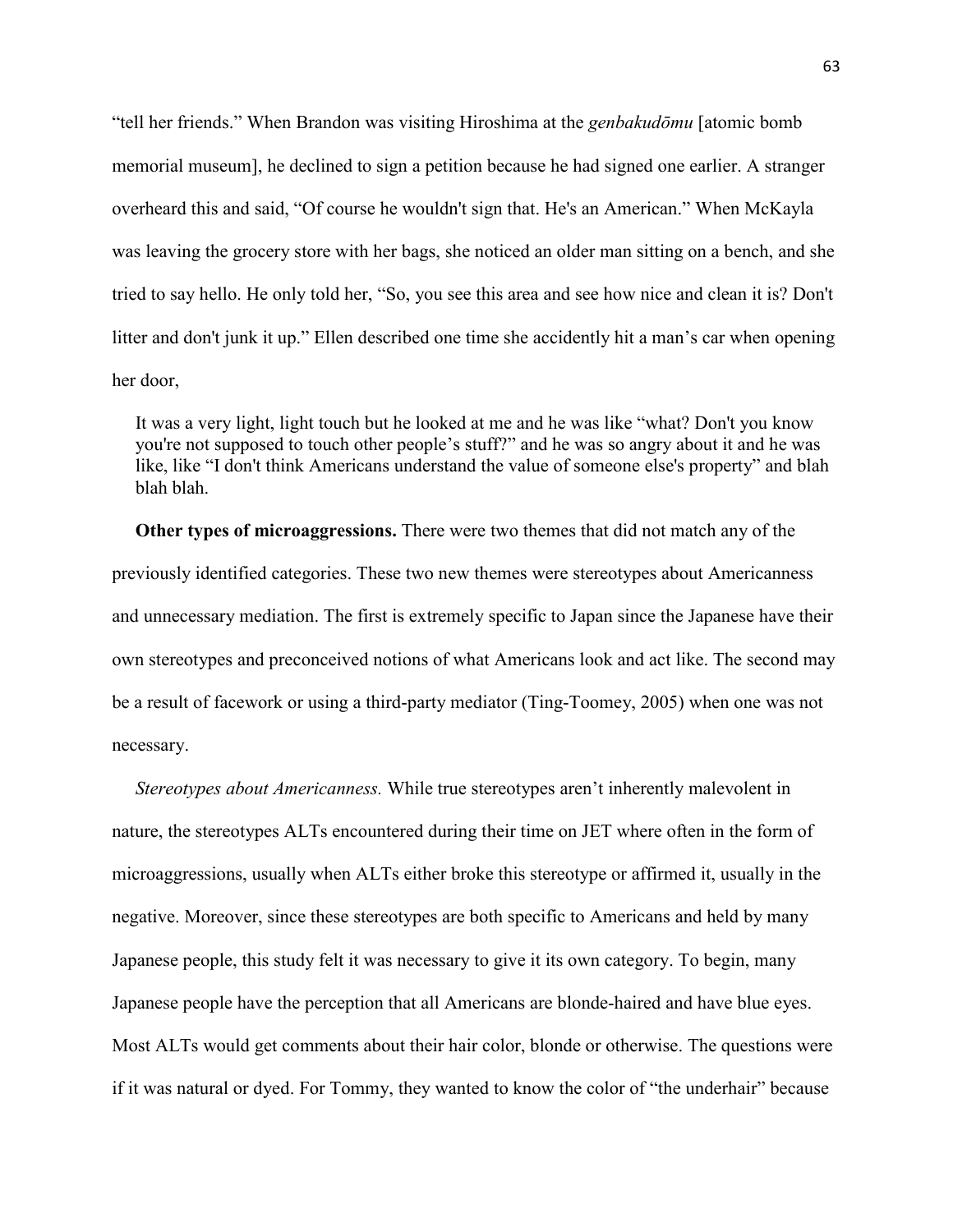he is blonde. When an ALT didn't fit this depiction, some people would make comments. Students would ask Allison if she dyed her hair or wore colored contacts because she was a natural brunette with green eyes. They would sometimes get very close to her face to look at her eye color.

 Heather, who is Asian American, said some of her students said, "how can that be because you look like me?" Other comments included "I knew I liked you...you're Asian. You're the *good* Asian." The last comment came from Brandon, who is half-German and half Native American after he taught a lesson about Native Americans. Two ALTs are Japanese-American. In Japanese, "*hafu"* refers to someone who is half Japanese and half another ethnicity. Its connotation depends on the individual, but it is largely negative (Takeshita, 2010). James felt his students and teachers would "scrutinize" his face and "are wondering what my ethnicity is." Louise got a lot of questions about her ethnicity and upbringing because she is half Japanese and has a Japanese surname. Her students wanted to know "how does it work?" or "Wait, you don't come from Japan, how do you eat rice?"

 Another stereotype Japanese people have about Americans is that they are bigger, taller, and/or fatter. This theme was found in 17 interviews. Damien found sometimes he would hear passive-aggressive comments like "*Ippai tabeta ne?* [You ate a lot, didn't you?]. Brandon received the most of these comments including "you must be hungry today." During a lesson on adjectives, Malorie showed a cartoon picture of a man asleep with a remote on a large belly. She wanted the students to use "lazy" but instead they "shouted out the word fat, *fatto"* 

Similarly, many Japanese people have misperceptions about American cuisine. Several ALTs told stories about how their students or teachers thought Americans only ate hamburgers, corndogs, pizza, or novelty-size food portions (i.e., "a hamburger the size of a pizza"). Two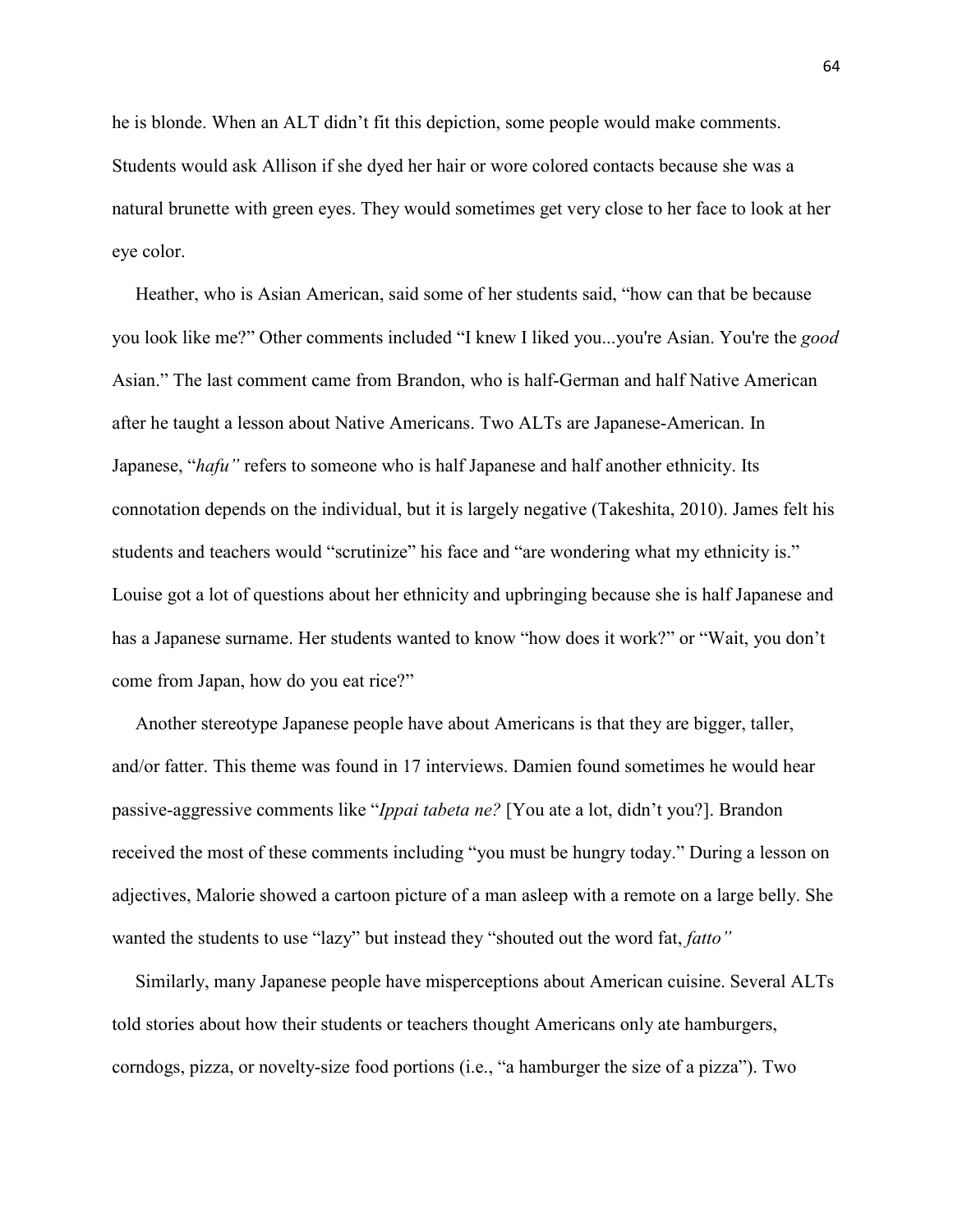ALTs received these kinds of comments when they were introduced to their staff. When Virginia, who is 5"2', was introduced, a teacher used exaggerated gestures and said, "Oh I had this idea of what Americans are, so big and tall, and you're none of those." Ellen described one experience in the staff room, particularly about the *jimuin<sup>1</sup>* [clerk] at her school,

 The tea lady would stick her nose up at me or make comments….about my weight. She would gossip about me, in front of me, because she thought I couldn't understand even though I made it clear to her that I understood what she was saying...A teacher that left and came back a few months later...[they] were gossiping about whether I had gained weight or not.

 A third stereotype is that Americans are loud or too expressive. Two ALTs heard comments like "Wow, you're a lot quieter than any American I've ever met," and "Americans are like 'hey guys what's up'" or "really loud" with "big voices and stuff." Ellen on the other hand, got comments like "oh, usually we wouldn't...express that we were irritated or upset but you do."

 *Unnecessary mediation.* This was a new theme that emerged through the interviews. In some cases, an ALT would ask a staff or clerk a question, but the clerk would directly answer to a 3rd party present that was more Asian looking. When Chris wanted to order takeout at the restaurant, he said the server looked only at his girlfriend, saying "It's almost like she doesn't believe that I'm speaking Japanese...she's constantly looking at my girlfriend... [to] jump in." When McKayla was at an amusement park attraction, a guide saw her and "just stops talking mid-sentence and looks to my friend as if he's my handler and says 'can this person understand Japanese?'" This happen in every subsequent room. Similarly, when Ellen asked where the salt was at a store, the clerk answered her friend, who understood no Japanese.

 **Workplace microaggressions.** The most commonly perceived workplace microaggression for ALTs was that ALTs felt they were treated differently than a Japanese co-worker  $(n = 74)$ .

 $\overline{a}$ 

<sup>&</sup>lt;sup>1</sup> ALTs colloquially refer to the clerk as "the tea lady."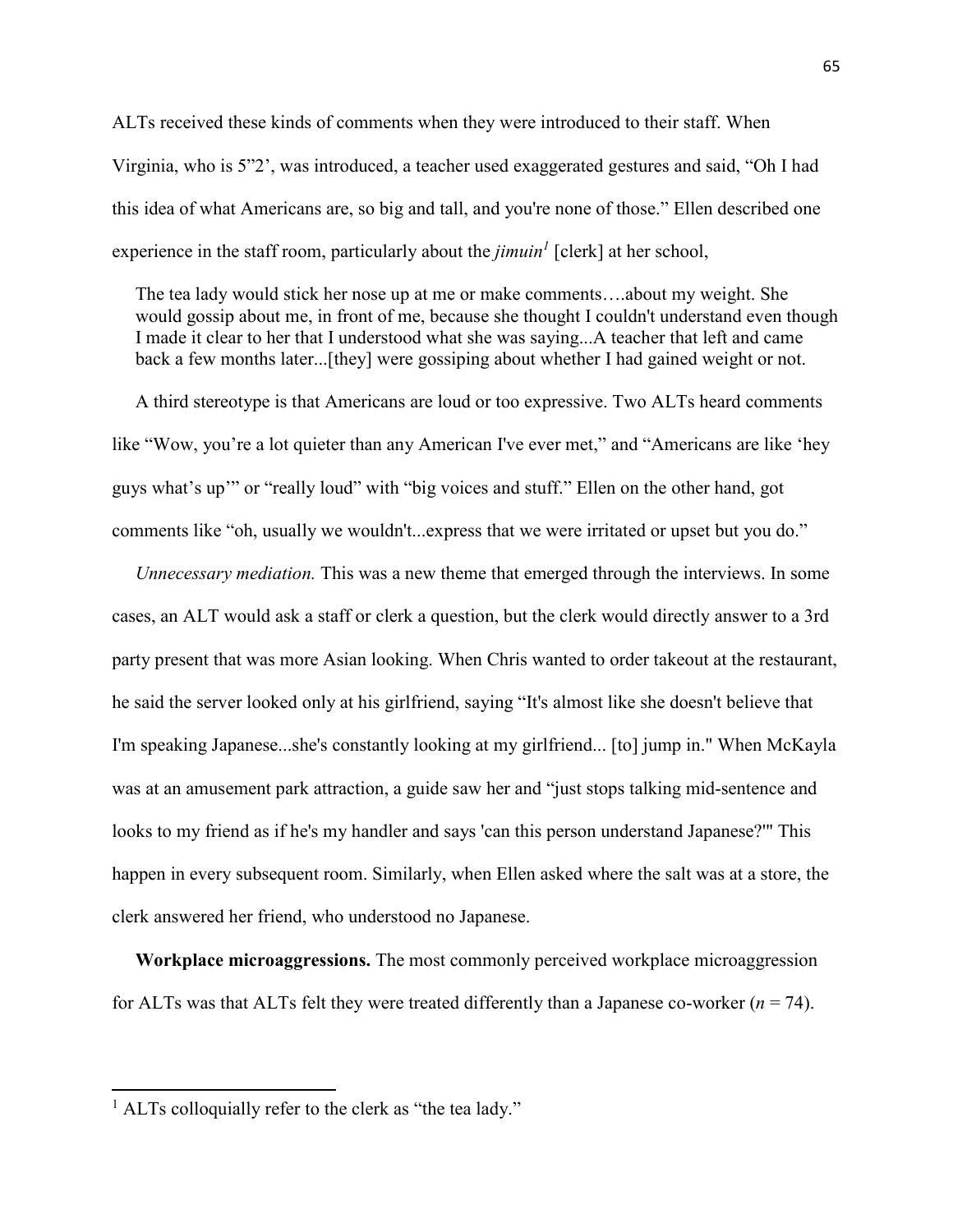Following that, ALTs feel coworkers were unfriendly because of their race  $(n = 36)$ , they were told they would not understand the Japanese education system  $(n = 36)$ , or they were told they were not a real teacher  $(n = 34)$ . Table 3 breaks down the individual microaggressions and their reported frequency.

| ပပ                                                  | Occurrence in Number of Times |         |                             |                |                |     |
|-----------------------------------------------------|-------------------------------|---------|-----------------------------|----------------|----------------|-----|
| Item                                                | $\theta$                      | $1 - 3$ | $4-6$                       | $7-9$          | $10+$          | Sum |
| Unfriendly coworker because of my race              | 59                            | 24      | 6                           | 3              | 3              | 36  |
| A co-worker complained about my pay                 | 89                            | 9       | 3                           | 1              |                | 13  |
| A co-worker said I didn't work as hard              | 76                            | 12      | - 5                         | $\mathbf{1}$   |                | 19  |
| I would not understand teaching in Japan            | 59                            | 21      | 10                          | 1              | $\overline{4}$ | 36  |
| My opinion was overlooked because of my race        | 66                            | 20      | $\mathcal{D}_{\mathcal{L}}$ | $\overline{4}$ | 3              | 29  |
| My work was considered inferior                     | 76                            | 10      | 7                           | 1              |                | 19  |
| I was treated differently than a Japanese co-worker | 21                            | 33      | 14                          | 8              | 19             | 74  |
| I was told I am not a real teacher                  | 61                            | 24      | 6                           |                | 3              | 34  |

#### Table 3

| ALTs' Overall Frequency of Workplace Microaggressions in a Six Month Period. |  |
|------------------------------------------------------------------------------|--|
|------------------------------------------------------------------------------|--|

*Note. A dash (–) indicates that no participants reported this item at that frequency.* 

 For those who had studied Japanese versus those who had not, a chi-square test of independence showed statistical significance for a coworker being unfriendly or unwelcoming for those who had studied Japanese previously  $(X^2(4, n = 30) = 12.71, p < .05)$ . This was also true for a co-worker telling an ALT they did not work as hard as their Japanese counterparts (*X²*   $(4, n = 76) = 9.73, p < .05$ , and being told he or she is not a real teacher  $(X^2(4, n = 26) = 9.57, p$ < .05). In all cases, those who had studied Japanese before were more likely to experience these microaggressions.

 **Narrative support for workplace microaggression utterances.** This section highlights the unique experiences of ALTs at school matching the survey portion of the study. One of the latter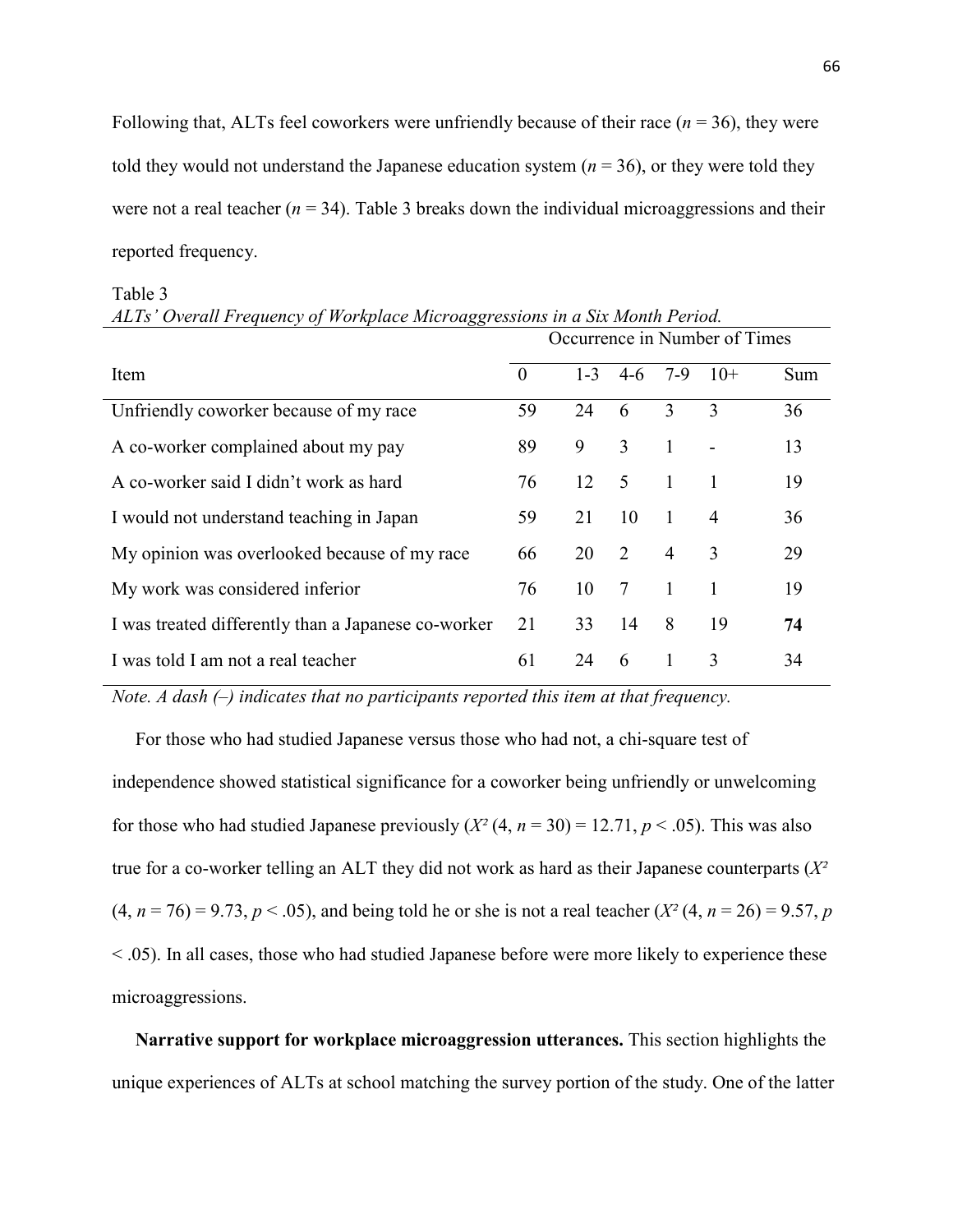statements was an ALT being told he or she was not a real teacher. This was true in two instances. Emily was directly told that she wasn't a real teacher, despite her having previous teaching experience. Virginia also had an instance where her parents were visiting and they came to the classroom to watch her teach a demonstration lesson. Her dad was making conversation, complimenting how good of a teacher his daughter was. The head of the English department turned toward him and said, "She's not a real teacher."

 Other ALTs gave examples where they were treated differently than a Japanese co-worker. Most of these examples came when ALTs felt they were the only one not given a job duty, especially during school wide events such as sports days or cultural festivals. Sarah explained, "Everybody's running around like a chicken with their head cut off…I never get to do anything even though I asked...I just get left in the staff room. Just sit around while everyone else is preparing." McKayla said, "I've never been put on a team. They just don't bother to put me on a team." When Hannah wanted to help prepare for the graduation ceremony, she was told, "No, you just relax. You just sit there." Cassandra would hear "some comments like ALTs have shorter working hours" or "oh you're working too hard...you have to leave." For Chris though, one of his JTEs insinuated that "American teachers are very lazy and don't work as hard as Japanese teachers." A few ALTs would hear comments about them being "free" all the time. Emily felt that the teachers used a double standard against her, "[They] think I have lots of free time...I'm not like some ALTs where they sit down and had nothing to do. I actually have a lot to do." At ceremonies, some ALTs were put at the end of the row. This separated them from being with the other teachers, the faculty which they are a part of, to staff members such as the librarians or cafeteria workers.

A third statement was an ALTs opinion being overlooked. This was true for staff or school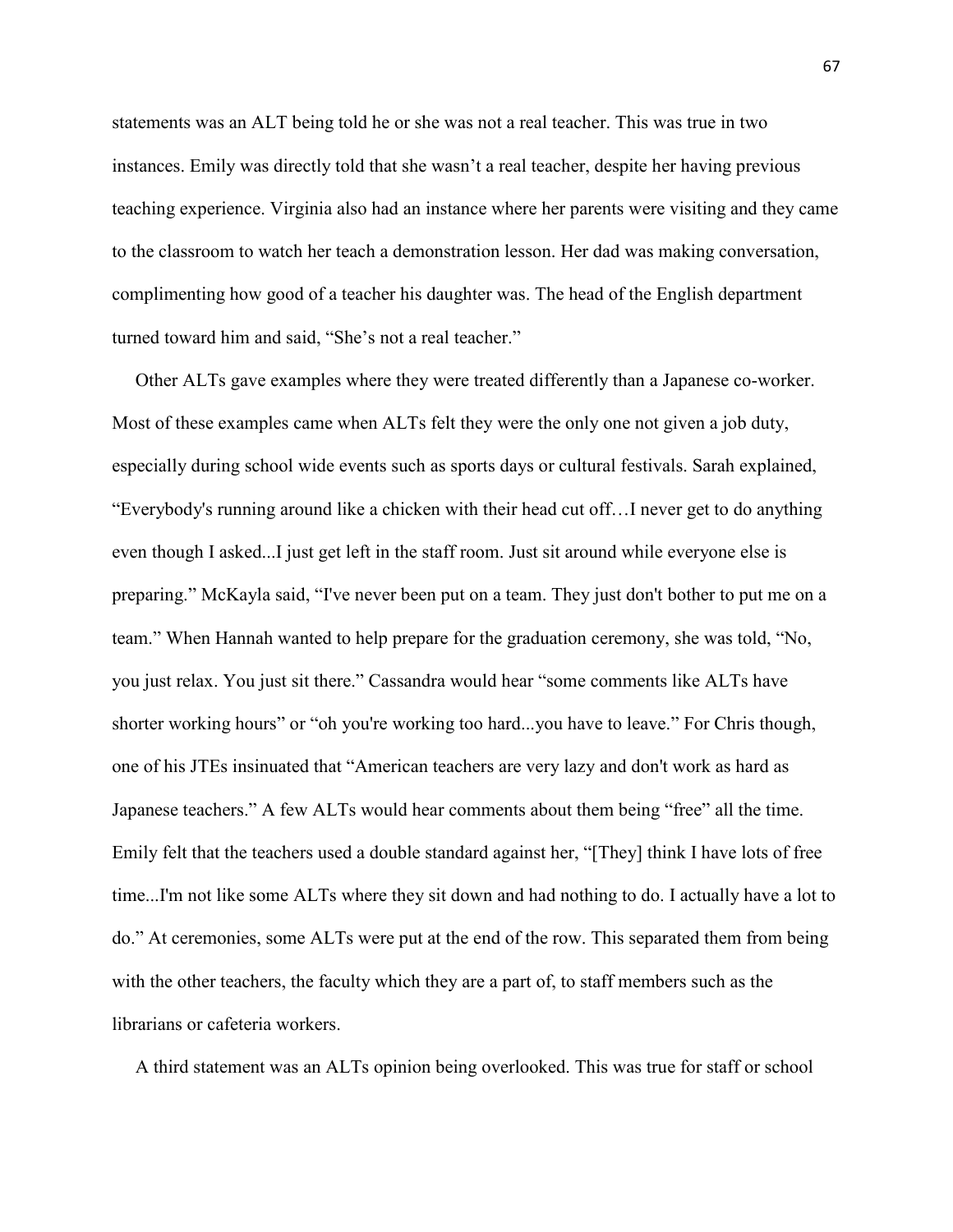meetings. Many ALTs were told not to attend or that they couldn't attend. Allison explained, "all the other real teachers go to the staff meeting in the other room" but she was told to "stay in the staff and teachers room and like, guard it in case any students come by."

 **Narrative support of new themes of workplace microaggressions.** The interviews gave several examples of microaggressions that did not match the statements from the survey. These were newer themes as identified and labeled by the researcher. Since Nadal's (2011) only used workplace microaggressions as an umbrella term, this study looked closer at some of the nuances to see what specific themes emerged from the narratives to find more than just a handful of statements from the REMS scale (Nadal, 2011). Moreover, the dissection of these themes further elaborates the types of possible microaggressions that happen within the workplace and not ones that are microaggressions that happen to occur at work. They were addressing the ALT, improper dress code, credibility inside the classroom, credibility outside the classroom, job duties, disrespect, and verbal threats.

 *Addressing the ALT.* This theme emerged several times where were ALTs were improperly addressed as teachers. In Japanese, *sensei* is the suffix for teacher. For names in general, the prefixes can be *chan* for females, *kun* for males, and *san* is gender neutral and more formal for job settings or newer relationships. *Chan* and *kun* are for closer interpersonal relationships or children. Cassandra was often referred to with the more casual *chan.* She said, "all the other teachers pretty much will call me Cassandra-Chan…even if we're in class like I'm team-teaching with them." Two other female ALTs experienced this as well. Virginia said when her teacher would write both their names on the board, "I'm just Virginia. And then right next to me is like [Mr.] Hiroki Sato." She received no suffix or her surname.

Nicole had a unique experience with her elementary school wanting to put her name in the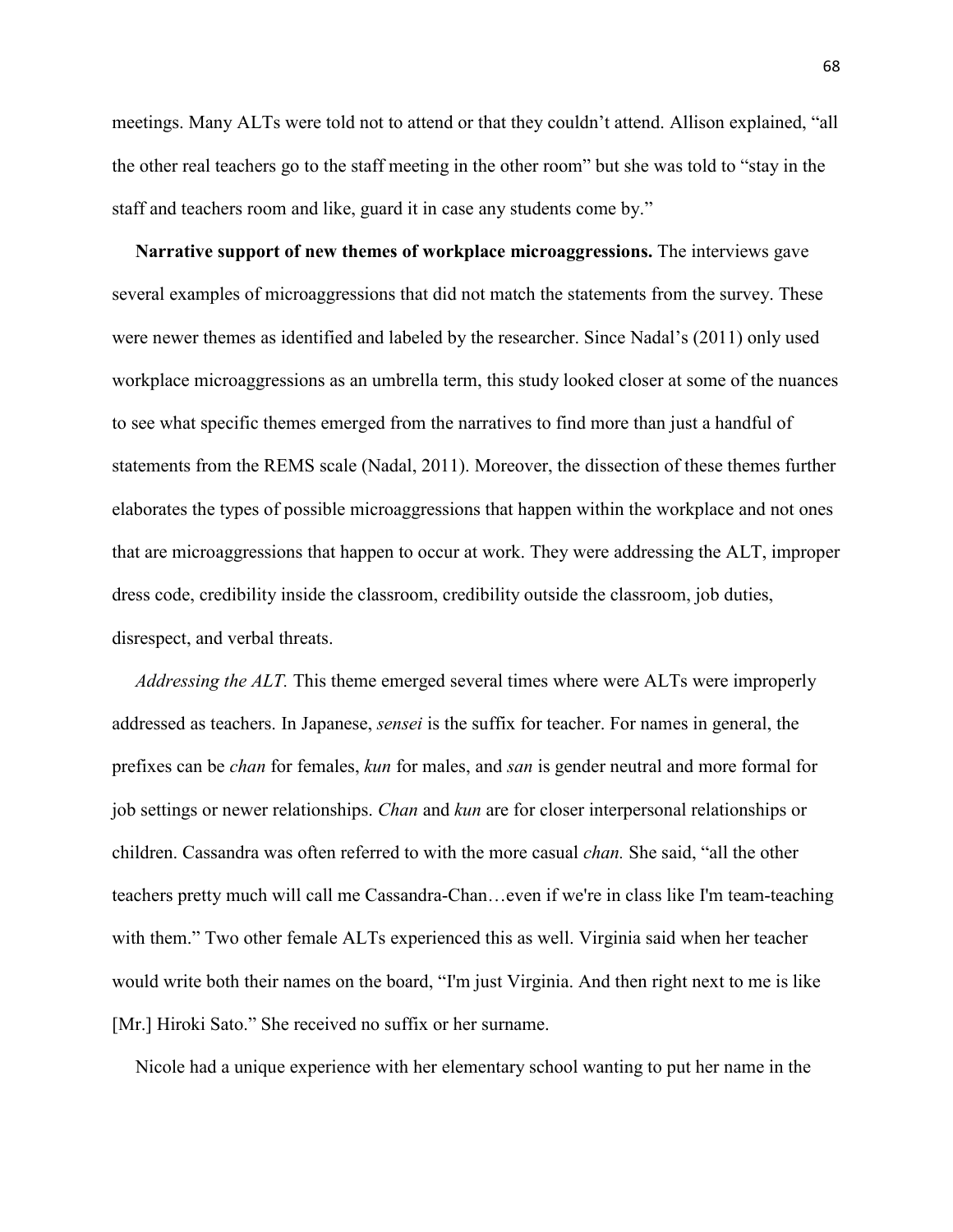paper. They were debating how to print her name in the paper because she has a Japanese surname. Ultimately, her principal decided to only use her first name as having a Japanese name for the ALT "might confuse the students." She said she is only addressed as Nicole and never Mrs. Tanaka. Tommy was the only male where this was the case. One student gave him a nickname because his name sounds similar to "cicada" in Japanese. Such nicknames are usually mean spirited.

*Improper dress code.* One theme found was ALTs not following the proper dress code by Japanese standards. Emily had the most encounters with this kind of microaggression. Her principal, who is also an English teacher, told her that her skirt was "too sexy" even though it touched her knees. At one point the principal physically touched her. Emily's hair is naturally wavy, but she straight-ironed it the first day of school. Emily was told she shouldn't have her hair wavy. Specifically, "Japanese people usually keep their hair straight. We never curl. It takes too much time." One ALT was told to wear shoes to prevent her tattoo from showing and another ALT was told to take off her hat even though she was in the staff room.

 *Credibility in the classroom*. These were instances where an ALT felt he or she lost credibility in the classroom. Tommy said his junior high school students would ask "invasive questions" or "pull stunts" that "they would never pull with the homeroom teacher around." Damien said his students would laugh at him if he said something in English and then said the same thing in Japanese, identical to his JTE's teaching style. Malorie said her JTE "kind of takes over the classes" because "she's [a] very quick quick quick kind of a teacher…so sometimes she will talk over me."

 Two ALTs heard comments discrediting English as a subject. When Sarah, her JTE, and a science teacher were discussing who would use the smart TV for a class period, the science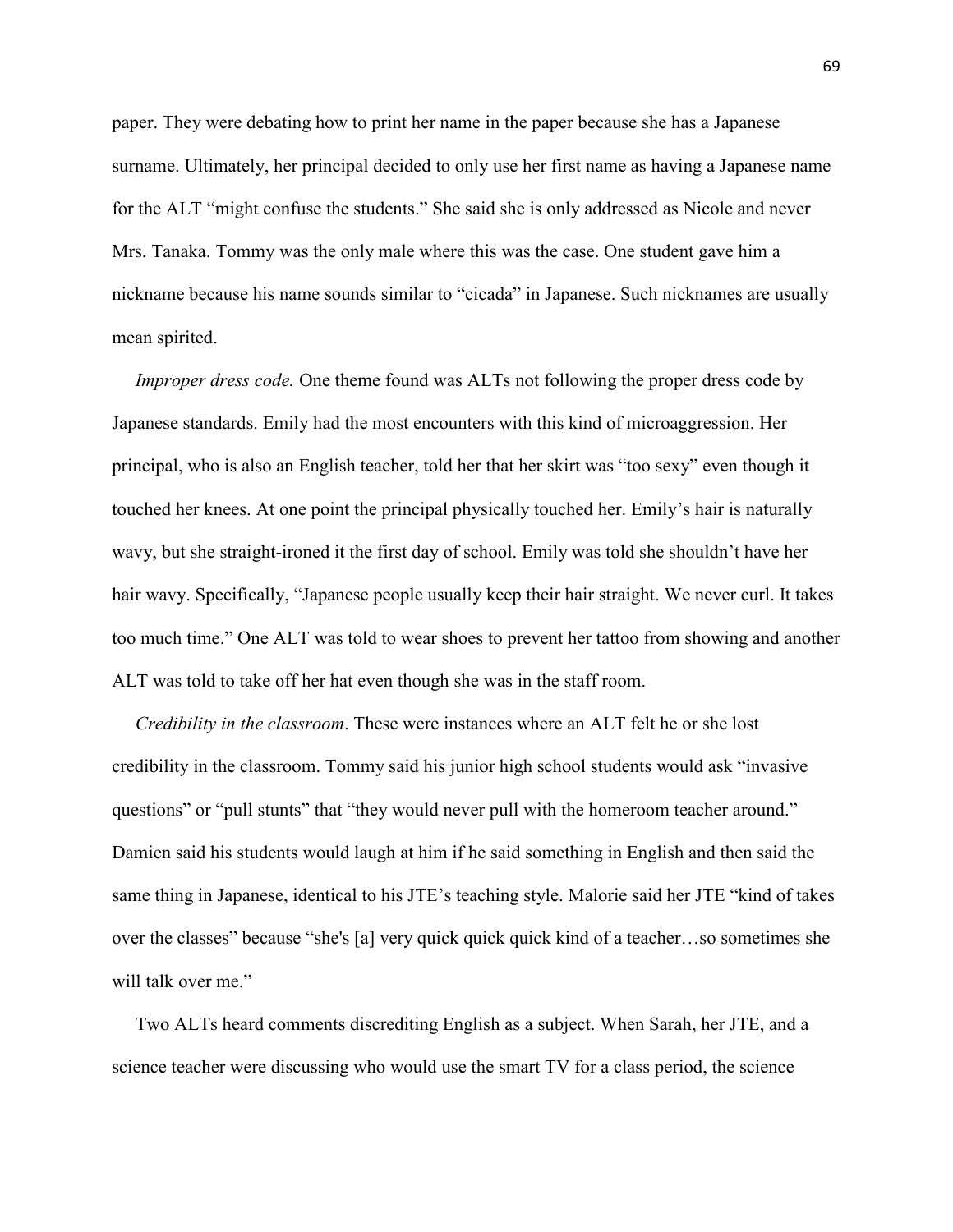teacher said, "I don't know why it's such a big deal. Science is way more important than English. [It] isn't even real subject." Brandon heard a similar comment from his math teacher explaining, "he got drunk and decided to say that the position for ALTs is totally unnecessary, that the ALT doesn't do anything. The kids don't need to learn English."

 *Job duties.* This theme was found when ALTs received comments about how they were (or weren't) doing their job. In some examples, one ALT tried to approach her boss about altering the syllabus but it turned into a conversation about ALTs not doing their job. Grace approached her boss about altering the syllabus because she felt it was too difficult for her students (fifth grade). This conversation also involved a few other ALTs. The conversation "blew up into this bit." At one point the boss switched from English to Japanese and said she "couldn't understand [why] the other two were having trouble." about their "responsibilities as teachers."

 Other ALTs felt they were underutilized. Nicole described how at the beginning of working at that school, a teacher would hand her something and tell her to make copies using "flowery language." Some ALTs said they would go to class without knowing the lesson plan or would not be invited to classes at all. Many also described when they would literally have no work to do because their JTEs would either not let them or they had already finished their work, leaving them to read or do puzzles like cross-word or sudoku. Sometimes, ALTs were worried they were judged for doing these kind of activities at work.

 On the other hand, one ALT was told not to let "outside" work influence their school work. Every year, most ALTs attend the "skills development conference" (SDC). It is put on by ALTs for both ALTs and JTEs. ALTs are often recruited to present workshops or teaching demonstrations. When Emily was recruited to present at a SDC, she also had to attend some meetings about the conference. She said, "I was asking for time off work to do that, to do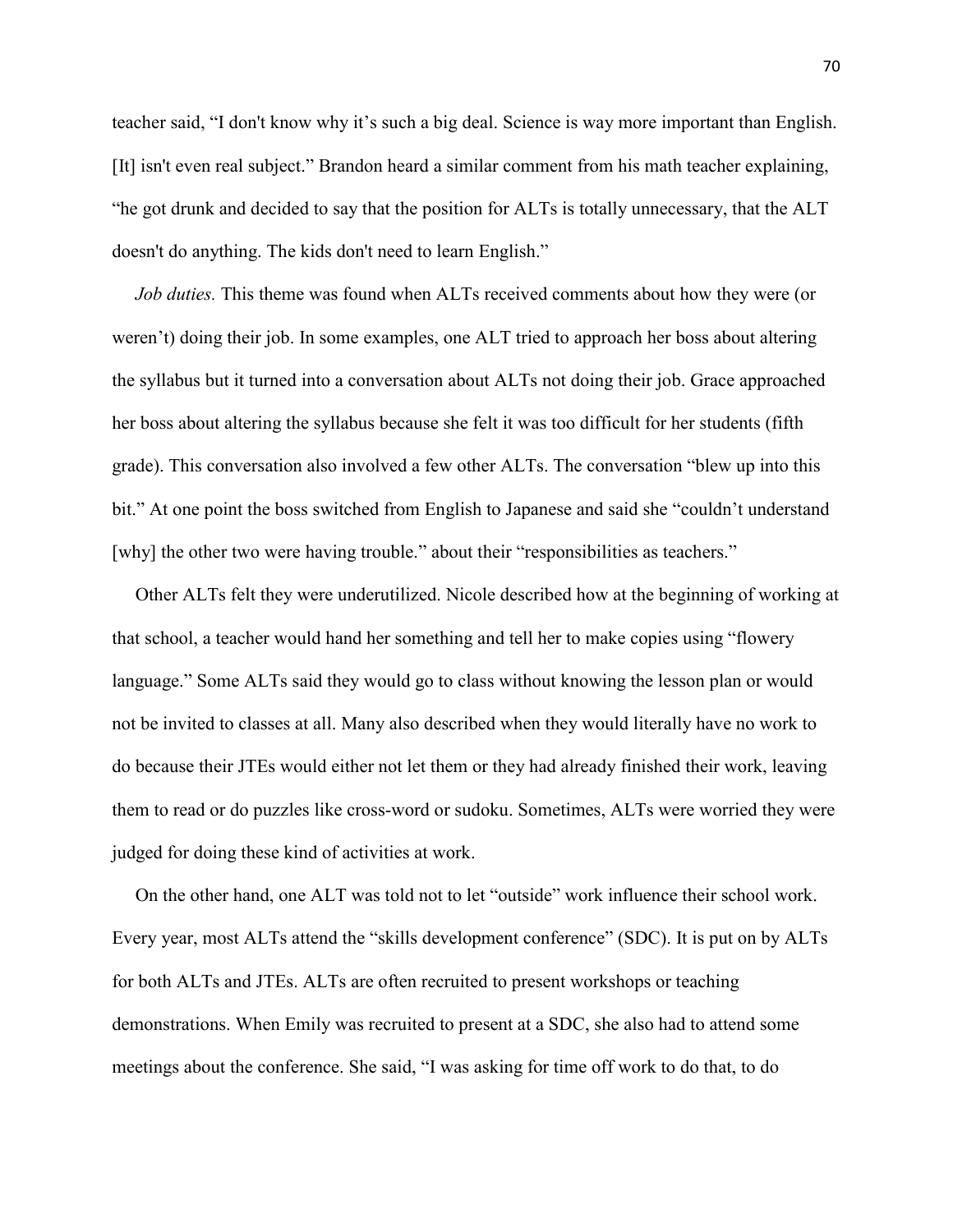presentations for SDC in orientation because we had meetings before. And they're like 'oh is this work related?'" She was then told "make sure this doesn't affect your work."

 One ALT was confronted on how she should behave and interact with her students before she had even had a chance to formally meet them. Samantha's JTE came to her and told her not to get angry or yell at the students explaining, "they're not very good at English, but they do try…please do your best to be patient with them, and please like, stay calm and don't yell at them."

*Disrespect for the ALT.* There were some instances where ALTs were not shown respect as an assistant language teacher. Grace's boss once told her, "not to eat lunch with the other foreign teacher because one of them was looked upon badly by everyone." The boss disrespected Grace's choice of whom to eat lunch with. MaKayla and Brandon both experienced disrespect for their property. For example, McKayla's English bulletin board would be vandalized such as "people just ripping things off."' For Brandon, he said teachers would steal the "better parts of his desk" to replace theirs when rearranging the staffroom at the start of the school year. He also heard comments regarding the attendance book such as "why is he number one?"

 *Verbal threats.* Only one ALT described times where she received verbal threats, all of which came from her students. Sarah had a group of students that would scream "fuck you," "die," "*shine*[die!]*"* She said, "every time I would turn the corner, like, exactly the moment I was turning the corner he would tell me to 'go to hell.'" For another student, she explained, "for a while [he] just screamed every time I tried to talk. And it's like 'go back to your pigpen', 'die', and 'do you speak Japanese?'" While initially these statements were just aggressions, they were directed at her mostly because of her being American. Later, they turned far more racially charged with some sexist undertones (microaggressions can also be based on sex or gender).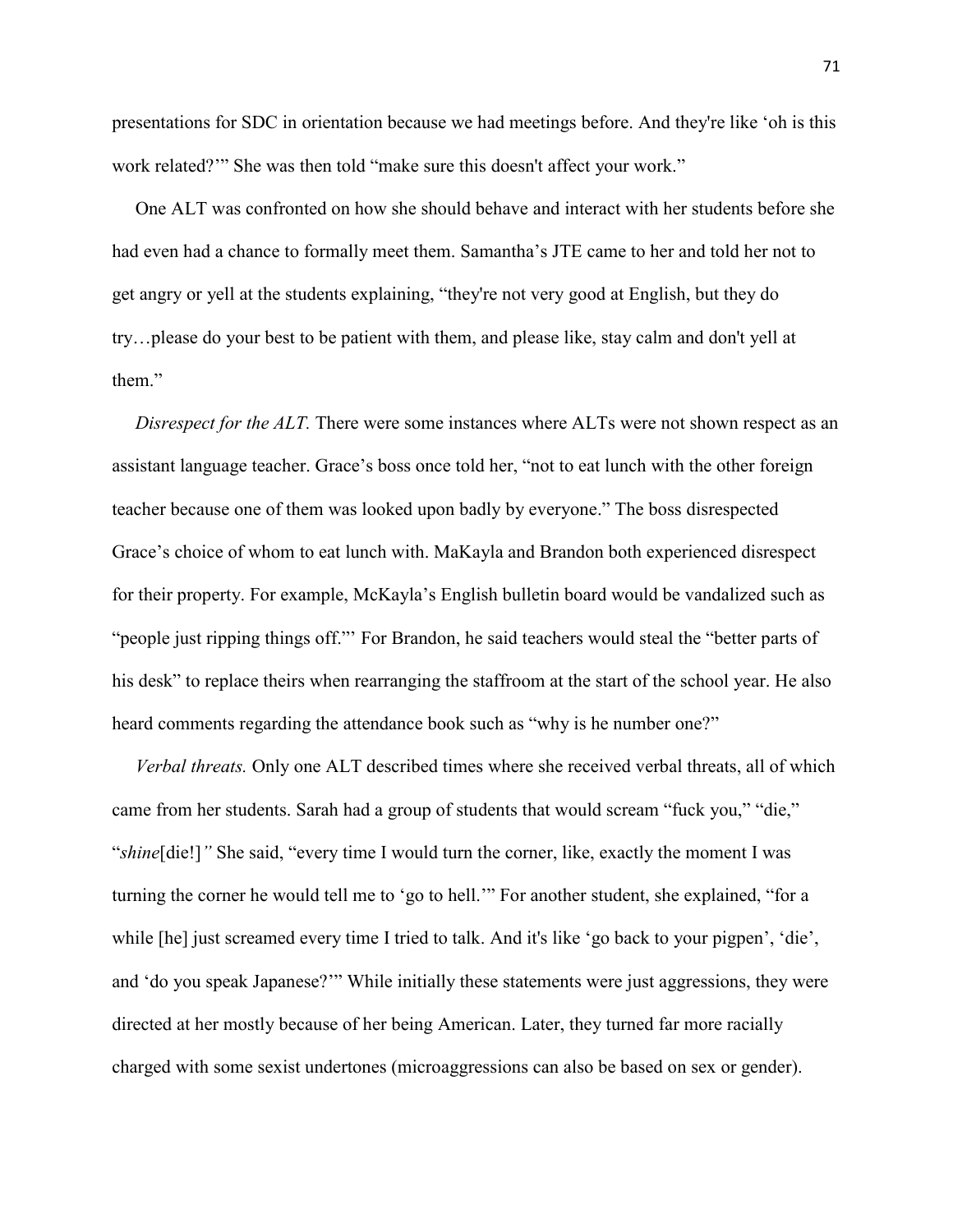There was one instance that escalated after Sarah gently touched a student's shoulder to get his attention, and a thread on his shirt popped accidently and made a very loud sound. The kid "freaked out" and the JTE refused to translate what the student said, but the most Sarah got out of it was "it basically meant extreme violence against women." However,

 The homeroom teacher and English teacher made him apologize and I kind of like apologized to him to like about your shirt. I was just trying to let him save a little face, and before he apologized though, he said in Japanese to one of the English teachers that I'm a foreigner so it doesn't really matter what he says to me

# **Emotional Responses to Microaggressions**

 The second research question asks, "How do message recipients respond emotionally to microaggressions?" This section starts by looking at feelings of understanding and misunderstanding (FUM) for the perceived general microaggressions. Then the focus shifts to FUM for perceived workplace microaggressions. The specific emotions ALTs felt in response to general microaggressions, as well as workplace microaggressions are identified. Then, differences are identified in how an ALT emotionally responds to microaggressions. Last, interviewees share their unique emotions to general and workplace microaggressions.

 **Emotional responses to general microaggressions.** ALTs' FUM scores ranged from -32 to 32, with the negative numbers indicating more feelings of being misunderstood and higher numbers indicating more feelings of being understood. Most felt misunderstood (76.8%, *n* = 73) with scoring -21 to 0 while the remaining  $23.2\%$  ( $n = 22$ ) scoring between 1-29 indicating stronger feelings of being understood. The most common valence for understanding (*M* = 11.49,  $SD = 5.72$ ) was acceptance ( $M = 1.77$ ,  $SD = 1.18$ ). ALTs were least likely to feel the emotion of relaxation ( $M = 1.25$ ,  $SD = .97$ ). The most common feeling of misunderstanding ( $M = 15.83$ ,  $SD$  $= 6.06$ ) was annoyance ( $M = 2.75$ ,  $SD = 1.38$ ). Respondants were least likely to feel incompleteness ( $M = 1.48$ ,  $SD = .80$ ). These emotions were measured on a 1 to 5 scale indicating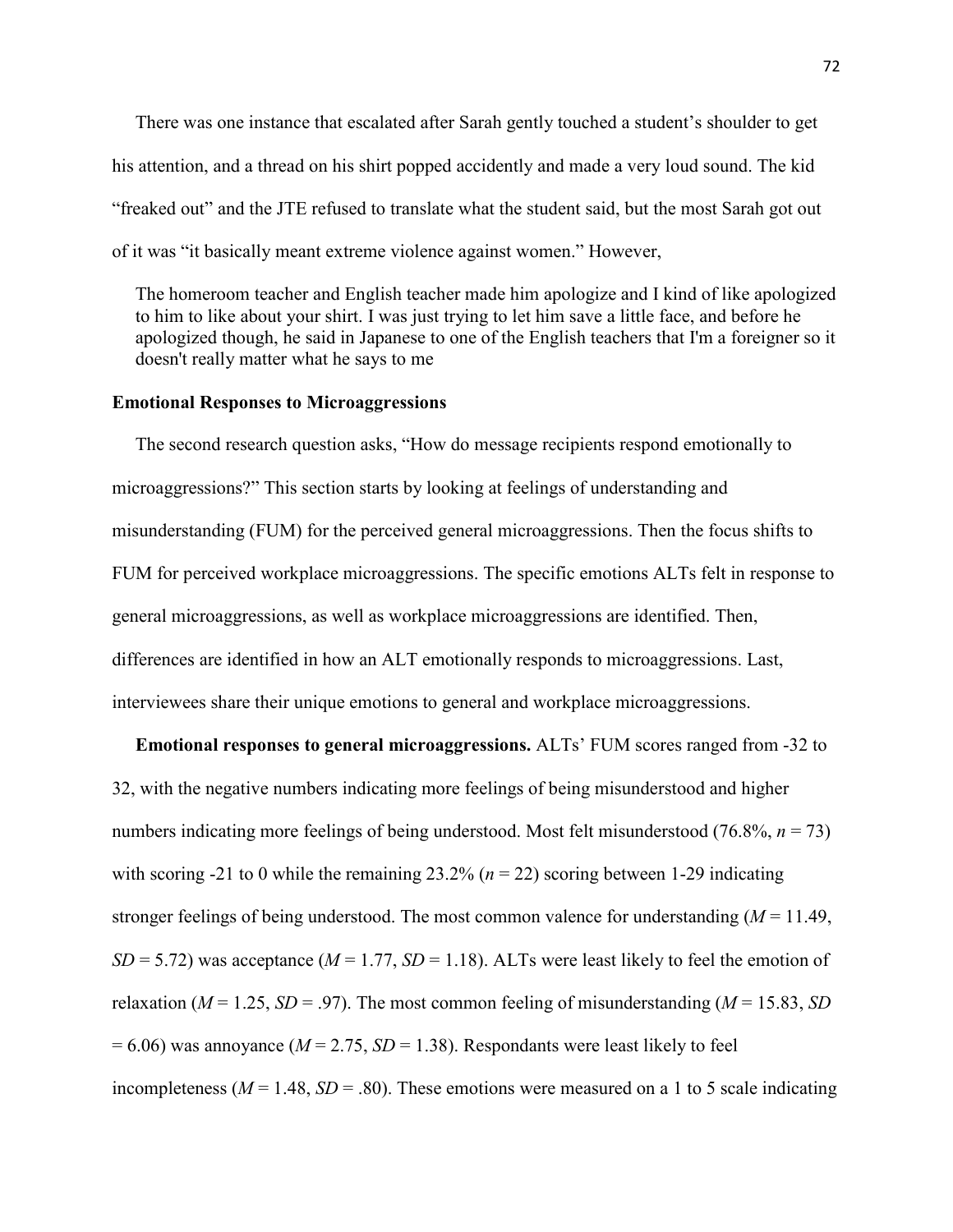that respondents reported minimal emotional responses to the specific statements. Table 4 breaks down the feelings of understanding and misunderstanding by their respective emotional valences towards general microaggressions.

 Looking at the demographics and the specific emotional valences, females reported more feelings of annoyance ( $M = 3.00$ ,  $SD = 1.34$ ) than did males ( $M = 2.2$ ,  $SD = 1.17$ ),  $t(88) = -0.274$ ,  $p < .01$ . Females also reported more feelings of discomfort ( $M = 2.49$ ,  $SD = 1.28$ ) than males did  $(M = 1.93, SD = 1.03)$ ,  $t(88) = -2.05, p < .05$ . However, males reported more feelings of relaxation (*M* = 1.51, *SD* = .87) than females did (*M* = 1.14, *SD* = .60),  $t(88) = 2.34$ ,  $p < .05$ . Males also reported more feelings of happiness ( $M = 1.75$ ,  $SD = 1.12$ ) than females did ( $M =$ 1.26,  $SD = .70$ ,  $t(88) = 2.55$ ,  $p < .05$ ). Females were more likely to report feelings of misunderstanding (negative affect) while males were more likely to report feelings of understanding (positive affect).

Those who had been to Japan before reported more feelings of pleasure  $(M = 1.56, SD = .97)$ than those who had not been to Japan before  $(M = 1.18, SD = .59)$ ,  $t(88) = -2.01, p < .05$ . They also reported more feelings of happiness ( $M = 1.60$ ,  $SD = .91$ ) than first timers did ( $M = 1.09$ , *SD*)  $(39)$ ,  $t(88) = -2.70$ ,  $p < .01$ .

| General Microaggressions. |                  |      |
|---------------------------|------------------|------|
| Valence                   | $\boldsymbol{M}$ | SD   |
| <b>FUM</b>                | $-4.33$          | 8.83 |
| Understanding             | 11.49            | 5.72 |
| Satisfaction              | 1.56             | .974 |
| Relaxation                | 1.25             | .699 |
| Pleasure                  | 1.42             | .857 |
| Good                      | 1.42             | .819 |
| Acceptance                | 1.77             | 1.18 |
|                           |                  |      |

*Descriptive Statistics on ALTs' FUM, Understanding, and Misunderstanding for General Microaggressions.* 

Table 4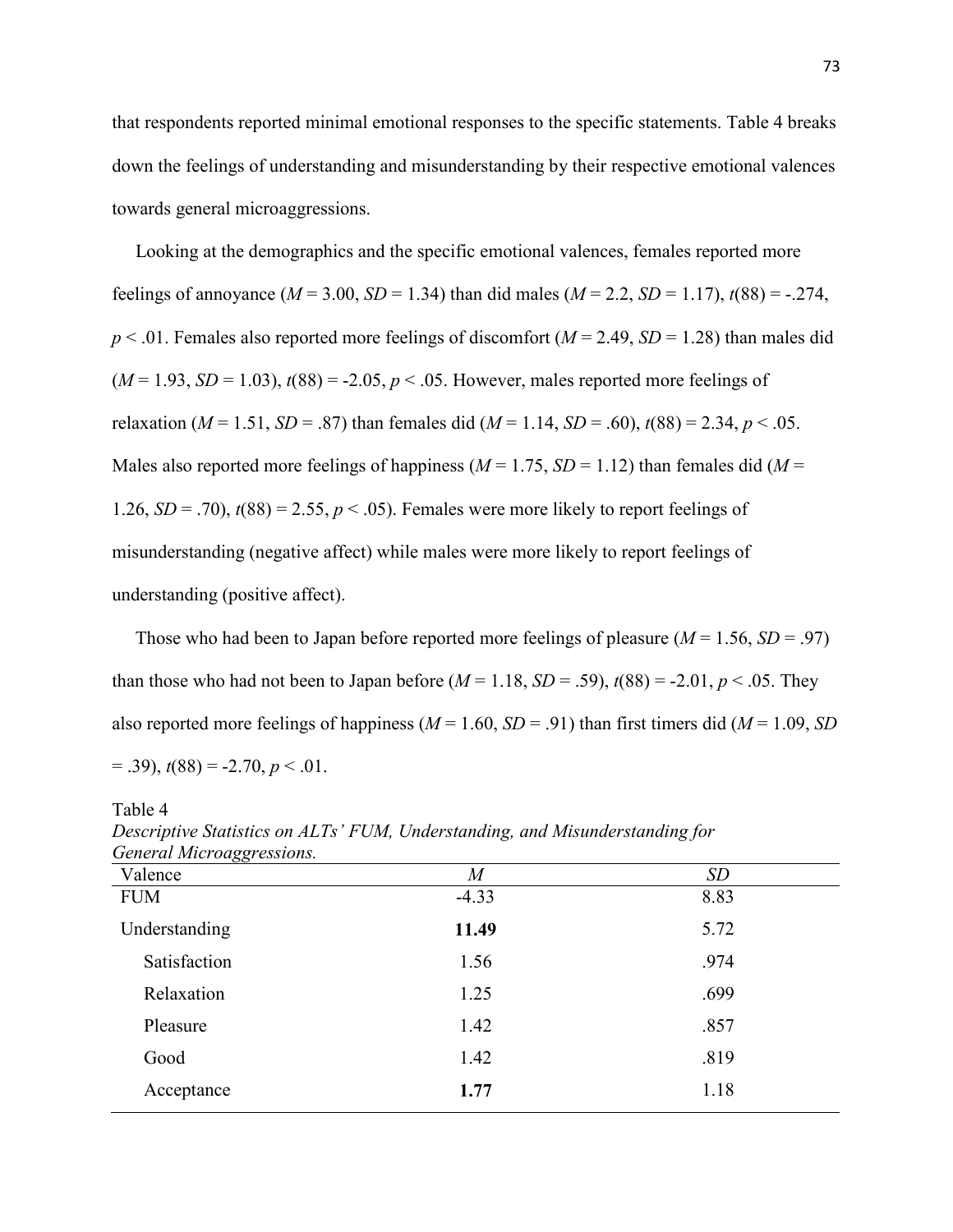| Valence           | M     | SD   |
|-------------------|-------|------|
| Happiness         | 1.41  | .908 |
| Importance        | 1.30  | .799 |
| Misunderstanding  | 15.83 | 6.06 |
| Annoyance         | 2.75  | 1.38 |
| Discomfort        | 2.34  | 1.25 |
| Dissatisfaction   | 2.21  | 1.21 |
| Insecurity        | 2.29  | 1.31 |
| Sadness           | 1.60  | .830 |
| Failure           | 1.58  | 1.04 |
| Incompleteness    | 1.48  | .797 |
| Uninterestingness | 1.54  | .931 |

Table 4 Cont. *Descriptive Statistics on ALTs' FUM, Understanding, and Misunderstanding for General Microaggressions.*

 *Narrative emotional responses to general microaggressions.* This section begins by looking at the words which appeared during the interviews and then shifts to key interview comments. Although the research question did not specify the degree of affect, an auto-coding feature in NVivo looked at the type and severity for sentiment in the interview transcripts. NVivo searched for sentiment based on specific words and placed them into two categories: positive affect and negative affect. They were further divided by severity. The researcher investigated to make sure the context and sentiment were in line. Very negative sentiment was found 380 times. For example, Grace felt one of her bosses was trying to manipulate her from the beginning of their relationship and she didn't "like those sorts of games." Moderately negative sentiment was found 279 times. For example, James said he felt a missed opportunity to connect with his students occurred when he went to their graduation ceremony. Moderately positive sentiment was found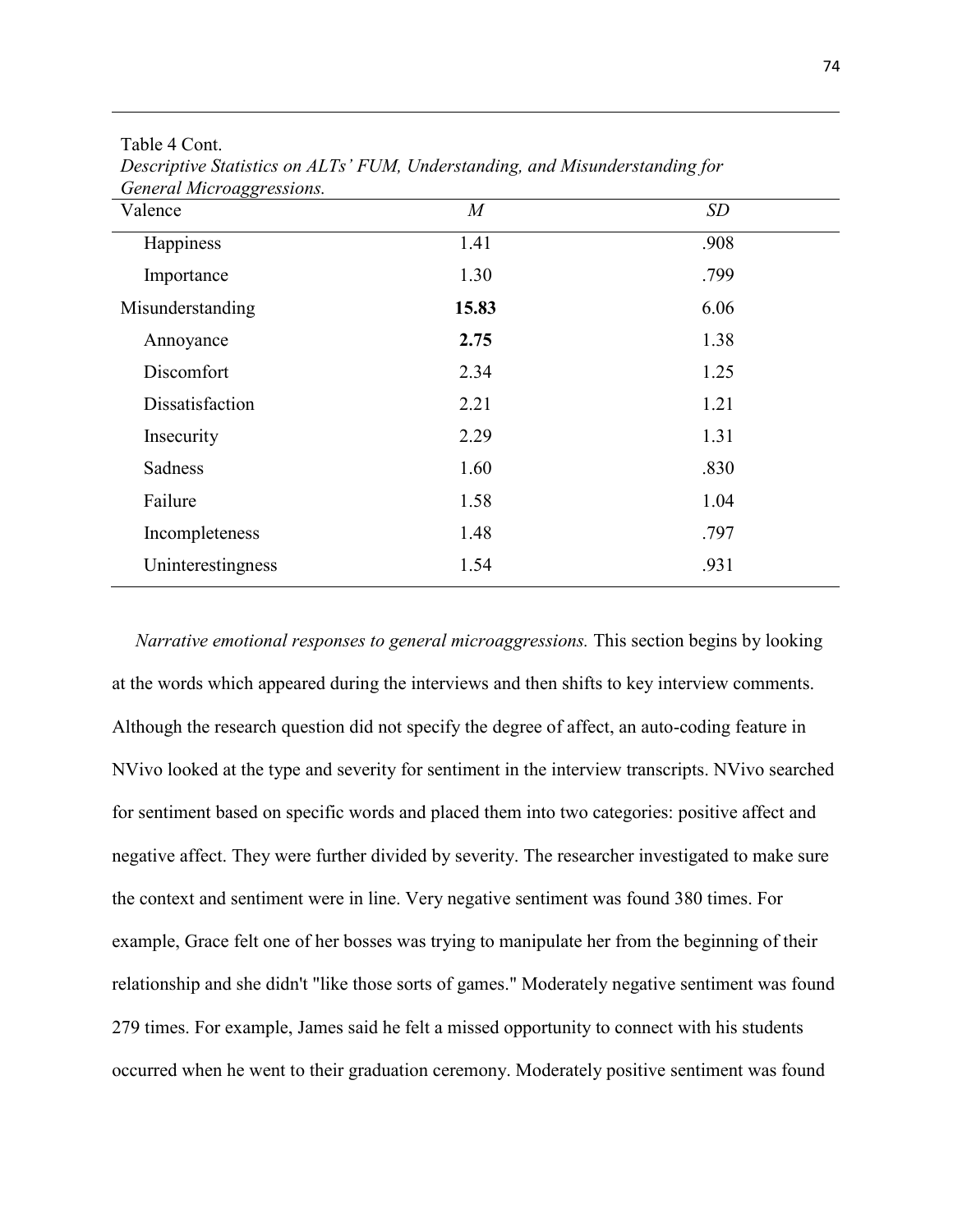387 times. For example, Damien said he understood he might be at the bottom of the food chain at school, but said he knew that coming in and it's what he "signed-up for." Very positive sentiment was found 237 times. For example, Cassandra said she felt her foreignness and age helped her students interact with her on a more intimate level.

 A second word search quarry investigated specific emotions that could provide more insight into how ALTs emotionally respond to microaggressions. The following words were found relevant to this portion of the investigation: "negative" came up 89 times, "great" 82 times, "positive" 79 times, "shocked" 63 times, "weird" 41 times, "bother" 33 times, "frustrating" 28 times, "aggressive" 26 times, "awkward" 22 times, "offended" and "rude" came up 16 times, "fail" 13 times, "uncomfortable," and "hurt" came up 12 times, "rough," "stuck," "sucks," and "upset" came up 11 times, while "afraid" came up 9 times.

 There were instances where ALTs did feel some positively valenced emotions. Some examples were humor, finding something "so ridiculous (laughs)" or "funny." Other feelings were sympathy. Malorie described being acknowledged on the street felt "amazing" and walked away "beaming." Cassandra felt the comments about her eyes "weren't malicious" but out of "genuine concern." Other emotions included solidarity. A few ALTs described their JTEs or supervisors also studied or lived abroad, creating a connection. Malorie felt her supervisor took her "under her wing" and felt the JTE's comments were not patronizing, but "comforting" and "helpful." Others were relieved when they were "on the same page" as their Japanese colleagues about the election results.

 Other ALTs felt neutral or blasé about the microaggressions they heard. One ALT described it as such comments "just kind of highlighted some kind of misconceptions Japanese people can have." For others, they may have wanted to address the comment but did not since they "have to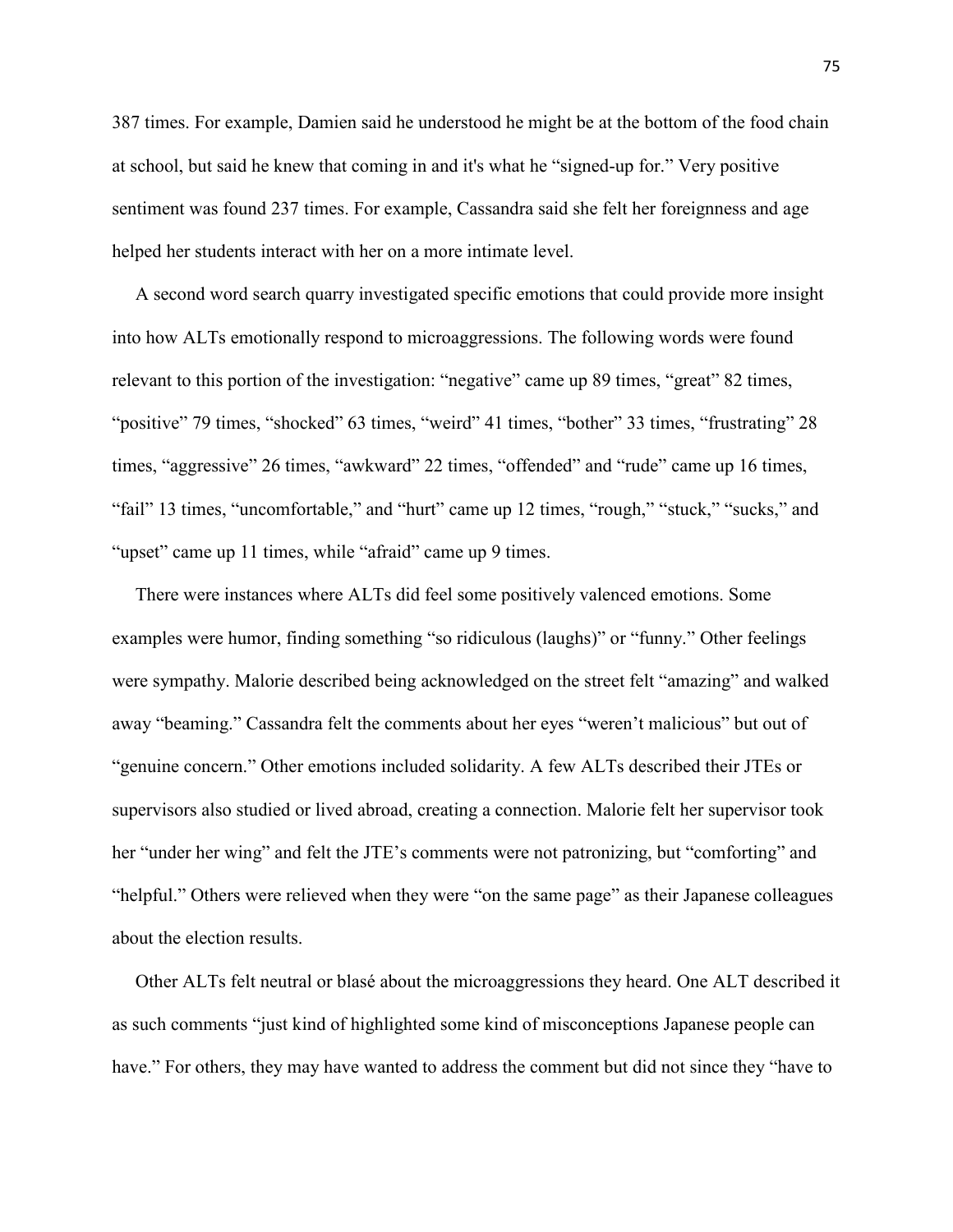be polite and respectful" because they are foreign or "feel obligated to reply to them because I don't want to be the one scary foreigner that shuts them off of English." For others, they said misconceptions are "not hard to sort of rebuttal [sic]," or "this is all they know. That's understandable." Other comments include, "[it's] not condescending...kind of like [a] surprise," "the undertone is not negative" but rather "it's meant as a I really want to talk with you but I don't have anything else to say." Others neutral emotions included "mixed feelings" or "why bother" since "talking to them [e.g., JTE] isn't going to change anything." Emily felt the comments were possibly passive-aggressive but knew they "weren't coming from an evil place."

 However, most respondents shared a range of negative emotions. These emotions included confusion, uncomfortable, offended, irritated/annoyed, belittled, and shocked, and others. For example, Samantha described comments about chopsticks and language skill as "the bane of every JETs<sup>2</sup> existence." One common feeling was confusion. Both McKayla and Ellen were "confused" and "didn't understand" their encounters with strangers. However, McKayla's confusion turned into being "completely taken aback." For Nicole, she was confused at first since she felt they were trying to apply a cultural difference when there wasn't one. ALTs also reported feeling uncomfortable or that the situations were inappropriate for the context. These comments included feeling "uncomfortable," "unsure," "really uncomfortable about the whole thing."

 Offended was another negative emotion that came up frequently in the interviews. These kind of comments included "offended," "very offensive," "rude," "the lamest thing that someone has said," and it's "not a Japanese thing. [I] think it's a douchebag thing." For context, many of the offensive comments stemmed from comments about size. For Ellen this when her teachers were

 $\overline{a}$ 

 $2$  A colloquial term for an ALT on the JET Program.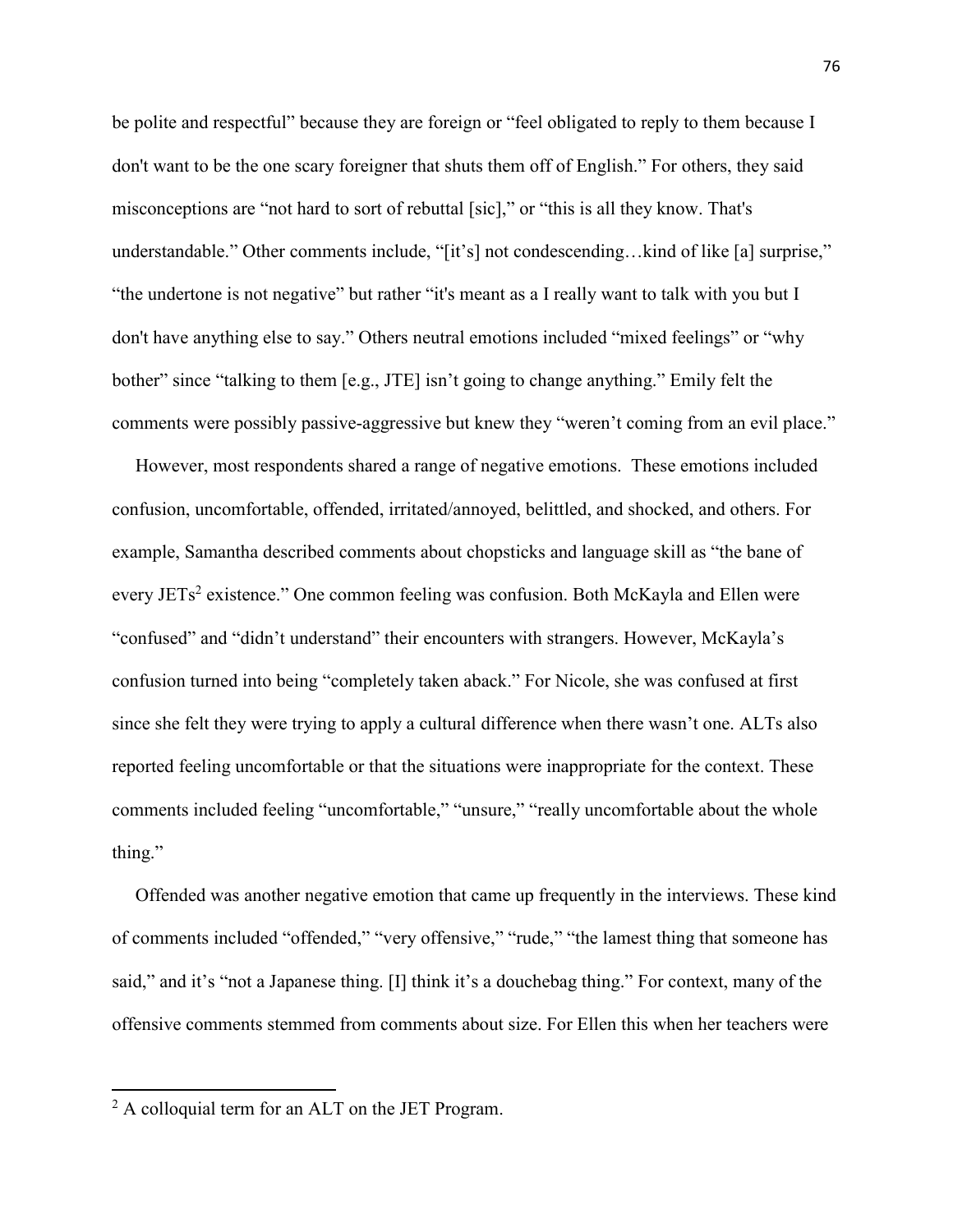gossiping about her weight while for Virginia, she felt offended since she prides herself on her healthy diet.

 More common negative emotions were bothered, irritated, and annoyed. Annoyance was one of the emotions listed on the FUM scale. Samantha indicated "it's more like actions that bother me than necessarily straight up things people say" such as their body language. For example, Ellen was irritated at the store clerk while feeling sympathetic for her friend. Other comments included "tired of hearing" comments about chopsticks, "a little bit annoyed without even thinking," and "the stares really annoys [sic] the fuck out of me."

 Another common negative valence was feeling belittled or patronized. This was not included on the FUM scale. Many of these comments included "very patronizing," and "it is patronizing." It makes me feel like they think I'm stupid and incapable." For Emily, comments about her ability to do certain tasks felt "belittling...particularly for people who have not really thought about how foreigners live in the *inaka* [countryside]."

 Shocked or hurt, also not on the FUM scale, seemed common as well. ALTs described comments as "shocking," "people will say and ask and talk to a foreigner in ways they would never do with someone from their own country," feeling like "an irresponsible loser," a "double whammy [that] kind of like backtracked into shocking" and "floored." When McKayla won her speech contest, "there were genuine compliments afterwards but…the level of surprised that I had won was a little hurtful." Samantha described comments about language as "I think they do mean it in a positive way, but just because you're aware of how like, how menial what you just did was, you kind, of you're like 'really like, [that's] all you expected me?'"

 There were several other emotions on the list that did not fall into the above categories. For example, Ellen found the comment about her student wanting to buy a gun "terrifying." For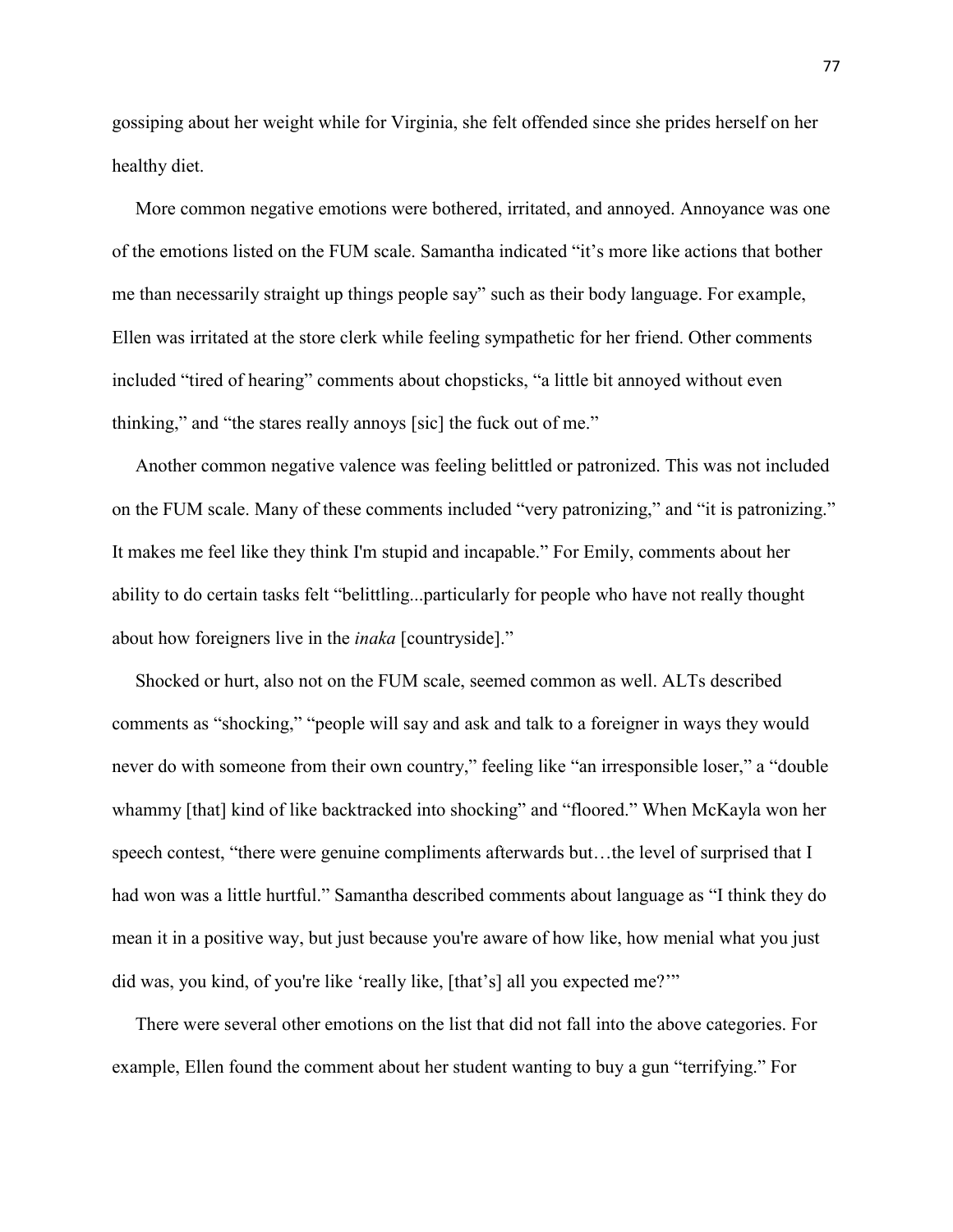others, "it was humiliating," "didn't like being put up in the spotlight" and feeling like "a show monkey" A few ALTs expressed people would want to talk to them only to practice their English. One ALT felt someone "didn't give a shit about what I was talking" about so long as it was in English, "all of my willingness to be there just left...I didn't want to be there." "not annoying just exhausting" when constantly explaining oneself.

 For Louise and James, they had mixed feelings on being called *hafu*. Louise's students knew better than to say it to her face but for her students that are also half Japanese, "they're very sensitive about it. And I'm very not." James's feelings on the word *hafu* shifted during his time in Japan,

 When I first got here it really like it agitated me….I didn't like being called *hafu* because it makes you think like you're half something, then what are you half of….they're saying you're not like a full person sort of like, had that connotation negative connotation. But it was one of those things in my first month or two I just got over it, and I just accepted it, and I never called myself a *hafu* before….now I just embrace it is a part of the society....I can't change it

 **Emotional responses to workplace microaggressions.** For FUM in response to workplace microaggressions, 87.4% ( $n = 83$ ) of ALTs scored between -32 and 0 while the remaining 12.6%  $(n = 12)$  scored between 1 and 31. ALTs were far more likely to report feelings of being misunderstood, similar to their emotional responses to general microaggressions.

 The findings were similar to those for general microaggressions with the most commonly felt emotion associated with understanding ( $M = 10.86$ ,  $SD = 6.45$ ) being acceptance ( $M = 1.53$ , *SD*  $= 1.05$ ). The most common feeling associated with misunderstanding ( $M = 17.11$ ,  $SD = 7.79$ ) was annoyance  $(M = 2.85, SD = 1.47)$ , followed by insecurity and discomfort, respectfully. Like general microaggressions, ALTs reported lower numbers of feeling these emotions for the specific statements on the survey. Unlike emotional responses to general microaggressions, ALTs reported more feelings of insecurity for workplace microaggressions. Table 5 breaks down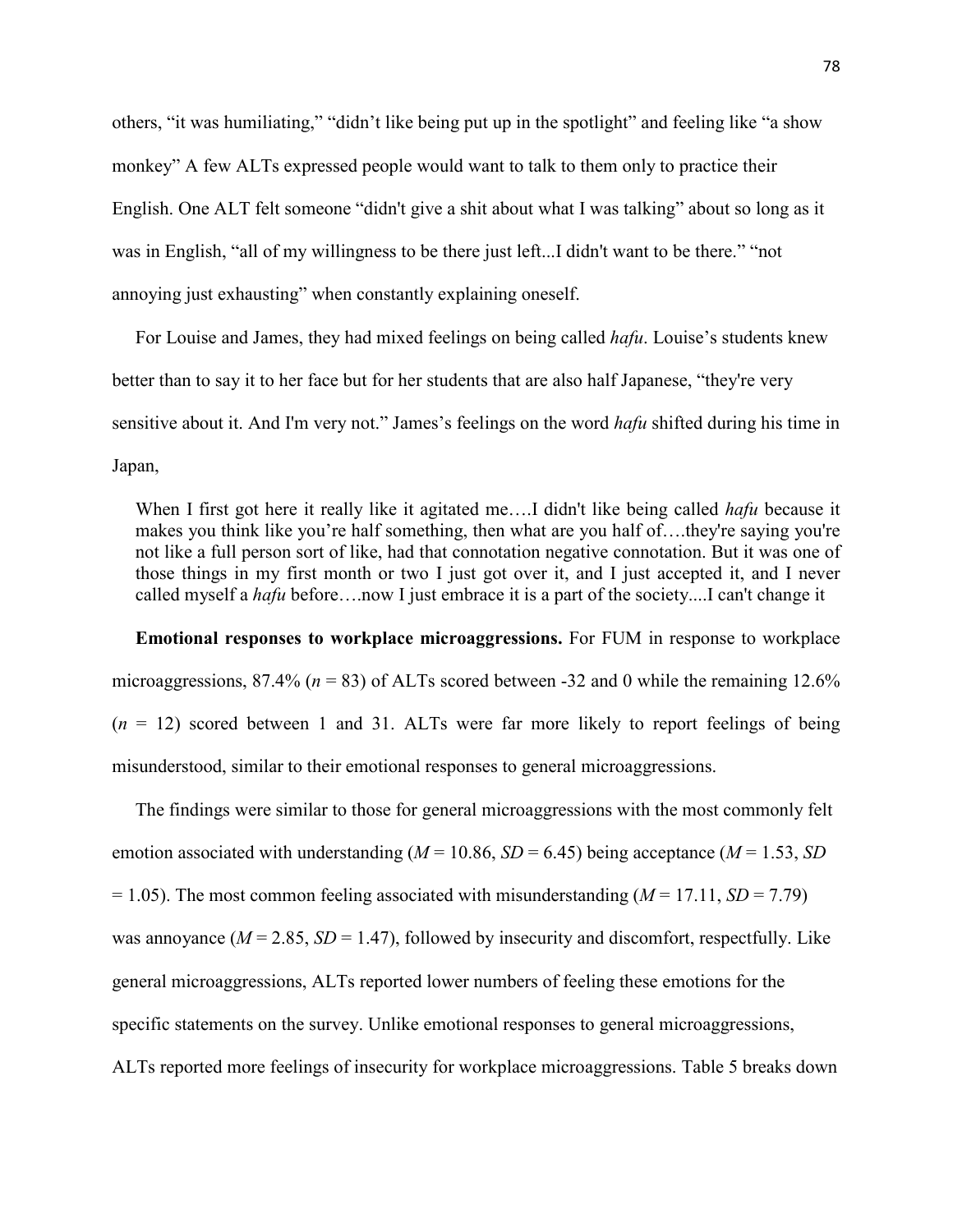the individual emotional valences felt for workplace microaggressions.

 An independent sample t-test looked at the difference between gender and feelings of understanding/misunderstanding. The only specific emotion to show statistical significance was uninterestingness,  $t(88) = 2.41$ ,  $p < .05$ . Males ( $M = 1.44$ ,  $SD = .90$ ) were more likely to experience this emotion at work than were females ( $M = 1.29$ ,  $SD = .78$ ). This was the only instance males experienced more of a negative affect than did females.

No other demographics played any significant role.

Table 5

*Descriptive Statistics of FUM, Understanding, and Misunderstanding for Workplace Microaggressions* 

| michaego costono<br>Valence | $\boldsymbol{M}$ | <b>SD</b> |
|-----------------------------|------------------|-----------|
| <b>FUM</b>                  | $-6.25$          | 11.30     |
| Understanding               | 10.86            | 6.45      |
| Satisfaction                | 1.38             | .948      |
| Relaxation                  | 1.29             | .836      |
| Pleasure                    | 1.23             | .735      |
| Good                        | 1.36             | .979      |
| Acceptance                  | 1.53             | 1.05      |
| Comfortableness             | 1.35             | .944      |
| Happiness                   | 1.36             | .957      |
| Importance                  | 1.34             | .822      |
| Misunderstanding            | 17.11            | 7.79      |
| Annoyance                   | 2.85             | 1.47      |
| Discomfort                  | 2.42             | 1.38      |
| Dissatisfaction             | 2.40             | 1.33      |
| Insecurity                  | 2.44             | 1.47      |
| Sadness                     | 1.98             | 1.25      |
| Failure                     | 1.58             | 1.04      |
| Incompleteness              | 1.63             | 1.01      |
| Uninterestingness           | 1.49             | .998      |

 Finally, a stepwise linear regression model was created to see what possible variables influenced feelings of misunderstanding. There were three specific microaggressions that could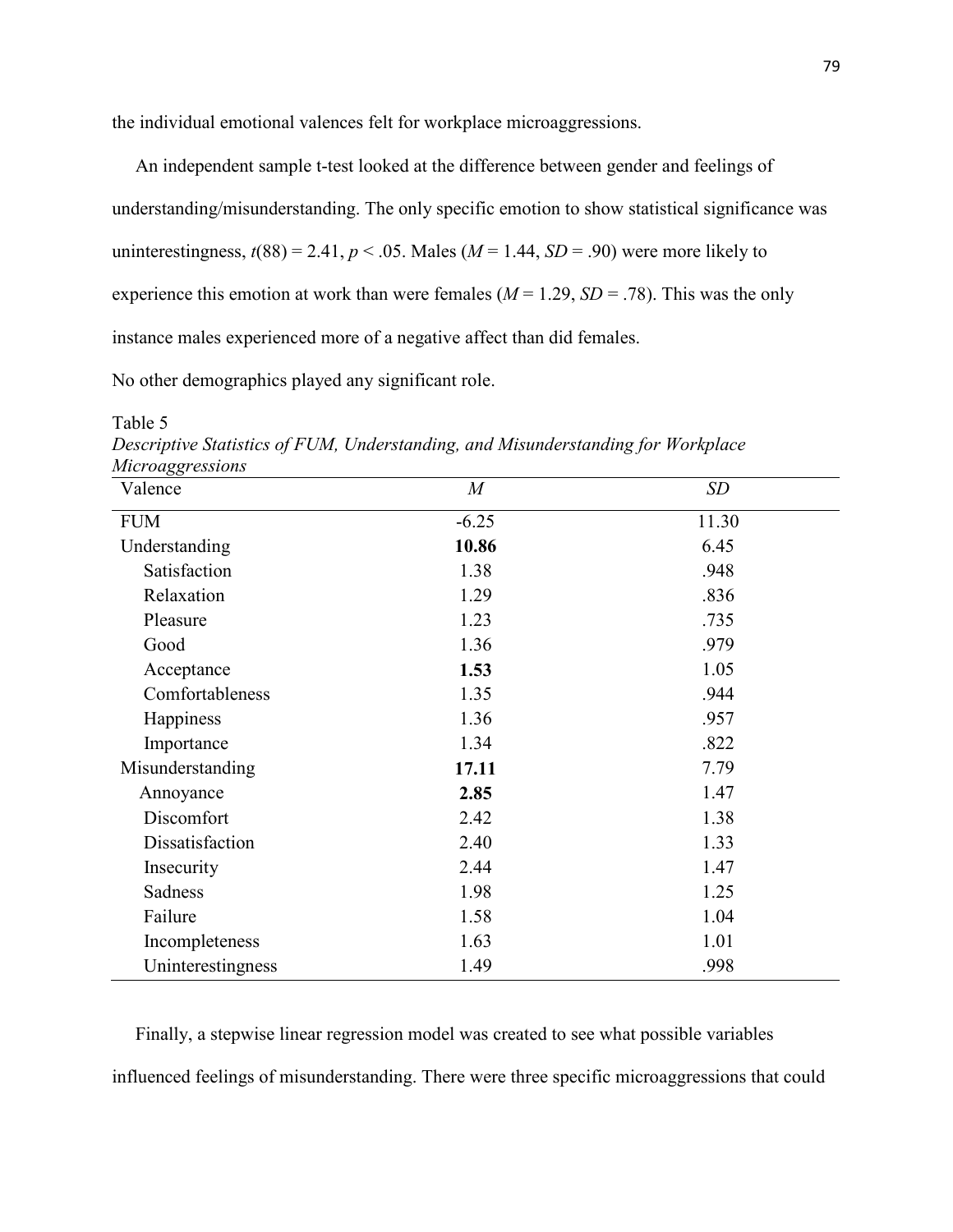best predict approximately 28% of the variance in feelings of misunderstanding. Assuming an ALT only spoke English accounted for approximately 17% of feelings of misunderstanding, a server hesitating to take an ALTs order made up approximately 7%, and last being told someone "doesn't see color" made up for 6% of feelings of being misunderstood. Table 6 shows the breakdown of the regression.

Table 6

| Regression Model of Feelings of Misunderstanding                  |            |          |                  |       |
|-------------------------------------------------------------------|------------|----------|------------------|-------|
| Model Variable                                                    | $Beta^*$ t |          | $\boldsymbol{D}$ | $R^2$ |
| Misunderstanding $(F(3, 91) = 13.22, p < .0001,$ Adj $R^2 = .281$ |            |          |                  |       |
| Assuming I only spoke English                                     | 219        | 2.08 .05 |                  | 174   |
| Told "I don't see color"                                          | 313        | 3.48     | .001             | .068  |
| Server hesitated to take order                                    | .298       | 2.84     | $\pm 01$         | .062  |
|                                                                   |            |          |                  |       |

\*Standardized betas

 *Narrative emotional responses to workplace microaggressions.* Similar to general workplace microaggressions, there were a few instances of positive or neutral emotional valence. For example, Hannah was completely okay with not being allowed in the morning meetings. Sarah said the comments from her rowdy students "got so ridiculous that though it just kind of looped back around to being funny."

 As for credibility, Chris said these comments didn't "really bother him," but if they happened "repeatedly, or like from multiple sources, it would start to kind of hit a nerve." Tommy was the only ALT not bothered to not be called *sensei.* He prefers being called by his first name over his last name since it is difficult to say with a Japanese accent. Another comment from Damien included, "yeah, it happens." When Samantha's JTE asked her not to yell at the students, she felt he didn't "do it intentionally" but rather he thought because her predecessor was often frustrated with the students, "it would kind of be the same sort of situation" for her as the new ALT.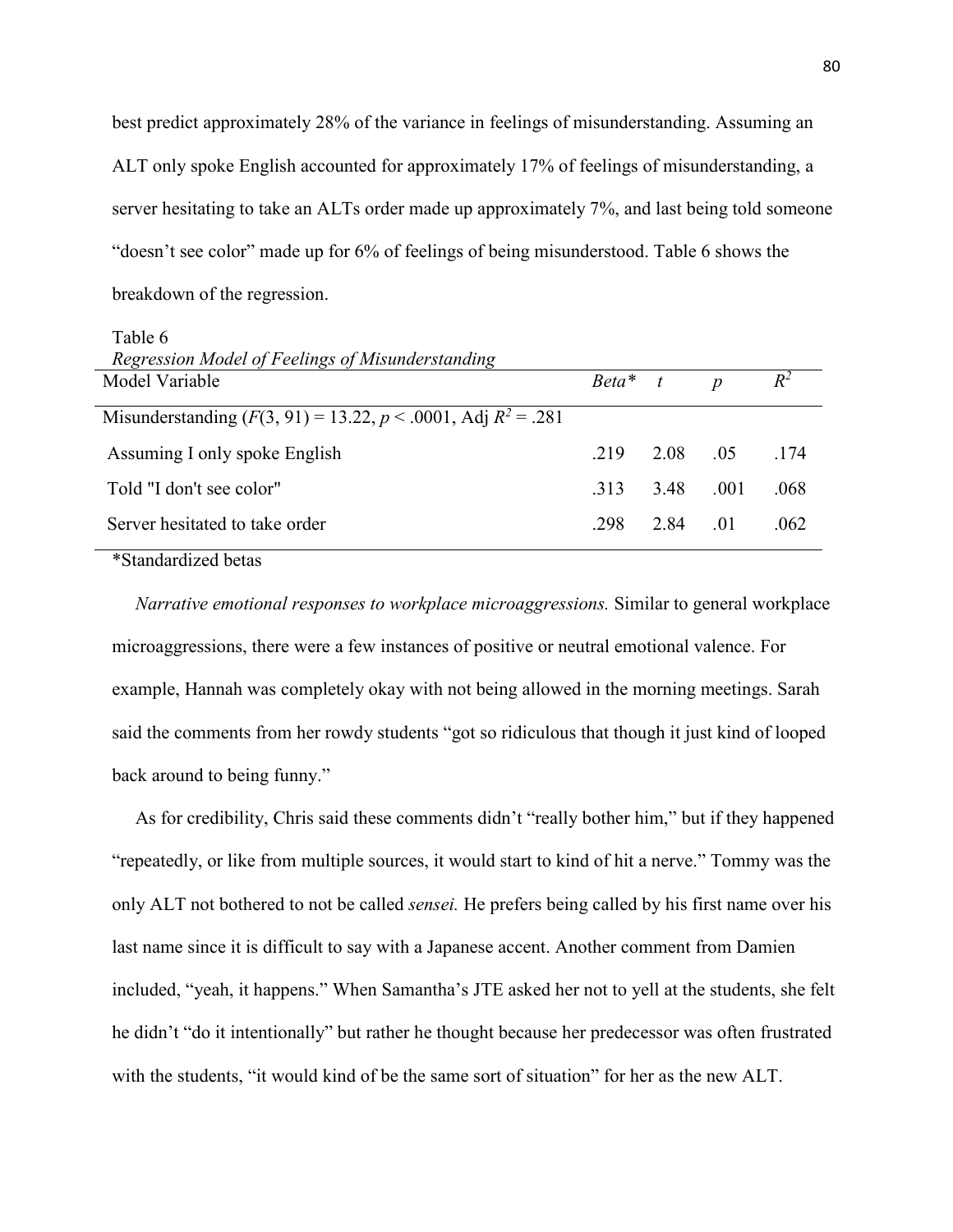As with general microaggressions, ALTs felt a range of negative emotions including patronizing, shocked, frustrated, and unequal. Many ALTs felt patronized or belittled. Grace felt her boss was "the definition of patronizing the entire time" and is "one of the main reasons why" she probably won't return after her maternity leave. For Heather, she felt "belittled" and the entire situation (being accused of stealing) was "just really devastating." After hearing her story, the researcher shared a similar story, Heather agreed with the researcher that it "can make you feel two inches tall" and she replied, "I think it's on purpose, like I really do." For Emily and her confrontation about her clothing,

 There's incidents where I feel like I'm being treated like a child because of it….it's not like this happens everyday…. but it just makes me very uncomfortable working in the environment where I kind of have to be like on my tiptoes. But of course not all teachers are like that.

 While not as common as with general microaggressions, shock was another valence that appeared in the interviews. When Cassandra was marked low on her dress code, she first felt "shocked," "bad" and disappointed "for not following or not respecting the work culture in the school." This was also true for confusion. Ellen was really confused about the comments on her work clothing. Ultimately, it made her "less likely to make eye contact with them...because I don't want to see them judging me for something that I don't know that I'm doing wrong." For Virginia's encounter with her principal and father, she described as "really unnecessary," "very odd," and "very unJapanese [sic] as well." For Sarah's sexist remarks from her student, it "was probably the worst thing that's ever happened with a student."

 In terms of frustration, others felt comments about working too hard made or not enough as "a little frustrating" because they want to establish themselves. So, hearing these kind of comments made Cassandra "sigh on the inside a little bit." As Tommy described it,

It's a weird one. It's like, I know they mean it as a compliment, and I think in some way it's a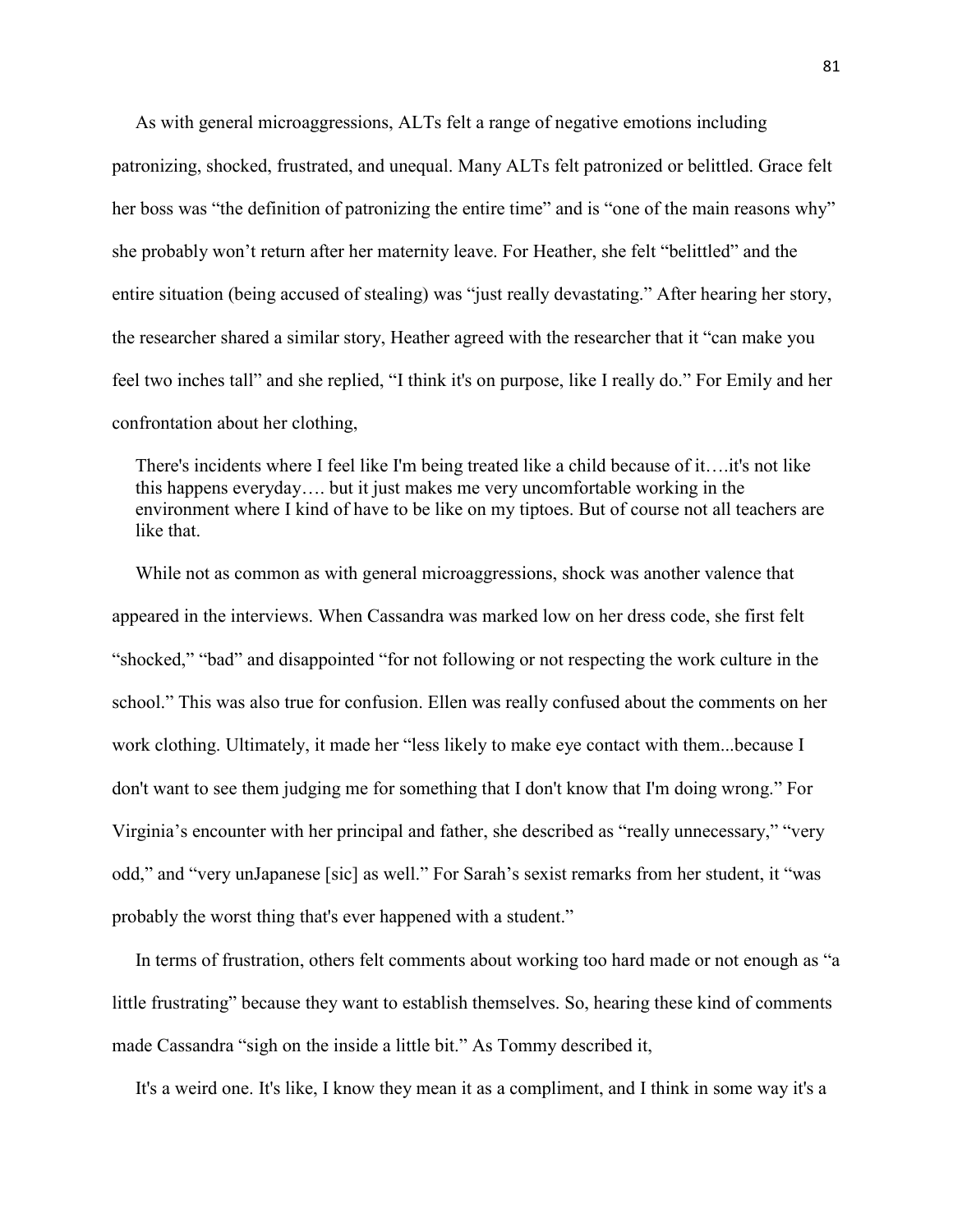good thing, but at the same time, like, I know that Japan is also as deeply flawed as America is….I think about some of the things with Japan I have issue with and I'm just like no no no no no I'm not Japanese don't do that to me.

 Unlike general microaggressions, many ALTs indicated feelings of inequality. A few others said being improperly addressed "did not make them feel like real teachers" McKayla she felt the use of *chan* from students made her feel they were both on equal footing, which she disagreed with. Other comments included not commanding "the same kind of respect that teacher [have] from students," and being a "half-teacher." For Emily felt "these teachers make assumptions of what my class is like without actually being in my class... in her words, with me as my partner." For Emily, comments about work made her want to "crawl up on the desk (mock crying)." For Hannah, she felt her lack of being given responsibilities was actually due to her sex and not her position as an ALT or an American.

# **Nonverbal and Verbal Responses to Microaggressions via Coping Mechanisms**

 Research question three asks, "How do message recipients respond to these microaggressions nonverbally or verbally in terms of coping mechanisms?" This section first talks about nonverbal responses. Then, verbal responses are identified ranging from short and polite to more aggressive answers.

 **Nonverbal Reactions.** In this section, reactions ranged from avoidance and minimizing the event (e.g., smiling) to physically removing themselves from the situation. With encounters with strangers, the ALT either did not know how to respond or did not respond at all. ALTs often ignored it by saying nothing. When Chris's teacher would walk him through the process of buying lunch, he would "try to brush it off" because they only wanted to help him. Laughter was also used to minimize the microaggressions. Sometimes accompanying an uncomfortable verbal response, when Sarah's female students would grab her breasts, she'd laughed it off. Hannah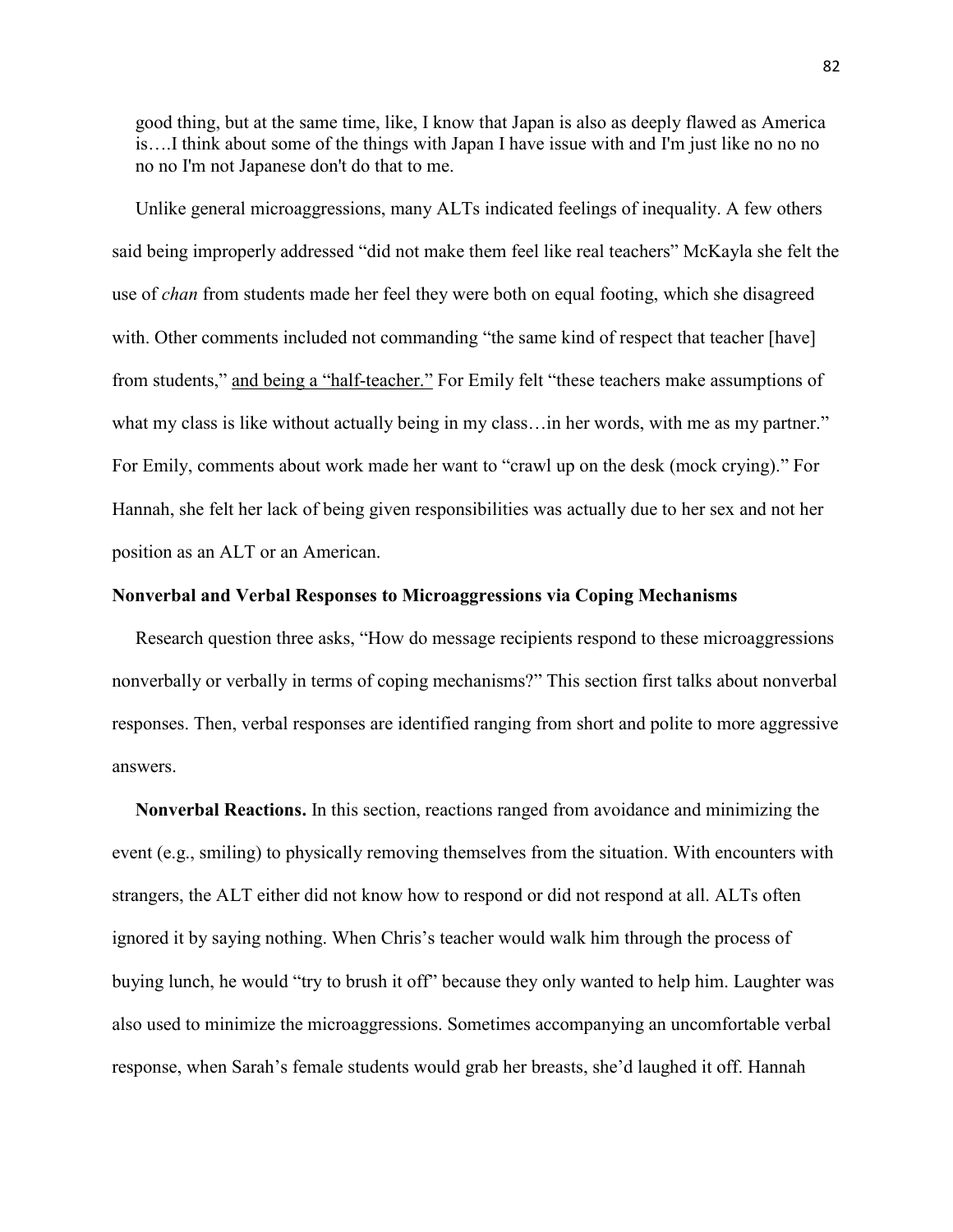also laughed to herself when drivers would stare since she didn't want them to accidently run over anyone. For Samantha's experience on the train, she and her friends looked at each other until the woman left the cart to go yell at the conductor. Allison, on the other hand, tended to back off from the relationship. She said she became a little less willing to talk to certain people. Many of these ALTs expressed using this tactic because they either described themselves as nonconfrontational or did not want to respond because the comments were somewhat frequent. With Tommy's encounter with the man groping him, he turned around and walked away.

 **Verbal Responses.** For verbal responses to microaggressions, these ranged from internal (e.g., imaginary conversations) to outward expressions. The outward expressions then ranged from polite to more aggressive. For internal responses, Mellor (2004) describes this a common response. Some ALTs internalized the comments as funny or comical. For the ALTs that were physically touched, they had thoughts of "oh, thank you for touching me (laughs)" or "please stop. You're covered in germs." When Virginia got comments on her smaller size, she wondered if "I was just going to be this tall like fat man, is that what you're trying to say? (laughs)." When a teacher approached Virginia about the election, she thought "wow, I've been here a year and a half…this is the first thing you're saying to me? Come on, at least compliment my outfit or something (laughs)."

 Emily and Erin's internal reactions were slightly more hostile. When Emily would hear offhand comments about her not understanding Japanese medical jargon she thought "who understands specific, like, Japanese like that?" When Ellen was at the grocery store but the clerk answered her friend, she walked away thinking to herself, "Y'all are rude. You're not even talking to me." When Emily was frustrated with constant questions about her knowledge of Japanese food, she would "want to tell them sometimes, 'do you know hamburger [sic]?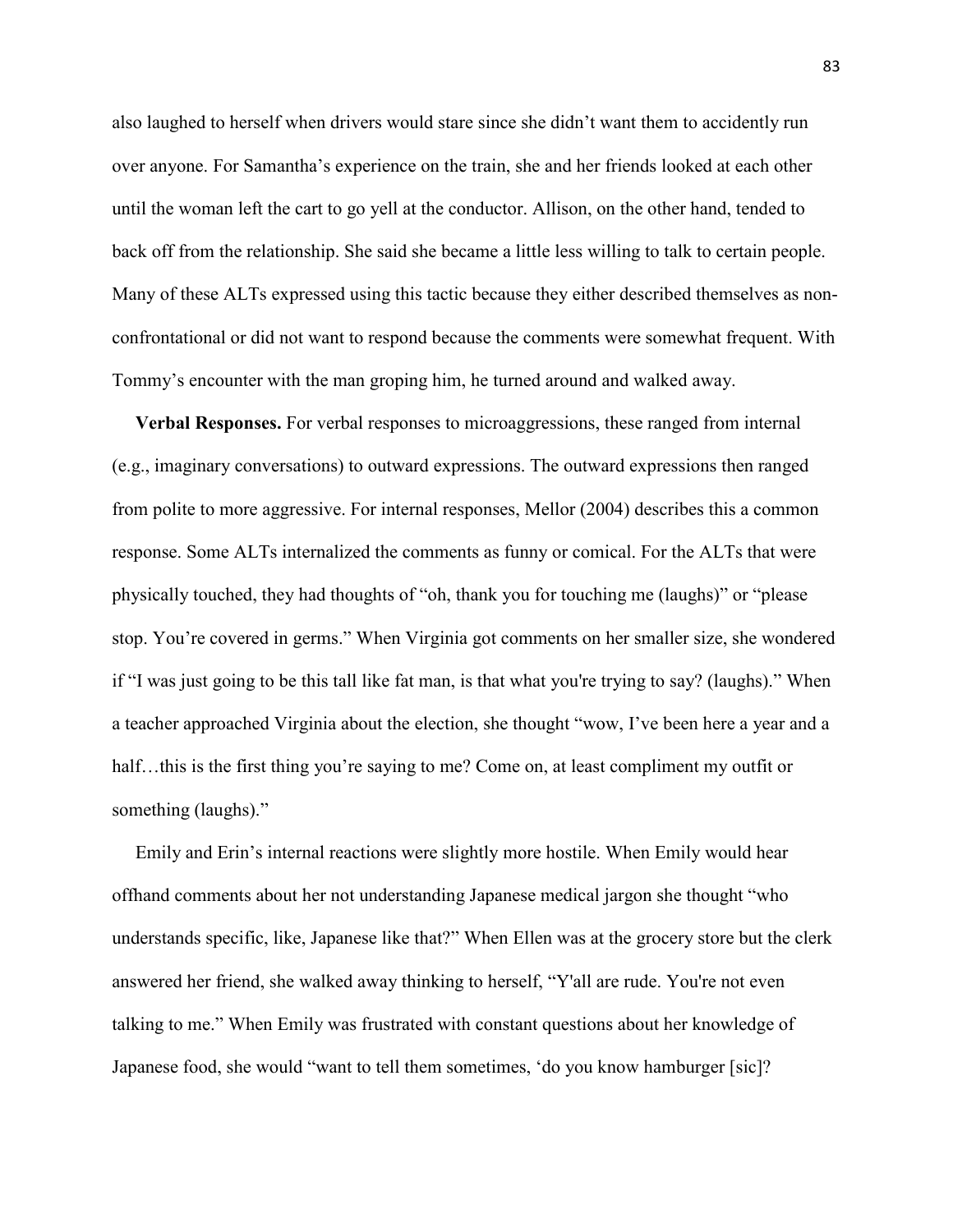(mockingly)"

 For verbal responses, many ALTs would take a simple, polite approach. When Malorie had a stranger stare at her on the train, she simply said, "*konnichiwa"* [hello]." For Samantha, when the teachers were talking about who should sit next to her, she chimed in saying she insists someone sit there. McKayla also took a simple approach to the tour guide who asked midway through his speech if she understood Japanese. She simply told him she understood Japanese. When Cassandra was being followed by a guy at a party, she tried to politely get out of the conversation until a friend intervened. With Cassandra's experience in the restaurant, she addressed the group as a whole saying that she wanted to keep the blinds up because it was nice and sunny outside. For Nicole and her principals and nurse's comments, she politely thanked them for helping her and apologized for bothering them. When James was complimented on his Japanese, he would say, "yeah, it's because I'm *hafu*",

 Sometimes the ALTs used the opportunity to educate others. When Heather's students wanted to know why their skin and hair were similar, she took it as "an opportunity to show them that Americans come in all colors all shapes all sizes and there are Japanese Americans." For Eric, he told his teachers "the word American, it means like a nationality. In America, there's a big difference between one's nationality and one's race." He could be both Hispanic and American. In terms of being called *hafu* James would elaborate, "I'm half-Japanese. Like, my mom is Japanese, and my dad is American." When Ellen got comments about Americans being big, she would explain, "people can be big because of their genetics...thyroid disease...because they just eat too much, like people in other countries are big too. It isn't just America."

 Other ALTs took a polite approach with some elaboration. When Malorie's students shouted "fat!" she politely agreed, "yeah I think this is a picture of an American guy.'" When her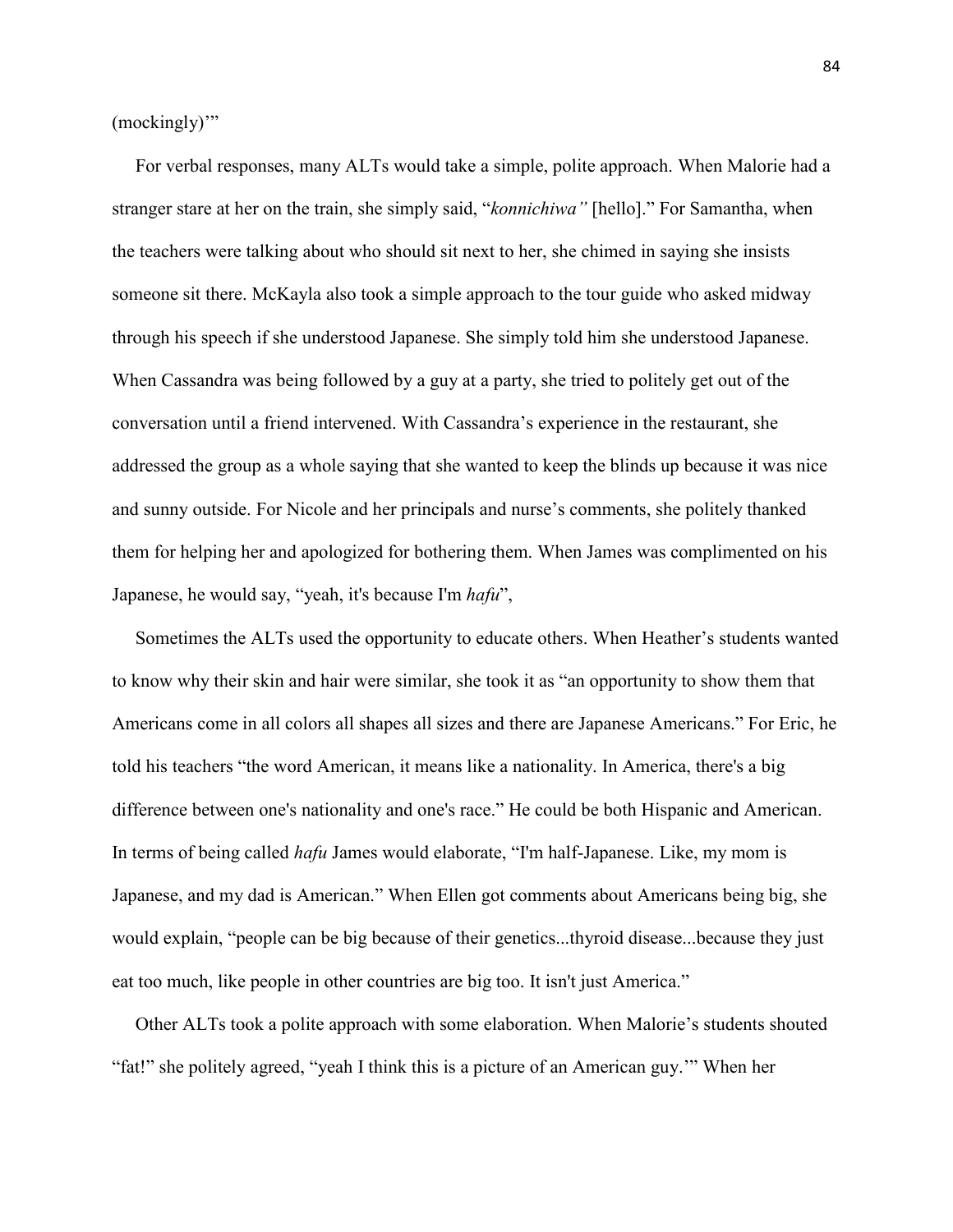students were surprised she accepted a Japanese snack, she told them "You're right. Maybe some, there are some, probably plenty of foreigners, who don't like *nori* [seaweed]...me specifically I happen to like it." For Emily's comments about food, she explained that she's from the Pacific Northwest so she loves seafood. When Eric was told Americans aren't good at math, he explained he took college credit classes in high school, so his math skills aren't as good since it's been a long time.

 Some ALTs would "make a joke" or "change the subject." For example, Louise would try to change the subject to something about "some fluffy music from Japan or this Space Center closing. Something fun." Damien would say, "yeah I've got a big stomach" or "well, Japanese portions are small." Brandon knows he's "a heavyset guy" and if people assumed all American's are fat, he would pull up pictures of his friends to show that he is the biggest one of the group. When Eric's teachers told him he was quiet for an American, he joked, "I'm sorry. I guess I'm just a strange American."

 Some ALTs would maintain neutrality and politeness about controversial topics. This was very common about the election. For example, Nicole gave reasons for why Americans might have liked or disliked Donald Trump or Hillary Clinton to maintain a neutral stance. When Allison was in Japan, her home state was attempting to legalize marijuana, civil unions, and gay marriage. When her teachers explained Japan's zero tolerance policy for drugs, she would commented, "yeah it's a plant. There are worse things out there, and this will be really good for the economy." She received mixed comments on the varying stances on gay marriage. However, one teacher said, "a man and a man together gives me the creeps. Why do gay people want to get married why can't they just be happy living together as friends?" At that point, she realized it was best to "agree to disagree. When asked questions about Pearl Harbor, Louise answered with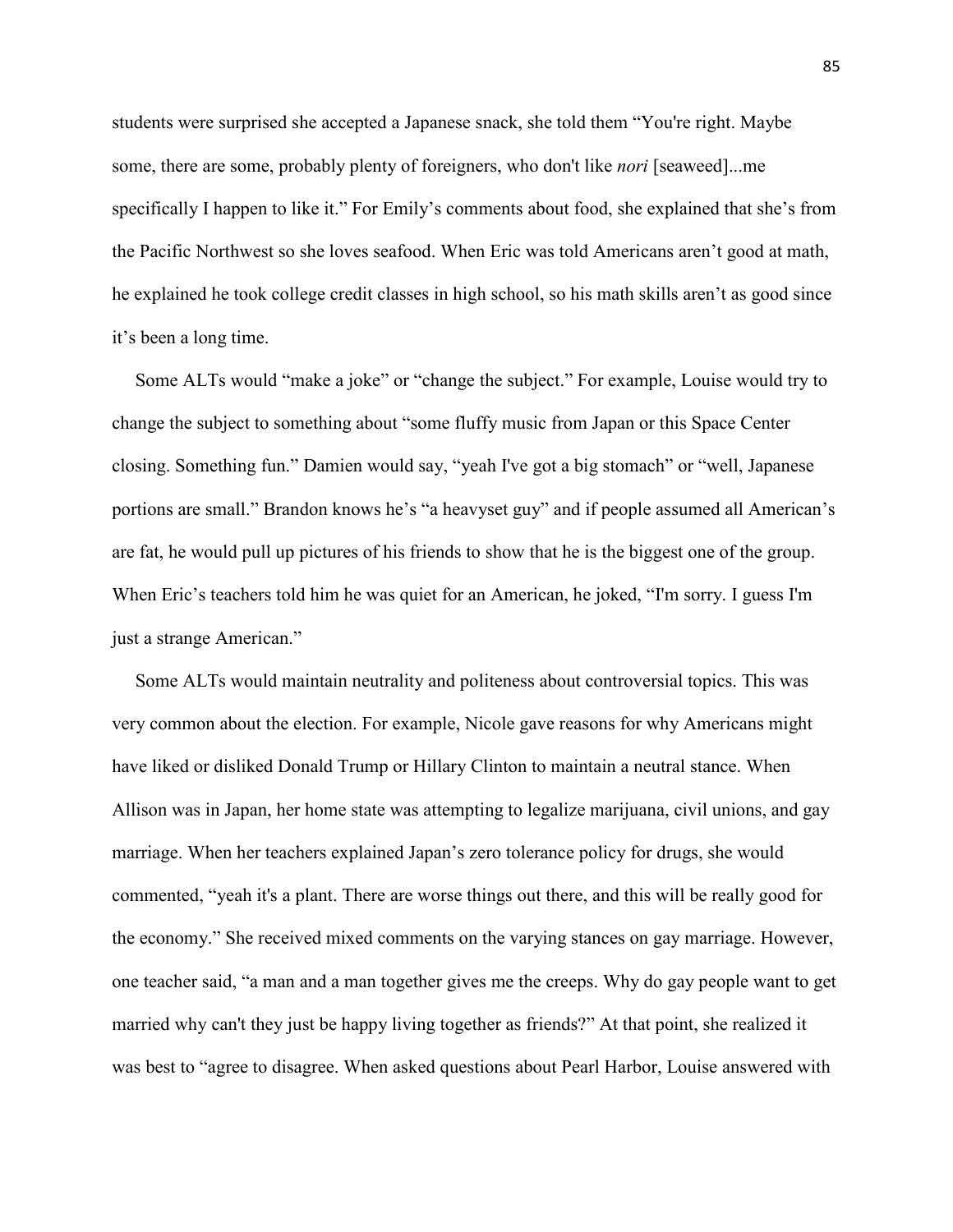"I think it was a good tactical move."

 Some ALTs took a slightly more aggressive verbal approach. When asked if she knew how to use the trains, one participant replied, "Yeah I've lived here for like 7 months of course I know how to use the trains." With comments on chopsticks, Chris used the simile, it's "like you going to America and every time you pick up a fork someone is exclaiming that 'oh you know how to use a fork.'" Louise confronted her teachers, especially since they knew she was Hawaiian, "Why?.You've seen me use chopsticks for a year."

 Sometimes ALTs admitted responding aggressively. When Virginia was jokingly called a slut, she told that teacher not to do that again,

 I was a little, I was little imbibed because it was late in the night. So, I was more kind of like "What? What the, what do you mean like you call me a slut? Don't ever call me that!" and then I heard somebody, I heard somebody on the side say like "Wow Virginia seems really loud right now"

Sarah's friends described her as the "least likely to take shit" of the ALTs in her area. When her student would make comments about telling her to go die, she would "start telling him, 'you first." When Louise's teacher asked her opinion about the atomic bombs, she would "turn it on him" and ask him, "Well, what about Nanking!?"

 Other ALTs took more unique approaches. At the restaurant, Chris put on a façade of being French, saying he couldn't read the English menu and needed a Japanese one. Some of Allison's students assumed she wore both colored contacts and glasses. She pulled out her contacts and said, "tell me if you see a difference" Louise would do her best "to be the most obnoxious one" while "refusing to speak Japanese" since her "friends get shit for no reason for being foreign." With Nicole's quarrel with her phone company, she had to continually explain to them "this is incorrect. This is not my name anywhere...That's not correct. My name is changed. I don't do that." She was very heated when talking about the story.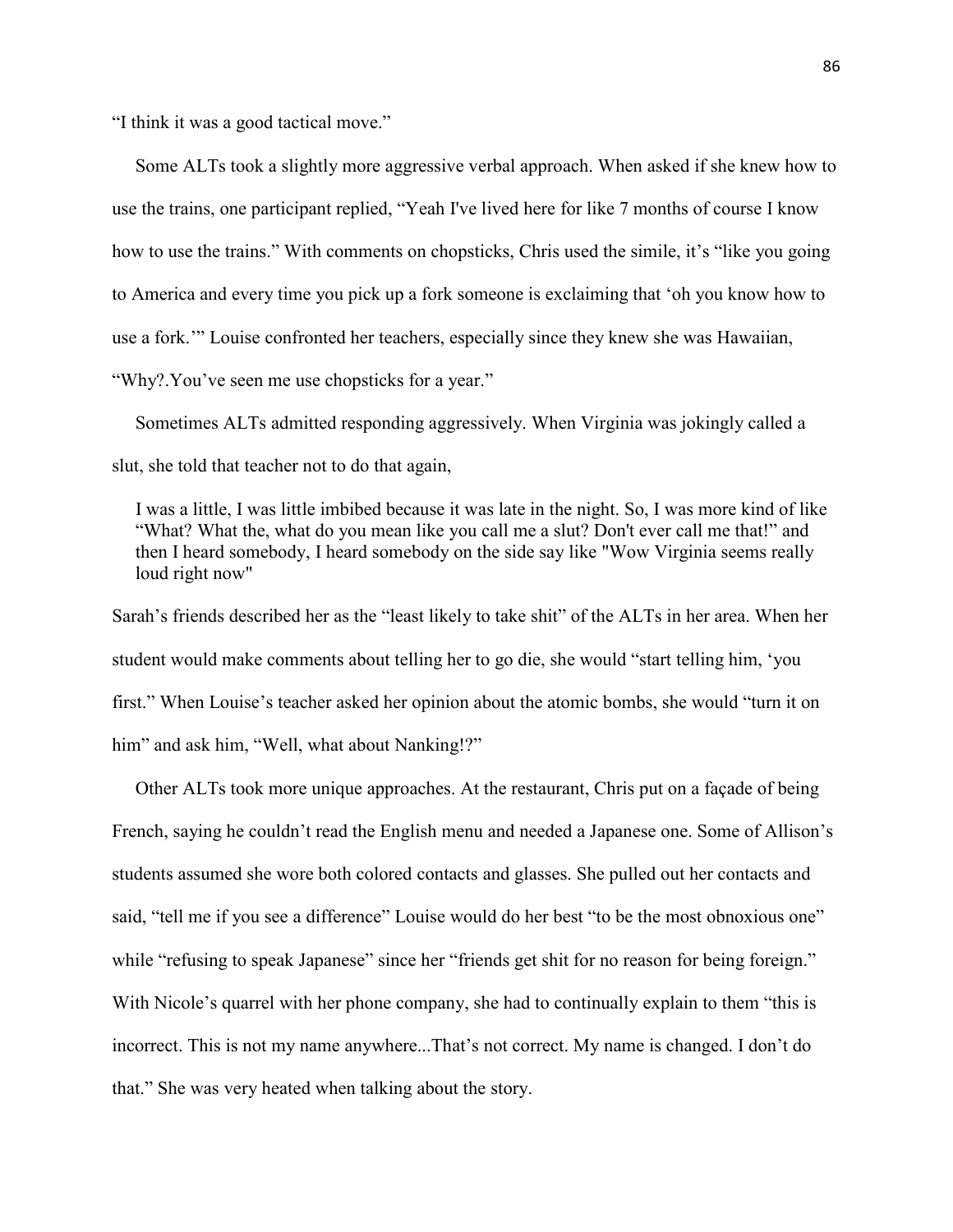**Narrative Analysis of Coping Mechanisms.** As part of the effort to answer RQ3, the researcher used a combination of Camara and Orbe's (2010) typology as well as Mellor's (2004) typology. The researcher found that assimilation was the most used coping mechanism, followed by accommodation. Separation was the least used tactic when it came to general microaggressions.

*Assimilation.* Assimilation coping mechanisms include emphasizing commonalities, developing positive face, censoring self, avertin controversy, and manipulating stereotypes. (Camara & Orbe, 2010). For emphasizing commonalities, when James heard comments about his Japanese, sometimes people would tell him they can't learn English or they could only ever speak Japanese. He would tell them, "[we're] all the same human beings. We have the same organs and you know neurotransmitters in the brain that stuff so we can all learn languages." Heather reinforced that "differences are great. Differences are good. It makes you strong"

 Another example is developing positive face (Camara & Orbe, 2010). Nicole used this tactic with her nurse and principal. She remained calm and polite, even though they assumed her pain and surprise was a cultural difference. McKayla also used this tactic even when her principal continually asked her if she were studying Japanese. She explained he would say this to her literally every day, but she could not say anything because of her social status at the school. Censoring self is a third nonassertive assimilation (Camara & Orbe, 2010). Sarah would use this tactic on the train if she was stared at for wearing headphones. Allison would use this tactic if people made assumptions about her likes or dislikes based on her being American. Chris used this tactic as he felt he didn't "have the competency to jump in and not come off as like super defensive and confrontational."

Averting controversy is a tactic where someone averts "communication away from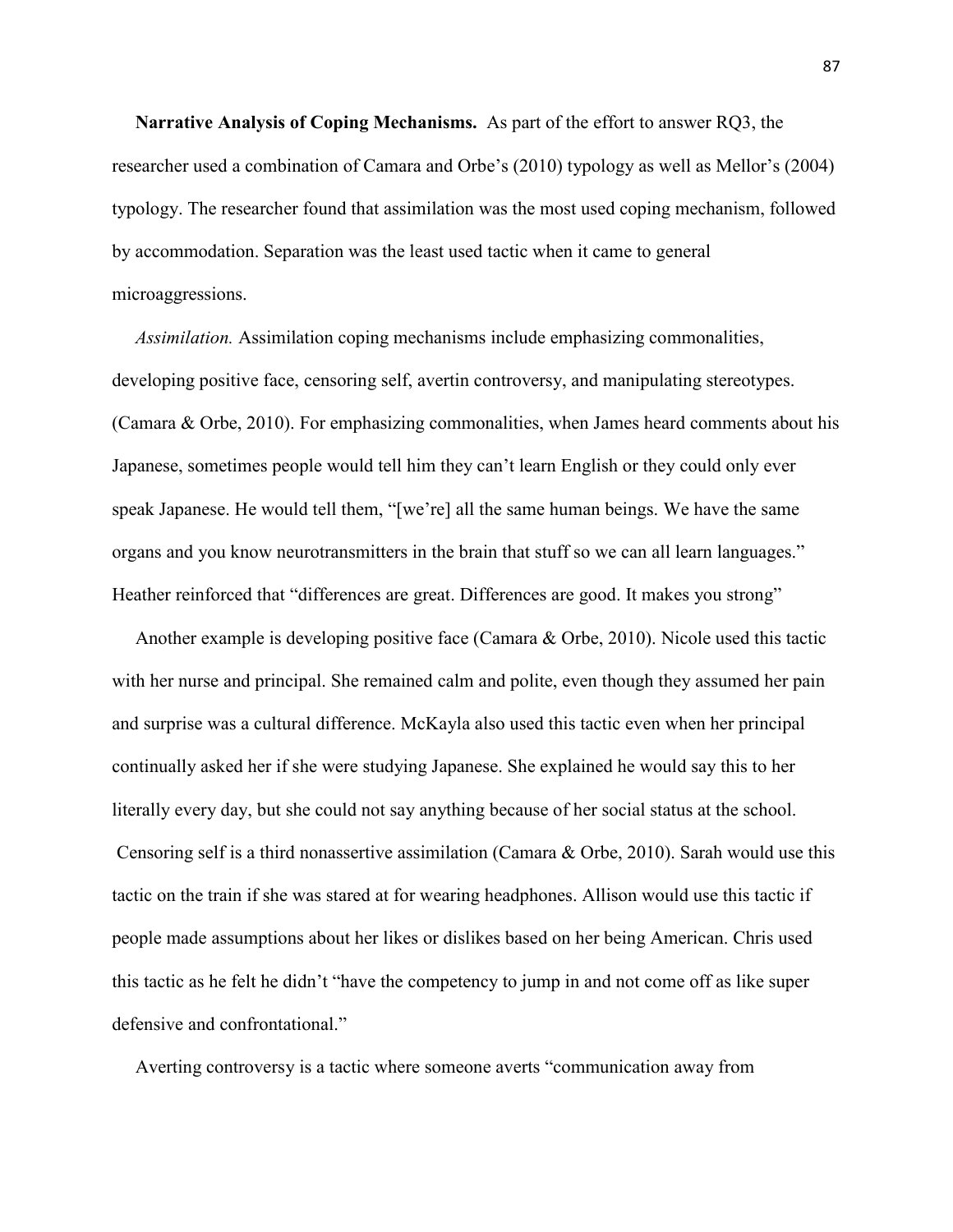controversial or potentially dangerous subject areas" (Camara & Orbe, 2010, p. 89). As for Louise, she would dodge questions and say, "that's not really interesting let's talk about something that's you know nice." For Chris, he wouldn't necessarily respond but instead "try to shut that line of thinking out [that] line of conversation down."

 Manipulating stereotypes would be a way of coping by "conforming to commonly accepted beliefs about group members as a strategic means to exploit them for personal gain" (Camara & Orbe, 2010, p. 89). There were two specific examples of this. For Louise, she would be as loud and obnoxious as possible around her more American looking friends so they would look better by comparison. For Hannah, people would ask her specific questions based on her home state. She said, "I get asked that all the time if I ride horses because I'm from Texas and like yeah of course I do. Or if I wear cowboy hats like yeah they start laughing because they know I'm joking."

 *Accommodation.* Dispelling stereotypes is where "generalized group characteristics and behaviors are countered through the process of just being one's self" (Camara & Orbe, 2010, p. 89). This was common for ALTs who did not confirm to the blonde-hair blue eyed stereotype that many Japanese have of Americans. For communicating self, this is interaction "in an authentic, open, and genuine manner" (p. 89). For many ALTs, they would start these kinds of conversations with "in my case" or "for me." For example, Nicole would "rephrase it like 'well in my home state'" or something similar. For comments about food, Sarah would "try to tell them like it's not always like that. A lot of the stuff you guys see on TV is the weird stuff or the fancy stuff."

 Utilizing liaisons is when an ALT would identify "members who can be trusted for support, guidance, and assistance" (Camara & Orbe, 2010, p. 89). It was very common for ALTs to go to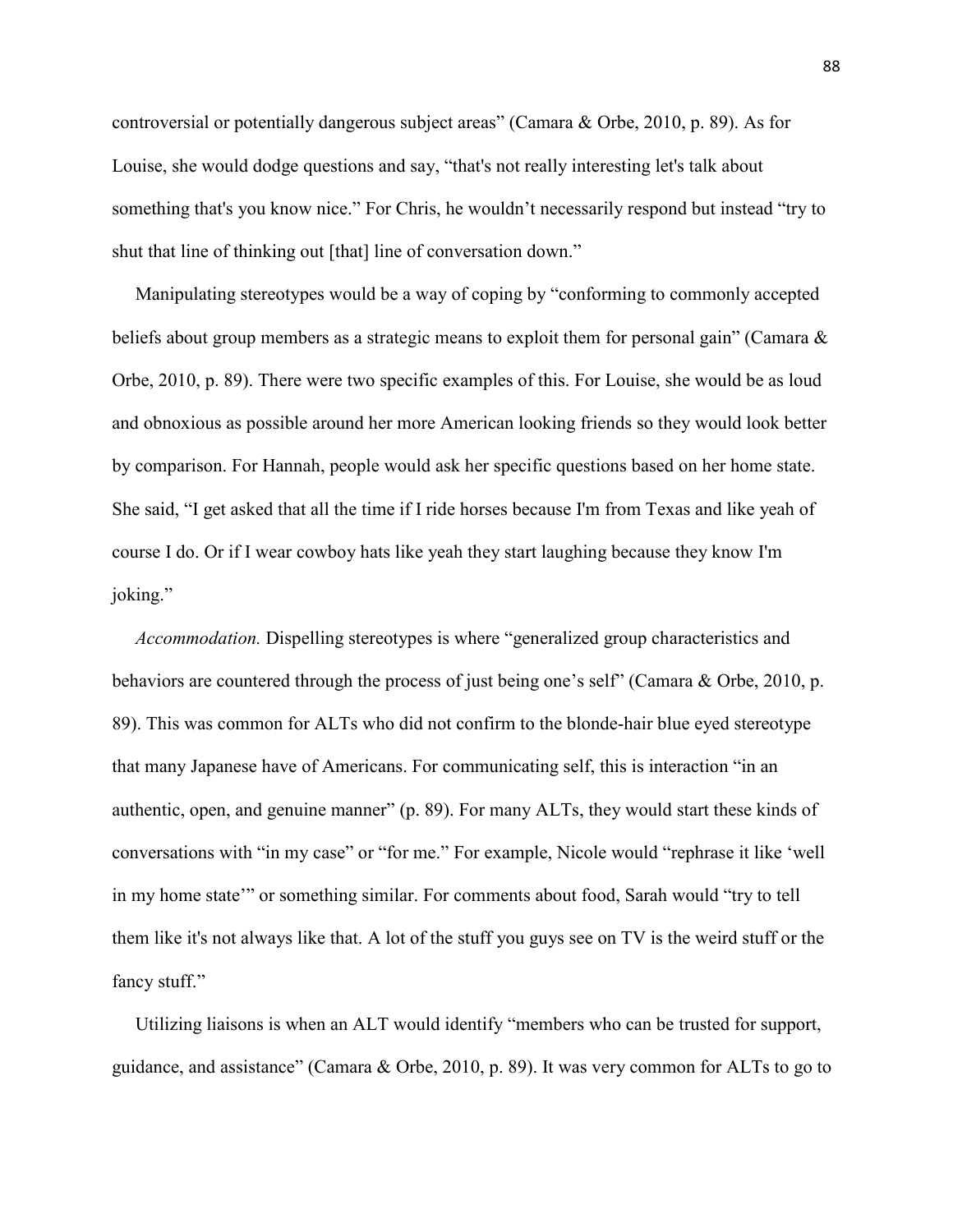their JTEs or supervisor for help. Some ALTs used this when they weren't sure what a comment meant, such as looking "unamerican." This tactic was also more common in terms of general culture shock if an ALT was unsure of how to do something. When Heather worked at the consulate, she offered herself as a liaison since she was a previous ALT and would tell them the resources that are available, such as hotlines specifically for ALTs run by ALTs. Heather also had to use this tactic when she was accused of stealing. She consulted with her JTE about the misunderstanding, and he acted as a mediator when she apologized to her principal.

 Educating others is when an ALT would take "the role of teacher in co-cultural interactions; enlightening dominant group members of co-cultural norms, values, etc." (Camara & Orbe, 2010, p. 89). This was the most common form of accommodation. McKayla felt she had a small victory when she would teach about Hanukkah. While her students and teachers wanted her to talk about Christmas, she wanted to show her Jewish heritage. She initially refused to talk about Christmas, but she eventually reached a compromise,

 I try to sort of reach a balance. We'll talk about Christmas, talk about New Year's, briefly mention Hanukah, show them a Sesame Street clip about it and then move on. They will not remember it the day after, but it makes me feel a little bit better to expose them.

Brandon used responding to a microaggression as a demographic lesson for his students. He said, "I blew their minds away. [with] how many people are not blonde hair blue-eyed in America...I had my kids vote...maybe only about 80 students guessed the right percentage." This tactic was the most common when talking about the election. Some ALTs would either present lessons or have discussions with their teachers about the American Electoral College and the popular vote to explain how Donald Trump became president.

 Confronting was a far less used tactic. Camara and Orbe (2010) describe confronting as "using the necessary aggressive methods…to assert one's voice" (p. 89). Allison used this when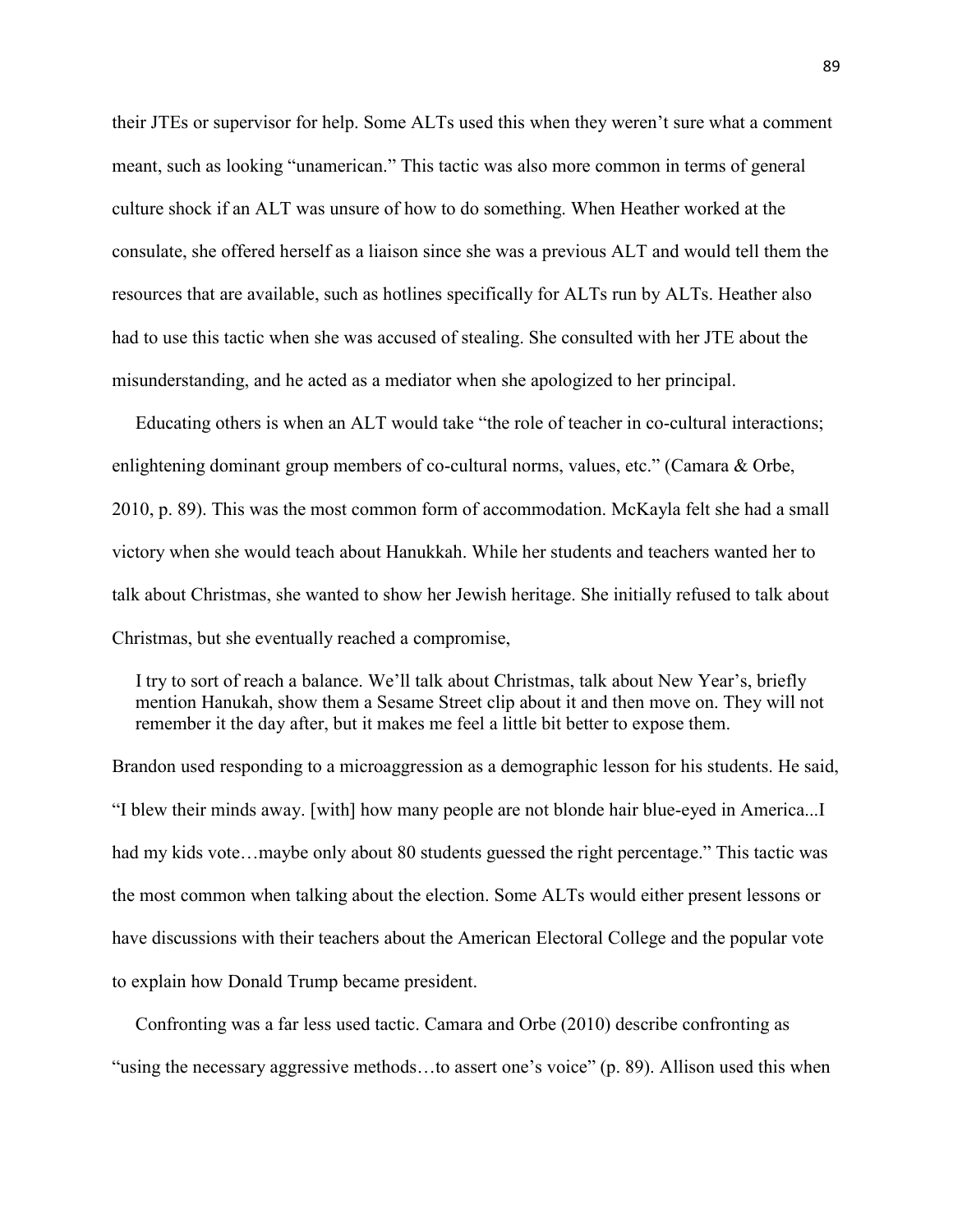she physically took out her contacts in front of her students. Ellen confronted her *jimun*, telling her "that's none of your business first of all, and we don't talk about other people's weight...it's a rude thing to do." In terms of her voiced opinion, she explained she would "tell someone if they like, like have done something to upset me, make a note not to do that."

 *Separation.* This was the least mentioned tactic by ALTs and the only example of separation was avoiding, which Camara and Orbe (2010) define as "maintaining a distance from dominant group members; refraining from activities and/or locations where interaction is likely" (p. 89). For example, when Ellen would continuously hear comments from the *taiko* teacher about her weight, she stopped going to that particular group and found a different one. Sarah had to avoid some of her more aggressive boys in the hallway to avoid similar confrontations and keep a professional face.

 **Workplace Microaggressions.** This section continue to answer RQ3 regarding the nonverbal and verbal responses to microaggressions. Last, it also evaluates what coping mechanisms ALTs use for these specific microaggressions.

 **Nonverbal responses.** For ALTs, they reported far fewer nonverbal reactions to workplace microaggressions than to general microaggressions. When Samantha was bothered by her teacher staring at her, she would say nothing. If his loud chewing or smelling of cigarettes bothered her, she would simply leave the room. For Sarah's encounter with the science teacher, she looked him directly in the eye without saying anything as a way to let him know she understood what he was saying. When McKayla was denied a job duty for a school event, she would "to figure out who's in charge" and just insert herself into it. When Heather was first accused of cheating, her natural reaction was to cry.

**Verbal Responses.** Like in response to general microaggressions, the verbal responses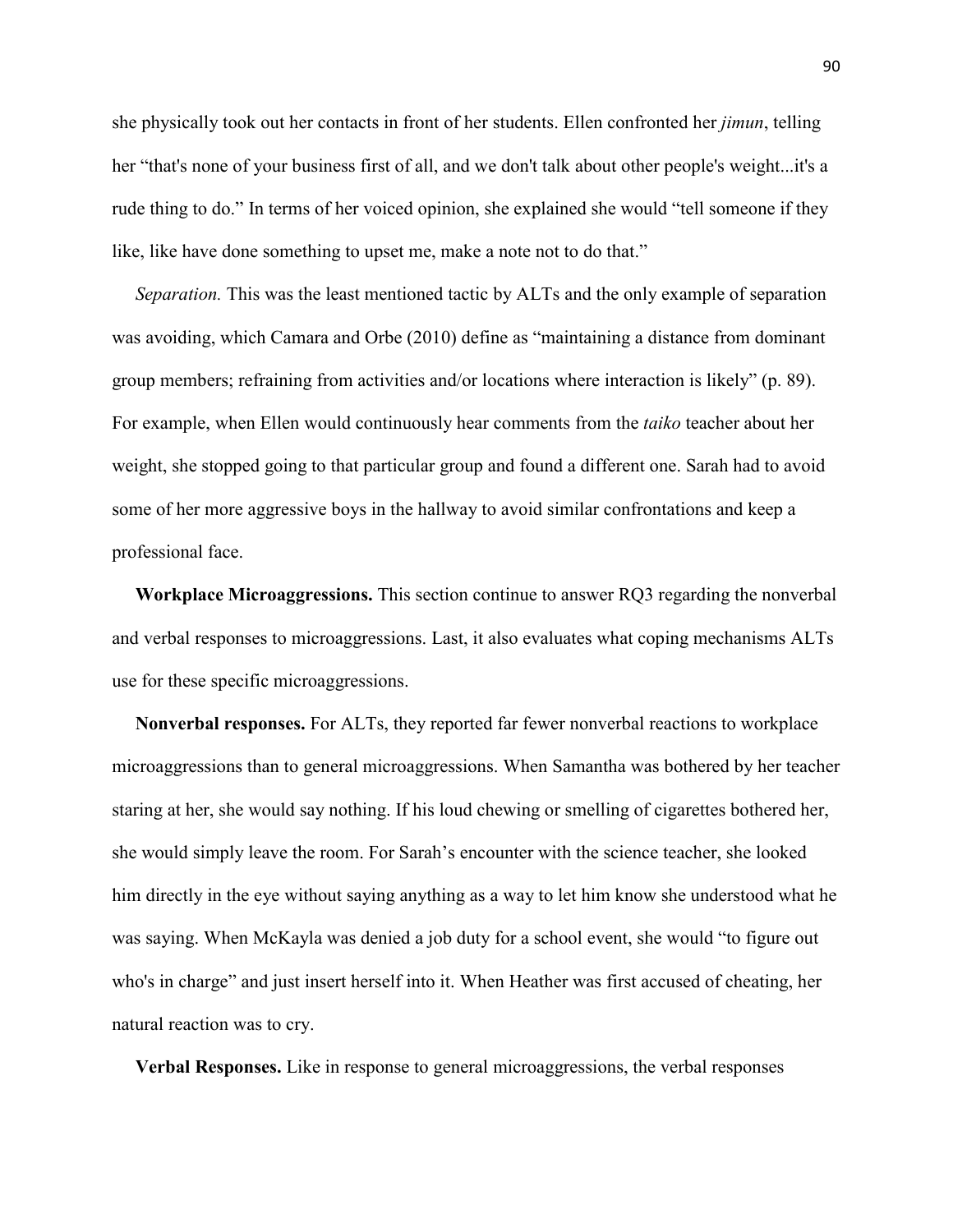included internal dialogue, polite responses, and more aggressive responses. For internal responses, ALTs also used humorous internal dialogue, but not to the same extent as general microaggressions. When Hannah wasn't allowed in the room for meetings, she thought, "it's like 'okay I didn't want to listen to it anyways' (laughs)." The internal dialogues showed more confusion or attempts to understand the situation. When Ellen's vice principal told her to remove her hat inside the staffroom, she was confused and thought people can wear hats for many reasons, hers being that her ears were cold. For her clothing, she thought to herself she has worn the same outfit to her junior high with no issue and wondered why it was now a problem. For some of Grace's instances with her boss, she thought to herself, "why are you talking about our responsibilities as a teacher...when you guys like, just cut off two of them on contract and [they] can't go anywhere." This thought occurred after she, and other ALTs, attempted to reach out to the boss about problems with the syllabus that escalated into whether or not ALTs could perform their job duties.

Some ALTs would politely give straightforward responses. Ellen explained she was planning to take it off before going to class. Emily explained that for her, straightening her hair was styling and took too much time. When Emily was told she wasn't a real teacher, she responded with "I'm not a homeroom teacher definitely. I do agree with that." For Emily, she explained to her teachers that while working on SDC conference was not for the school per se, she was an employee of the prefecture, and what she was doing would be beneficial for both ALTs and JTEs that also work in the prefecture. Cassandra said if her students referred to her as *chan*, she would correct them by reminding them she is their teacher (but she has not said anything to her teachers about their use of it).

ALTs were least likely to use more aggressive verbal responses. However, there were three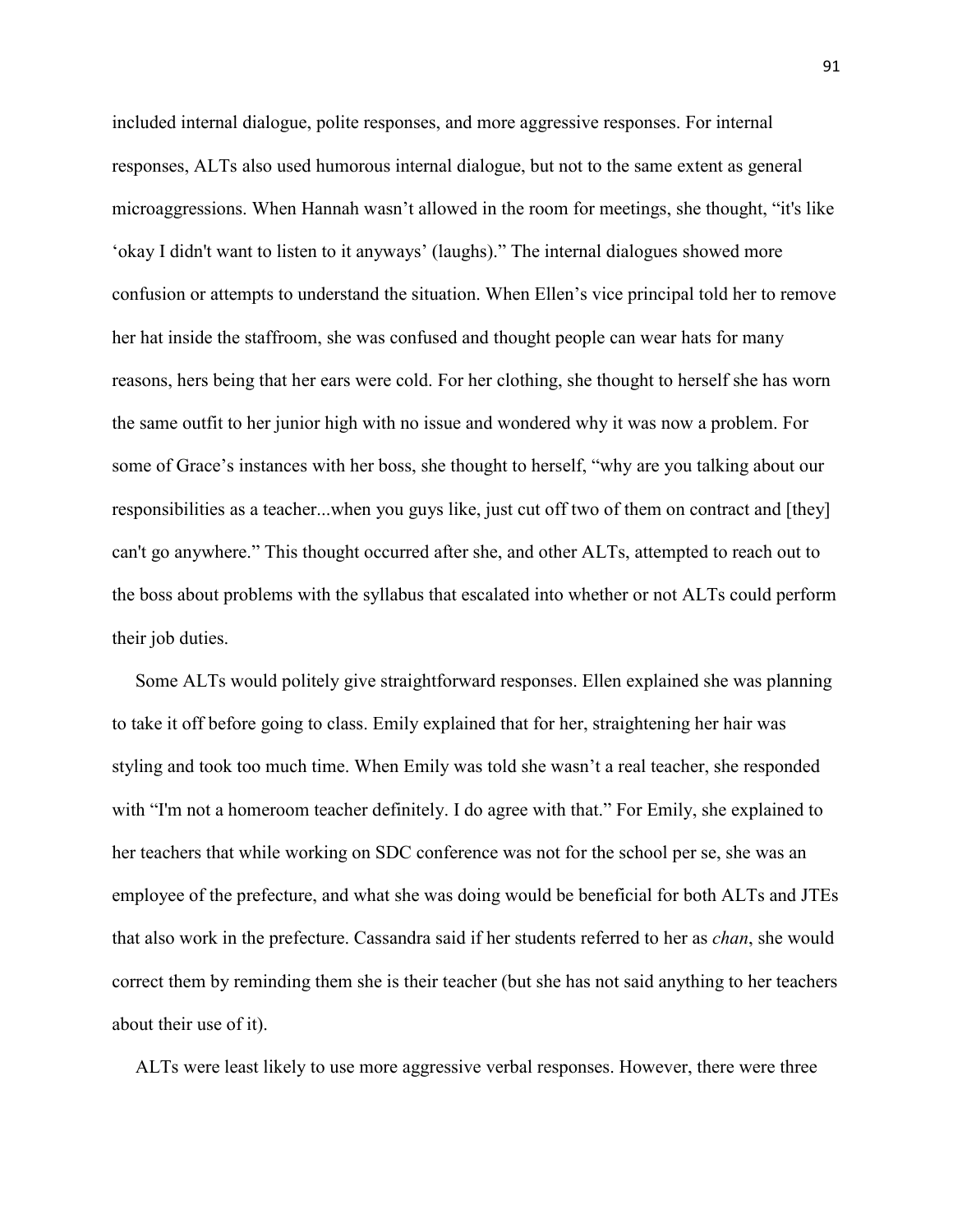ALTs that used this frequently, especially Grace. When her boss said she couldn't sit with the other ALT, she first ignored it but later told her she has "an international understanding problem" McKayla said she put an end to the use of *chan* "very quickly." When Hannah was told she wasn't required to help with graduation preparation she said, "I'm like 'no seriously. I'm a hundred percent bored right now. Can I please help.'" When she was still told no, she got out her stapler to emphasize she was happy and ready to help.

 **Coping Mechanisms.** For workplace microaggressions, ALTs were actually more likely to use accommodation than assimilation. However, assimilation shortly followed accommodation, followed by separation, the least likely to be used. However, it should be noted that not only did ALTs use more accommodation, they also used a variety of different accommodating tactics.

For workplace microaggressions, no ALTs used the mechanism of emphasizing commonalities. Under other categories of nonassertive assimilation, ALTs used a mix of developing a positive face, avoiding controversy, and censoring self. For developing positive face, James, for example, "adapted to it" and expects it yet it doesn't hurt his motivation. Instead, he draws "energy from the kids." Using this tactic, he finds it "so much easier to be energetic. It's great."

 Cassandra had to employ two different tactics when she was incorrectly addressed approaching and censoring. If her students used *chan* she would politely correct them (developing positive face) but for her teachers she would censor herself because of her ALT status. James said he would also censor himself. While he wanted to ask his JTEs about meeting before class for lesson preparation, he felt it would be disrespectful to do so since this JTE is also his boss. He tried approaching his  $12<sup>th</sup>$  grade teacher to have a meeting about attending class more, but this did not yield any results.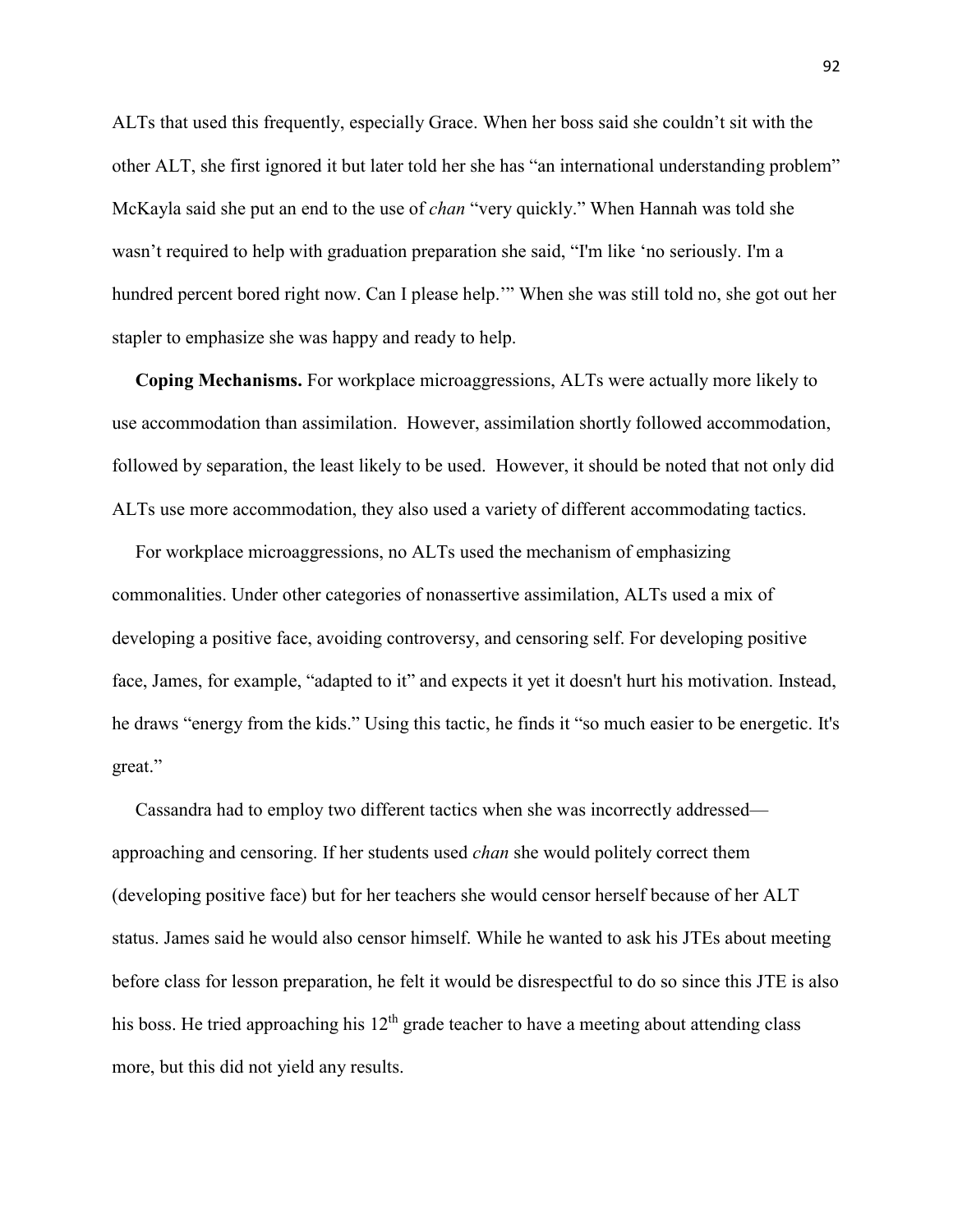For the female ALTs that had comments on their clothing, they mostly used mirroring, which Camara and Orbe (2010) say is an assertive assimilation tactic to adopt to codes to make their own identity less, or completely, invisible. Maria had to buy a completely new wardrobe while Erin wore shoes to cover her tattoo. Ellen only used this for the instance with her hat, but refused to change the way she dressed.

 The two most common types of coping mechanism for workplace microaggressions were bargaining and intragroup networking. Bargaining is either covert or overt agreement to ignore differences (Camara & Orbe, 2010). This was for both teaming-teaching with the JTE or the ability to make lesson plans. For example, Malorie knew she was "just going to have to change tactics" because she recognized the differences in their teaching styles. Nicole would try "to find out what the JTEs prefer and had better luck" (e.g., finding which teachers preferred drilling exercises over games, and vice versa). Sarah was a little more pushy and would directly present activities "that worked in the past" since she knew this particular JTE liked games for activities.

 Intragroup networking is "identifying and working" with others to "share common philosophies, convictions, and goals (Camara & Orbe, 2010, p. 89). Grace used this to try and help change the syllabus when she and other ALTs felt it was too difficult for the students' grade level. In another case Grace and her co-workers wrote goals for the lessons. She suggested they should write the lessons for the year as a whole. While her intentions were good, this did eventually backfire. McKayla was extremely successful in using this tactic, as was Brandon. McKayla began by bringing up her concerns for the speaking test. She said, "I don't even know when the transmission happened but at some point there was like, 'everything is yours. Just tell us when…and where and we'll take it." Brandon brought up what he felt was a stigma that students English was getting worse and students were "not learning to comprehend, they're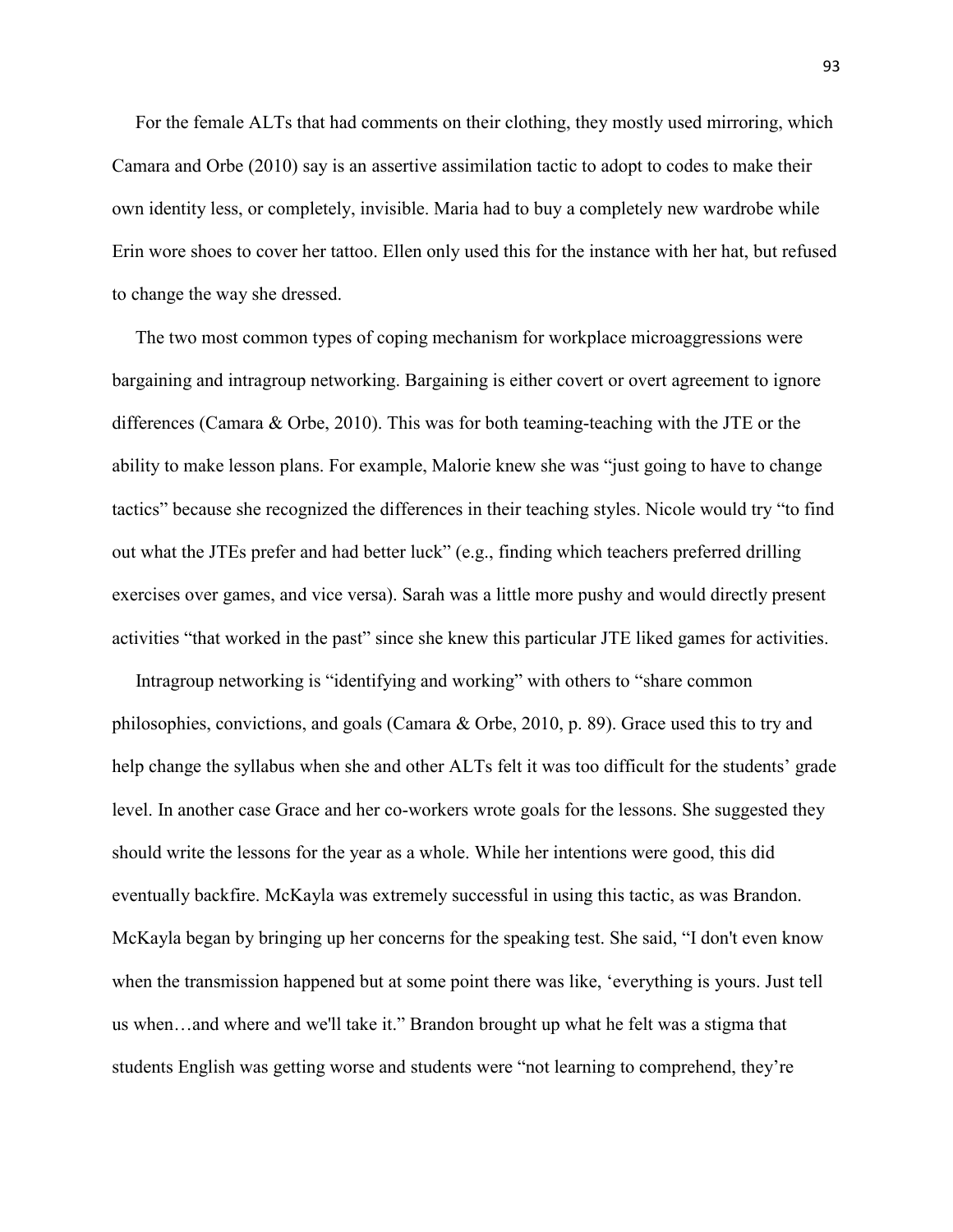learning to test." He created a Mad Lib game from their elementary textbook. The teacher loved the activity, and Brandon said he felt it gave him "validity in the classroom."

 A form of nonassertive accommodation is to increase visibility which Camara and Orbe (2010) describe as "covertly, yet strategically" creating a presence (p. 89). Allison used this to "get more involved in clubs" or ask if she could take on more duties or responsibilities to help teachers and students. Other ALTs used this when they would insert themselves or try to be more involved in school activities even though they were initially told "don't worry about it" or "it's okay." Brandon had a very unique strategy,

 I have a whiteboard where the teachers put magnets when they need me for class and now every other teacher can see what I'm doing and I haven't had a comment since that's been put up there because I average more classes then some of them do every day. A few ALTs would use the nonassertive separation tactic of separation.

Ellen would use this by averting eye contact in the staff room for fear of judgment. Louise would use this tactic for certain teachers, but for the teacher that sits next to her she knows this is not possible since "avoiding him, avoiding talking to him will look bad."

 The three least used tactics were maintaining barriers (assertive separation), embracing stereotypes (assertive separation). and extensive preparation (assertive assimilation). Tommy was the only ALT to use the assertive separation tactic of maintaining barriers. Camara and Orbe (2010) describe this as using verbal or nonverbal cues to separate oneself from the dominant group. He explained why he felt he didn't want to be labeled as Japanese and he "won't play that game" in terms of passive-aggressive comments.<sup>3</sup> Louise embraced stereotypes by wearing bright colors, dying her hair, and giving an overall "Miss Frizzle" attitude while at school so

l

<sup>&</sup>lt;sup>3</sup> In Japanese culture, it is common to ask a questions as a way to indicate someone is doing something inappropriate. For example, being asked "Aren't you cold?" may be a way to indirectly say someone's work attire is showing too much skin, such as short sleeve shirts.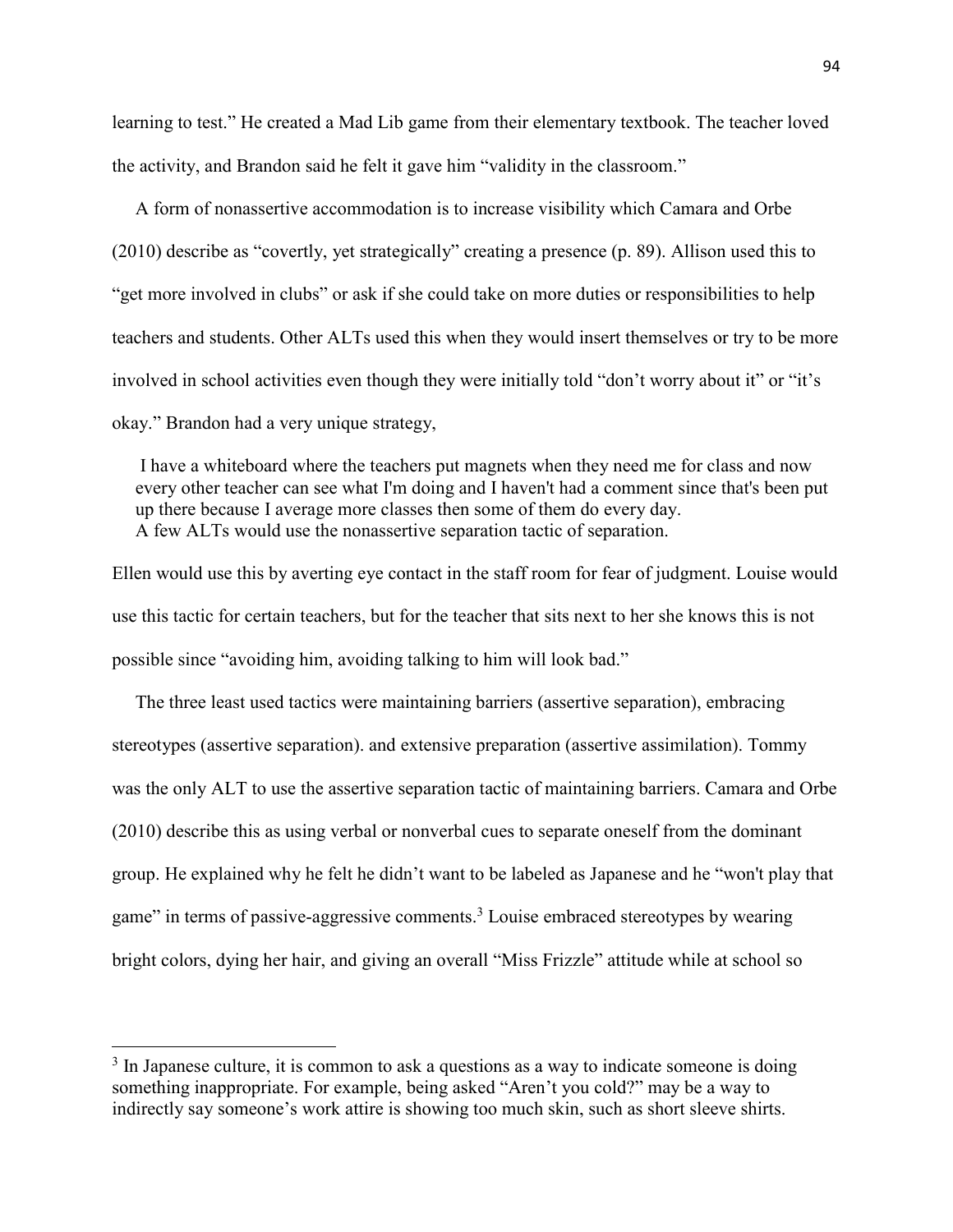other ALTs might look better by comparison.<sup>4</sup> James was the only one that used extensive preparation due to his background. He described a time when his backpack was moved at school after putting it on a shelf,

 In my opinion, a Japanese way of saying please don't put your backpack here and they're not going to tell you directly so if I didn't have my half Japanese upbringing I would have been like what the hell is this passive-aggressive stuff.

# **Job Satisfaction and Feelings of Understanding and Misunderstanding.**

 Research question 4 asked, "Is there a correlation between an ALT's job satisfaction and the frequency and emotional valence of workplace microaggressions?" Before testing for this relationship, this section starts by exploring ALTs overall job satisfaction and finding what parts of their job they are either satisfied with or dissatisfied with. Then, it examines the relationship between job satisfaction and the frequency of workplace microaggressions. Next, the study investigates possible correlations between job satisfaction and FUM. The most common specific emotions are identified. Finally, demographics are investigated.

 Overall, ALTs reported an average score of 58.62 (*SD =* 10.56) for job satisfaction. ALTs were mostly likely to report being disappointed in taking the job (*M =* 4.65, *SD =* .86) (see Table 7). Following that was definitely disliking work (*M =* 4.15, *SD =* 1.13). Behind these items were feelings of the job being unpleasant, finding enjoyment in work, feelings like days will never end, and feeling satisfied for the time being, respectfully. This suggests that ALTs are somewhat divided on how they feel about their current job. Table 6 breaks down how strongly ALTs disagreed or agreed with the items on the scale.

l

<sup>&</sup>lt;sup>4</sup> Most Japanese female teachers are expected to wear neutral or darker colors, particularly black or navy. Wearing bright colors are far less common.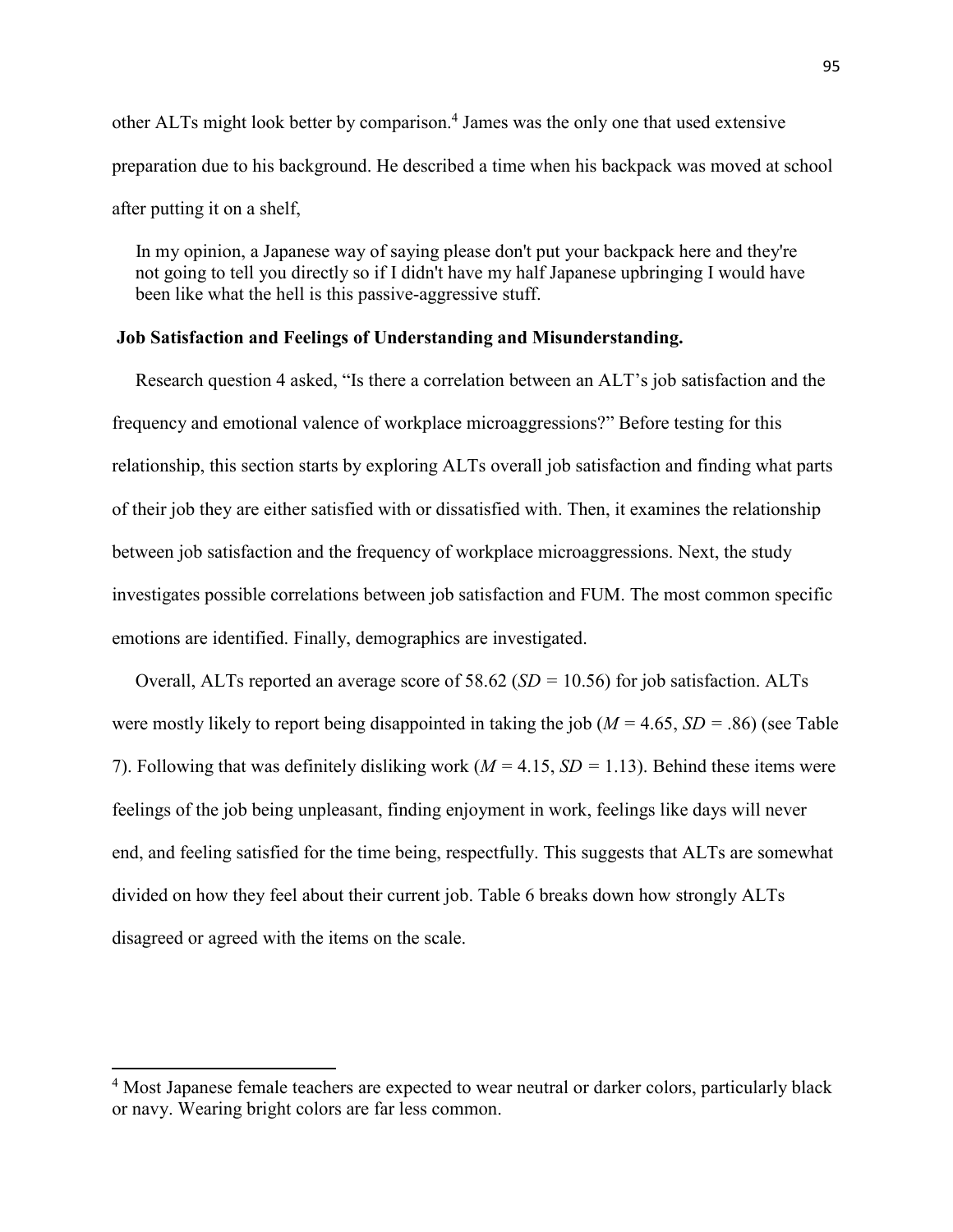|                                    | $\overline{M}$ | SD    |
|------------------------------------|----------------|-------|
| <b>Overall Job Satisfaction</b>    | 58.62          | 10.56 |
| Like a hobby                       | 2.44           | 1.182 |
| Interesting enough                 | 3.09           | 1.28  |
| Friends are more interested        | 3.43           | 1.71  |
| Unpleasant                         | 3.94           | 1.00  |
| Enjoy work over leisure            | 2.17           | .919  |
| Often bored                        | 2.99           | 1.25  |
| Fairly well satisfied              | 3.27           | 1.89  |
| Force self to work                 | 3.65           | 1.15  |
| Satisfied for time-being           | 3.76           | .896  |
| No more interesting than<br>others | 3.48           | 1.11  |
| Definitely dislike                 | 4.15           | 1.13  |
| Happier than most people           | 3.37           | 1.07  |
| Enthusiastic                       | 3.55           | .943  |
| Days will never end                | 3.77           | 1.07  |
| I like my job over colleagues      | 3.06           | .848  |
| Find enjoyment                     | 3.84           | .784  |
| Disappointed in taking job         | 4.65           | .860  |

Table 7 *Descriptive Statistics on Overall Job Satisfaction by Individual Items*

 A Spearman's rho test showed that a negative relationship between job satisfaction and the total number of workplace microaggressions approached significance ( $r_s$  = -.192,  $N = 95$ ,  $p$ ) = .06). In testing whether or not a significant relationship existed between the frequency of individual microaggressions and job satisfaction, a series of Spearman rho correlations were run. No significant relationships emerged for individual items. Although none were significant, one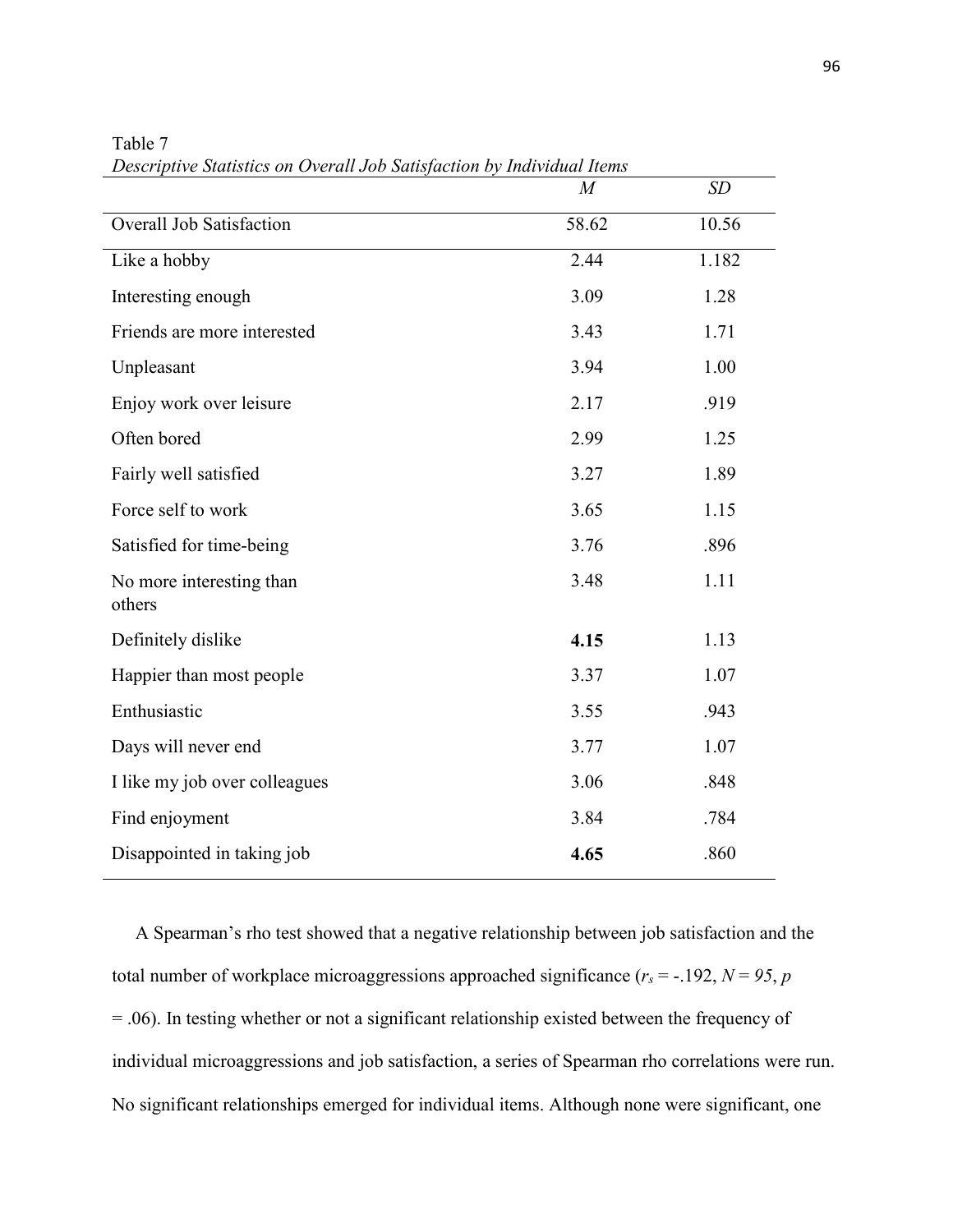approached significance: being treated differently than a Japanese co-worker,  $(r_s = -177, N = 95,$  $p = .08$ ).

 A bivariate correlation test between job satisfaction and workplace FUM showed a positive correlation ( $r = 0.237$ ,  $p < 0.05$ ). The more satisfied an ALT was with his or her job, the more likely he or she would feel the emotion of satisfaction in response to microaggressions ( $r = .222$ ,  $p < .05$ ). There was also a negative correlation between dissatisfaction ( $r = -0.213$ ,  $p < .05$ ) and the emotion of incompleteness ( $r = -0.206 \, p < 0.05$ ). ALTs with lower job satisfaction were more likely to report higher amounts of both of these emotions.

## **Intercultural Communication Effectiveness**

 Research question 5 asks, "Is there a relationship between an ALT's intercultural communication competency (i.e., successful interactions with people from a different culture) and the frequency and emotional valence of experienced microaggressions?" This section starts by reporting ALTs' intercultural communication competency based on ICE and investigating the relationship with ICE and FUM for general microaggressions. Then the focus shifts to workplace microaggressions, and the relationship between the valence associated with workplace microaggressions and ICE. Finally, demographic differences are investigated.

 **ICE.** Overall, ALTs reported an average ICE score of 25.58 (*SD* = 3.78). ALTs were most likely to report they found it easy to get along with people from other cultures (*M =* 4.13, *SD =* .747). From there, they also reported finding it easy to talk to people from other cultures (*M =*  4.03, *SD =* 2.31). They were least likely to report being afraid to express themselves (*M =* 2.31,  $SD = 1.03$ ). Table 8 shows the breakdown of the individual items.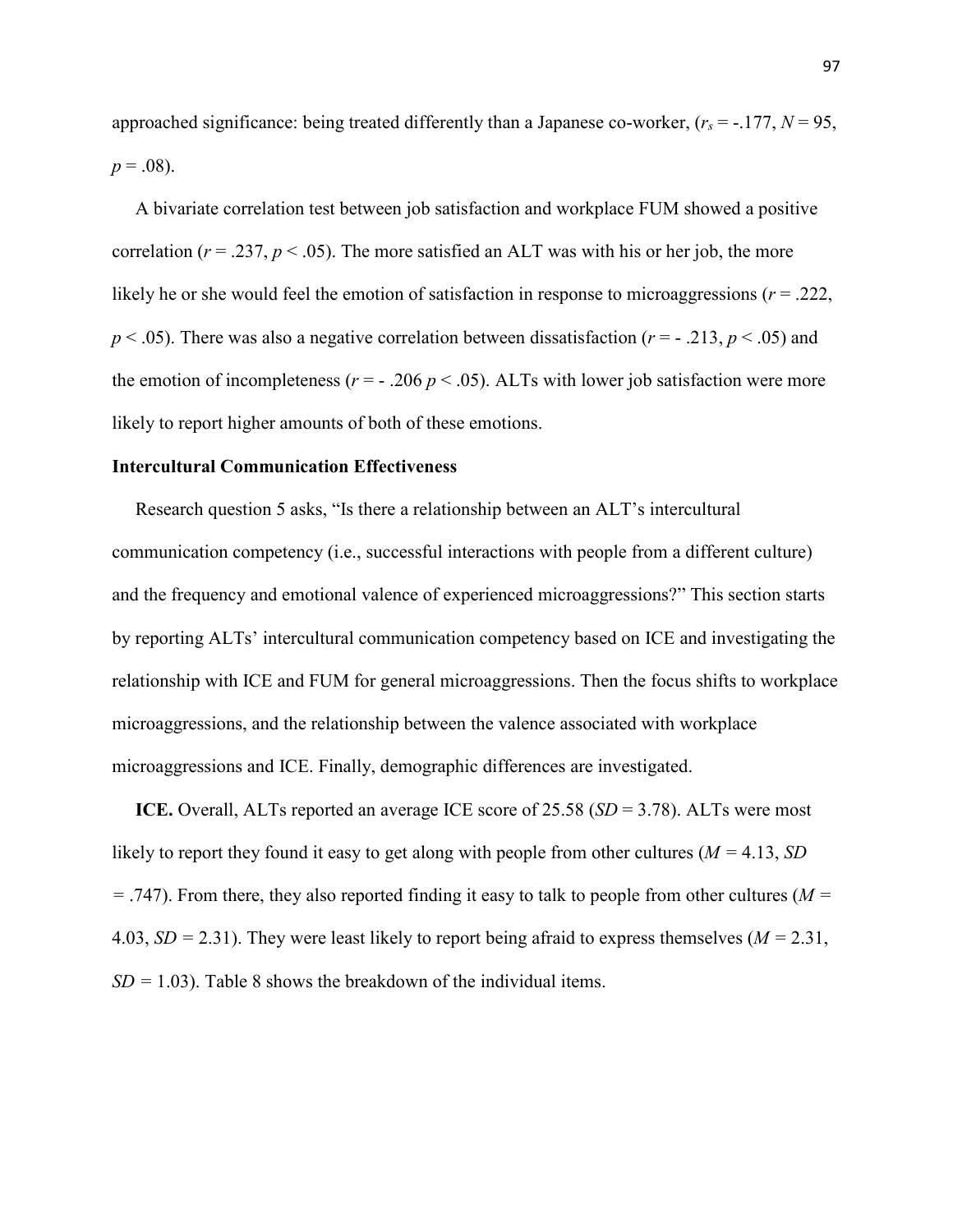| Item                                    | M     | <b>SD</b> |
|-----------------------------------------|-------|-----------|
| ICE                                     | 25.58 | 3.78      |
| Easy to talk to                         | 4.03  | 2.31      |
| Afraid to express myself                | 2.31  | 1.03      |
| Easy to get along                       | 4.13  | .747      |
| Able to express myself clearly          | 3.28  | .975      |
| Able to answer questions<br>effectively | 3.49  | .966      |
| Relaxed during interactions             | 3.37  | .826      |
| Best way to act is to be myself         | 3.59  | 1.01      |

Table 8 *Descriptive statistics of ALTs score for ICE*

 **ICE and frequency of general microaggressions.** A Spearman's rho showed that overall there was no significance between ICE and the perceived frequency of all the general microaggressions combined,  $r_s = -121$ ,  $N = 95$ ,  $p = 0.24$ . The same was true for workplace microaggressions,  $r_s = -180$ ,  $N = 95$ ,  $p = .08$ . However, looking at the individual microaggressions, only the specific microaggression of being told Americans are loud, *rs* = -.236,  $N = 95$ ,  $p < .05$ , was significantly related to a person's ICE score.

 **ICE and emotional responses to general microaggressions.** A Pearson's correlation found a significant positive relationship between ICE and FUM ( $r = .246$ ,  $p < .05$ ). This tells us that since higher FUM scores are associated with more positive emotions, people who report higher levels of ICE also report more pleasant emotional valence associated with microaggressions. Looking at the specific emotions, there was a negative correlation between dissatisfaction and ICE  $(r = -0.221, p < 0.05)$ . ALTs with more ICE were less likely to feel this emotion. However, there was a positive correlation between acceptance and ICE,  $(r = .209, p < .05)$ . The more ICE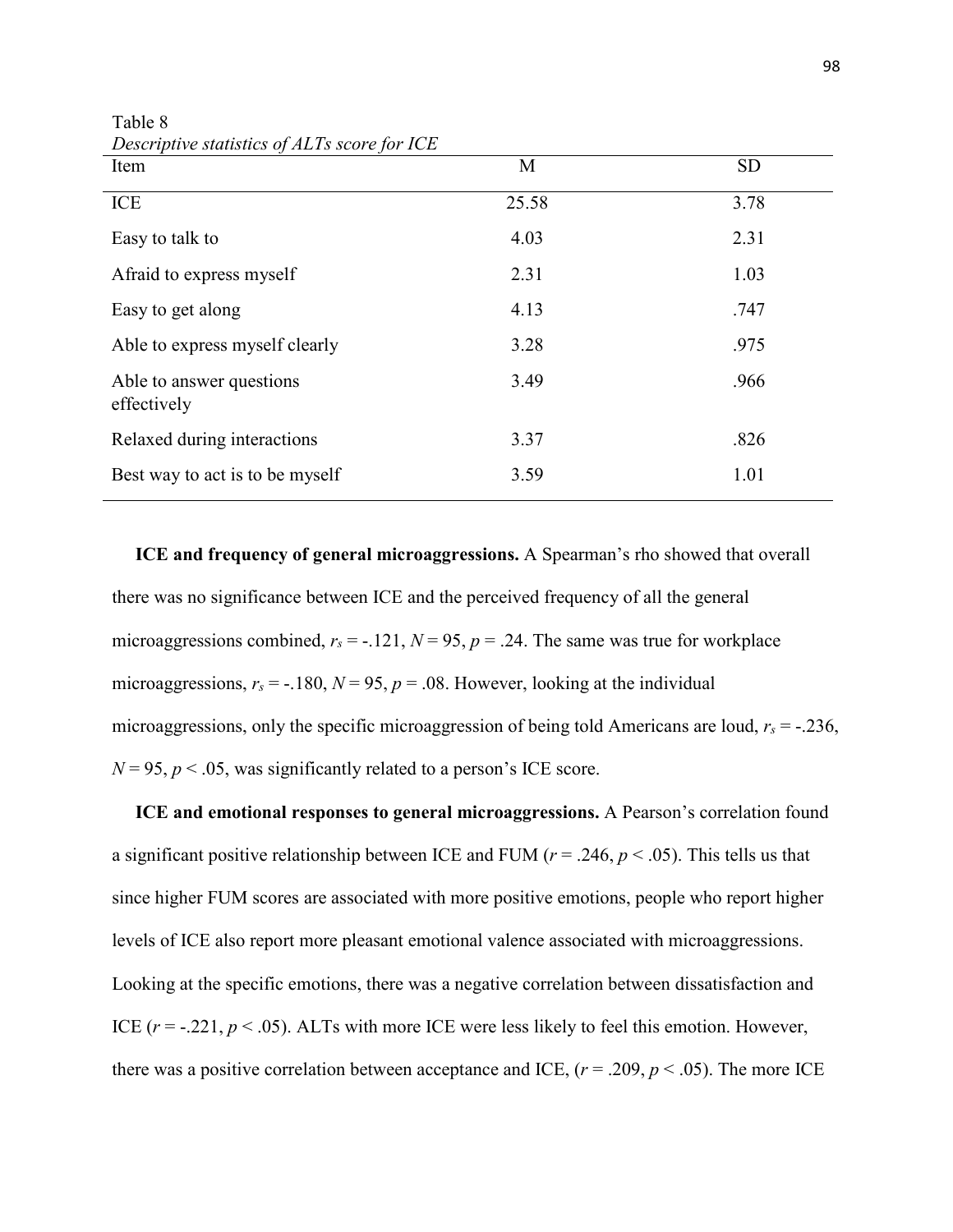an ALT has, the more likely he or she is to experience feeling acceptance.

 **ICE and frequency of workplace microaggressions.** A Spearman's rho correlation test showed that ICE and the frequency of workplace microaggressions approaches significance,  $r_s$  = -.180, *p* = **.**08. Although not statistically significant, this suggests that the more ICE an ALT has, the less likely he or she is to perceive experiencing workplace microaggressions. However, a breakdown of the individual items showed some statistical significance. There was a negative correlation with the microaggression of a co-worker being unfriendly or unwelcoming ( $r<sub>s</sub>$  = -.430, *p* < .001). The same was true for ALTs being told they did not work as hard as a Japanese colleague  $(r_s = -3.22, p < .01)$ , being told they wouldn't understand the Japanese education system or way of teaching  $(r_s = -.312, p < .01)$ , being treated differently than a Japanese coworker  $(r_s = -.329, p < .01)$ , and being told they are not a real teacher  $(r_s = -.378, p < .01)$ . All instances suggest that ALTs with lower ICE will perceive experiencing these microaggressions more often.

 **ICE and emotional responses to workplace microaggressions.** A Pearson's correlation test showed that ICE and FUM for workplace microaggressions approached significance  $(r = .200, p)$ = .052). Although not significant, it suggests that the higher the ALTs ICE, the more positive their emotional reactions may be. A second Pearson's correlation test looked at the individual emotions and found some statistical significance. Discomfort  $(r = -0.252, p < 0.05)$  and insecurity  $(r = -.252, p < .05)$  each had a negative correlation with ICE. ALTs with higher levels of ICE were less likely to report feeling these kinds of emotion. These two emotions were not present for general microaggressions. However, there was a positive correlation between ICE scores and feeling good ( $r = 0.211$ ,  $p < 0.05$ ). Those with higher levels of ICE were more likely to report feeling good. This emotion was also not present for general microaggressions. This suggests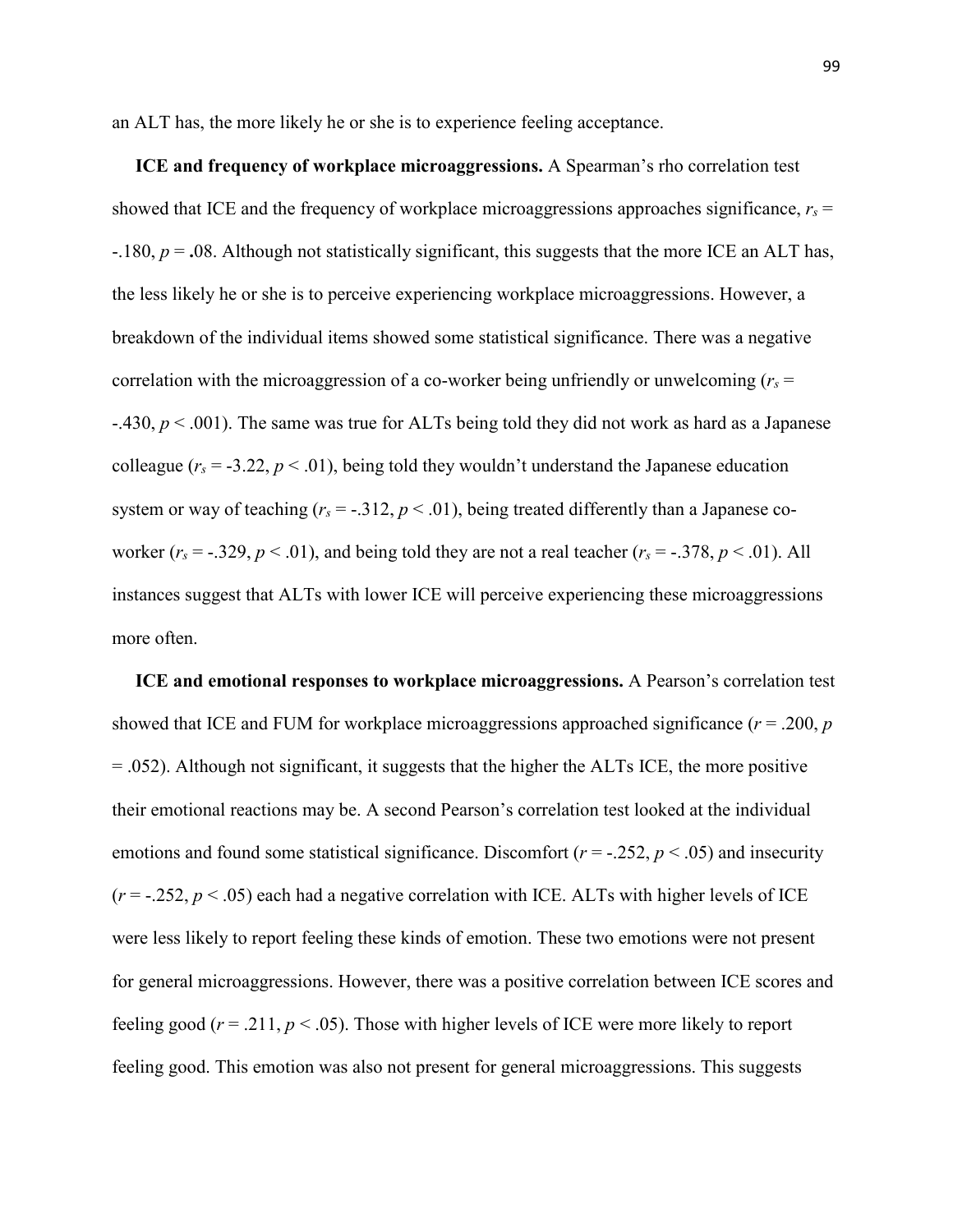there are some differences in the types of emotions an ALT feels based on the nature of the specific microaggression like location (i.e., at work).

## **Intimacy with JTEs and Workplace Microaggressions**

Research question 6 asks, "Is there a relationship between the frequency and emotional valence of workplace microaggressions and an ALT's level of intimacy with his or her JTEs?" This section starts by reporting ALTs overall RCS with JTEs and breaks it down into its different subcomponents. It then examines the relationship between intimacy and the frequency of perceived workplace microaggressions. The discussion shifts to look at levels of understanding and misunderstanding, as well as the individual emotional reactions. Last, it explores how different demographics can play a role.

 **Intimacy with JTEs**. Looking at the individual items on the RCS scale, ALTs were most likely to report higher feelings of receptivity/trust. ALTs were most likely to report their JTE was interested in talking to them ( $M = 5.43$ ,  $SD = 1.41$ ), willing to listen ( $M = 5.41$ ,  $SD = 1.30$ ), sincere ( $M = 5.17$ ,  $SD = 1.49$ ) and open to the ALT's ideas ( $M = 5.07$ ,  $SD = 1.46$ ). Under similarity/depth, ALTs reported their JTE desired further communication the most (*M =* 5.01, *SD =* 1.54). Table 9 shows the breakdown of each category as well as the individual items in the scale. These items were measured on a 7 point Likert-scale.

| ALIS Report of Agreement in Retailonal Communication Hems |       |           |  |  |  |
|-----------------------------------------------------------|-------|-----------|--|--|--|
| Item                                                      | M     | <i>SD</i> |  |  |  |
| <b>Relational Communication Scale</b>                     | 75.97 | 15.21     |  |  |  |
| Similarity/Depth                                          | 22.85 | 6.36      |  |  |  |
| Made feel similar to me                                   | 4.52  | 1.52      |  |  |  |
| Tried to deepen conversation                              | 3.93  | 1.84      |  |  |  |
| Acted like we were good friends                           | 4.64  | 1.48      |  |  |  |

Table 9

*ALTs Report of Agreement in Relational Communication Items*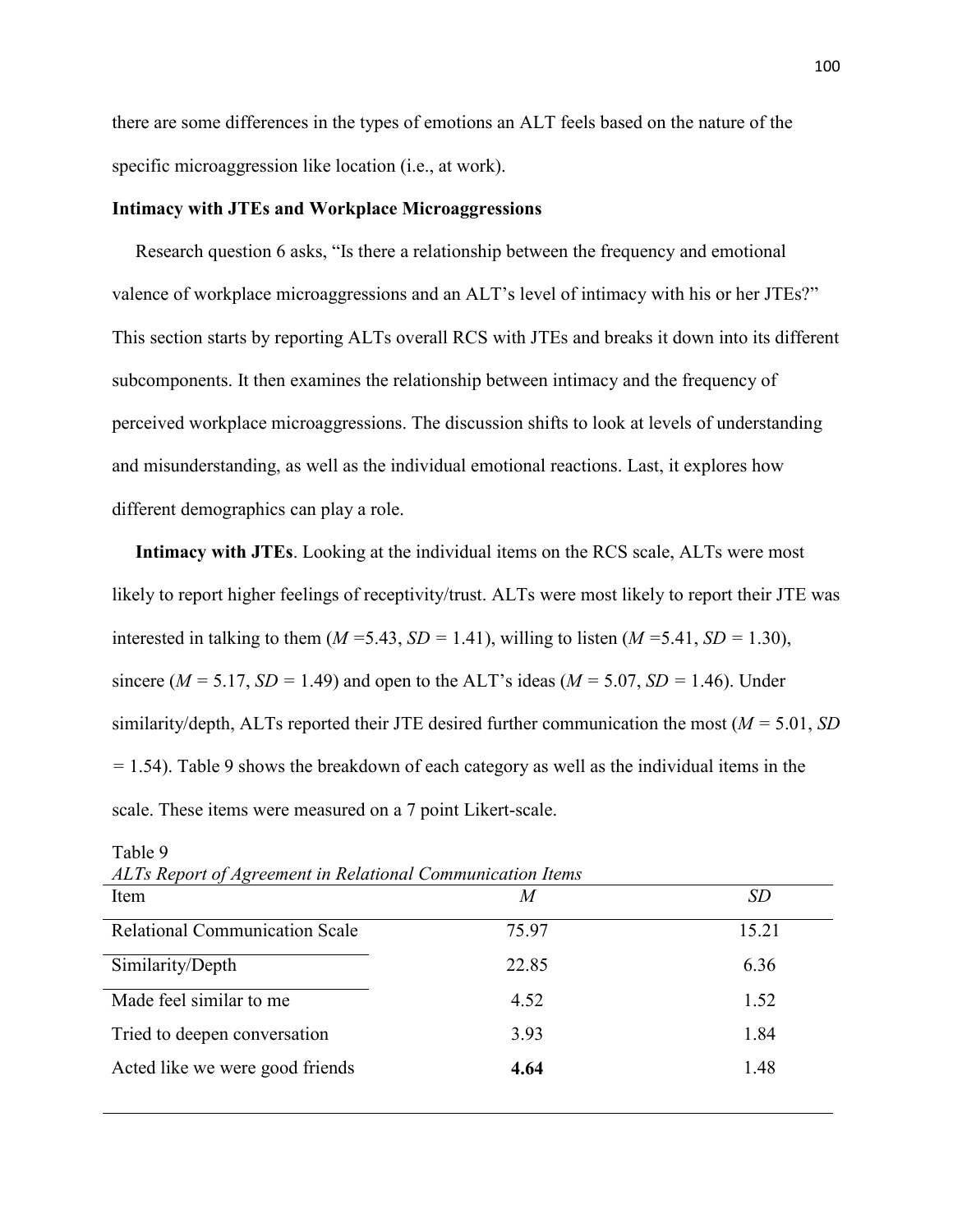| Item                                 | $\overline{M}$    | SD   |
|--------------------------------------|-------------------|------|
| Desired further communication        | $\overline{5.01}$ | 1.54 |
| Cared if I liked them                | 4.76              | 1.48 |
| Receptivity/Trust                    | 25.89             | 5.93 |
| Was sincere                          | 5.17              | 1.49 |
| Was interested in talking with<br>me | 5.43              | 1.41 |
| Was willing to listen                | 5.41              | 1.30 |
| Open to my ideas                     | 5.07              | 1.46 |
| Honest in communicating with<br>me   | 4.91              | 1.48 |
| Composure                            | 11.43             | 2.83 |
| Felt very tense talking to me        | 4.46              | 1.48 |
| Felt very relaxed talking to me      | 4.53              | 1.35 |
| Seemed nervous around me             | 4.41              | 1.60 |
| Seemed comfortable with me           | 4.49              | 1.20 |
| Formality                            | 8.06              | 2.03 |
| Made the interaction formal          | 4.27              | 1.49 |
| Made the discussion casual           | 4.69              | 1.32 |
| Equality                             | 7.73              | 2.66 |
| Considered us equals                 | 4.13              | 1.45 |
| Did not treat me as an equal         | 4.42              | 1.69 |

Table 9 Cont. *ALTs Report of Agreement in Relational Communication Items*

 **Frequency of microaggressions and RCS.** A Spearman's rho correlation test showed a negative correlation between RCS and the frequency of workplace microaggressions (*rs* = -.450,  $p < .001$ ). The less RCS an ALT had with a JTE (or other co-worker), the more likely they were to perceive an utterance as a microaggression. The workplace microaggressions with the highest correlations to RCS were comments from a co-worker being seen as unfriendly or welcoming, as well as assuming an ALT's work to be inferior. Table 10 shows the breakdown of the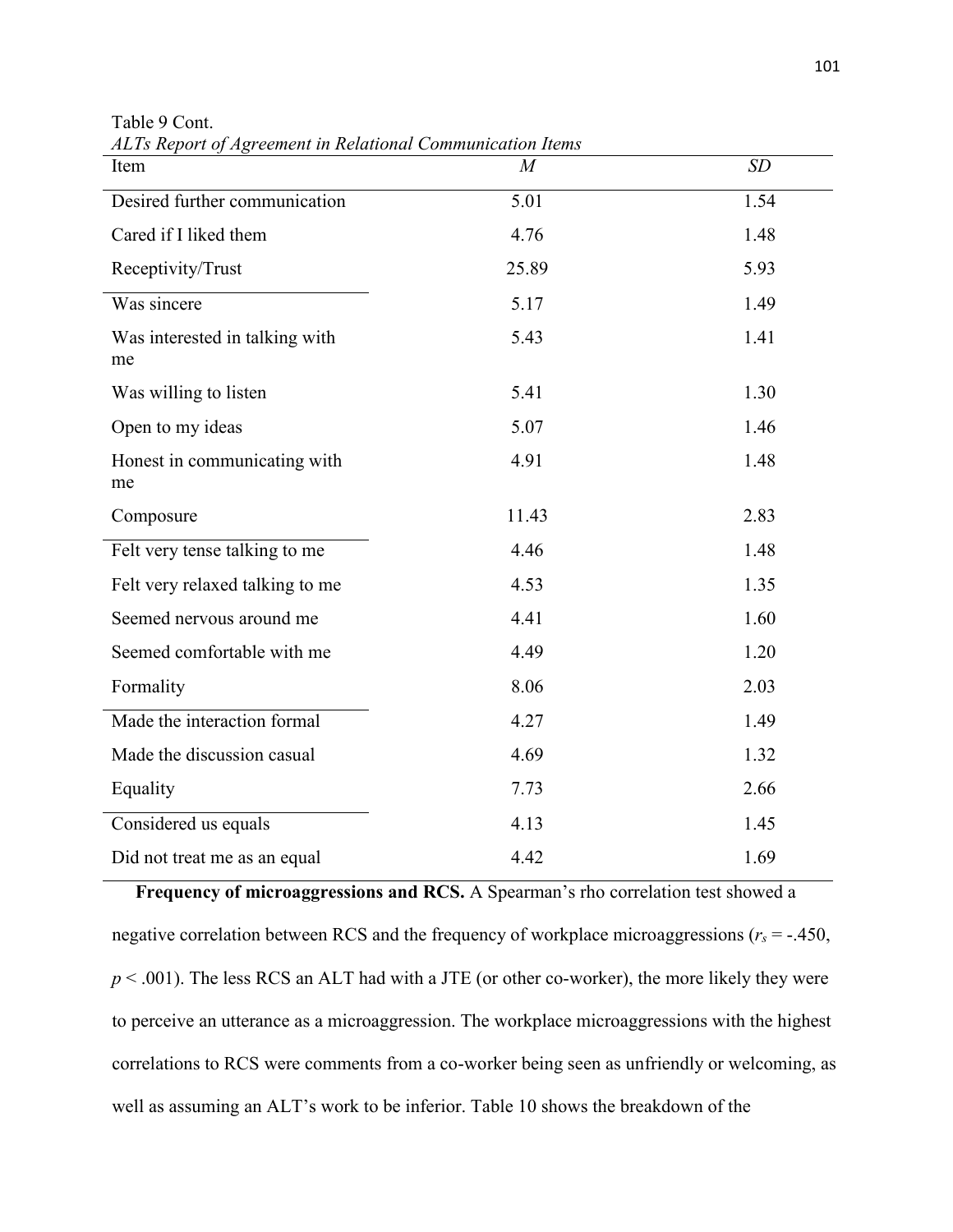components and their respective correlations. Comments towards an ALT as not being hard working or not understanding the Japanese education system were present. The less RCS an ALT has with a co-worker or JTE, the more likely they are to perceive these utterances as microaggressions.

 *Similarity/depth.* A Spearman's rho correlation test showed a negative correlation between similarity/depth and the frequency of workplace microaggressions ( $r_s = -0.364$ ,  $p \le 0.001$ ). Similar to overall RCS, the strongest correlation was that a co-worker was unfriendly or unwelcoming to an ALT (See Table 10). Following that, were assumptions of inferior work and being treated differently. The less an ALT felt similarity/depth to their JTE or co-worker, the more likely they were to perceive these utterances as a microaggression.

*Receptivity/trust.* A Spearman's correlation test showed a negative correlation between receptivity/trust and workplace microaggressions,  $(r_s = -0.488, p \lt 0.001)$ . An unfriendly coworker had the highest correlation, followed by a co-worker assuming an ALT's work is inferior (See Table 10). Microaggressions that an ALT is not as hard working or wouldn't understand the Japanese education system were as significant as being treated differently. The less an ALT felt receptivity/trust with a co-worker, the more likely they were to perceive these utterances as microaggressions.

 *Composure.* A Spearman's rho correlation test showed that relationship between composure and workplace microaggressions was significant,  $(r_s = -.436, p < .001)$ . The microaggression that an ALT wouldn't understand that Japanese education system was the highest (see Table 10). The least significant was an ALT being told he or she is not a real teacher. The less composure an ALT felt with his or her JTE, the more likely he or she was to feel these utterances as microaggressions.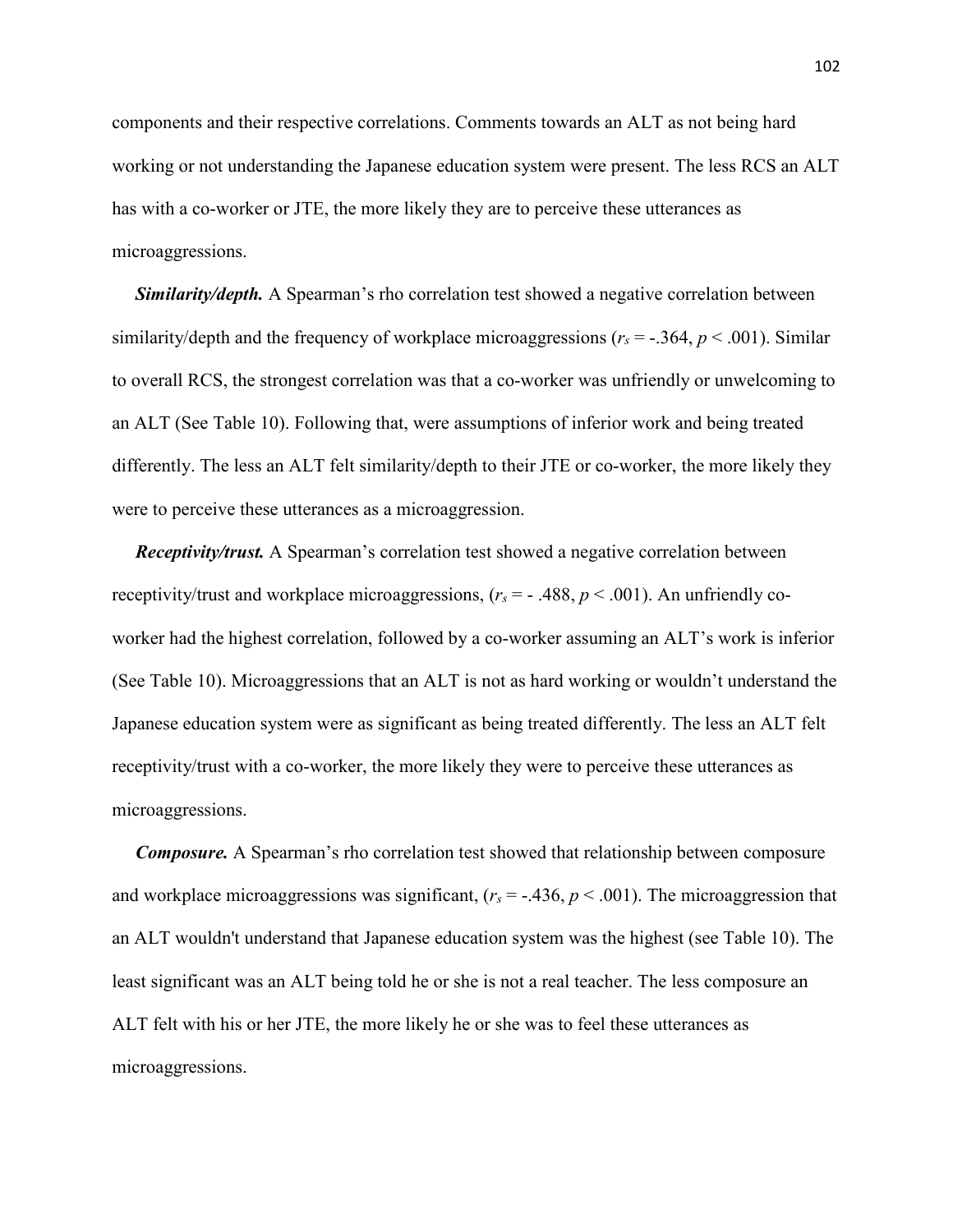*Formality.* A Spearman's rho correlation test showed that the relationship between formality and the frequency of workplace microaggressions was not significant,  $(r_s = -131, p = .204)$ . This was also true for the individual items. There is no overall relationship between formality and workplace microaggressions.

 *Equality.* A Spearman's correlation test showed a negative correlation between equality and the frequency of workplace microaggressions,  $(r_s = -0.546, p < 0.001)$ . The item with the strongest correlation from this subcomponent was the microaggression that the ALT felt he or she was treated differently. The second highest one matched with the other subcomponents for the microaggression of a co-worker being unfriendly or unwelcoming. The microaggression following was an ALT being told he or she was not as hardworking. The less ALTs felt equal to their co-workers or JTEs, the more likely they were to perceive these statements as microaggressions. Table 10 shows the breakdown of the components and their respective correlations.

| Items         |            |             | <b>Correlation Coefficients</b> | Spearman s ring for 'n originiee mieroaggressions, ries and ns subcomponents |           |           |
|---------------|------------|-------------|---------------------------------|------------------------------------------------------------------------------|-----------|-----------|
| Micro-        | <b>RCS</b> | Similarity/ | Receptivity/                    | Composure                                                                    | Formality | Equality  |
| aggression    |            | Depth       | Trust                           |                                                                              |           |           |
| Unfriendly    | $-.43***$  | $-35***$    | $-49***$                        | $-.35**$                                                                     | $-.08$    | $-.40***$ |
| Co-worker     |            |             |                                 |                                                                              |           |           |
| Unequal pay   | $-.15$     | $-.6$       | $-18$                           | $-.14$                                                                       | $-.08$    | $-.20$    |
| Not as hard-  | $-.32**$   | $-.21*$     | $-38***$                        | $-.33**$                                                                     | $-.08$    | $-.40***$ |
| working       |            |             |                                 |                                                                              |           |           |
| Japanese      | $-31**$    | $-24*$      | $-.38***$                       | $-.44***$                                                                    | $-.178$   | $-.35***$ |
| education     |            |             |                                 |                                                                              |           |           |
| system        |            |             |                                 |                                                                              |           |           |
| Overlooked    | $-.18$     | $-.13$      | $-.25**$                        | $-.19$                                                                       | $-.04$    | $-.25*$   |
| opinion       |            |             |                                 |                                                                              |           |           |
| Inferior work | $-.38***$  | $-.32**$    | $-.39***$                       | $-.26**$                                                                     | $-.20$    | $-.38***$ |
| Treated       | $-33**$    | $-.32**$    | $-.33**$                        | $-.32**$                                                                     | $-.16$    | $-.43***$ |
| differently   |            |             |                                 |                                                                              |           |           |

 *Spearman's Rho for Workplace Microaggressions, RCS and its Subcomponents* 

Table 10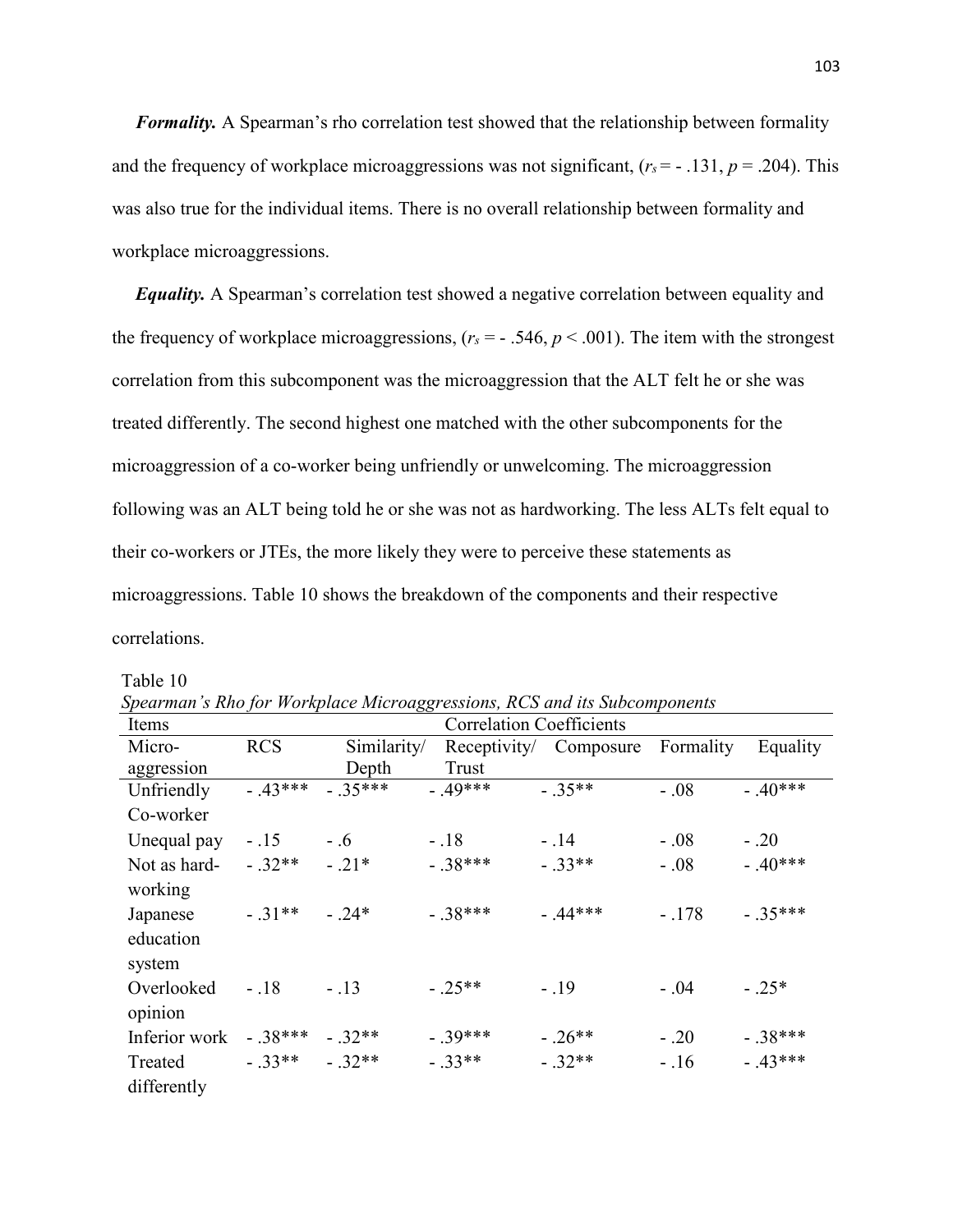| Items                                       |            |             |              |           |        |                   |  |
|---------------------------------------------|------------|-------------|--------------|-----------|--------|-------------------|--|
| Micro-                                      | <b>RCS</b> | Similarity/ | Receptivity/ | Composure |        | Formalit Equality |  |
| aggression                                  |            | Depth       | Trust        |           |        |                   |  |
| Not a real<br>teacher                       | $-23**$    | $-19$       | $-32$        | $-28**$   | $-.03$ | $-35***$          |  |
| * $p < .05$ , ** $p < .01$ , *** $p < .001$ |            |             |              |           |        |                   |  |

 Table 10 Cont.  *Spearman's Rho for Workplace Microaggressions, RCS and its Subcomponents* 

 **RCS and emotional reactions to workplace microaggressions***.* A Pearson's correlation test was performed to investigate the relationship between FUM and RCS. Table 11 shows a breakdown of all the specific items. A positive correlation emerged (*r* = .371, *p* < .001) for FUM. It was  $(r = .275, p < .01)$  for feelings of understanding. This suggests that the more positive the relationship with one's JET, the more positive the emotions reported. A breakdown of the individual items showed that the higher the RCS, the more likely an ALT was to emotionally express pleasure ( $r = .327$ ,  $p < .01$ ) and happiness ( $r = .320$ ,  $p < .01$ ). For feelings of overall misunderstanding it was significant and negative  $(r = -0.311]$ ,  $p < 0.01$ ).. In terms of specific emotions, discomfort  $(r = -0.354, p < 0.001)$  had the highest negative correlation followed by sadness  $(r = -0.291, p < 0.01)$ . The lower the RCS, the more likely ALTs were to respond to utterances with these emotions.

 *Similarity/depth.* A Pearson's correlation showed similarity/depth and FUM had a positive correlation ( $r = .332$ ,  $p < .01$ ). A breakdown of the individual items shows that for understanding  $(r = .248, p < .05)$ , pleasure  $(r = .294, p < .01)$  had the highest positive correlation followed by happiness ( $r = -0.287$ ,  $p < 0.01$ ). ALTs who experienced feeling more similarity/depth in their relationship with their teachers were more likely to emotionally respond to utterances in this way. For feelings of misunderstanding  $(r = -0.276, p < 0.01)$ , discomfort  $(r = -0.310, p < 0.01)$ . showed the highest negative correlation. The less ALTs felt similar to their JTE, the more likely they were to emotionally respond to utterances in this way.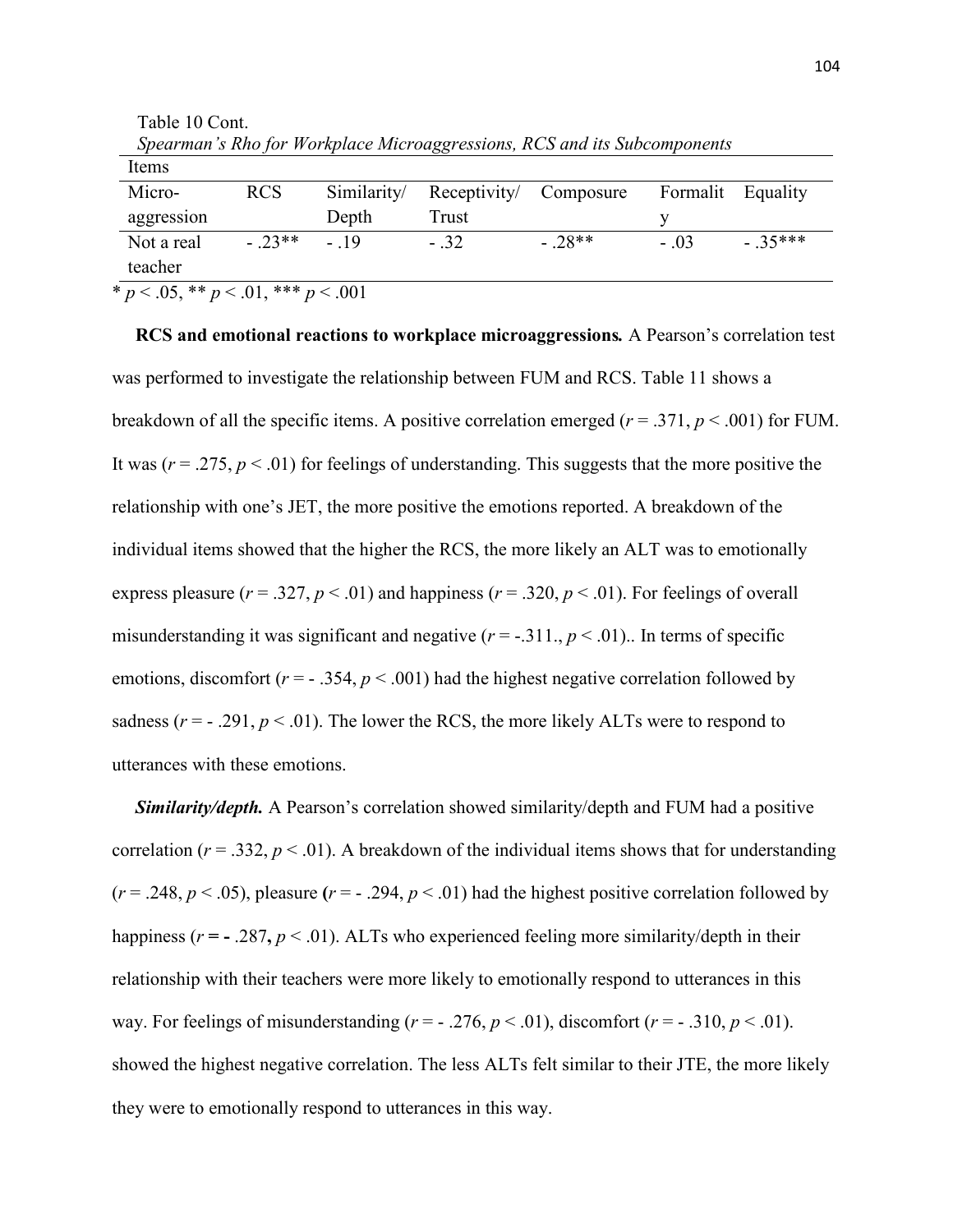*Receptivity/Trust*. A Pearson's correlation showed that receptivity/trust and FUM had a positively significant relationship ( $r = .313$ ,  $p < .01$ ). The overall significance with feelings of understanding approached significant ( $r = .178$ ,  $p = .08$ ). For individual valences, pleasure ( $r = .08$ )  $=$  .237,  $p$  < .05) had the highest positive correlation followed by happiness ( $r = .213$ ,  $p$  < .05). ALTs with higher receptivity/trust were likely to respond to utterances with these emotions. For feelings of misunderstanding ( $r = -0.307$ ,  $p < 0.01$ ), discomfort ( $r = -0.293$ ,  $p < 0.001$ ). and sadness  $(r = -0.292, p < 0.001)$  showed the highest negative correlation, followed by failure  $(r = -0.258, p$  $(0.01)$  and insecurity ( $r = -0.258$ ,  $p < 0.05$ ). The less trust or receptivity ALTs felt with their JTEs, the more likely they were to emotionally respond to utterances in this way.

 *Composure.* A Pearson's correlation test showed that FUM and composure had a positive correlation ( $r = .341$ ,  $p < .01$ ). Feelings of understanding approached significance ( $r = .179$ ,  $p$ )  $= .05$ ). For individual valences, pleasure ( $r = .261$ ,  $p < .05$ ) was the highest followed by good (*r*)  $=$  .235,  $p$  < .05). The more ALTs felt their JTEs had composure, the more they emotionally responded to utterances in this way. For feelings of misunderstanding  $(r = -0.331, p \le 0.01)$ . dissatisfaction was the highest ( $r = -0.345$ ,  $p < 0.001$ ) followed by insecurity ( $r = -0.298$ ,  $p < 0.001$ ). The less an ALTs felt their JTEs had composure, the more likely they were to emotionally respond to utterances in these ways.

*Formality.* A Pearson's correlation test for FUM and formality was not statistically significant but did approach significance ( $r = .187$ ,  $p = .06$ ). There is no relationship between formality and how an ALT will respond emotionally to any microaggression.

 *Equality.* A Pearson's correlation test showed that equality and FUM had a correlation (*r* = .426,  $p < .001$ ). For feelings of understanding ( $r = .303$ ,  $p < .01$ ), pleasure had the highest correlation ( $r = .363$   $p < .001$ ) followed by happiness ( $r = .331$   $p < .01$ ) and comfortableness ( $r = .331$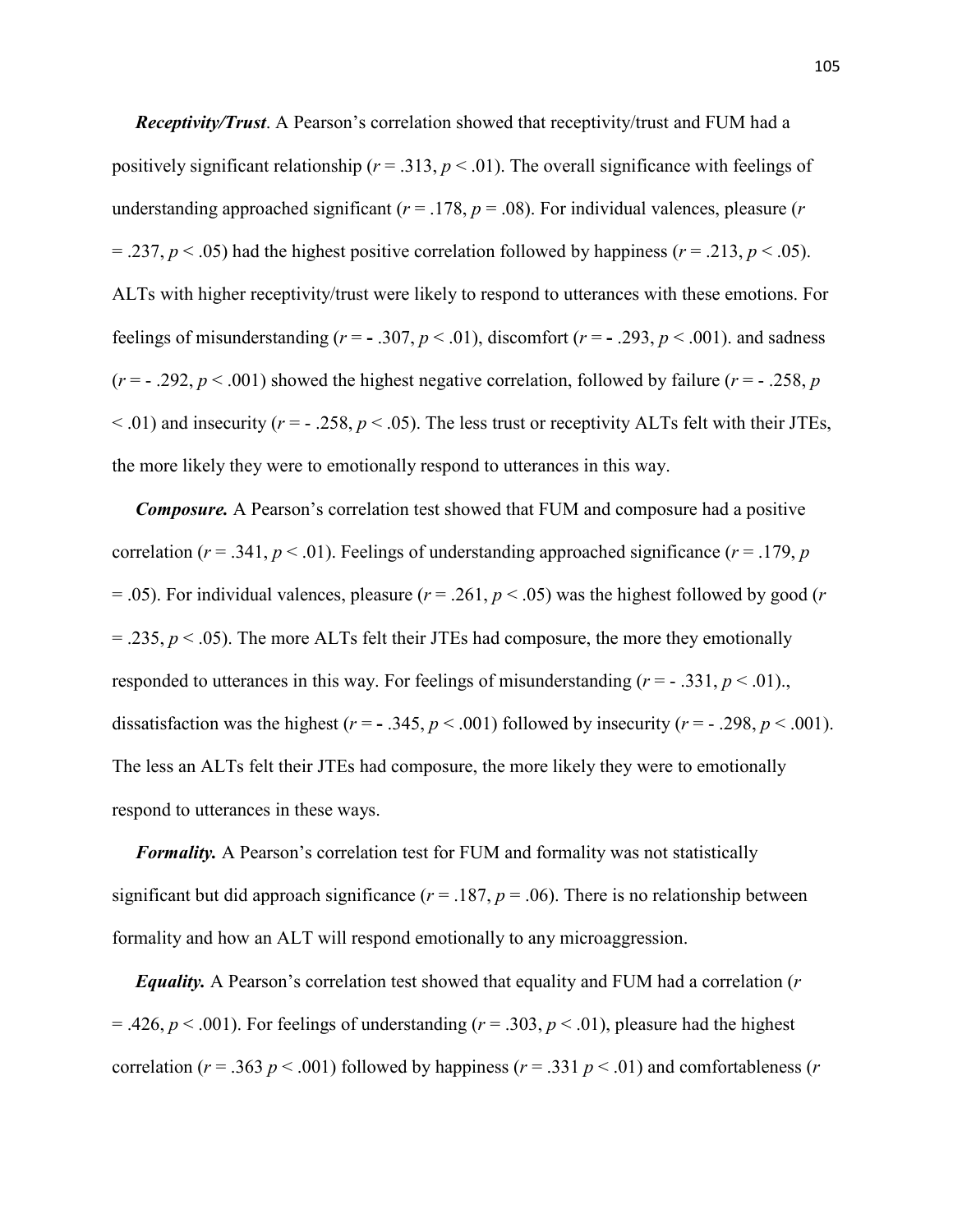$= .330 \ p \lt .01$ ). For feelings of misunderstanding ( $r = -0.367 \ p \lt .001$ ), discomfort had the highest negative correlation ( $r = -0.404 \, p \le 0.001$ ) followed by annoyance ( $r = 0.365 \, p \le 0.001$ ). ALTs who felt less equal to their co-workers were more likely to emotionally respond to utterances in this way. Table 10 shows all of the correlations for each subcomponent of the scale.

 In terms of any demographic differences, an independent samples t-test showed a significant difference between formality and if an ALT had studied Japanese,  $(t(88) = 2.35, p < .05)$ . Those who had studied Japanese ( $M = 9.51$ ,  $SD = 1.54$ ) were more likely to have feelings of formality than those who had not studied it  $(M = 8.54, SD = .934)$ .

| Pearson's Correlation with FUM, RCS and Other Subcomponents |            |                      |                                 |           |           |           |
|-------------------------------------------------------------|------------|----------------------|---------------------------------|-----------|-----------|-----------|
| Items                                                       |            |                      | <b>Correlation Coefficients</b> |           |           |           |
|                                                             | <b>RCS</b> | Similarity/<br>Depth | Receptivity/<br>Trust           | Composure | Formality | Equality  |
| Understanding                                               | $.26**$    | $.25*$               | $.31**$                         | .20       | .19       | $.30**$   |
| Satisfaction                                                | $.21*$     | $.22*$               | .14                             | $.23*$    | .19       | $.23**$   |
| Relaxation                                                  | $.22*$     | .19                  | .16                             | .11       | .10       | $.26*$    |
| Pleasure                                                    | $.33**$    | $.29**$              | $.24*$                          | $.26*$    | $.21*$    | $.36***$  |
| Good                                                        | $.26**$    | $.23**$              | .18                             | $.24*$    | .22       | $.31**$   |
| Acceptance                                                  | $.25*$     | $.24*$               | .13                             | .08       | $.23*$    | $.24*$    |
| Happiness                                                   | $.32**$    | $.29**$              | $.21*$                          | $.21*$    | $.25*$    | $.33**$   |
| Importance                                                  | .04        | .03                  | $-.03$                          | .12       | $-.026$   | .10       |
| Comfortable-                                                | $.31**$    | $.26*$               | $.22*$                          | .17       | $.21*$    | $.33**$   |
| ness                                                        |            |                      |                                 |           |           |           |
| Mis-                                                        | $-31**$    | $-.28**$             | $-31**$                         | $-33**$   | $-.11$    | $.37***$  |
| Understanding                                               |            |                      |                                 |           |           |           |
| Annoyance                                                   | $-.25*$    | $-.17$               | $-.25*$                         | $-.24*$   | $-.09$    | $-.37***$ |
| Discomfort                                                  | $-.35***$  | $-.31**$             | $-.29**$                        | $-.28**$  | $-.20t$   | $-40***$  |
| Dis-                                                        | $-.21*$    | $-.22*$              | $-.22*$                         | $-.35**$  | $-.07$    | $-.28**$  |
| satisfaction                                                |            |                      |                                 |           |           |           |
| Insecurity                                                  | $-.28**$   | $-.23*$              | $-.26*$                         | $-.29**$  | .08       | $-.33**$  |

Table 11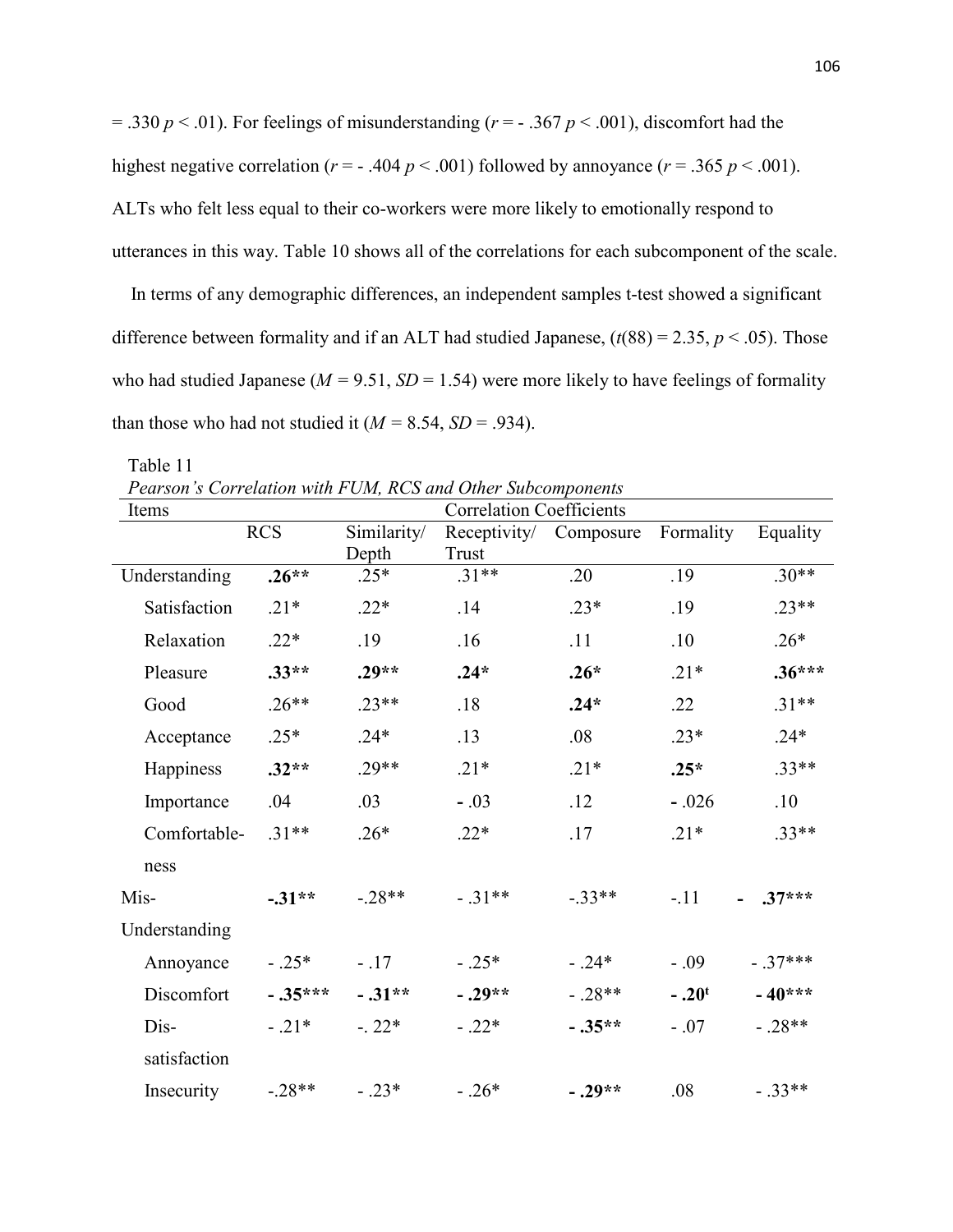| Items        | <b>Correlation Coefficients</b> |             |              |          |        |          |
|--------------|---------------------------------|-------------|--------------|----------|--------|----------|
|              | <b>RCS</b>                      | Similarity/ | Receptivity/ | Composur | Form   | Equality |
|              |                                 | Depth       | Trust        | e        | ality  |          |
| Sadness      | $-.29**$                        | $-24*$      | $-.29**$     | $-19$    | $-.18$ | $-0.24*$ |
| Failure      | $-.20$                          | $-.17$      | $-.26*$      | $-.26*$  | .05    | $-0.24*$ |
| $In-$        | $-.17$                          | $-.19$      | $-.17$       | $-.25$   | .06    | $-.19$   |
| completeness |                                 |             |              |          |        |          |
| Uninterest-  | $-.09$                          | $-.15$      | $-.08$       | $-.13$   | $-.09$ | $-.10$   |
| ingness      |                                 |             |              |          |        |          |

Table 11Cont. *Pearson's Correlation with FUM, RCS and Other Subcomponents* 

\*  $p < .05$ , \*\*  $p < .01$ . \*\*\*  $p < .001$ , <sup>t</sup> approaches significance at  $p = .053$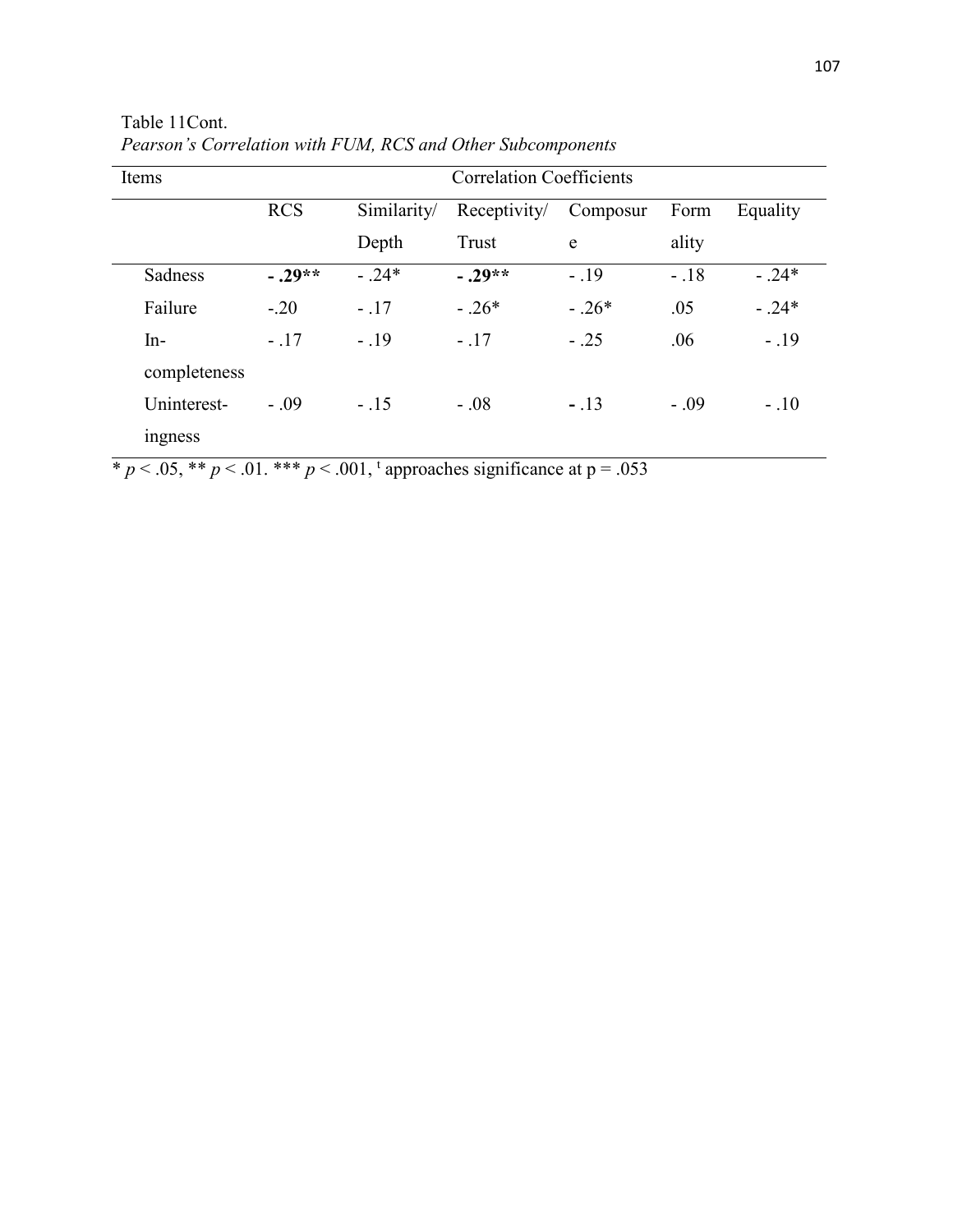#### **Chapter 5**

# **Discussion**

To date, a large majority of the literature investigating microaggressions has been focused minorities in the U.S. (i.e., African-American, Asian-American, Latino/a) that are college students, (e.g., Ong et al., 2013; Soloranzo et al., 2000), instructors at colleges (e.g., Gomez et al., 2011; Pittman, 2012), the workplace (e.g., Green, 2003, Offerman et al., 2014), and more causal settings like family gatherings or places of business (e.g., Camara & Orbe, 2010; Johnston & Nadal, 2010). The literature has largely ignored the microaggressions that expatriate sojourners face when living in another country. With this in mind, this study sought to identify how American expatriates experience and perceive the microaggressions they hear while living in Japan as ALTs. Their nonverbal and verbal reactions, emotional reactions, and coping mechanisms were investigated. Moreover, this study wanted to shed insight into how microaggressions affect job satisfaction and how relational intimacy with JTEs and ICC affects ALTs perception of microaggressions. This section discusses possible reasons why ALTs found an utterance to be a microaggression and how expectances may be violated. Finally, limitations and possible directions for future research are identified.

### **Discussion of Findings**

The first research question asked, "What are the most common types of microaggressions American ALTs experience in Japan and at what frequency?" To investigate this question, three tools were used: Nadal's (2011) REMS scale, Sue et al.'s (2007) typology, and the subcategories identified by Johnston and Nadal (2010). With these three tools, the researcher identified multiple types of microaggressions.

**General Microaggressions.** The survey revealed a total of 937 microaggressions reported by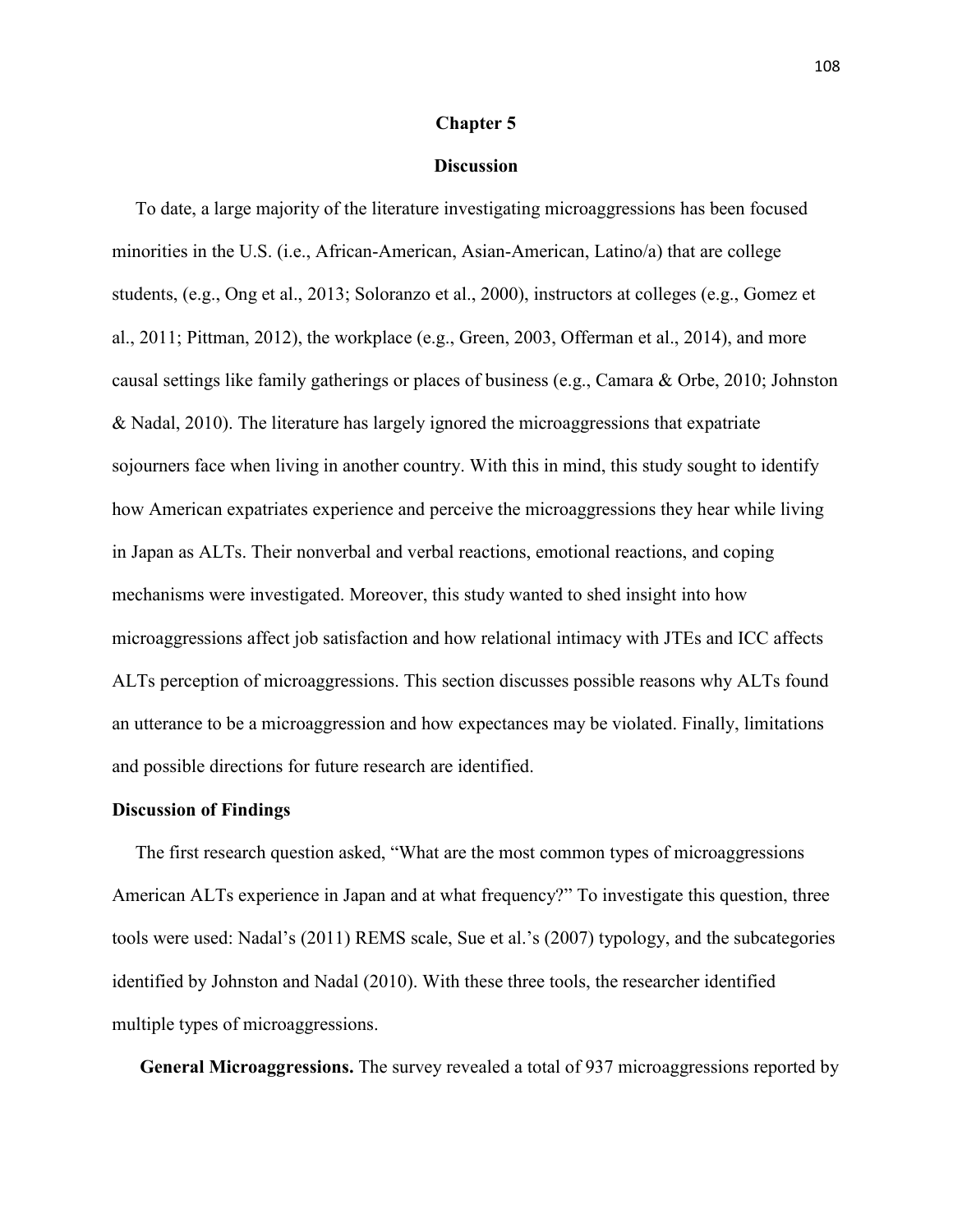the ALTs over a six-month time-period. The frequency of these microaggressions ranged from 1 instance to 10 plus instances. The most common type of microaggression was exotization/assumptions of similarity, which occurred a total of 631 times. Of those, the most common involved being complemented for their Japanese and assuming the ALT only spoke English. Following that was second-class citizens/assumptions of criminality, which occurred a total of 242 times, with the most frequent instances occurring in a restaurant (i.e., receiving an English menu without asking, a server hesitating taking an order). The least likely microaggressions from the REMS scale (2011) were microinvalidations, which only occurred 64 times.

 A couple of interviewees provided some insight into why microinvalidations were less likely to occur in countries like Japan. When asked if she had any further questions, Sarah was curious why the microinvalidations (e.g., "someone told me they don't see color") were on the survey. She added,

 I don't know if Japanese people, if it would ever occur to them to say that because for them, you know, it's kind of either you're clearly Japanese or you're clearly not Japanese. So like, like it's not even a thing that people bring up….you're human. You're obviously human.

Instead of "colorblindness," non-Caucasian ALTs' skin and hair color differences were often commented on. For example, Eric asked his teacher why he was told he didn't look American, and why his darker hair and skin was considered "a good thing." His teacher explained, "the students see you and they see you have characteristics that are similar to them, and it's easier for them to come and talk to you." Based on this, it is possible that the Japanese do not need to make clarifications since Japan is such a homogenous country. Similarities or differences are immediately obvious.

The qualitative data allowed more insight into understanding microaggressions as defined by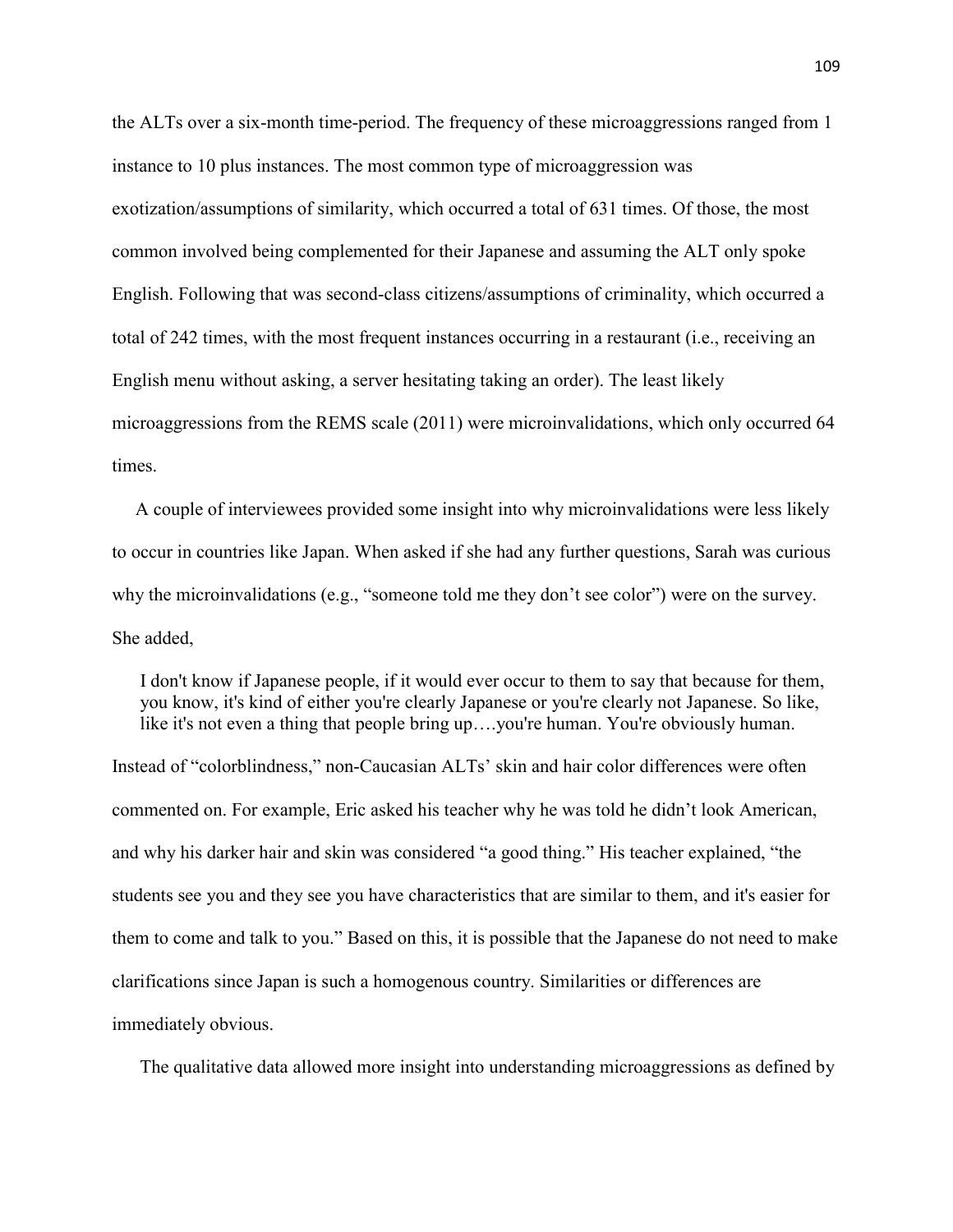Sue et al. (2007). The authors describe three main categories of microaggressions: microinsults, microassaults, and microinvalidations. The researcher found 141 instances of microaggressions reported in the 20 interviews. The researcher further classified those microaggressions into the subcomponents defined by Sue et al. (2007).

*Microinsults.* Subcategories of microinsults, as defined by Sue et al. (2007), are second-class citizen, ascription of intelligence, pathologizing, and assumption of criminal status. The major themes across these involved being treated differently in public, being belittled for not knowing how to live in a foreign country, specifically Japan, finding it weird that Americans can use chopsticks or eat certain Japanese food, and thinking America is a dangerous place to visit. The latter two are highly specific to Japan. As the interviewees described, many of their colleagues or students were shocked the ALTs knew how to use chopsticks, as if using chopsticks was unique only to Japan. The same was true for food; that only Japanese people would like Japanese food, and foreigners might find it weird or inedible. As Grace explained, she felt many people would try to identify cultural differences where there were none. This could explain why the Japanese assumed food likes and dislikes are due to cultural differences and not personal preference. The assumption that America is a dangerous place stemmed largely from the presence of guns. Interviewees indicated that only recently has that perception shifted to include Donald Trump being president and how it might affect the relationship between Japan and America. A few interviewees expressed this was seen as a legitimate concern from their teachers and students.

 Using Nadal's (2011) and Johnston and Nadal's (2010) subcategories of microaggressions, the interview data provided more specific cases of sexualization and objectification not addressed on the survey. Examples included Japanese thinking American culture is too sexy or assuming a female ALT was promiscuous. For objectification, most instances were innocent,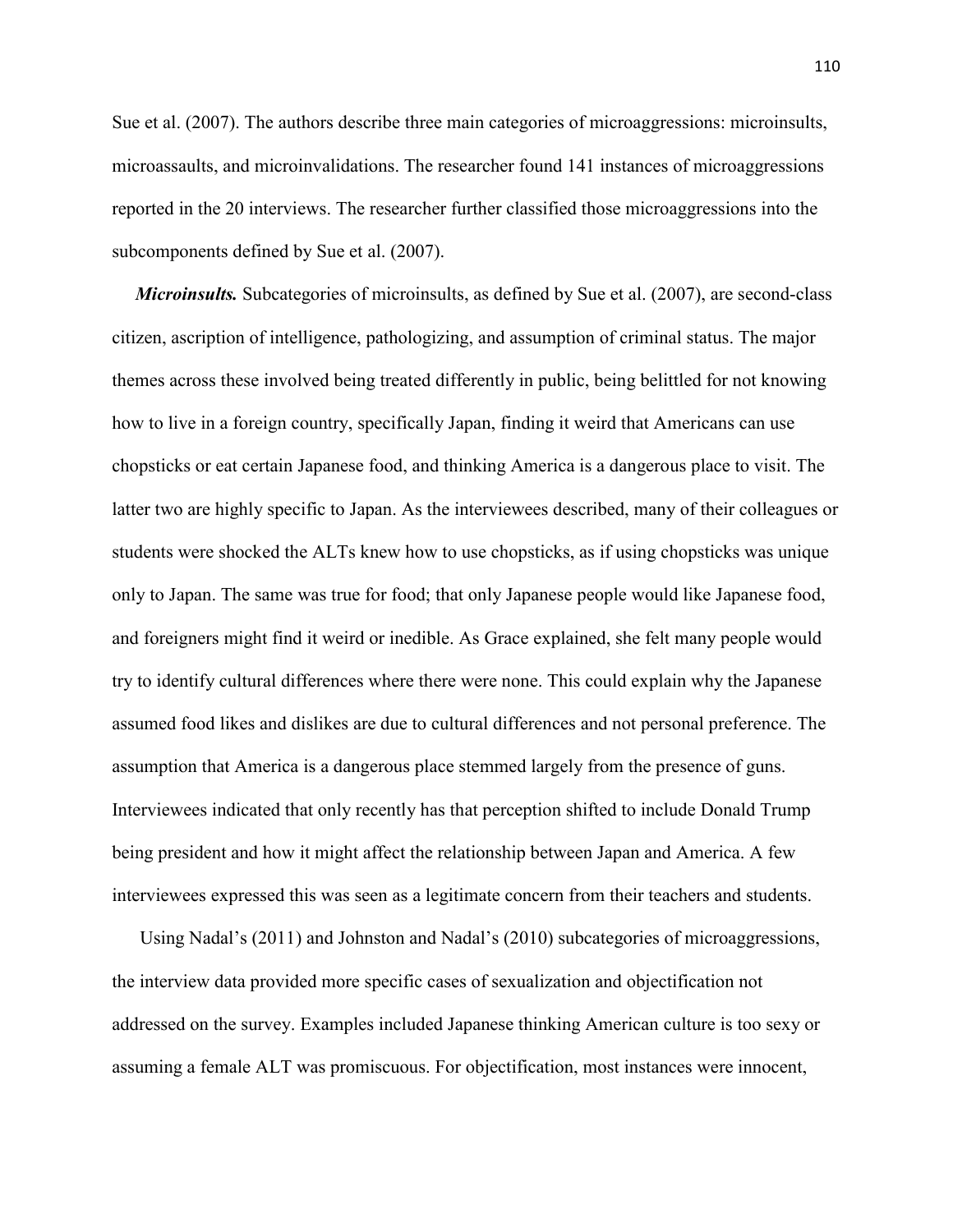such as touching an ALTs arm hair or getting very close to look at someone's eye color. Only a few instances mentioned the groping of one male and one female ALT.

 Conducting interviews allowed for the identification of one new type fitting into this category: stereotypes about Americanness. While Johnston and Nadal (2010) say that being the representative of one's ethnicity can be a microaggression, the interviews showed highly specific stereotypes of Americans that lead to this type of microaggression. Particularly, these were comments about Americans being large or only eating a diet of what the Japanese considered American food (i.e., hamburgers). Comments about weight ranged from covert to overt. There were two sides of this spectrum: either a Japanese person knew an ALT was American because of his or her size, or a Japanese person was surprised an ALT was American because he or she did not adhere to this stereotype. The same spectrum was true for the stereotype that Americans are loud. This was especially true for the two interviewees who were half-Japanese. They described feeling they had a double-standard stacked against them to be both American and Japanese, yet at the same time they denied the fact they adhered to Japanese culture (e.g., eating rice and using chopsticks).

 *Microinvalidations.* According to Sue et al. (2007), microinvalidations include alien in one's own land and denial of individual racism. The most commonly expressed by ALTs was alien in one's own land. This was particularly true for Nicole whose husband is Japanese. Her dual identity of being American while married to a Japanese citizen made her experience unique.

 Johnston and Nadal (2010) explain that comments on language ability and articulation can also be a microinvalidation. The main type of this microinvalidation was in regards to an ALTs' ability to speak Japanese. Several ALTs explained they would receive praise for saying only a few words, such as a basic greeting. Some ALTs said there was a latent battle about which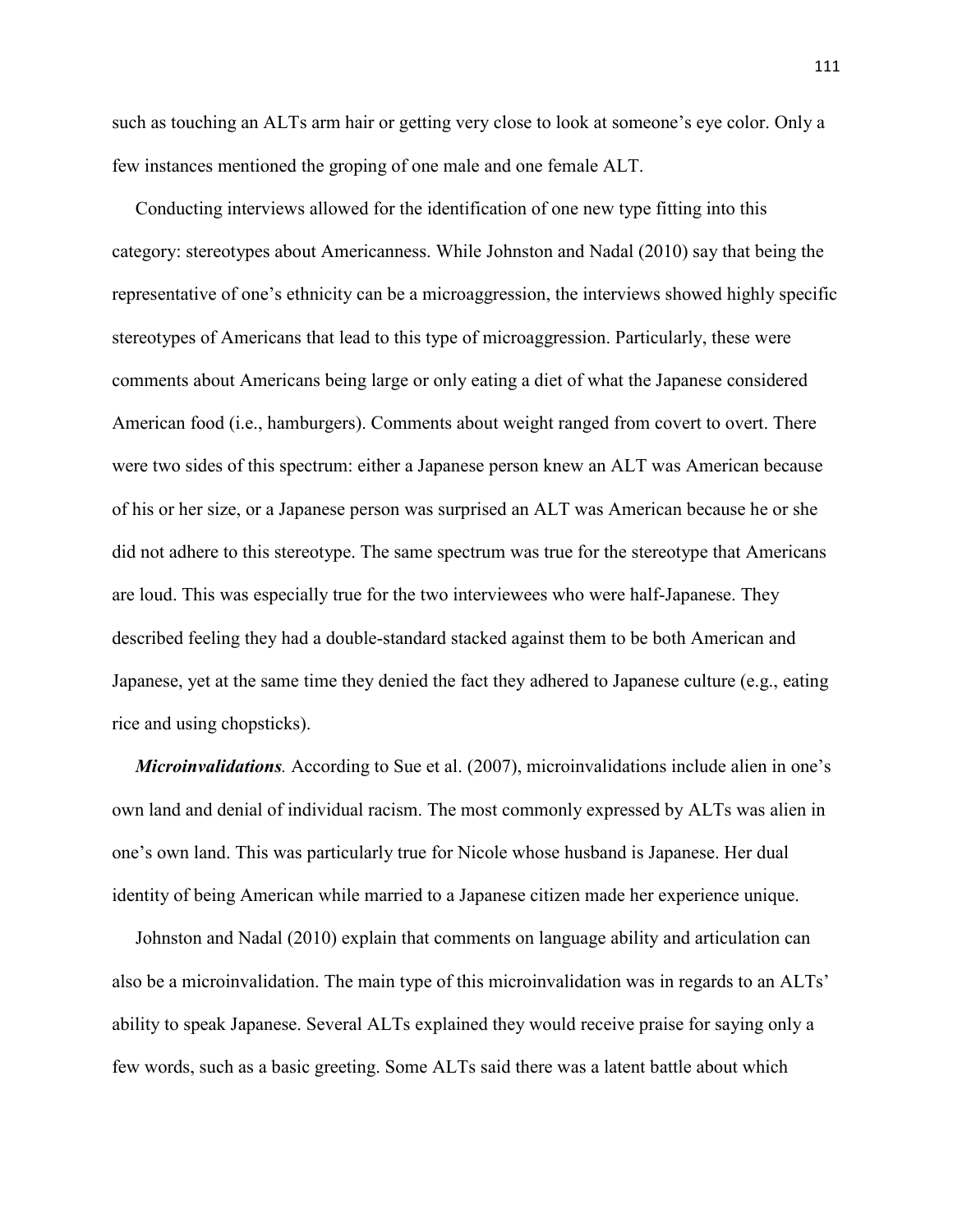language to speak in—English or Japanese. McKayla explained, "way too many times my Japanese level is clearly better than their English level, why can't we just go in Japanese?" when trying to converse with someone. Largely, this frustration exists because the ALTs know how good their Japanese is, and to be praised on something menial, or their wanting to use Japanese, delegitimizes their skills. Cassandra said, "I think they do mean it (the comments) in a positive way, but just because you're aware of how like how menial what you just did was, you kind of you're like really? Like that's all you expected [of] me?"

 One new theme emerged under the category of microinvalidation: unnecessary mediation. For example, some ALTs described times while they were the ones speaking in Japanese, the listener would look to or answer to a 3rd party member that adhered to Japanese physical characteristics. The fact they were speaking Japanese was ignored. It should be noted that the listener did not say "tell this person…" but rather would answer to the 3rd party as if he or she was the one that asked.

 *Microassaults.* For a majority of these cases, ALTs explained the statements were random or unwarranted. A couple of ALTs were told to respect the area or respect someone's personal property. However, most of these microassaults stemmed from the recent election. Some ALTs were told they were stupid for voting for Trump or they, specifically, were the reason America was "this or that." ALTs' Japanese colleagues and community members projected the idea that since Trump was elected, and they disagreed with the election, it was the ALTs who were personally at fault, and JTEs and colleagues wanted an explanation of how it could happen.

**Workplace Microaggressions.** Based on the workplace microaggression subcategory from Nadal's (2011) REMS scale, there were 260 reported instances of workplace microaggressions that occurred over a six-month period of time. However, most of these only happened on the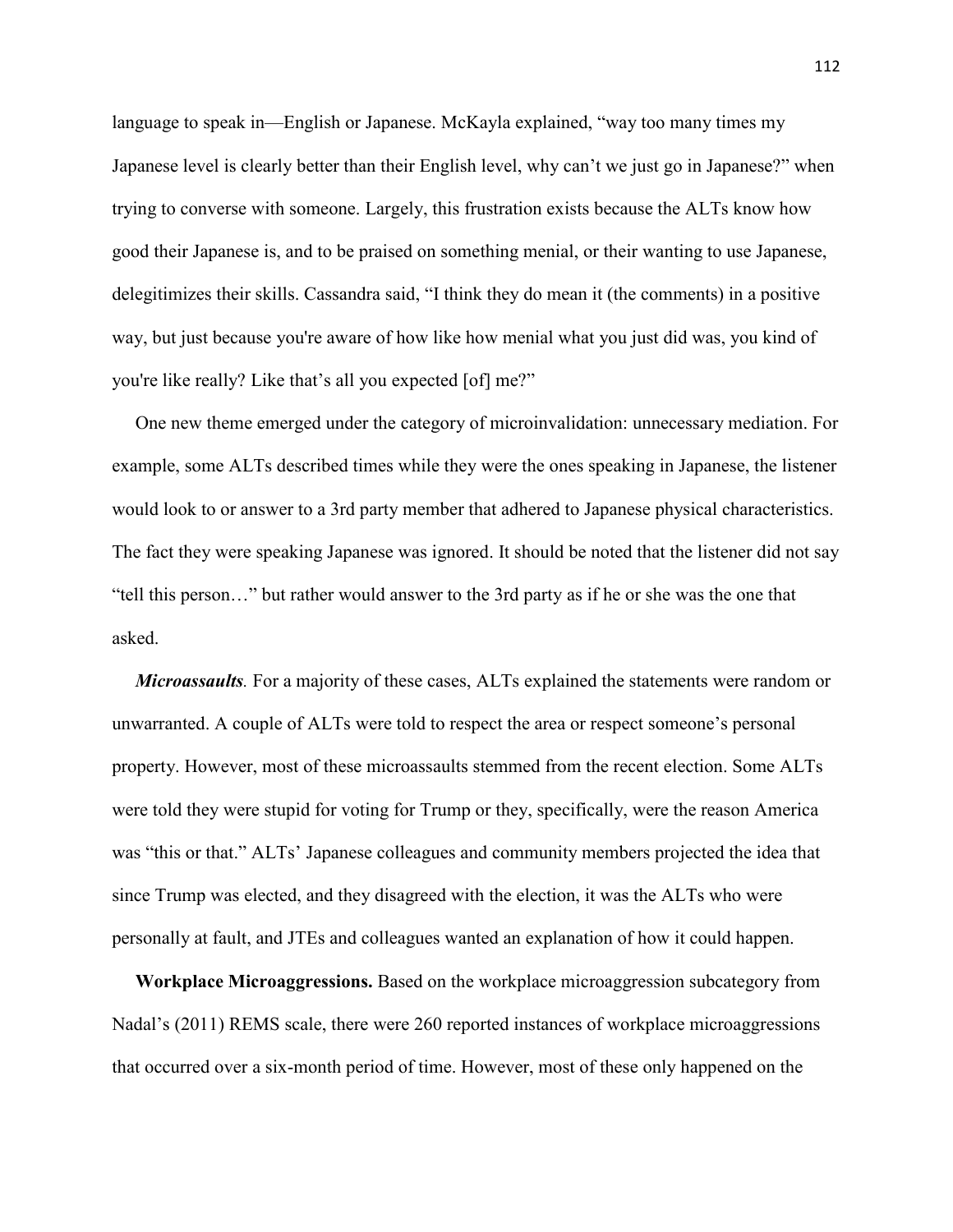frequency of one to three times over the same six-month time span. The most common one was being treated differently than a Japanese colleague. ALTs who had previously studied Japanese were more likely to experience the microaggressions of a co-worker being unfriendly, being told they didn't work as hard, or being told they weren't a real teacher. This is likely due to the fact the comments were in Japanese so ALTs would understand, or these ALTs were better able to understand the nuances behind the statements and behaviors.

*Microinsults*. Using Sue et al.'s (2007) definition and indicators of microinsults, the most commonly expressed microinsult reported during the interviews was the lack of credibility the interviewees received outside of the classroom. Many of these were offhand comments that varied on the spectrum of working too hard or not working hard enough. Others were told not to attend meetings, separating them from the other teachers. For credibility, unique examples were being laughed at, not being taken seriously by students, being told to make copies (which is not an ALT's duty), or being talked-over in the classroom. Following this were microinsults where ALTs were addressed improperly (i.e., calling the ALT *chan* instead of *sensei*) or telling them they did not adhere properly to the dress code.

 *Microinvalidations.* Again using Sue et al. (2007) to identify microinvalidations, credibility in the classroom. Some microaggressions for credibility outside the classroom came instead in the form of microinvalidations. For some ALTs, they were never told prior to going to class about that day's lesson, or they only spoke for the first few minutes of class while the JTE spoke for the remaining class time (classes are typically 50 minutes long). In terms of meetings, some ALTs described times where suddenly everyone would leave, leaving the ALT alone in the staffroom. One ALT was supervised while he taught a class solo since the JTE left sick. The principal sat in the corner, observing but not saying anything. The ALT found the supervision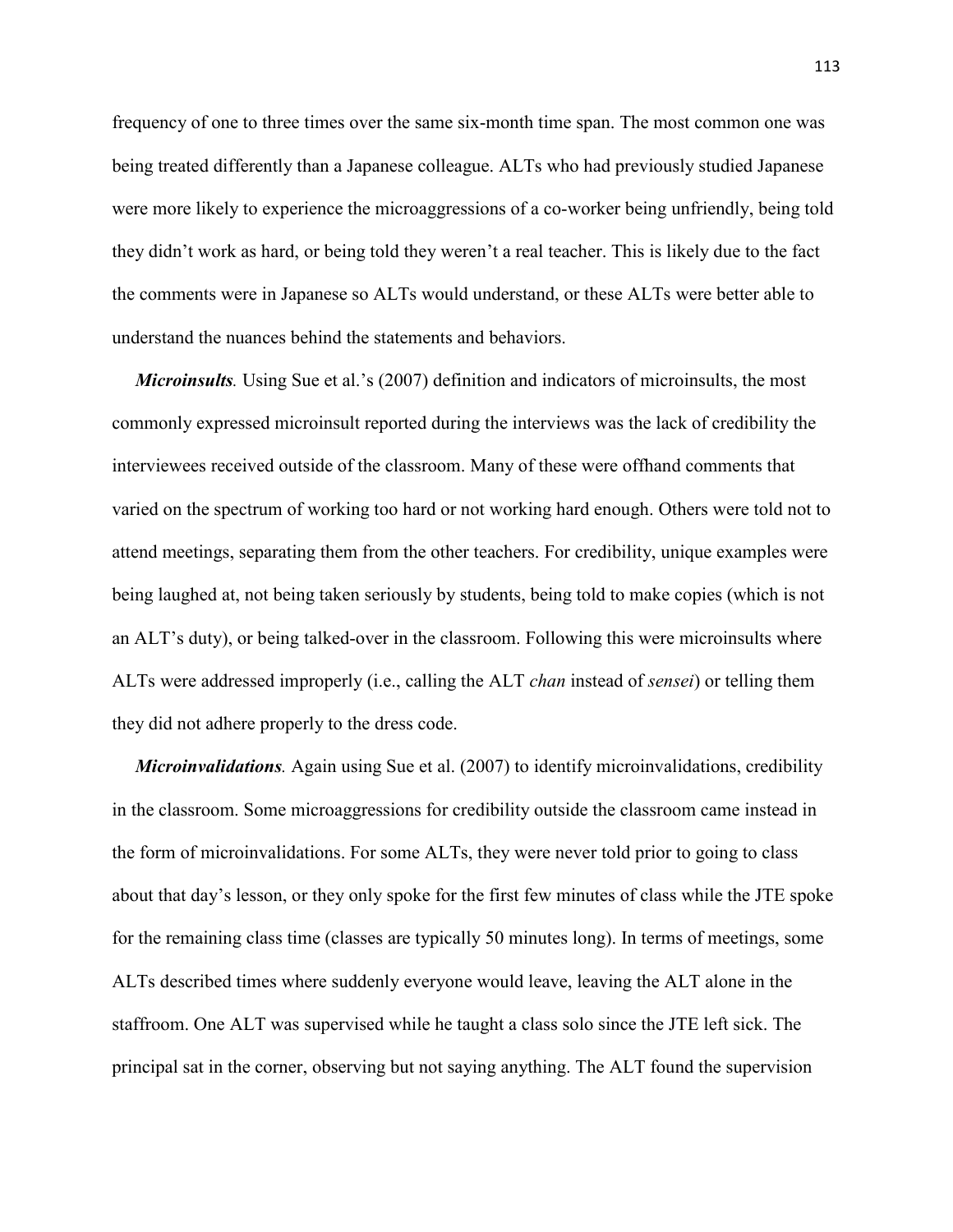unusual and unnecessary.

l

 A majority of the microinvalidations fell into the job duties category. Several ALTs described times they felt they were marginalized. This was mostly true when it came to school wide events (i.e., sports festivals, cultural festivals) where ALTs were never asked to participate. Or, in some cases, they were ignored while all other teachers had a designated duty. This was also true for ALTs that were not placed with regular teachers at ceremonies or did not sit with other traditional teachers in the staffroom.<sup>5</sup>

 *Microassaults.* There were also examples of microassaults for credibility in the classroom This happened when ALTs were told or heard explicitly that English is not an important subject (ergo, the ALT is not important) or that American teachers are lazy compared to Japanese teachers. Grace experienced this a lot with her boss at her direct hire school. Her activities were criticized and she was told she and other ALTs were not able to handle their responsibilities as teachers.

 This study strengthened our knowledge of the types and frequency of microaggressions a minority member can experience while living among the majority building on the work of Johnston and Nadal (2010), Nadal (2011), and Sue et al. (2007). This study highlighted the unique experiences expatriates face, especially those ALTs face while living in Japan. Based on her time as an ALT, the researcher added several items to the REMS scale asking about weight, food, and loudness for the survey section. The qualitative method led to the identification of several unique microaggressions that were missing from Nadal's (2011) REMS scale, were matched only in definition to Sue et al.'s (2007) typology of microaggressions, or were unique to

<sup>&</sup>lt;sup>5</sup> Most staffrooms separate teachers' desks into islands by grades, student aids, part-time teachers, or other faculty, like accountants or librarians.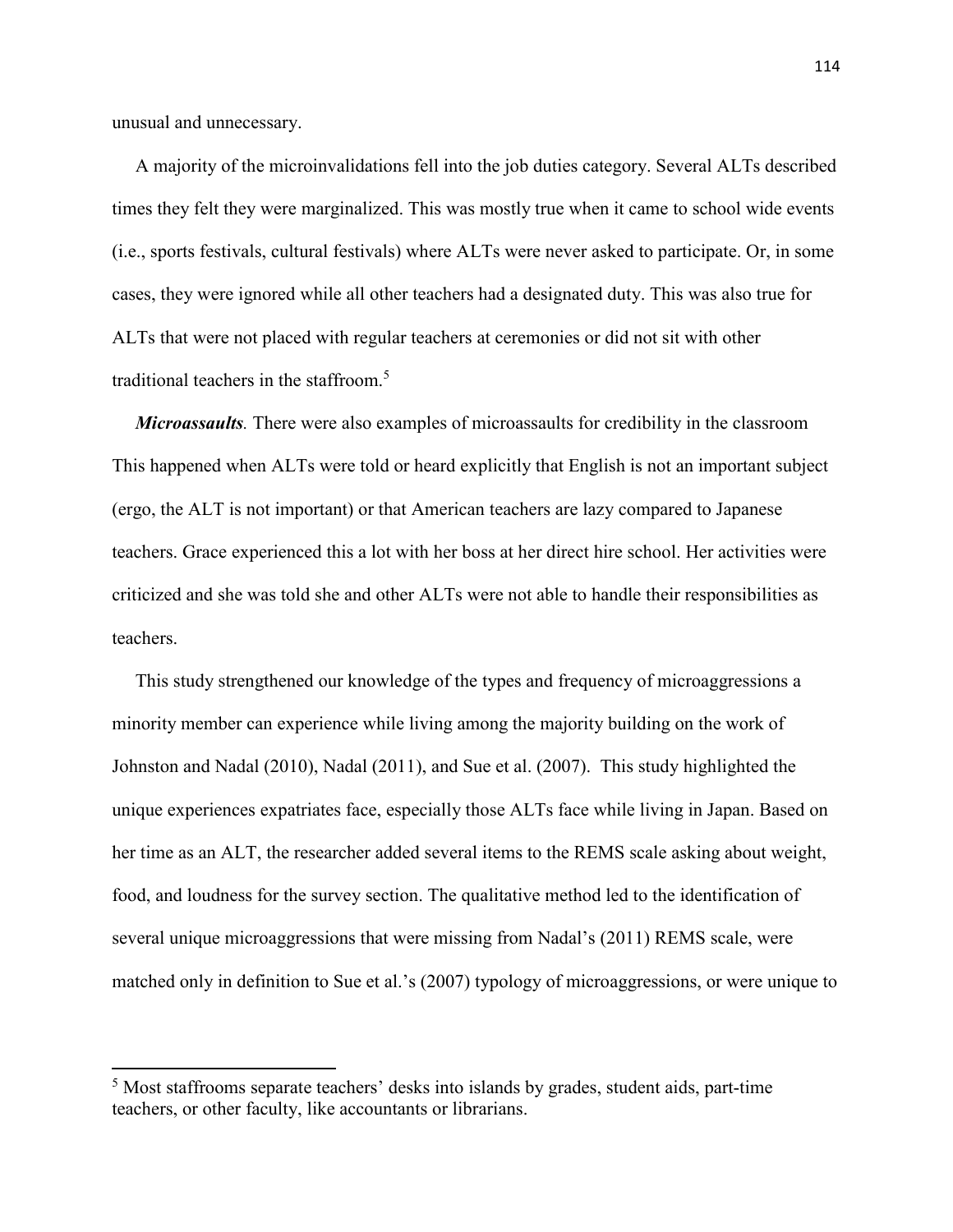this study. One such example are microaggressions based on unique American stereotypes held by the Japanese. This study also adds to the types of microaggressions one can specifically experience in the workplace such as not being properly addressed, being marginalized, or being told they are not a real teacher despite "teacher" being in their job title.

 As a result of interviewee's comments, this researcher proposes a few questions to add to the REMS scale when investigating the expatriate experience:

- 1. I am told Americans put themselves before the group.
- 2. I am told Americans are too individualistic.
- 3. Someone assumed I own a gun.
- 4. Someone told me America was a dangerous place.
- 5. Someone told me I don't look American.
- 6. Someone assumed I came from a major American city (i.e., New York City).
- 7. Someone assumed I drink alcohol often.
- 8. Someone told me many Americans are rude.
- 9. Someone told me I didn't understand Japanese culture.
- 10. Someone assumed I didn't understand Japanese.
- 11. Someone praised my Japanese after my saying only a few words.

 In terms of the effect of a microaggression on an ALT, repetition is key (Gomez et al., 2006; Nadal et al., 2015; Sue et al., 2007). Many ALTs indicated that isolated microaggressive comments are not a problem, but if and when comments are consistent they became problematic. Similarly, if the comments consistently came from the same person (i.e., a principal or new teacher) it would also be problematic. As one participant put it "[it's] so many little things. It's not necessarily like, not necessarily one big gigantic thing. It's just [an] accumulation of things."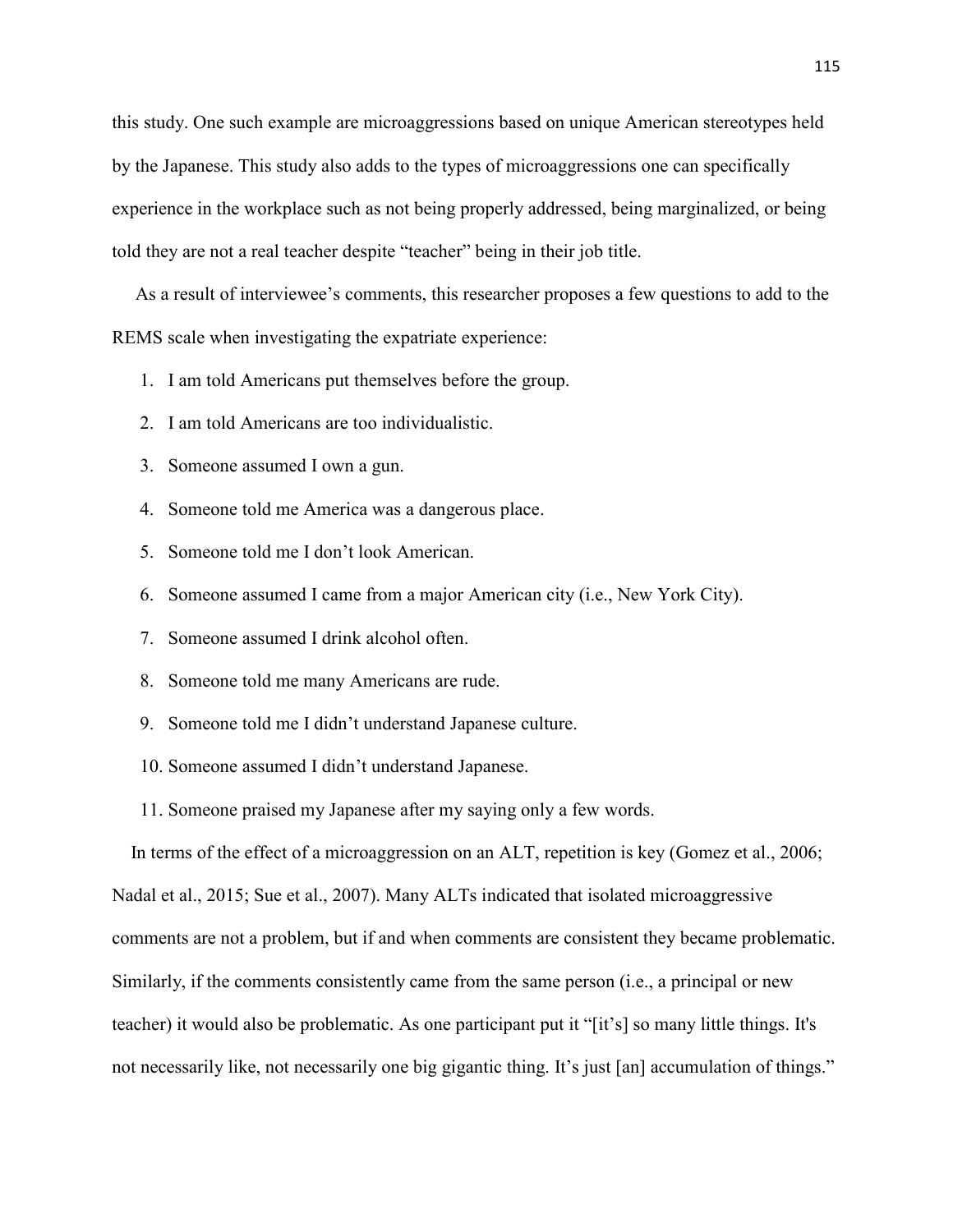### **Emotional Responses to Microaggressions**

Research question two asked, "How do message recipients respond emotionally to these microaggressions?" Looking at ALTs' overall FUM scores for general microaggressions, many ALTs scored on the lower range, indicating more feelings of misunderstanding. For feelings of misunderstanding, ALTs were most likely to feel annoyance. For feelings of understanding, ALTs were most likely to feel acceptance. Overall, females were more likely to feel negative affect while males were more likely to feel positive affect.

 For workplace microaggressions, the FUM scores were similar to general microaggressions. Like general microaggressions, the most common feeling of misunderstanding was annoyance. However, feelings of insecurity and discomfort were more common for workplace microaggressions. For feelings of understanding, acceptance was also the highest, same as for general microaggressions. Workplace microaggressions were the only time where males felt more negative affect than females.

 **General microaggressions.** Pulling from the interviews, specific emotions that ALTs brought up were feeling invisible, uncomfortable, humiliated, annoyed, and realizing they are indeed a foreigner. Some ALTs found comments directed toward them to be weird or shocking. Others found the comments seemed almost obsessive in nature when it came to asking an ALT inappropriate questions. Others labeled the microaggressions inappropriate, shocking, offensive, and in one case, terrifying. Feeling patronized and seen as incapable of doing certain tasks were common reactions, especially in terms of their ability to speak Japanese. A few felt the comments were hurtful or made them sad. One participant said she fought "indirect battles every day."

Some of the positive or comments included they were not meant to be malicious, they don't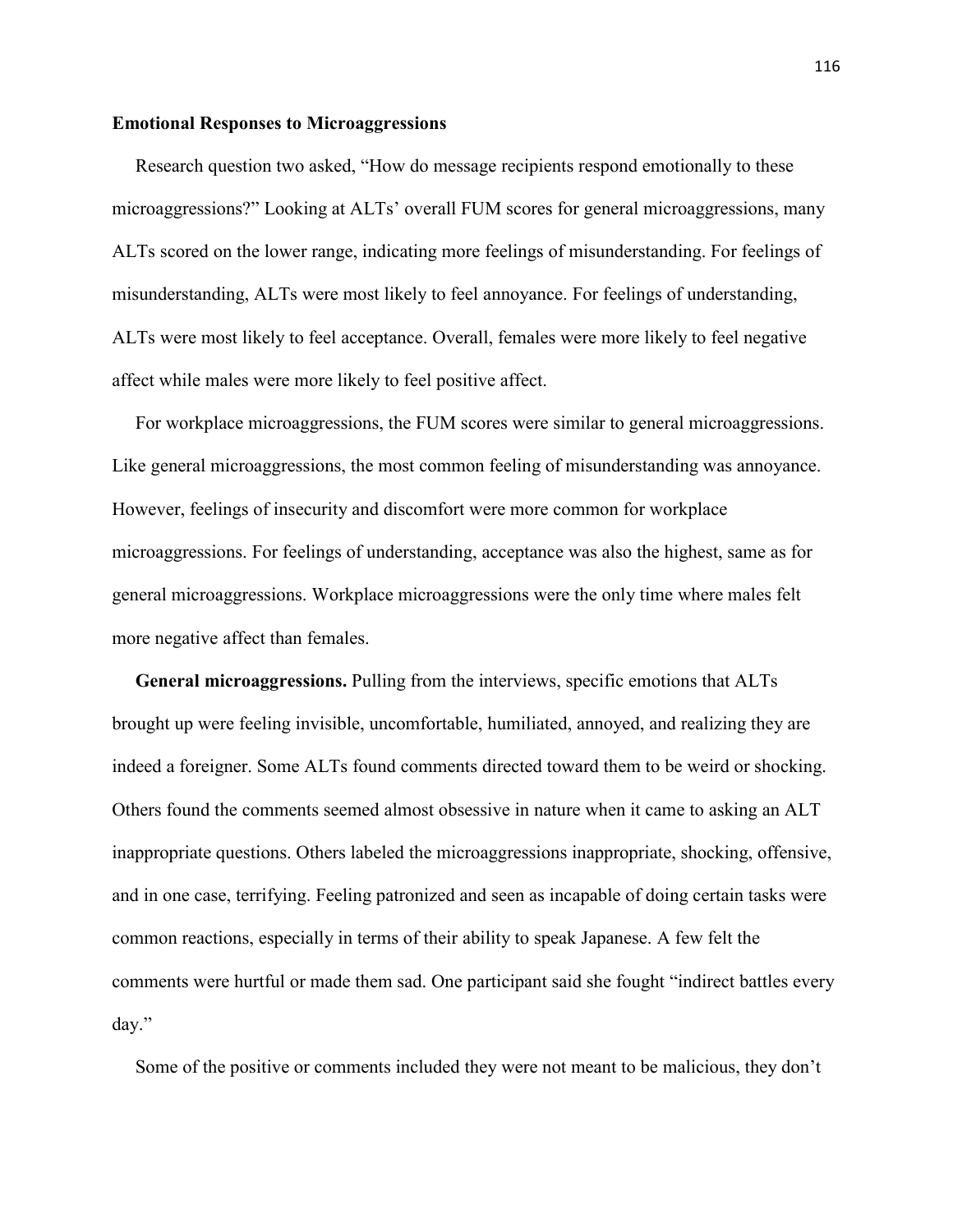come from an evil place, and overall people are just trying to be friendly and helpful. Other feelings included apathy, as in why bother. In a few instances, ALTs found the comments funny, mostly because they weren't expecting them or found humor in the situation.

 **Workplace microaggressions.** Pulling from the interviews, negatively valenced emotions included feeling shocked, bad, disappointed, judged, inadequate, odd, weird, self-conscious, and stressed. One unique example was an ALT describing how a microaggression made her want to crawl up on her desk and cry. A couple of female ALTs referred to "walking on eggshells" in the workplace. Other emotions included feeling belittled and ridiculed. However, some of the positive or neutral emotions included not being too afraid, not minding, and again finding a situation funny.

 This study found that ALTS experience a range of positive, neutral, and negative affect. However, a majority of the literature (e.g., Camara & Orbe, 2010; McCabe, 2009; Sue et al., 2007; Wang et al., 2011) shows that emotional responses to microaggressions are inherently negative. Rarely are they positive, and they are neutral at best. Similar to previous research (Huynh, 2012; McCabe, 2009) the most commonly identified negative valence emotions are frustration and isolation. However, McKayla, who has been in Japan for at least three years, said that microaggressions become so commonplace you tend to block them out, leaving little room emotional reactions to occur.

## **Nonverbal and Verbal Responses and Coping Mechanisms**

 Research question three asked, "How do message recipients respond, nonverbally or verbally, to these microaggressions, and what coping mechanisms do they use?" ALTs used a wide range of nonverbal and verbal responses. These ranged from passive (i.e., smiling and nodding, simple replies) to more aggressive responses (i.e., avoiding eye-contact, confronting an instigator). In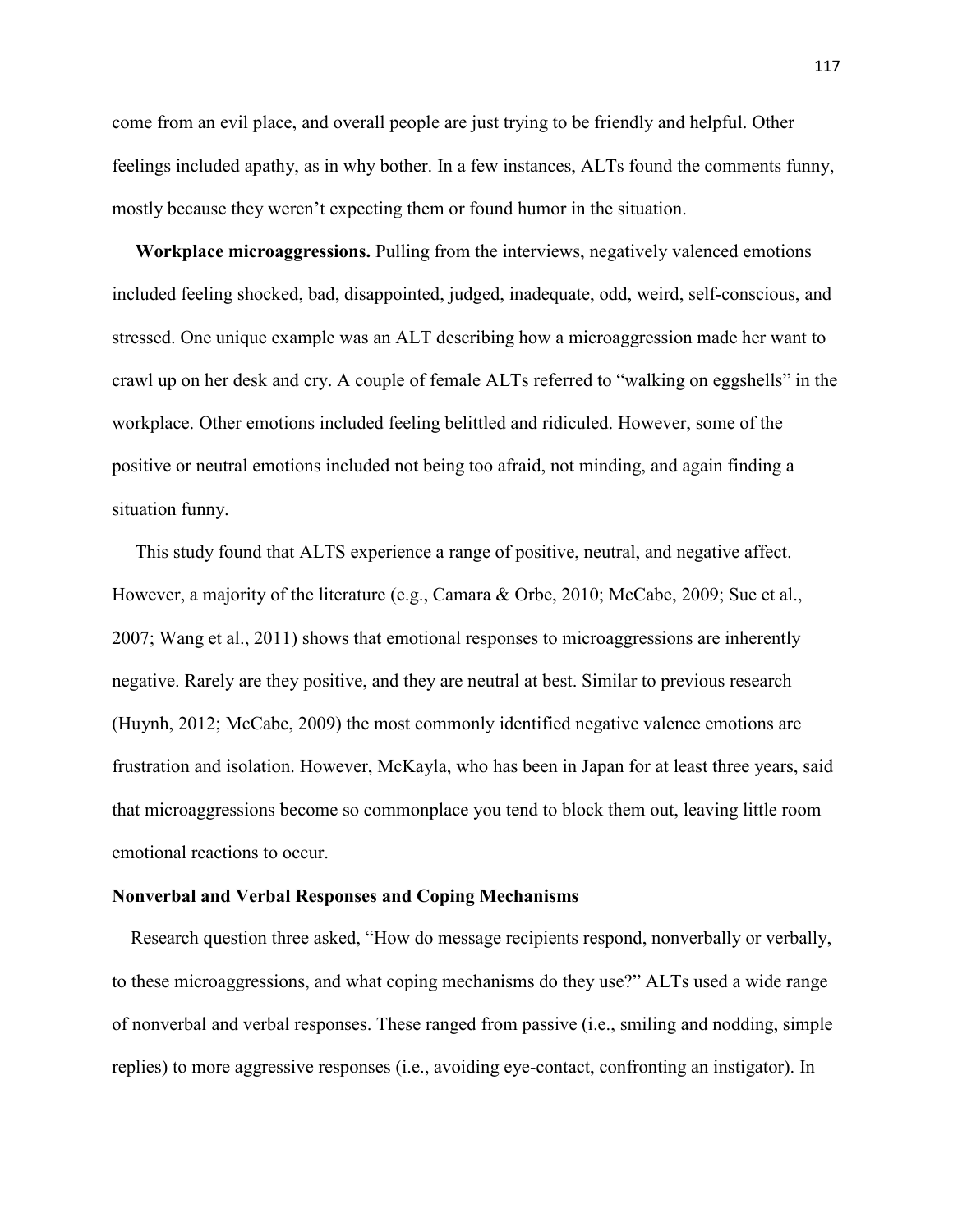terms of nonverbal reactions to general microaggressions, ALTs described smiling, nodding, brushing it off, awkward laughter, or laughing to themselves about the ridiculousness of the situation. For workplace microaggressions, ALTs described either utilizing eye contact or avoiding it all together, again depending on the situation.

 **General microaggressions**. In terms of verbal reactions to general microaggressions, ALT's internal dialogue included confusion, asking why someone made the statement, or imagining how they would respond. The internal dialogue of an ALT was a common response. This allows people to "respond" without having direct confrontation, giving them the same satisfaction as if they were to actually respond (Mellor, 2004).

 For more vocal responses to general microaggressions, a majority of ALTs took a very polite approach. These ranged from short, simple answers (e.g., stating they understand Japanese) to slightly more elaborate explanations to answer a question that was masked as a microaggression (e.g., this may be the case for some people, but it is not the case for me). In addition, ALTs used jokes (e.g., I guess I'm the strange one; it's the size of food portions). There were a few instances of an ALT taking an aggressive approach, such as asking why the person said that or telling someone to never say that again.

 **Workplace microaggressions.** For workplace microaggressions, ALTs were also likely to use internal dialogue. However, many of the internal responses ranged from being confused to disappointment to shame. There were a few cases where an ALT would laugh inside her head and make a joking comment. For verbal responses, ALTs were most likely to remain polite yet somewhat firm if they encountered a microaggression such as not being asked to participate in a school event or make activities for lesson plans. They would also use more elaborative responses if the comments themselves were more aggressive (e.g., being told the ALT is not a real teacher;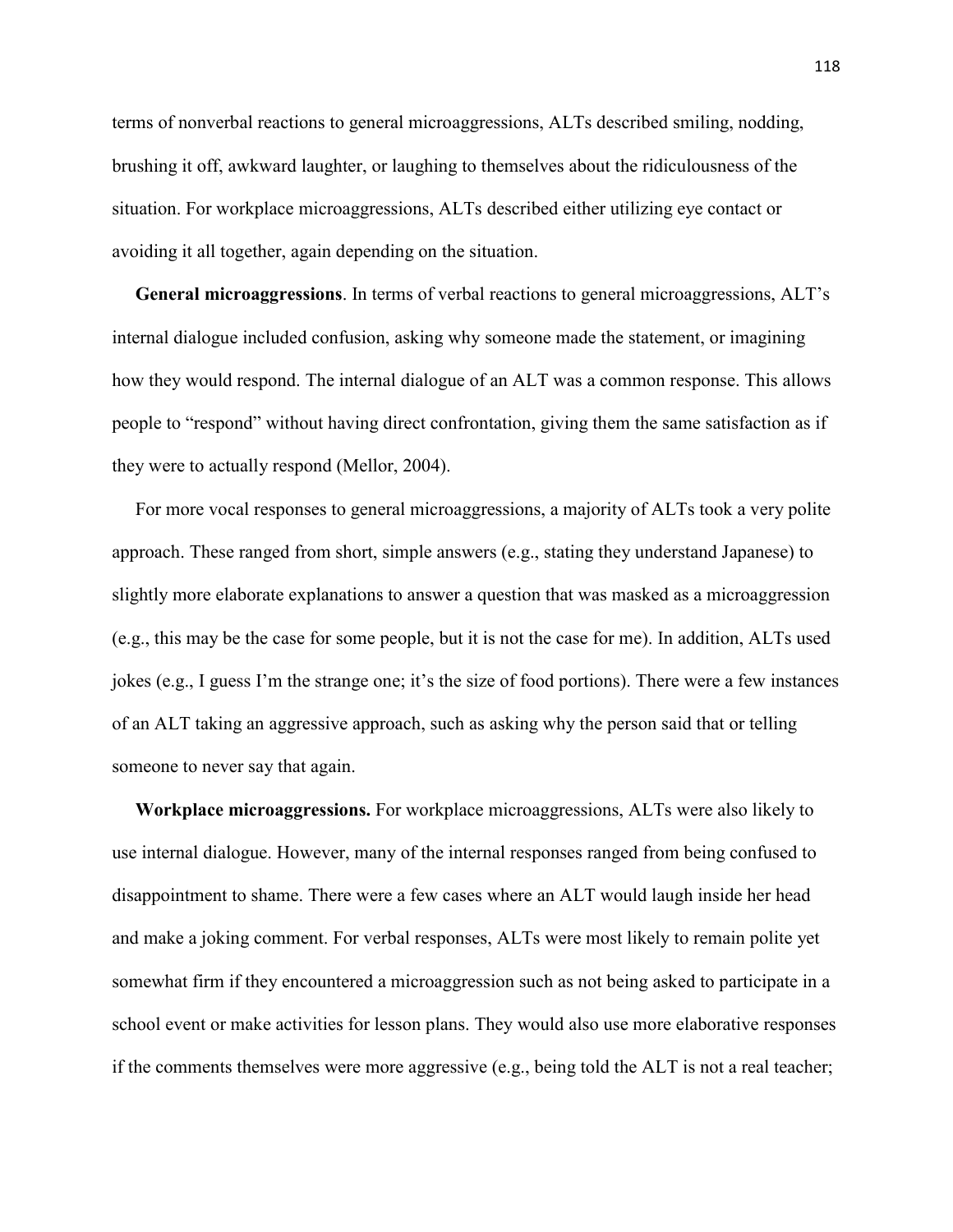being told not to let other duties affect their work). ALTs were again, least likely to use more aggressive responses. The ALTs that did use this tactic had lived in Japan longer and had higher competency in Japanese.

 **Coping mechanisms.** For coping mechanisms, ALTs used emphasizing commonalities, developing positive face, censoring self, avoiding controversy, extensive preparation, utilizing liaisons, confronting, or avoiding for both general and workplace microaggressions. However, some coping mechanisms for general microaggressions that were not used for workplace microaggressions were manipulating stereotypes, dispelling stereotypes, communicating self, and educating others. For workplace microaggressions, different coping mechanisms included mirroring, bargaining, intragroup networking, increasing visibility, maintaining barriers, and embracing stereotypes. ALTs were more likely to use assimilation (i.e., mirroring) and accommodation (i.e., education others) over separating (i.e., avoiding a specific place or person).

 Sue et al. (2007) stress that before victims can, and should, react to a microaggression, they first need to analyze if the utterance was in fact a microaggression. Moreover, the authors emphasize that reacting in a negative way or aggressively may perpetuate the expectation the perpetrator anticipated. Consequently, the perpetrator may in turn react negatively. Sue et al. (2007) call this the "catch-22" of responding to microaggressions (p. 279). Once victims recognize a microaggression did indeed happen, they must be selective in the coping mechanism and response that best suits the situation without causing negative repercussions (Sue et al., 2007). This type of careful selection was seen in the ALTs' narratives and helps contribute to the work of scholars that one should think carefully before deciding which coping mechanism best suits the situation, the individual, and the instigator. The choice of coping mechanism can be successful when executed properly (DeCuir-Gunby & Gunby, 2016; Gomez et al., 2011, Ting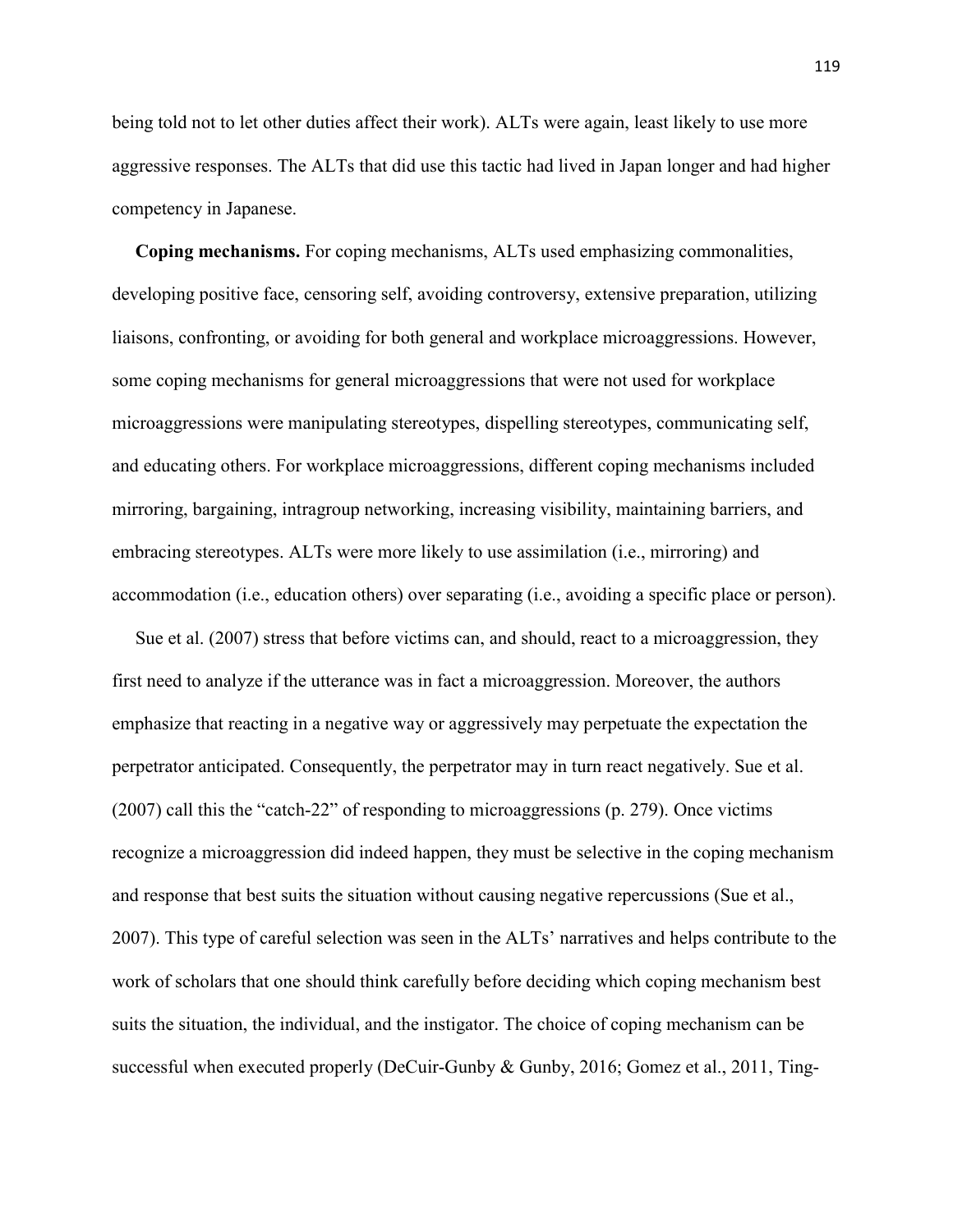Toomey, 2005).

 The ALTs coping mechanisms for this study best reflect facework theory (Cai & Wilson, 2001; Ting-Toomey, 2005) and the differences between high- and low-context cultures (Gudykunst et al., 1985; Leung & Lee, 2006). Cai and Wilson (2006) argue that members of low-context cultures (i.e., Americans) focus on protecting self-face when encountering a threatening situation to their identity (e.g., being American or being an ALT). For example, when an ALT is told she is not a real teacher, she may use a coping mechanism that protects selfface such as politely reminding colleagues of her educational background or stating that while she might not be a homeroom teacher, she is still a teacher. Gudykunst et al. (1985) say that lowcontext cultural members are more likely to focus on similarities or self-monitoring in their interactions. This is seen in the coping mechanisms of emphasizing similarities and intragroup networking for the former, and mirroring and self-censoring for the latter. High-context cultures (e.g., Japan) rely more on non-verbal communication and indirectness. Polite and indirect responses adhere to the expectation of high-context interactions while attempting to gain positive face. Discerning this ambiguity and learning how to properly respond is sometimes problematic and time-consuming for members of low-context cultures (Leung & Lee, 2006).

 The coping typologies ALTs use are similar to those Camara and Orbe (2010) identified when studying people with two or more racial identities and Mellor (2004) found were used by Australian aboriginals. Some were common to low-context cultural members such as mirroring, intragroup networking, emphasizing similarities, and censoring. Finally, DeCuir-Gunby and Gunby (2016) and Gomez et al. (2011) both emphasize that educating others and creating dialogue is a critical and tactical coping mechanism for intercultural communication.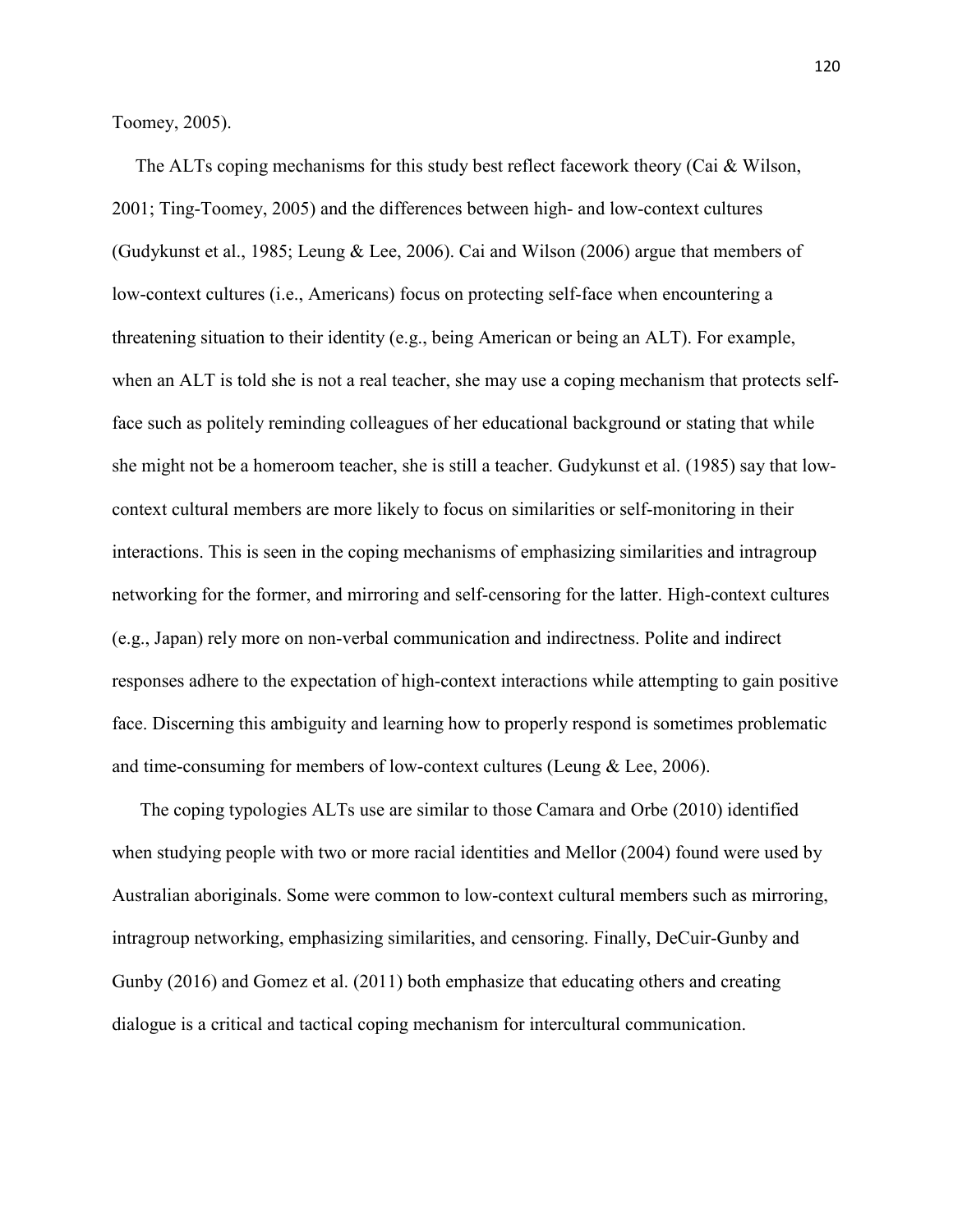# **Job Satisfaction**

 Research question four investigated, "Is there a correlation between an ALTs job satisfaction and the frequency and emotional valence of workplace microaggressions?" The quantitative portion of this research question showed that ALTs had mixed feelings about their job satisfaction. ALTs who completed the survey were disappointed in taking the job and disliked their work. A negative relationship between job satisfaction and the total number of workplace microaggressions approached significance. The less satisfied ALTs were with their jobs, the more likely they were to feel dissatisfaction and incompleteness. ALTs who reported higher job satisfaction identified more feelings associated with understanding and felt the emotion of satisfaction following microaggressions. However, the study method does not allow us to identify the causal direction between emotion and job satisfaction.

 Interview and survey responses differed. One participant felt the survey was looking for negative experiences and she wanted to clarify how she loved her job and the job had a positive impact on her life. Generally, the interviewees were happier with their jobs and living in Japan than the survey respondents. Most interviewees expressed positive experiences with their jobs and overall high job satisfaction. Many ALTs said they love their job and enjoy working with their students. This was especially true for the participants who had stayed past their time at JET and found work as ALTs through Interac or direct hire programs. Malorie said, "I like it very much...it's been a wonderful experience thus far, and I'm looking forward to the next five months as well." Many of the ALTs interviewed have been on the JET Program a number of years (three years or longer) or have moved on to other teaching programs after their time in JET. Two of the female participants were married to a Japanese native, and another was married to another American.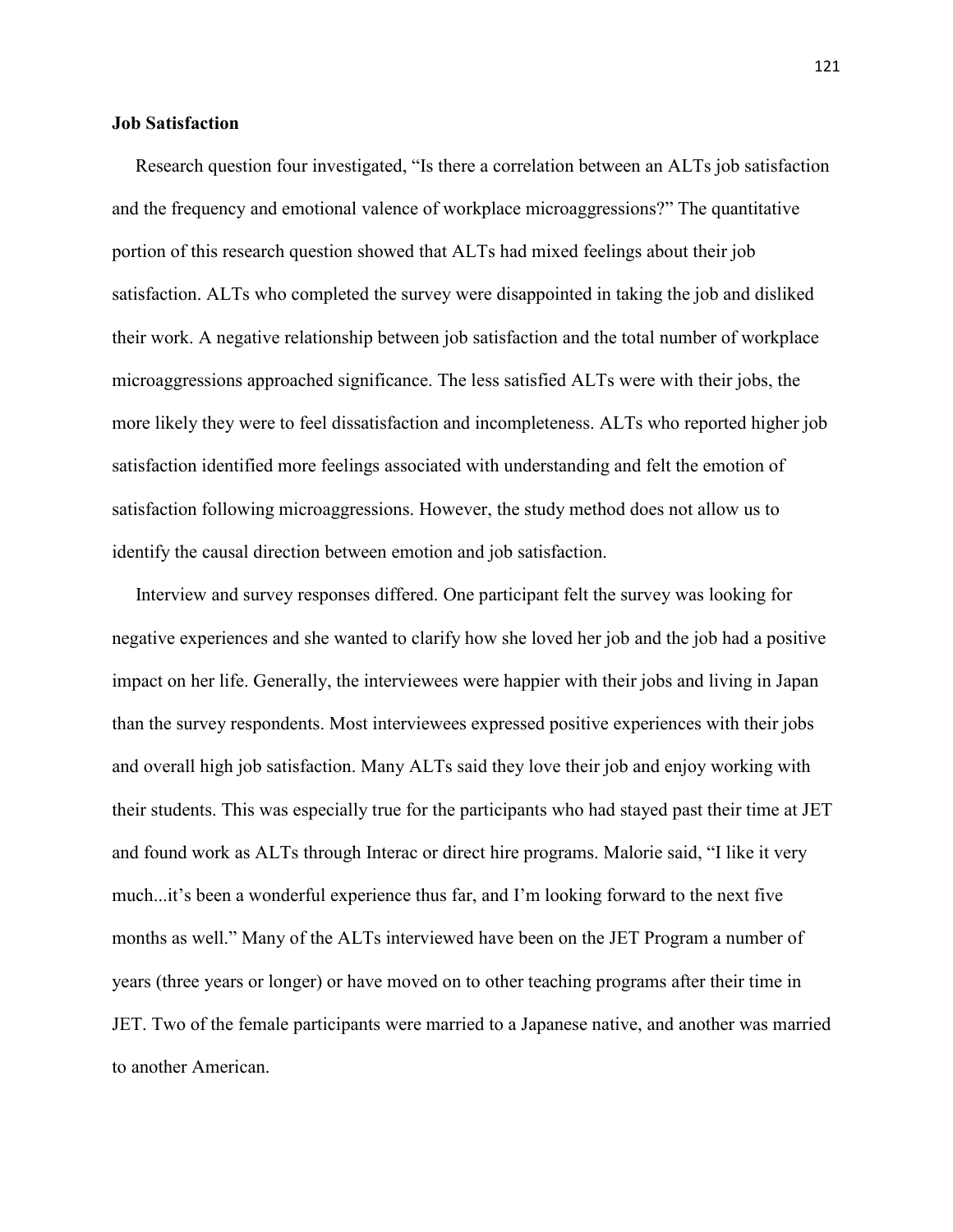However, a few ALTs were less satisfied with their job, mostly because there are problems they cannot change and they have limited upward mobility. For example, Brandon said, "I think one of the reasons the job satisfaction is going down is I don't have any more upward mobility." He had already achieved the goals he set going into the program. Grace described upward mobility as climbing up a cliff until you have nowhere to go but down.

### **Intercultural Communication Competence**

 Research question five asked, "Is there a relationship between an ALT's intercultural communication competence (i.e., perceived effectiveness during interactions with culturally diverse others) and the frequency and emotional valence of experienced microaggressions?" Overall, ALTs reported higher amounts of ICE. They found it fairly easy to get along with and talk to people from other cultures and were not afraid to express themselves. The greater an ALT's ability to interact competently in another culture, the more likely they were to feel acceptance and less likely to feel dissatisfaction. In terms of workplace microaggressions, those who reported higher ICE scores were less likely to experience microaggressions where a coworker is unfriendly, be told they didn't work as hard, be told they wouldn't understand the Japanese education system, be treated differently than other co-workers, or be told they were not real teachers. The higher an ALT's ICE score, the less likely he or she is to feel discomfort or insecurity and the more likely they are to feel good.

 Looking at the qualitative data, at least eight participants had prior intercultural experiences which would increase their intercultural communication competence. Several of the ALTs interviewed had studied abroad in Japan before joining the JET Program. For some of them, it was the reason they wanted to come back to Japan. Two of the ALTs being half-Japanese have first-hand experience growing up with a Japanese parent and have personal experience living and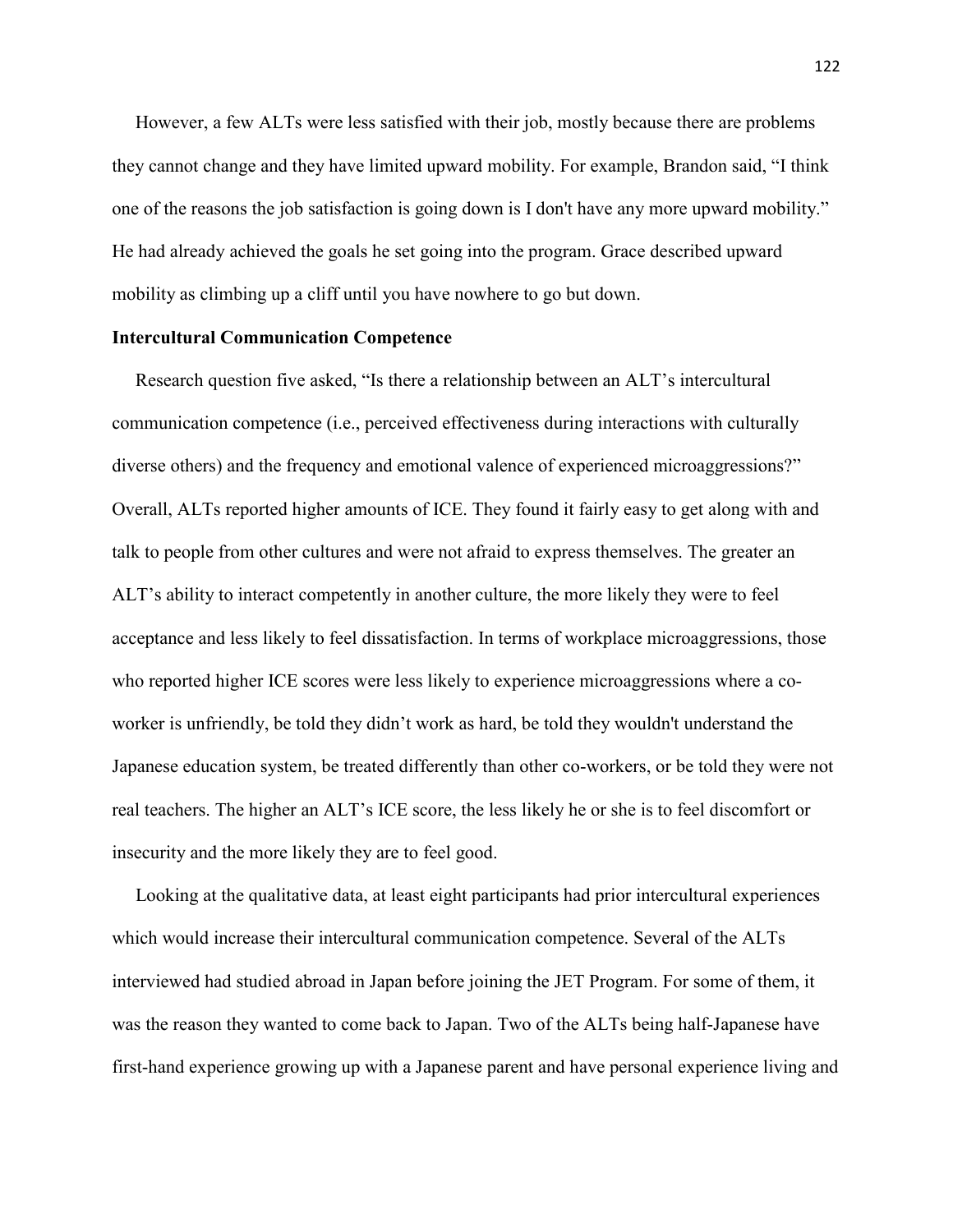learning about that aspect of their identity. These ALTs already have a rich understanding of Japanese culture or why a Japanese person might make a microaggressive statement.

 When Heather worked as the program coordinator as the consulate, part of her job was to interview candidates and review applications. She felt it was part of her responsibility to make sure candidates would be able to handle the challenges they might face,

 Seeing the kids apply to be on JET because it was their dream but then having no knowledge, no understanding, no even like, I felt a step of learning Japanese culture and it was just mind-boggling for me. It's like, why are they interested? I know why I did it for myself. It was really beautiful and challenging to do it, for so many others and on top of that, challenging because you are altering someone's life, and it's true. I really, really, really felt that I'm changing your life forever, and I take it very seriously.

She, alongside other JET Program coordinators, put JET applicants through a very rigorous vetting process. The interview portion of the process is extremely important, as it gives the interview panel<sup>6</sup> a chance to see whether or not the applicant is truly able to handle the challenges and rewards that come with living abroad. It is the panel's job to predict if an applicant is competent to both live and work abroad.

 According to Wiseman, Hammer, and Nishida (1989), there are two key components in predicating ICC—knowledge of the host culture and attitude toward the other culture. Cultural knowledge is understanding the norms and communication rules of a second culture while the latter is composed of attitudes and stereotypes one holds of the second culture, likes and dislikes of that culture, and social distance of members from that culture (Wiseman et al., 1989). With these components in mind, the panel is first able to predict an applicant's ICC through the paperwork portion of the application process. In the interview, however, the panel is better able to ask ALTs questions about their knowledge about specific Japanese components (i.e., "What is

l

<sup>&</sup>lt;sup>6</sup> The panel is made of one Japanese member from the consulate, a former JET ALT, and a thirdparty member, such as an instructor from a local state university.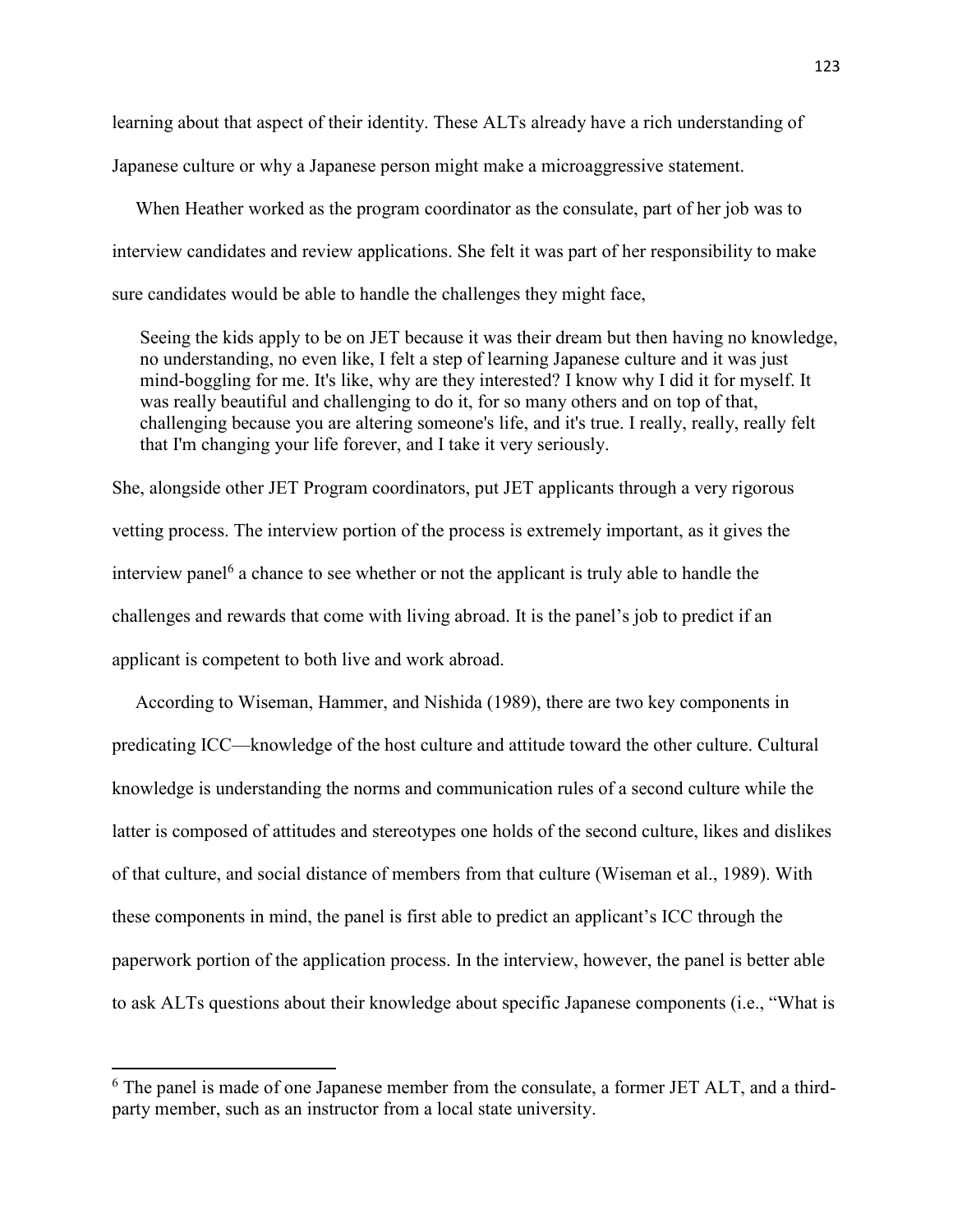a common Japanese holiday or festival?") or how the ALT would handle themselves in a what-if scenario (e.g., "What if your JTE teaches students something that is grammatically incorrect? Would you address it? How?).

 Moreover, the interview process allows ALTs to further elaborate their desire to go to Japan, what draws them to Japanese culture specifically, past exposure to Japanese culture and language, and so forth. If ALTs can demonstrate these abilities, their ICC will minimize misunderstandings and maximize intercultural understanding (Wiseman et al., 1989). More importantly, the panel can also gauge if true mutual cultural exchange can occur, since ALTs are also expected to be cultural ambassadors of their country. Schneider (2010) says that part of this ambassador role comes through cultural diplomacy, which consists of persuasion through cultural values and ideas. This exchange is implicit rather than explicitly. More importantly, with the presence of another culture, "if cultural outreach is conceived as part of a long-term relationship, it can help to separate people from policies. This is the critical element of success in people-to-people programs" (Schneider, 2010, p. 102).

 For applicants that indicated formal or informal Japanese language study and for how long, the last part of the interview is conducted in Japanese to better gauge ALTs' language ability in person (e.g., "What part of Japan do you want to visit and why?). As Root and Ngampornchai (2016) found in their study of ICC gained through study abroad, rigorous prior assessment of one's culture and language knowledge is crucial for survival and integration into the host community. While this knowledge can be gained through first-hand experience living in the host country, preparation and previous exposure is vital (Root & Ngampornchai, 2016). While it is not a requirement to know Japanese or have studied it, language knowledge is, regardless, a crucial component to ICC (Redmond, 2000). The higher ALTs' language abilities, the better they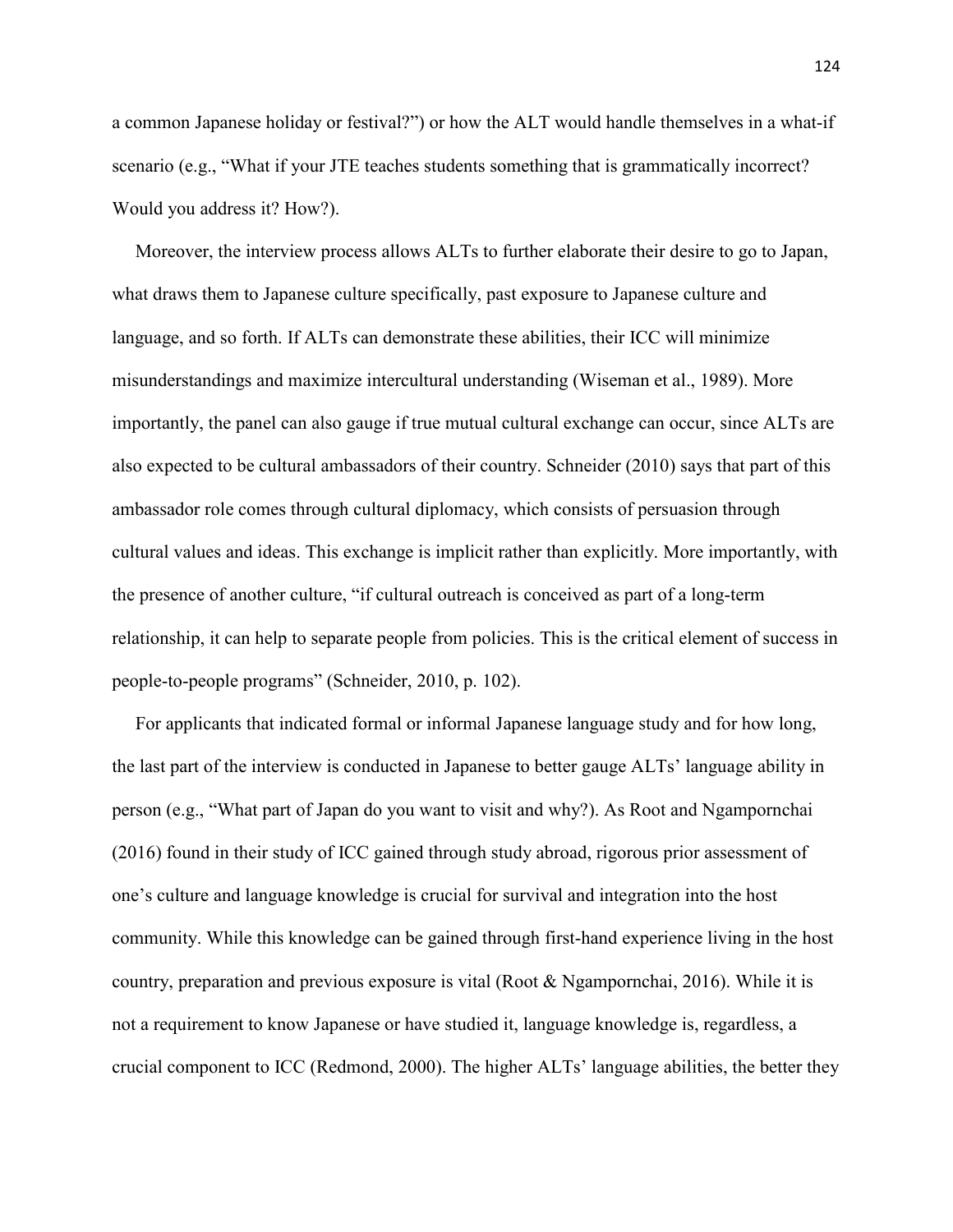might perform in the program, especially in rural areas where English is rarely spoken outside of school (as was this researcher's experience).

 Kim (2005a) states that ICC can increase over time. A majority of the interviewees that lived in Japan for longer periods of time reported experiencing fewer microaggressions, or what microaggressions they did experience, happened within their first year or two. The longer an ALT lives in Japan, it is less likely they will perceive a statement to be a microaggression, or microaggressions will become isolated instances. Shiri (2015) says that regional competence also plays a role. Since Japan is made up of four main islands, each island has its own unique culture, not unlike the U.S. ALTs from areas like Osaka, which has its own quirks (e.g., standing on a different side of the escalator compared to the rest of Japan), understand these differences and are able to adapt accordingly. Kim (2005b) states that within ICC is host communication competence, or the ability for one to suspend what he or she considers to be cultural norms in order to integrate and comply. McKayla was a perfect example of this since temporarily suspending her Jewish beliefs to talk about Christmas since her JTEs wanted her to talk about that specific holiday.

#### **Relational Intimacy with JTEs**

 Research question six asked, "Is there a relationship between the frequency of workplace microaggressions and an ALT's perceived relational intimacy with his or her JTEs?" Overall, ALTs showed relational satisfaction in terms of receptivity/trust and similarity/depth. They were more ambivalent about composure, formality, and equality. The biggest surprise for this aspect of the study was that formality was unrelated to workplace microaggressions. Burgoon and Le Poire (1999) state that formality is key to building rapport and that its absence is an indicator of where the relationship stands in terms of interpersonal closeness. The researcher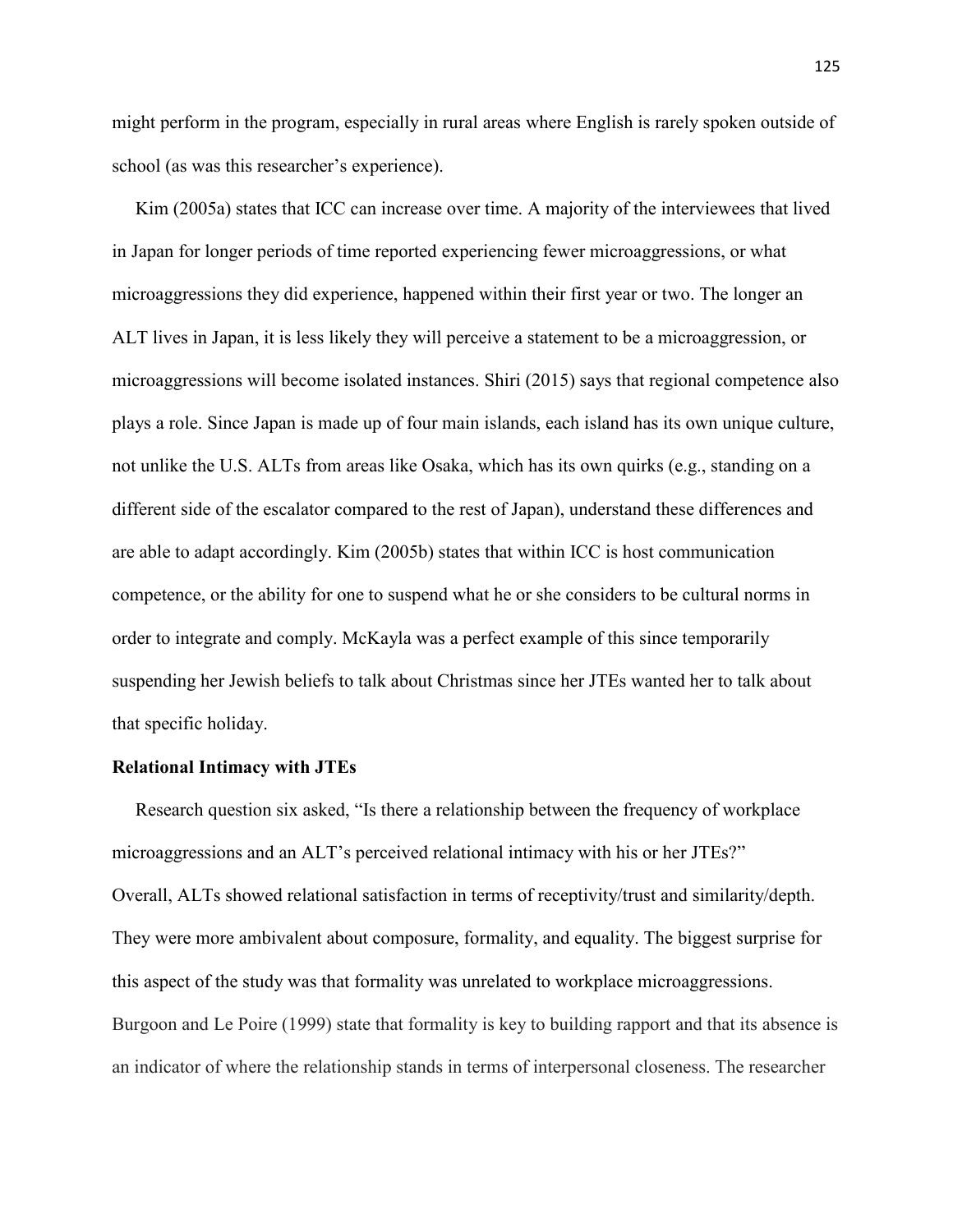assumed that the less formal an JTE was with their ALT, the ALT would perceive fewer microaggressions in the workplace. Only a few isolated instances did appear in the narratives.

 For similarity/depth, positive affect included happiness and pleasure while negative affect only included discomfort. Finding similarities with a JTE or other co-workers can help an ALT reduce anxiety as part of anxiety uncertainty management (AUM) (Gudykunst et al., 1987). Once an ALT finds and establishes similarity to their JTEs (i.e., both studied abroad while in college), this creates feelings of closeness. This closeness and feeling of similarity/depth could lead to two things: finding out why someone made an utterance or using a JTE as a liaison (i.e., a coping mechanism). Dawkins (2010) says reward is the first step in the AUM cycle. If this reward is learning of one of many commonalities, the ALT and JTE can predict that future interacts will reap similar rewards, the ALT may be less likely to identify something as being a microaggression, and the JTE may be less likely to say something that might be viewed as a microaggression.

 For receptivity/trust, positive affect also included happiness, as well as pleasure. However, more negative affect was present in terms of discomfort, sadness, failure, and insecurity. Focusing particularly on receptivity, if an ALT oversteps bounds by too quickly wanting to attend multiple classes or pressures JTEs to use the activities they created, this dominance is frowned upon in collectivist societies like Japan (Knobloch et al., 2010; Soloman et al., 2002). Thus, the JTE or coworker may be hesitant to be receptive if trust has not yet been built. Time is crucial to building trust and relationships, especially with out-group members (Burgoon  $\&$  Le Poire, 1999; Neuliep, 2012). When trust exists within the ALT-JTE relationship it is less likely that the ALT will identify something as being a microaggression and the JTE to say something that might be viewed as a microaggression.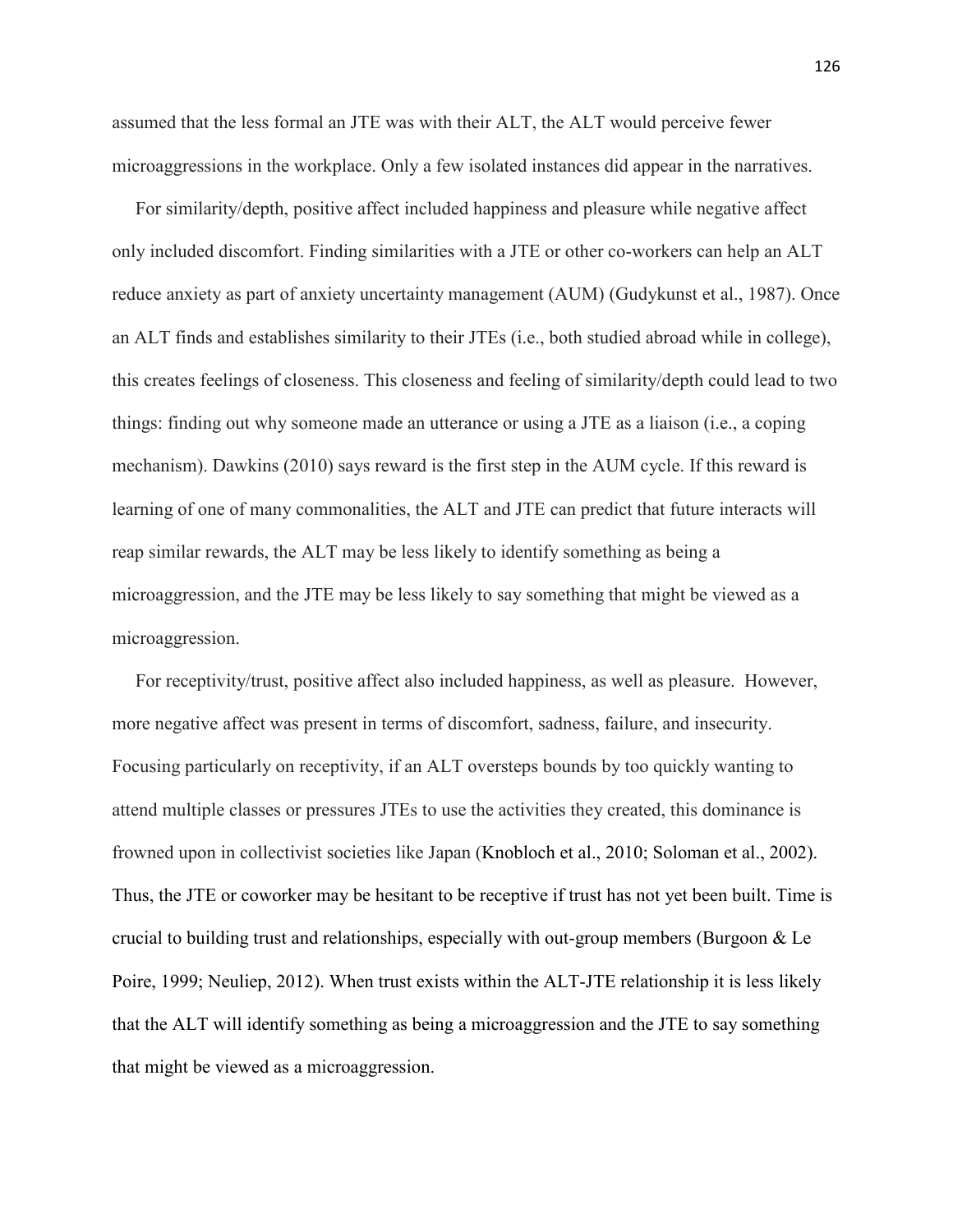For composure, positive affect included feeling good and satisfaction, while negative affect included dissatisfaction and insecurity. Burgoon and Le Poire (1999) remind us that composure is the ability to have self-control. If a JTE loses this composure, it is natural that ALTs will feel negative affect. Ting-Toomey (2005) says that autonomy face includes one's independence and boundaries. If a JTE's composure breaks these boundaries (i.e., saying an ALT is not a real teacher), the composure of that teacher is lost and an ALT experiences a microaggression.

 Last, equality, identified pleasure as a positive affect and annoyance and discomfort for negative affect. This can perhaps be explained by power distance. The U.S. and Japan lay on opposite ends of the power distance scale (Ting-Toomey, 2005). This dichotomy can create problems where the ALT sees herself as equal as a teacher, but a JTE or college focuses more on the "assistant" part of the title. Even though ALTs may recognize cultural differences in terms of power dynamics, they may still identify related comments as being microaggressions.

# **Limitations**

Although this study is the first to use mixed methods to investigate the microaggressions ALTs working in Japan experience, there were several limitations. The first limitation occurred during initial data collection. When initially sending out e-mails, the link included in the e-mail was only allowed to be used once, leaving the second or third person who received the e-mail unable to complete the survey. The second limitation was that multiple participants exited the survey without completing it, causing the researcher to delete over 50 responses. The researcher added a completion bar at the bottom of the Qualtrics survey, but after testing it, the bar did not accurately represent how far long a participant was in the survey. This could influence a participant to believe the survey was too long and so he stopped completing it. A third limitation involved why the alpha for microinvalidations was much lower for this survey compared to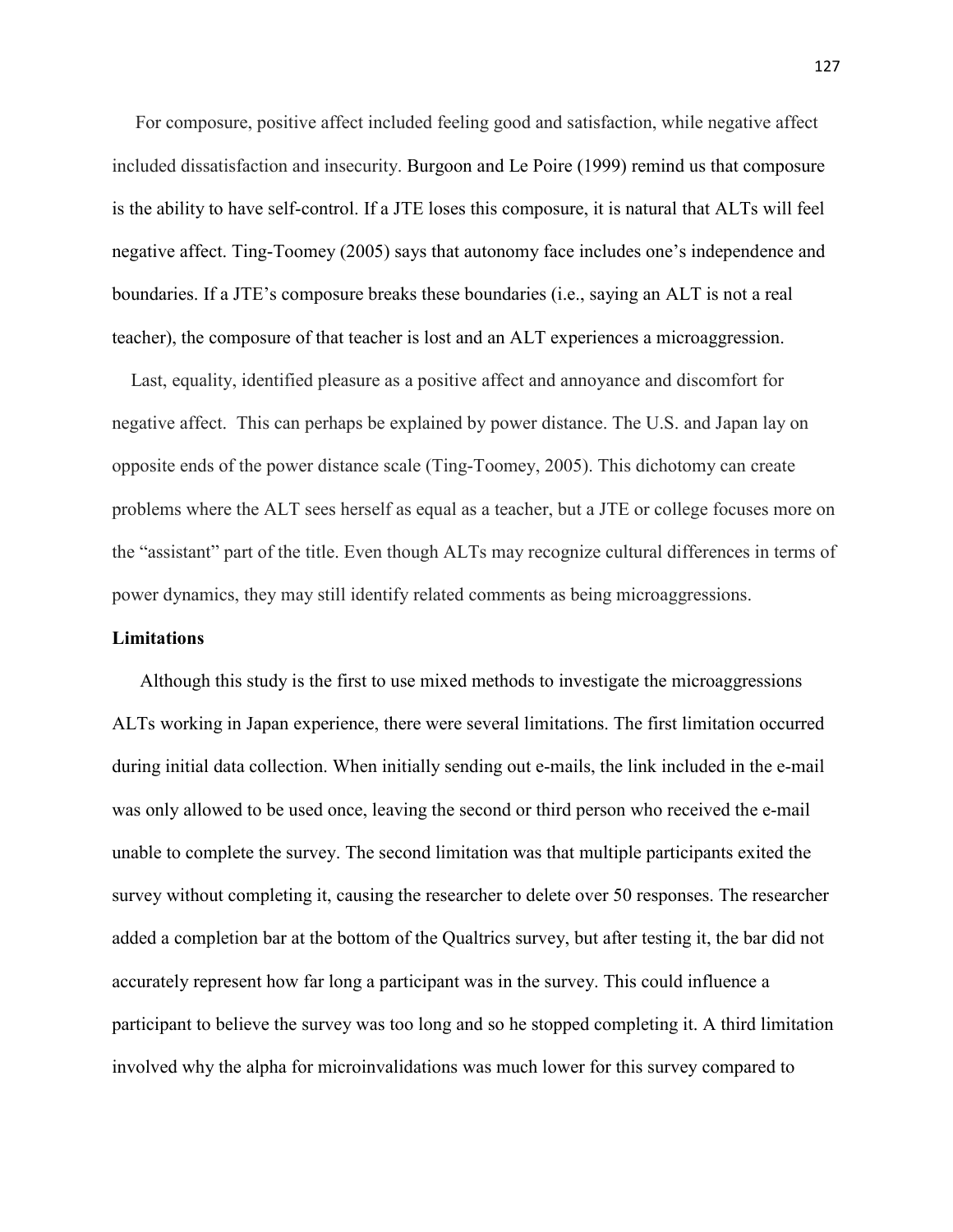Nadal's (2011) study. This could be because some of these microinvalidations do not happen in Japan. A fourth limitation involved the scales used to measure intercultural communication effectiveness. While the alpha level for the ICE scale was adequate, correlation tests showed little to no correlations with the other study variables. Perhaps that might have been different if a different scale was used. In order to shorten the relational intimacy scale questions were deleted from the original scale leaving several subdimensions with only two items. Finally, the demographic portion of the survey did not include a question asking how long the ALT had in the program, leaving out valuable information if time in the program contributed to the questions being investigated.

# **Scholarly Contributions**

 A major strength of this study was that it studied the microaggressions American expatriates experience in Japan. Since society is becoming more globalized, it is important to see the microaggressions expatriates face when they move from the majority group (American) to the minority group (sojourners). Using Nadal's (2011) REMS scale, this study was able to identify very specific microaggressions ALTs experienced and how often they experienced them over a six-month period. Sue et al.'s (2007) typology and Johnston and Nadal's (2010) subcategories allowed investigation for the more nuanced and unique microaggressions ALTs experienced. The qualitative portion of this survey also allowed a larger window of time since the interviewees' time in Japan was much larger than the six-month period investigated using the REMS scale (Nadal, 2011). Interviews allowed the researcher to identify microaggressions unique to the ALT expatriate experience.

 ALTs are in a somewhat unique position of having duel identity—they are simultaneously both in-group members and out-group members. In-group refers to those with the same values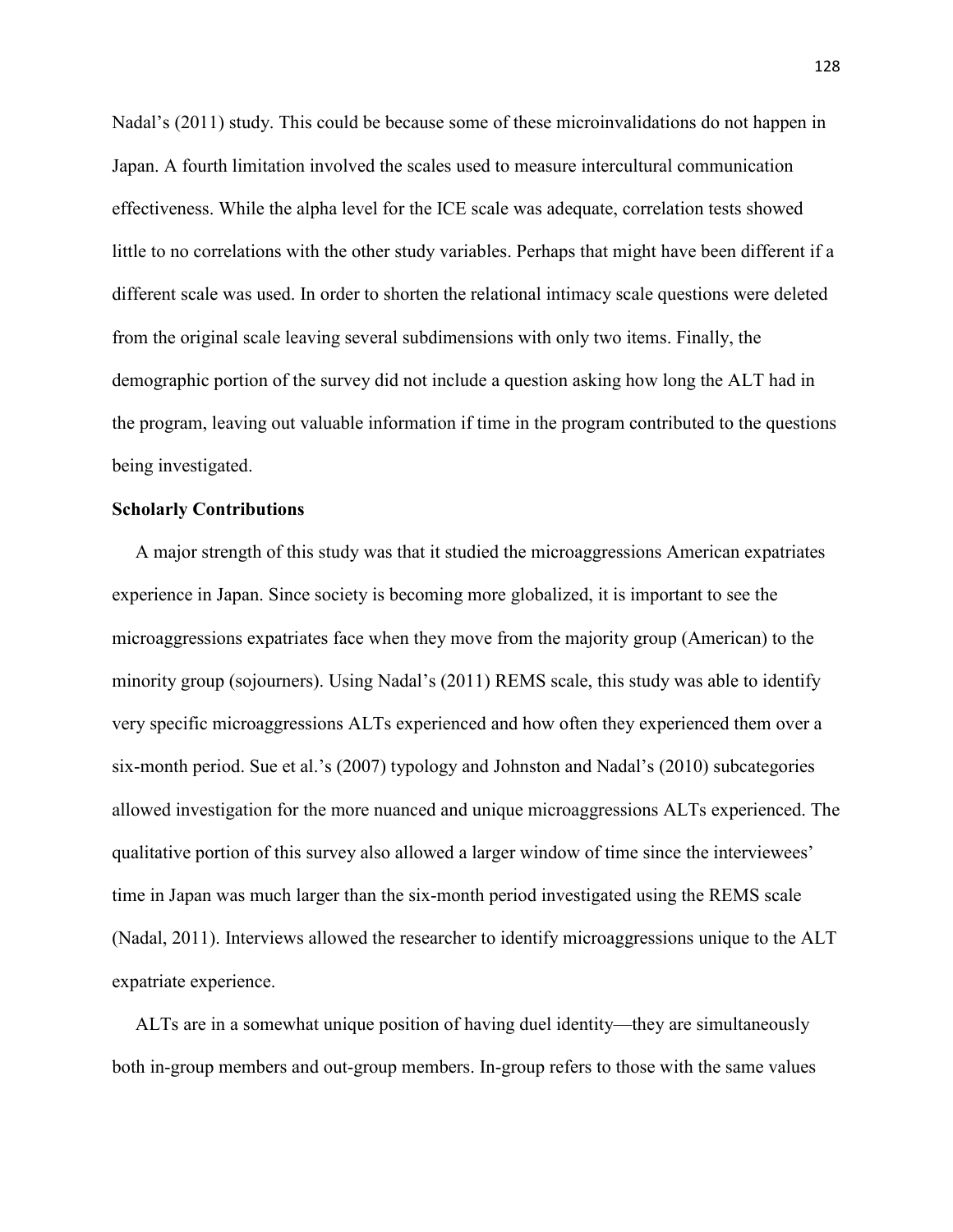and social ranking while out-groups are those with different status, values, rankings, and positions (Clément et al., 2003; Muir et al., 2016). Outside of school, ALTs live in Japan but they are out-group members because they are American. Inside of school, they are in-group in that they work for the school but out-group because they may not be considered real teachers. Shifting back and forth between which group they are in during a particular situation gives them a dual identity that can at times prove to be problematic. Inadvertently crossing the boundary from the out-group to the in-group, with no apparent reason or invitation, could lead to hearing a microaggression. Zhiqing (2015) and Wang (2008) state that not adopting, or not adapting quickly enough, to the host environment, and to new or unfamiliar expressions and concepts (e.g., cultural norms) can cause tension and escalation. In this case, that tension can especially come at work (e.g., not adhering to dress code or being addressed improperly).

Previous literature suggests that microaggressions will rarely end with positive affect (e.g., Huynh, 2012; Nadal et. al, 2014; Wang et al., 1996). A second strength to the study is that the qualitative data collection allowed the researcher to gather a larger lexicon for the emotional valence a person might feel when encountering a microaggression. There were several emotions found through interviews (i.e., belittlement, shock, humiliation, isolation) that were not included on the FUM scale. Future researchers can use this information to expand the FUM scale when studying expatriates.

 The qualitative data also allowed the researcher to investigate the link between emotions and response strategies. In terms of positive affect, several ALTs used responding to microaggressions as a way to "expand someone's horizons" and as a teaching moment to recognize the differences between America and Japan, as well as disband certain stereotypes. Despite feeling negative affect, ALTs largely remained polite. According to facework theory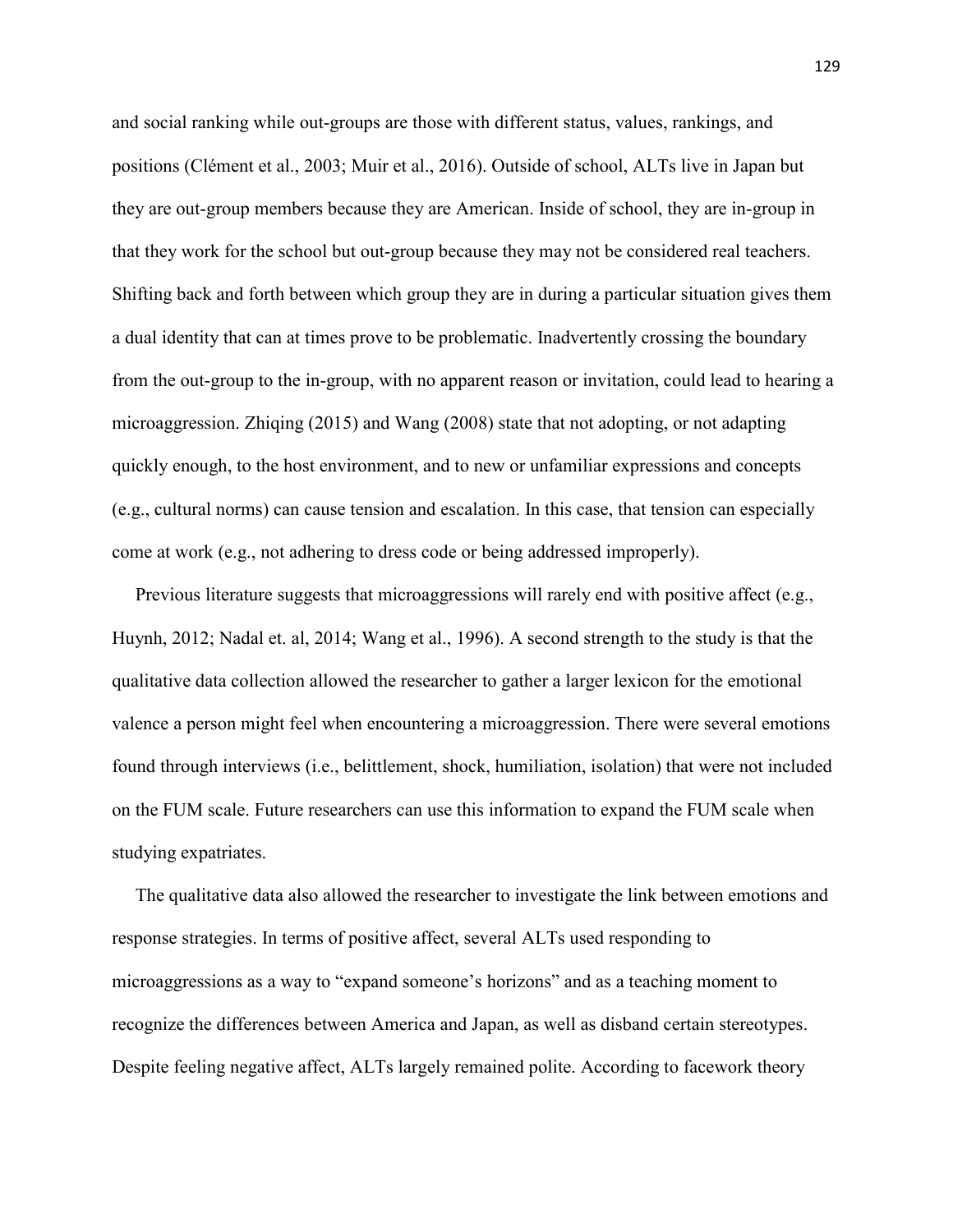(Cai & Wilson, 2001), when people from individualistic countries (e.g., the U.S.) are faced with a threatening statement, they focus on gaining positive face often in order to gain the respect of others. This explains why ALTs took a polite vs. aggressive approach when responding to microaggressions by seeking to dispel stereotypes or by providing elaboration to prevent further misunderstanding. Two theories additional theories played a key role when interpreting the qualitative findings: attribution theory and expectancy violation theory. Future researchers investigating microaggressions will find both theories especially relevant.

 Considering the different emotional affect that males and females felt between the different types of microaggressions (i.e., general and workplace), it is important to also look at gender through the lens of Japanese culture. In Japan, despite having a similar degree, a female worker might be given only secretarial duties (e.g., making tea for the staff/team, making copies) while a male worker might be given a more prestigious position. The secretarial position, sometimes called *ofisu redī* [office lady] was once named "office flower" which implied "they served a decorative function and thereby inspired men to work hard" (Ogasawara, 1998, p. 12). Many women in Japan have less mobility to move upward in a company, especially after they get married or have children. Moreover, Ogasawara (1998) states that Japan is notorious for its mentality of conforming, and companies are no exception. Many large companies will often look toward one another to see where women are in the workplace and the type of mobility they are given.

 However, this isn't to say that women are powerless in their workplace situation; it is actually somewhat of the opposite. Ogasawara states this gives women the upper-hand in many cases, such as if a woman gets too busy she may be often "late" or disappear in into the kitchen to get a drink because her job is less tethered to the company than a male colleague. Unlike the U.S., the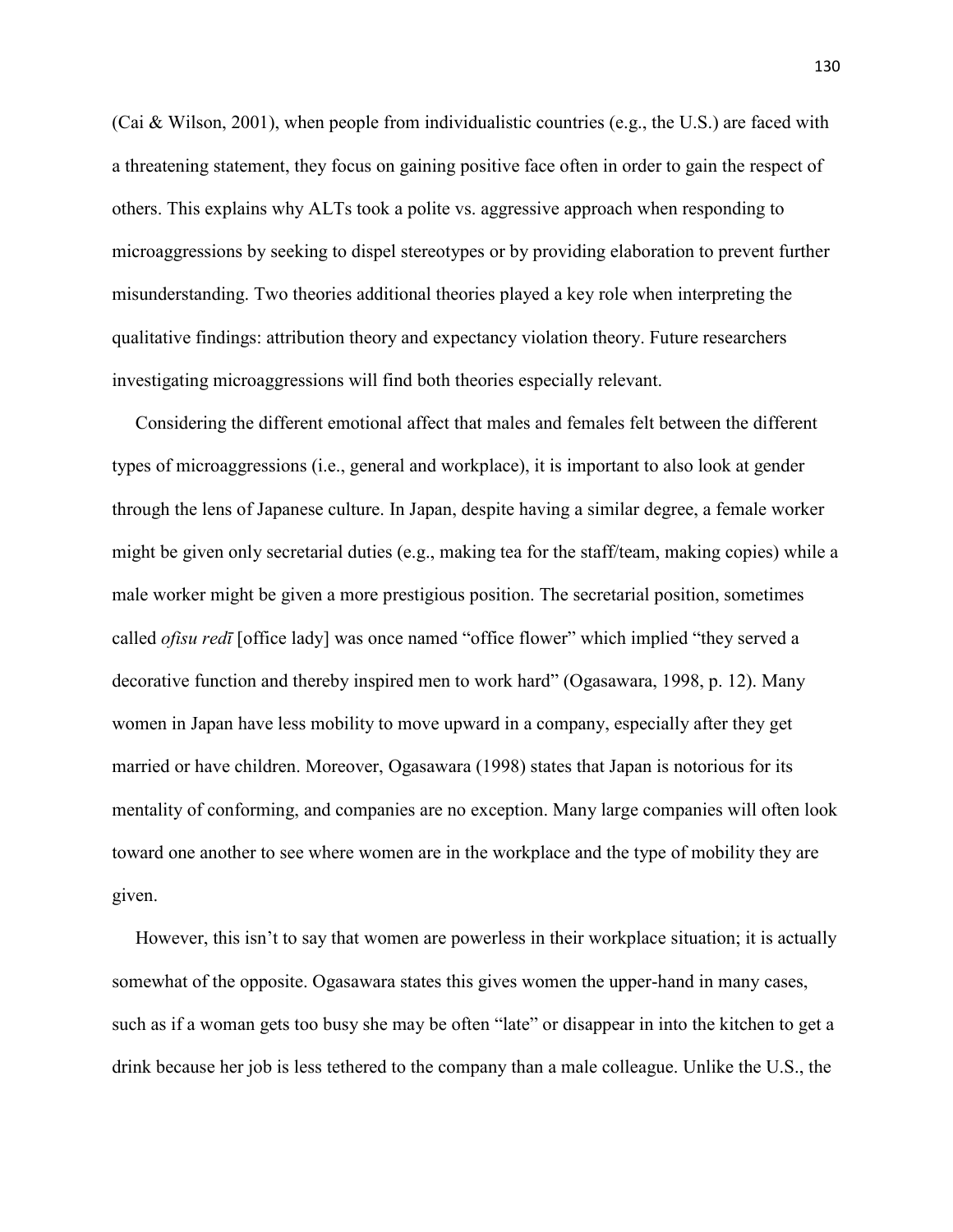Equal Employment Opportunity Law was not passed in Japan until 1985 and implemented in 1986 (Gelb, 2000). With these thoughts in mind, it is possibly some of the same treatment mentality toward Japanese woman is carried through to American ALTs, especially considered their temporary status (generally one to five years). Therefore, female ALTs may be treated differently not only because of their gender but their temporary position within the school, giving them zero chance for mobility, especially considering if a Japanese colleague with seniority will not be given an equal chance for mobility.

 Within the complexity of relational intimacy and its many subcomponents (Burgoon and Le Poire, 1999) an ALT may not have enough time to adequately frame the relationship with the situation to determine if an utterance is a microaggression or not. McLauren et al. (2014) say that framing is a "fast-moving process" in terms of how to respond to an utterance (p. 519). Cues, quality and goal of an utterance, relationship, personality traits, and both social/cultural norms are all tied together in this fast-pace, unconscious process (McLauren et al., 2014). This stimuli help us understand the actions of others (Dillard et al., 1996). So, if ALTs have the preconceived idea they are both part of the in-group and their relationship with the JTE is affiliative, statements like being told not to attend meetings, not being invited to school events, or being asked to wear more appropriate work attire suddenly shift the frame to dominance-submissive. This message now puts JTEs as the dominate and the ALTs as the subordinate. This sudden shift in the framing of the ALT-JTE relationship can hinder composure (i.e., being asked an intrusive question) or equality (i.e., not being asked to participate with other teachers). The affiliation, correlated with liking (Solomon et al., 2002), is suddenly gone, and ALTs are left to decode the utterance, often as a microaggression. Further research could lead insight to how the frame of a situation and the relationship between JTEs and ALTs determines whether or not an utterance is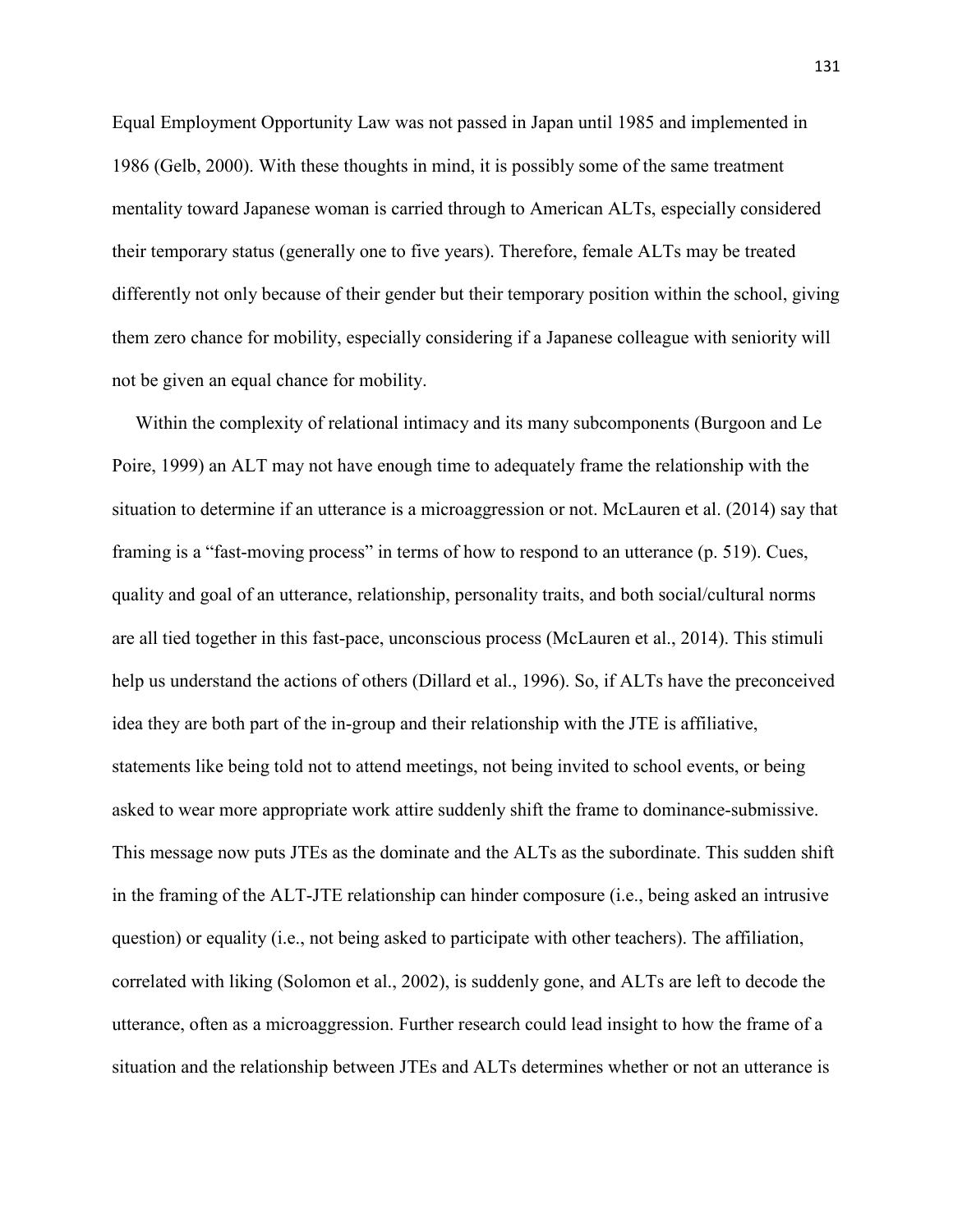a microaggression.

ALTs and JTEs simultaneously use convergence and divergence in their everyday communication. The use of divergence may explain why an ALT feels a statement is a microaggression. An example of a divergence tactic in intercultural context is when a JTE choses to use exclusively English when the ALT may want to use Japanese, or when someone uses too simple Japanese. While the intent is benevolent, as Gallois et al. (2005) states, if the ALT knows his or her Japanese ability is much higher then what is being recognized, her or she could interpret this benevolence as belittling. Moreover, divergence perpetuates cultural differences (Gallois et al., 2015), so an exhaustive attempt on the JTEs part to maintain this culture boundary can be especially frustrating for an ALT when he or she is trying to move toward the in-group by using the host environment's native language.

 There is also malevolent divergence (Shepard et al., 2001). This would be a JTE showing an uninterest in discussion or unwillingness to continue the conversation past a certain point. The latter was more obvious for microassaults. For example, when Grace's boss switched from English to Japanese in a heated discussion to say something negative about her and the other ALTs' work performance, not only did her boss diverge by switching languages, she also showed unwillingness to solve the problem, which resulted in a microassult. Other examples of such unwillingness also came in the form of ALTs not being invited to participate in certain events or meetings. The lack of invitation resulted in microinvalidations, such as telling an ALT being told he or she need to do anything or not to worry about a certain task. While the intent may not be inherently malevolent, it is interpreted as such (Shepard et al., 2001).

## **Theory Based Insights**

 **Attribution theory.** Attribution theory plays a role at two points in how ALTs describe the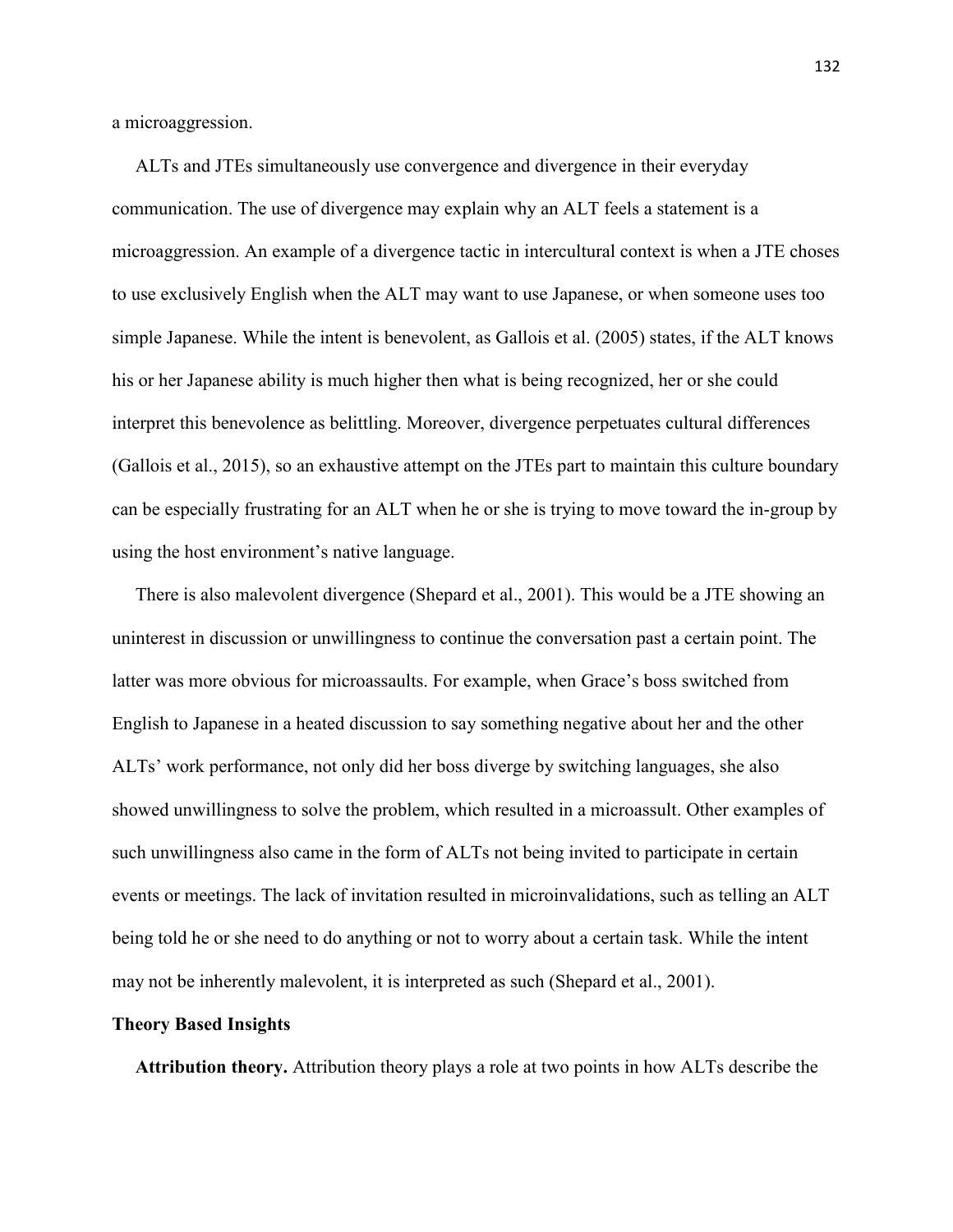microaggression. The ALTs narratives showed they used attribution to explain, in hindsight, if a statement was a microaggression or not. Attribution then determined how ALTs approached the situation. Throughout the interviews, all ALTs gave indications of attributing the cause for the microaggression to either themselves, the instigator, or the situation. Attribution theory states that attributions are either internal or external, but members from individualistic cultures tend to make external attributions (Chattopadhyay, 2007; Ting-Toomey, 2005). Figure 1 shows the narrative flow of ALTs as they retrospectively recalled the situations and microaggressions they experienced. This allowed the researcher to understand the situation, how ALTs handled it, and possible reasons why the microaggressions happened. It showed her how the interviewees went about determining if a statement was in fact a microaggression. In the next section, narratives showing how internal and external attributions were used to reach the conclusion something is or is not a microaggression.





**Internal attributions to non-microaggressions.** Internal attributions, according to Chattopadhyay (2007), are based on ability, effort, or personality. There were several instances where ALTs used internal attribution towards themselves to decide that an utterance was not a microaggression. For many, their personality was key. One ALT felt she rarely experienced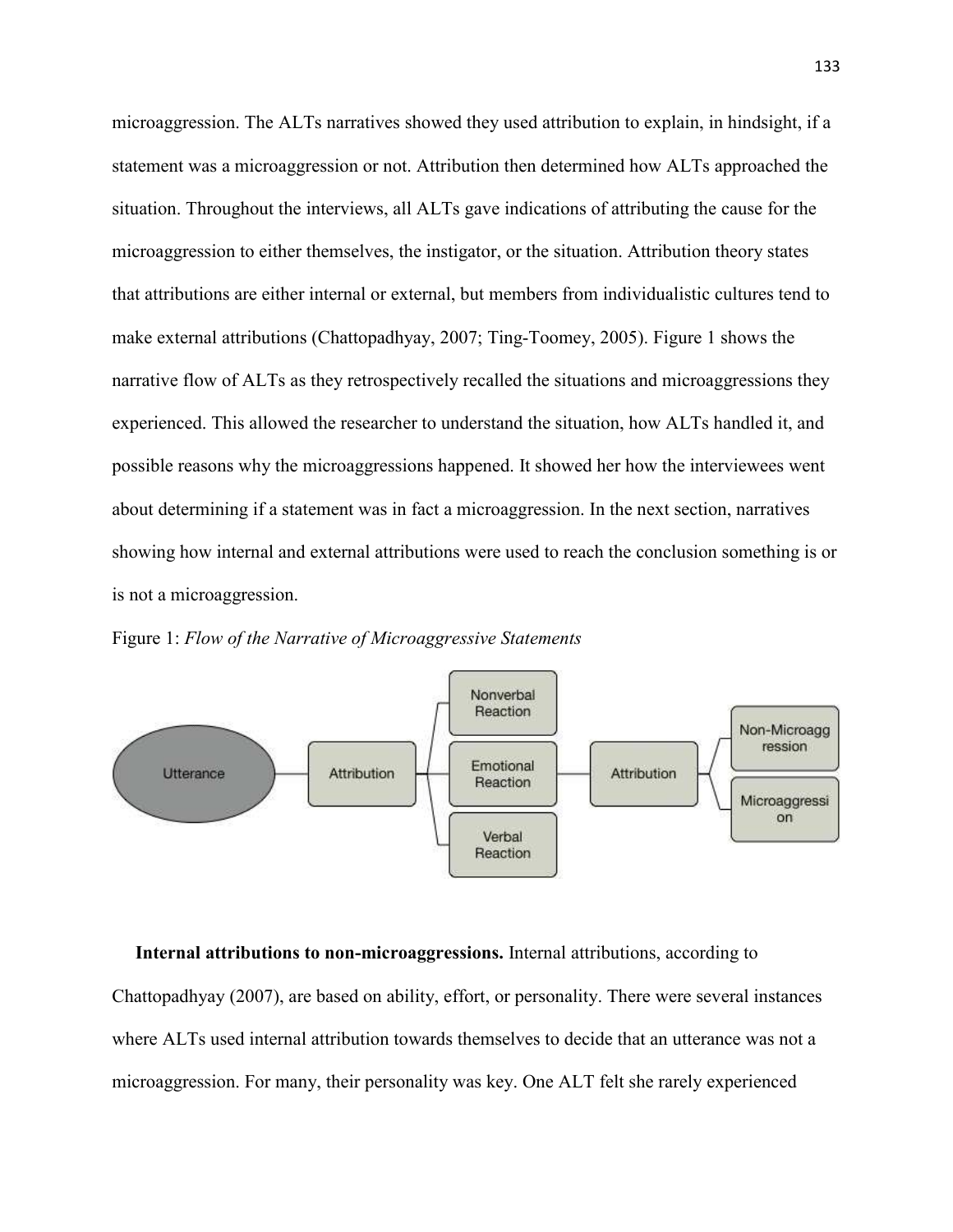microaggression, but added "I am curious if I'm difficult to offend" while another said "I try not to pass judgment." Others were based more on ability. More specifically, the ability to dissect the experience. As Heather explained it,

 I think for me living abroad, being abroad and understanding Japanese culture, I think I try to understand first that why they said that, and just take a step back….at the beginning you take it very personally. It's very offensive. You get hurt….over time it helped me to more evaluate why do they say this? Should I check myself? And I think that's one thing I focused on is, I am in Japan. They are not in my country.

 In other instances, ALTs used internal attribution towards their instigators to determine the utterance wasn't a microaggression. Some of these attributions involved the personality of the other person such as "they're very set in their ways…their own perception of you know, the differences between foreigners and Japanese," and "she's old and she helped me through this situation. I'm not going to make a big fuss about some sort of weird race thing." So, the ALTs used their knowledge of the person and previous experiences with them, to determine what was said was a matter of personality and not meant to be a racial slight against them.

 **External attributions to non-microaggressions***.* External contributions, on the other hand, are attributions towards task, situation, luck, and intimacy (Chattopadhyay, 2007). A few ALTs said their specific schools could be the reason why utterances are made but they were not meant as a microaggression. For example, Sarah said her school is notorious for having bad students while Brandon said his school is considered a lower level school, or a "death-sentence" for teachers who are sent to work there. Sarah also said her students bad behavior is something they are probably learning at home. Their situation of being at that particular school was the reason for microaggressions to occur, and like internal attributions, they are not meant to be insensitive or racially biased against the ALT. However, when Hannah and her husband were denied an apartment, she thought "maybe they just had bad experience with one foreigner, and they ruined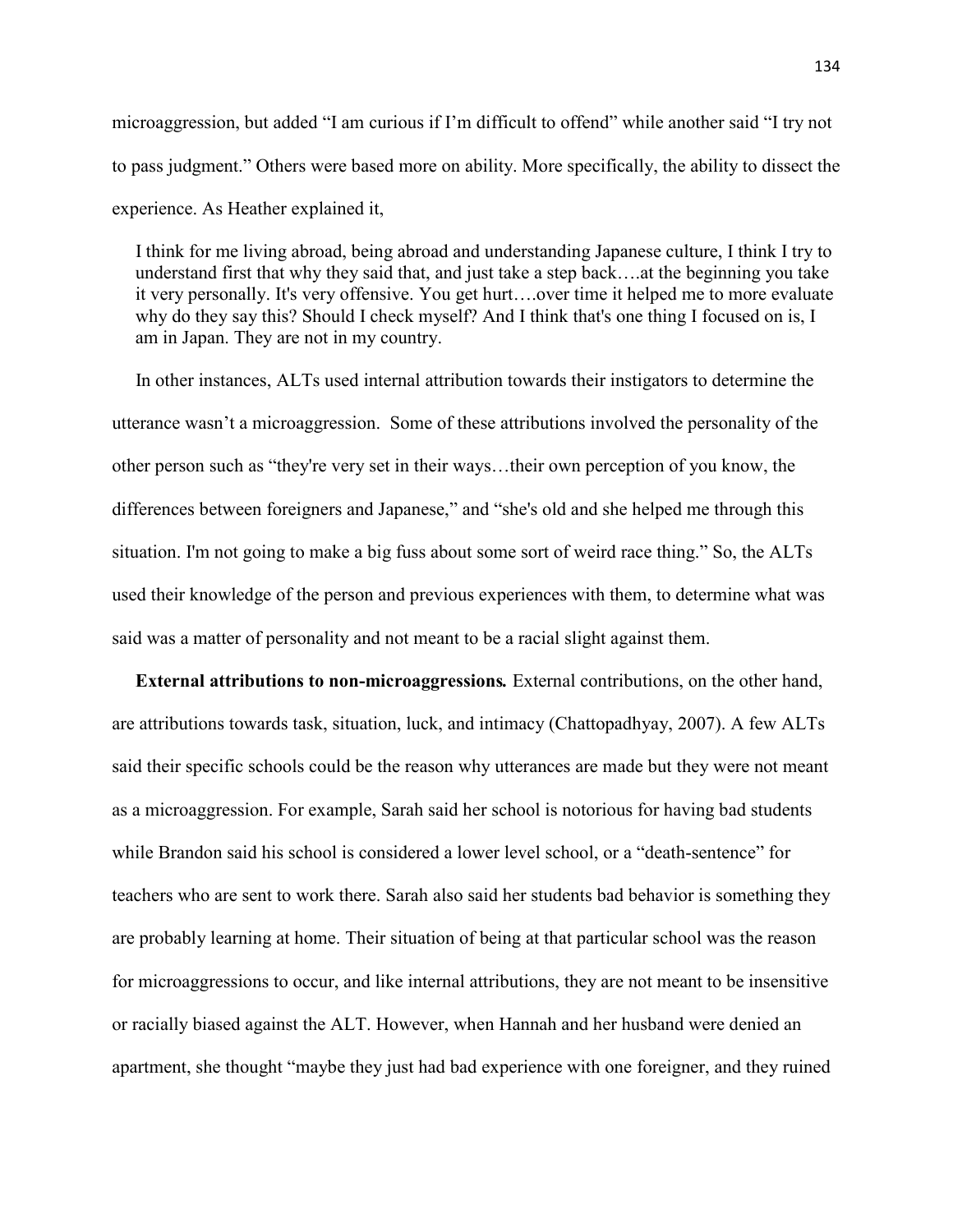it for all of us." She did not blame it on her own foreignness, but a situation that was out of her control despite the discriminatory overtone.

**Internal attributions to microaggressions.** Like with non-microaggression statements, many ALTs attributed the utterances to personality traits. ALTs were more likely to attribute microaggressions to the personality of their instigator such as "he was a pretty direct guy for being Japanese," "I know from their standpoint they're acting this way because they want to help me and they're doing it out of like goodness. I don't think they realize that it is patronizing," and "[she] doesn't it have the skills to lead a group of foreign teachers."

 **External attributions to microaggressions.** For external attributions, ALTs were more likely to attribute (ill) luck or situation to the microaggressions they experienced. Situational attributions included "most of things that have come up stuff that people are unaware of because they don't have to deal with it because they were born Japanese" and "they don't feel comfortable teaching with me because it's a waste of a lesson to them." For luck, or lack thereof, attributions included when Heather was griped at for leaving behind bits of paper while creating a lesson but "had done nothing to indicate [it]...I'd made no mess." Another example included when Cassandra was told she wasn't a real teacher. "I had a TESOL certificate but no classroom experience…[and] I felt very inferior to them." Her bad luck came with her teachers not recognizing, or not willing to recognize, her previous teaching experience.

 **ALTs' ability to utilize attributions and reassess.** As external attributions show situations play a large role. There were times when ALTs were able to recognize which situations would make a statement a microaggression and which would not. When Nicole was tokenized for having her name written in the school newspaper a certain way, she did not interpret it as a microaggression. She understood her Americanness helped define her at the school, so having it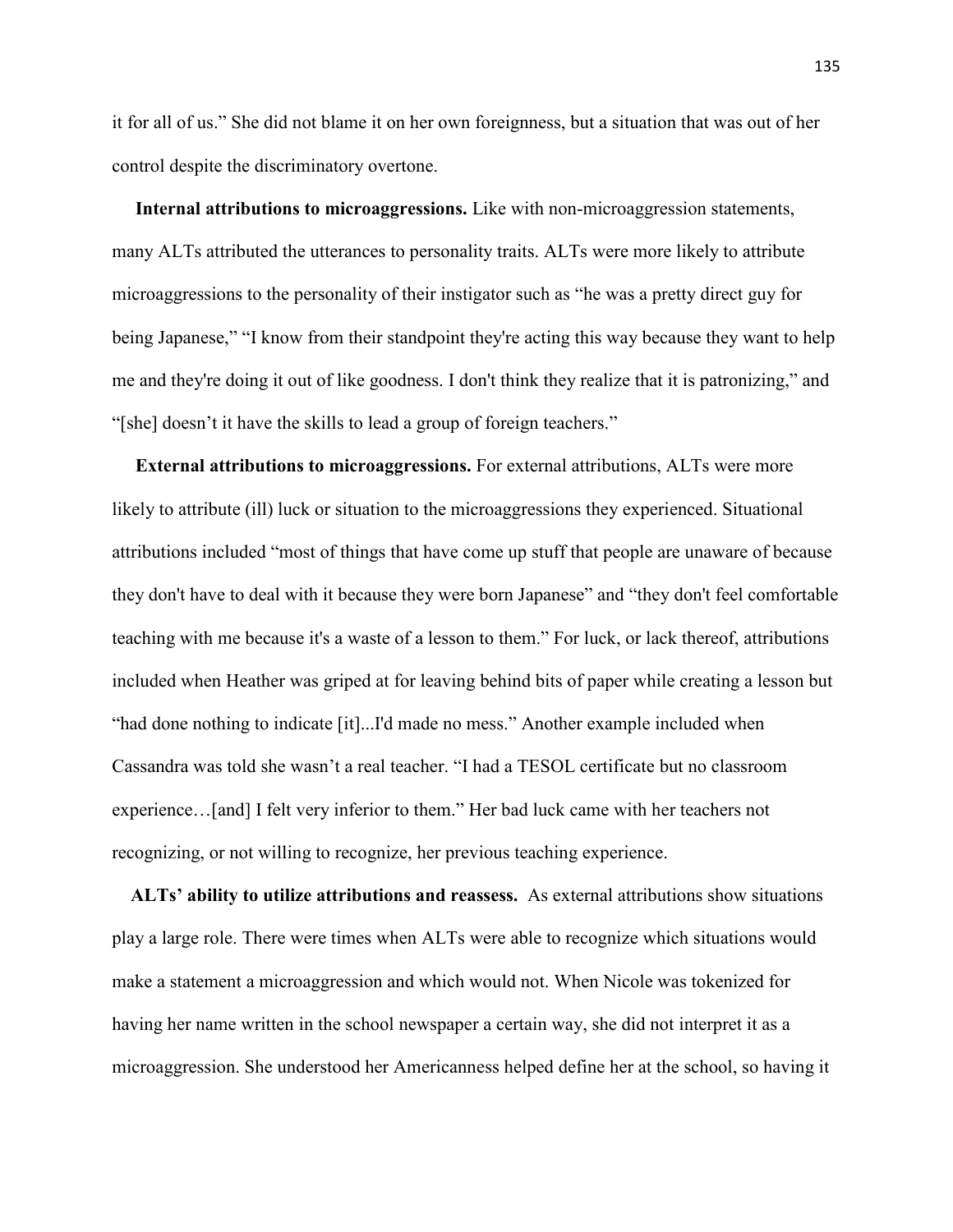put that way was not a problem for her, especially considering she was that school's first ALT. For her the instance with her phone company, where her identity of having a Japanese surname was taken from her by their insistence and policy that she use her maiden name, was viewed as a microaggression. When Louise was tired of constantly being told how good her chopstick skills were, she approached the instigator and asked why she felt the need to constantly comment. Her teacher replied, "I'm complimenting you because you're good...because a lot of our students suck at it." She investigated to see if this was true, saying "I went to a couple of lunches with the students and looked around like oh my gosh she's right! They hold them like all kinds of ways!" She was able to reassess the microaggression, which she initially attributed internally, and found it to be situational. The statement was meant as a genuine compliment and not meant as a slight toward her.

 **Expectancy Violation Theory.** According to Burgoon and Ebesu Hubbard (2005), expectancy violence theory (EVT) "refers to the actions sufficiently discrepant from the expectancy to be noticeable and classified as outside the expectancy range" (p. 154). It can be predictive (behavior that is "appropriate, desired, or preferred") or prescriptive ("idealized standards of conduct") (Burgoon, 1993; Burgoon and Ebesu Hubbard, 2005, p. 151; Joardar, 2011). This study found that both ALTs and JTEs violated one another's expectancies which resulted in microaggressions. This research helps us identify some of the issues which might violate an expectancy and either be classified as a microaggression or provoke a microaggression. Moreover, low-context cultures value beliefs, values, and feelings while highcontext cultures focus more on background information of the person (Gudykunst and Nishida, 1984; Selmer, 2002). When an utterance does not align with an ALTs personal beliefs or values, a statement may be a microaggression. Conversely, when an ALTs background does not give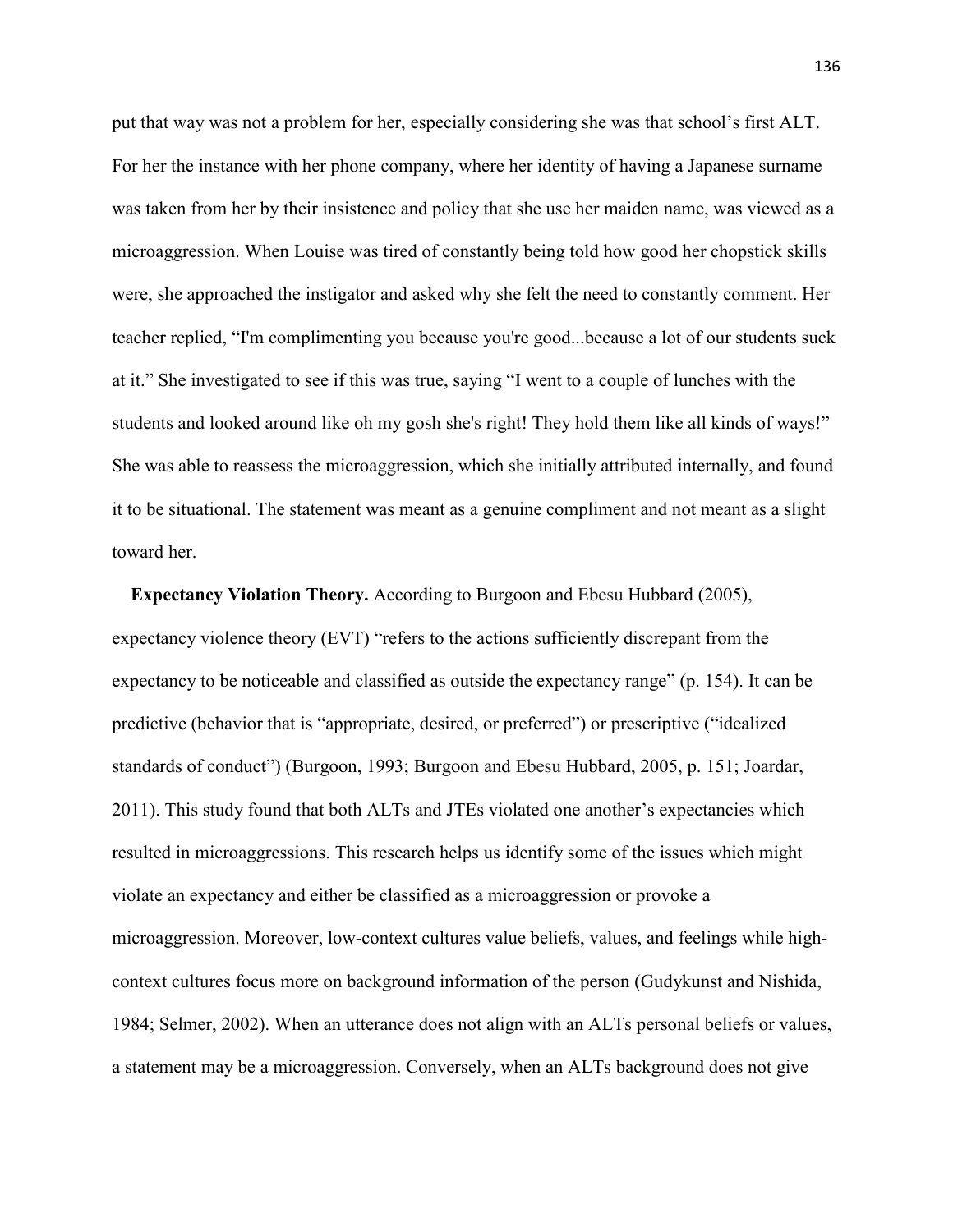enough information, a JTE may make a statement that comes across as a microaggression.

 **ALTs violating expectations***.* Japanese people hold stereotypes about Americans. When ALTs violate prescriptive expectancy, microaggressions are likely. For example, from the Japanese perspective ALTs are white. Non-Caucasian ALTs experienced comments that they don't look American or heard remarks on their skin tone and color. This was also true for stereotypes of Americans as loud, large, or eating certain foods (i.e., "You are a lot quieter than any American I've ever met"). Prescriptive expectancy violations occurred when JTEs were surprised or confused to learn an ALT could speak Japanese or eat certain Japanese foods. However, this is not to say ALTs are never to blame. ALTs break the prescriptive behavior that being quiet or keeping opinions to one's self is expected in Japan. Since JTEs will hold ALTs to Japanese cultural standards, breaking these expectations may warrant a comment, as Selmer (2002) says hosts will expect sojourners to have knowledge of and adhere to their own societal and cultural norms.

 **JTEs violating expectations***.* Burgoon and Ebesu Hubbard (2005) say that a sudden departure from an expectancy with no explanation can be seen as a violation. If an ALT considers him or herself to be part of the in-group at school, but he or she is not invited to a meeting or class, the JTE violated the prescriptive behavior that as a member, the ALT would be invited. Microaggressions can also occur if JTEs or other colleagues break an ALTs predictive expectancy, such as not gossiping in front of them or being overly direct or rude, behaviors which are uncommon in Japanese culture (Burgoon & Ebesu Hubbard, 2005; Cai & Wilson, 2006). When students, teachers, or JTEs do not address an ALT with a proper title, they violate the prescriptive behavior. While some ALTs were not bothered by this, more often the lack of a proper title is seen as a microaggression.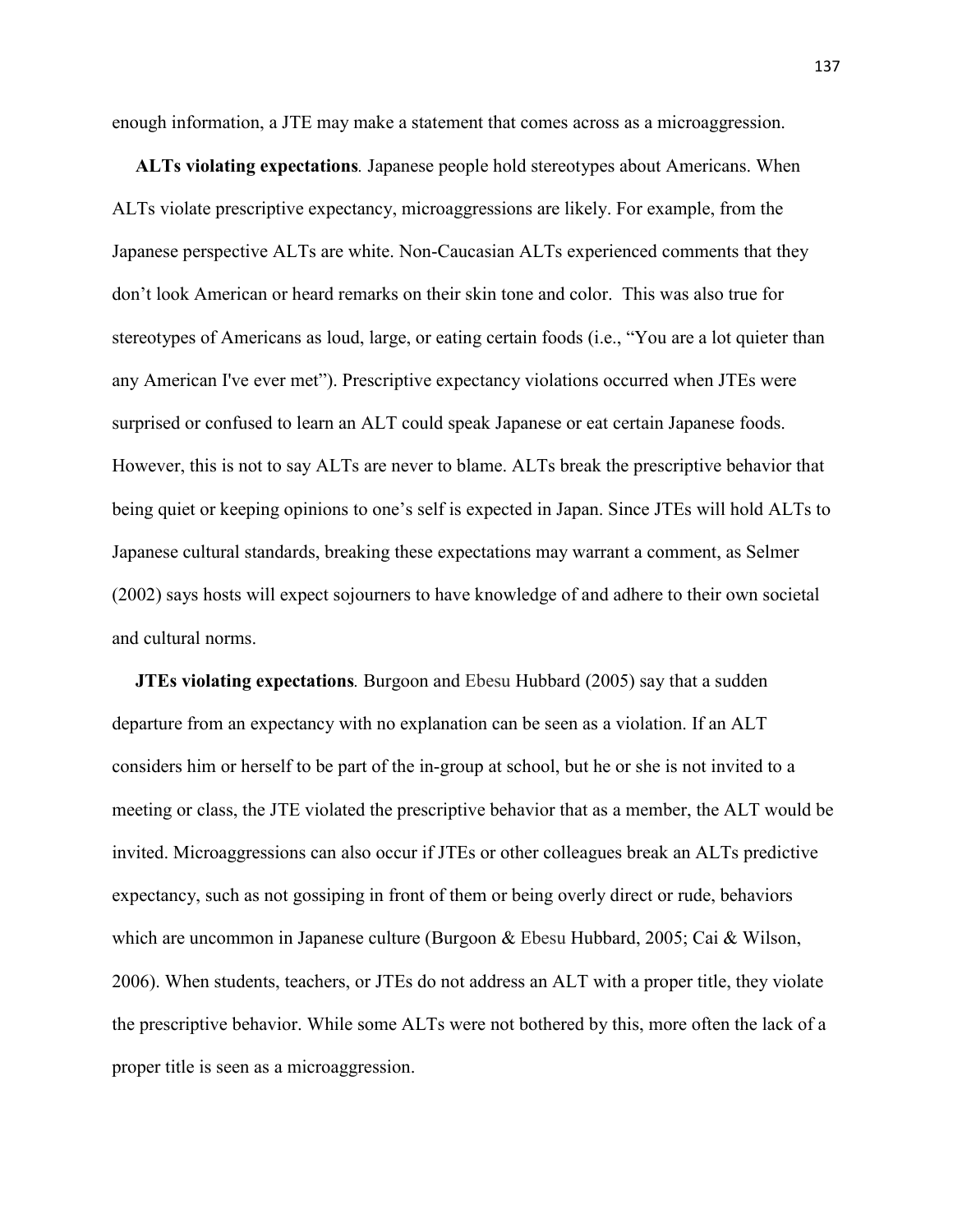#### **Practical Implications**

By showing that ALTs experience microaggression while working abroad, and identifying the types of microaggressions they experience, this research can help the JET Program, its consulates and coordinators, create pedagogical tools and conferences to help ALTs understand what they might experience before they go to Japan. Having such information would help ALTs be better prepared to recognize the types of utterances they may hear, as well as the implications behind the message. Moreover, workshops while ALTs are still in Japan can help them further understand the phenomenon they are experiencing. Finding and sharing common and useful coping mechanisms can provide ALTs with the tools they need if and when they encounter these situations with their new roles as expatriate, cultural ambassadors, and ALTs.

#### **Future Research**

During the interviews, three types of microaggressions emerged that need to be further investigated. The first type this researcher labeled as  $2<sup>nd</sup>$  hand microaggressions. These were cases where an ALT heard a story of a microaggression an ALT experienced either "through the grapevine" or directly from another ALT. For example, one of Cassandra's friends told her students would try to rub her skin because she is African-American and they wanted to know "why is her skin dirty?" A second involves observed microaggressions. Several studies have looked at the microaggressions a person hears or sees either about a person present or a person in conversation (Nadal et al., 2015). In this study, some of the observed microaggressions were not about Americans, but rather Koreans or Chinese.

 There was only one case of an environmental microaggression emerging from the interview data. Nadal's (2011) REMS scale includes this as a subcategory. Chris described a restaurant in his town where there is sticker on the door that reads roughly, "if you come to our establishment,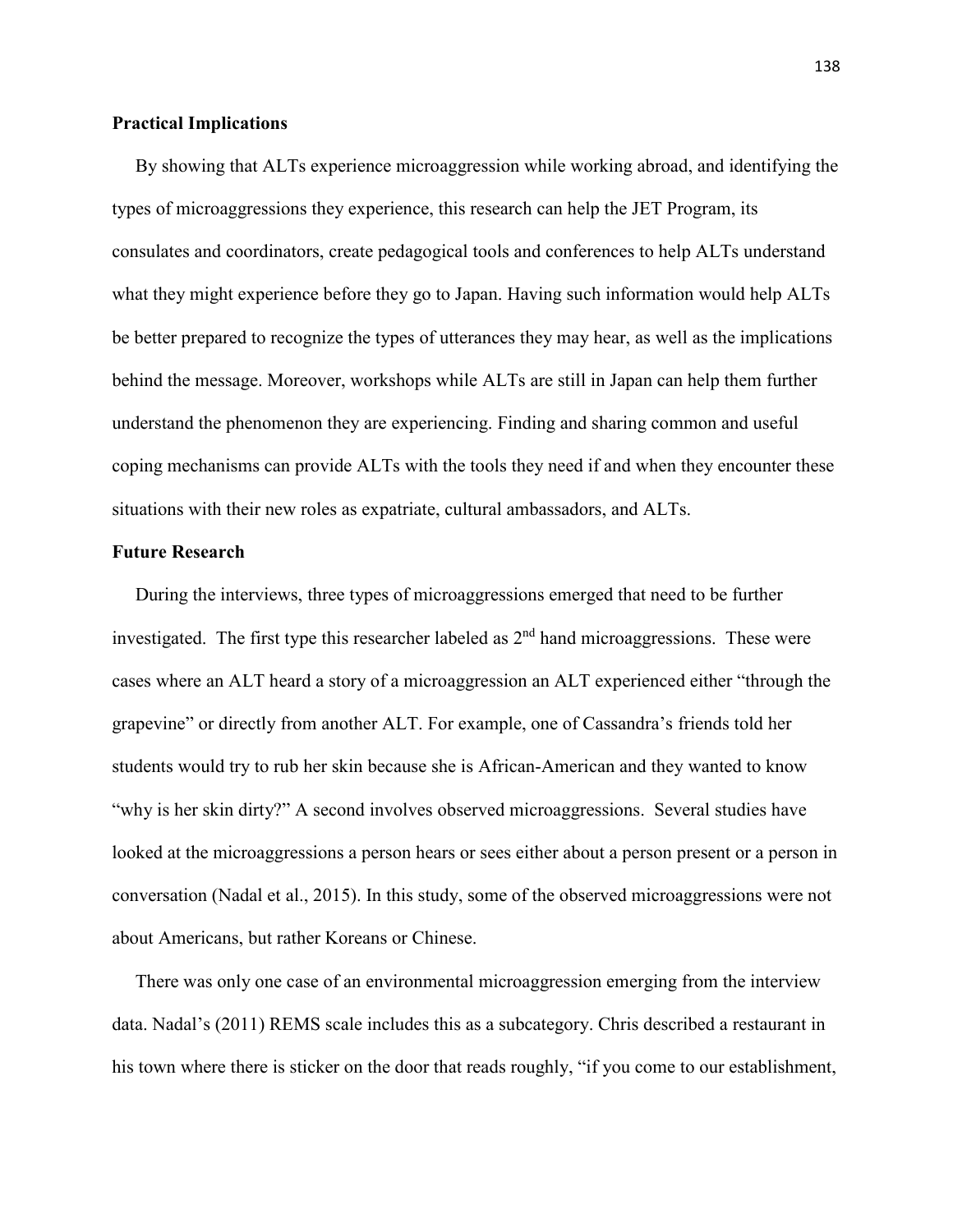please have someone with you that can speak Japanese." He explained it was their way of saying "we prefer not to have anything to do with English-speaking patrons without being blatant." Further research is needed to see how often these types of microaggressions occur and how they are perpetuated in Japan.

While this study did incorporate some ethnic factors into the microaggressions American ALTs face, it would be important to investigate the degree of and types of microaggressions Caucasian-American ALTs face compared to non-Caucasian American ALTs. This study showed that non-Caucasians experienced different types of microaggression, but further research is needed (i.e., Korean-American versus African-American). English as a second language (ESL) jobs are becoming increasingly popular, especially in South East Asian countries like Korea, China, Taiwan, and Vietnam. Further research should investigate the microaggressions expatriates in these countries experience. It would be worthwhile to see what microaggressions U.S. business people working in Japan and other South East Asian countries experience. Future research should also investigate the attribution process people go through when deciding whether or not a comment is a microaggression. Do ALTs attribute the microaggression before or after they verbally and emotionally respond, and does this affect what coping mechanisms they chose to use? Moreover, future research could highlight how ethnicity and nationality plays a role when choosing a coping mechanism.

 As for environmental factors, it would be pertinent to see how being in the private sector (i.e., Interac, private schools) versus the puplic sphere (i.e., JET program, government run schools) had an impact on the number and type of microaggressions, as well as how it affects the ALT-JTE relationship. Furthermore, while the difference of academic level in high schools with the participants did show several differences in microaggressions, more research needs to be done to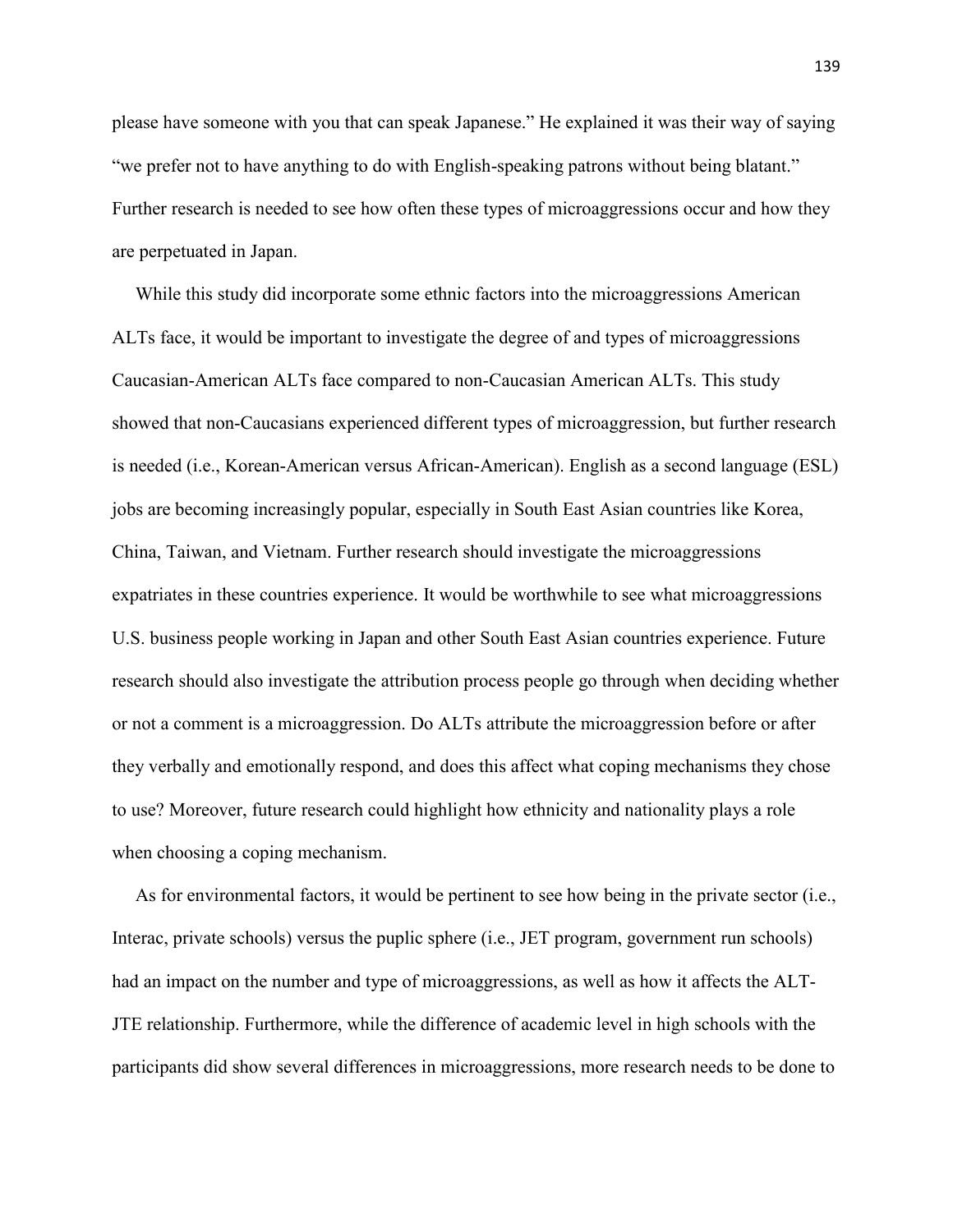see how the academic level or type of school (i.e., technical school, agriculture school) plays a role in the frequency and interpretation of microaggressions. A last factor to investigate in the future is the number of schools an ALT has. It is possible that the number of schools, and thus an increase in the number of JTEs, could affect both frequency, perception, and reaction to microaggressions.

 Last, the timeline of an ALTs career in Japan and the frequent exposure to microaggressions could lead to some desensitization. Several of the participants for the interview that had lived in Japan longer had a harder time coming up with examples of microaggressions or where able to give some reasoning behind the statement (i.e., attribution). This begs the question do ALTs inadvertently ignore microaggressions as their tenure increases, or do they no longer see the statements as microaggressions? A few participants seemed to indicate the later. One participants, who attended a lecture on microaggressions with other ALTs, said she felt like the examples were not really microaggressions, and she was able to give an explanation for why the instigator made a comment. She became a sort of liason (one of the coping mechanisms) for ALTs that felt they had been told microaggressions and was able to give them advice on how to handle it (i.e., make a joke) or explain possible meaning behind the statement (i.e., pathologizing statements are meant as possible conversations starters and not meant to attack the ALT personally). However, future research for ALTs that have been in Japan for an extended amount of time will help clarify and answer this question.

#### **Conclusion**

This study found that ALTs do indeed experience microaggressions while they live and work in Japan. ALTs feel a wide range of emotions when hearing microaggressive statements, ranging from neutral to highly aroused. ALTs strong intercultural communication competence both helps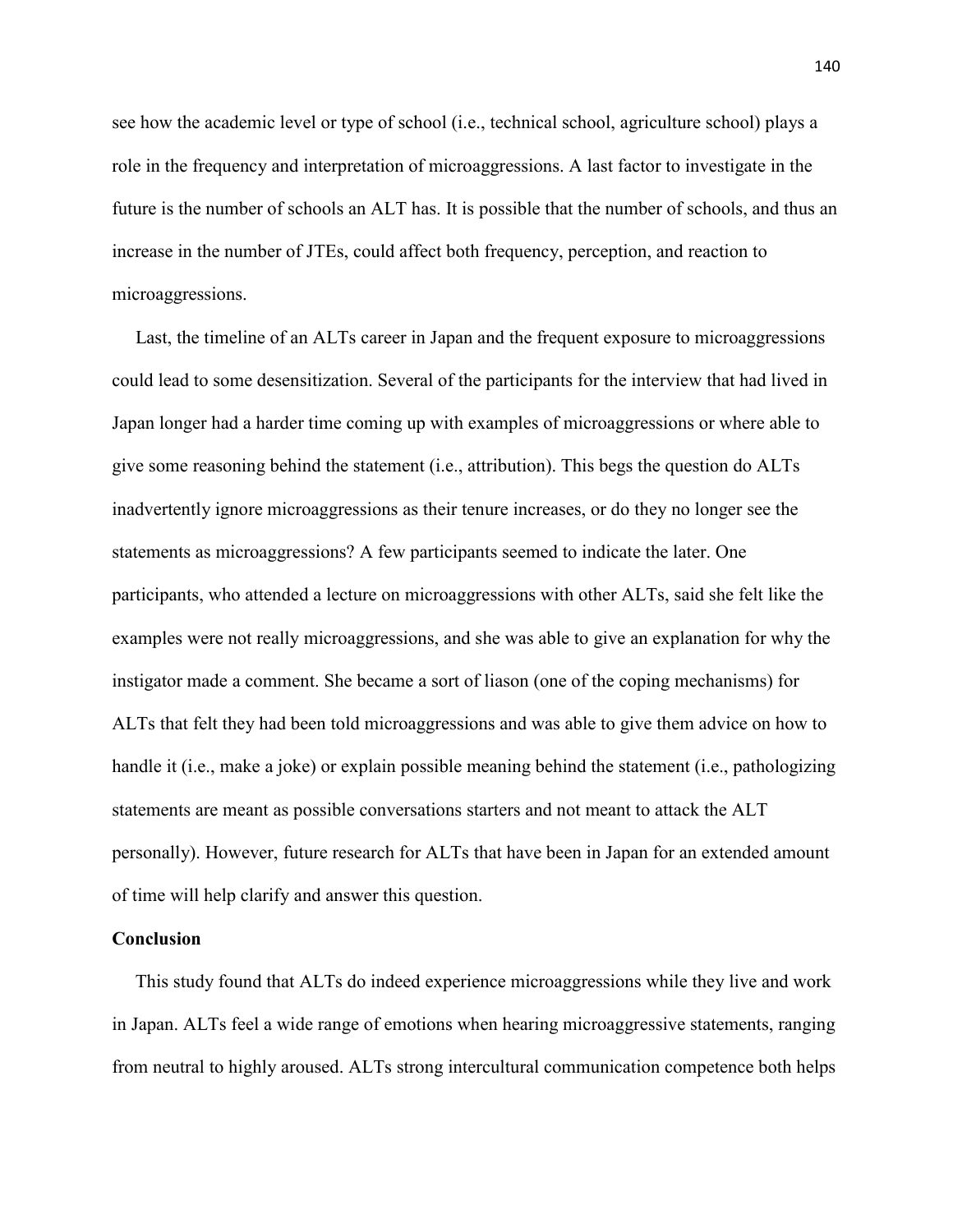them realize when, and if, statements were microaggressions and how to best manage them.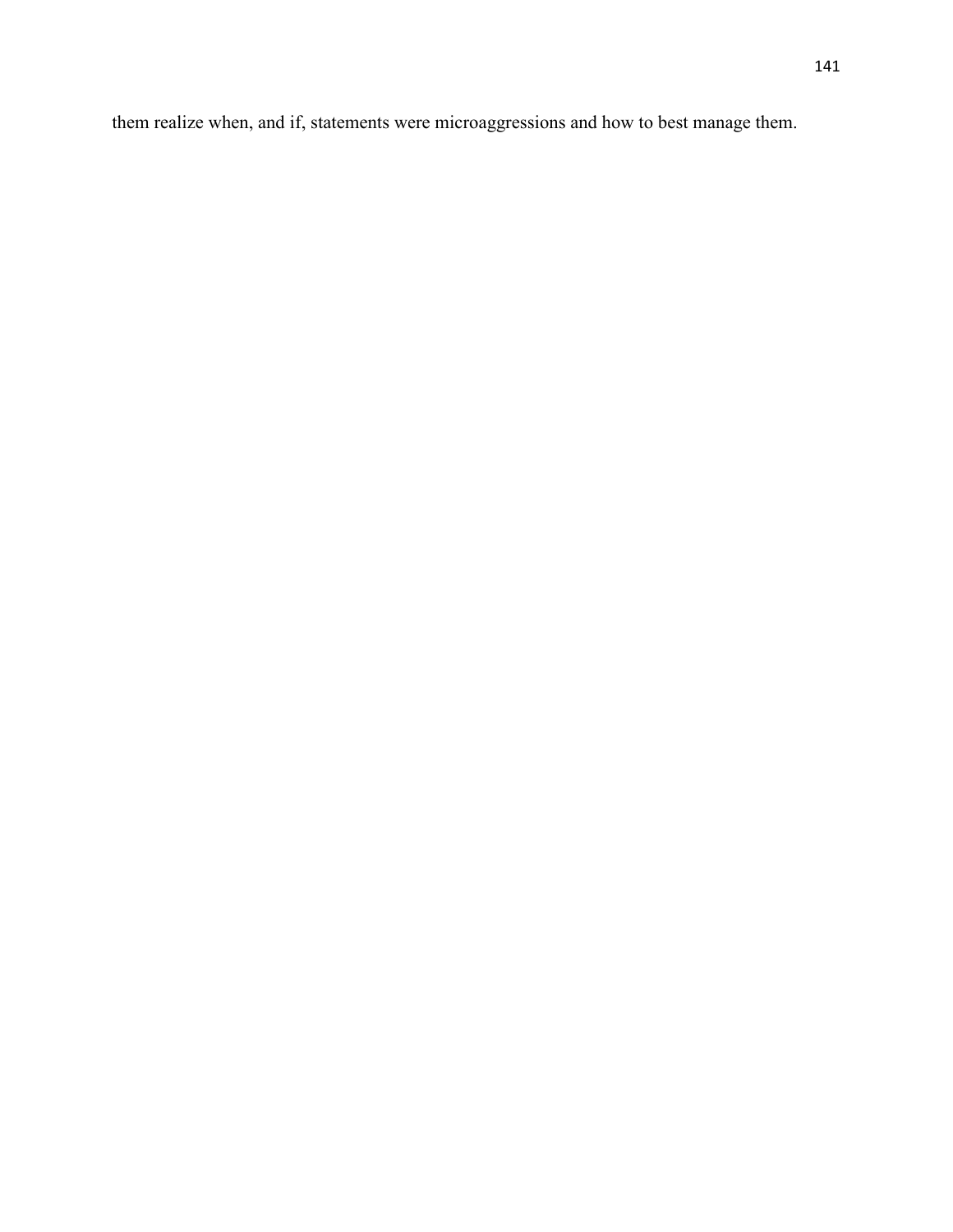#### **References**

- About the JET Program (2016). JET Program USA (n.d.) Retrieved May 01, 2017 from https://jetprogramusa.org/about
- Arundale, R. B. (2006). Face as relational and interactional: A communication framework for research on face, facework, and politeness. *Journal of Politeness Research. Language, Behaviour, Culture*, *2*(2), 193-216.
- Berger, C. R., & Calabrese, R. J. (1975). Some explorations in initial interaction and beyond: Toward a developmental theory of interpersonal communication. *Human communication Research*, *1*(2), 99-112.
- Brayfield, A. H., & Rothe, H. F. (1951). An index of job satisfaction. *Journal of Applied Psychology, 35,* 307-311.
- Burgoon, J. K. (1993). Interpersonal expectations, expectancy violations, and emotional communication. *Journal of Language and Social Psychology*, *12(1-2)*, 30-48.
- Burgoon, J. K., & Hale, J. L. (1984). The fundamental topoi of relational communication. *Communication Monographs*, *51*(3), 193-214.
- Burgoon, J. K., & Ebesu Hubbard, A. S.(2005). Cross-cultural and intercultural applications of expectancy violations theory and interaction adaption theory. In W. B. Gudykunst (Ed.), *Intercultural Communication* (pp. 149-171). Thousand Oaks, CA: Sage.
- Burgoon, J. K., & Le Poire, B. A. (1999). Nonverbal cues and interpersonal judgments: Participant and observer perceptions of intimacy, dominance, composure, and formality. *Communications Monographs*, *66(2)*, 105-124.
- Cahn, D. D., & Shulman, G. M. (1984). Relative importance of perceived understanding in initial interaction and development of interpersonal relationships. *Psychological Reports, 52*, 923- 929.
- Cai, D. A., & Wilson, S. R. (2000). Identity implications of influence goals: A cross-cultural comparison of interaction goals and facework. *Communication Studies, 51(4),* 307-328.
- Camara, S. K., & Orbe, M. O. (2010). Analyzing strategic responses to discriminatory acts: Aco cultural communicative investigation. *Journal of International & Intercultural Communication, 3,* 83-113.
- Chapdelaine, R. F., & Alexitch, L. R. (2004). Social skills difficulty: Model of culture shock for international graduate students. *Journal of College Student Development, 45(2)*, 167-184.
- Chapple, E. D. (1970). *Culture and biological man: Explorations in behavioral anthropology*. New York: Holt, Rinehart and Winston.
- Chattopadhyay, R. (2007). Attribution style and entrepreneurial success: A study based on Indian culture. *Journal of Enterprising Culture*, *15*(3), 301-316.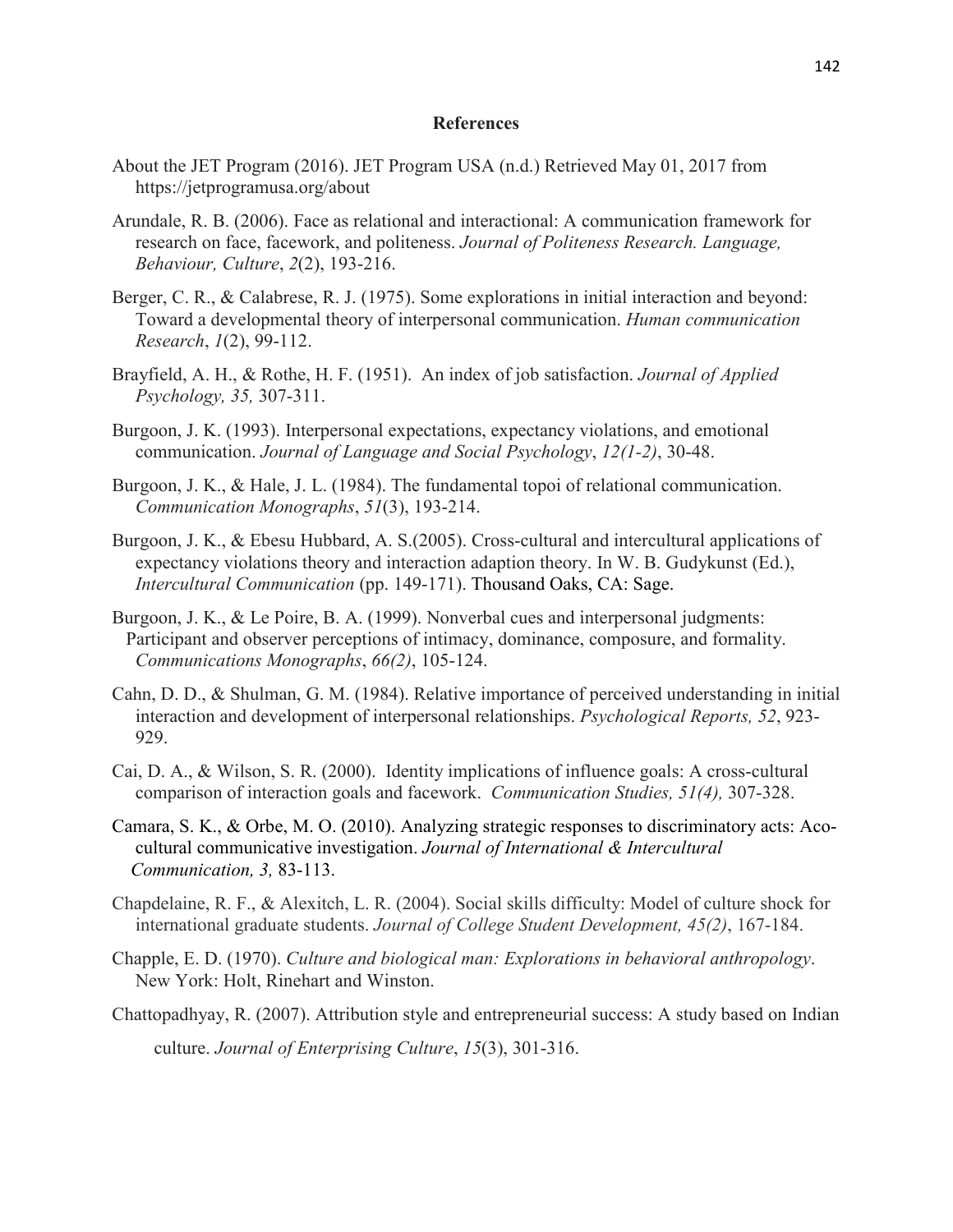- Clément, R., Baker, S. C., & MacIntyre, P. D. (2003). Willingness to communicate in a second language: The effects of context, norms, and vitality. *Journal of Language and Social Psychology, 22,* 190-209.
- Constantine, M. G. (2007). Racial microaggressions against African American clients in cross racial counseling relationships. *Journal of Counseling Psychology*, *54*(1), 1-16.
- Cocroft, B. A. K., & Ting-Toomey, S. (1994). Facework in Japan and the United States. *International Journal of Intercultural Relations*, *18*(4), 469-506.
- Cui, Q. (2016). A Study of Factors Influencing Students' Intercultural Competence. *Journal of Language Teaching and Research*, *7*(3), 433-439.
- Dawkins, M. A. (2010). How it's done: Using Hitch as a guide to uncertainty reduction theory. *Communication Teacher*, *24*(3), 136-141.
- DeCuir-Gunby, J. T., & Gunby Jr, N. W. (2016). Racial microaggressions in the workplace: A critical race analysis of the experiences of African American educators. *Urban Education*, *51*(4), 390-414.
- Dillard, J. P., & Solomon, D. H. (2005). Measuring the relevance of relational frames: A relational framing theory perspective. In V. Manusov (Ed.), *The sourcebook of nonverbal measures: Going beyond words* (pp. 325-334). Mahwah, NJ: Erlbaum.
- Dillard, J. P., Solomon, D. H., & Samp, J. A. (1996). Framing social reality: The relevance of relational judgments. *Communication Research*, *23*(6), 703-723.
- Earley, P., Murnieks, C., & Mosakowski, E. (2007). Cultural intelligence and the global mindset. *Advances in International Management, 19,* 75-103.
- Engebretson, D., & Fullmer, D. (1970). Cross-cultural differences in territoriality: Interaction

 distances of native Japanese, Hawaii Japanese, and American Caucasians. *Journal of Cross- Cultural Psychology, 1(3),* 261-269.

- Fischer, R., & Derham, C. (2016). Is in-group bias culture-dependent? A meta-analysis across 18 societies. *SpringerPlus*, *5(70),* 1663-1667.
- Gallois, C., Ogay, T., & Giles, H. (2005). Communication accommodation theory: A look back and a look ahead. In W. B. Gudykunst (Ed.), *Theorizing about intercultural communication* (pp.121-148). Thousand Oaks, CA: Sage.
- Gelb, J. (2000). The Equal Employment Opportunity Law: a decade of change for Japanese women?. *Law & Policy*, *22*(3‐4), 385-407.
- Gelfand, M. J., Higgins, M., Nishii, L. H., Raver, J. L., Dominguez, A., Murakami, F. Yamaguchi, S., & Toyama, M. (2002). Culture and egocentric perceptions of fairness in conflict and negotiation. *Journal of Applied Psychology*, *87*(5), 833-845.
- Giles, H., Willemyns, M., Gallois, C., & Anderson, M.C. (2007). Accommodating a new frontier: The context of law enforcement. In K. Fiedler (Ed), *Social Communication* (pp. 129- 162). New York, NY: Psychology Press.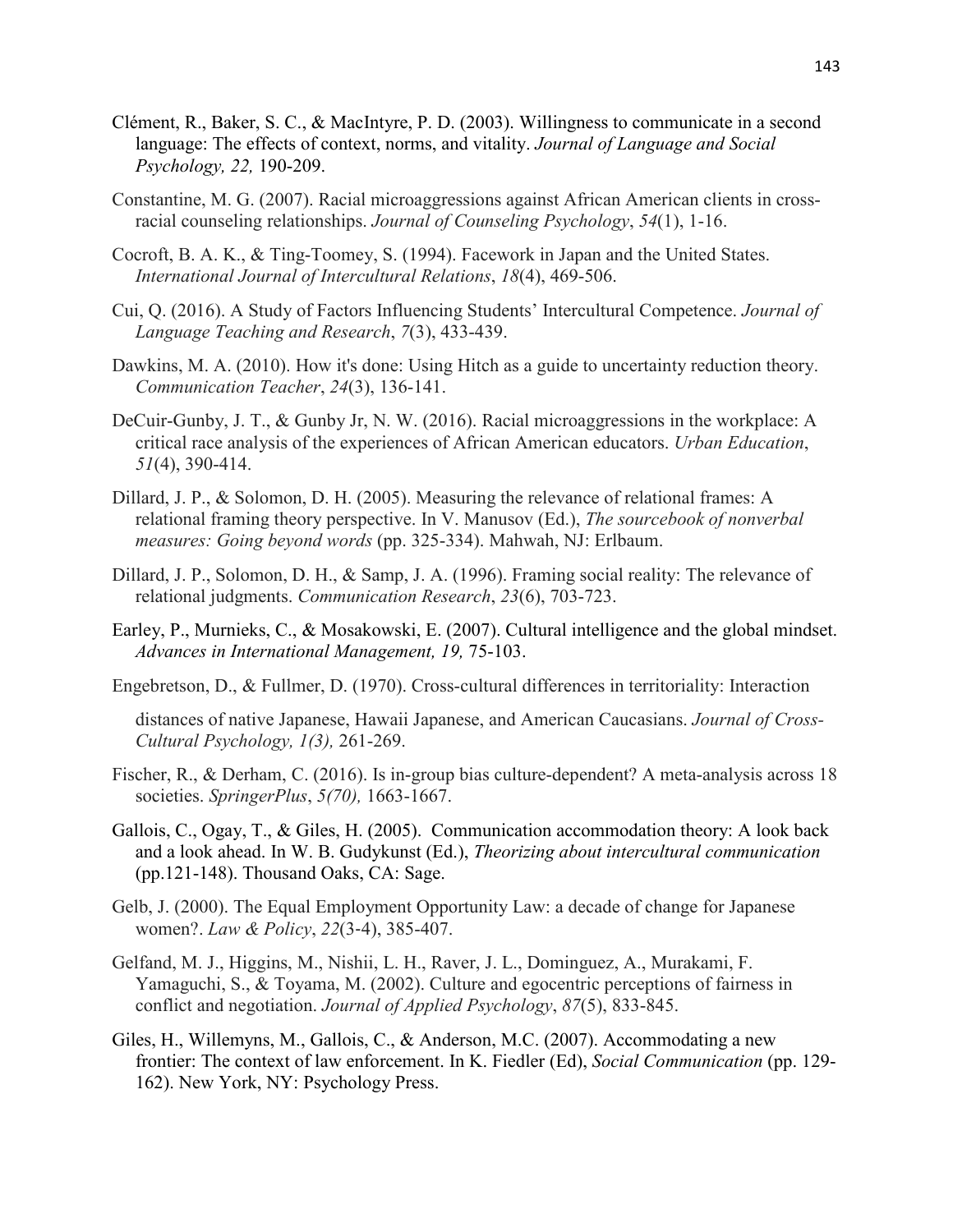- Giles, H., & Soliz, J. (2015). Communication accommodation theory: A situated framework for relational, family, and intergroup dynamics. In D. O. Braithwaite & P. Schrodt (Eds.), *Engaging theories in interpersonal communication* (pp. 175-187). Thousand Oaks, CA: Sage.
- Gin. Y.C., Kwon, J., & Kim, W. (2013). Effects of attitudes vs experience of workplace fun on employee behaviors: Focused on Generation Y in the hospitality industry. *International Journal of Contemporary Hospitality Management*, *25(3)*, 410-427.
- Goffman, E. (1967). On face-work: An analysis of ritual elements in social interactions. In E. Goffman (Ed.) *Interaction Ritual: Essays on Face-to-Face Interaction* (pp. 5-45). Chicago: Aldine Pub. Co.
- Gomez, M. L., Khurshid, A., Freitag, M. B., & Lachuk, A. J. (2011). Microaggressions in graduate students' lives: How they are encountered and their consequences. *Teaching and Teacher Education, 27(8)*, 1189-1199.
- Green, T. K. (2003). Discrimination in workplace dynamics: Toward a structural account of disparate treatment theory. *Harvard Civil Rights-Civil Law Review, 38*, 91-157.
- Gudykunst, W. B., & Nishida, T. (1984). Individual and cultural influences on uncertainty reduction. *Communications Monographs, 51(1),* 23-36.
- Gudykunst, W. B., Sodetani, L. L., & Sonoda, K. T. (1987). Uncertainty reduction in Japanese- American/Caucasian relationships in Hawaii. *Western Journal of Communication (includes Communication Reports), 51(3)*, 256-278.
- Gudykunst, W. B., Ting-Toomey, S., & Chua, E. (1988). *Culture and interpersonal communication*. Thousand Oaks, CA: Sage.
- Gudykunst, W. B., Yang, S. M., & Nishida, T. (1985). A cross-cultural test of uncertainty reduction theory. *Human Communication Research, 11(3)*, 407-454.
- Hammer, M. R., Wiseman, R. L., Rasmussen, J. L., & Bruschke, J. C. (1998). A test of anxiety/uncertainty management theory: The intercultural adaptation context. *Communication Quarterly, 46(3),* 309-326.
- Heider, F. (1958). *The psychology of interpersonal relationships*. New York: John Wiley & Sons.
- Huynh, V. W. (2012). Ethnic microaggressions and the depressive and somatic symptoms of Latino and Asian American adolescents. *Journal of Youth and Adolescence, 41(7)*,831-846.
- Hofstede, G. (1983). The cultural relativity of organizational practices and theories. *Journal of International Business Studies*, *14(2)*, 75-89.
- Joardar, A. (2011). Examining changes in group acceptance of a newcomer from a different culture: An expectancy violation perspective. *International Journal of Cross Cultural Management*, *11(3)*, 341-362.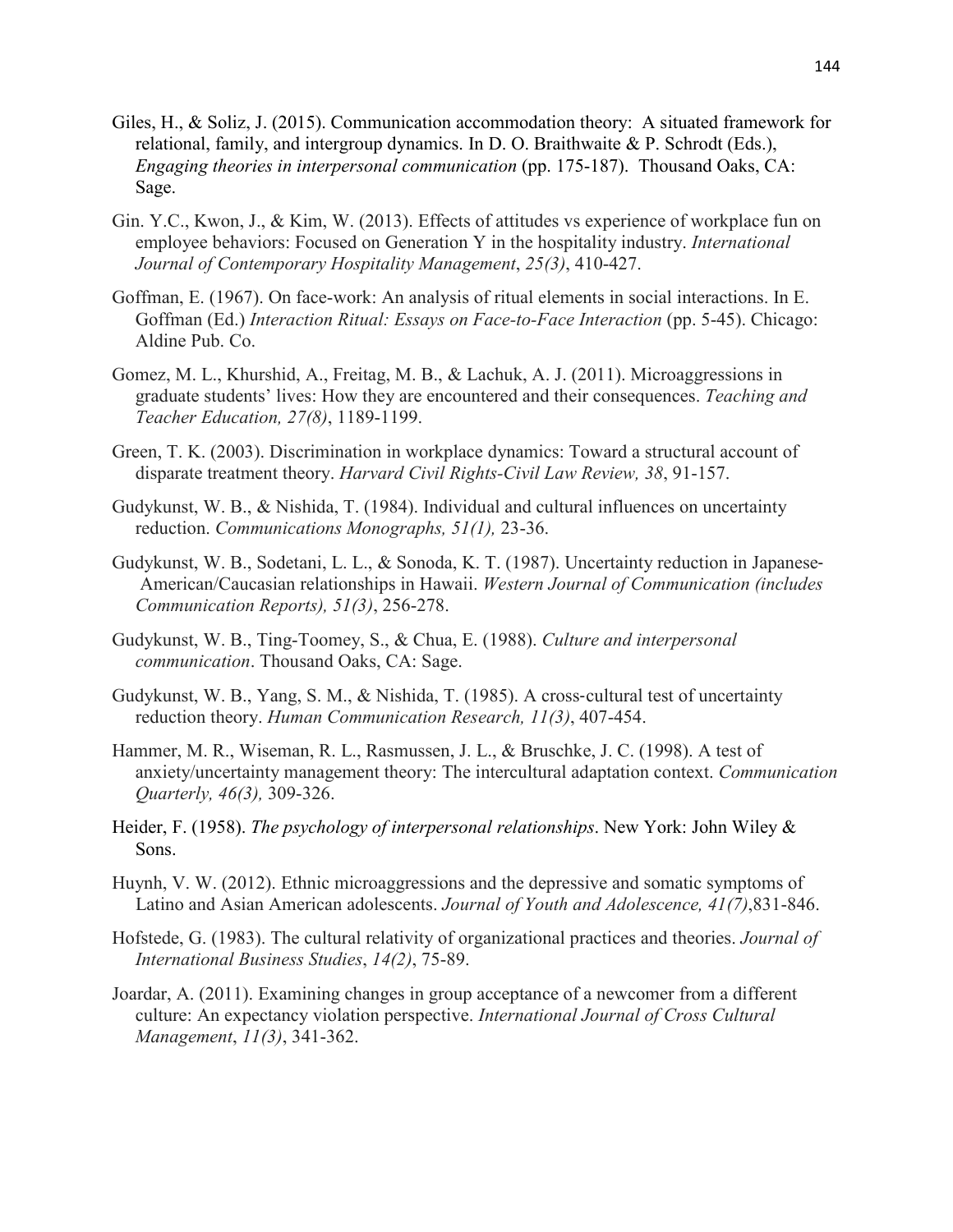- Johnson, J. P., Lenartowicz, T., & Apud, S. (2006). Cross-cultural competence in international business: Toward a definition and a model. *Journal of International Business Studies*, *37(4)*, 525-543.
- Johnston, M. P., & Nadal, K. L. (2010). Multiracial microaggressions: Exposing monoracism in an everyday life and clinical practice. In D. W. Sue (Ed.), *Microaggressions and marginality: Manifestation, dynamics, and impact* (pp. 123-144). New York: Wiley & Sons.
- Kim, Y.Y. (1991). Intercultural communication competence. In S. Ting-Toomey and F.Korzenny (Eds). *Cross-cultural interpersonal communication (*pp. 259-271). Newbury Park: CA, Sage.
- Kim, Y. (2001). Searching for the organization-public relationship: A valid and reliable instrument. *Journalism & Mass Communication Quarterly*, *78*(4), 799-815.
- Kim, Y. Y. (2005a). Inquiry in intercultural and development communication. *Journal of Communication*, 55(3), 554-577.
- Kim, Y. Y. (2005b). Adapting to a new culture: An integrative communication theory. In W. B. Gudykunst (Ed.), *Theorizing about intercultural communication* (pp. 375-400). Thousand Oaks, CA: Sage.
- Kim, Y. Y. (2015). Achieving synchrony: A foundational dimension of intercultural communication competence. *International Journal of Intercultural Relations, 48*, 27-37.
- Kluemper, D. H., DeGroot, T., & Choi, S. (2013). Emotion management ability: Predicting task performance, citizenship, and deviance. *Journal of Management*, *39*(4), 878-905.
- Knobloch, L. K., Satterlee, K. L., & DiDomenico, S. M. (2010). Relational uncertainty predicting appraisals of face threat in courtship: Integrating uncertainty reduction theory and politeness theory. *Communication research*, *37(3)*, 303-334.
- Krippendorff, K. (1980). Utilizing. In K. Krippendorf (Ed.) *Content Analysis*. (pp. 57-64). Beverly Hills, CA: Sage.
- Kramer, M. W. (1999). Motivation to reduce uncertainty. *Management Communication Quarterly: McQ*, *13*(2), 305-314.
- Leung, F. T., & Lee, S. H. (2006). A cultural accommodation model for cross-cultural psychotherapy: Illustrated with the case of Asian Americans. *Psychotherapy: Theory, Research, Practice, Training, 43(4)*, 410-423.
- Liu, M., & Wilson, S. R. (2011). The effects of interaction goals on negotiation tactics and outcomes: A dyad-level analysis across two cultures. *Communication Research, 38(2),* 248- 277.
- Lindemann, S. (2002). Listening with an attitude: A model of native-speaker comprehension of non-native speakers in the United States. *Language in Society, 31(3)*, 419-441.
- Maddux, W. W., & Yuki, M. (2006). The "ripple effect": Cultural differences in perceptions of the consequences of events. *Personality and Social Psychology Bulletin*, *32*(5), 669-683.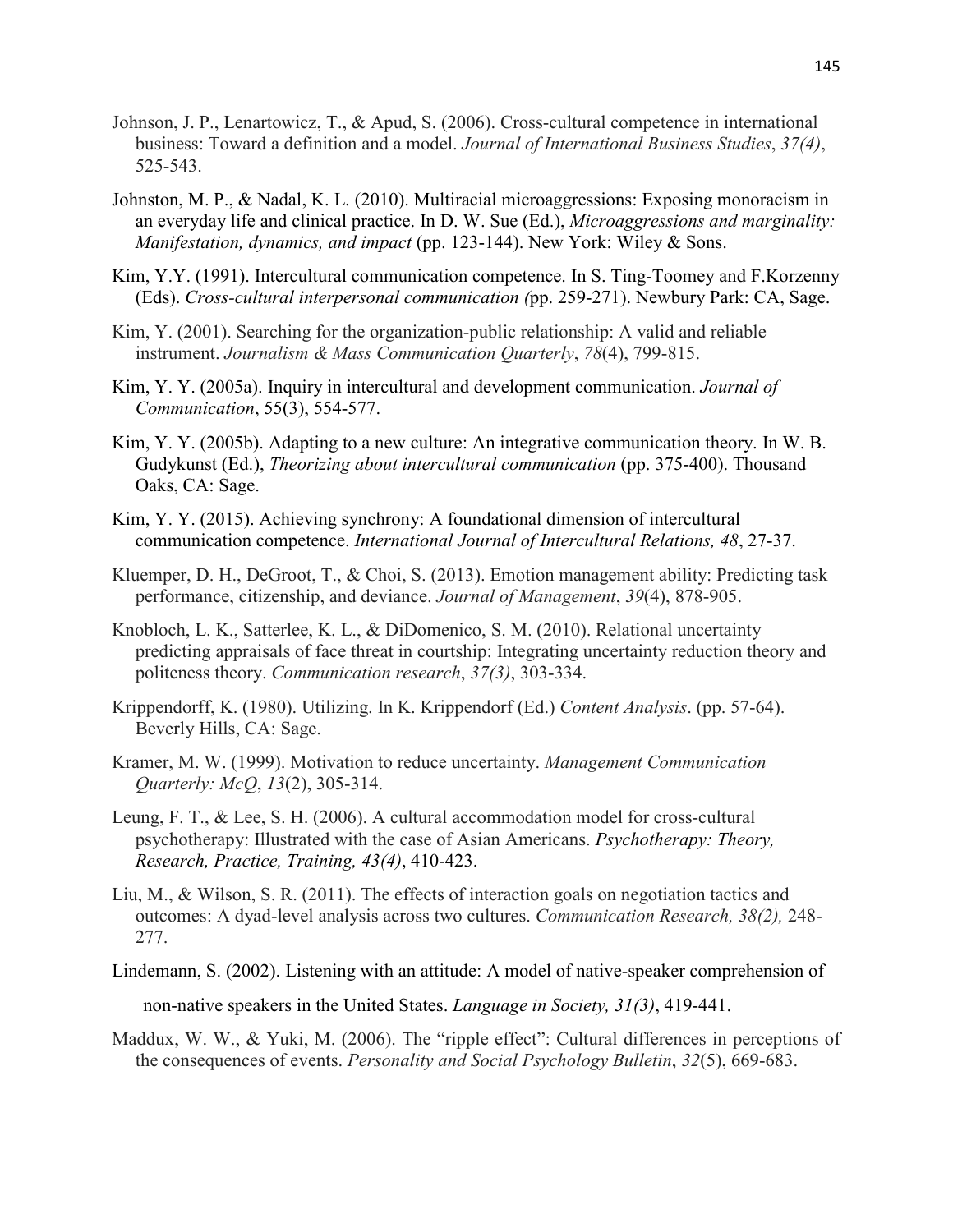- Madon, S., Guyll, M., Aboufadel, K., Montiel, E., Smith, A., Palumbo, P., & Jussim, L. (2001). Ethnic and national stereotypes: The Princeton trilogy revisited and revised. *Personality and Social Psychology Bulletin*, *27*(8), 996-1010.
- McCabe, J. (2009). Racial and gender microaggressions on a predominantly-White campus: Experiences of Black, Latina/o and White undergraduates. *Race, Gender & Class 16(2)* 133- 151.
- McLaren, R. M., Dillard, J. P., Tusing, K. J., & Solomon, D. H. (2014). Relational framing theory: Utterance form and relational context as antecedents of frame salience. *Communication Quarterly, 62(5)*, 518-535.
- Mellor, D. (2004). Responses to racism: A taxonomy of coping styles used by Aboriginal Australians. *American Journal of Orthopsychiatry*, *74(1)*, 56-71.
- Minikel-Lacocque, J. (2012). Racism, college, and the power of words racial microaggressions reconsidered. *American Educational Research Journal, 50(3),* 1-34.
- Museus, S. D., Sariñana, S. A. L., & Ryan, T. K*.* (2015). A qualitative examination of multiracial students' coping responses to experiences with prejudice and discrimination in college. *Journal of College Student Development, 56(4),* 331-348.
- Muir, K., Joinson, A., Cotterill, R., & Dewdney, N. (2016). Characterizing the linguistic chameleon: Personal and social correlates of linguistic style accommodation. *Human Communication Research*, *1,* 1-34.
- Nadal, K. L. (2011). The racial and ethnic microaggressions scale (REMS): Construction, reliability, and validity. *Journal of Counseling Psychology, 58(4)*, 470-480.
- Nadal, K. L., Davidoff, K. C., Davis, L. S., Wong, Y., Marshall, D., & McKenzie, V. (2015). A qualitative approach to intersectional microaggressions: Understanding influences of face, ethnicity, gender, sexuality, and religion. *Qualitative Psychology, 2,* 147-163.
- Nadal, K. L., Wong, Y., Griffin, K. E., Davidoff, K., & Sriken, J. (2014). The adverse impact of racial microaggressions on college students' self-esteem. *Journal of College Student Development, 55,* 461-474.
- Nadal, K. L., Wong, Y., Griffin, K., Sriken, J., Vargas, V., Wideman, M., & Kolawole, A. (2011). Microaggressions and the multiracial experience. *International Journal of Humanities and Social Sciences, 1(7),* 36-44.
- Nakata, A., Takahashi, M., Tapas, R. A. Y., & Swanson, N. G. (2011). Job satisfaction, common cold, and sickness absence among white-collar employees: A cross-sectional survey. *Industrial Health*, *49*(1), 116-121.
- Neuliep, J. W. (2012). The relationship among intercultural communication apprehension, ethnocentrism, uncertainty reduction, and communication satisfaction during initial intercultural interaction: An extension of anxiety and uncertainty management (AUM) theory. *Journal of Intercultural Communication Research, 41(1)*, 1-16.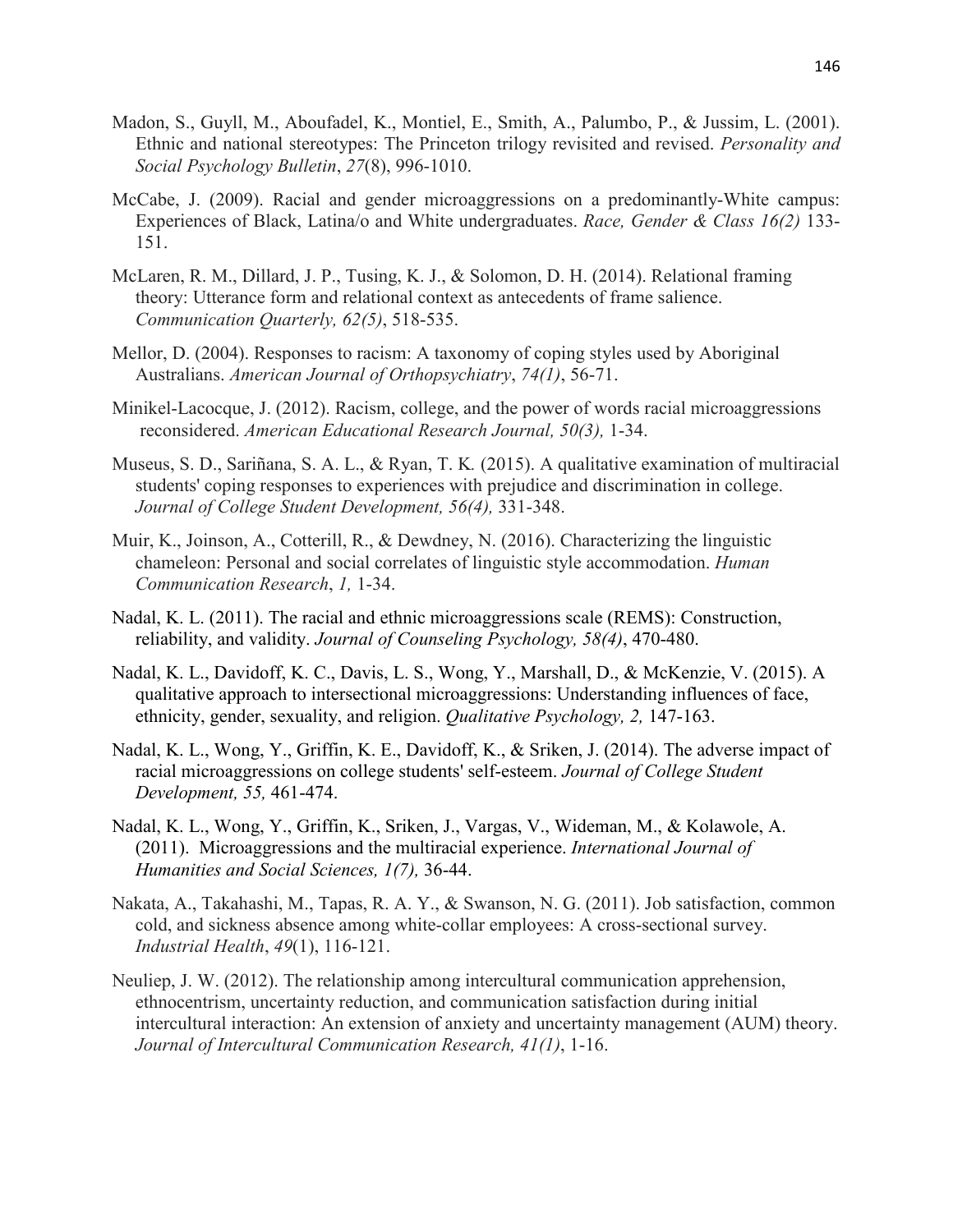- Oetzel, J., Ting-Toomey, S., Masumoto, T., Yokochi, Y., Pan, X., Takai, J., & Wilcox, R. (2001). Face and facework in conflict: A cross-cultural comparison of China, Germany, Japan, and the United States. *Communication Monographs*, *68*(3), 235-258.
- Offermann, L. R., Basford, T. E., Graebner, R., Basu DeGraaf, S., & Jaffer, S. (2013). Slights, snubs, and slurs: leader equity and microaggressions. *Equality, Diversity and Inclusion: An International Journal*, *32*(4), 374-393.
- Ogasawara, Y. (1998). *Office ladies and salaried men: Power, gender, and work in Japanese companies*. (pp. 1-179). University of California Press.
- Okazaki, S. (2009) Impact of racism on ethnic minority mental health. Perspectives of Psychological Science, 4, 103-107.
- Okoe, A., Boateng, H., & Mensah, T. (2016). The effects of job satisfaction, employee commitment, workplace friendship and team culture on service recovery performance. *Management Science Letters*, *6*(11), 713-722.
- Ong, A. D., Burrow, A. L., Fuller-Rowell, T. E., Ja, N. M., & Sue, D. W. (2013). Racial microaggressions and daily well-being among Asian Americans*. Journal of Counseling Psychology, 60*, 188.-199.
- Owen, W. F. (1984). Interpretive themes in relational communication. *Quarterly journal of Speech*, *70*(3), 274-287.
- Öz, H. (2015). Ideal L2 self as a predictor of intercultural communicative competence. *Anthropologist*, *19*(1), 41-53.
- Participating Countries. (2016). Retrieved October 4, 2016, from http://jetProgram.org/en/countries
- Peltokorpi, V., & Clausen, L. (2011). Linguistic and cultural barriers to intercultural communication in foreign subsidiaries. *Asian Business & Management, 10(4),* 509-528.
- Pierce, C., Carew, J., Pierce-Gonzalez, D., & Wills, D. (1978). An experiment in racism: TV commercials. In C. Pierce (Ed.), *Television and Education*. (pp. 62-88). Beverly Hills, CA: Sage.
- Pittmann, C. T. (2012). Racial microaggression: The narratives of African American faculty at a predominantly white university. *Journal of Negro Education, 8*, 82-92.
- Portalla, T., & Chen, G. M. (2010). The development and validation of the intercultural effectiveness scale. *Intercultural Communication Studies, 13,* 21-37.
- Positions. (2016). Retrieved February 27, 2017, Retrieved from https://jetprogramusa.org/positions/
- Redmond, M. V. (2000). Cultural distance as a mediating factor between stress and intercultural communication competence. *International Journal of Intercultural Relations, 24(1)*, 151-159.
- Root, E., & Ngampornchai, A. (2013). "I came back as a new human being" Student descriptions of intercultural competence acquired through education abroad experiences. *Journal of Studies in International Education*, *17(5)*, 513-532.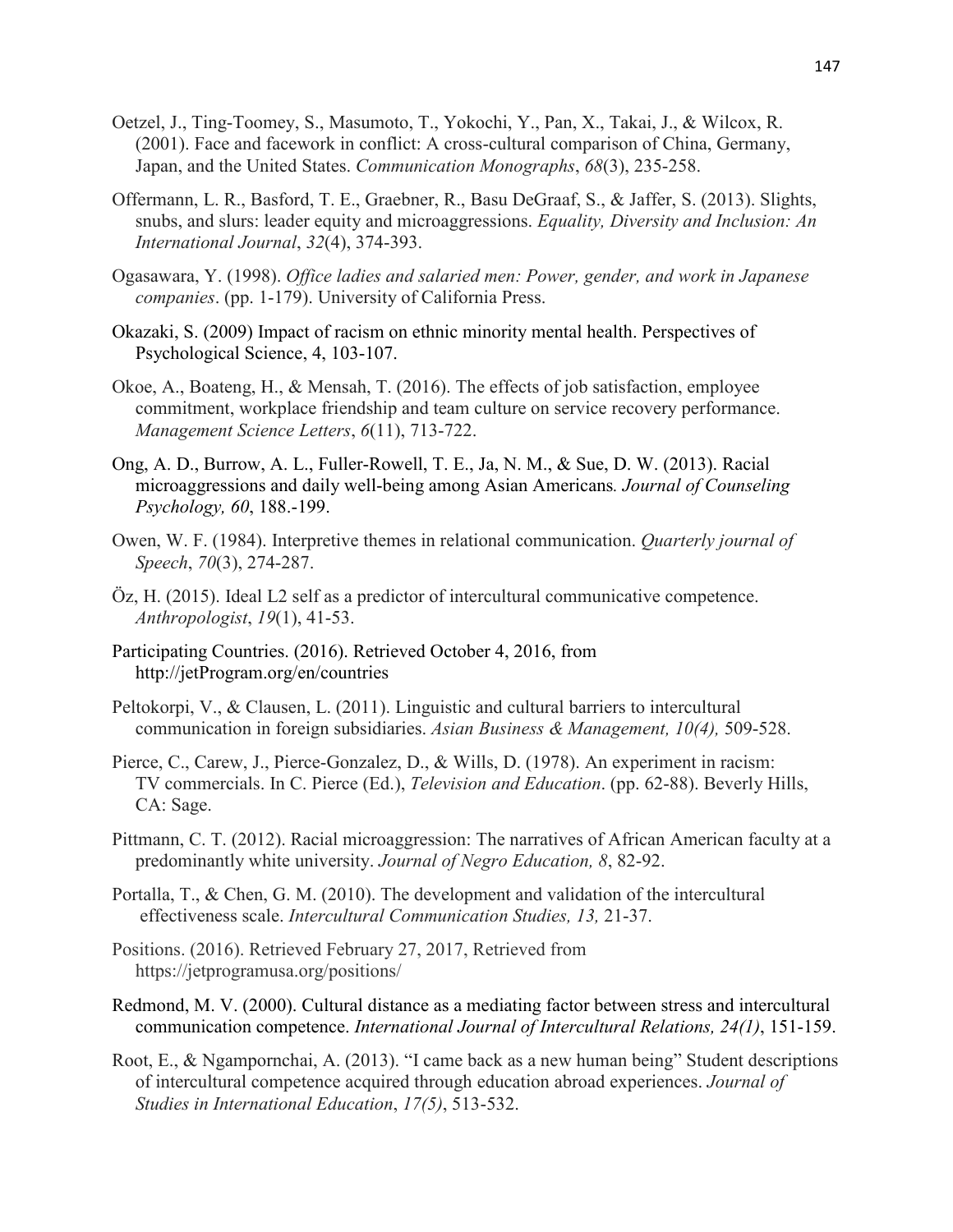- Rosette, A. S., Carton, A. M., Bowes-Sperry, L., & Hewlin, P. F. (2013). Why do racial slurs remain prevalent in the workplace? Integrating theory on intergroup behavior. *Organization Science*, *24(5)*, 1402-1421.
- Samochowiec, J., & Florack, A. (2010). Intercultural contact under uncertainty: The impact of predictability and anxiety on the willingness to interact with a member from an unknown cultural group. *International Journal of Intercultural Relations, 34(5),* 507-515.
- Schmidt, S. W. (2007). The relationship between satisfaction with workplace training and overall job satisfaction. *Human Resource Development Quarterly*, *18*(4), 481-498.
- Schneider, C. P. (2010). Cultural diplomacy: The humanizing factor. In J. P. Singh (Ed.) *International Culture Policies and Powers* (pp. 101-)*.* New York, NY: Palgrave Macmillan*.*
- Selmer, J. (2002). Practice makes perfect? International experience and expatriate adjustment. *MIR: Management International Review*, *42(1)*, 71-87.
- Shepard, C. A., Giles, H., & Le Poire, B. A. (2001). Communication accommodation theory. In W. P. Robinson & H. Giles (Eds.), *The New Handbook of Language and Social Psychology* (pp. 33-56). New York, NY: John Wiley  $&$  Sons.
- Shenoy-Packer, S. (2015). Immigrant professionals, microaggressions, and critical sense making in the US Workplace. *Management Communication Quarterly*, *29*(2), 257-275.
- Shiri, S. (2015), Intercultural communicative competence development during and after language study abroad: Insights from Arabic. *Foreign Language Annals, 48*, 541–569.
- Significant EEOC Race/Color Cases (Covering Private and Federal Sectors). (n.d.). Retrieved from https://www.eeoc.gov/eeoc/initiatives/e-race/caselist.cfm
- Spitzberg, B., & Hecht, G.R. (1984). A component model of relational competence. *Human Communication Research, 10,* 575-599
- Solomon, D. H., Dillard, J. P., & Anderson, J. W. (2002). Episode type, attachment orientation, and frame salience: Evidence for a theory of relational framing. *Human Communication Research, 28(1)*, 136-152.
- Solorzano, D., Ceja, M., & Yosso, T. (2000). Critical race theory, racial microaggressions, and campus racial climate: The experiences of African American college students. *The Journal of Negro Education, 69*, 60-73
- Stokes, B. (2016). How Americans and Japanese See Each Other. Retrieved October 30, 2016, from http://www.pewresearch.org/fact-tank/2015/04/09/how-americans-and-japanese-see each-other/
- Suárez-Orozco, C., Casanova, S., Martin, M., Katsiaficas, D., Cuellar, V., Smith, N. A., & Dias, S. I. (2015). Toxic rain in the class: Classroom interpersonal microaggressions. *Educational Researcher, 44(3),* pp. 151-160.
- Sue, D. W. (2010). *Microaggressions in everyday life: Race, gender, and sexual orientation*. John Wiley & Sons Inc, Hoboken, NJ.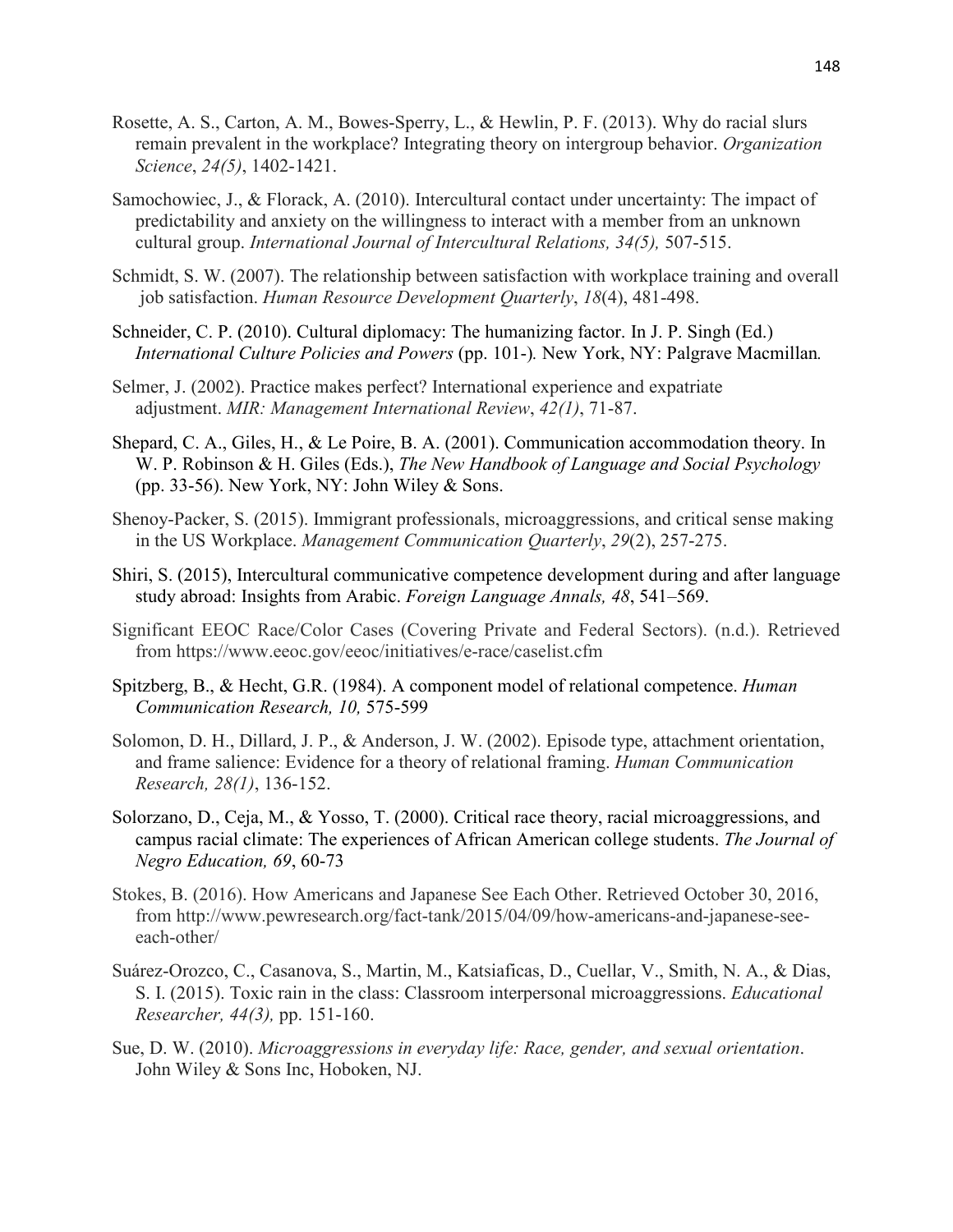- Sue, D. W., Bucceri, J., Lin, A. I., Nadal, K. L., & Torino, G. C. (2009). Racial microaggressions and the Asian American experience. *13(1)*, 72-81.
- Sue, D. W., Capodilupo, C. M., Torino, G. C., Bucceri, J. M., Holder, A. M. B., Nadal, K. L., Esquilin, M. (2007). Racial microaggressions in everyday life: Implications for clinical practice. *American Psychologist, 1,* 271-286.
- Sue, D. W., & Constantine, M. G. (2007). Racial microaggressions as instigators of difficult dialogues on race: Implications for student affairs educators and students. *College Student Affairs Journal*, *26* (2), 136-143.
- Takeshita, S. (2010). The passing CCKs in Japan: Analysis on families of cross-border marriages between Japanese and Brazilian. *Journal of Comparative Family Studies*, *41(3)*, 369-387.
- Tam, J., Sharma, P., & Kim, N. (2014). Examining the role of attribution and intercultural competence in intercultural service encounters. *Journal of Services Marketing, 28(2)*, 159- 170.
- Tetlock, P. E., & McGraw, A. P. (2005). Theoretically framing relational framing. *Journal of Consumer Psychology, 15(1)*, 35-37.
- Ting-Toomey, S. (2005). An updated face-negotiation theory. In W.B. Gudykunst (Ed.) *Theorizing about Intercultural Communication* (pp. 71-92). Thousand Oaks, CA: Sage.
- Tran, A. T., & Lee, R. M. (2014). You speak English well! Asian Americans' reactions to an exceptionalizing stereotype. *Journal Of Counseling Psychology, 61,* 484-490.
- Triandis, H. C., Brislin, R., & Hui, C. H. (1988). Cross-cultural training across the individualism-collectivism divide. *International Journal of Intercultural Relations*, *12*(3), 269-289.
- Tsujimura, A. (1987). Some characteristics of the Japanese way of communication. In D. L. Kincaid (Ed.), *Communication Theory: Eastern and Western Perspectives* (pp.15-126). Albany, NY: Academic Press, Inc.
- Torres, L., Driscoll, M. W., & Burrow, A. L. (2010). Racial microaggressions and psychological

 functioning among highly achieving African-Americans: A mixed-methods approach. *Journal of Social and Clinical Psychology*, *29*(10), 1074-1099.

- U.S. Consulates: Overview of Japanese Consulates in the United States of America. (2009). Retrieved May 1, 2017, from http://www.embjapan.org/us-consulates/
- Ward, C., Okura, Y., Kennedy, A., & Kojima, T. (1998). The U-curve on trial: A longitudinal study of psychological and sociocultural adjustment during cross-cultural transition. *International Journal of Intercultural Relations, 22(3),* 277-291.
- Wang, K. Y. (2008). Translation as process and as product: A perspective of cognition, language communication and meaning. Beijing: China Social Sciences Press.
- Wang, J., Leu, J., & Shoda, Y. (2011). When the seemingly innocuous "stings" Racial microaggressions and their emotional consequences. *Personality and Social Psychology Bulletin*, *37*(12), 1666-1678.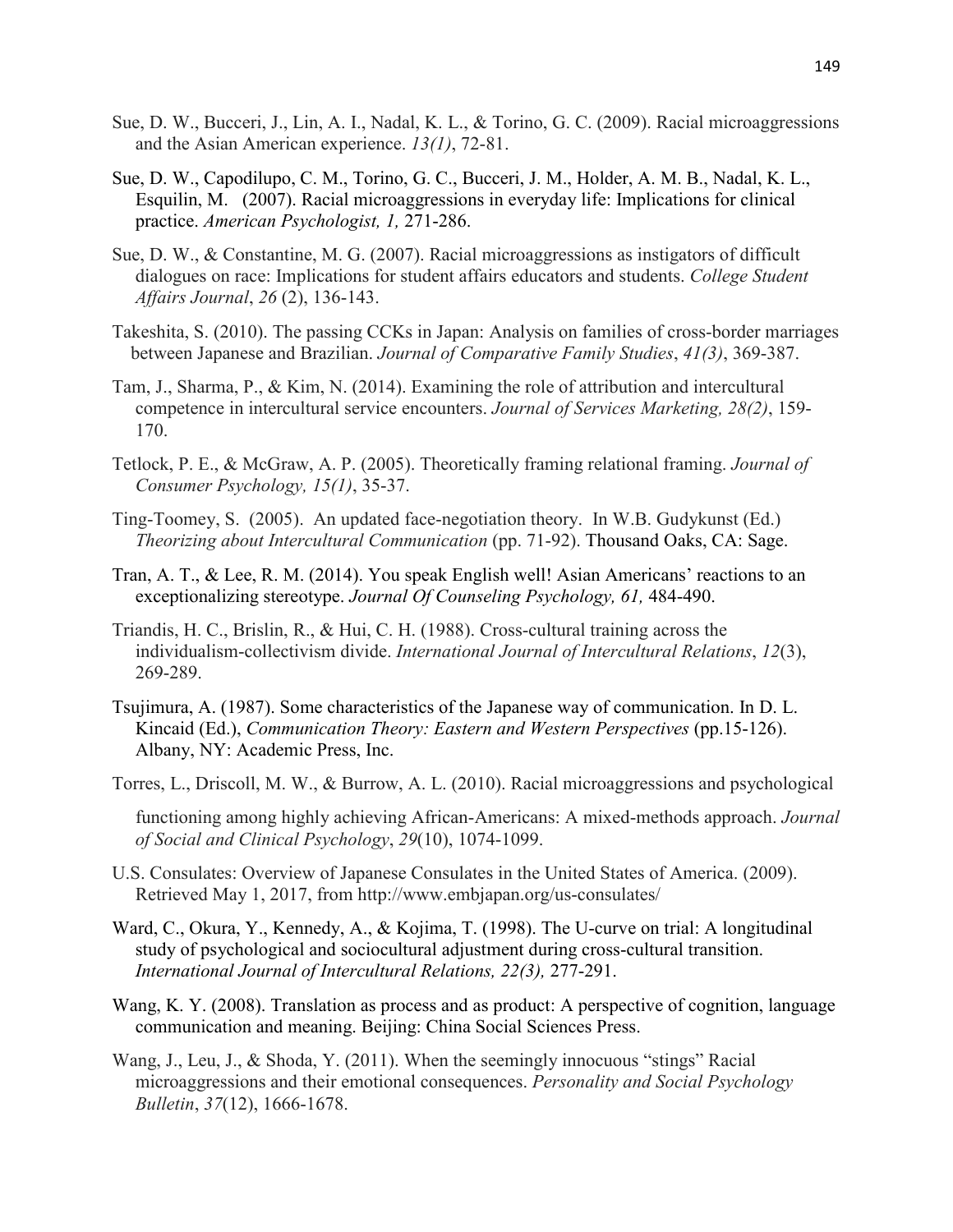- Wiseman, R. L., Hammer, M. R., & Nishida, H. (1989). Predictors of intercultural communication competence. *International Journal of Intercultural Relations*, *13*(3), 349-370.
- Zhiqing, Z. (2015). Assimilation, accommodation, and equilibration: A schema-based perspective on translation as process and as product. In *International Forum of Teaching and Studies*, *11 (1/2)*, 84-89.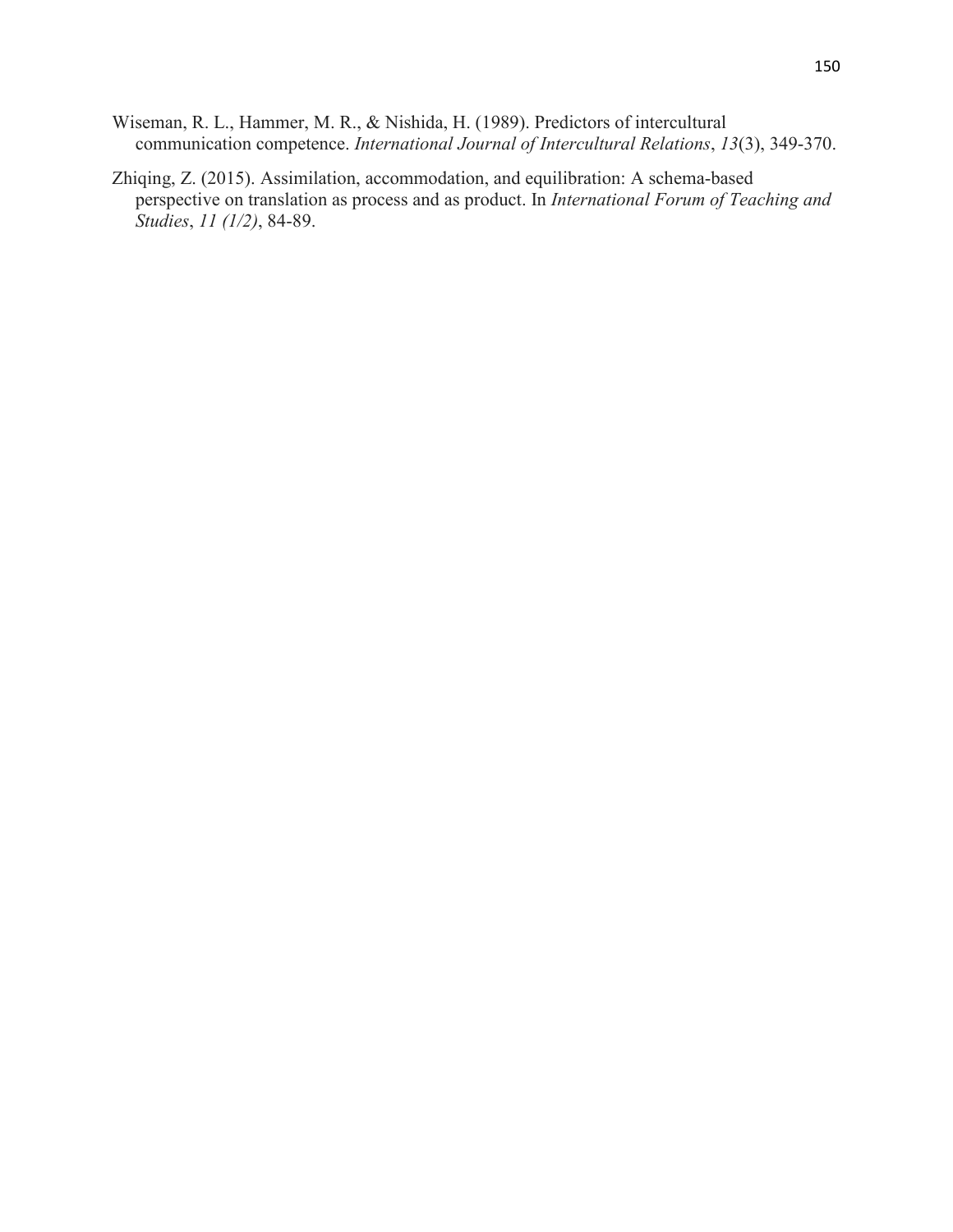#### **Appendix A**

#### **Letter to Recruit Participants**

To [Name entered will depend on who will receive it],

 My name is Stephanie Hupp, and I am a second year graduate student working on my master's thesis at the University of Arkansas Department of Communication. I am currently conducting research on both current and previous American Assistant Language Teachers (ALTs) who have taught or are currently teaching in Japan. My thesis focuses on the microaggressions American ALTs experience and how these microaggressions affect their satisfaction with their jobs and their working relationships with their Japanese coworkers. A microaggression is a comment (sometimes intending to be a complement) that undermines a part of your identity. The survey is online, and I am also recruiting participants who are willing to be interviewed.

 Would you please send this e-mail on my behalf, along with the link provided at the bottom, to all ALTs that were contracted through your consulate or satellite? If you can, please also ask them to send this email to other ALTs, both past and previous, that might participate in the study. After my study is complete, I will send you a copy of my findings if you wish. I will also send you any demographic information regarding participants in your area for future statistics. These findings will provide you with information you can utilize to strengthen the program and help prepare future ALTs for their life and job in Japan.

 If there is a different person that I need to contact in regards to this process, please let me know.

Best, Stephanie Hupp University of Arkansas Department of Communication Public Speaking Instructor and TA shupp@uark.edu 479-466-4881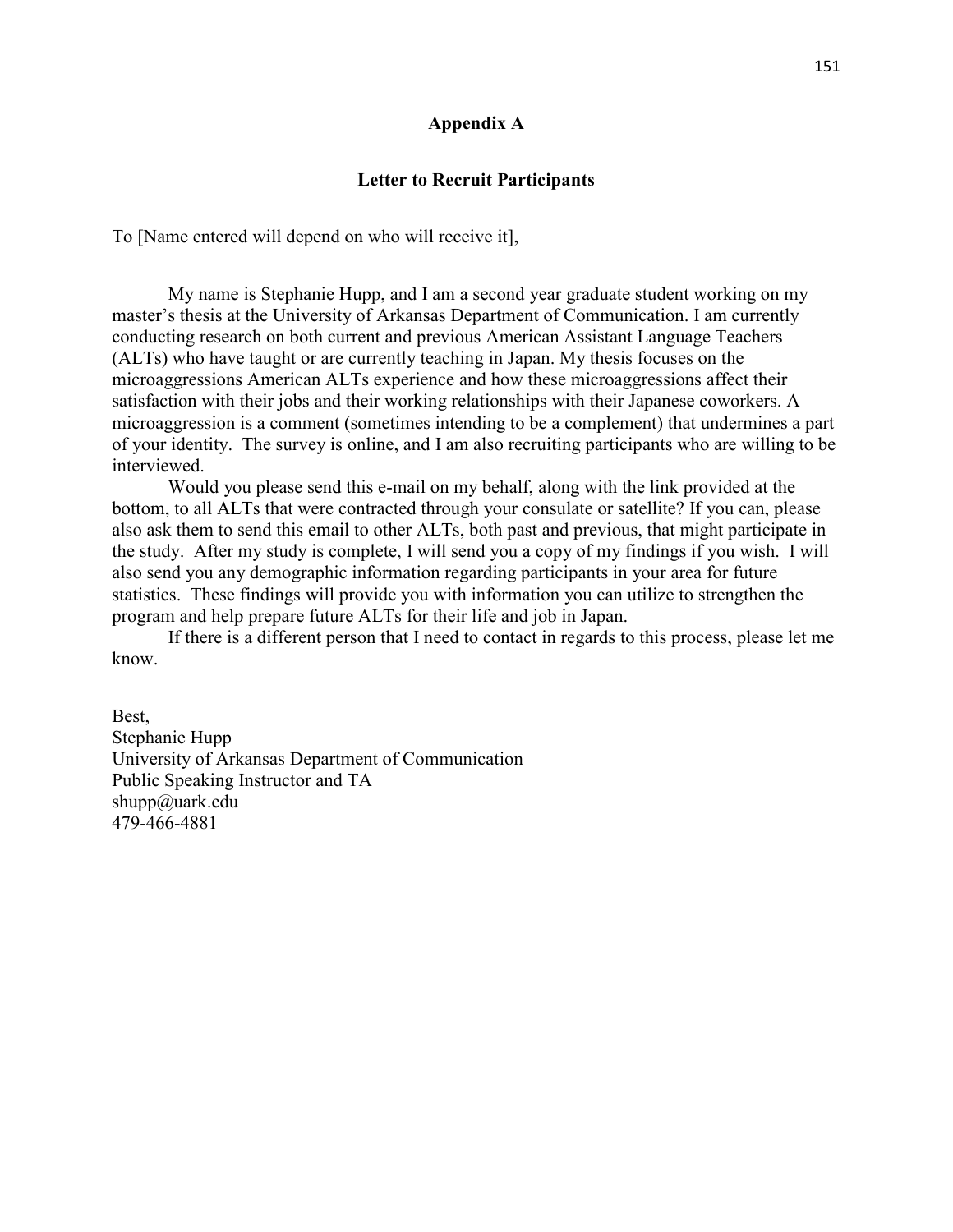#### **Appendix B**

#### **Interview Questions**

- 1. What are some of the positive comments you hear(d) about Americans while teaching English in Japan?
- 2. What were some of the negative comments you hear(d) about Americans while teaching English in Japan? How do(did) you respond? Were you any less willing to talk to the speaker, did you avoid conversations that might bring up similar comments, or do/did you confront the comments to clear possible misunderstandings?
- 3. Can you describe to me a time when you felt you had to defend yourself as an American or defend Americans in general? What did the speaker say? How did you respond?
- 4. What was the most offensive thing a Japanese person has said or insinuated to you about Americans? How did they say it to you and what was their tone of voice? How did you respond?
- 5. Sometimes ALTs are not considered "real" teachers or are at the bottom of their hierarchy in their school. Does that pertain to your situation? What has been said to make you feel that way? Did that influence how you do your job?
- 6. Were you ever shocked by a comment a Japanese colleague told you about Americans. What did they say? What was your reaction? How did you feel afterwards? Did this affect your future interaction with him/her? How?
- 7. Have you ever felt verbally threatened or patronized by a Japanese co-worker? What did they say? How did you respond?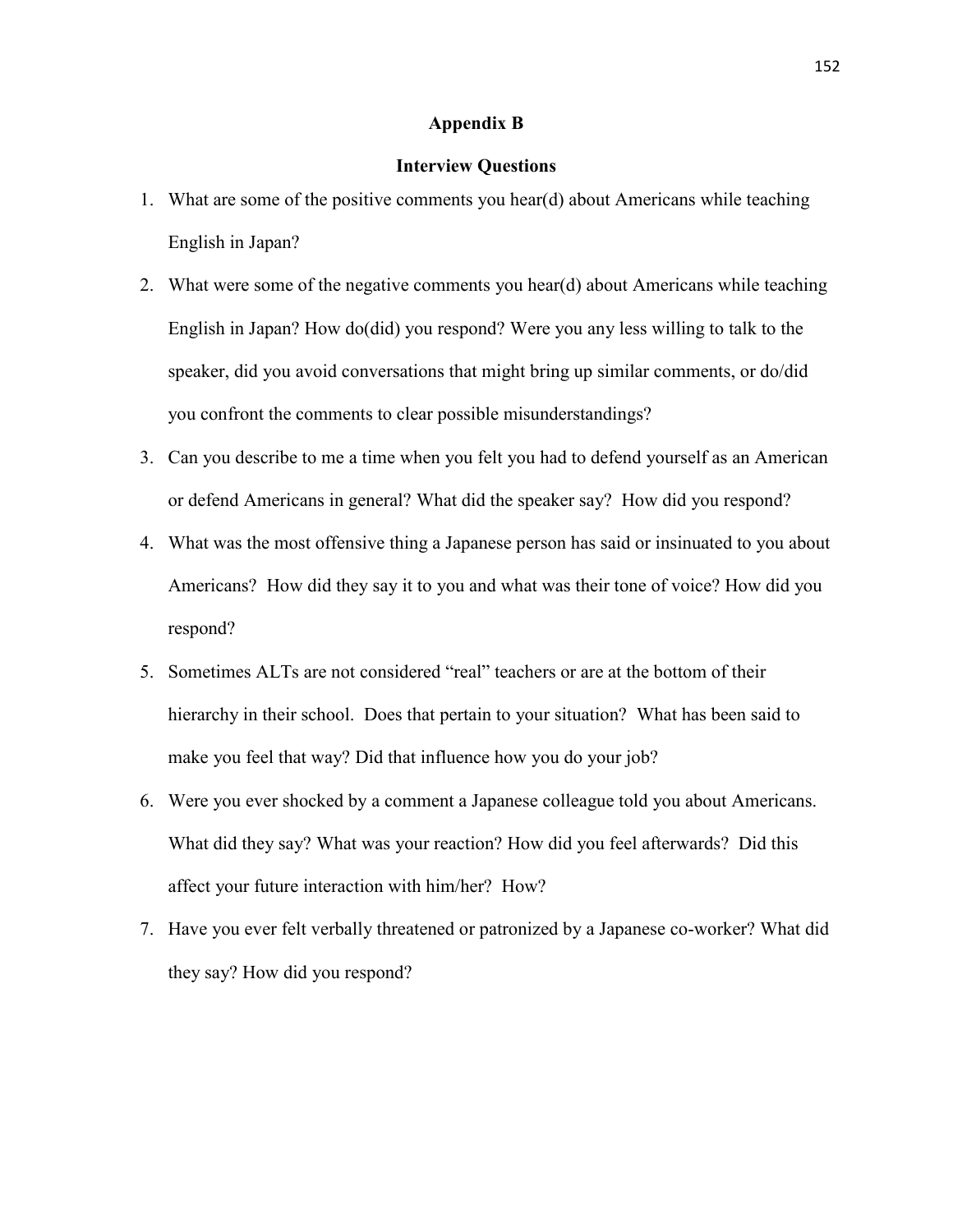## **Appendix C**

## **Racial and Ethnic Microaggression Scale (REMS)**

Directions: Read the following statements. Recall how often you have experienced them. Check (1) for *I did not experience this event in the past six months,* (2) for *I experienced this event 1–3 times in the past* (3) for *I experienced this event 4–6 times in the past six* (4) for *I experienced this event 7–9 times in the past six months*, and (5) for *I experienced this event 10 or more times in the past six months*

|                    | Second-Class Citizen and Assumptions of Criminality                 |   |   |                                                                                               |
|--------------------|---------------------------------------------------------------------|---|---|-----------------------------------------------------------------------------------------------|
|                    |                                                                     |   |   | 1. Someone avoided sitting next to me in a public space (i.e., restaurants, subways, busses). |
|                    |                                                                     | 3 |   |                                                                                               |
|                    |                                                                     |   |   |                                                                                               |
|                    |                                                                     |   |   | 2. A server hesitated to take or complete my order because they were afraid I would not       |
| understand them.** |                                                                     |   |   |                                                                                               |
|                    |                                                                     | 3 | 4 | 5                                                                                             |
|                    |                                                                     |   |   |                                                                                               |
|                    | 3. Someone gave me an English menu without my asking.**             |   |   |                                                                                               |
|                    |                                                                     | 3 |   | 5                                                                                             |
|                    |                                                                     |   |   |                                                                                               |
|                    |                                                                     |   |   | 4. I received substandard service in stores compared to customers that were Japanese.*        |
|                    |                                                                     |   |   |                                                                                               |
|                    |                                                                     |   |   |                                                                                               |
| Microinvalidations |                                                                     |   |   |                                                                                               |
|                    | 5. Someone told me that they "don't see color"                      |   |   |                                                                                               |
|                    |                                                                     |   | 4 | 5                                                                                             |
|                    |                                                                     |   |   |                                                                                               |
|                    | 6. Someone told me that they do not see race.                       |   |   |                                                                                               |
|                    |                                                                     |   | 4 | 5                                                                                             |
|                    |                                                                     |   |   |                                                                                               |
|                    |                                                                     |   |   |                                                                                               |
|                    | 7. Someone told me that people should not think about race anymore. |   |   |                                                                                               |
|                    |                                                                     |   |   | 5                                                                                             |
|                    |                                                                     |   |   |                                                                                               |
|                    | 8. Someone told me that she or he was color-blind.                  |   |   | 5                                                                                             |
|                    |                                                                     | 3 |   |                                                                                               |
|                    |                                                                     |   |   |                                                                                               |
|                    |                                                                     |   |   | 9. A Japanese person told me that there is no difference between the two of us.               |
| L                  | 2                                                                   | 3 |   |                                                                                               |
|                    |                                                                     |   |   |                                                                                               |
|                    | 10. I was told I should not complain about race.                    |   |   |                                                                                               |
| 1                  | 2                                                                   | 3 |   | 5                                                                                             |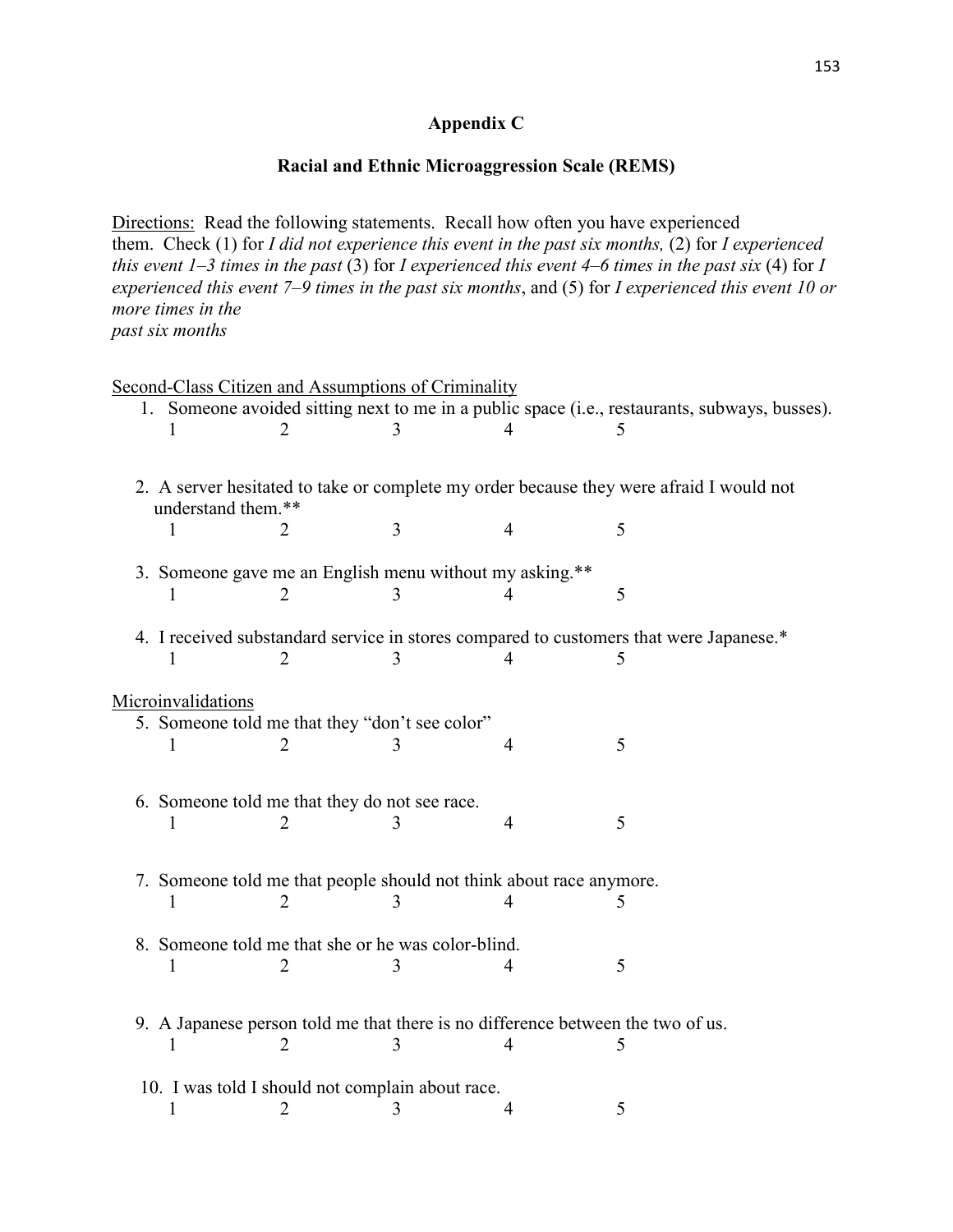|                                                |                                   | 11. I was told that people of all racial groups experience the same obstacles |                |                                                                                           |
|------------------------------------------------|-----------------------------------|-------------------------------------------------------------------------------|----------------|-------------------------------------------------------------------------------------------|
|                                                |                                   |                                                                               |                |                                                                                           |
|                                                |                                   |                                                                               |                |                                                                                           |
| Exotization/Assumptions of Similarity          |                                   |                                                                               |                |                                                                                           |
|                                                |                                   | 12. Someone assumed that I only spoke English.*                               |                |                                                                                           |
|                                                |                                   |                                                                               |                | 5                                                                                         |
|                                                |                                   |                                                                               |                |                                                                                           |
|                                                |                                   |                                                                               |                | 13. Someone asked me to teach them English outside of school (i.e., at a bar)*            |
|                                                |                                   |                                                                               | 4              |                                                                                           |
|                                                |                                   |                                                                               |                |                                                                                           |
|                                                |                                   |                                                                               |                | 14. Someone assumed that I ate foods associated with Americans every day (i.e., pizza,    |
| hamburgers).*                                  |                                   |                                                                               |                |                                                                                           |
|                                                | 2                                 | 3                                                                             | 4              | 5                                                                                         |
|                                                |                                   |                                                                               |                |                                                                                           |
|                                                |                                   | 15. Someone assumed that all Americans were fat.**                            |                |                                                                                           |
|                                                | $\overline{2}$                    |                                                                               | 4              | 5                                                                                         |
|                                                |                                   |                                                                               |                |                                                                                           |
|                                                |                                   | 16. Someone assumed that all Americans were loud.**                           |                |                                                                                           |
|                                                |                                   |                                                                               | 4              | 5                                                                                         |
|                                                |                                   |                                                                               |                |                                                                                           |
|                                                |                                   | 17. Someone wanted to date me only because of my race.                        |                |                                                                                           |
|                                                |                                   |                                                                               |                | 5                                                                                         |
|                                                |                                   |                                                                               |                |                                                                                           |
|                                                |                                   |                                                                               |                | 18. Someone objectified one of my physical features because of my race (i.e., touching my |
|                                                | hair or skin without permission). |                                                                               |                |                                                                                           |
| 1                                              | $\overline{2}$                    | 3                                                                             | $\overline{4}$ | 5                                                                                         |
| 19. I am told how good my Japanese is.**       |                                   |                                                                               |                |                                                                                           |
|                                                |                                   |                                                                               | 4              | 5                                                                                         |
|                                                |                                   |                                                                               |                |                                                                                           |
| 20. I am told I am good at using chopsticks.** |                                   |                                                                               |                |                                                                                           |
|                                                |                                   |                                                                               | 4              | 5                                                                                         |
|                                                |                                   |                                                                               |                |                                                                                           |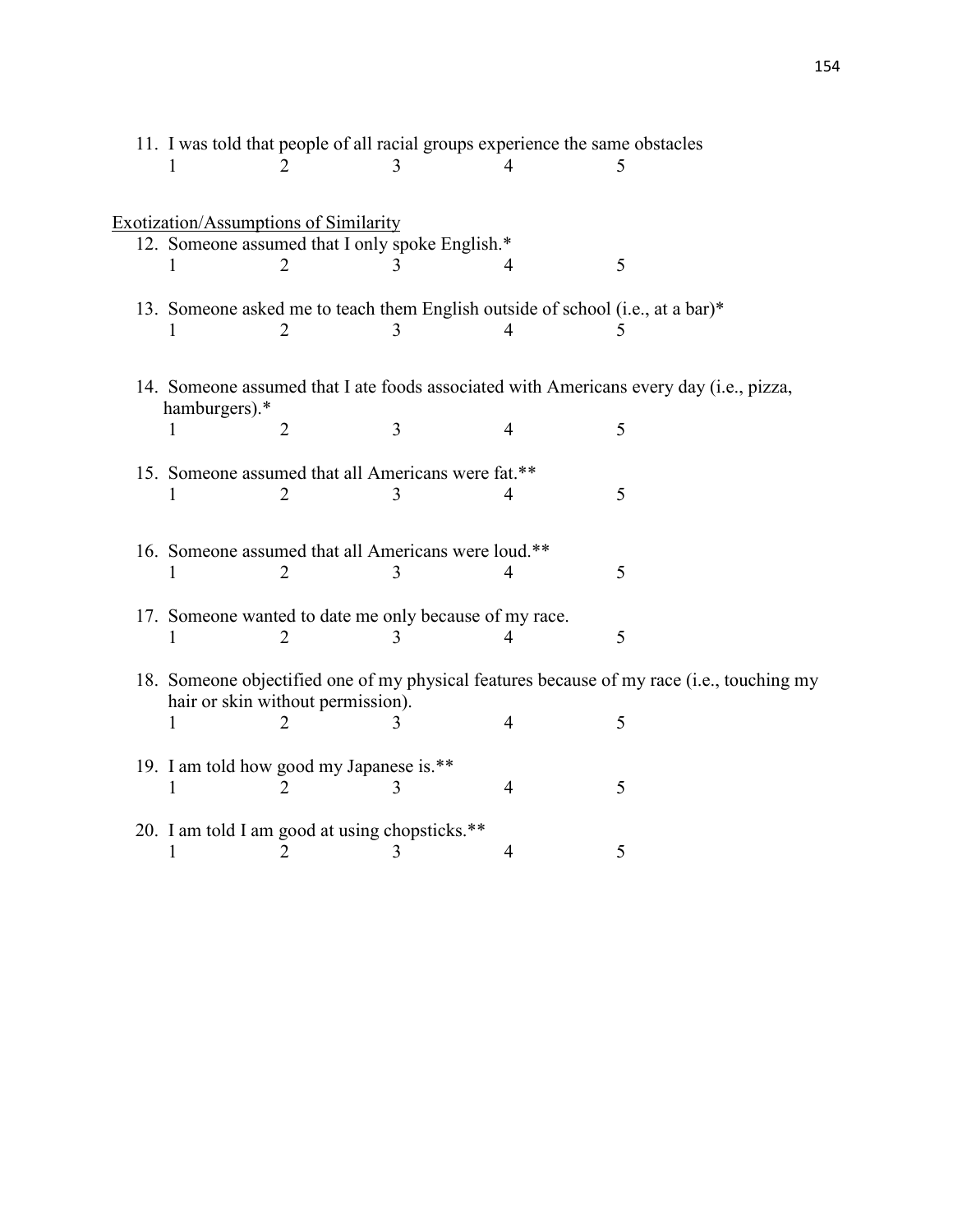## **Appendix D**

#### **Workplace Microaggressions Scale**

Directions: Read the following statements. Recall how often you have experienced them. Check (1) for *I did not experience this event in the past six months,* (2) for *I experienced this event 1–3 times in the past,* (3) for *I experienced this event 4–6 times in the past six months,* (4) for *I experienced this event 7–9 times in the past six months*, and (5) for *I experienced this event 10 or more times in the past six months*

|    | <b>Workplace and School Microaggressions</b>                                               |                                                                                     |   |   |   |  |
|----|--------------------------------------------------------------------------------------------|-------------------------------------------------------------------------------------|---|---|---|--|
|    | 1. An employer or co-worker was unfriendly or unwelcoming toward me because of my<br>race. |                                                                                     |   |   |   |  |
|    | 1                                                                                          | 2                                                                                   | 3 | 4 | 5 |  |
| 2. |                                                                                            | A co-worker complained that I was overpaid than him or her. **                      |   |   |   |  |
|    |                                                                                            |                                                                                     |   | 4 | 5 |  |
| 3. |                                                                                            | A co-worker told me I did not work as hard as many of my Japanese co-workers.*      |   |   |   |  |
|    |                                                                                            |                                                                                     |   |   | 5 |  |
| 4. | Japanese education system.**                                                               | I was told I would not understand certain things about teaching in Japan and/or the |   |   |   |  |
|    |                                                                                            | 2                                                                                   | 3 | 4 | 5 |  |
| 5. |                                                                                            | My opinion was overlooked in a group discussion because of my race.                 |   |   |   |  |
|    |                                                                                            | 2                                                                                   |   | 4 | 5 |  |
| 6. | 1                                                                                          | Someone assumed that my work would be inferior to other Japanese co-workers.*<br>2  | 3 | 4 | 5 |  |
| 7. |                                                                                            | An employer or co-worker treated me differently than our Japanese co-workers.*      |   |   | 5 |  |
| 8. |                                                                                            | I was told I am not a real teacher.**                                               | 3 | 4 | 5 |  |
|    |                                                                                            |                                                                                     |   |   |   |  |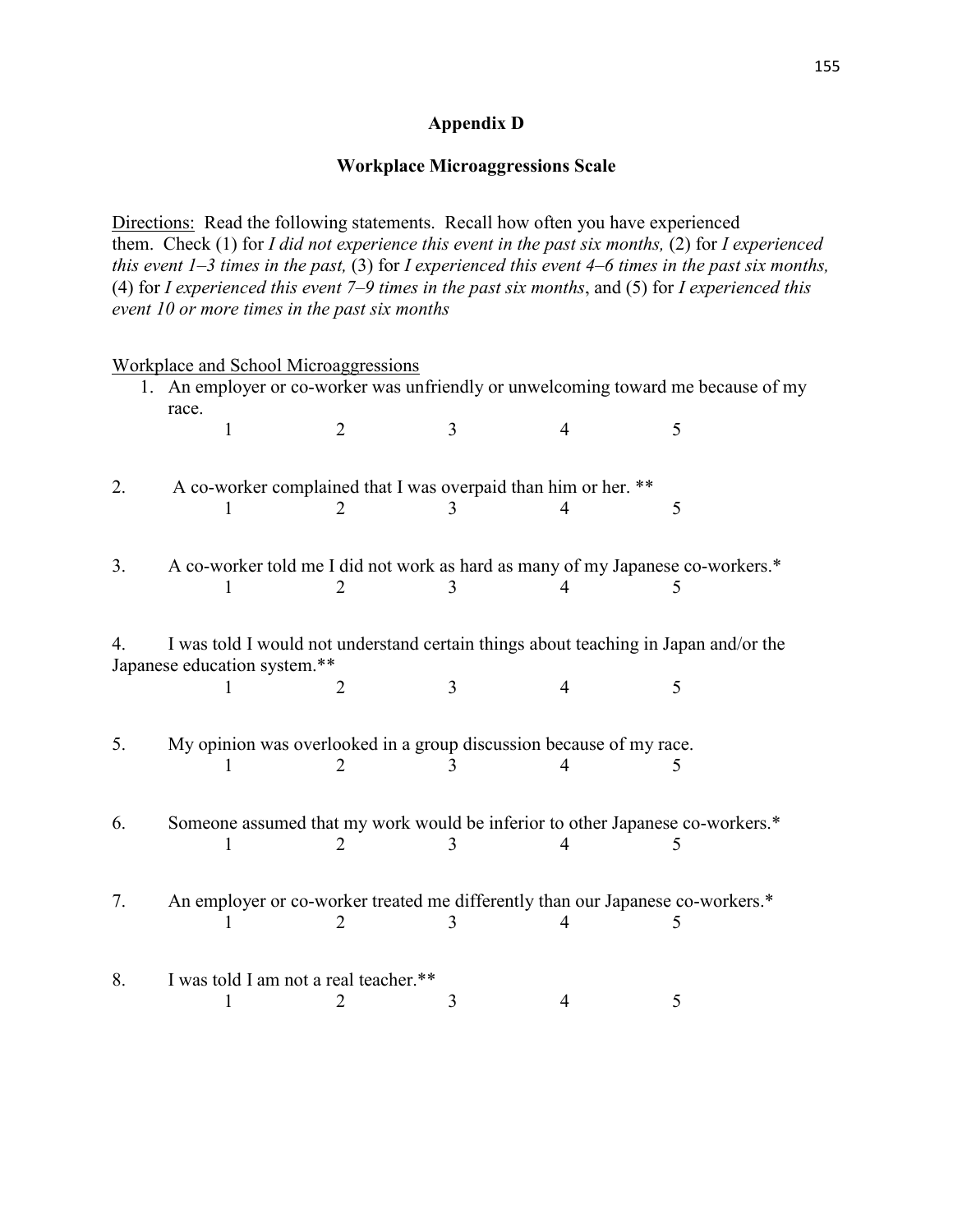#### **Appendix E**

## **Feelings of Understanding/Misunderstanding Scale**

*Directions:* Recall the statements you have just read. The following terms refer to feelings that may be relevant to the experiences described above. Please indicate the extent to which each term describes how you generally feel (or would feel) about the experiences above. Respond to each item according to the following scale. (1) indicates you feel *very little* of this emotion and (5) is you feel *very great* amounts of this feeling.

| 13. Sadness           |
|-----------------------|
| 14. Acceptance        |
| 15. Humbleness        |
| 16. Failure           |
| 17. Comfortableness   |
| 18. Hostility         |
| 19. Incompleteness    |
| 20. Happiness         |
| 21. Compassion        |
| 22. Uninterestingness |
| 23. Importance        |
| 24. Assertiveness     |
|                       |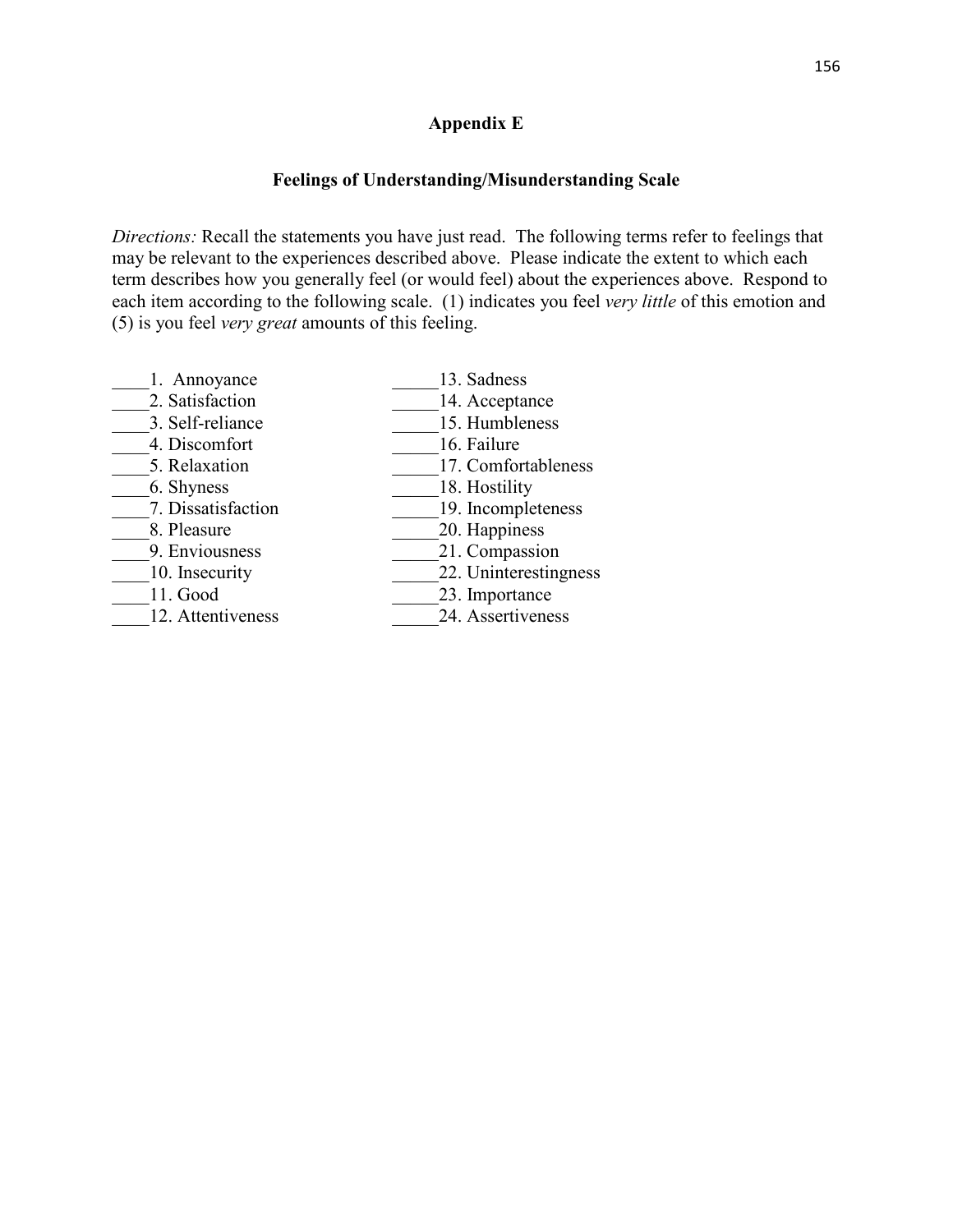## **Appendix F**

## **Intercultural Effectiveness Scale**

Directions: Think about your time as an ALT and reflect on your experiences in Japan working with your Japanese colleagues. Read the statements below and answer how much you agree or disagree with the statement. There are no right or wrong answers. Answering (1) means you *strongly disagree* with the statement and (5) means you *strongly agree* with the statement.

|                 |                                                                                     | 1. I find it easy to talk with people from different cultures.                            |                |   | 4 | 5                                                                                          |  |
|-----------------|-------------------------------------------------------------------------------------|-------------------------------------------------------------------------------------------|----------------|---|---|--------------------------------------------------------------------------------------------|--|
| 2.              |                                                                                     | I am afraid to express myself when interacting with people from different cultures.       |                |   |   | 5                                                                                          |  |
| 3.              |                                                                                     | I find it easy to get along with people from different cultures.                          |                |   |   | 5                                                                                          |  |
| 4.<br>cultures. |                                                                                     | I am not always the person I appear to be when interacting with people from different     |                |   |   |                                                                                            |  |
|                 |                                                                                     | $\mathbf{1}$                                                                              | $\overline{2}$ | 3 | 4 | 5                                                                                          |  |
| 5.              |                                                                                     | I am able to express myself clearly when interacting with people from different cultures. |                | 3 |   |                                                                                            |  |
| 6.              |                                                                                     |                                                                                           | $\overline{2}$ |   |   | I am able to answer questions effectively when interacting people from different cultures. |  |
| 7.              |                                                                                     | I find it difficult to feel my culturally different counterparts are similar to me.       | $\overline{2}$ | 3 |   | 5                                                                                          |  |
| 8.              |                                                                                     | I use appropriate eye contact when interacting with people from different cultures.       | 2              | 3 | 4 | 5                                                                                          |  |
| 9.              | I always know how to initiate a conversation when interacting people from different |                                                                                           |                |   |   |                                                                                            |  |
| cultures.       |                                                                                     | 1                                                                                         | 2              | 3 | 4 | 5                                                                                          |  |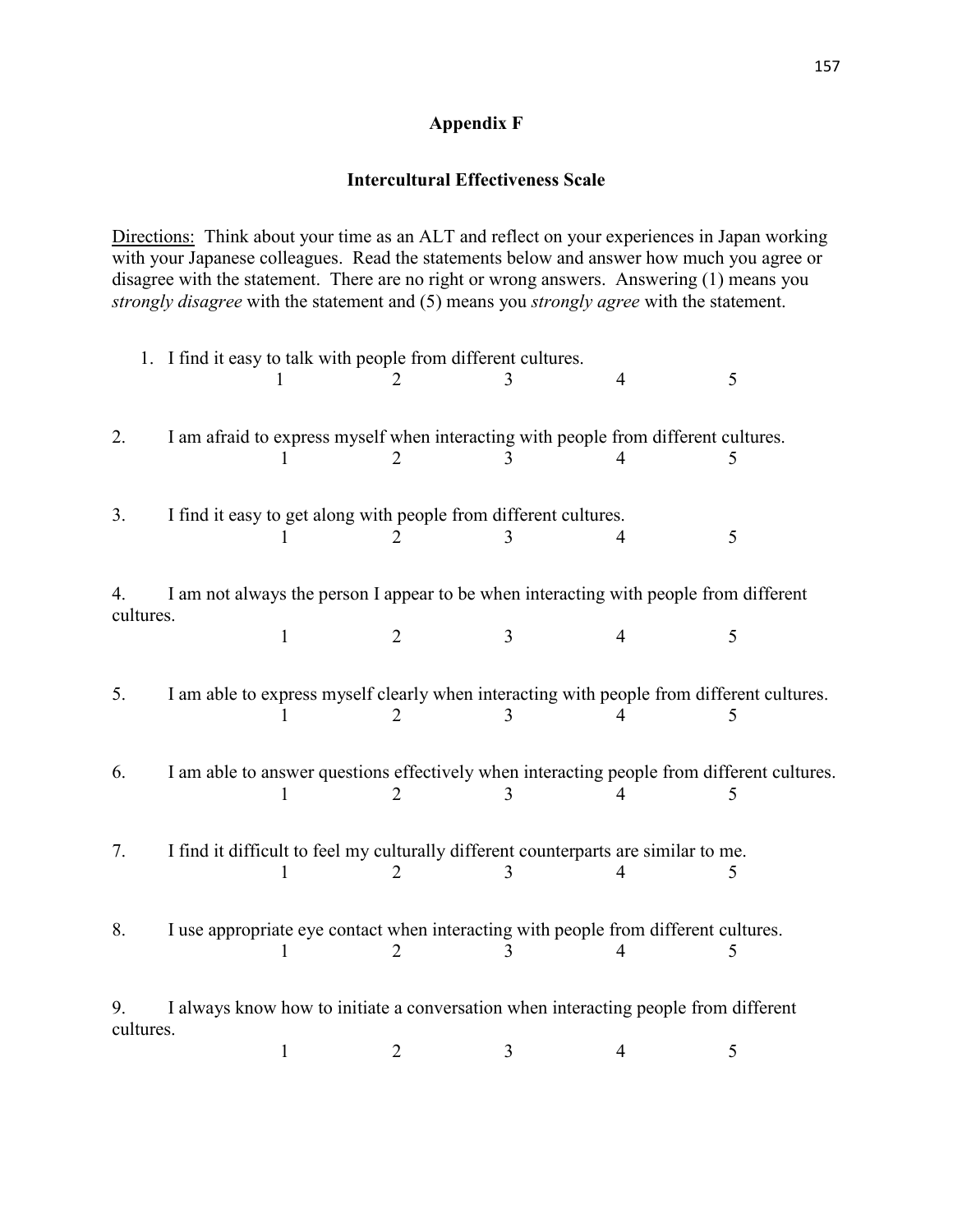| 10.          | I often miss parts of what is going on when interacting with people from different    |              |                                                                      |                |                                                                                              |   |  |  |
|--------------|---------------------------------------------------------------------------------------|--------------|----------------------------------------------------------------------|----------------|----------------------------------------------------------------------------------------------|---|--|--|
| cultures.    |                                                                                       |              |                                                                      |                |                                                                                              |   |  |  |
|              |                                                                                       | $\mathbf{1}$ | $\overline{2}$                                                       | $\overline{3}$ | $\overline{4}$                                                                               | 5 |  |  |
|              |                                                                                       |              |                                                                      |                |                                                                                              |   |  |  |
| 11.          |                                                                                       |              | I feel relaxed when interacting with people from different cultures. |                |                                                                                              |   |  |  |
|              |                                                                                       |              | $\mathcal{D}_{\mathcal{L}}$                                          | 3              | 4                                                                                            | 5 |  |  |
|              |                                                                                       |              |                                                                      |                |                                                                                              |   |  |  |
| 12.          |                                                                                       |              |                                                                      |                | I often act like a very different person when interacting people from different cultures.    |   |  |  |
|              |                                                                                       |              | $\mathcal{D}_{\mathcal{A}}$                                          | 3              |                                                                                              | 5 |  |  |
|              |                                                                                       |              |                                                                      |                |                                                                                              |   |  |  |
| 13.          |                                                                                       |              |                                                                      |                | I always show respect for my culturally different counterparts during our interaction.       |   |  |  |
|              |                                                                                       | 1            | 2                                                                    | 3              | 4                                                                                            | 5 |  |  |
|              |                                                                                       |              |                                                                      |                |                                                                                              |   |  |  |
| 14.          | I always feel a sense of distance with my culturally different counterpart during our |              |                                                                      |                |                                                                                              |   |  |  |
| interaction. |                                                                                       |              |                                                                      |                |                                                                                              |   |  |  |
|              |                                                                                       | $\mathbf{1}$ | $\overline{2}$                                                       | $\overline{3}$ | $\overline{4}$                                                                               | 5 |  |  |
|              |                                                                                       |              |                                                                      |                |                                                                                              |   |  |  |
| 15.          |                                                                                       |              |                                                                      |                | I find I have a lot in common with my culturally different counterparts during our           |   |  |  |
| interaction. |                                                                                       |              |                                                                      |                |                                                                                              |   |  |  |
|              |                                                                                       | $\mathbf{1}$ | $\overline{2}$                                                       | $\overline{3}$ | $\overline{4}$                                                                               | 5 |  |  |
|              |                                                                                       |              |                                                                      |                |                                                                                              |   |  |  |
| 16.          |                                                                                       |              |                                                                      |                | I find the best way to act is to be myself when interacting with people from different       |   |  |  |
| cultures.    |                                                                                       |              |                                                                      |                |                                                                                              |   |  |  |
|              |                                                                                       | $\mathbf{1}$ | $\overline{2}$                                                       | 3              | 4                                                                                            | 5 |  |  |
|              |                                                                                       |              |                                                                      |                |                                                                                              |   |  |  |
| 17.          |                                                                                       |              |                                                                      |                | I find it easy to identify with my culturally different counterparts during our interaction. |   |  |  |
|              |                                                                                       |              | $\mathcal{D}_{\mathcal{L}}$                                          | 3              |                                                                                              | 5 |  |  |
|              |                                                                                       |              |                                                                      |                |                                                                                              |   |  |  |
| 18.          |                                                                                       |              |                                                                      |                | I always show respect for the opinions of my culturally different counterparts during our    |   |  |  |
|              | interactions.                                                                         |              |                                                                      |                |                                                                                              |   |  |  |
|              |                                                                                       | $\mathbf{1}$ | $\overline{2}$                                                       | $\mathfrak{Z}$ | 4                                                                                            | 5 |  |  |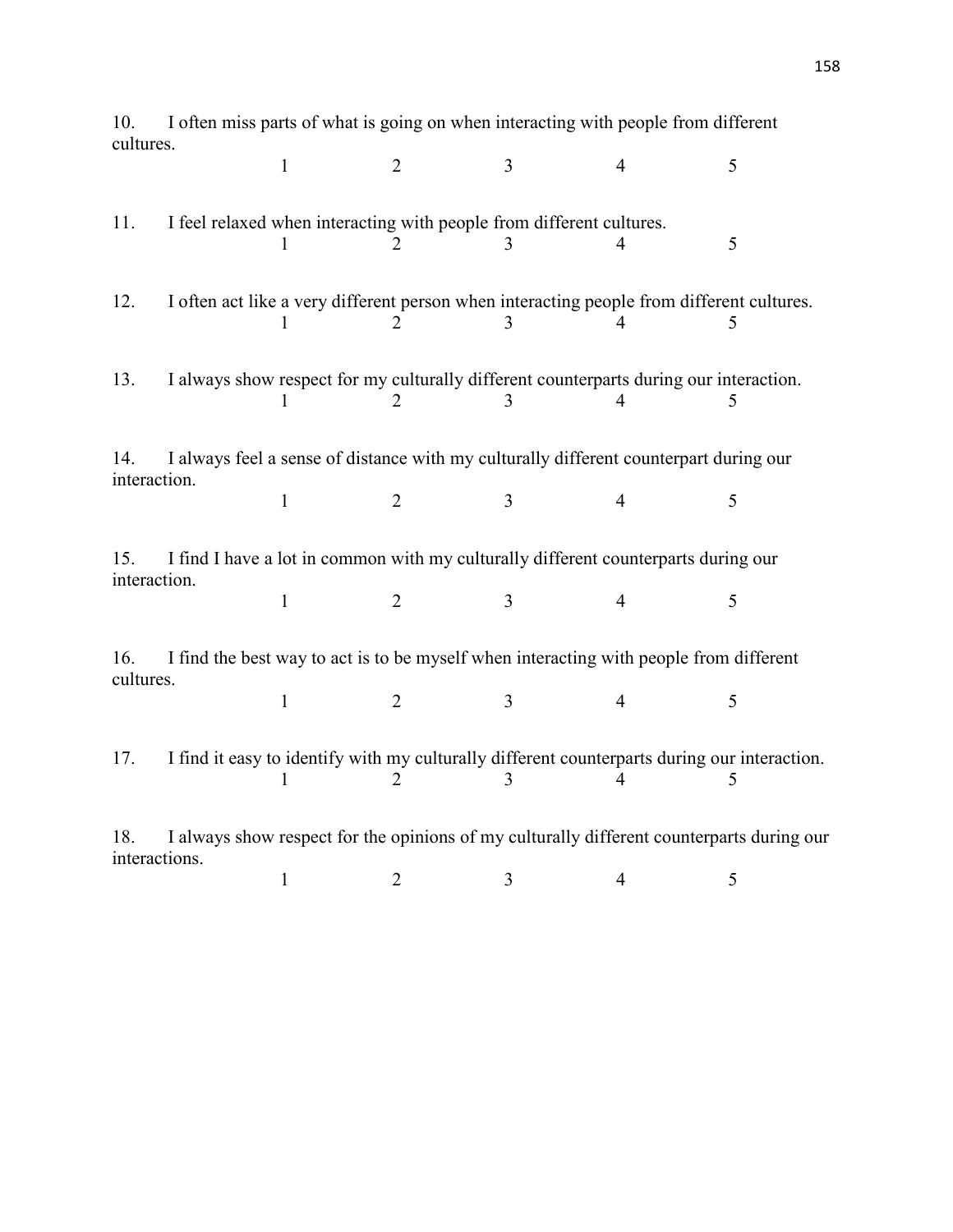## **Appendix G**

#### **Relational Communication Scale**

Directions: Below is a series of statements. Think about previous conversations with your Japanese co-workers. For each one, please circle a number from 1 to 7 where (1) indicates you *strongly disagree* with the statement and 7 indicates *strongly agree*.

#### Similarity/Depth

| 1. He/she made me feel he/she was similar to me.            |              |                |                |                |                |   |                |
|-------------------------------------------------------------|--------------|----------------|----------------|----------------|----------------|---|----------------|
|                                                             | $\mathbf{1}$ | $\overline{2}$ | $\overline{3}$ | $\overline{4}$ | 5              | 6 | $\tau$         |
| 2. He/she tried to move the conversation to a deeper level. |              |                |                |                |                |   |                |
|                                                             | $\mathbf{1}$ | $\overline{2}$ | 3 <sup>1</sup> | $\overline{4}$ | 5              | 6 | $\tau$         |
| 3. He/she acted like we were good friends.                  |              |                |                |                |                |   |                |
|                                                             | $\mathbf{1}$ | $\overline{2}$ | $\overline{3}$ | $\overline{4}$ | 5              | 6 | $\tau$         |
| 4. He/she seemed to desire further communication with me.   |              |                |                |                |                |   |                |
|                                                             | $\mathbf{1}$ | 2              | 3 <sup>1</sup> | $\overline{4}$ | 5              | 6 | $\tau$         |
| 5. He/she seemed to care if I liked him/her.                |              |                |                |                |                |   |                |
|                                                             | $\mathbf{1}$ | $\overline{2}$ | $\mathfrak{Z}$ | $\overline{4}$ | 5              | 6 | $\overline{7}$ |
| Receptivity/Trust                                           |              |                |                |                |                |   |                |
| 6. He/she was sincere.                                      |              |                |                |                |                |   |                |
|                                                             | $\mathbf{1}$ | $\overline{2}$ | $\mathfrak{Z}$ | $\overline{4}$ | 5 <sup>5</sup> | 6 | $\tau$         |
| 7. He/she was interested in talking with me.                |              |                |                |                |                |   |                |
|                                                             | $\mathbf{1}$ | $\overline{2}$ | $\overline{3}$ | $\overline{4}$ | 5              | 6 | $\tau$         |
| 8. He/she was willing to listen to me.                      |              |                |                |                |                |   |                |
|                                                             | $\mathbf{1}$ | $\overline{2}$ | $\overline{3}$ | $\overline{4}$ | 5              | 6 | $\tau$         |
| 9. He/she was open to my ideas.                             |              |                |                |                |                |   |                |
|                                                             | $\mathbf{1}$ | $\overline{2}$ | 3              | $\overline{4}$ | 5              | 6 | 7              |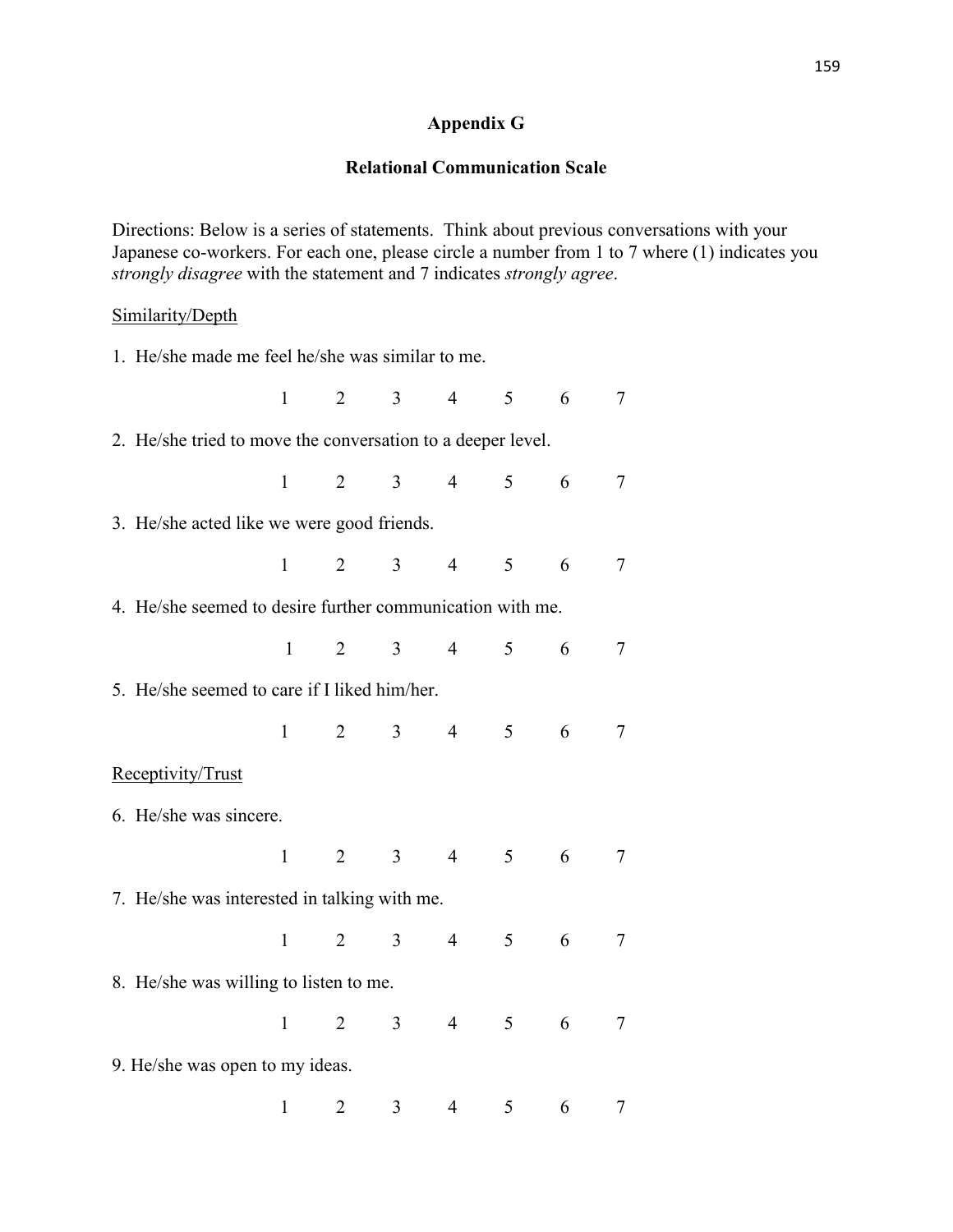| 10. He/she was honest in communicating with me. |              |                       |   |                |                |                 |                |
|-------------------------------------------------|--------------|-----------------------|---|----------------|----------------|-----------------|----------------|
|                                                 |              | $1 \qquad 2 \qquad 3$ |   | $4 \quad 5$    |                | $6\overline{6}$ | 7              |
| Composure                                       |              |                       |   |                |                |                 |                |
| 11. He/she felt very tense talking to me.       |              |                       |   |                |                |                 |                |
|                                                 |              | $1 \t 2 \t 3 \t 4$    |   |                | 5 <sup>5</sup> | 6               | 7              |
| 12. He/she felt very relaxed talking with me.   |              |                       |   |                |                |                 |                |
|                                                 |              | $1 \qquad 2 \qquad 3$ |   | $\overline{4}$ | 5              | 6               | $\overline{7}$ |
| 13. He/she seemed nervous in my presence.       |              |                       |   |                |                |                 |                |
|                                                 |              | $1 \t 2 \t 3 \t 4$    |   |                | 5              | 6               | 7              |
| 14. He/she was comfortable interacting with me  |              |                       |   |                |                |                 |                |
|                                                 |              | $1 \qquad 2 \qquad 3$ |   | $\overline{4}$ | 5              | 6               | $\overline{7}$ |
| Formality                                       |              |                       |   |                |                |                 |                |
| 15. He/she made the interaction very formal.    |              |                       |   |                |                |                 |                |
|                                                 |              | $1 \t 2 \t 3 \t 4$    |   |                | 5              | 6               | 7              |
| 16. He/she wanted the discussion to be casual.  |              |                       |   |                |                |                 |                |
|                                                 |              | $1 \qquad 2 \qquad 3$ |   | $\overline{4}$ | 5              | 6               | 7              |
| Equality                                        |              |                       |   |                |                |                 |                |
| 17. He/she considered us equals.                |              |                       |   |                |                |                 |                |
|                                                 | $\mathbf{1}$ | $\overline{2}$        | 3 | $\overline{4}$ | 5 <sup>5</sup> | 6               | 7              |
| 18. He/she did not treat me as an equal.        |              |                       |   |                |                |                 |                |
|                                                 | $\mathbf{1}$ | 2                     | 3 | 4              | 5              | 6               | 7              |

**Appendix H**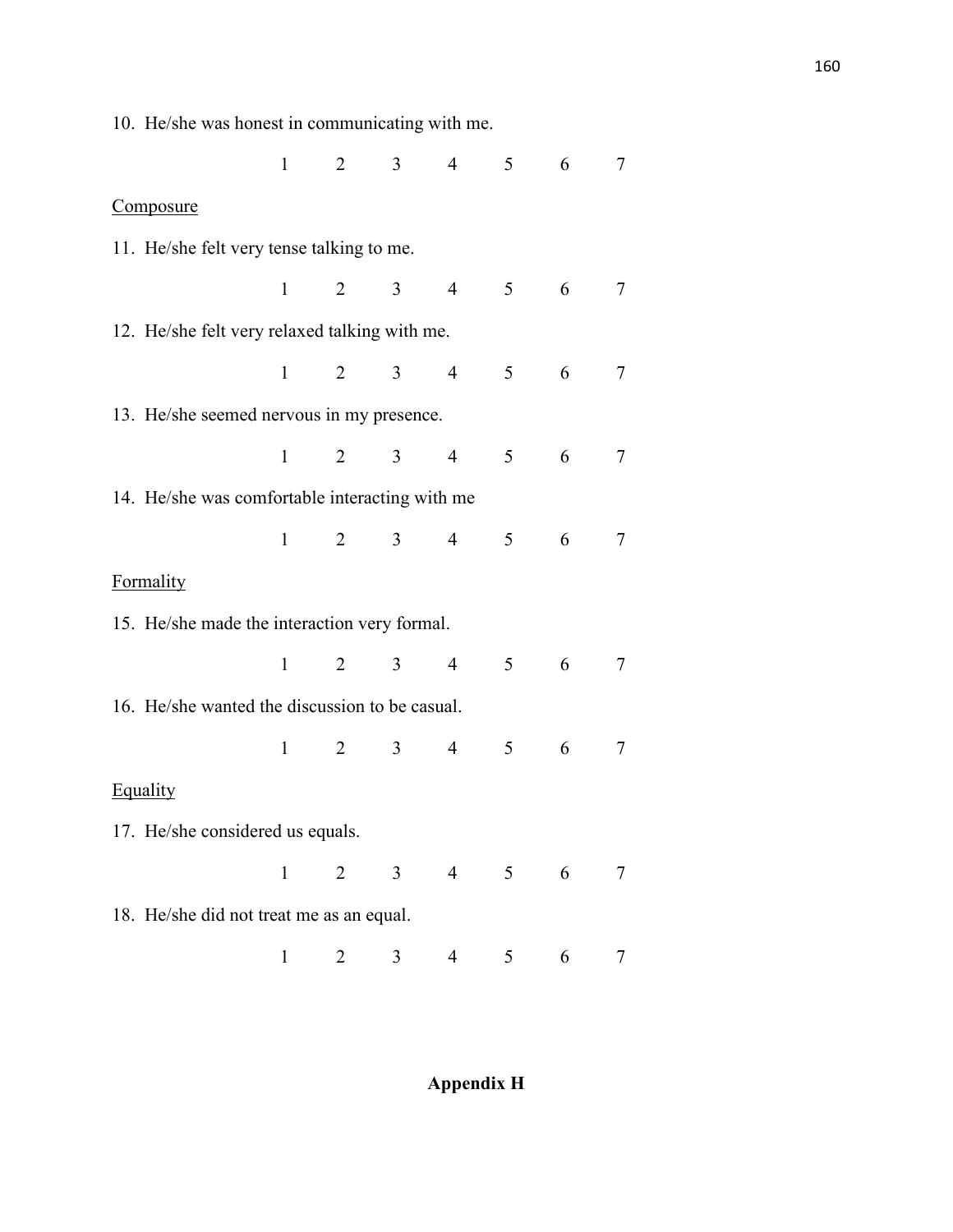## **Overall Job Satisfaction**

*Directions:* Please look at the following statements and rate them on a scale from 1 to 5. 1 means you *strongly disagree* with the statement, 2 means you *disagree*, 3 means you are *undecided,* 4 means you *agree*, and 5 means you *strongly agree.* 

|     | 1. My job is like a hobby to me                                    | 2              | 3              | $\overline{4}$ | 5 |
|-----|--------------------------------------------------------------------|----------------|----------------|----------------|---|
| 2.  | My job is usually interesting enough to keep me from getting bored | $\overline{2}$ | 3              | 4              | 5 |
| 3.  | It seems that my friends are more interested in their jobs         | 2              | 3              | $\overline{4}$ | 5 |
| 4.  | I consider my job rather unpleasant                                |                | $\overline{3}$ | $\overline{4}$ | 5 |
| 5.  | I enjoy my work more than my leisure time                          |                | 3              | $\overline{4}$ | 5 |
| 6.  | I am often bored with my job<br>L                                  | $\overline{2}$ | $\overline{3}$ | $\overline{4}$ | 5 |
| 7.  | I feel fairly well satisfied with my present job                   |                | 3              | $\overline{4}$ | 5 |
| 8.  | Most of the time I have to force myself to go to work              |                | 3              | $\overline{4}$ | 5 |
| 9.  | I am satisfied with my job for the time being<br>1                 | 2              | 3              | $\overline{4}$ | 5 |
| 10. | I feel that my job is no more interesting than others I could get  | 2              | 3              | 4              |   |
| 11. | I definitely dislike my work.<br>1                                 | $\overline{2}$ | 3              | $\overline{4}$ |   |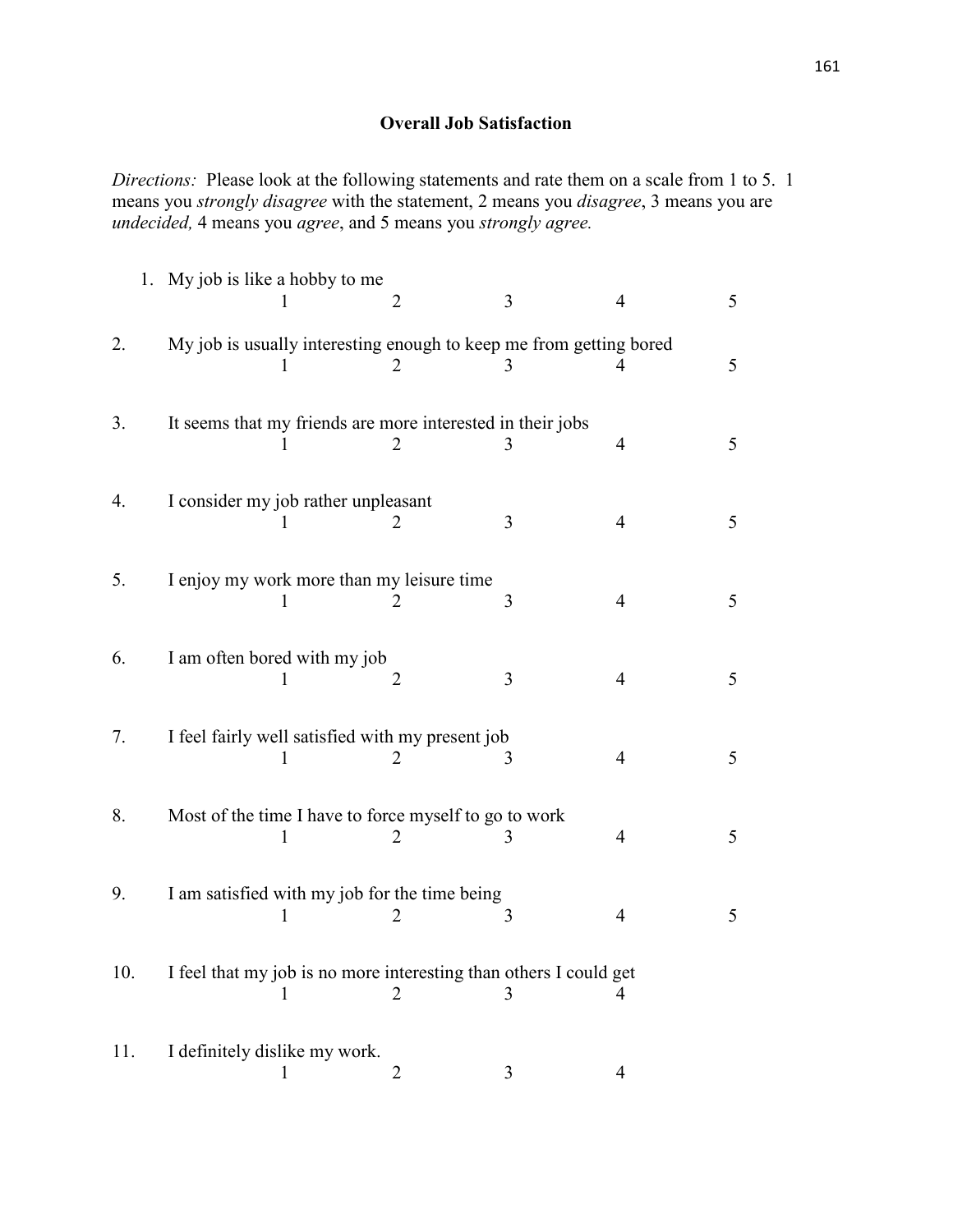| 12. | I feel that I am happier in my work than most other people |  |                             |   |   |   |  |  |
|-----|------------------------------------------------------------|--|-----------------------------|---|---|---|--|--|
|     |                                                            |  | $\mathbf{2}$                |   | 4 | 5 |  |  |
| 13. | Most days I am enthusiastic about my work                  |  |                             |   |   |   |  |  |
|     |                                                            |  |                             | 3 |   |   |  |  |
| 14. | Each day of work seems like it will never end              |  |                             |   |   |   |  |  |
|     |                                                            |  |                             | 3 |   |   |  |  |
| 15. | I like my job better than the over worker does             |  |                             |   |   |   |  |  |
|     |                                                            |  |                             | 3 |   | 5 |  |  |
| 16. | I find real enjoyment in my work                           |  |                             |   |   |   |  |  |
|     |                                                            |  | $\mathcal{D}_{\mathcal{L}}$ | 3 | 4 | 5 |  |  |
| 17. | I am disappointed that I ever took this job                |  |                             |   |   |   |  |  |
|     |                                                            |  |                             | 3 |   |   |  |  |

# **Appendix I**

## **Demographics**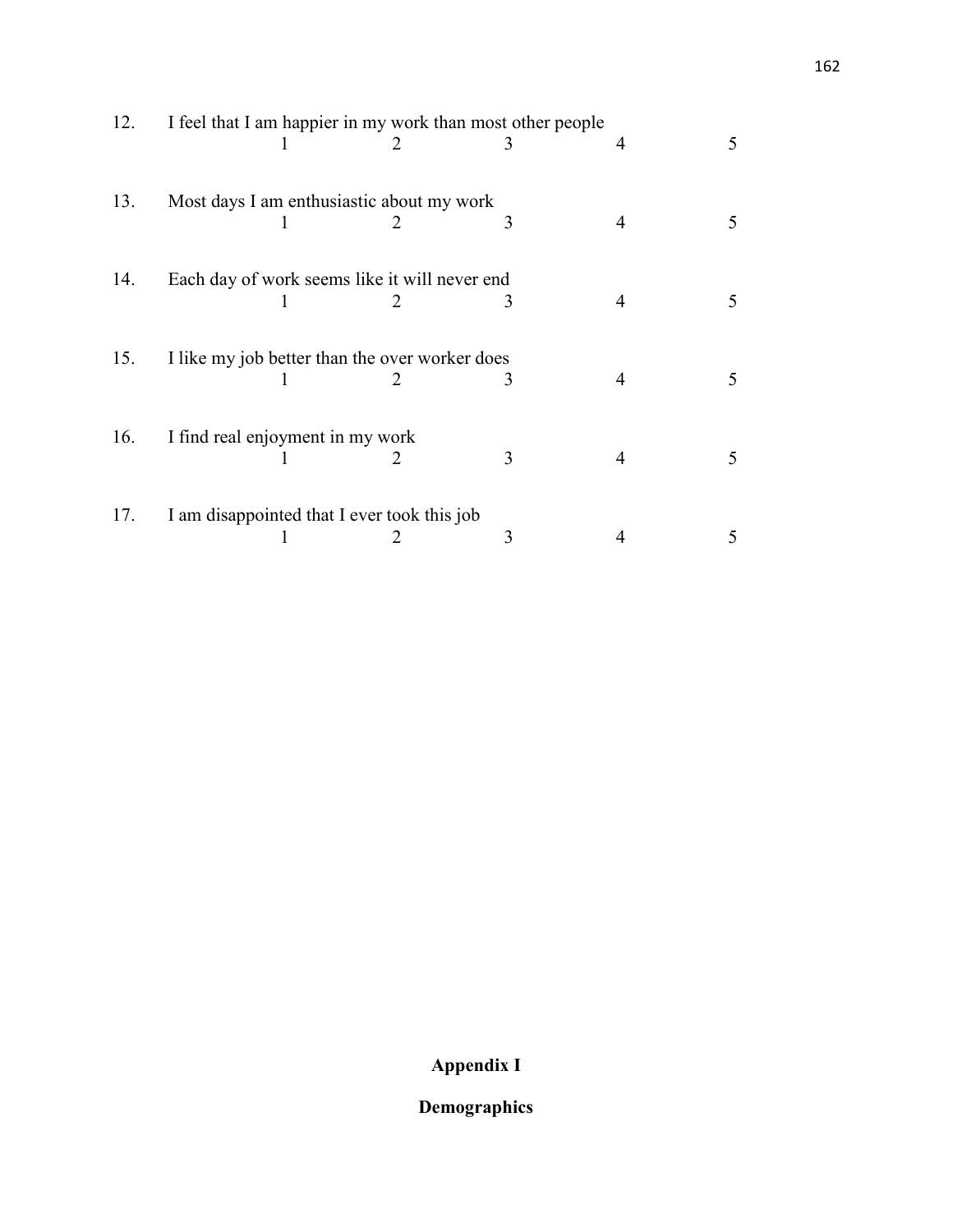Directions: Please answer the follow questions that best suits your situation. This will be used to gather information about the demographics of American ALTs.

What is your age? \_\_\_\_\_ years old

What is your biological sex? (Please pick one)

A. Male

B. Female

C. Other

What ethnicity do you identify as? (Please check all that apply) A. African American B. Latino/a C. Asian American D. Native American E. Pacific Islander F. Caucasian G. Other

What state are you from?

What prefecture do you live in?

What level of school do you teach at, and how many of that school? Please answer all that apply.

A. \_\_\_\_\_Elementary Schools

B. \_\_\_\_\_ Junior High Schools

C. High Schools

How many JTEs do you work with?

Is this your first time to Japan? A. Yes B. No

Have you studied Japanese? If so, please indicate in number of years studied (if you are just now starting Japanese, please answer in terms of months).

\_\_\_\_\_\_years

 $\frac{1}{2}$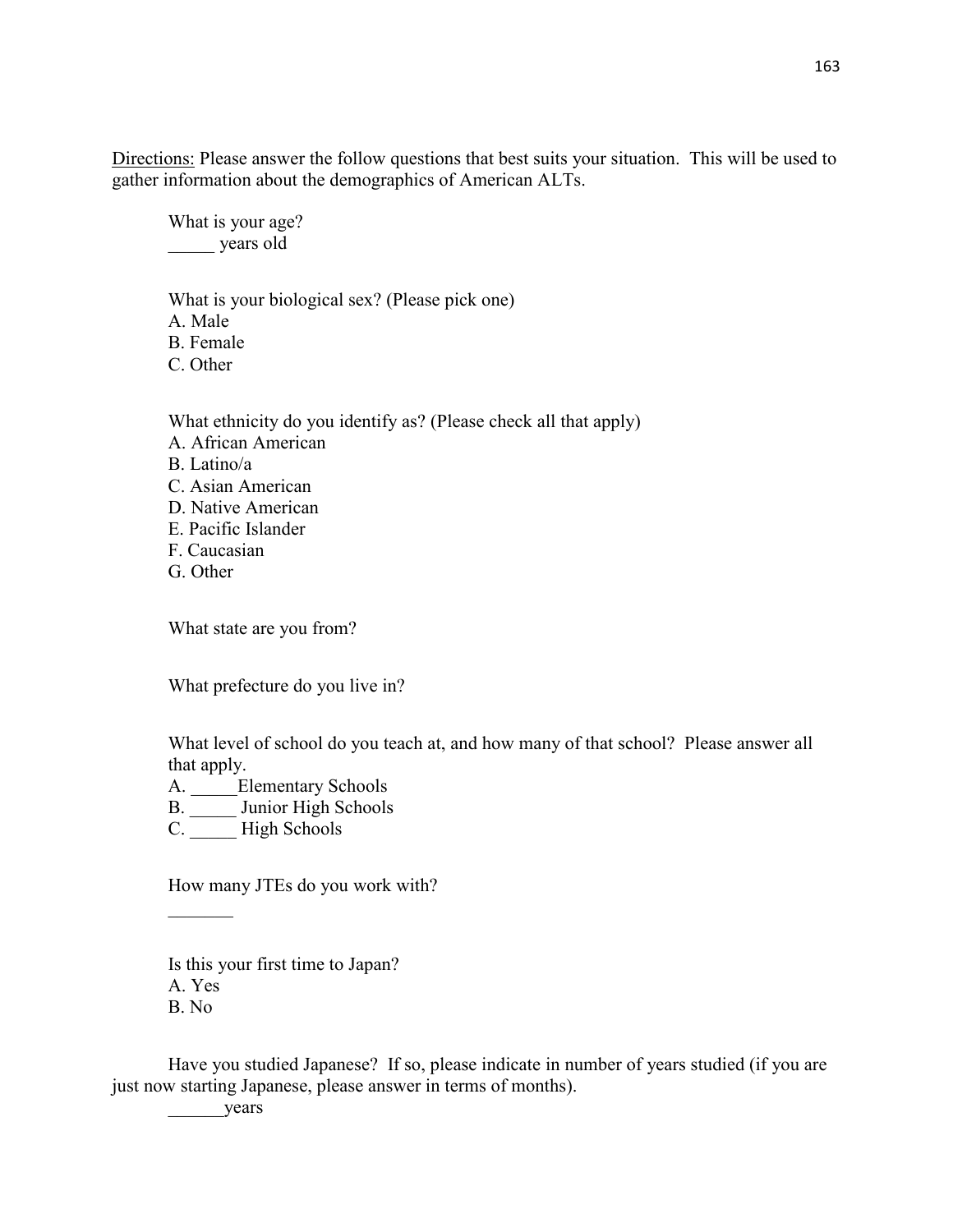\_\_\_\_\_\_months

a.  $N/A$ 

**Appendix J**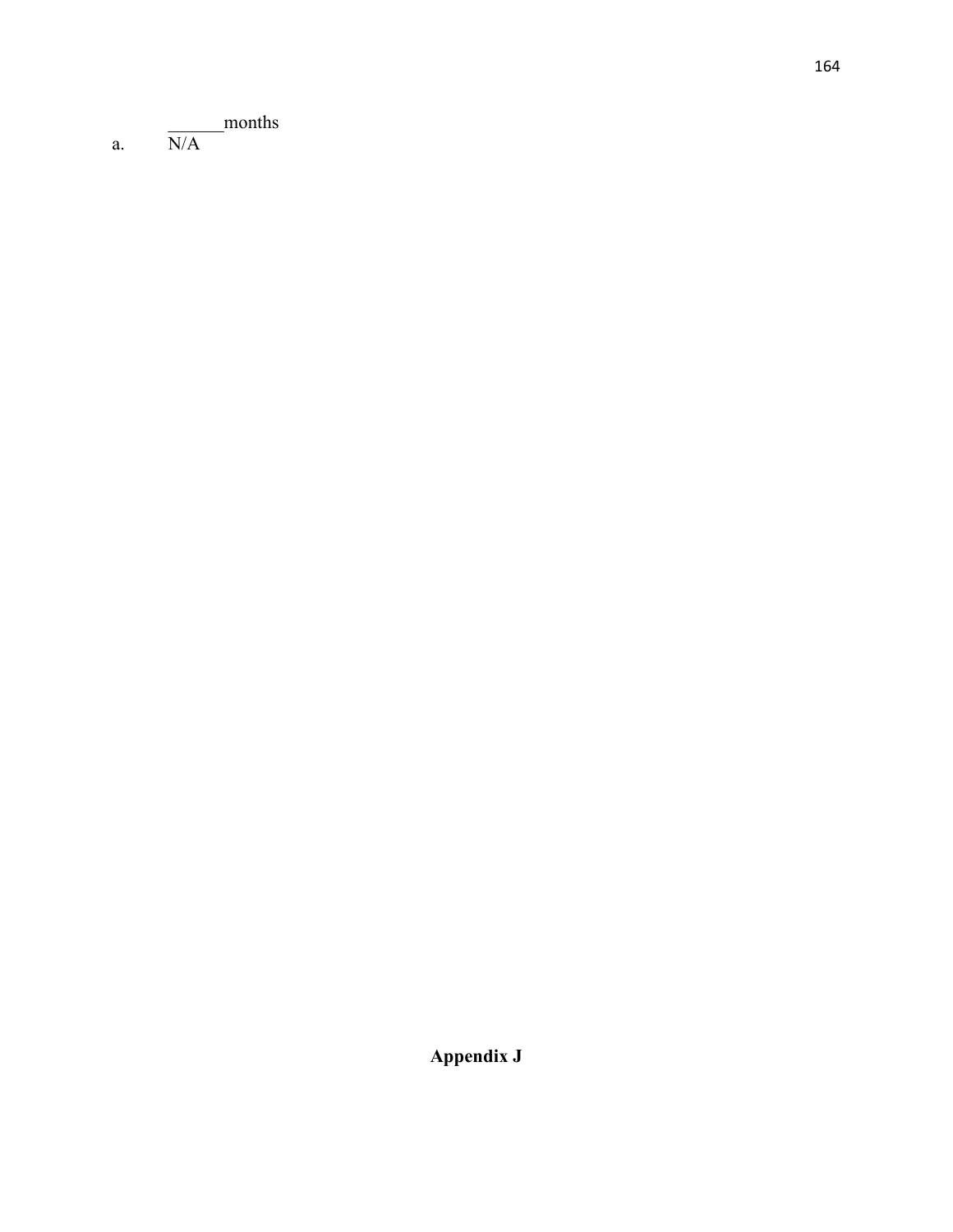#### **Background Information on Interviewees**

Participant 1: Damien. Damien is a first year high school ALT who lives in Tohoku. He works at one high school and one night school. This is his  $5<sup>th</sup>$  time to Japan. One time was for a study abroad. He is recontracting for a second year. He spends some of his free time making fan dubs for anime. He is JLPT certified at the first level, the highest. He is fluent in three languages.

Participant 2: Malorie. Malorie is a first year high school ALT, but she only teaches at one school. She has been to Japan a few times for travel and vacation. She is not recontracting for a second year because she went into the program with the intention of staying only one year. She said overall her experience has been very positive.

Participant 3: Grace. Grace completed all five years in the JET Program. After leaving JET, she worked through a direct hire program. She has only taught in the Kansai area. As a JET, she worked at both junior high school and elementary schools with a total of eight schools. At the direct hire program, she only teaches at one elementary school. She is married, and her husband is Japanese. She is currently on maternity leave.

Participant 4: Nicole. Nicole is an ALT in Tohoku. Because of her location, her city allows JETs to stay three years past the normal five years. She is on her  $7<sup>th</sup>$  year and will continue with an 8th. She teaches at an elementary school. She is also JLPT certified. She has passed level 2, which is the second highest certification. She is also married, and her husband is Japanese.

Participant 5: Sarah. Sarah is a junior high school ALT who teaches in the Kansai area. She only teaches at one middle school, the only middle school in her small town. She will start her fourth year in the program in July, but she does not know yet if she will continue with a fifth.

Participant 6: Allison. Allison was an ALT in the Kansai region for four years. She taught at two high schools: one academic school and one science based school. On occasion, she would visit a school for children with special needs. She now lives in Colorado and works for a nonprofit company. She is JLPT certified at level 2.

Participant 7: Cassandra. Cassandra is a high school ALT who teaches at one school in Shikoku. She is considered a Prefectural ALT. This is her second year on the program and she has decided to recontract for a third. She also has her TESOL certification.

Participant 8: Chris. Chris is an ALT in Kyushu. He teaches anywhere from kindergarden to 9<sup>th</sup> grade and has a total of 18 schools. This is his second year, and he has already decided to stay for a third. He wants to stay on the program for all five years. He is actively involved with attending sports competitions or choir concerts. He plans to take the JLPT this summer. In his free time he practices tea ceremony with an elderly lady in his community.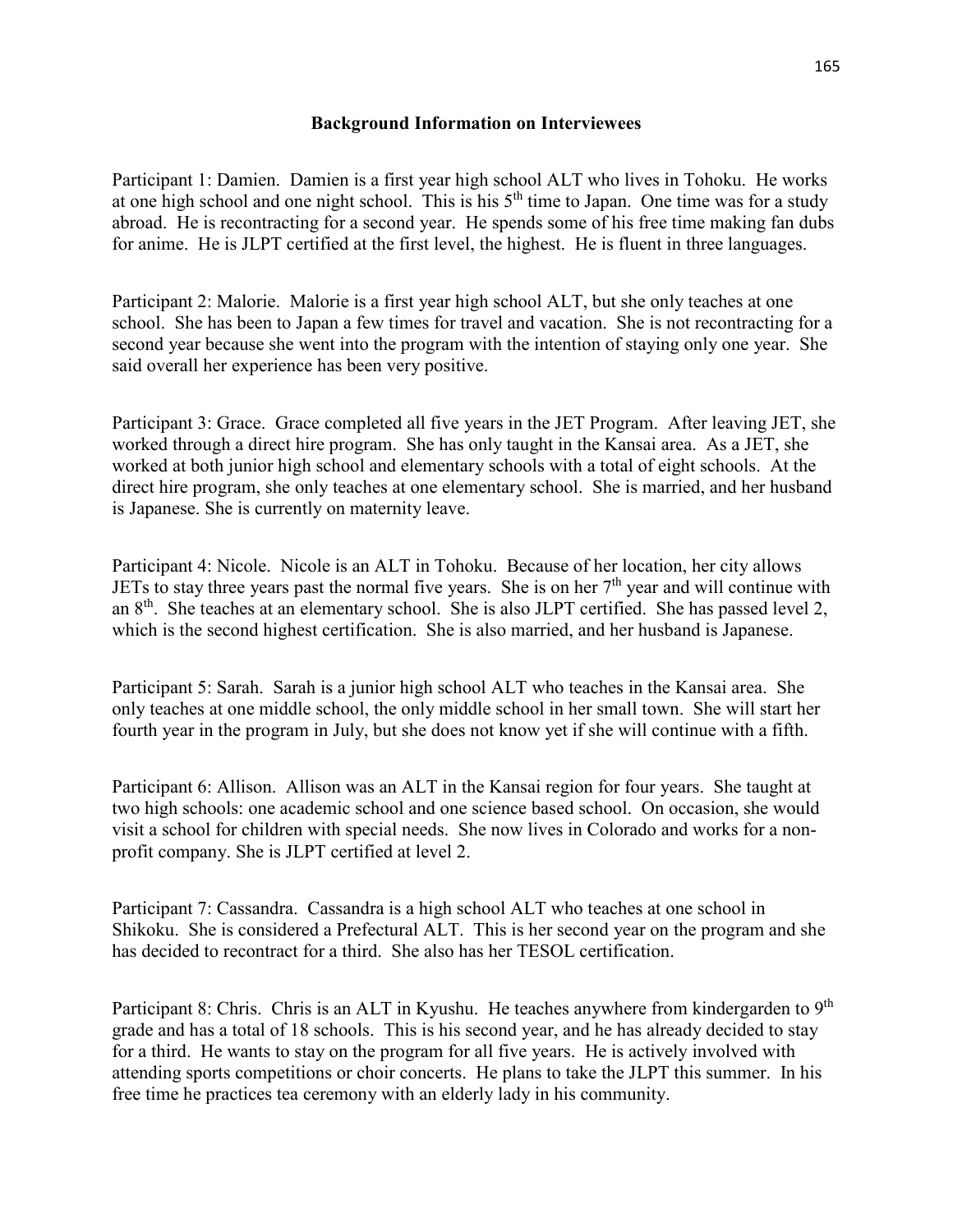Participant 9: Grant. Grant lives in Tohoku and teaches both junior high and elementary school. He has a total of four schools. This is his first year in the program and he plans to stay for a second. He practiced jujitsu in America, so he spends time with the Judo club at his junior high school. He enjoys bringing the two sports together and spending time with his students during their club activities.

Participant 10: McKayla. McKayla is a high school teacher in Kyushu. She teaches at a commercial high school that is 75% girls. This is her fourth year on the program. However, she is not recontracting and will return to America this summer. She is also JLPT certified at level three. She plans to take the level two test this summer. In her free time, she goes to *taiko* lessons two times a week.

Participant 11: Eric. Eric is a high school ALT in Kyushu. He teaches at three different high schools: one academic, one agricultural, and one technical high school. This is his second year in the program and he plans to do a third. After JET, he would like to attend graduate school in Japan. In his free time, he says he does his own field work and study regarding the perception of sexuality in Japan.

Participant 12: Brandon. Brandon is a high school ALT in Kyushu. He only teaches at two high schools: his base school and a visiting school. This is his first year on the program, but he does not plan to stay for a second. He feels he accomplished what he could at the school, and doesn't want to live his life in suitcases. His brother is visiting him this summer, and will be his school's first foreign exchange student.

Participant 13: Hannah. Hannah taught high school in Hokkaido for all five years on the program. Now, she is in her second year with Interac. She still lives in Hokkaido, but now teaches just junior high school. Because her old school is close by, she often visits for graduation or entrance ceremonies for the students. She is married, but her husband is American. She says she misses JET, and dislikes Interac in part because they are very strict with how she can interact with her JTEs while at school. She feels Interac also gives their ALTs less support than JET does.

Participant 14: Ellen. Ellen is at a junior high school and elementary school ALT in Tohoku. This is her third year in the program and she plans to do a fourth. In her free time, she also participates in a local *taiko* group. She is currently studying for the LSAT. She plans on going to law school when she returns to America. She also studied abroad while in college, and lives in the same area where she studied.

Participant 15: Emily. Emily is a high school ALT in Tohoku, and teaches at four high schools. This is her second year on the program. She plans on doing a third year. She used to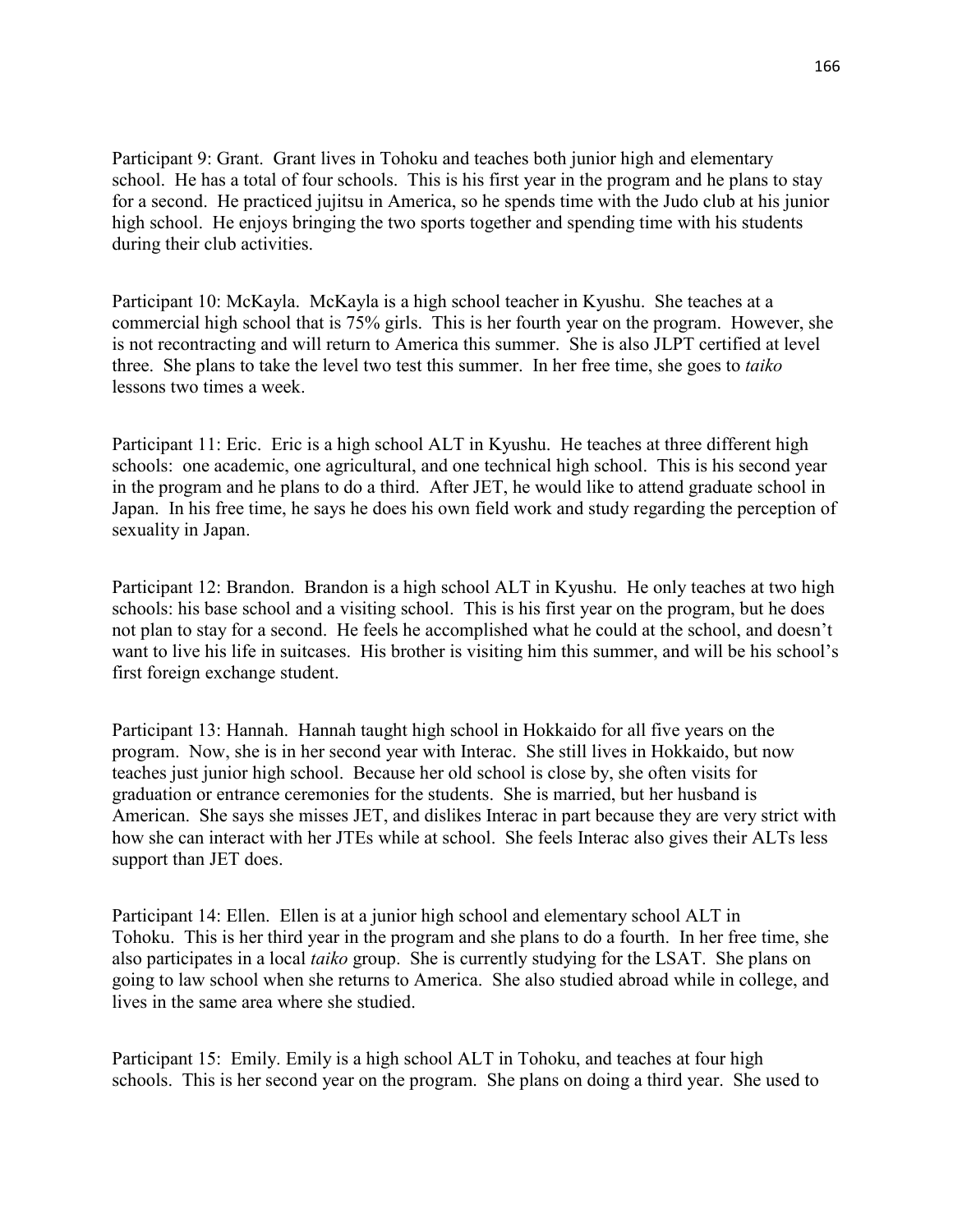work for a Japanese company, so she has some business experience in her background. She keeps herself very busy with her schools and teaching preparations.

Participant 16: Louise. Louise is a high school teacher in Kyushu. She teaches at a high level academic school that focuses strongly on preparing students for college. This is her third year in the program, but she will not continue with a fourth. She is level 3 JLPT certified and plans to take level two this summer. Since her background is in computer science, she sends some of her free time working on personal coding projects.

Participant 17: Tommy. Tommy is an elementary and junior high school teacher in Kyushu. He teaches at a total of four schools. He is on his fourth year and plans to stay for a fifth. He hopes to go to graduate school, preferable in Japan. His undergraduate focus was in archeology and anthropology and he wants to continue studying in those fields.

Participant 18: Virginia. Virigina is a high school teacher in Kyushu. She teaches at two schools. One of her schools is unique in that many of the students there have part time jobs. The students at that school may have an extra year of high school, attending four years instead of the traditional three. This is her second year on the program but she will not stay for a third as she wants to explore other options and not be stagnant. She traveled to Japan when she was in junior high school. This was where she met other ALTs on the JET program and learned about the opportunity.

Participant 19: Samantha. Samantha is a first year ALT, and she teaches at three high schools in Kyushu: one academic school with a focus in arts, an engineering school, and an agricultural/general education school. She has decided to stay for a second year. She had visited Japan previously, in Osaka. While in college, she had experience tutoring Japanese students one-on-one to help them with their English skills.

Participant 20: Heather. Heather was a junior high school and elementary school ALT in Kyushu. She was in the program for a total of two years, which she saw as a good fit. After leaving the JET Program, she worked for a Japanese Consulate in the South for a total of two years. She worked as the JET Program coordinator. Her job was to help recruit ALTs, conduct interviews, and prepare ALTs before they departed to Japan.